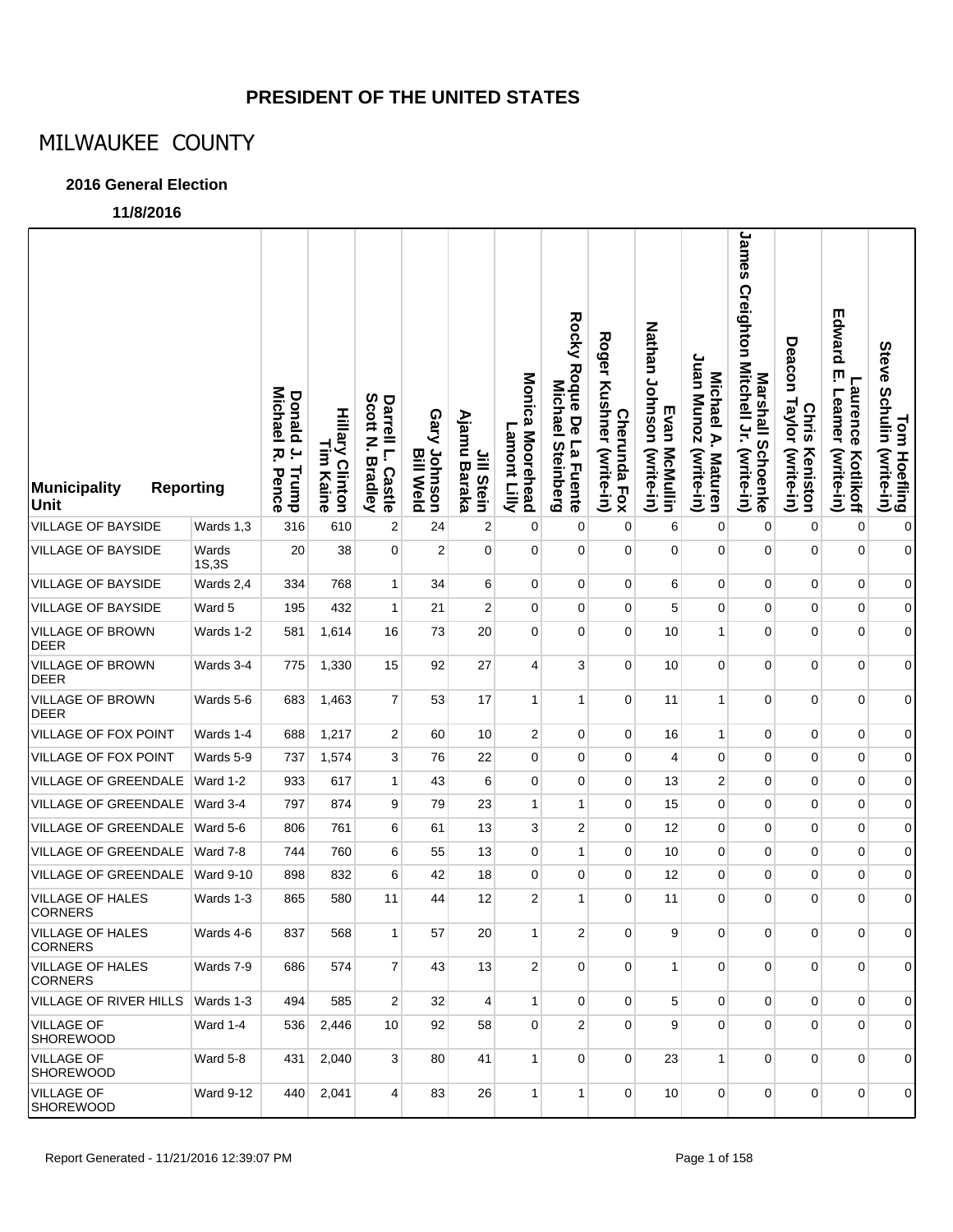| <b>Municipality</b><br><b>Reporting</b><br>Unit |                | <b>Joseph Maldonado (Write-in)</b> | Angela Nicole Walker<br>◫<br>piidio<br><b>Solty</b><br>$\overline{5}$<br>.<br>동 | <b>SCATTERING</b> |
|-------------------------------------------------|----------------|------------------------------------|---------------------------------------------------------------------------------|-------------------|
| <b>VILLAGE OF BAYSIDE</b>                       | Wards 1,3      | 0                                  | 0                                                                               | 9                 |
| <b>VILLAGE OF BAYSIDE</b>                       | Wards<br>1S,3S | 0                                  | 0                                                                               | 2                 |
| <b>VILLAGE OF BAYSIDE</b>                       | Wards 2,4      | 0                                  | 0                                                                               | 9                 |
| <b>VILLAGE OF BAYSIDE</b>                       | Ward 5         | 0                                  | 0                                                                               | 4                 |
| <b>VILLAGE OF BROWN</b><br><b>DEER</b>          | Wards 1-2      | 0                                  | 0                                                                               | 33                |
| VILLAGE OF BROWN<br>DEER                        | Wards 3-4      | 0                                  | 0                                                                               | 18                |
| VILLAGE OF BROWN<br><b>DEER</b>                 | Wards 5-6      | 0                                  | 0                                                                               | 26                |
| VILLAGE OF FOX POINT                            | Wards 1-4      | 0                                  | 0                                                                               | 28                |
| <b>VILLAGE OF FOX POINT</b>                     | Wards 5-9      | 0                                  | 0                                                                               | 48                |
| VILLAGE OF GREENDALE                            | Ward 1-2       | 0                                  | 0                                                                               | 17                |
| <b>VILLAGE OF GREENDALE</b>                     | Ward 3-4       | 0                                  | 0                                                                               | 16                |
| <b>VILLAGE OF GREENDALE</b>                     | Ward 5-6       | 0                                  | 0                                                                               | 13                |
| <b>VILLAGE OF GREENDALE</b>                     | Ward 7-8       | 0                                  | 0                                                                               | 23                |
| <b>VILLAGE OF GREENDALE</b>                     | Ward 9-10      | 0                                  | 0                                                                               | 42                |
| <b>VILLAGE OF HALES</b><br><b>CORNERS</b>       | Wards 1-3      | 0                                  | 0                                                                               | 18                |
| VILLAGE OF HALES<br>CORNERS                     | Wards 4-6      | 0                                  | 0                                                                               | 13                |
| <b>VILLAGE OF HALES</b><br><b>CORNERS</b>       | Wards 7-9      | 0                                  | 0                                                                               | 19                |
| VILLAGE OF RIVER HILLS                          | Wards 1-3      | 0                                  | 0                                                                               | 23                |
| <b>VILLAGE OF</b><br><b>SHOREWOOD</b>           | Ward 1-4       | 0                                  | 0                                                                               | 37                |
| <b>VILLAGE OF</b><br>SHOREWOOD                  | Ward 5-8       | 0                                  | 1                                                                               | 39                |
| <b>VILLAGE OF</b><br>SHOREWOOD                  | Ward 9-12      | 0                                  | 0                                                                               | 29                |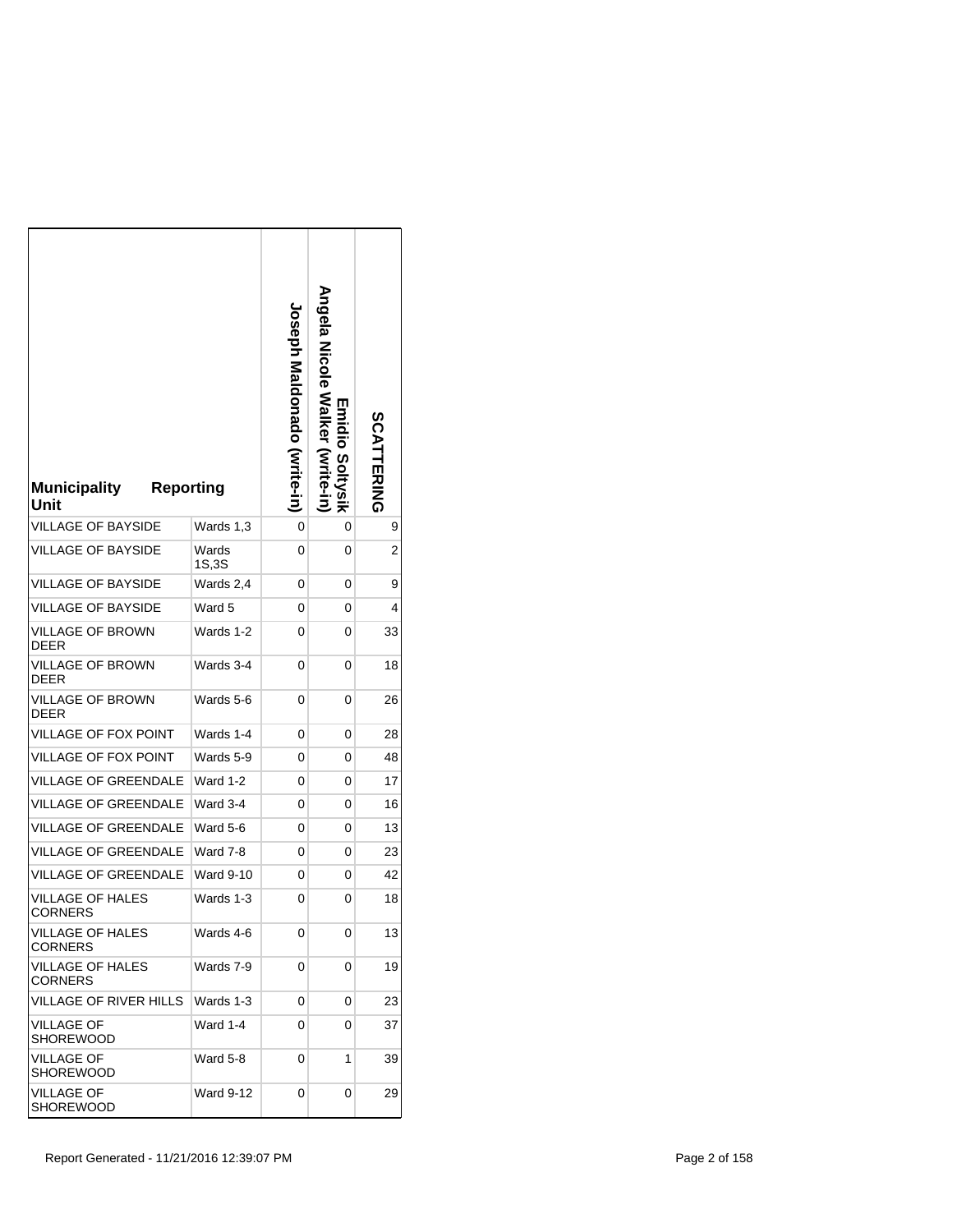| <b>Municipality</b><br><b>Unit</b>        | <b>Reporting</b>  | <b>Donald</b><br>Michael<br>$\overline{a}$<br>ᄍ.<br>Trump<br>Pence | <b>Hillary Clinton</b><br>I<br>E<br>Kaine | Darrell L.<br>Scott N. B<br><b>Bradley</b><br>Castle | Gary Johnson<br>Meld Weld | Ajamu<br>Jill Stein<br>Baraka | Monica Moorehead<br>Lamont<br><b>Elly</b> | Rocky Roque De La Fuente<br><b>Michae</b><br><b>Steinberg</b> | <b>Roger</b><br>Kushner (write-in)<br><b>Cherunda Fox</b> | Nathan Johnson (write-in)<br>Evan McMullin | Juan Munoz (write-in)<br>Michael A. Maturen | James Creighton Mitchell Jr. (write-in)<br>Marshall Schoenke | Deacon<br>Taylor (write-in)<br><b>Chris</b><br>Keniston | Edward<br>ŗm<br>-aurence<br>Leamer<br>(write-in)<br>Kotlikoff | Tom Hoefling<br>Steve Schulin (write-in) |
|-------------------------------------------|-------------------|--------------------------------------------------------------------|-------------------------------------------|------------------------------------------------------|---------------------------|-------------------------------|-------------------------------------------|---------------------------------------------------------------|-----------------------------------------------------------|--------------------------------------------|---------------------------------------------|--------------------------------------------------------------|---------------------------------------------------------|---------------------------------------------------------------|------------------------------------------|
| <b>VILLAGE OF WEST</b><br>MILWAUKEE       | Ward 1-2,5        | 199                                                                | 509                                       | $\overline{c}$                                       | 29                        | 4                             | 0                                         | 1                                                             | $\mathbf 0$                                               | $\mathbf{1}$                               | $\boldsymbol{2}$                            | $\mathbf 0$                                                  | $\mathbf 0$                                             | $\mathbf 0$                                                   | $\boldsymbol{0}$                         |
| VILLAGE OF WEST<br>MILWAUKEE              | Ward 3-4,6        | 278                                                                | 517                                       | 4                                                    | 21                        | 12                            | $\overline{2}$                            | $\mathbf 0$                                                   | $\mathbf 0$                                               | 6                                          | $\mathbf 0$                                 | $\mathbf 0$                                                  | $\mathbf{0}$                                            | $\mathbf{0}$                                                  | $\overline{0}$                           |
| <b>VILLAGE OF WHITEFISH</b><br><b>BAY</b> | Wards 1-2         | 486                                                                | 803                                       | 8                                                    | 72                        | $\overline{7}$                | $\mathbf 0$                               | $\mathbf 0$                                                   | $\mathbf 0$                                               | $\mathbf 0$                                | $\mathbf 0$                                 | $\pmb{0}$                                                    | 0                                                       | $\mathbf 0$                                                   | $\overline{0}$                           |
| VILLAGE OF WHITEFISH<br><b>BAY</b>        | Wards 3-4         | 426                                                                | 802                                       | $\mathbf{1}$                                         | 65                        | 11                            | 0                                         | 0                                                             | 0                                                         | $\mathbf 0$                                | $\pmb{0}$                                   | $\mathbf 0$                                                  | 0                                                       | $\mathbf 0$                                                   | $\boldsymbol{0}$                         |
| <b>VILLAGE OF WHITEFISH</b><br><b>BAY</b> | Wards 5-6         | 474                                                                | 890                                       | $\mathbf 0$                                          | 40                        | 9                             | $\mathbf 0$                               | $\mathbf 0$                                                   | $\mathbf 0$                                               | 14                                         | $\mathbf 0$                                 | $\mathbf 0$                                                  | $\overline{0}$                                          | $\mathbf 0$                                                   | $\overline{0}$                           |
| <b>VILLAGE OF WHITEFISH</b><br><b>BAY</b> | Ward 7            | 218                                                                | 500                                       | 4                                                    | 34                        | $\overline{7}$                | $\mathbf 0$                               | $\mathbf 0$                                                   | $\mathbf 0$                                               | $\sqrt{2}$                                 | $\mathbf 0$                                 | 0                                                            | $\mathbf 0$                                             | $\mathbf 0$                                                   | $\overline{0}$                           |
| <b>VILLAGE OF WHITEFISH</b><br><b>BAY</b> | <b>Wards 8,10</b> | 472                                                                | 1,080                                     | 5                                                    | 53                        | 11                            | 0                                         | $\mathbf{1}$                                                  | 0                                                         | 5                                          | $\pmb{0}$                                   | $\pmb{0}$                                                    | $\overline{0}$                                          | $\mathbf 0$                                                   | $\boldsymbol{0}$                         |
| VILLAGE OF WHITEFISH<br><b>BAY</b>        | <b>Wards 9,11</b> | 324                                                                | 965                                       | 5                                                    | 54                        | 21                            | $\mathbf 0$                               | $\mathbf 0$                                                   | 0                                                         | 17                                         | 0                                           | $\mathbf 0$                                                  | $\overline{0}$                                          | $\mathbf{0}$                                                  | $\overline{0}$                           |
| VILLAGE OF WHITEFISH<br><b>BAY</b>        | Ward 12           | 260                                                                | 603                                       | $\mathbf{1}$                                         | 24                        | $\overline{7}$                | $\mathbf{1}$                              | $\mathbf 0$                                                   | $\mathbf 0$                                               | $\mathbf{1}$                               | $\mathbf 0$                                 | $\pmb{0}$                                                    | 0                                                       | $\mathbf 0$                                                   | $\overline{0}$                           |
| <b>CITY OF CUDAHY</b>                     | Ward 1-3          | 755                                                                | 1,070                                     | 6                                                    | 46                        | 31                            | $\mathbf{1}$                              | $\mathbf{1}$                                                  | $\mathbf{0}$                                              | $\overline{2}$                             | $\pmb{0}$                                   | $\pmb{0}$                                                    | 0                                                       | $\mathbf 0$                                                   | $\boldsymbol{0}$                         |
| <b>CITY OF CUDAHY</b>                     | Ward 4-6          | 739                                                                | 857                                       | $\overline{c}$                                       | 60                        | 21                            | 0                                         | 0                                                             | 0                                                         | 10                                         | 0                                           | 0                                                            | 0                                                       | $\mathbf 0$                                                   | $\boldsymbol{0}$                         |
| CITY OF CUDAHY                            | Ward 7-9          | 634                                                                | 767                                       | 6                                                    | 58                        | 21                            | $\mathbf{1}$                              | $\mathbf{1}$                                                  | 0                                                         | 6                                          | $\pmb{0}$                                   | $\pmb{0}$                                                    | $\mathbf 0$                                             | $\mathbf 0$                                                   | $\overline{0}$                           |
| <b>CITY OF CUDAHY</b>                     | Wards 10-<br>12   | 854                                                                | 791                                       | 11                                                   | 68                        | 19                            | 1                                         | 1                                                             | 0                                                         | $\mathbf 0$                                | $\mathbf 0$                                 | $\mathbf 0$                                                  | 0                                                       | $\mathbf 0$                                                   | $\boldsymbol{0}$                         |
| CITY OF CUDAHY                            | Wards 13-<br>15   | 958                                                                | 1,029                                     | 7                                                    | 76                        | 17                            | 1                                         | 0                                                             | 0                                                         | $\overline{7}$                             | 0                                           | 0                                                            | $\mathbf 0$                                             | $\mathbf 0$                                                   | $\overline{0}$                           |
| <b>CITY OF FRANKLIN</b>                   | Ward 1            | $\overline{\mathbf{4}}$                                            | $\mathbf 0$                               | $\mathbf 0$                                          | $\Omega$                  | $\mathbf{0}$                  | $\mathbf 0$                               | $\Omega$                                                      | $\Omega$                                                  | $\mathbf 0$                                | $\mathbf 0$                                 | $\mathbf 0$                                                  | $\overline{0}$                                          | $\mathbf 0$                                                   | $\overline{0}$                           |
| <b>CITY OF FRANKLIN</b>                   | Ward 2            | 734                                                                | 482                                       | 2                                                    | 53                        | 11                            | $\mathbf{1}$                              | 0                                                             | 0                                                         | 4                                          | 0                                           | 0                                                            | 0                                                       | $\mathbf 0$                                                   | $\overline{0}$                           |
| <b>CITY OF FRANKLIN</b>                   | Ward 3            | 761                                                                | 647                                       | 2                                                    | 38                        | 5                             | 3                                         | $\overline{0}$                                                | $\overline{0}$                                            | $\overline{4}$                             | $\mathbf 0$                                 | $\mathbf 0$                                                  | $\mathbf 0$                                             | $\mathbf{0}$                                                  | $\overline{0}$                           |
| <b>CITY OF FRANKLIN</b>                   | Ward 4            | 435                                                                | 258                                       | 3                                                    | 24                        | $\overline{4}$                | $\mathbf{1}$                              | 0                                                             | $\mathbf 0$                                               | $\mathbf{1}$                               | 0                                           | 0                                                            | $\mathbf 0$                                             | $\mathbf 0$                                                   | 0                                        |
| <b>CITY OF FRANKLIN</b>                   | Ward 5            | 342                                                                | 223                                       | 5                                                    | 17                        | $\overline{0}$                | $\mathbf 0$                               | $\overline{0}$                                                | $\overline{0}$                                            | 3                                          | $\mathbf{1}$                                | 0                                                            | 0                                                       | $\mathbf 0$                                                   | $\overline{0}$                           |
| <b>CITY OF FRANKLIN</b>                   | Ward 6            | 506                                                                | 390                                       | 3                                                    | 17                        | 6                             | 0                                         | 0                                                             | 0                                                         | 3                                          | 0                                           | 0                                                            | $\mathbf 0$                                             | $\mathbf 0$                                                   | 0                                        |
| <b>CITY OF FRANKLIN</b>                   | Ward 7            | 719                                                                | 526                                       | 1                                                    | 49                        | $\overline{7}$                | 0                                         | $\overline{0}$                                                | $\mathbf 0$                                               | 11                                         | 0                                           | $\overline{0}$                                               | $\mathbf 0$                                             | $\mathbf 0$                                                   | $\overline{0}$                           |
| <b>CITY OF FRANKLIN</b>                   | Ward 8            | 339                                                                | 415                                       | $\mathbf{1}$                                         | 18                        | 9                             | 2                                         | $\mathbf{1}$                                                  | 0                                                         | 0                                          | 0                                           | 0                                                            | $\mathbf 0$                                             | $\mathbf 0$                                                   | $\overline{0}$                           |
| <b>CITY OF FRANKLIN</b>                   | Ward 9            | 380                                                                | 420                                       | 3                                                    | 27                        | $\overline{4}$                | $\mathbf 0$                               | $\overline{0}$                                                | $\overline{0}$                                            | 3                                          | $\mathbf 0$                                 | $\overline{0}$                                               | $\mathbf 0$                                             | $\mathbf 0$                                                   | $\overline{0}$                           |
| <b>CITY OF FRANKLIN</b>                   | Ward 10           | 182                                                                | 181                                       | $\mathbf{1}$                                         | 14                        | 1                             | 0                                         | 0                                                             | $\mathbf{0}$                                              | 0                                          | 0                                           | $\overline{0}$                                               | $\mathbf 0$                                             | $\mathbf 0$                                                   | $\overline{0}$                           |
| <b>CITY OF FRANKLIN</b>                   | Ward 11           | 581                                                                | 430                                       | $\mathbf{1}$                                         | 33                        | 9                             | 3                                         | $\overline{0}$                                                | $\overline{0}$                                            | $\mathbf{1}$                               | 0                                           | $\overline{0}$                                               | $\overline{0}$                                          | $\mathbf{0}$                                                  | $\overline{0}$                           |
| <b>CITY OF FRANKLIN</b>                   | Ward 12           | 414                                                                | 278                                       | 5                                                    | 18                        | 10                            | 0                                         | $\mathbf{1}$                                                  | $\mathbf{0}$                                              | 2                                          | 0                                           | $\overline{0}$                                               | $\mathbf 0$                                             | $\mathbf 0$                                                   | $\overline{0}$                           |
| <b>CITY OF FRANKLIN</b>                   | Ward 13           | 571                                                                | 394                                       | $\overline{4}$                                       | 34                        | $\vert 4 \vert$               | $\mathbf{0}$                              | 0                                                             | 0                                                         | 3 <sup>1</sup>                             | 0                                           | $\overline{0}$                                               | $\overline{0}$                                          | $\overline{0}$                                                | $\overline{0}$                           |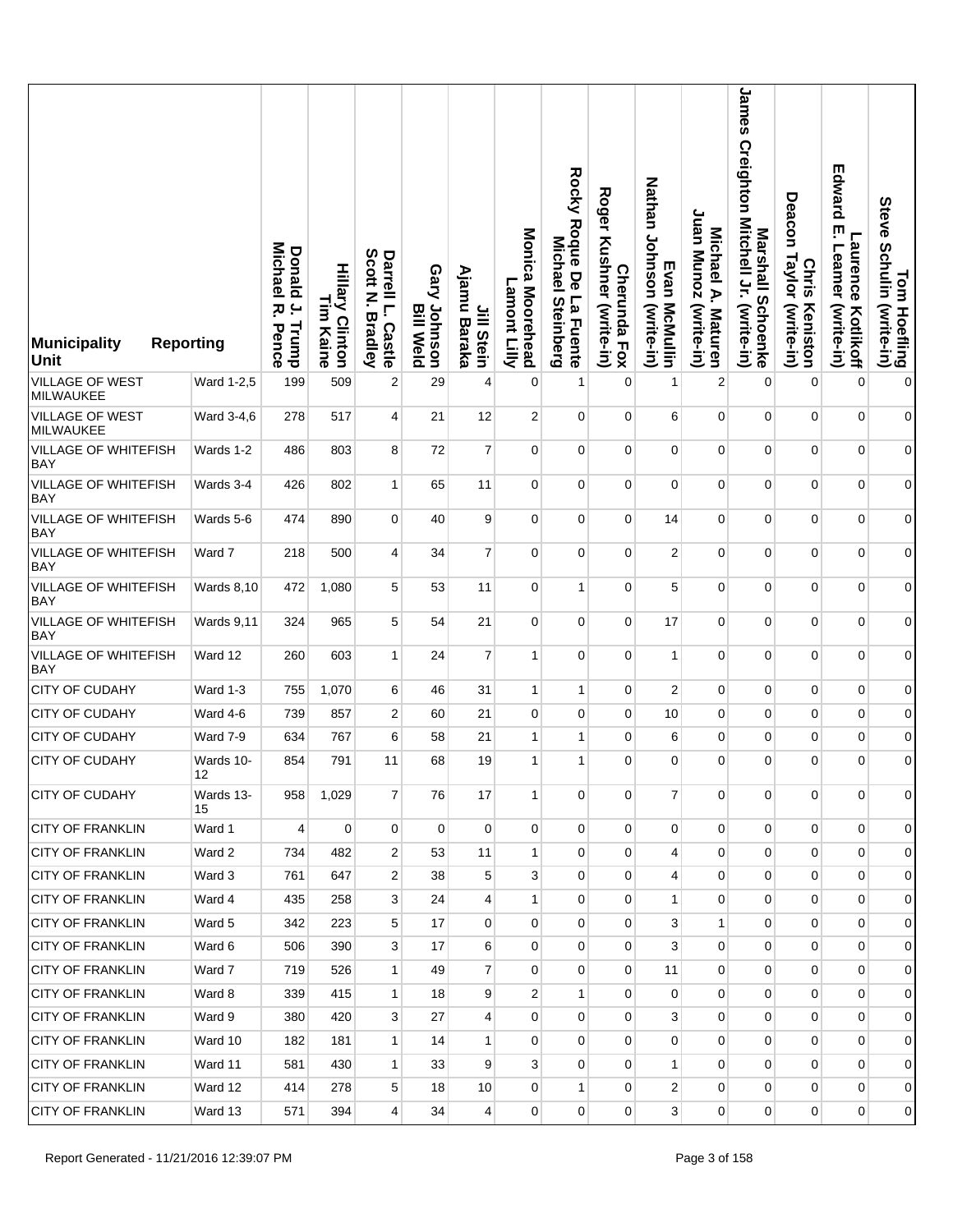| <b>Reporting</b><br><b>Municipality</b><br>Unit |                   | <b>Joseph Maldonado (write-in</b> | <b>Angela Nicole Salker</b><br>Emidio<br>Soltvsik | <b>SCATTERING</b> |
|-------------------------------------------------|-------------------|-----------------------------------|---------------------------------------------------|-------------------|
| <b>VILLAGE OF WEST</b><br><b>MILWAUKEE</b>      | Ward 1-2,5        | 0                                 | 0                                                 | 12                |
| <b>VILLAGE OF WEST</b><br><b>MILWAUKEE</b>      | Ward 3-4,6        | 0                                 | 0                                                 | 12                |
| VILLAGE OF WHITEFISH<br><b>BAY</b>              | Wards 1-2         | 0                                 | 0                                                 | 31                |
| <b>VILLAGE OF WHITEFISH</b><br><b>BAY</b>       | Wards 3-4         | 0                                 | 0                                                 | 35                |
| VILLAGE OF WHITEFISH<br><b>BAY</b>              | Wards 5-6         | 0                                 | 0                                                 | 33                |
| VILLAGE OF WHITEFISH<br>BAY                     | Ward 7            | 0                                 | 0                                                 | 7                 |
| VILLAGE OF WHITEFISH<br>BAY                     | <b>Wards 8,10</b> | 0                                 | 0                                                 | 51                |
| VILLAGE OF WHITEFISH<br>BAY                     | Wards 9,11        | 0                                 | 0                                                 | 17                |
| VILLAGE OF WHITEFISH<br>BAY                     | Ward 12           | 0                                 | 0                                                 | 21                |
| <b>CITY OF CUDAHY</b>                           | Ward 1-3          | 0                                 | 0                                                 | 19                |
| <b>CITY OF CUDAHY</b>                           | Ward 4-6          | 0                                 | 0                                                 | 15                |
| <b>CITY OF CUDAHY</b>                           | Ward 7-9          | 0                                 | 0                                                 | $\overline{7}$    |
| <b>CITY OF CUDAHY</b>                           | Wards 10-<br>12   | 0                                 | 0                                                 | 33                |
| <b>CITY OF CUDAHY</b>                           | Wards 13-<br>15   | 0                                 | 0                                                 | 15                |
| <b>CITY OF FRANKLIN</b>                         | Ward 1            | 0                                 | 0                                                 | 0                 |
| <b>CITY OF FRANKLIN</b>                         | Ward 2            | 0                                 | 0                                                 | 13                |
| <b>CITY OF FRANKLIN</b>                         | Ward 3            | 0                                 | 0                                                 | 14                |
| <b>CITY OF FRANKLIN</b>                         | Ward 4            | 0                                 | 0                                                 | 5                 |
| <b>CITY OF FRANKLIN</b>                         | Ward 5            | 0                                 | 0                                                 | 5                 |
| <b>CITY OF FRANKLIN</b>                         | Ward 6            | 0                                 | 0                                                 | 15                |
| <b>CITY OF FRANKLIN</b>                         | Ward 7            | 0                                 | 0                                                 | 10                |
| <b>CITY OF FRANKLIN</b>                         | Ward 8            | 0                                 | 0                                                 | 9                 |
| <b>CITY OF FRANKLIN</b>                         | Ward 9            | 0                                 | 0                                                 | 15                |
| <b>CITY OF FRANKLIN</b>                         | Ward 10           | 0                                 | 0                                                 | 10                |
| <b>CITY OF FRANKLIN</b>                         | Ward 11           | 0                                 | 0                                                 | 18                |
| <b>CITY OF FRANKLIN</b>                         | Ward 12           | 0                                 | 0                                                 | 3                 |
| <b>CITY OF FRANKLIN</b>                         | Ward 13           | 0                                 | 0                                                 | 17                |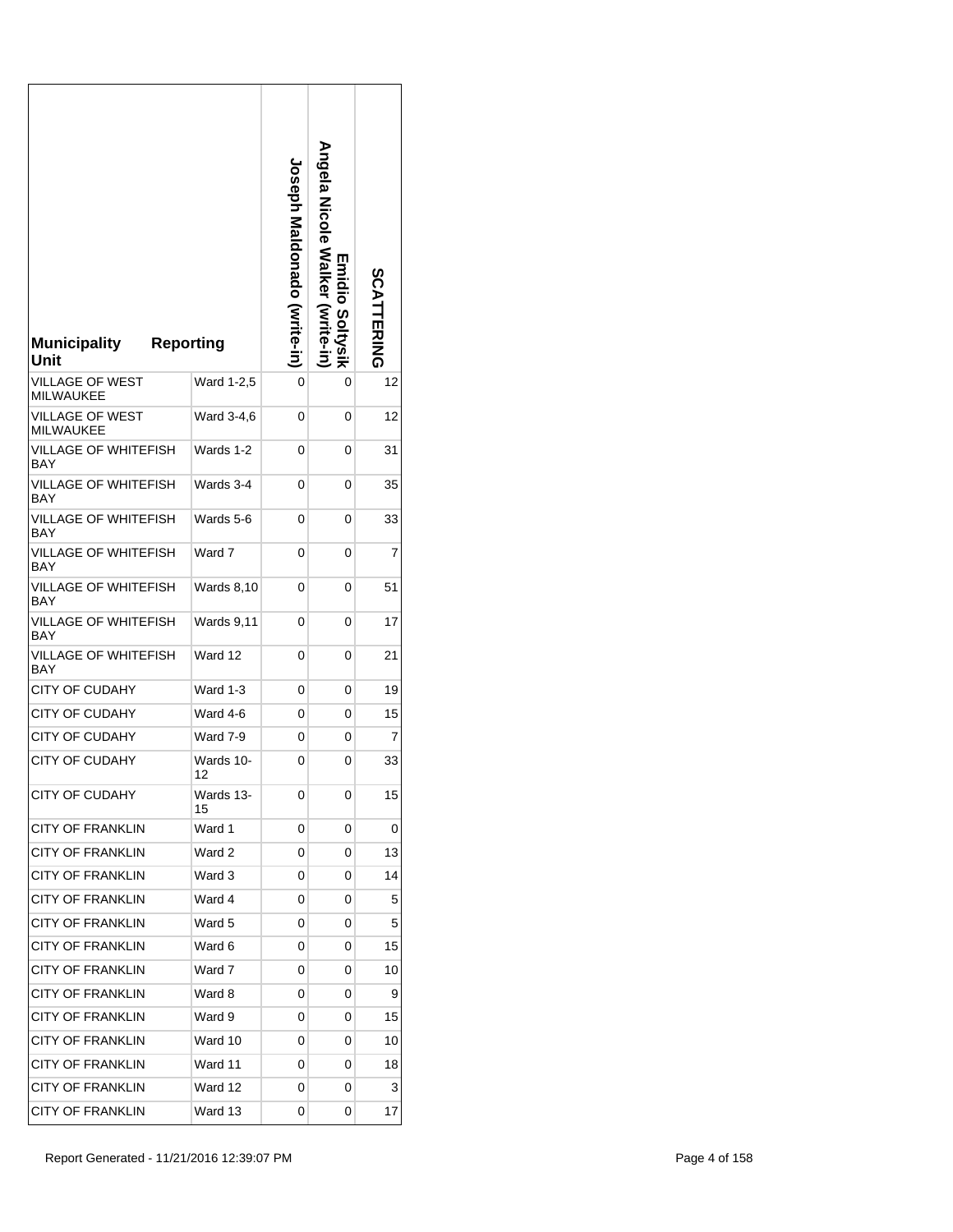| <b>Municipality</b><br><b>Unit</b> | <b>Reporting</b> | <b>Michael</b><br>Donald<br>$\cdot$<br>ᄍ<br>Trump<br>Pence | <b>Hillary Clinton</b><br>L<br>3<br>Kaine | Scott<br>Darrell L.<br>P<br><b>Bradley</b><br><b>Castle</b> | Gary Johnson<br><b>Bill Weld</b> | Ajamu<br>Jill Stein<br>Baraka | Monica Moorehead<br>Lamont<br><b>Zilily</b> | Rocky Roque De<br>Michael<br>La Fuente<br><b>Steinberg</b> | <b>Roger</b><br>Kushner (write-in)<br><b>Cherunda Fox</b> | Nathan Johnson (write-in)<br>Evan McMullin | Juan Munoz (write-in)<br>Michael A. Maturen | James<br>Creighton Mitchell Jr. (write-in)<br>Marshall Schoenke | Deacon<br>Taylor (write-in)<br><b>Chris</b><br>Keniston | Edward<br>ŗm<br>aurence.<br>Leamer<br>(write-in)<br>Kotlikoff | Tom Hoefling<br>Steve Schulin (write-in) |
|------------------------------------|------------------|------------------------------------------------------------|-------------------------------------------|-------------------------------------------------------------|----------------------------------|-------------------------------|---------------------------------------------|------------------------------------------------------------|-----------------------------------------------------------|--------------------------------------------|---------------------------------------------|-----------------------------------------------------------------|---------------------------------------------------------|---------------------------------------------------------------|------------------------------------------|
| <b>CITY OF FRANKLIN</b>            | Ward 14          | 503                                                        | 359                                       | 3                                                           | 38                               | 6                             | 0                                           | 0                                                          | 0                                                         | 6                                          | $\pmb{0}$                                   | $\pmb{0}$                                                       | $\pmb{0}$                                               | $\mathbf 0$                                                   | $\mathbf{0}$                             |
| <b>CITY OF FRANKLIN</b>            | Ward 15A         | 317                                                        | 186                                       | $\overline{c}$                                              | 20                               | 6                             | 0                                           | 0                                                          | 0                                                         | 3                                          | $\mathbf 0$                                 | 0                                                               | $\pmb{0}$                                               | $\mathbf 0$                                                   | $\boldsymbol{0}$                         |
| <b>CITY OF FRANKLIN</b>            | Ward 15B         | 189                                                        | 152                                       | $\mathbf{1}$                                                | 8                                | $\mathbf 0$                   | 0                                           | 0                                                          | 0                                                         | $\mathbf{1}$                               | $\pmb{0}$                                   | $\pmb{0}$                                                       | $\mathbf 0$                                             | $\mathbf 0$                                                   | $\boldsymbol{0}$                         |
| <b>CITY OF FRANKLIN</b>            | Ward 16          | 632                                                        | 424                                       | 3                                                           | 44                               | 8                             | 1                                           | 0                                                          | 0                                                         | 3                                          | $\mathbf 0$                                 | 0                                                               | $\pmb{0}$                                               | $\pmb{0}$                                                     | $\boldsymbol{0}$                         |
| <b>CITY OF FRANKLIN</b>            | Ward 17          | 329                                                        | 298                                       | 5                                                           | 21                               | 3                             | 0                                           | 0                                                          | 0                                                         | $\mathbf{1}$                               | 0                                           | $\pmb{0}$                                                       | $\mathbf 0$                                             | $\mathbf 0$                                                   | $\boldsymbol{0}$                         |
| <b>CITY OF FRANKLIN</b>            | Ward 18          | 233                                                        | 160                                       | $\overline{c}$                                              | 13                               | 0                             | 0                                           | 0                                                          | 0                                                         | 0                                          | $\mathbf 0$                                 | 0                                                               | 0                                                       | $\mathbf 0$                                                   | $\boldsymbol{0}$                         |
| <b>CITY OF FRANKLIN</b>            | Ward 19          | 671                                                        | 455                                       | $\mathbf{1}$                                                | 44                               | 5                             | 0                                           | $\mathbf{1}$                                               | 0                                                         | $\overline{c}$                             | 0                                           | $\pmb{0}$                                                       | $\mathbf 0$                                             | $\mathbf 0$                                                   | $\boldsymbol{0}$                         |
| <b>CITY OF FRANKLIN</b>            | Ward 20          | 276                                                        | 311                                       | 0                                                           | 26                               | 3                             | 0                                           | 0                                                          | 0                                                         | $\overline{c}$                             | $\mathbf 0$                                 | 0                                                               | 0                                                       | $\mathbf 0$                                                   | $\boldsymbol{0}$                         |
| <b>CITY OF FRANKLIN</b>            | Ward 21          | 119                                                        | 154                                       | 0                                                           | 12                               | 2                             | $\mathbf 0$                                 | 0                                                          | 0                                                         | $\mathbf{1}$                               | 0                                           | 0                                                               | $\mathbf 0$                                             | $\mathbf 0$                                                   | $\boldsymbol{0}$                         |
| <b>CITY OF FRANKLIN</b>            | Ward 22B         | 340                                                        | 232                                       | 3                                                           | 28                               | 3                             | 0                                           | 1                                                          | 0                                                         | $\overline{c}$                             | $\mathbf 0$                                 | 0                                                               | 0                                                       | $\mathbf 0$                                                   | $\boldsymbol{0}$                         |
| <b>CITY OF FRANKLIN</b>            | Ward 22A         | 345                                                        | 271                                       | 6                                                           | 15                               | 4                             | 1                                           | 0                                                          | 0                                                         | $\boldsymbol{2}$                           | $\mathbf 0$                                 | 0                                                               | $\mathbf 0$                                             | $\mathbf 0$                                                   | $\boldsymbol{0}$                         |
| <b>CITY OF FRANKLIN</b>            | Ward 23          | 651                                                        | 400                                       | 3                                                           | 49                               | $\overline{7}$                | $\mathbf{1}$                                | 1                                                          | 0                                                         | $\overline{c}$                             | $\mathbf 0$                                 | 0                                                               | 0                                                       | 0                                                             | $\boldsymbol{0}$                         |
| <b>CITY OF GLENDALE</b>            | Wards 1,7        | 341                                                        | 815                                       | $\mathbf{1}$                                                | 45                               | 19                            | $\mathbf{1}$                                | 0                                                          | 0                                                         | 4                                          | $\mathbf 0$                                 | $\pmb{0}$                                                       | $\mathbf 0$                                             | $\mathbf 0$                                                   | $\boldsymbol{0}$                         |
| <b>CITY OF GLENDALE</b>            | Wards<br>2,8S    | 215                                                        | 611                                       | $\overline{2}$                                              | 26                               | 11                            | $\mathbf 0$                                 | 0                                                          | 0                                                         | $\mathbf{1}$                               | $\mathbf 0$                                 | 0                                                               | $\overline{0}$                                          | $\mathbf 0$                                                   | $\boldsymbol{0}$                         |
| <b>CITY OF GLENDALE</b>            | Wards 3,9        | 429                                                        | 852                                       | $\mathbf{1}$                                                | 50                               | 13                            | 0                                           | 0                                                          | 0                                                         | 9                                          | $\pmb{0}$                                   | 0                                                               | $\pmb{0}$                                               | $\mathbf 0$                                                   | $\boldsymbol{0}$                         |
| <b>CITY OF GLENDALE</b>            | Wards 4,10       | 459                                                        | 967                                       | $\boldsymbol{2}$                                            | 27                               | 4                             | $\mathbf{1}$                                | 1                                                          | 0                                                         | 9                                          | $\mathbf{1}$                                | $\pmb{0}$                                                       | 0                                                       | $\pmb{0}$                                                     | $\boldsymbol{0}$                         |
| <b>CITY OF GLENDALE</b>            | Wards 5,11       | 344                                                        | 790                                       | 6                                                           | 35                               | 9                             | $\mathbf{1}$                                | 0                                                          | 0                                                         | 6                                          | $\mathbf 0$                                 | $\pmb{0}$                                                       | 0                                                       | 0                                                             | $\boldsymbol{0}$                         |
| <b>CITY OF GLENDALE</b>            | Wards 6,12       | 312                                                        | 760                                       | $\mathbf{1}$                                                | 27                               | 16                            | 1                                           | 0                                                          | 0                                                         | $\overline{7}$                             | 0                                           | 0                                                               | 0                                                       | $\overline{0}$                                                | $\overline{0}$                           |
| <b>CITY OF GLENDALE</b>            | Ward 8           | 164                                                        | 305                                       | 2                                                           | 5                                | $\overline{2}$                | 0                                           | 0                                                          | $\overline{0}$                                            | 0                                          | 0                                           | 0                                                               | $\mathbf 0$                                             | $\mathbf 0$                                                   | $\overline{0}$                           |
| <b>CITY OF GLENDALE</b>            | Ward 11S         | 45                                                         | 213                                       | 0                                                           | 13                               | $\overline{4}$                | $\overline{0}$                              | $\mathbf{0}$                                               | $\overline{0}$                                            | $\mathbf 0$                                | 0                                           | $\overline{0}$                                                  | $\mathbf 0$                                             | $\mathbf 0$                                                   | $\overline{0}$                           |
| <b>CITY OF GREENFIELD</b>          | Ward 1           | 438                                                        | 502                                       | 2                                                           | 43                               | 11                            | 0                                           | 2                                                          | 0                                                         | 7                                          | 3                                           | 0                                                               | $\mathbf 0$                                             | 1                                                             | $\overline{0}$                           |
| <b>CITY OF GREENFIELD</b>          | Ward 2           | 390                                                        | 363                                       | 4                                                           | 31                               | $\overline{2}$                | $\Omega$                                    | $\overline{0}$                                             | $\overline{0}$                                            | 3                                          | 0                                           | $\overline{0}$                                                  | $\overline{0}$                                          | $\overline{0}$                                                | $\overline{0}$                           |
| <b>CITY OF GREENFIELD</b>          | Ward 3           | 328                                                        | 409                                       | 6                                                           | 28                               | 5                             | 3                                           | 1                                                          | $\mathbf{0}$                                              | 2                                          | 1                                           | $\overline{0}$                                                  | $\mathbf 0$                                             | $\mathbf 0$                                                   | $\overline{0}$                           |
| <b>CITY OF GREENFIELD</b>          | Ward 4           | 308                                                        | 439                                       | $\mathbf{1}$                                                | 28                               | 1                             | 0                                           | $\mathbf{0}$                                               | $\mathbf{0}$                                              | $\mathbf{1}$                               | 0                                           | $\overline{0}$                                                  | $\overline{0}$                                          | $\overline{0}$                                                | $\overline{0}$                           |
| <b>CITY OF GREENFIELD</b>          | Ward 5           | 461                                                        | 476                                       | 2                                                           | 21                               | 8                             | 0                                           | 0                                                          | $\mathbf{0}$                                              | 0                                          | 0                                           | $\overline{0}$                                                  | $\mathbf 0$                                             | $\mathbf 0$                                                   | $\overline{0}$                           |
| <b>CITY OF GREENFIELD</b>          | Ward 6           | 514                                                        | 327                                       | 5                                                           | 37                               | 3                             | $\Omega$                                    | $\Omega$                                                   | $\Omega$                                                  | 5                                          | 0                                           | $\overline{0}$                                                  | $\overline{0}$                                          | $\overline{0}$                                                | $\overline{0}$                           |
| <b>CITY OF GREENFIELD</b>          | Ward 7           | 573                                                        | 424                                       | 6                                                           | 37                               | 13                            | 0                                           | 0                                                          | $\overline{0}$                                            | 5                                          | 0                                           | $\overline{0}$                                                  | $\mathbf 0$                                             | $\mathbf 0$                                                   | $\overline{0}$                           |
| <b>CITY OF GREENFIELD</b>          | Ward 8           | 457                                                        | 525                                       | 7                                                           | 36                               | 15                            | $\overline{0}$                              | $\mathbf{0}$                                               | $\overline{0}$                                            | $\overline{7}$                             | 0                                           | $\overline{0}$                                                  | $\overline{0}$                                          | $\overline{0}$                                                | $\overline{0}$                           |
| <b>CITY OF GREENFIELD</b>          | Ward 9           | 512                                                        | 435                                       | 9                                                           | 41                               | 10 <sup>1</sup>               | 4                                           | 0                                                          | 0                                                         | 5                                          | 0                                           | 0                                                               | 0                                                       | $\mathbf 0$                                                   | $\overline{0}$                           |
| <b>CITY OF GREENFIELD</b>          | Ward 10          | 477                                                        | 413                                       | 3                                                           | 48                               | 8                             | $\Omega$                                    | 1                                                          | $\Omega$                                                  | 9                                          | 0                                           | $\overline{0}$                                                  | $\overline{0}$                                          | $\mathbf{0}$                                                  | $\overline{0}$                           |
| <b>CITY OF GREENFIELD</b>          | Ward 11          | 649                                                        | 460                                       | 3                                                           | 37                               | 4                             | 1                                           | 1                                                          | 0                                                         | $\overline{7}$                             | 0                                           | $\overline{0}$                                                  | 0                                                       | $\mathbf{0}$                                                  | $\overline{0}$                           |
| <b>CITY OF GREENFIELD</b>          | Ward 12          | 604                                                        | 431                                       | 3 <sup>1</sup>                                              | 39                               | 5 <sup>5</sup>                | 1                                           | $\mathbf 0$                                                | $\mathbf 0$                                               | $\overline{7}$                             | 0                                           | $\overline{0}$                                                  | $\overline{0}$                                          | $\overline{0}$                                                | $\overline{0}$                           |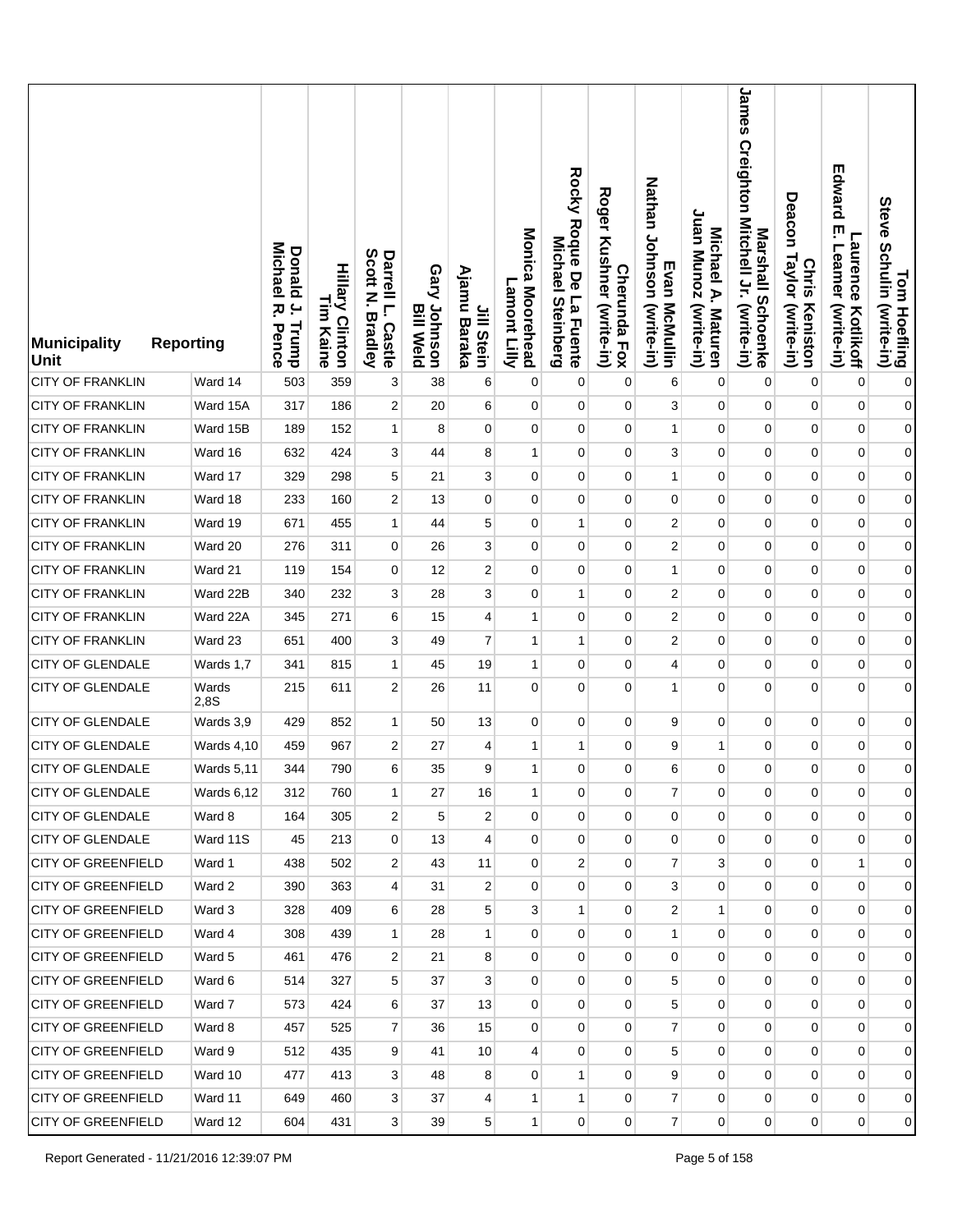| <b>Municipality</b><br>Unit                        | <b>Reporting</b>  | <b>Joseph Maldonado (Svrite-in)</b> | Angela Nicole Walker<br><b>Emidio Soltysik</b><br>(Write-in | <b>SCATTERING</b> |
|----------------------------------------------------|-------------------|-------------------------------------|-------------------------------------------------------------|-------------------|
| <b>CITY OF FRANKLIN</b>                            | Ward 14           | 0                                   | 0                                                           | 10                |
| <b>CITY OF FRANKLIN</b>                            | Ward 15A          | 0                                   | 0                                                           | 6                 |
| <b>CITY OF FRANKLIN</b>                            | Ward 15B          | 0                                   | 0                                                           | 3                 |
| <b>CITY OF FRANKLIN</b>                            | Ward 16           | 0                                   | 0                                                           | 11                |
| <b>CITY OF FRANKLIN</b>                            | Ward 17           | 0                                   | 0                                                           | 9                 |
| <b>CITY OF FRANKLIN</b>                            | Ward 18           | 0                                   | 0                                                           | 10                |
| <b>CITY OF FRANKLIN</b>                            | Ward 19           | 0                                   | 0                                                           | 17                |
| <b>CITY OF FRANKLIN</b>                            | Ward 20           | 0                                   | 0                                                           | 5                 |
| <b>CITY OF FRANKLIN</b>                            | Ward 21           | 0                                   | 0                                                           | 3                 |
| <b>CITY OF FRANKLIN</b>                            | Ward 22B          | 0                                   | 0                                                           | 11                |
| <b>CITY OF FRANKLIN</b>                            | Ward 22A          | 0                                   | 0                                                           | 2                 |
| <b>CITY OF FRANKLIN</b>                            | Ward 23           | 0                                   | 0                                                           | 14                |
| <b>CITY OF GLENDALE</b><br><b>CITY OF GLENDALE</b> | Wards 1,7         | 0                                   | 0                                                           | 17                |
|                                                    | Wards<br>2,8S     | 0                                   | 0                                                           | 9                 |
| <b>CITY OF GLENDALE</b>                            | Wards 3,9         | 0                                   | 0                                                           | 13                |
| CITY OF GLENDALE                                   | Wards 4,10        | 0                                   | 0                                                           | 17                |
| <b>CITY OF GLENDALE</b>                            | <b>Wards 5,11</b> | 0                                   | 0                                                           | 13                |
| CITY OF GLENDALE                                   | Wards 6,12        | 0                                   | 0                                                           | 5                 |
| <b>CITY OF GLENDALE</b>                            | Ward 8            | 0                                   | 0                                                           | 5                 |
| <b>CITY OF GLENDALE</b>                            | Ward 11S          | 0                                   | 0                                                           | 2                 |
| <b>CITY OF GREENFIELD</b>                          | Ward 1            | 0                                   | 0                                                           | 6                 |
| <b>CITY OF GREENFIELD</b>                          | Ward 2            | 0                                   | 0                                                           | 9                 |
| <b>CITY OF GREENFIELD</b>                          | Ward 3            | 0                                   | 0                                                           | 10                |
| <b>CITY OF GREENFIELD</b>                          | Ward 4            | 0                                   | 0                                                           | 6                 |
| CITY OF GREENFIELD                                 | Ward 5            | 0                                   | 0                                                           | 10                |
| <b>CITY OF GREENFIELD</b>                          | Ward 6            | 0                                   | 0                                                           | 2                 |
| <b>CITY OF GREENFIELD</b>                          | Ward 7            | 0                                   | 0                                                           | 11                |
| <b>CITY OF GREENFIELD</b>                          | Ward 8            | 0                                   | 0                                                           | 13                |
| <b>CITY OF GREENFIELD</b>                          | Ward 9            | 0                                   | 0                                                           | 9                 |
| <b>CITY OF GREENFIELD</b>                          | Ward 10           | 0                                   | 0                                                           | 7                 |
| <b>CITY OF GREENFIELD</b>                          | Ward 11           | 0                                   | 0                                                           | 12                |
| <b>CITY OF GREENFIELD</b>                          | Ward 12           | 0                                   | 0                                                           | 14                |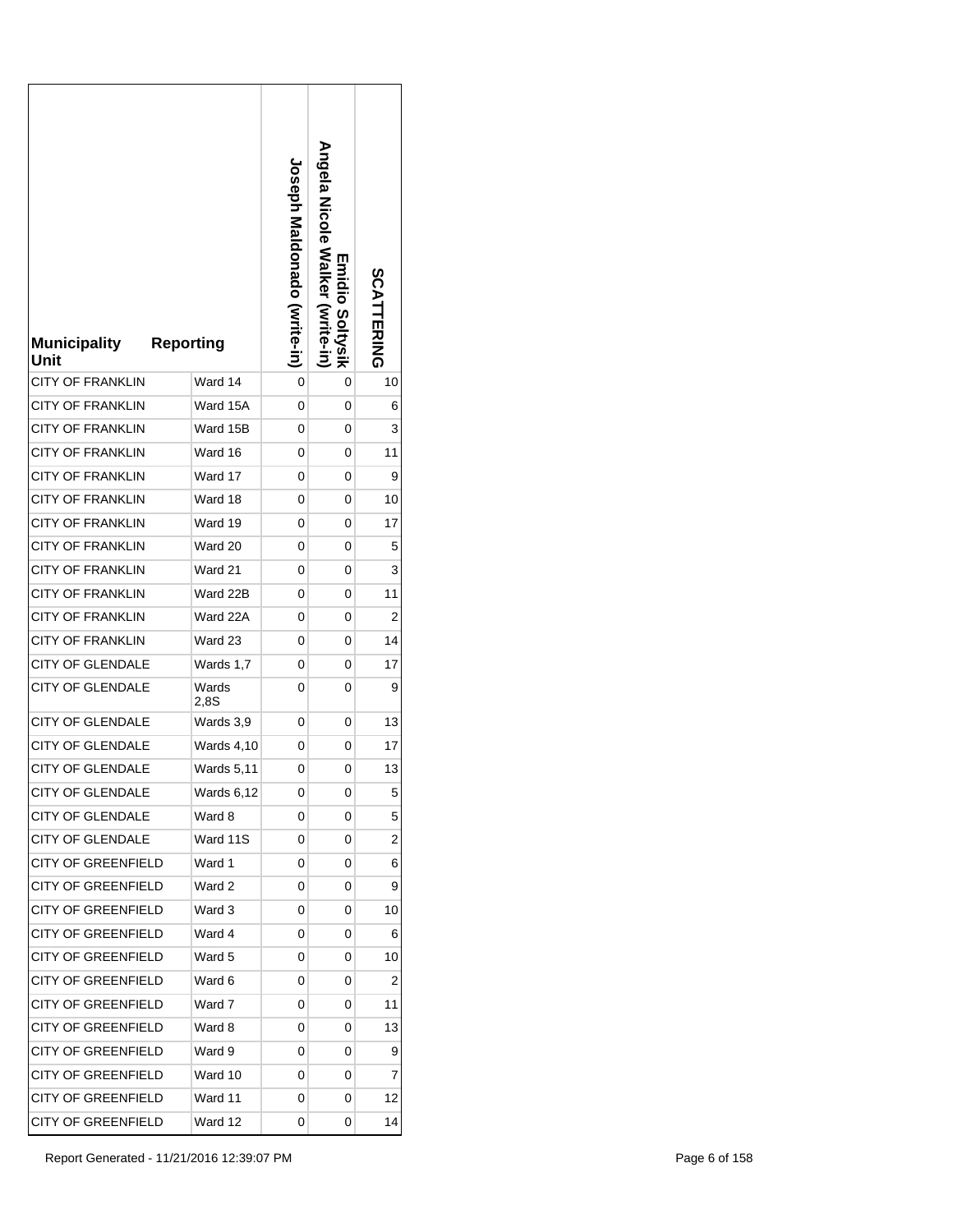| Municipality<br>Unit      | <b>Reporting</b> | <b>Donald</b><br>Michael<br>$\overline{a}$<br>ᄍ<br>Trump<br>Pence | <b>Hillary Clinton</b><br>L<br>E<br>Kaine | Scott<br>Darrell L.<br>Z<br><b>Bradley</b><br><b>Castle</b> | Gary Johnson<br><b>Bill Weld</b> | Ajamu<br>Jill Stein<br>Baraka | Monica Moorehead<br>Lamont Lilly | Rocky Roque De La Fuente<br>Michael<br><b>Steinberg</b> | <b>Roger</b><br>Kushner (write-in)<br><b>Cherunda Fox</b> | Nathan Johnson (write-in)<br>Evan McMullin | Juan Munoz (write-in)<br>Michael A. Maturen | James Creighton Mitchell Jr. (write-in)<br>Marshall Schoenke | Deacon<br>Taylor (write-in)<br><b>Chris</b><br>Keniston | Edward<br>ŗ<br><b>Laurence</b><br>Leamer<br>(write-in)<br>Kotlikoff | Tom Hoefling<br>Steve Schulin (write-in) |
|---------------------------|------------------|-------------------------------------------------------------------|-------------------------------------------|-------------------------------------------------------------|----------------------------------|-------------------------------|----------------------------------|---------------------------------------------------------|-----------------------------------------------------------|--------------------------------------------|---------------------------------------------|--------------------------------------------------------------|---------------------------------------------------------|---------------------------------------------------------------------|------------------------------------------|
| <b>CITY OF GREENFIELD</b> | Ward 13          | 276                                                               | 311                                       | 5                                                           | 14                               | 1                             | 3                                | 0                                                       | $\mathbf 0$                                               | $\overline{4}$                             | 0                                           | $\mathbf 0$                                                  | 0                                                       | $\mathbf 0$                                                         | $\pmb{0}$                                |
| <b>CITY OF GREENFIELD</b> | Ward 14          | 403                                                               | 392                                       | 3                                                           | 36                               | $\overline{4}$                | 0                                | 0                                                       | $\mathbf 0$                                               | 3                                          | 0                                           | 0                                                            | $\mathbf 0$                                             | $\pmb{0}$                                                           | $\mathbf{0}$                             |
| <b>CITY OF GREENFIELD</b> | Ward 15          | 424                                                               | 335                                       | 5                                                           | 39                               | 10                            | $\mathbf 0$                      | $\mathbf 0$                                             | 0                                                         | $\mathbf{1}$                               | 0                                           | $\pmb{0}$                                                    | 0                                                       | $\pmb{0}$                                                           | $\mathbf{0}$                             |
| <b>CITY OF GREENFIELD</b> | Ward 16          | 197                                                               | 169                                       | 0                                                           | 17                               | 3                             | $\mathbf 0$                      | 0                                                       | 0                                                         | 0                                          | 0                                           | 0                                                            | 0                                                       | $\pmb{0}$                                                           | $\mathbf{0}$                             |
| <b>CITY OF GREENFIELD</b> | Ward 17          | 342                                                               | 380                                       | 5                                                           | 24                               | $\overline{7}$                | $\overline{2}$                   | $\mathbf{1}$                                            | 0                                                         | 4                                          | 0                                           | $\mathbf 0$                                                  | $\mathbf 0$                                             | $\pmb{0}$                                                           | $\mathbf{0}$                             |
| <b>CITY OF GREENFIELD</b> | Ward 18          | 399                                                               | 399                                       | $\mathbf{1}$                                                | 28                               | 9                             | 1                                | 1                                                       | 0                                                         | 4                                          | 0                                           | 0                                                            | 0                                                       | $\mathbf 0$                                                         | $\mathbf{0}$                             |
| <b>CITY OF GREENFIELD</b> | Ward 19          | 533                                                               | 624                                       | 2                                                           | 48                               | 6                             | $\mathbf{1}$                     | $\mathbf 0$                                             | 0                                                         | 6                                          | 0                                           | $\mathbf{0}$                                                 | $\mathbf 0$                                             | $\pmb{0}$                                                           | $\mathbf{0}$                             |
| <b>CITY OF GREENFIELD</b> | Ward 20          | 654                                                               | 563                                       | 1                                                           | 46                               | 10                            | $\mathbf 0$                      | 1                                                       | $\mathbf 0$                                               | 12                                         | 1                                           | 0                                                            | 0                                                       | $\mathbf 0$                                                         | $\boldsymbol{0}$                         |
| CITY OF GREENFIELD        | Ward 21          | 344                                                               | 388                                       | $\mathbf{1}$                                                | 26                               | 8                             | 1                                | 1                                                       | $\mathbf 0$                                               | $\mathbf{1}$                               | 0                                           | $\mathbf 0$                                                  | $\mathbf 0$                                             | $\pmb{0}$                                                           | $\mathbf{0}$                             |
| <b>CITY OF MILWAUKEE</b>  | Ward 1           | 222                                                               | 932                                       | 7                                                           | 12                               | 6                             | 1                                | 1                                                       | 0                                                         | $\mathbf 0$                                | 0                                           | 0                                                            | 0                                                       | $\mathbf 0$                                                         | $\mathbf{0}$                             |
| <b>CITY OF MILWAUKEE</b>  | Ward 2           | 30                                                                | 361                                       | 2                                                           | 3                                | 4                             | $\overline{2}$                   | $\mathbf 0$                                             | $\mathbf 0$                                               | 0                                          | 0                                           | 0                                                            | 0                                                       | $\pmb{0}$                                                           | $\mathbf{0}$                             |
| CITY OF MILWAUKEE         | Ward 3           | 177                                                               | 762                                       | 3                                                           | 12                               | 4                             | $\overline{2}$                   | $\mathbf 0$                                             | 0                                                         | 0                                          | 0                                           | 0                                                            | 0                                                       | $\mathbf 0$                                                         | $\mathbf{0}$                             |
| CITY OF MILWAUKEE         | Ward 4           | 204                                                               | 1,325                                     | 3                                                           | 26                               | 5                             | $\mathbf 0$                      | $\mathbf 0$                                             | $\mathbf 0$                                               | $\mathbf 0$                                | 0                                           | $\pmb{0}$                                                    | $\mathbf 0$                                             | $\pmb{0}$                                                           | $\boldsymbol{0}$                         |
| <b>CITY OF MILWAUKEE</b>  | Ward 5           | 110                                                               | 633                                       | 3                                                           | 6                                | 5                             | $\mathbf 0$                      | $\mathbf 0$                                             | 0                                                         | $\mathbf{1}$                               | 0                                           | 0                                                            | $\mathbf 0$                                             | $\mathbf 0$                                                         | $\overline{0}$                           |
| <b>CITY OF MILWAUKEE</b>  | Ward 6           | 361                                                               | 1,295                                     | 2                                                           | 40                               | 8                             | 0                                | 0                                                       | 0                                                         | 8                                          | 0                                           | 0                                                            | 0                                                       | $\mathbf 0$                                                         | $\boldsymbol{0}$                         |
| CITY OF MILWAUKEE         | Ward 7           | 167                                                               | 403                                       | 6                                                           | 11                               | 6                             | $\overline{2}$                   | 0                                                       | 0                                                         | $\mathbf{1}$                               | 1                                           | 0                                                            | 0                                                       | $\mathbf 0$                                                         | $\overline{0}$                           |
| CITY OF MILWAUKEE         | Ward 8           | 311                                                               | 1,050                                     | 4                                                           | 25                               | 6                             | 1                                | 1                                                       | 0                                                         | 0                                          | 0                                           | 0                                                            | 0                                                       | $\mathbf 0$                                                         | $\boldsymbol{0}$                         |
| <b>CITY OF MILWAUKEE</b>  | Ward 9           | 97                                                                | 578                                       | $\overline{\mathbf{c}}$                                     | $\overline{7}$                   | 3                             | 0                                | 1                                                       | 0                                                         | 0                                          | 0                                           | 0                                                            | 0                                                       | 0                                                                   | $\overline{0}$                           |
| <b>CITY OF MILWAUKEE</b>  | Ward 10          | 266                                                               | 844                                       | 4                                                           | 30                               | $\overline{7}$                | 0                                | 2                                                       | 0                                                         | $\mathbf{1}$                               | 0                                           | $\mathbf{0}$                                                 | 0                                                       | $\mathbf 0$                                                         | $\overline{0}$                           |
| CITY OF MILWAUKEE         | Ward 11          | 153                                                               | 829                                       | 2                                                           | 10 <sup>1</sup>                  | 8                             | 0                                | 2                                                       | 0                                                         | 3                                          | 0                                           | $\overline{0}$                                               | $\mathbf 0$                                             | $\mathbf 0$                                                         | $\overline{0}$                           |
| <b>CITY OF MILWAUKEE</b>  | Ward 12          | 104                                                               | 755                                       | 3                                                           | 9                                | 9                             | 0                                | 0                                                       | $\mathbf 0$                                               | $\mathbf 0$                                | $\mathbf 0$                                 | $\mathbf 0$                                                  | 0                                                       | 0                                                                   | $\overline{0}$                           |
| <b>CITY OF MILWAUKEE</b>  | Ward 13          | 88                                                                | 409                                       | 1                                                           | 8                                | $\overline{4}$                | $\mathbf{1}$                     | $\mathbf 0$                                             | 0                                                         | $\mathbf 0$                                | 0                                           | $\overline{0}$                                               | $\mathbf 0$                                             | $\pmb{0}$                                                           | $\overline{0}$                           |
| CITY OF MILWAUKEE         | Ward 14          | 56                                                                | 912                                       | 3                                                           | 10 <sup>1</sup>                  | 3                             | $\mathbf{1}$                     | 0                                                       | $\mathbf 0$                                               | $\mathbf 0$                                | 0                                           | $\mathbf 0$                                                  | 0                                                       | 0                                                                   | $\overline{0}$                           |
| <b>CITY OF MILWAUKEE</b>  | Ward 15          | 221                                                               | 509                                       | 3                                                           | 19                               | 8                             | $\mathbf 0$                      | $\mathbf 0$                                             | 0                                                         | 1                                          | 0                                           | 0                                                            | $\overline{0}$                                          | 0                                                                   | $\overline{0}$                           |
| CITY OF MILWAUKEE         | Ward 16          | 140                                                               | 1,183                                     | $\overline{4}$                                              | 17                               | 8                             | 0                                | 0                                                       | 0                                                         | $\mathbf 0$                                | 0                                           | 0                                                            | 0                                                       | 0                                                                   | $\overline{0}$                           |
| <b>CITY OF MILWAUKEE</b>  | Ward 17          | 122                                                               | 447                                       | $\mathbf{1}$                                                | 9                                | $\overline{4}$                | $\mathbf{1}$                     | $\overline{0}$                                          | $\overline{0}$                                            | 0                                          | 0                                           | $\mathbf 0$                                                  | $\overline{0}$                                          | $\pmb{0}$                                                           | $\overline{0}$                           |
| <b>CITY OF MILWAUKEE</b>  | Ward 18          | 133                                                               | 736                                       | 2                                                           | 12                               | 12                            | 1                                | 0                                                       | 0                                                         | 4                                          | 0                                           | $\mathbf 0$                                                  | 0                                                       | 0                                                                   | $\overline{0}$                           |
| <b>CITY OF MILWAUKEE</b>  | Ward 19          | 90                                                                | 594                                       | 3                                                           | 5                                | 3                             | $\mathbf 0$                      | $\overline{0}$                                          | $\overline{0}$                                            | $\mathbf 0$                                | 0                                           | 0                                                            | $\overline{0}$                                          | 0                                                                   | $\overline{0}$                           |
| <b>CITY OF MILWAUKEE</b>  | Ward 20          | 87                                                                | 797                                       | 2                                                           | 9                                | 6                             | 0                                | 0                                                       | 0                                                         | 0                                          | 0                                           | $\mathbf 0$                                                  | 0                                                       | 0                                                                   | $\overline{0}$                           |
| CITY OF MILWAUKEE         | Ward 21          | 45                                                                | 762                                       | 2                                                           | 5                                | 5                             | $\mathbf{1}$                     | 0                                                       | $\overline{0}$                                            | 0                                          | $\overline{0}$                              | $\mathbf{0}$                                                 | $\overline{0}$                                          | 0                                                                   | $\overline{0}$                           |
| CITY OF MILWAUKEE         | Ward 22          | 74                                                                | 700                                       | 3                                                           | 11                               | $\overline{4}$                | 0                                | $\mathbf{1}$                                            | $\mathbf{0}$                                              | 0                                          | $\mathbf{0}$                                | $\mathbf 0$                                                  | $\overline{0}$                                          | 0                                                                   | $\overline{0}$                           |
| <b>CITY OF MILWAUKEE</b>  | Ward 23          | 37                                                                | 287                                       | $\mathbf{1}$                                                | 5                                | $\overline{0}$                | $\mathbf{1}$                     | $\overline{0}$                                          | 0                                                         | 0                                          | 0                                           | $\overline{0}$                                               | $\overline{0}$                                          | 0                                                                   | $\overline{0}$                           |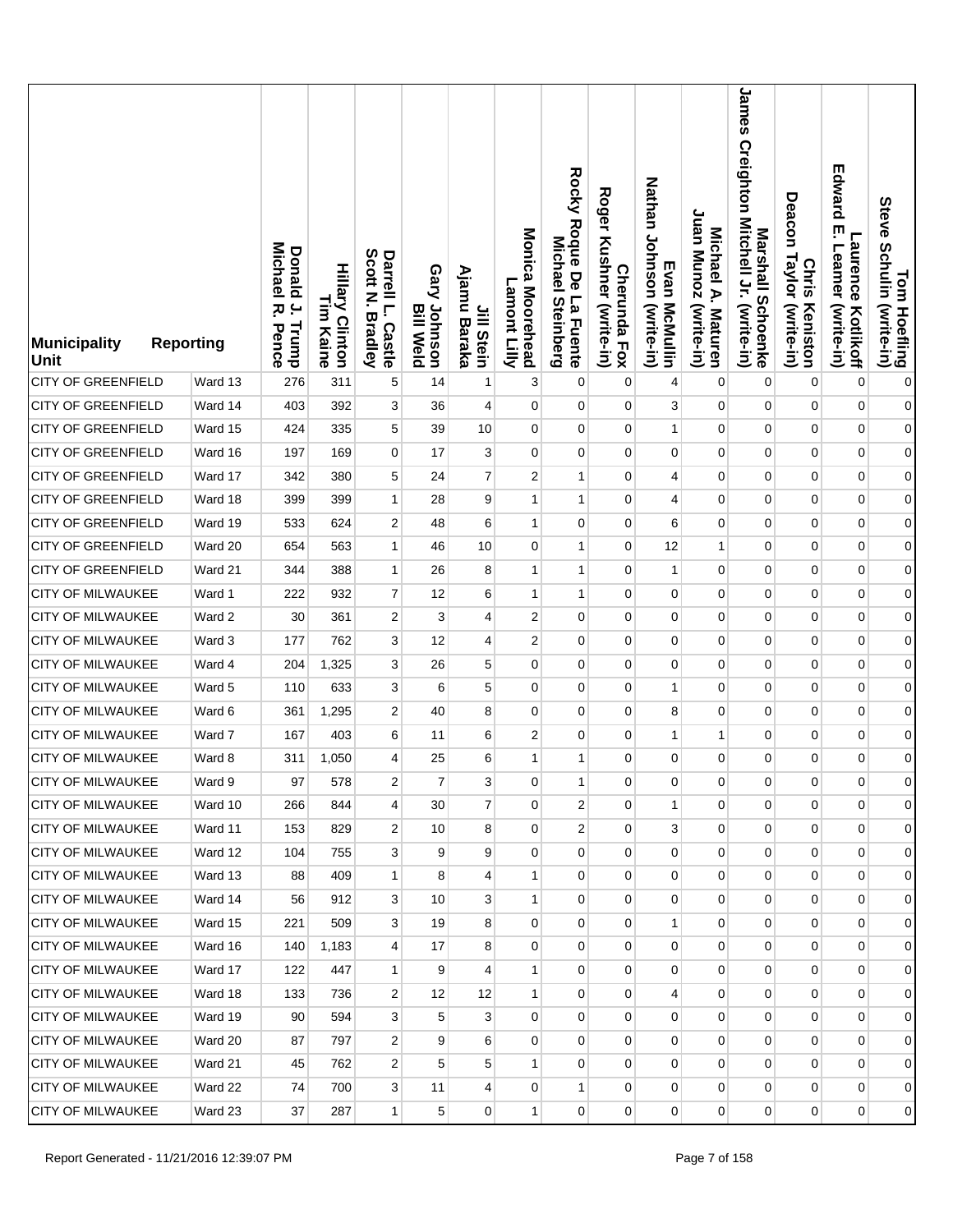| <b>Municipality</b><br>Unit | <b>Reporting</b> | <b>Joseph Maldonado (vrite-in)</b> | <b>Angela Nicole Walker</b><br>Emidio Soltysik<br>(Write-in | SCATTERING |
|-----------------------------|------------------|------------------------------------|-------------------------------------------------------------|------------|
| <b>CITY OF GREENFIELD</b>   | Ward 13          | 0                                  | 0                                                           | 3          |
| <b>CITY OF GREENFIELD</b>   | Ward 14          | 0                                  | 0                                                           | 7          |
| <b>CITY OF GREENFIELD</b>   | Ward 15          | 0                                  | 0                                                           | 3          |
| <b>CITY OF GREENFIELD</b>   | Ward 16          | 0                                  | 0                                                           | 6          |
| <b>CITY OF GREENFIELD</b>   | Ward 17          | 0                                  | 0                                                           | 6          |
| <b>CITY OF GREENFIELD</b>   | Ward 18          | 0                                  | 0                                                           | 6          |
| <b>CITY OF GREENFIELD</b>   | Ward 19          | 0                                  | 0                                                           | 9          |
| <b>CITY OF GREENFIELD</b>   | Ward 20          | 0                                  | 0                                                           | 10         |
| <b>CITY OF GREENFIELD</b>   | Ward 21          | 0                                  | 0                                                           | 11         |
| <b>CITY OF MILWAUKEE</b>    | Ward 1           | 0                                  | 0                                                           | 17         |
| <b>CITY OF MILWAUKEE</b>    | Ward 2           | 0                                  | 0                                                           | 3          |
| <b>CITY OF MILWAUKEE</b>    | Ward 3           | 0                                  | 0                                                           | 11         |
| CITY OF MILWAUKEE           | Ward 4           | 0                                  | 0                                                           | 10         |
| <b>CITY OF MILWAUKEE</b>    | Ward 5           | 0                                  | 0                                                           | 7          |
| <b>CITY OF MILWAUKEE</b>    | Ward 6           | 0                                  | 0                                                           | 7          |
| <b>CITY OF MILWAUKEE</b>    | Ward 7           | 0                                  | 0                                                           | 4          |
| <b>CITY OF MILWAUKEE</b>    | Ward 8           | 0                                  | 0                                                           | 17         |
| CITY OF MILWAUKEE           | Ward 9           | 0                                  | 0                                                           | 6          |
| <b>CITY OF MILWAUKEE</b>    | Ward 10          | 0                                  | 0                                                           | 10         |
| <b>CITY OF MILWAUKEE</b>    | Ward 11          | 0                                  | 0                                                           | 8          |
| <b>CITY OF MILWAUKEE</b>    | Ward 12          | 0                                  | 0                                                           | 4          |
| <b>CITY OF MILWAUKEE</b>    | Ward 13          | 0                                  | 0                                                           | 4          |
| <b>CITY OF MILWAUKEE</b>    | Ward 14          | 0                                  | 0                                                           | 2          |
| <b>CITY OF MILWAUKEE</b>    | Ward 15          | 0                                  | 0                                                           | 5          |
| <b>CITY OF MILWAUKEE</b>    | Ward 16          | 0                                  | 0                                                           | 11         |
| CITY OF MILWAUKEE           | Ward 17          | 0                                  | 0                                                           | 5          |
| <b>CITY OF MILWAUKEE</b>    | Ward 18          | 0                                  | 0                                                           | 10         |
| <b>CITY OF MILWAUKEE</b>    | Ward 19          | 0                                  | 0                                                           | 3          |
| <b>CITY OF MILWAUKEE</b>    | Ward 20          | 0                                  | 0                                                           | 1          |
| <b>CITY OF MILWAUKEE</b>    | Ward 21          | 0                                  | 0                                                           | 3          |
| <b>CITY OF MILWAUKEE</b>    | Ward 22          | 0                                  | 0                                                           | 2          |
| CITY OF MILWAUKEE           | Ward 23          | 0                                  | 0                                                           | 3          |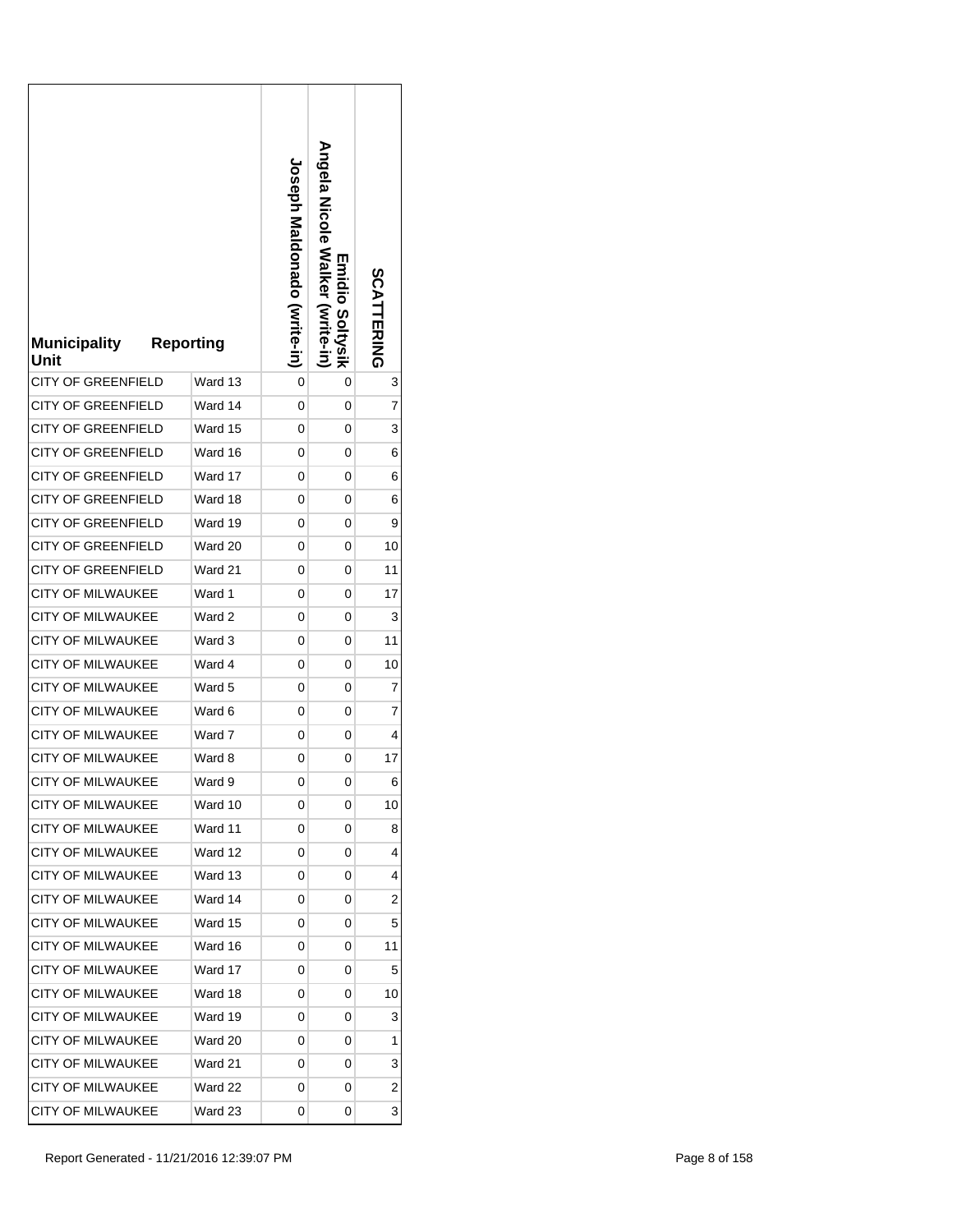| <b>Municipality</b><br><b>Unit</b> | <b>Reporting</b> | <b>Donald</b><br>Michael<br>$\overline{a}$<br>ᅎ<br>Trump<br>Pence | <b>Hillary Clinton</b><br>L<br>E<br>Kaine | Scott<br>Darrell L.<br>Z<br><b>Bradley</b><br>Castle | Gary Johnson<br><b>Bill Weld</b> | Ajamu<br>Jill Stein<br>Baraka | Monica Moorehead<br>Lamont Lilly | Rocky Roque De La Fuente<br><b>Michael</b><br><b>Steinberg</b> | <b>Roger</b><br>Kushner (write-in)<br><b>Cherunda Fox</b> | Nathan Johnson (write-in)<br>Evan McMullin | Juan Munoz (write-in)<br>Michael A. Maturen | James Creighton Mitchell Jr. (write-in)<br>Marshall Schoenke | Deacon<br>Taylor (write-in)<br><b>Chris</b><br>Keniston | Edward<br>ŗ<br><b>Laurence</b><br>Leamer<br>(write-in)<br>Kotlikoff | Tom Hoefling<br>Steve Schulin (write-in) |
|------------------------------------|------------------|-------------------------------------------------------------------|-------------------------------------------|------------------------------------------------------|----------------------------------|-------------------------------|----------------------------------|----------------------------------------------------------------|-----------------------------------------------------------|--------------------------------------------|---------------------------------------------|--------------------------------------------------------------|---------------------------------------------------------|---------------------------------------------------------------------|------------------------------------------|
| <b>CITY OF MILWAUKEE</b>           | Ward 24          | 16                                                                | 390                                       | 0                                                    | $\overline{\mathbf{c}}$          | $\overline{7}$                | 0                                | 0                                                              | $\mathbf 0$                                               | $\mathbf{1}$                               | 0                                           | $\mathbf 0$                                                  | 0                                                       | $\mathbf 0$                                                         | $\pmb{0}$                                |
| CITY OF MILWAUKEE                  | Ward 25          | 75                                                                | 656                                       | 3                                                    | 1                                | 6                             | 0                                | 0                                                              | $\mathbf 0$                                               | 0                                          | 0                                           | $\mathbf 0$                                                  | $\mathbf 0$                                             | $\pmb{0}$                                                           | $\mathbf{0}$                             |
| <b>CITY OF MILWAUKEE</b>           | Ward 26          | 55                                                                | 601                                       | 2                                                    | 6                                | $\overline{2}$                | $\mathbf 0$                      | $\mathbf 0$                                                    | 0                                                         | $\mathbf 0$                                | $\pmb{0}$                                   | $\pmb{0}$                                                    | $\mathbf 0$                                             | $\pmb{0}$                                                           | $\mathbf{0}$                             |
| <b>CITY OF MILWAUKEE</b>           | Ward 27          | 64                                                                | 577                                       | 2                                                    | 4                                | 3                             | 1                                | 1                                                              | $\mathbf 0$                                               | $\mathbf{1}$                               | 0                                           | 0                                                            | 0                                                       | $\pmb{0}$                                                           | $\mathbf{0}$                             |
| <b>CITY OF MILWAUKEE</b>           | Ward 28          | 24                                                                | 191                                       | $\mathbf{1}$                                         | 5                                | $\mathbf 0$                   | $\mathbf 0$                      | $\mathbf 0$                                                    | 0                                                         | $\mathbf 0$                                | 0                                           | $\mathbf 0$                                                  | $\mathbf 0$                                             | $\pmb{0}$                                                           | $\overline{0}$                           |
| <b>CITY OF MILWAUKEE</b>           | Ward 29          | 34                                                                | 323                                       | $\mathbf{1}$                                         | 2                                | 3                             | 0                                | 0                                                              | 0                                                         | 0                                          | 0                                           | $\mathbf 0$                                                  | 0                                                       | $\mathbf 0$                                                         | $\mathbf{0}$                             |
| <b>CITY OF MILWAUKEE</b>           | Ward 30          | 81                                                                | 620                                       | 3                                                    | $\overline{7}$                   | 6                             | 3                                | $\mathbf 0$                                                    | 0                                                         | 4                                          | 0                                           | $\mathbf{0}$                                                 | $\mathbf 0$                                             | $\pmb{0}$                                                           | $\mathbf{0}$                             |
| <b>CITY OF MILWAUKEE</b>           | Ward 31          | 61                                                                | 565                                       | 2                                                    | $\overline{7}$                   | 3                             | $\mathbf 0$                      | $\mathbf 0$                                                    | $\mathbf 0$                                               | $\mathbf 0$                                | 0                                           | 0                                                            | 0                                                       | 0                                                                   | $\mathbf{0}$                             |
| CITY OF MILWAUKEE                  | Ward 32          | 238                                                               | 1,209                                     | 3                                                    | 15                               | 3                             | $\overline{c}$                   | $\mathbf 0$                                                    | $\mathbf 0$                                               | $\mathbf{1}$                               | 0                                           | $\mathbf 0$                                                  | $\mathbf 0$                                             | $\pmb{0}$                                                           | $\boldsymbol{0}$                         |
| <b>CITY OF MILWAUKEE</b>           | Ward 33          | 687                                                               | 1,213                                     | 11                                                   | 45                               | 11                            | $\mathbf{1}$                     | $\mathbf 0$                                                    | $\mathbf 0$                                               | $\mathbf{1}$                               | 0                                           | 0                                                            | 0                                                       | $\mathbf 0$                                                         | $\boldsymbol{0}$                         |
| <b>CITY OF MILWAUKEE</b>           | Ward 34          | 8                                                                 | 795                                       | 6                                                    | 19                               | 8                             | 3                                | $\mathbf 0$                                                    | $\mathbf 0$                                               | 0                                          | 0                                           | 0                                                            | $\mathbf 0$                                             | $\pmb{0}$                                                           | $\boldsymbol{0}$                         |
| CITY OF MILWAUKEE                  | Ward 35          | 242                                                               | 581                                       | 2                                                    | 20                               | $\overline{2}$                | 1                                | $\mathbf 0$                                                    | 2                                                         | 0                                          | 0                                           | 0                                                            | 0                                                       | $\mathbf 0$                                                         | $\boldsymbol{0}$                         |
| CITY OF MILWAUKEE                  | Ward 36          | 84                                                                | 674                                       | 2                                                    | 13                               | $\overline{7}$                | $\mathbf 0$                      | $\mathbf 0$                                                    | $\mathbf 0$                                               | $\mathbf 0$                                | 0                                           | $\mathbf 0$                                                  | $\mathbf 0$                                             | $\pmb{0}$                                                           | $\boldsymbol{0}$                         |
| <b>CITY OF MILWAUKEE</b>           | Ward 37          | 73                                                                | 643                                       | 2                                                    | 11                               | 4                             | $\mathbf{1}$                     | $\mathbf 0$                                                    | 0                                                         | 0                                          | 0                                           | 0                                                            | 0                                                       | $\mathbf 0$                                                         | $\boldsymbol{0}$                         |
| <b>CITY OF MILWAUKEE</b>           | Ward 38          | 44                                                                | 527                                       | $\mathbf{1}$                                         | 8                                | 6                             | 0                                | $\mathbf 0$                                                    | $\mathbf 0$                                               | 0                                          | 0                                           | 0                                                            | 0                                                       | $\pmb{0}$                                                           | $\boldsymbol{0}$                         |
| CITY OF MILWAUKEE                  | Ward 39          | 92                                                                | 575                                       | 2                                                    | 8                                | 8                             | $\mathbf 0$                      | 1                                                              | 0                                                         | 3                                          | 0                                           | 0                                                            | 0                                                       | $\mathbf 0$                                                         | $\overline{0}$                           |
| <b>CITY OF MILWAUKEE</b>           | Ward 40          | 44                                                                | 590                                       | 3                                                    | 9                                | $\overline{7}$                | $\overline{c}$                   | $\mathbf 0$                                                    | 0                                                         | 0                                          | 0                                           | 0                                                            | 0                                                       | $\mathbf 0$                                                         | $\boldsymbol{0}$                         |
| <b>CITY OF MILWAUKEE</b>           | Ward 41          | 49                                                                | 573                                       | $\overline{\mathbf{c}}$                              | 9 <sup>°</sup>                   | 4                             | $\mathbf{1}$                     | 0                                                              | $\pmb{0}$                                                 | 0                                          | 0                                           | 0                                                            | 0                                                       | 0                                                                   | $\overline{0}$                           |
| <b>CITY OF MILWAUKEE</b>           | Ward 42          | 62                                                                | 778                                       | $\mathbf{1}$                                         | 9                                | 5                             | 3                                | 0                                                              | 0                                                         | 0                                          | 0                                           | $\mathbf{0}$                                                 | 0                                                       | $\mathbf 0$                                                         | $\overline{0}$                           |
| <b>CITY OF MILWAUKEE</b>           | Ward 43          | 13                                                                | 474                                       | $\overline{2}$                                       | 1                                | 1                             | 0                                | 0                                                              | 0                                                         | 0                                          | 0                                           | $\overline{0}$                                               | $\mathbf 0$                                             | $\mathbf 0$                                                         | $\overline{0}$                           |
| <b>CITY OF MILWAUKEE</b>           | Ward 44          | 73                                                                | 800                                       | $\mathbf{1}$                                         | 12                               | 4                             | 0                                | 0                                                              | $\mathbf 0$                                               | $\mathbf 0$                                | 0                                           | 0                                                            | 0                                                       | 0                                                                   | $\overline{0}$                           |
| <b>CITY OF MILWAUKEE</b>           | Ward 45          | 61                                                                | 826                                       | 2                                                    | 5                                | $\mathbf{1}$                  | $\mathbf{1}$                     | 1                                                              | 0                                                         | $\mathbf{1}$                               | 0                                           | $\overline{0}$                                               | $\mathbf 0$                                             | $\pmb{0}$                                                           | $\overline{0}$                           |
| CITY OF MILWAUKEE                  | Ward 46          | 21                                                                | 444                                       | $\overline{0}$                                       | 4                                | 5                             | 0                                | 0                                                              | $\mathbf 0$                                               | $\mathbf 0$                                | 0                                           | $\mathbf 0$                                                  | 0                                                       | 0                                                                   | $\overline{0}$                           |
| <b>CITY OF MILWAUKEE</b>           | Ward 47          | 41                                                                | 843                                       | 0                                                    | 5                                | 5                             | 3                                | $\mathbf 0$                                                    | 0                                                         | $\mathbf 0$                                | 0                                           | 0                                                            | 0                                                       | 0                                                                   | $\overline{0}$                           |
| CITY OF MILWAUKEE                  | Ward 48          | 35                                                                | 387                                       | 5                                                    | 1                                | $\overline{2}$                | 1                                | 1                                                              | 0                                                         | 0                                          | 0                                           | 0                                                            | 0                                                       | 0                                                                   | $\overline{0}$                           |
| <b>CITY OF MILWAUKEE</b>           | Ward 49          | 38                                                                | 574                                       | $\mathbf{1}$                                         | $\mathbf{1}$                     | $\overline{2}$                | 2                                | 0                                                              | 0                                                         | $\mathbf 0$                                | 0                                           | $\mathbf 0$                                                  | $\overline{0}$                                          | $\pmb{0}$                                                           | $\overline{0}$                           |
| <b>CITY OF MILWAUKEE</b>           | Ward 50          | 32                                                                | 532                                       | 0                                                    | 6                                | $\overline{2}$                | 4                                | 0                                                              | 0                                                         | 0                                          | 0                                           | $\mathbf 0$                                                  | 0                                                       | 0                                                                   | $\overline{0}$                           |
| <b>CITY OF MILWAUKEE</b>           | Ward 51          | 17                                                                | 539                                       | $\overline{4}$                                       | 3                                | $\overline{2}$                | $\mathbf 0$                      | $\overline{0}$                                                 | $\overline{0}$                                            | $\mathbf 0$                                | 0                                           | 0                                                            | $\overline{0}$                                          | 0                                                                   | $\overline{0}$                           |
| <b>CITY OF MILWAUKEE</b>           | Ward 52          | 40                                                                | 739                                       | 3                                                    | 9                                | 1                             | 0                                | 0                                                              | 0                                                         | 0                                          | 0                                           | $\mathbf 0$                                                  | 0                                                       | 0                                                                   | $\overline{0}$                           |
| CITY OF MILWAUKEE                  | Ward 53          | 16                                                                | 334                                       | $\overline{0}$                                       | $\overline{0}$                   | 3                             | $\mathbf{1}$                     | 0                                                              | $\overline{0}$                                            | 0                                          | $\overline{0}$                              | $\mathbf{0}$                                                 | $\overline{0}$                                          | 0                                                                   | $\overline{0}$                           |
| CITY OF MILWAUKEE                  | Ward 54          | 12                                                                | 437                                       | $\mathbf{0}$                                         | 4                                | $\overline{4}$                | 1                                | 0                                                              | 0                                                         | 0                                          | $\mathbf 0$                                 | $\mathbf 0$                                                  | $\overline{0}$                                          | 0                                                                   | $\overline{0}$                           |
| <b>CITY OF MILWAUKEE</b>           | Ward 55          | 166                                                               | 829                                       | 3                                                    | 17                               | $\overline{7}$                | 0                                | 1                                                              | $\mathbf 0$                                               | $\mathbf{1}$                               | 0                                           | 0                                                            | $\overline{0}$                                          | 0                                                                   | $\overline{0}$                           |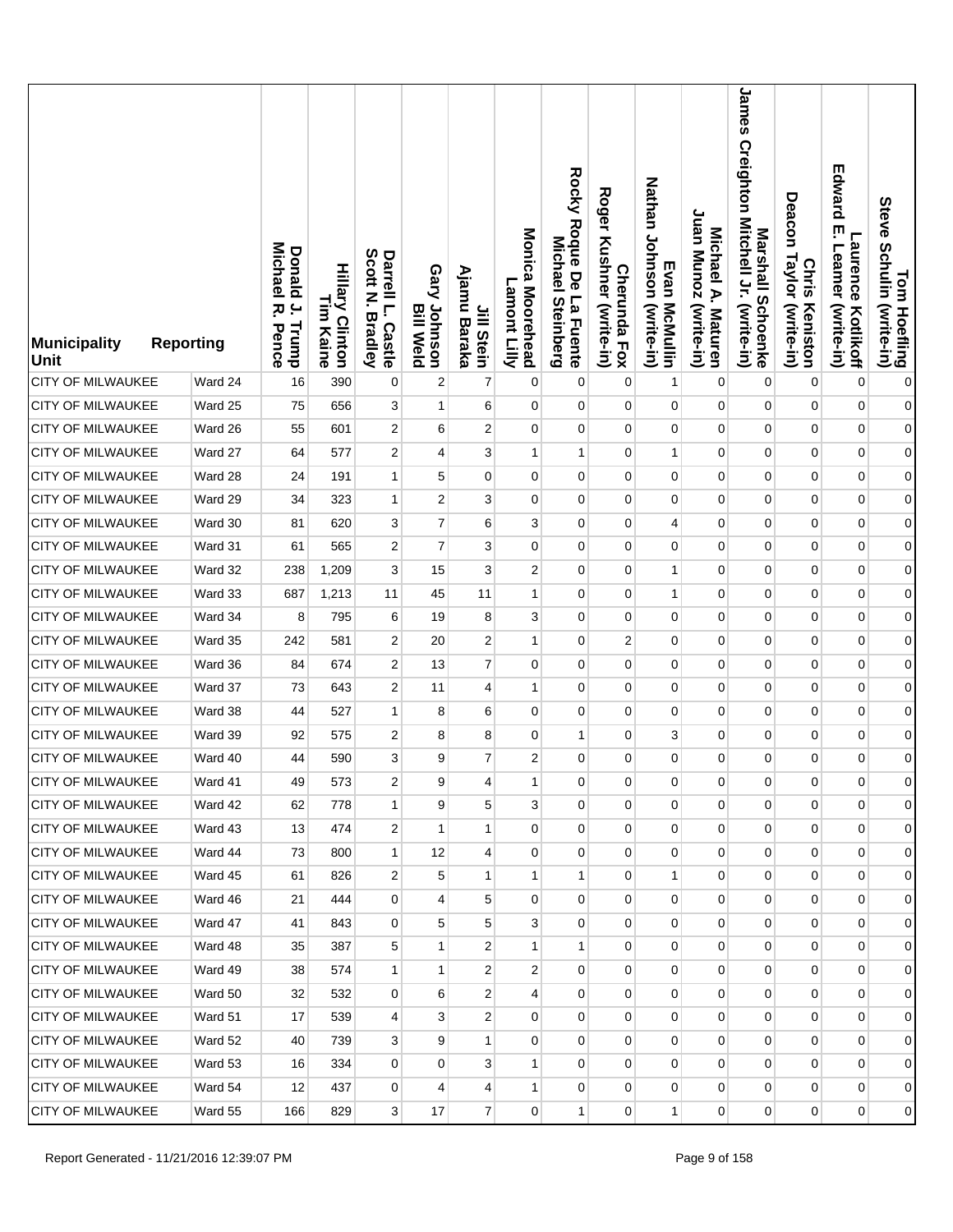| <b>Municipality</b><br>Unit | <b>Reporting</b> | <b>Joseph Maldonado (Svrite-in)</b> | Angela Nicole Walker (write-in)<br><b>Emidio Soltysik</b> | SCATTERING     |
|-----------------------------|------------------|-------------------------------------|-----------------------------------------------------------|----------------|
| <b>CITY OF MILWAUKEE</b>    | Ward 24          | 0                                   | 0                                                         | 0              |
| <b>CITY OF MILWAUKEE</b>    | Ward 25          | 0                                   | 0                                                         | 5              |
| <b>CITY OF MILWAUKEE</b>    | Ward 26          | 0                                   | 0                                                         | 2              |
| <b>CITY OF MILWAUKEE</b>    | Ward 27          | 0                                   | 0                                                         | 3              |
| CITY OF MILWAUKEE           | Ward 28          | 0                                   | 0                                                         | 0              |
| CITY OF MILWAUKEE           | Ward 29          | 0                                   | 0                                                         | 1              |
| <b>CITY OF MILWAUKEE</b>    | Ward 30          | 0                                   | 0                                                         | 1              |
| <b>CITY OF MILWAUKEE</b>    | Ward 31          | 0                                   | 0                                                         | 4              |
| <b>CITY OF MILWAUKEE</b>    | Ward 32          | 0                                   | 0                                                         | 9              |
| <b>CITY OF MILWAUKEE</b>    | Ward 33          | 0                                   | 0                                                         | 18             |
| <b>CITY OF MILWAUKEE</b>    | Ward 34          | 0                                   | 0                                                         | 16             |
| CITY OF MILWAUKEE           | Ward 35          | 0                                   | 0                                                         | 4              |
| CITY OF MILWAUKEE           | Ward 36          | 0                                   | 0                                                         | 2              |
| <b>CITY OF MILWAUKEE</b>    | Ward 37          | 0                                   | 1                                                         | 3              |
| <b>CITY OF MILWAUKEE</b>    | Ward 38          | 0                                   | 0                                                         | 6              |
| <b>CITY OF MILWAUKEE</b>    | Ward 39          | 0                                   | 0                                                         | 2              |
| <b>CITY OF MILWAUKEE</b>    | Ward 40          | 0                                   | 0                                                         | 5              |
| <b>CITY OF MILWAUKEE</b>    | Ward 41          | 0                                   | 0                                                         | 10             |
| <b>CITY OF MILWAUKEE</b>    | Ward 42          | 0                                   | 0                                                         | 4              |
| <b>CITY OF MILWAUKEE</b>    | Ward 43          | 0                                   | 0                                                         | 2              |
| <b>CITY OF MILWAUKEE</b>    | Ward 44          | 0                                   | 0                                                         | 9              |
| <b>CITY OF MILWAUKEE</b>    | Ward 45          | 0                                   | 0                                                         | 8              |
| <b>CITY OF MILWAUKEE</b>    | Ward 46          | 0                                   | 0                                                         | 4              |
| <b>CITY OF MILWAUKEE</b>    | Ward 47          | 0                                   | 0                                                         | 4              |
| <b>CITY OF MILWAUKEE</b>    | Ward 48          | 0                                   | 0                                                         | 2              |
| <b>CITY OF MILWAUKEE</b>    | Ward 49          | 0                                   | 0                                                         | 3              |
| CITY OF MILWAUKEE           | Ward 50          | 0                                   | 0                                                         | 1              |
| CITY OF MILWAUKEE           | Ward 51          | 0                                   | 0                                                         | 2              |
| <b>CITY OF MILWAUKEE</b>    | Ward 52          | 0                                   | 0                                                         | 6              |
| <b>CITY OF MILWAUKEE</b>    | Ward 53          | 0                                   | 0                                                         | $\overline{c}$ |
| <b>CITY OF MILWAUKEE</b>    | Ward 54          | 0                                   | 0                                                         | 1              |
| CITY OF MILWAUKEE           | Ward 55          | 0                                   | 0                                                         | 9              |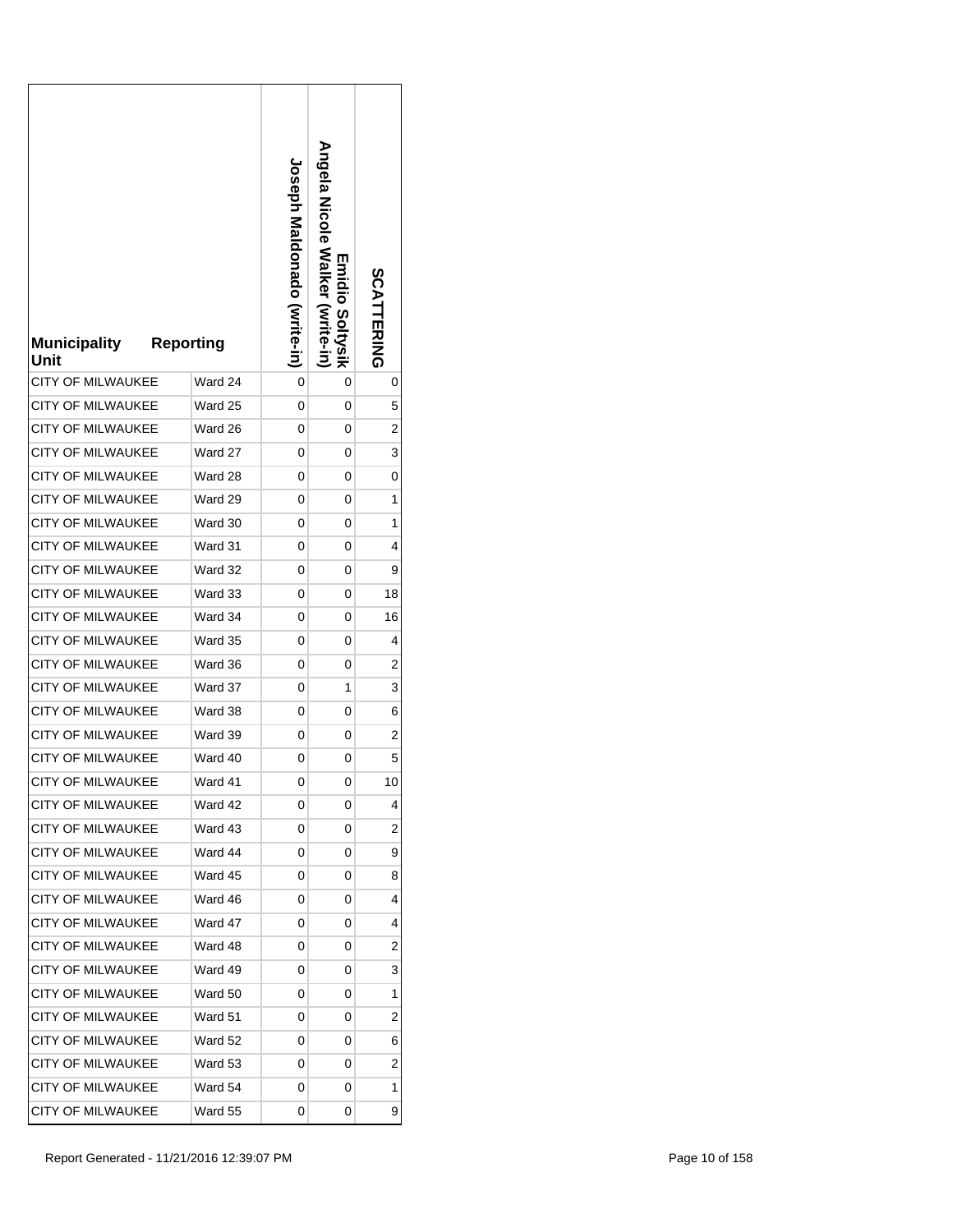| <b>Municipality</b><br><b>Unit</b> | <b>Reporting</b> | <b>Michael</b><br>Donald<br>$\overline{a}$<br>ᅎ<br>Trump<br>Pence | <b>Hillary Clinton</b><br>L<br>E<br>Kaine | Scott<br>Darrell L.<br>Z<br><b>Bradley</b><br><b>Castle</b> | Gary Johnson<br><b>Bill Weld</b> | Ajamu<br>Jill Stein<br>Baraka | Monica Moorehead<br>Lamont Lilly | Rocky Roque De La Fuente<br>Michael<br><b>Steinberg</b> | <b>Roger</b><br>Kushner (write-in)<br><b>Cherunda Fox</b> | Nathan Johnson (write-in)<br>Evan McMullin | Juan Munoz (write-in)<br>Michael A. Maturen | James Creighton Mitchell Jr. (write-in)<br>Marshall Schoenke | Deacon<br>Taylor (write-in)<br><b>Chris</b><br>Keniston | Edward<br>ŗ<br><b>Laurence</b><br>Leamer<br>(write-in)<br>Kotlikoff | Tom Hoefling<br>Steve Schulin (write-in) |
|------------------------------------|------------------|-------------------------------------------------------------------|-------------------------------------------|-------------------------------------------------------------|----------------------------------|-------------------------------|----------------------------------|---------------------------------------------------------|-----------------------------------------------------------|--------------------------------------------|---------------------------------------------|--------------------------------------------------------------|---------------------------------------------------------|---------------------------------------------------------------------|------------------------------------------|
| <b>CITY OF MILWAUKEE</b>           | Ward 56          | 12                                                                | 616                                       | 2                                                           | 3                                | $\boldsymbol{2}$              | 0                                | 1                                                       | $\mathbf 0$                                               | $\boldsymbol{2}$                           | 0                                           | $\mathbf 0$                                                  | 0                                                       | $\mathbf 0$                                                         | $\pmb{0}$                                |
| CITY OF MILWAUKEE                  | Ward 57          | 15                                                                | 836                                       | $\overline{0}$                                              | 2                                | 6                             | $\overline{2}$                   | 0                                                       | $\mathbf 0$                                               | $\mathbf 0$                                | 0                                           | 0                                                            | $\mathbf 0$                                             | $\pmb{0}$                                                           | $\mathbf{0}$                             |
| <b>CITY OF MILWAUKEE</b>           | Ward 58          | 26                                                                | 605                                       | $\mathbf 0$                                                 | 1                                | $\mathbf{1}$                  | $\mathbf 0$                      | 0                                                       | 0                                                         | 0                                          | $\pmb{0}$                                   | $\pmb{0}$                                                    | $\mathbf 0$                                             | $\pmb{0}$                                                           | $\mathbf{0}$                             |
| <b>CITY OF MILWAUKEE</b>           | Ward 59          | 28                                                                | 1,194                                     | 2                                                           | 6                                | $\overline{7}$                | 1                                | 0                                                       | 0                                                         | 0                                          | 0                                           | 0                                                            | 0                                                       | $\pmb{0}$                                                           | $\mathbf{0}$                             |
| <b>CITY OF MILWAUKEE</b>           | Ward 60          | 13                                                                | 852                                       | 4                                                           | 3                                | 3                             | $\mathbf{1}$                     | $\mathbf 0$                                             | 0                                                         | 0                                          | 0                                           | $\mathbf 0$                                                  | $\mathbf 0$                                             | $\pmb{0}$                                                           | $\mathbf{0}$                             |
| <b>CITY OF MILWAUKEE</b>           | Ward 61          | 19                                                                | 732                                       | $\mathbf{1}$                                                | 8                                | 3                             | 0                                | 0                                                       | 0                                                         | 0                                          | 0                                           | $\mathbf 0$                                                  | 0                                                       | $\mathbf 0$                                                         | $\mathbf{0}$                             |
| <b>CITY OF MILWAUKEE</b>           | Ward 62          | 15                                                                | 566                                       | $\overline{0}$                                              | 4                                | $\overline{2}$                | $\mathbf 0$                      | $\mathbf 0$                                             | 0                                                         | $\mathbf 0$                                | 0                                           | $\mathbf{0}$                                                 | $\mathbf 0$                                             | $\pmb{0}$                                                           | $\mathbf{0}$                             |
| <b>CITY OF MILWAUKEE</b>           | Ward 63          | 8                                                                 | 547                                       | $\mathbf{1}$                                                | 1                                | 4                             | 1                                | 0                                                       | $\mathbf 0$                                               | 0                                          | 0                                           | 0                                                            | 0                                                       | $\mathbf 0$                                                         | $\mathbf{0}$                             |
| CITY OF MILWAUKEE                  | Ward 64          | 31                                                                | 1,223                                     | 0                                                           | 5                                | 9                             | $\mathbf{1}$                     | $\mathbf 0$                                             | $\mathbf 0$                                               | $\mathbf{1}$                               | 0                                           | $\mathbf 0$                                                  | $\mathbf 0$                                             | $\pmb{0}$                                                           | $\boldsymbol{0}$                         |
| <b>CITY OF MILWAUKEE</b>           | Ward 65          | 41                                                                | 962                                       | 2                                                           | 5                                | $\overline{7}$                | $\mathbf 0$                      | $\mathbf 0$                                             | 0                                                         | 0                                          | 0                                           | 0                                                            | 0                                                       | $\mathbf 0$                                                         | $\boldsymbol{0}$                         |
| <b>CITY OF MILWAUKEE</b>           | Ward 66          | 10                                                                | 656                                       | 0                                                           | 5                                | $\mathbf{1}$                  | $\mathbf 0$                      | $\mathbf 0$                                             | $\mathbf 0$                                               | 0                                          | 0                                           | 0                                                            | $\mathbf 0$                                             | $\pmb{0}$                                                           | $\boldsymbol{0}$                         |
| CITY OF MILWAUKEE                  | Ward 67          | 18                                                                | 516                                       | 1                                                           | 6                                | 1                             | 0                                | $\mathbf 0$                                             | 0                                                         | 0                                          | 0                                           | 0                                                            | 0                                                       | $\mathbf 0$                                                         | $\boldsymbol{0}$                         |
| CITY OF MILWAUKEE                  | Ward 68          | 77                                                                | 994                                       | 2                                                           | 5                                | 5                             | 1                                | $\mathbf 0$                                             | $\mathbf 0$                                               | $\mathbf 0$                                | 0                                           | $\mathbf 0$                                                  | $\mathbf 0$                                             | $\pmb{0}$                                                           | $\boldsymbol{0}$                         |
| <b>CITY OF MILWAUKEE</b>           | Ward 69          | 46                                                                | 771                                       | 2                                                           | 4                                | 3                             | $\mathbf 0$                      | $\mathbf 0$                                             | 0                                                         | 0                                          | 0                                           | 0                                                            | 0                                                       | $\mathbf 0$                                                         | $\boldsymbol{0}$                         |
| <b>CITY OF MILWAUKEE</b>           | Ward 70          | 59                                                                | 1,072                                     | 5                                                           | 15                               | 12                            | 1                                | 1                                                       | $\mathbf 0$                                               | 0                                          | 0                                           | 0                                                            | 0                                                       | $\pmb{0}$                                                           | $\boldsymbol{0}$                         |
| CITY OF MILWAUKEE                  | Ward 71          | 32                                                                | 593                                       | 0                                                           | 4                                | 3                             | $\mathbf 0$                      | $\mathbf 0$                                             | 0                                                         | 0                                          | 0                                           | 0                                                            | 0                                                       | $\mathbf 0$                                                         | $\overline{0}$                           |
| <b>CITY OF MILWAUKEE</b>           | Ward 72          | 61                                                                | 809                                       | 3                                                           | 16                               | 1                             | $\mathbf 0$                      | $\mathbf 0$                                             | 0                                                         | 0                                          | 0                                           | 0                                                            | 0                                                       | $\mathbf 0$                                                         | $\boldsymbol{0}$                         |
| <b>CITY OF MILWAUKEE</b>           | Ward 73          | 89                                                                | 881                                       | $\mathbf{3}$                                                | $\overline{7}$                   | 6                             | 1                                | 0                                                       | 0                                                         | 0                                          | 0                                           | 0                                                            | 0                                                       | 0                                                                   | $\overline{0}$                           |
| <b>CITY OF MILWAUKEE</b>           | Ward 74          | 63                                                                | 557                                       | 3                                                           | 4                                | 3                             | 2                                | $\mathbf{1}$                                            | $\mathbf 0$                                               | 0                                          | 0                                           | $\mathbf{0}$                                                 | 0                                                       | $\mathbf 0$                                                         | $\overline{0}$                           |
| CITY OF MILWAUKEE                  | Ward 75          | 133                                                               | 482                                       | $\overline{4}$                                              | 6                                | 8                             | $\mathbf{1}$                     | $\mathbf{1}$                                            | 0                                                         | 4                                          | 0                                           | $\overline{0}$                                               | $\mathbf 0$                                             | $\mathbf 0$                                                         | $\overline{0}$                           |
| <b>CITY OF MILWAUKEE</b>           | Ward 76          | 56                                                                | 575                                       | $\mathbf 0$                                                 | 8                                | 3                             | 0                                | 0                                                       | $\mathbf 0$                                               | $\mathbf 0$                                | $\mathbf 0$                                 | $\mathbf 0$                                                  | 0                                                       | 0                                                                   | $\overline{0}$                           |
| <b>CITY OF MILWAUKEE</b>           | Ward 77          | 84                                                                | 518                                       | $\overline{\mathbf{4}}$                                     | $\overline{4}$                   | 3                             | $\mathbf 0$                      | $\mathbf 0$                                             | 0                                                         | $\mathbf 0$                                | 0                                           | $\overline{0}$                                               | $\mathbf 0$                                             | $\pmb{0}$                                                           | $\overline{0}$                           |
| CITY OF MILWAUKEE                  | Ward 78          | 143                                                               | 837                                       | $\mathbf{1}$                                                | 14                               | 11                            | $\mathbf{1}$                     | 1                                                       | $\mathbf 0$                                               | 3                                          | 0                                           | $\mathbf 0$                                                  | 0                                                       | 0                                                                   | $\overline{0}$                           |
| <b>CITY OF MILWAUKEE</b>           | Ward 79          | 147                                                               | 861                                       | 2                                                           | 21                               | 10                            | $\mathbf 0$                      | $\mathbf 0$                                             | 0                                                         | 1                                          | 0                                           | $\mathbf 0$                                                  | $\overline{0}$                                          | 0                                                                   | $\overline{0}$                           |
| CITY OF MILWAUKEE                  | Ward 80          | 372                                                               | 1,006                                     | 5                                                           | 41                               | 12                            | 0                                | 0                                                       | 0                                                         | 4                                          | 0                                           | 0                                                            | 0                                                       | 0                                                                   | $\overline{0}$                           |
| <b>CITY OF MILWAUKEE</b>           | Ward 81          | 197                                                               | 295                                       | $\mathbf{1}$                                                | 26                               | $\mathbf{1}$                  | $\mathbf 0$                      | 0                                                       | 0                                                         | $\mathbf{1}$                               | 0                                           | $\mathbf 0$                                                  | $\overline{0}$                                          | $\pmb{0}$                                                           | $\overline{0}$                           |
| <b>CITY OF MILWAUKEE</b>           | Ward 82          | 304                                                               | 389                                       | 5                                                           | 42                               | 8                             | 1                                | 0                                                       | 0                                                         | 3                                          | 0                                           | $\mathbf 0$                                                  | 0                                                       | 0                                                                   | $\overline{0}$                           |
| <b>CITY OF MILWAUKEE</b>           | Ward 83          | 363                                                               | 494                                       | $\overline{4}$                                              | 50                               | 8                             | $\mathbf 0$                      | $\mathbf 0$                                             | $\overline{0}$                                            | 5                                          | 0                                           | $\mathbf 0$                                                  | $\overline{0}$                                          | 0                                                                   | $\overline{0}$                           |
| <b>CITY OF MILWAUKEE</b>           | Ward 84          | 224                                                               | 391                                       | 1                                                           | 28                               | 5                             | 1                                | 2                                                       | 0                                                         | 1                                          | 0                                           | $\mathbf 0$                                                  | 0                                                       | 0                                                                   | $\overline{0}$                           |
| CITY OF MILWAUKEE                  | Ward 85          | 300                                                               | 574                                       | $\mathbf{1}$                                                | 41                               | 12                            | 0                                | $\overline{0}$                                          | $\overline{0}$                                            | 2                                          | $\overline{0}$                              | $\mathbf{0}$                                                 | $\overline{0}$                                          | 0                                                                   | $\overline{0}$                           |
| CITY OF MILWAUKEE                  | Ward 86          | 318                                                               | 526                                       | 3                                                           | 45                               | 8                             | 1                                | $\mathbf{1}$                                            | $\mathbf{0}$                                              | $\overline{7}$                             | 0                                           | $\mathbf 0$                                                  | $\overline{0}$                                          | 0                                                                   | $\overline{0}$                           |
| <b>CITY OF MILWAUKEE</b>           | Ward 87          | 171                                                               | 363                                       | $\overline{2}$                                              | 28                               | 6                             | 0                                | $\overline{0}$                                          | $\mathbf 0$                                               | 4                                          | 2                                           | $\overline{0}$                                               | $\overline{0}$                                          | 0                                                                   | $\overline{0}$                           |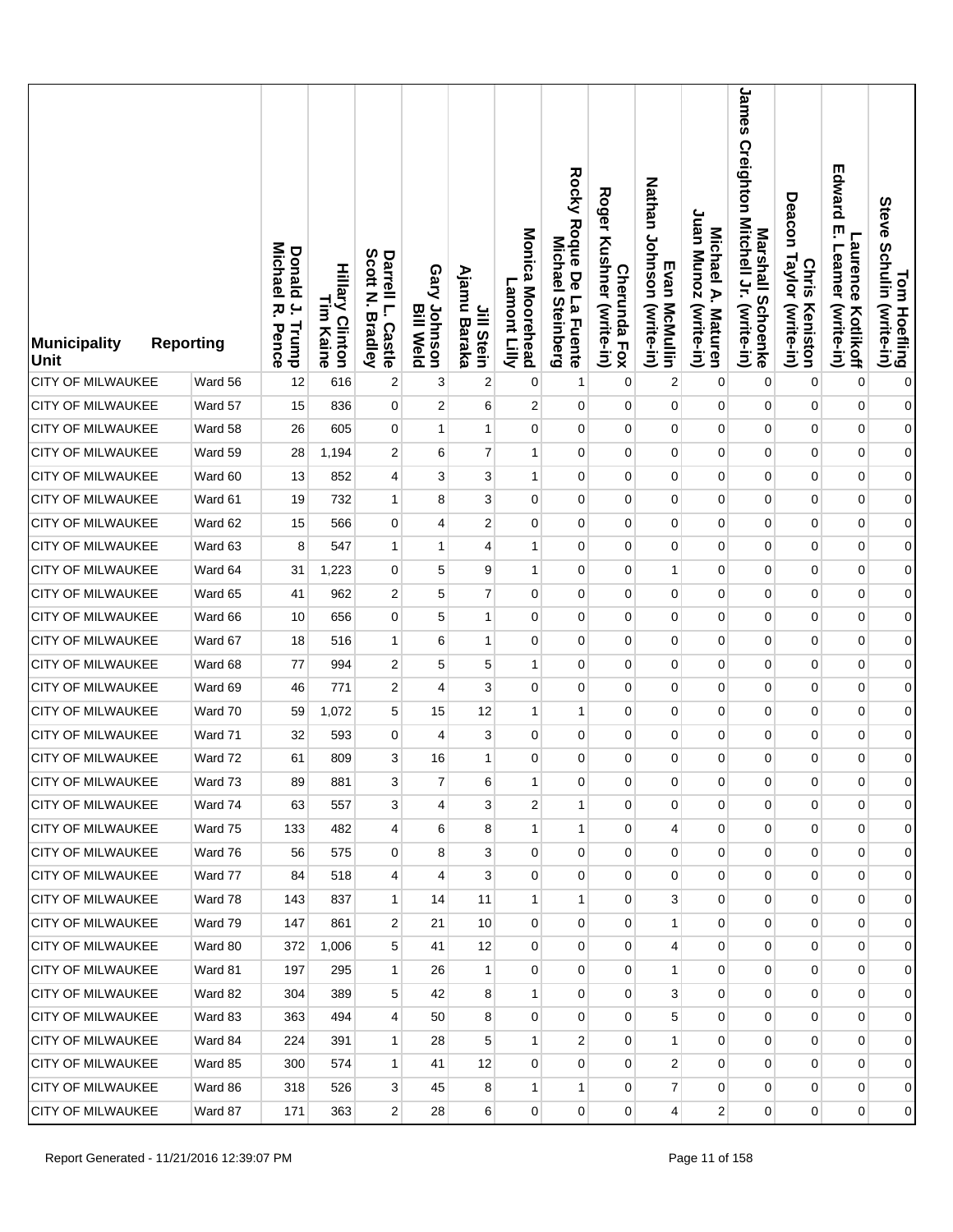| <b>Municipality</b><br>Unit | <b>Reporting</b> | <b>Joseph Maldonado (vrite-in)</b> | Angela Nicole Walker (write-in)<br><b>Emidio Soltysik</b> | SCATTERING     |
|-----------------------------|------------------|------------------------------------|-----------------------------------------------------------|----------------|
| <b>CITY OF MILWAUKEE</b>    | Ward 56          | 0                                  | 0                                                         | 1              |
| <b>CITY OF MILWAUKEE</b>    | Ward 57          | 0                                  | 0                                                         | 3              |
| <b>CITY OF MILWAUKEE</b>    | Ward 58          | 0                                  | 0                                                         | 5              |
| <b>CITY OF MILWAUKEE</b>    | Ward 59          | 0                                  | 0                                                         | 4              |
| CITY OF MILWAUKEE           | Ward 60          | 0                                  | 0                                                         | 6              |
| CITY OF MILWAUKEE           | Ward 61          | 0                                  | 0                                                         | 0              |
| <b>CITY OF MILWAUKEE</b>    | Ward 62          | 0                                  | 0                                                         | 2              |
| <b>CITY OF MILWAUKEE</b>    | Ward 63          | 0                                  | 0                                                         | 1              |
| CITY OF MILWAUKEE           | Ward 64          | 0                                  | 0                                                         | 4              |
| <b>CITY OF MILWAUKEE</b>    | Ward 65          | 0                                  | 0                                                         | 3              |
| <b>CITY OF MILWAUKEE</b>    | Ward 66          | 0                                  | 0                                                         | 4              |
| CITY OF MILWAUKEE           | Ward 67          | 0                                  | 0                                                         | 4              |
| CITY OF MILWAUKEE           | Ward 68          | 0                                  | 0                                                         | 3              |
| <b>CITY OF MILWAUKEE</b>    | Ward 69          | 0                                  | 0                                                         | 5              |
| <b>CITY OF MILWAUKEE</b>    | Ward 70          | 0                                  | 0                                                         | 9              |
| <b>CITY OF MILWAUKEE</b>    | Ward 71          | 0                                  | 0                                                         | 2              |
| <b>CITY OF MILWAUKEE</b>    | Ward 72          | 0                                  | 0                                                         | 8              |
| <b>CITY OF MILWAUKEE</b>    | Ward 73          | 0                                  | 0                                                         | $\overline{7}$ |
| <b>CITY OF MILWAUKEE</b>    | Ward 74          | 0                                  | 0                                                         | 5              |
| <b>CITY OF MILWAUKEE</b>    | Ward 75          | 0                                  | 0                                                         | 7              |
| <b>CITY OF MILWAUKEE</b>    | Ward 76          | 0                                  | 0                                                         | 7              |
| <b>CITY OF MILWAUKEE</b>    | Ward 77          | 0                                  | 0                                                         | 2              |
| <b>CITY OF MILWAUKEE</b>    | Ward 78          | 0                                  | 0                                                         | 11             |
| <b>CITY OF MILWAUKEE</b>    | Ward 79          | 0                                  | 0                                                         | 9              |
| <b>CITY OF MILWAUKEE</b>    | Ward 80          | 0                                  | 0                                                         | 9              |
| CITY OF MILWAUKEE           | Ward 81          | 0                                  | 0                                                         | 9              |
| <b>CITY OF MILWAUKEE</b>    | Ward 82          | 0                                  | 0                                                         | 8              |
| <b>CITY OF MILWAUKEE</b>    | Ward 83          | 0                                  | 0                                                         | 8              |
| <b>CITY OF MILWAUKEE</b>    | Ward 84          | 0                                  | 0                                                         | 16             |
| <b>CITY OF MILWAUKEE</b>    | Ward 85          | 0                                  | 0                                                         | 17             |
| <b>CITY OF MILWAUKEE</b>    | Ward 86          | 0                                  | 0                                                         | 10             |
| CITY OF MILWAUKEE           | Ward 87          | 0                                  | 0                                                         | 4              |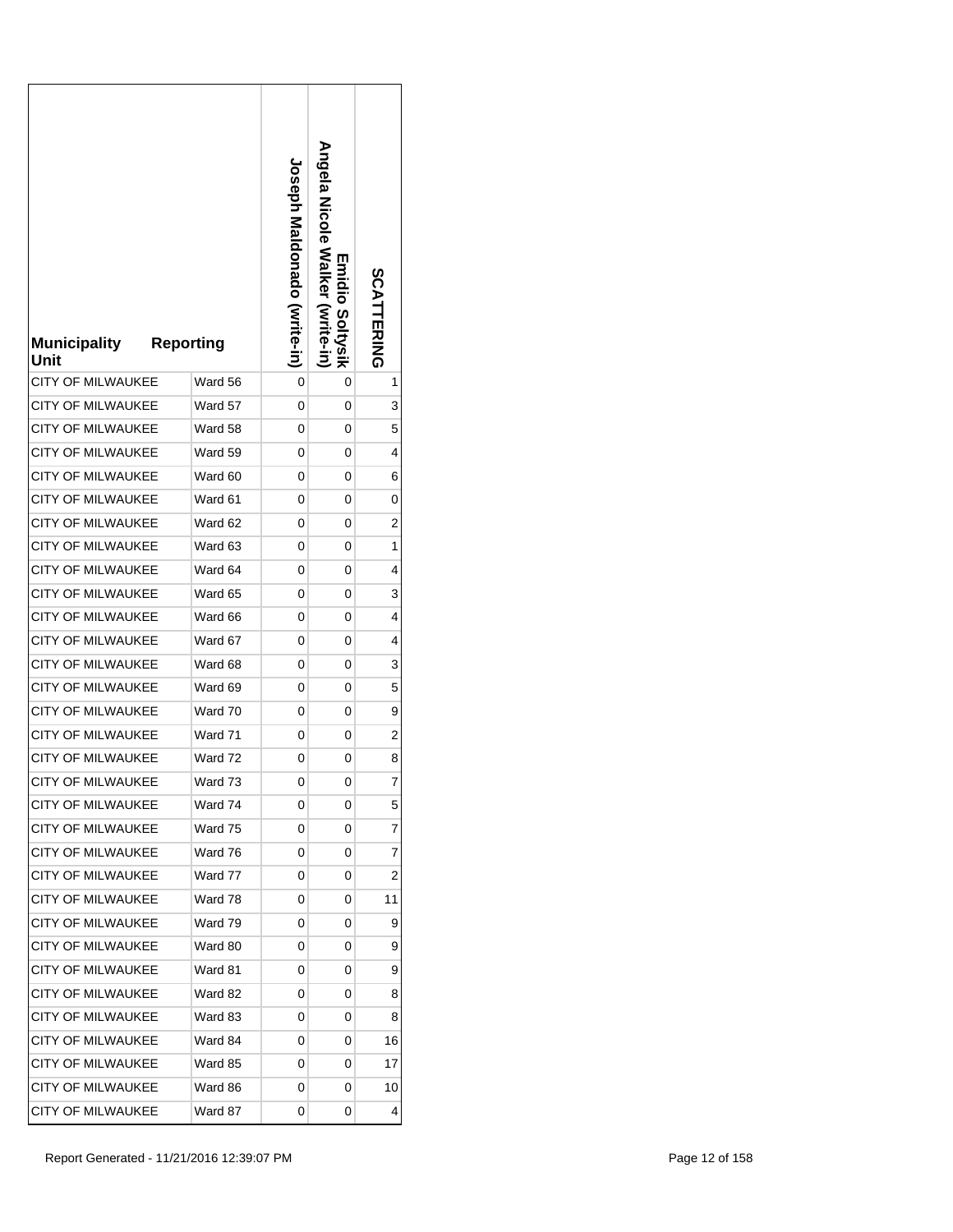| <b>Municipality</b><br><b>Unit</b> | <b>Reporting</b> | <b>Donald</b><br>Michael<br>$\overline{a}$<br>ᄍ<br>Trump<br>Pence | <b>Hillary Clinton</b><br>L<br>E<br>Kaine | Scott<br>Darrell L.<br>Z<br><b>Bradley</b><br><b>Castle</b> | Gary Johnson<br><b>Bill Weld</b> | Ajamu<br>Jill Stein<br>Baraka | Monica Moorehead<br>Lamont Lilly | Rocky Roque De La Fuente<br><b>Michael</b><br><b>Steinberg</b> | <b>Roger</b><br>Kushner (write-in)<br><b>Cherunda Fox</b> | Nathan Johnson (write-in)<br>Evan McMullin | Juan Munoz (write-in)<br>Michael A. Maturen | James Creighton Mitchell Jr. (write-in)<br>Marshall Schoenke | Deacon<br>Taylor (write-in)<br><b>Chris</b><br>Keniston | Edward<br>ŗ<br><b>Laurence</b><br>Leamer<br>(write-in)<br>Kotlikoff | Tom Hoefling<br>Steve Schulin (write-in) |
|------------------------------------|------------------|-------------------------------------------------------------------|-------------------------------------------|-------------------------------------------------------------|----------------------------------|-------------------------------|----------------------------------|----------------------------------------------------------------|-----------------------------------------------------------|--------------------------------------------|---------------------------------------------|--------------------------------------------------------------|---------------------------------------------------------|---------------------------------------------------------------------|------------------------------------------|
| <b>CITY OF MILWAUKEE</b>           | Ward 88          | 187                                                               | 442                                       | 3                                                           | 25                               | 9                             | 1                                | 0                                                              | $\mathbf 0$                                               | $\overline{4}$                             | 3                                           | $\mathbf 0$                                                  | 0                                                       | $\mathbf 0$                                                         | $\pmb{0}$                                |
| CITY OF MILWAUKEE                  | Ward 89          | 253                                                               | 603                                       | 2                                                           | 36                               | 10                            | 0                                | 1                                                              | $\mathbf 0$                                               | $\mathbf{1}$                               | $\pmb{0}$                                   | 0                                                            | $\mathbf 0$                                             | $\pmb{0}$                                                           | $\mathbf{0}$                             |
| <b>CITY OF MILWAUKEE</b>           | Ward 90          | 215                                                               | 654                                       | 3                                                           | 19                               | 17                            | $\mathbf{1}$                     | $\pmb{0}$                                                      | 0                                                         | $\mathbf 0$                                | 0                                           | $\pmb{0}$                                                    | $\mathbf 0$                                             | $\pmb{0}$                                                           | $\mathbf{0}$                             |
| <b>CITY OF MILWAUKEE</b>           | Ward 91          | 112                                                               | 1,113                                     | 3                                                           | 17                               | 6                             | 1                                | 0                                                              | $\mathbf 0$                                               | $\mathbf{1}$                               | 0                                           | 0                                                            | 0                                                       | $\pmb{0}$                                                           | $\mathbf{0}$                             |
| CITY OF MILWAUKEE                  | Ward 92          | 238                                                               | 933                                       | 3                                                           | 34                               | 11                            | $\mathbf 0$                      | $\mathbf 0$                                                    | 0                                                         | 3                                          | 0                                           | $\mathbf 0$                                                  | $\mathbf 0$                                             | $\pmb{0}$                                                           | $\mathbf{0}$                             |
| <b>CITY OF MILWAUKEE</b>           | Ward 93          | 168                                                               | 399                                       | 1                                                           | 21                               | $\overline{7}$                | 0                                | 1                                                              | 0                                                         | 8                                          | 0                                           | $\mathbf 0$                                                  | 0                                                       | $\mathbf 0$                                                         | $\boldsymbol{0}$                         |
| <b>CITY OF MILWAUKEE</b>           | Ward 94          | 23                                                                | 409                                       | $\overline{0}$                                              | $\mathbf{0}$                     | 1                             | $\mathbf 0$                      | $\mathbf 0$                                                    | 0                                                         | $\mathbf 0$                                | 0                                           | $\mathbf{0}$                                                 | $\mathbf 0$                                             | $\pmb{0}$                                                           | $\boldsymbol{0}$                         |
| <b>CITY OF MILWAUKEE</b>           | Ward 95          | 31                                                                | 522                                       | 0                                                           | 1                                | 4                             | $\mathbf 0$                      | $\mathbf 0$                                                    | $\mathbf 0$                                               | 0                                          | 0                                           | 0                                                            | 0                                                       | $\mathbf 0$                                                         | $\boldsymbol{0}$                         |
| CITY OF MILWAUKEE                  | Ward 96          | 104                                                               | 823                                       | 2                                                           | 15                               | 6                             | $\mathbf 0$                      | $\mathbf 0$                                                    | $\mathbf 0$                                               | 0                                          | 0                                           | $\mathbf 0$                                                  | $\mathbf 0$                                             | $\pmb{0}$                                                           | $\boldsymbol{0}$                         |
| <b>CITY OF MILWAUKEE</b>           | Ward 97          | 168                                                               | 661                                       | 2                                                           | 15                               | 4                             | $\mathbf 0$                      | $\mathbf 0$                                                    | 0                                                         | 0                                          | 0                                           | 0                                                            | 0                                                       | $\mathbf 0$                                                         | $\boldsymbol{0}$                         |
| <b>CITY OF MILWAUKEE</b>           | Ward 98          | 24                                                                | 561                                       | 2                                                           | 3                                | 3                             | 1                                | $\mathbf 0$                                                    | $\mathbf 0$                                               | 0                                          | 0                                           | 0                                                            | $\mathbf 0$                                             | $\pmb{0}$                                                           | $\boldsymbol{0}$                         |
| CITY OF MILWAUKEE                  | Ward 99          | 78                                                                | 990                                       | 3                                                           | 6                                | 6                             | 0                                | $\mathbf 0$                                                    | 0                                                         | $\mathbf{1}$                               | 0                                           | 0                                                            | 0                                                       | $\mathbf 0$                                                         | $\boldsymbol{0}$                         |
| CITY OF MILWAUKEE                  | Ward 100         | 25                                                                | 671                                       | 2                                                           | 5                                | $\overline{2}$                | $\mathbf 0$                      | $\mathbf 0$                                                    | $\mathbf 0$                                               | $\mathbf 0$                                | 0                                           | $\mathbf 0$                                                  | $\mathbf 0$                                             | $\pmb{0}$                                                           | $\boldsymbol{0}$                         |
| <b>CITY OF MILWAUKEE</b>           | <b>Ward 101</b>  | 24                                                                | 944                                       | 0                                                           | $\overline{7}$                   | 11                            | $\mathbf 0$                      | 1                                                              | 0                                                         | 0                                          | 0                                           | 0                                                            | 0                                                       | $\mathbf 0$                                                         | $\boldsymbol{0}$                         |
| <b>CITY OF MILWAUKEE</b>           | <b>Ward 102</b>  | 36                                                                | 1,025                                     | $\mathbf{1}$                                                | 4                                | 6                             | 0                                | $\mathbf 0$                                                    | $\mathbf 0$                                               | 3                                          | 0                                           | 0                                                            | 0                                                       | $\pmb{0}$                                                           | $\boldsymbol{0}$                         |
| CITY OF MILWAUKEE                  | <b>Ward 103</b>  | 64                                                                | 1,209                                     | 2                                                           | 4                                | 8                             | $\overline{2}$                   | $\mathbf 0$                                                    | 0                                                         | 4                                          | 0                                           | 0                                                            | 0                                                       | $\mathbf 0$                                                         | $\overline{0}$                           |
| <b>CITY OF MILWAUKEE</b>           | Ward 104         | 26                                                                | 1,138                                     | $\mathbf{1}$                                                | 2                                | 8                             | $\overline{c}$                   | $\mathbf 0$                                                    | 0                                                         | $\boldsymbol{2}$                           | 0                                           | 0                                                            | $\mathbf 0$                                             | $\mathbf 0$                                                         | $\boldsymbol{0}$                         |
| <b>CITY OF MILWAUKEE</b>           | Ward 105         | $\mathbf{3}$                                                      | 469                                       | $\overline{0}$                                              | $\mathbf{3}$                     | 1                             | 0                                | 0                                                              | 0                                                         | 0                                          | 0                                           | 0                                                            | 0                                                       | 0                                                                   | $\overline{0}$                           |
| <b>CITY OF MILWAUKEE</b>           | Ward 106         | 10                                                                | 429                                       | 0                                                           | $\mathbf{0}$                     | 0                             | 0                                | 0                                                              | $\mathbf 0$                                               | 0                                          | 0                                           | $\mathbf{0}$                                                 | 0                                                       | $\mathbf 0$                                                         | $\overline{0}$                           |
| CITY OF MILWAUKEE                  | Ward 107         | $\overline{7}$                                                    | 691                                       | $\overline{0}$                                              | 4                                | $\overline{4}$                | 0                                | 0                                                              | 0                                                         | 2                                          | 0                                           | $\overline{0}$                                               | $\mathbf 0$                                             | $\mathbf 0$                                                         | $\overline{0}$                           |
| CITY OF MILWAUKEE                  | Ward 108         | 13                                                                | 649                                       | 2                                                           | $\overline{2}$                   | 2                             | 0                                | 0                                                              | $\mathbf 0$                                               | $\mathbf 0$                                | $\mathbf 0$                                 | 0                                                            | 0                                                       | $\mathbf 0$                                                         | $\overline{0}$                           |
| <b>CITY OF MILWAUKEE</b>           | Ward 109         | 8                                                                 | 728                                       | 1                                                           | $\Omega$                         | $\mathbf{1}$                  | 2                                | $\mathbf 0$                                                    | 0                                                         | $\mathbf 0$                                | 0                                           | $\overline{0}$                                               | $\mathbf 0$                                             | 0                                                                   | $\overline{0}$                           |
| <b>CITY OF MILWAUKEE</b>           | Ward 110         | 3 <sup>1</sup>                                                    | 417                                       | $\overline{0}$                                              | 1                                | 2                             | $\mathbf 0$                      | $\overline{c}$                                                 | $\mathbf 0$                                               | $\mathbf 0$                                | 0                                           | $\mathbf 0$                                                  | 0                                                       | 0                                                                   | $\overline{0}$                           |
| <b>CITY OF MILWAUKEE</b>           | <b>Ward 111</b>  | 6                                                                 | 525                                       | $\overline{0}$                                              | 5                                | 6                             | $\mathbf 0$                      | $\mathbf 0$                                                    | 0                                                         | $\mathbf 0$                                | 0                                           | $\mathbf 0$                                                  | 0                                                       | 0                                                                   | $\overline{0}$                           |
| <b>CITY OF MILWAUKEE</b>           | <b>Ward 112</b>  | 13                                                                | 641                                       | $\overline{0}$                                              | $\overline{2}$                   | 4                             | 1                                | 0                                                              | 0                                                         | $\mathbf 0$                                | 0                                           | 0                                                            | 0                                                       | 0                                                                   | $\overline{0}$                           |
| <b>CITY OF MILWAUKEE</b>           | <b>Ward 113</b>  | 10 <sup>1</sup>                                                   | 556                                       | $\mathbf{1}$                                                | $\mathbf{0}$                     | $\mathbf{0}$                  | $\mathbf{1}$                     | $\mathbf 0$                                                    | $\overline{0}$                                            | $\mathbf 0$                                | 0                                           | $\mathbf 0$                                                  | $\overline{0}$                                          | $\pmb{0}$                                                           | $\overline{0}$                           |
| <b>CITY OF MILWAUKEE</b>           | Ward 114         | 7                                                                 | 500                                       | $\mathbf 0$                                                 | 4                                | 0                             | 1                                | 0                                                              | 0                                                         | 0                                          | 0                                           | $\mathbf 0$                                                  | 0                                                       | 0                                                                   | $\overline{0}$                           |
| <b>CITY OF MILWAUKEE</b>           | Ward 115         | 13                                                                | 863                                       | $\overline{0}$                                              | $\overline{2}$                   | 3                             | $\mathbf 0$                      | $\mathbf 0$                                                    | $\overline{0}$                                            | $\mathbf 0$                                | 0                                           | $\mathbf 0$                                                  | $\overline{0}$                                          | 0                                                                   | $\overline{0}$                           |
| <b>CITY OF MILWAUKEE</b>           | Ward 116         | 10                                                                | 438                                       | $\overline{0}$                                              | 1                                | 2                             | 1                                | 0                                                              | 0                                                         | 0                                          | 0                                           | $\mathbf 0$                                                  | 0                                                       | 0                                                                   | $\overline{0}$                           |
| CITY OF MILWAUKEE                  | Ward 117         | 5                                                                 | 581                                       | $\overline{0}$                                              | 3                                | 3                             | 0                                | 0                                                              | $\overline{0}$                                            | 0                                          | $\overline{0}$                              | $\mathbf{0}$                                                 | $\overline{0}$                                          | 0                                                                   | $\overline{0}$                           |
| CITY OF MILWAUKEE                  | Ward 118         | 16                                                                | 610                                       | $\mathbf{1}$                                                | 3                                | 2                             | 1                                | 0                                                              | 0                                                         | 0                                          | $\mathbf{0}$                                | $\mathbf 0$                                                  | 0                                                       | 0                                                                   | $\overline{0}$                           |
| <b>CITY OF MILWAUKEE</b>           | Ward 119         | 14                                                                | 609                                       | 0                                                           | $\overline{2}$                   | $\overline{4}$                | 1                                | $\overline{0}$                                                 | $\mathbf 0$                                               | 0                                          | 0                                           | $\overline{0}$                                               | $\overline{0}$                                          | 0                                                                   | $\overline{0}$                           |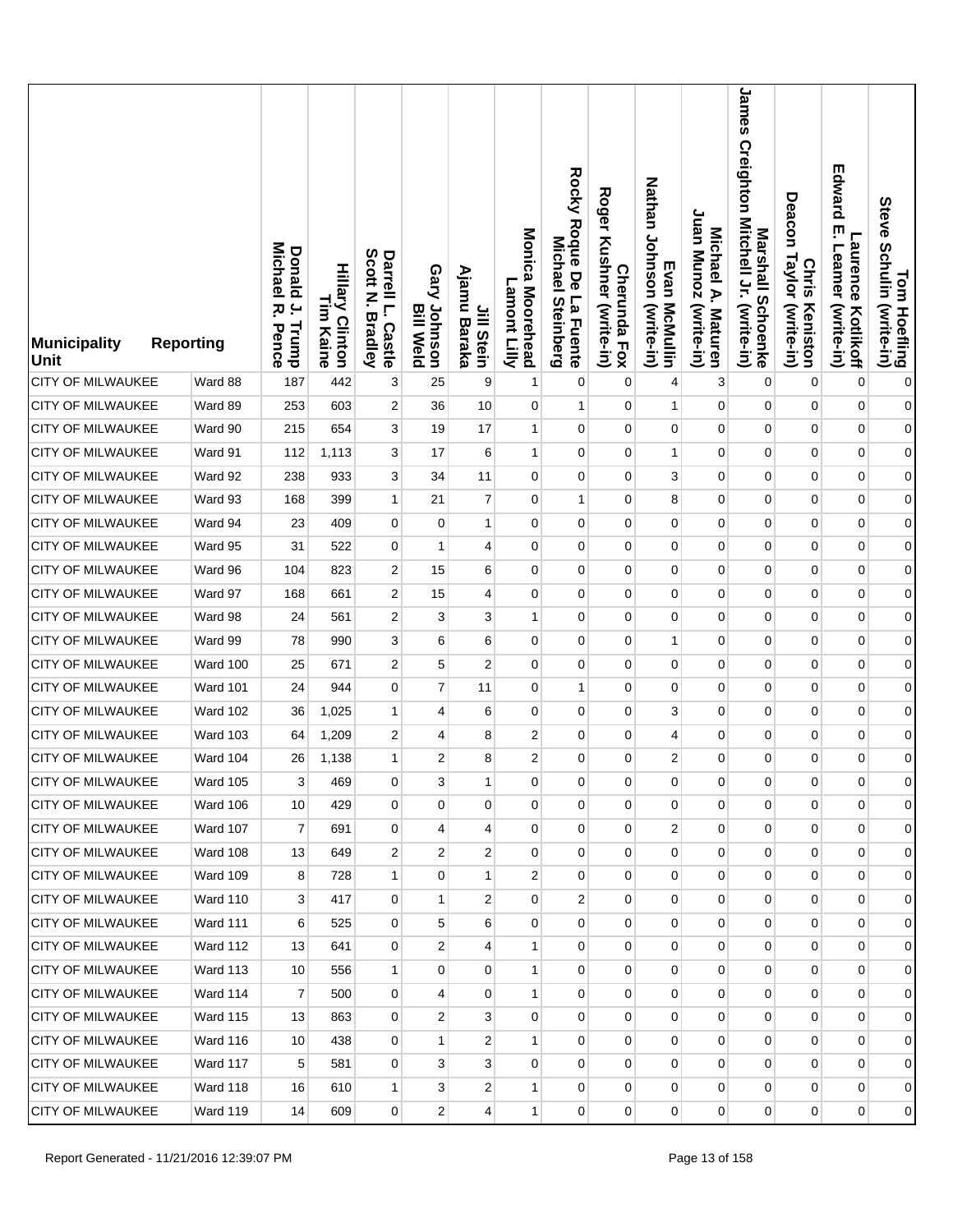| <b>Municipality</b><br>Unit | <b>Reporting</b> | <b>Joseph Maldonado (vrite-in)</b> | <b>Angela Nalker</b><br><b>Emidio Soltysik</b><br>(write-in | SCATTERING     |
|-----------------------------|------------------|------------------------------------|-------------------------------------------------------------|----------------|
| <b>CITY OF MILWAUKEE</b>    | Ward 88          | 0                                  | 0                                                           | 8              |
| <b>CITY OF MILWAUKEE</b>    | Ward 89          | 0                                  | 0                                                           | 12             |
| <b>CITY OF MILWAUKEE</b>    | Ward 90          | 0                                  | 0                                                           | 14             |
| <b>CITY OF MILWAUKEE</b>    | Ward 91          | 0                                  | 0                                                           | 9              |
| CITY OF MILWAUKEE           | Ward 92          | 0                                  | 0                                                           | 19             |
| CITY OF MILWAUKEE           | Ward 93          | 0                                  | 0                                                           | 0              |
| <b>CITY OF MILWAUKEE</b>    | Ward 94          | 0                                  | 0                                                           | 1              |
| <b>CITY OF MILWAUKEE</b>    | Ward 95          | 0                                  | 0                                                           | 2              |
| CITY OF MILWAUKEE           | Ward 96          | 0                                  | 0                                                           | 6              |
| <b>CITY OF MILWAUKEE</b>    | Ward 97          | 0                                  | 0                                                           | 13             |
| <b>CITY OF MILWAUKEE</b>    | Ward 98          | 0                                  | 0                                                           | 3              |
| CITY OF MILWAUKEE           | Ward 99          | 0                                  | 0                                                           | 9              |
| CITY OF MILWAUKEE           | <b>Ward 100</b>  | 0                                  | 0                                                           | 2              |
| <b>CITY OF MILWAUKEE</b>    | <b>Ward 101</b>  | 0                                  | 0                                                           | 3              |
| <b>CITY OF MILWAUKEE</b>    | <b>Ward 102</b>  | 0                                  | 0                                                           | 9              |
| <b>CITY OF MILWAUKEE</b>    | <b>Ward 103</b>  | 0                                  | 0                                                           | 6              |
| CITY OF MILWAUKEE           | Ward 104         | 0                                  | 0                                                           | 3              |
| <b>CITY OF MILWAUKEE</b>    | Ward 105         | 0                                  | 0                                                           | $\overline{c}$ |
| <b>CITY OF MILWAUKEE</b>    | Ward 106         | 0                                  | 0                                                           | 1              |
| <b>CITY OF MILWAUKEE</b>    | Ward 107         | 0                                  | 1                                                           | 1              |
| <b>CITY OF MILWAUKEE</b>    | Ward 108         | 0                                  | 0                                                           | 0              |
| CITY OF MILWAUKEE           | <b>Ward 109</b>  | 0                                  | 0                                                           | 1              |
| <b>CITY OF MILWAUKEE</b>    | Ward 110         | 0                                  | 0                                                           | 4              |
| <b>CITY OF MILWAUKEE</b>    | <b>Ward 111</b>  | 0                                  | 0                                                           | 2              |
| <b>CITY OF MILWAUKEE</b>    | <b>Ward 112</b>  | 0                                  | 0                                                           | 3              |
| CITY OF MILWAUKEE           | Ward 113         | 0                                  | 0                                                           | 2              |
| <b>CITY OF MILWAUKEE</b>    | Ward 114         | 0                                  | 0                                                           | 3              |
| <b>CITY OF MILWAUKEE</b>    | <b>Ward 115</b>  | 0                                  | 0                                                           | 3              |
| CITY OF MILWAUKEE           | Ward 116         | 0                                  | 0                                                           | 5              |
| <b>CITY OF MILWAUKEE</b>    | <b>Ward 117</b>  | 0                                  | 0                                                           | $\overline{c}$ |
| <b>CITY OF MILWAUKEE</b>    | Ward 118         | 0                                  | 0                                                           | 2              |
| CITY OF MILWAUKEE           | <b>Ward 119</b>  | 0                                  | 0                                                           | 3              |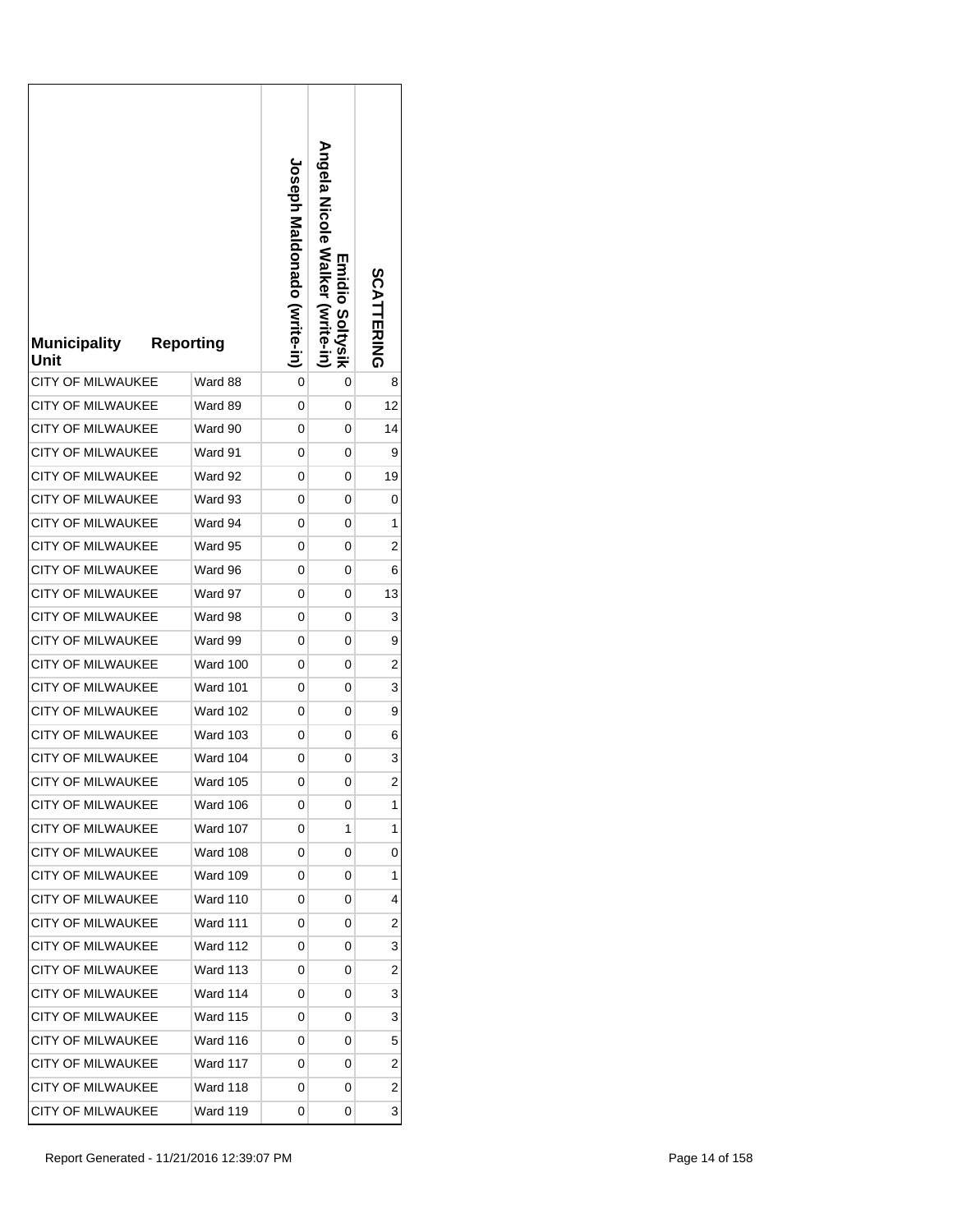| <b>Municipality</b><br><b>Unit</b> | <b>Reporting</b> | <b>Donald</b><br>Michael<br>$\overline{a}$<br>ᅎ<br>Trump<br>Pence | <b>Hillary Clinton</b><br>L<br>E<br>Kaine | Scott<br>Darrell L.<br>Z<br><b>Bradley</b><br>Castle | Gary Johnson<br><b>Bill Weld</b> | Ajamu<br>Jill Stein<br>Baraka | Monica Moorehead<br>Lamont Lilly | Rocky Roque De La Fuente<br><b>Michael</b><br><b>Steinberg</b> | <b>Roger</b><br>Kushner (write-in)<br><b>Cherunda Fox</b> | Nathan Johnson (write-in)<br>Evan McMullin | Juan Munoz (write-in)<br>Michael A. Maturen | James Creighton Mitchell Jr. (write-in)<br>Marshall Schoenke | Deacon<br>Taylor (write-in)<br><b>Chris</b><br>Keniston | Edward<br>ŗ<br>Laurence<br>Leamer<br>(write-in)<br>Kotlikoff | Tom Hoefling<br>Steve Schulin (write-in) |
|------------------------------------|------------------|-------------------------------------------------------------------|-------------------------------------------|------------------------------------------------------|----------------------------------|-------------------------------|----------------------------------|----------------------------------------------------------------|-----------------------------------------------------------|--------------------------------------------|---------------------------------------------|--------------------------------------------------------------|---------------------------------------------------------|--------------------------------------------------------------|------------------------------------------|
| <b>CITY OF MILWAUKEE</b>           | Ward 120         | 11                                                                | 567                                       | 1                                                    | 5                                | 3                             | $\pmb{0}$                        | 0                                                              | $\mathbf 0$                                               | 0                                          | 0                                           | $\mathbf 0$                                                  | 0                                                       | $\mathbf 0$                                                  | $\pmb{0}$                                |
| CITY OF MILWAUKEE                  | <b>Ward 121</b>  | 10                                                                | 671                                       | 0                                                    | 1                                | 4                             | $\overline{2}$                   | 0                                                              | $\mathbf 0$                                               | 0                                          | 0                                           | 0                                                            | $\mathbf 0$                                             | $\pmb{0}$                                                    | $\boldsymbol{0}$                         |
| <b>CITY OF MILWAUKEE</b>           | Ward 122         | 29                                                                | 717                                       | $\mathbf{1}$                                         | 8                                | 10                            | $\mathbf{1}$                     | $\mathbf 0$                                                    | 0                                                         | $\mathbf 0$                                | $\pmb{0}$                                   | $\pmb{0}$                                                    | $\mathbf 0$                                             | $\pmb{0}$                                                    | $\boldsymbol{0}$                         |
| <b>CITY OF MILWAUKEE</b>           | Ward 123         | 54                                                                | 804                                       | 0                                                    | 14                               | 28                            | $\overline{c}$                   | 0                                                              | $\mathbf 0$                                               | 0                                          | 0                                           | 0                                                            | 0                                                       | $\pmb{0}$                                                    | $\boldsymbol{0}$                         |
| <b>CITY OF MILWAUKEE</b>           | Ward 124         | 56                                                                | 471                                       | $\mathbf{1}$                                         | 21                               | 9                             | $\mathbf 0$                      | $\mathbf 0$                                                    | 0                                                         | 3                                          | 0                                           | $\mathbf 0$                                                  | $\mathbf 0$                                             | $\pmb{0}$                                                    | $\boldsymbol{0}$                         |
| <b>CITY OF MILWAUKEE</b>           | Ward 125         | 129                                                               | 923                                       | 4                                                    | 28                               | 34                            | $\overline{c}$                   | 1                                                              | 0                                                         | 4                                          | 0                                           | $\mathbf 0$                                                  | 0                                                       | $\mathbf 0$                                                  | $\boldsymbol{0}$                         |
| <b>CITY OF MILWAUKEE</b>           | Ward 126         | 55                                                                | 732                                       | $\overline{0}$                                       | 24                               | 13                            | $\mathbf 0$                      | $\mathbf{1}$                                                   | 0                                                         | 2                                          | $\mathbf{1}$                                | $\mathbf{0}$                                                 | $\mathbf 0$                                             | $\pmb{0}$                                                    | $\boldsymbol{0}$                         |
| <b>CITY OF MILWAUKEE</b>           | Ward 127         | 245                                                               | 904                                       | 3                                                    | 63                               | 38                            | $\mathbf 0$                      | $\overline{c}$                                                 | $\mathbf 0$                                               | 4                                          | 0                                           | 0                                                            | 0                                                       | $\mathbf 0$                                                  | $\boldsymbol{0}$                         |
| CITY OF MILWAUKEE                  | Ward 128         | 337                                                               | 1,052                                     | 2                                                    | 88                               | 41                            | $\overline{c}$                   | $\mathbf 0$                                                    | $\mathbf 0$                                               | $\boldsymbol{2}$                           | 0                                           | $\mathbf 0$                                                  | $\mathbf 0$                                             | $\pmb{0}$                                                    | $\boldsymbol{0}$                         |
| <b>CITY OF MILWAUKEE</b>           | Ward 129         | 180                                                               | 706                                       | 1                                                    | 46                               | 13                            | $\mathbf{1}$                     | $\mathbf 0$                                                    | $\mathbf 0$                                               | 4                                          | 1                                           | 0                                                            | 0                                                       | $\mathbf 0$                                                  | $\boldsymbol{0}$                         |
| <b>CITY OF MILWAUKEE</b>           | <b>Ward 130</b>  | 325                                                               | 863                                       | 7                                                    | 64                               | 29                            | 0                                | 5                                                              | $\mathbf 0$                                               | $\boldsymbol{2}$                           | 0                                           | $\mathbf 0$                                                  | $\mathbf 0$                                             | $\pmb{0}$                                                    | $\boldsymbol{0}$                         |
| CITY OF MILWAUKEE                  | <b>Ward 131</b>  | 252                                                               | 743                                       | 3                                                    | 45                               | 11                            | 0                                | 1                                                              | 0                                                         | 5                                          | 0                                           | 0                                                            | 0                                                       | $\mathbf 0$                                                  | $\boldsymbol{0}$                         |
| CITY OF MILWAUKEE                  | <b>Ward 132</b>  | 355                                                               | 1,133                                     | 3                                                    | 35                               | 13                            | 0                                | 0                                                              | $\mathbf 0$                                               | 6                                          | 0                                           | $\mathbf 0$                                                  | $\mathbf 0$                                             | $\pmb{0}$                                                    | $\boldsymbol{0}$                         |
| <b>CITY OF MILWAUKEE</b>           | Ward 133         | 132                                                               | 680                                       | 0                                                    | 43                               | 25                            | $\overline{2}$                   | 2                                                              | 0                                                         | $\mathbf{1}$                               | 0                                           | 0                                                            | 0                                                       | $\mathbf 0$                                                  | $\overline{0}$                           |
| CITY OF MILWAUKEE                  | <b>Ward 134</b>  | 148                                                               | 680                                       | 3                                                    | 64                               | 18                            | 1                                | $\mathbf 0$                                                    | $\mathbf 0$                                               | $\overline{c}$                             | 0                                           | 0                                                            | 0                                                       | $\pmb{0}$                                                    | 1                                        |
| CITY OF MILWAUKEE                  | Ward 135         | 159                                                               | 775                                       | 2                                                    | 55                               | 28                            | $\mathbf{1}$                     | 1                                                              | 0                                                         | 5                                          | 2                                           | 0                                                            | 0                                                       | $\mathbf 0$                                                  | $\overline{0}$                           |
| <b>CITY OF MILWAUKEE</b>           | <b>Ward 136</b>  | 154                                                               | 768                                       | 3                                                    | 58                               | 26                            | $\overline{c}$                   | $\mathbf 0$                                                    | 0                                                         | $\mathbf 0$                                | 0                                           | 0                                                            | $\mathbf 0$                                             | $\mathbf 0$                                                  | $\boldsymbol{0}$                         |
| <b>CITY OF MILWAUKEE</b>           | Ward 137         | 85                                                                | 565                                       | $\overline{\mathbf{c}}$                              | 23                               | 12                            | $\mathbf{1}$                     | 0                                                              | 0                                                         | 3                                          | 0                                           | 0                                                            | 0                                                       | 0                                                            | $\overline{0}$                           |
| <b>CITY OF MILWAUKEE</b>           | Ward 138         | 126                                                               | 1,582                                     | 4                                                    | 47                               | 76                            | 8                                | 0                                                              | $\mathbf 0$                                               | 2                                          | 0                                           | $\mathbf{0}$                                                 | 0                                                       | $\mathbf 0$                                                  | $\overline{0}$                           |
| CITY OF MILWAUKEE                  | <b>Ward 139</b>  | 77                                                                | 1,134                                     | 4                                                    | 29                               | 45                            | 3                                | $\mathbf{1}$                                                   | 0                                                         | $\mathbf{1}$                               | 0                                           | $\overline{0}$                                               | $\mathbf 0$                                             | $\mathbf 0$                                                  | $\overline{0}$                           |
| <b>CITY OF MILWAUKEE</b>           | Ward 140         | 23                                                                | 436                                       | 0                                                    | 3                                | 1                             | 0                                | 1                                                              | $\mathbf 0$                                               | 0                                          | 0                                           | 0                                                            | 0                                                       | $\mathbf 0$                                                  | $\overline{0}$                           |
| <b>CITY OF MILWAUKEE</b>           | Ward 141         | 20                                                                | 529                                       | $\overline{\mathbf{4}}$                              | 5                                | 12                            | $\mathbf 0$                      | $\mathbf 0$                                                    | 0                                                         | $\mathbf 0$                                | 0                                           | $\overline{0}$                                               | $\mathbf 0$                                             | $\mathbf 0$                                                  | $\overline{0}$                           |
| CITY OF MILWAUKEE                  | Ward 142         | 12                                                                | 538                                       | $\mathbf{1}$                                         | 5                                | 3                             | 0                                | 0                                                              | $\mathbf 0$                                               | $\overline{c}$                             | 0                                           | $\mathbf 0$                                                  | 0                                                       | 0                                                            | $\overline{0}$                           |
| <b>CITY OF MILWAUKEE</b>           | <b>Ward 143</b>  | 8                                                                 | 531                                       | $\overline{0}$                                       | $\overline{2}$                   | $\mathbf{1}$                  | $\mathbf{1}$                     | $\mathbf 0$                                                    | 0                                                         | $\mathbf 0$                                | 0                                           | 0                                                            | 0                                                       | 0                                                            | $\overline{0}$                           |
| CITY OF MILWAUKEE                  | Ward 144         | 9                                                                 | 405                                       | $\overline{0}$                                       | 1                                | 1                             | 0                                | 0                                                              | 0                                                         | 0                                          | 0                                           | 0                                                            | 0                                                       | 0                                                            | $\overline{0}$                           |
| <b>CITY OF MILWAUKEE</b>           | Ward 145         | 2                                                                 | 244                                       | $\overline{0}$                                       | $\mathbf{0}$                     | $\boldsymbol{2}$              | $\mathbf{1}$                     | $\mathbf 0$                                                    | 0                                                         | 0                                          | 0                                           | $\mathbf 0$                                                  | $\overline{0}$                                          | $\pmb{0}$                                                    | $\overline{0}$                           |
| <b>CITY OF MILWAUKEE</b>           | Ward 146         | 1                                                                 | 242                                       | $\mathbf 0$                                          | $\mathbf{0}$                     | 1                             | 0                                | 0                                                              | 0                                                         | 0                                          | 0                                           | $\mathbf 0$                                                  | 0                                                       | 0                                                            | $\overline{0}$                           |
| <b>CITY OF MILWAUKEE</b>           | Ward 147         | 14                                                                | 857                                       | $\overline{0}$                                       | 3                                | $\overline{4}$                | 0                                | $\mathbf 0$                                                    | $\overline{0}$                                            | $\mathbf 0$                                | 0                                           | 0                                                            | 0                                                       | 0                                                            | $\overline{0}$                           |
| <b>CITY OF MILWAUKEE</b>           | <b>Ward 148</b>  | 15                                                                | 635                                       | 3                                                    | 2                                | 3                             | 1                                | 1                                                              | 0                                                         | 0                                          | 0                                           | $\mathbf 0$                                                  | 0                                                       | 0                                                            | $\overline{0}$                           |
| CITY OF MILWAUKEE                  | Ward 149         | 10                                                                | 734                                       | $\mathbf{1}$                                         | 1                                | $\overline{7}$                | 0                                | $\mathbf{1}$                                                   | $\overline{0}$                                            | 0                                          | $\overline{0}$                              | $\mathbf{0}$                                                 | $\overline{0}$                                          | 0                                                            | $\overline{0}$                           |
| CITY OF MILWAUKEE                  | <b>Ward 150</b>  | 20                                                                | 569                                       | 2                                                    | 3                                | $\overline{7}$                | 1                                | 0                                                              | 0                                                         | 0                                          | 0                                           | $\mathbf 0$                                                  | 0                                                       | 0                                                            | $\overline{0}$                           |
| <b>CITY OF MILWAUKEE</b>           | <b>Ward 151</b>  | 6                                                                 | 430                                       | $\mathbf{1}$                                         | 4                                | $\overline{0}$                | 0                                | 0                                                              | 0                                                         | 0                                          | 0                                           | 0                                                            | $\overline{0}$                                          | 0                                                            | $\overline{0}$                           |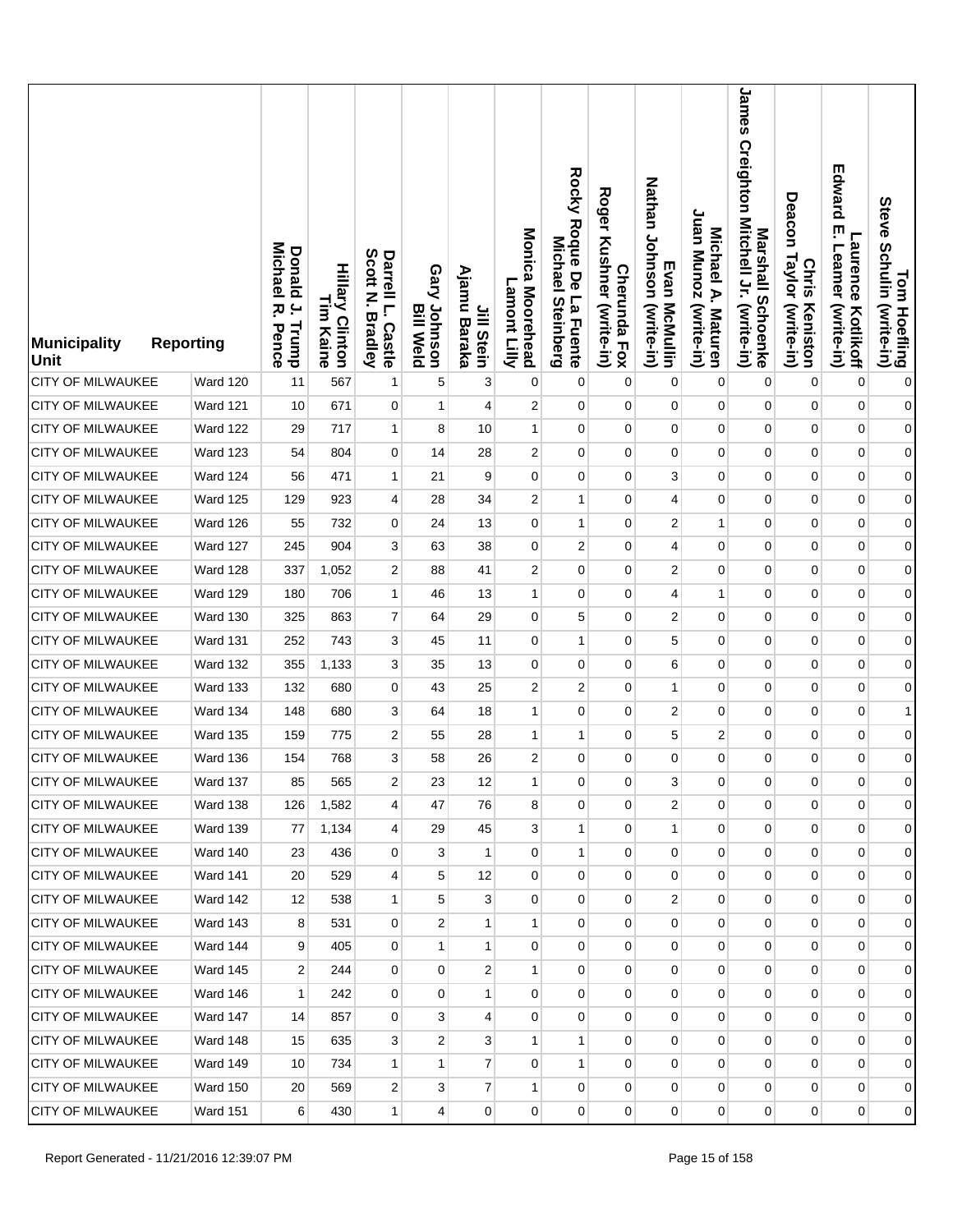| <b>Municipality</b><br>Unit | <b>Reporting</b> | <b>Joseph Maldonado (Vrite-in)</b> | Angela Nicole Walker (write-in)<br>Emidio Soltysik | SCATTERING     |
|-----------------------------|------------------|------------------------------------|----------------------------------------------------|----------------|
| <b>CITY OF MILWAUKEE</b>    | Ward 120         | 0                                  | 0                                                  | 1              |
| CITY OF MILWAUKEE           | Ward 121         | 0                                  | 0                                                  | 3              |
| CITY OF MILWAUKEE           | Ward 122         | 0                                  | 0                                                  | 1              |
| <b>CITY OF MILWAUKEE</b>    | <b>Ward 123</b>  | 0                                  | 0                                                  | 5              |
| <b>CITY OF MILWAUKEE</b>    | Ward 124         | 0                                  | 0                                                  | 6              |
| <b>CITY OF MILWAUKEE</b>    | <b>Ward 125</b>  | 0                                  | 0                                                  | 10             |
| <b>CITY OF MILWAUKEE</b>    | <b>Ward 126</b>  | 0                                  | 0                                                  | 9              |
| <b>CITY OF MILWAUKEE</b>    | Ward 127         | 0                                  | 0                                                  | 19             |
| <b>CITY OF MILWAUKEE</b>    | <b>Ward 128</b>  | 0                                  | 0                                                  | 17             |
| <b>CITY OF MILWAUKEE</b>    | <b>Ward 129</b>  | 0                                  | 0                                                  | 11             |
| <b>CITY OF MILWAUKEE</b>    | <b>Ward 130</b>  | 0                                  | 0                                                  | 9              |
| <b>CITY OF MILWAUKEE</b>    | Ward 131         | 0                                  | 0                                                  | 24             |
| CITY OF MILWAUKEE           | <b>Ward 132</b>  | 0                                  | 0                                                  | 12             |
| <b>CITY OF MILWAUKEE</b>    | <b>Ward 133</b>  | 0                                  | 0                                                  | 8              |
| <b>CITY OF MILWAUKEE</b>    | <b>Ward 134</b>  | 0                                  | 0                                                  | 16             |
| <b>CITY OF MILWAUKEE</b>    | <b>Ward 135</b>  | 0                                  | 0                                                  | 12             |
| <b>CITY OF MILWAUKEE</b>    | <b>Ward 136</b>  | 0                                  | 0                                                  | 11             |
| CITY OF MILWAUKEE           | Ward 137         | 0                                  | 1                                                  | 4              |
| <b>CITY OF MILWAUKEE</b>    | Ward 138         | 0                                  | 0                                                  | 22             |
| CITY OF MILWAUKEE           | Ward 139         | 0                                  | 1                                                  | 10             |
| <b>CITY OF MILWAUKEE</b>    | <b>Ward 140</b>  | 0                                  | 0                                                  | 5              |
| CITY OF MILWAUKEE           | <b>Ward 141</b>  | 0                                  | 0                                                  | 2              |
| <b>CITY OF MILWAUKEE</b>    | Ward 142         | 0                                  | 0                                                  | 5              |
| <b>CITY OF MILWAUKEE</b>    | <b>Ward 143</b>  | 0                                  | 0                                                  | 5              |
| <b>CITY OF MILWAUKEE</b>    | Ward 144         | 0                                  | 0                                                  | 1              |
| CITY OF MILWAUKEE           | <b>Ward 145</b>  | 0                                  | 0                                                  | $\overline{c}$ |
| <b>CITY OF MILWAUKEE</b>    | Ward 146         | 0                                  | 0                                                  | 3              |
| <b>CITY OF MILWAUKEE</b>    | <b>Ward 147</b>  | 0                                  | 0                                                  | 5              |
| <b>CITY OF MILWAUKEE</b>    | Ward 148         | 0                                  | 0                                                  | 2              |
| <b>CITY OF MILWAUKEE</b>    | <b>Ward 149</b>  | 0                                  | 0                                                  | 3              |
| <b>CITY OF MILWAUKEE</b>    | Ward 150         | 0                                  | 0                                                  | 8              |
| CITY OF MILWAUKEE           | <b>Ward 151</b>  | 0                                  | 0                                                  | 2              |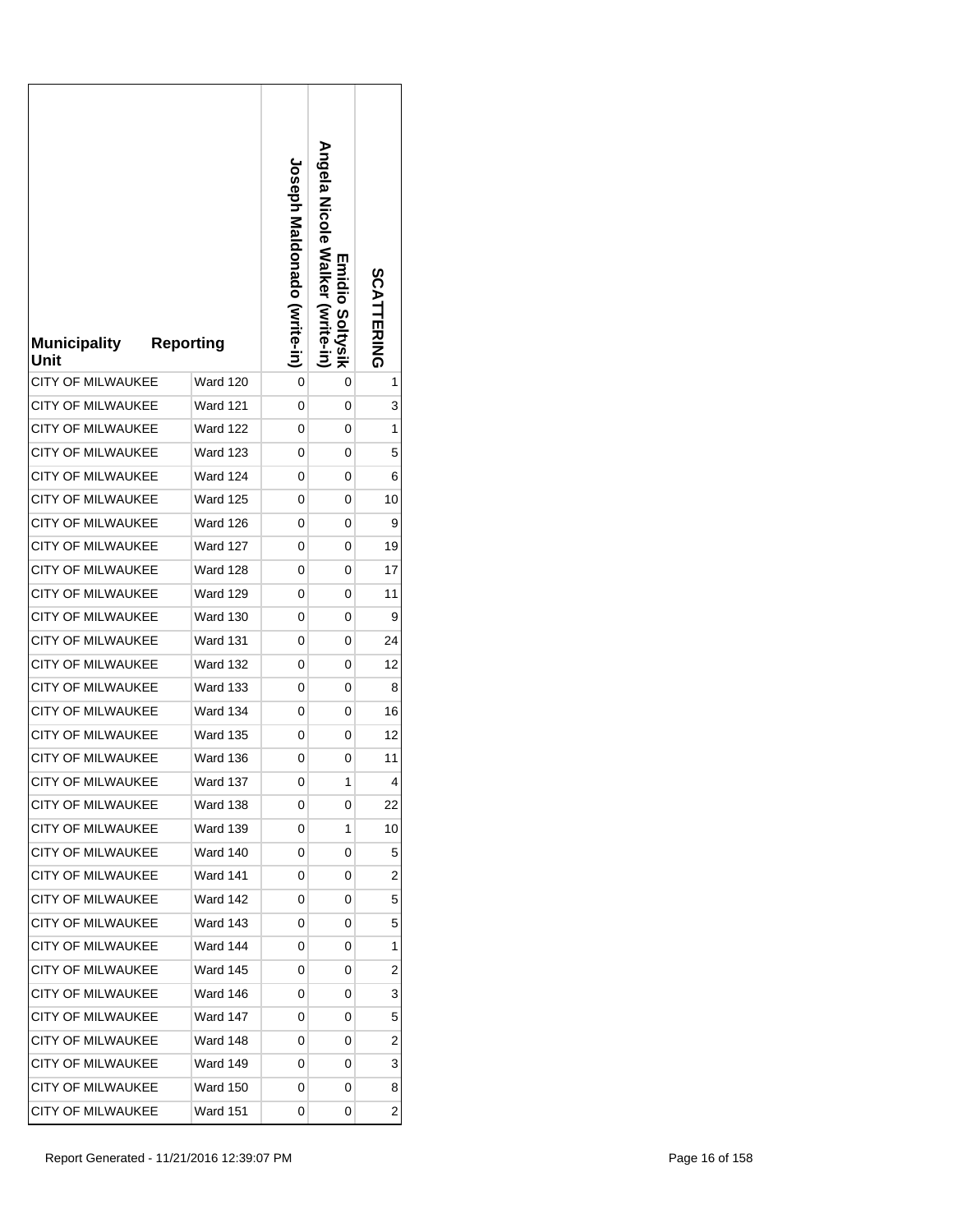| <b>Municipality</b><br><b>Unit</b> | <b>Reporting</b> | <b>Donald</b><br>Michael<br>$\overline{a}$<br>ᅎ<br>Trump<br>Pence | <b>Hillary Clinton</b><br>L<br>E<br>Kaine | Scott<br>Darrell L.<br>Z<br><b>Bradley</b><br>Castle | Gary Johnson<br><b>Bill Weld</b> | Ajamu<br>Jill Stein<br>Baraka | Monica Moorehead<br>Lamont Lilly | Rocky Roque De La Fuente<br>Michael<br><b>Steinberg</b> | <b>Roger</b><br>Kushner (write-in)<br><b>Cherunda Fox</b> | Nathan Johnson (write-in)<br>Evan McMullin | Juan Munoz (write-in)<br>Michael A. Maturen | James<br>Creighton Mitchell Jr. (write-in)<br>Marshall Schoenke | Deacon<br>Taylor (write-in)<br><b>Chris</b><br>Keniston | Edward<br>ŗ<br><b>Laurence</b><br>Leamer<br>(write-in)<br>Kotlikoff | Tom Hoefling<br>Steve Schulin (write-in) |
|------------------------------------|------------------|-------------------------------------------------------------------|-------------------------------------------|------------------------------------------------------|----------------------------------|-------------------------------|----------------------------------|---------------------------------------------------------|-----------------------------------------------------------|--------------------------------------------|---------------------------------------------|-----------------------------------------------------------------|---------------------------------------------------------|---------------------------------------------------------------------|------------------------------------------|
| <b>CITY OF MILWAUKEE</b>           | Ward 152         | 12                                                                | 367                                       | 2                                                    | 3                                | $\mathbf{1}$                  | 1                                | 0                                                       | $\mathbf 0$                                               | 0                                          | 0                                           | $\mathbf 0$                                                     | 0                                                       | $\mathbf 0$                                                         | $\pmb{0}$                                |
| CITY OF MILWAUKEE                  | Ward 153         | 33                                                                | 602                                       | $\overline{0}$                                       | 5                                | 14                            | 1                                | 0                                                       | $\mathbf 0$                                               | 0                                          | 0                                           | 0                                                               | $\mathbf 0$                                             | $\pmb{0}$                                                           | $\boldsymbol{0}$                         |
| <b>CITY OF MILWAUKEE</b>           | Ward 154         | 17                                                                | 567                                       | 0                                                    | 1                                | 1                             | $\mathbf{1}$                     | 0                                                       | 0                                                         | $\mathbf 0$                                | 0                                           | $\pmb{0}$                                                       | $\mathbf 0$                                             | $\pmb{0}$                                                           | $\mathbf{0}$                             |
| <b>CITY OF MILWAUKEE</b>           | <b>Ward 155</b>  | 11                                                                | 460                                       | 0                                                    | 2                                | 4                             | $\overline{c}$                   | 0                                                       | $\mathbf 0$                                               | 0                                          | 0                                           | 0                                                               | 0                                                       | $\pmb{0}$                                                           | $\mathbf{0}$                             |
| <b>CITY OF MILWAUKEE</b>           | Ward 156         | 17                                                                | 659                                       | $\overline{0}$                                       | 10                               | 5                             | $\overline{2}$                   | $\mathbf 0$                                             | 0                                                         | $\mathbf{1}$                               | 0                                           | $\mathbf 0$                                                     | $\mathbf 0$                                             | $\pmb{0}$                                                           | $\overline{0}$                           |
| <b>CITY OF MILWAUKEE</b>           | Ward 157         | 35                                                                | 473                                       | 2                                                    | $\overline{7}$                   | 8                             | 0                                | $\mathbf 0$                                             | 0                                                         | 0                                          | 0                                           | $\mathbf 0$                                                     | 0                                                       | $\mathbf 0$                                                         | $\mathbf{0}$                             |
| <b>CITY OF MILWAUKEE</b>           | Ward 158         | 18                                                                | 436                                       | $\mathbf{1}$                                         | 8                                | 5                             | $\mathbf 0$                      | $\mathbf 0$                                             | 0                                                         | $\mathbf{1}$                               | 0                                           | $\mathbf{0}$                                                    | $\mathbf 0$                                             | $\pmb{0}$                                                           | $\mathbf{0}$                             |
| <b>CITY OF MILWAUKEE</b>           | Ward 159         | 23                                                                | 441                                       | $\mathbf 0$                                          | 9                                | 3                             | 1                                | 0                                                       | $\mathbf 0$                                               | 0                                          | 0                                           | 0                                                               | 0                                                       | $\mathbf 0$                                                         | $\boldsymbol{0}$                         |
| CITY OF MILWAUKEE                  | Ward 160         | 9                                                                 | 601                                       | 0                                                    | $\mathbf{0}$                     | 3                             | $\overline{c}$                   | $\mathbf 0$                                             | $\mathbf 0$                                               | $\mathbf{1}$                               | 0                                           | $\mathbf 0$                                                     | $\mathbf 0$                                             | $\pmb{0}$                                                           | $\boldsymbol{0}$                         |
| <b>CITY OF MILWAUKEE</b>           | Ward 161         | 6                                                                 | 204                                       | 0                                                    | 4                                | $\mathbf 0$                   | $\mathbf 0$                      | $\mathbf 0$                                             | 0                                                         | $\mathbf 0$                                | 0                                           | 0                                                               | 0                                                       | $\mathbf 0$                                                         | $\boldsymbol{0}$                         |
| <b>CITY OF MILWAUKEE</b>           | <b>Ward 162</b>  | 8                                                                 | 355                                       | 0                                                    | 3                                | $\overline{2}$                | $\mathbf 0$                      | $\mathbf 0$                                             | $\mathbf 0$                                               | 0                                          | 0                                           | 0                                                               | $\mathbf 0$                                             | $\pmb{0}$                                                           | $\boldsymbol{0}$                         |
| CITY OF MILWAUKEE                  | Ward 163         | 24                                                                | 617                                       | 0                                                    | 6                                | $\overline{7}$                | $\mathbf 0$                      | $\mathbf 0$                                             | 0                                                         | $\mathbf{1}$                               | 0                                           | 0                                                               | 0                                                       | $\mathbf 0$                                                         | $\boldsymbol{0}$                         |
| CITY OF MILWAUKEE                  | <b>Ward 164</b>  | 94                                                                | 702                                       | $\mathbf{1}$                                         | 10                               | $\overline{4}$                | 1                                | $\mathbf 0$                                             | $\mathbf 0$                                               | $\mathbf 0$                                | 0                                           | $\mathbf 0$                                                     | $\mathbf 0$                                             | $\pmb{0}$                                                           | $\boldsymbol{0}$                         |
| <b>CITY OF MILWAUKEE</b>           | Ward 165         | 111                                                               | 563                                       | 2                                                    | 14                               | $\overline{7}$                | $\mathbf 0$                      | $\mathbf 0$                                             | 0                                                         | 3                                          | 0                                           | 0                                                               | 0                                                       | $\mathbf 0$                                                         | $\boldsymbol{0}$                         |
| <b>CITY OF MILWAUKEE</b>           | <b>Ward 166</b>  | 43                                                                | 263                                       | 3                                                    | 5                                | 6                             | 0                                | $\mathbf 0$                                             | $\mathbf 0$                                               | $\overline{c}$                             | 0                                           | 0                                                               | 0                                                       | $\pmb{0}$                                                           | $\boldsymbol{0}$                         |
| CITY OF MILWAUKEE                  | Ward 167         | 141                                                               | 598                                       | 4                                                    | 29                               | 12                            | $\mathbf 0$                      | 1                                                       | 0                                                         | 3                                          | 0                                           | 0                                                               | 0                                                       | $\mathbf 0$                                                         | $\overline{0}$                           |
| <b>CITY OF MILWAUKEE</b>           | <b>Ward 168</b>  | 261                                                               | 1,062                                     | 4                                                    | 53                               | 18                            | 1                                | $\mathbf 0$                                             | 0                                                         | 9                                          | 0                                           | 0                                                               | 0                                                       | $\mathbf 0$                                                         | $\boldsymbol{0}$                         |
| <b>CITY OF MILWAUKEE</b>           | Ward 169         | 24                                                                | 443                                       | $\sigma$                                             | 2                                | 6                             | 0                                | 2                                                       | 0                                                         | 0                                          | 0                                           | 0                                                               | 0                                                       | 0                                                                   | $\overline{0}$                           |
| <b>CITY OF MILWAUKEE</b>           | <b>Ward 170</b>  | 11                                                                | 374                                       | 0                                                    | 4                                | 0                             | 2                                | $\mathbf 0$                                             | 0                                                         | 0                                          | 0                                           | $\mathbf{0}$                                                    | 0                                                       | $\mathbf 0$                                                         | $\overline{0}$                           |
| <b>CITY OF MILWAUKEE</b>           | <b>Ward 171</b>  | 6                                                                 | 141                                       | $\mathbf{1}$                                         | 2                                | $\mathbf{1}$                  | $\mathbf 0$                      | $\mathbf{1}$                                            | 0                                                         | 0                                          | 0                                           | $\overline{0}$                                                  | $\mathbf 0$                                             | $\mathbf 0$                                                         | $\overline{0}$                           |
| <b>CITY OF MILWAUKEE</b>           | Ward 172         | 21                                                                | 445                                       | $\mathbf{1}$                                         | $\overline{2}$                   | 1                             | 0                                | 1                                                       | $\mathbf 0$                                               | $\mathbf 0$                                | $\mathbf 0$                                 | 0                                                               | 0                                                       | $\mathbf 0$                                                         | $\overline{0}$                           |
| <b>CITY OF MILWAUKEE</b>           | <b>Ward 173</b>  | 18                                                                | 588                                       | $\overline{0}$                                       | $\mathbf{0}$                     | $\mathbf{1}$                  | $\mathbf 0$                      | 1                                                       | 0                                                         | $\mathbf 0$                                | 0                                           | $\overline{0}$                                                  | $\mathbf 0$                                             | $\pmb{0}$                                                           | $\overline{0}$                           |
| <b>CITY OF MILWAUKEE</b>           | Ward 174         | 26                                                                | 781                                       | $\mathbf{1}$                                         | 3                                | 4                             | $\mathbf{1}$                     | $\mathbf 0$                                             | $\mathbf 0$                                               | $\mathbf 0$                                | 0                                           | $\mathbf 0$                                                     | 0                                                       | 0                                                                   | $\overline{0}$                           |
| <b>CITY OF MILWAUKEE</b>           | <b>Ward 175</b>  | 41                                                                | 509                                       | 2                                                    | 10                               | $\overline{4}$                | $\mathbf 0$                      | $\mathbf 0$                                             | 0                                                         | $\mathbf 0$                                | 0                                           | $\mathbf 0$                                                     | 0                                                       | 0                                                                   | $\overline{0}$                           |
| CITY OF MILWAUKEE                  | Ward 176         | 20                                                                | 710                                       | 0                                                    | 5                                | $\Omega$                      | 1                                | $\mathbf 0$                                             | 0                                                         | 0                                          | 0                                           | 0                                                               | 0                                                       | 0                                                                   | $\overline{0}$                           |
| <b>CITY OF MILWAUKEE</b>           | Ward 177         | 324                                                               | 1,330                                     | $\overline{4}$                                       | 97                               | 26                            | $\mathbf{1}$                     | 2                                                       | 0                                                         | $\mathbf{1}$                               | 0                                           | $\mathbf 0$                                                     | $\overline{0}$                                          | $\pmb{0}$                                                           | $\overline{0}$                           |
| <b>CITY OF MILWAUKEE</b>           | <b>Ward 178</b>  | 244                                                               | 919                                       | 2                                                    | 93                               | 19                            | 3                                | 1                                                       | 0                                                         | 4                                          | 0                                           | $\mathbf 0$                                                     | 0                                                       | 0                                                                   | $\overline{0}$                           |
| <b>CITY OF MILWAUKEE</b>           | <b>Ward 179</b>  | 240                                                               | 1,183                                     | $\overline{4}$                                       | 93                               | 32                            | $\mathbf{1}$                     | $\mathbf{1}$                                            | 0                                                         | $\mathbf 0$                                | 0                                           | $\mathbf 0$                                                     | $\overline{0}$                                          | 0                                                                   | $\overline{0}$                           |
| <b>CITY OF MILWAUKEE</b>           | <b>Ward 180</b>  | 192                                                               | 846                                       | 2                                                    | 54                               | 10                            | 1                                | 1                                                       | 0                                                         | 7                                          | 0                                           | $\mathbf 0$                                                     | 0                                                       | 0                                                                   | $\overline{0}$                           |
| CITY OF MILWAUKEE                  | <b>Ward 181</b>  | 320                                                               | 1,069                                     | $\mathbf{1}$                                         | 62                               | 14                            | $\mathbf{1}$                     | 0                                                       | $\overline{0}$                                            | $\overline{7}$                             | $\overline{0}$                              | $\mathbf{0}$                                                    | $\overline{0}$                                          | 0                                                                   | $\overline{0}$                           |
| CITY OF MILWAUKEE                  | <b>Ward 182</b>  | 276                                                               | 1,046                                     | $\mathbf{1}$                                         | 86                               | 31                            | 0                                | 2                                                       | 0                                                         | 4                                          | 0                                           | $\mathbf 0$                                                     | 0                                                       | 0                                                                   | $\overline{0}$                           |
| <b>CITY OF MILWAUKEE</b>           | Ward 183         | 419                                                               | 1,343                                     | 5                                                    | 106                              | 36                            | $\mathbf{1}$                     | $\mathbf{3}$                                            | 0                                                         | 3                                          | $\mathbf 0$                                 | $\overline{0}$                                                  | $\overline{2}$                                          | 0                                                                   | $\overline{0}$                           |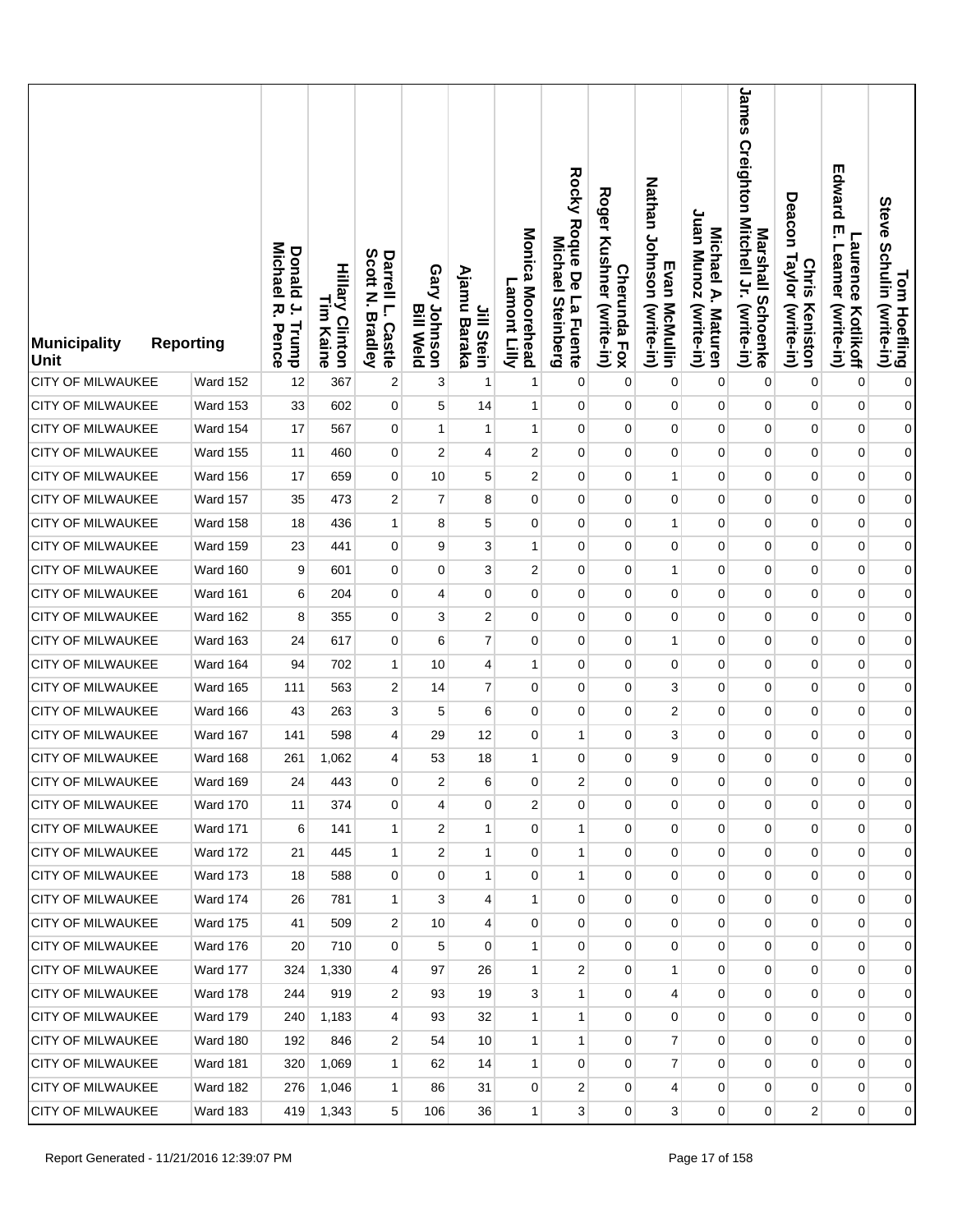| <b>Municipality</b><br>Unit | <b>Reporting</b> | <b>Joseph Maldonado (Vrite-in)</b> | Angela Nicole Walker (write-in)<br>Emidio Soltysik | SCATTERING |
|-----------------------------|------------------|------------------------------------|----------------------------------------------------|------------|
| <b>CITY OF MILWAUKEE</b>    | Ward 152         | 0                                  | 0                                                  | 0          |
| <b>CITY OF MILWAUKEE</b>    | <b>Ward 153</b>  | 0                                  | 0                                                  | 6          |
| CITY OF MILWAUKEE           | <b>Ward 154</b>  | 0                                  | 0                                                  | 3          |
| <b>CITY OF MILWAUKEE</b>    | Ward 155         | 0                                  | 0                                                  | 8          |
| <b>CITY OF MILWAUKEE</b>    | Ward 156         | 0                                  | 0                                                  | 7          |
| <b>CITY OF MILWAUKEE</b>    | <b>Ward 157</b>  | 0                                  | 0                                                  | 5          |
| <b>CITY OF MILWAUKEE</b>    | <b>Ward 158</b>  | 0                                  | 0                                                  | 4          |
| <b>CITY OF MILWAUKEE</b>    | Ward 159         | 0                                  | 0                                                  | 5          |
| <b>CITY OF MILWAUKEE</b>    | Ward 160         | 0                                  | 0                                                  | 2          |
| <b>CITY OF MILWAUKEE</b>    | <b>Ward 161</b>  | 0                                  | 0                                                  | 0          |
| <b>CITY OF MILWAUKEE</b>    | <b>Ward 162</b>  | 0                                  | 0                                                  | 4          |
| <b>CITY OF MILWAUKEE</b>    | Ward 163         | 0                                  | 0                                                  | 3          |
| CITY OF MILWAUKEE           | Ward 164         | 0                                  | 0                                                  | 3          |
| <b>CITY OF MILWAUKEE</b>    | Ward 165         | 0                                  | 0                                                  | 6          |
| <b>CITY OF MILWAUKEE</b>    | Ward 166         | 0                                  | 0                                                  | 5          |
| <b>CITY OF MILWAUKEE</b>    | Ward 167         | 0                                  | 0                                                  | 7          |
| <b>CITY OF MILWAUKEE</b>    | <b>Ward 168</b>  | 0                                  | 0                                                  | 11         |
| <b>CITY OF MILWAUKEE</b>    | Ward 169         | 0                                  | 0                                                  | 5          |
| <b>CITY OF MILWAUKEE</b>    | Ward 170         | 0                                  | 0                                                  | 2          |
| <b>CITY OF MILWAUKEE</b>    | Ward 171         | 0                                  | 0                                                  | 1          |
| <b>CITY OF MILWAUKEE</b>    | <b>Ward 172</b>  | 0                                  | 0                                                  | 3          |
| CITY OF MILWAUKEE           | Ward 173         | 0                                  | 0                                                  | 9          |
| <b>CITY OF MILWAUKEE</b>    | Ward 174         | 0                                  | 0                                                  | 8          |
| <b>CITY OF MILWAUKEE</b>    | <b>Ward 175</b>  | 0                                  | 0                                                  | 0          |
| <b>CITY OF MILWAUKEE</b>    | <b>Ward 176</b>  | 0                                  | 0                                                  | 2          |
| CITY OF MILWAUKEE           | <b>Ward 177</b>  | 0                                  | 0                                                  | 22         |
| <b>CITY OF MILWAUKEE</b>    | <b>Ward 178</b>  | 0                                  | 0                                                  | 11         |
| <b>CITY OF MILWAUKEE</b>    | <b>Ward 179</b>  | 0                                  | 0                                                  | 25         |
| <b>CITY OF MILWAUKEE</b>    | Ward 180         | 0                                  | 0                                                  | 13         |
| <b>CITY OF MILWAUKEE</b>    | <b>Ward 181</b>  | 0                                  | 0                                                  | 20         |
| <b>CITY OF MILWAUKEE</b>    | <b>Ward 182</b>  | 0                                  | 1                                                  | 19         |
| CITY OF MILWAUKEE           | Ward 183         | 0                                  | 0                                                  | 18         |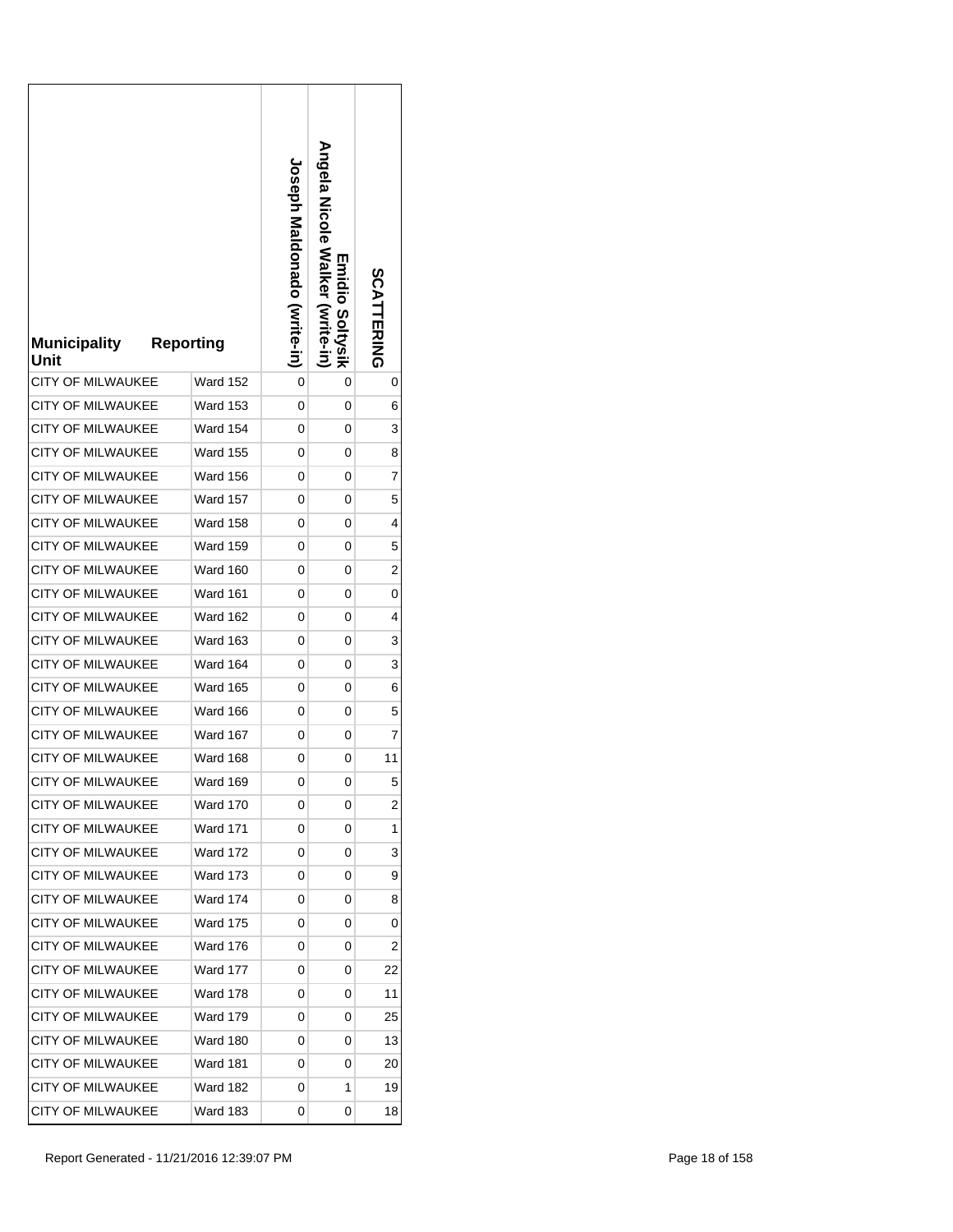| <b>Municipality</b><br>Unit | <b>Reporting</b> | <b>Donald</b><br>Michael<br>$\overline{a}$<br>ᅎ<br>Trump<br>Pence | <b>Hillary Clinton</b><br>L<br>E<br>Kaine | Scott<br>Darrell L.<br>Z<br><b>Bradley</b><br><b>Castle</b> | Gary Johnson<br><b>Bill Weld</b> | Ajamu<br>Jill Stein<br>Baraka | Monica Moorehead<br>Lamont Lilly | Rocky Rodue De La Huente<br>Michael<br><b>Steinberg</b> | <b>Roger</b><br>Kushner (write-in)<br><b>Cherunda Fox</b> | Nathan Johnson (write-in)<br>Evan McMullin | Juan Munoz (write-in)<br>Michael A. Maturen | James Creighton Mitchell Jr. (write-in)<br>Marshall Schoenke | Deacon<br>Taylor (write-in)<br><b>Chris</b><br>Keniston | Edward<br>ŗ<br>Laurence<br>Leamer<br>(write-in)<br>Kotlikoff | Tom Hoefling<br>Steve Schulin (write-in) |
|-----------------------------|------------------|-------------------------------------------------------------------|-------------------------------------------|-------------------------------------------------------------|----------------------------------|-------------------------------|----------------------------------|---------------------------------------------------------|-----------------------------------------------------------|--------------------------------------------|---------------------------------------------|--------------------------------------------------------------|---------------------------------------------------------|--------------------------------------------------------------|------------------------------------------|
| <b>CITY OF MILWAUKEE</b>    | Ward 184         | 361                                                               | 953                                       | 7                                                           | 84                               | 22                            | 1                                | $\overline{c}$                                          | $\mathbf 0$                                               | $\overline{c}$                             | 0                                           | $\mathbf 0$                                                  | 0                                                       | $\mathbf 0$                                                  | $\pmb{0}$                                |
| CITY OF MILWAUKEE           | Ward 185         | 462                                                               | 1,328                                     | 8                                                           | 108                              | 23                            | 1                                | 0                                                       | $\mathbf 0$                                               | 11                                         | 0                                           | 0                                                            | $\mathbf 0$                                             | $\pmb{0}$                                                    | $\mathbf{0}$                             |
| <b>CITY OF MILWAUKEE</b>    | Ward 186         | 554                                                               | 1,267                                     | $\overline{\mathbf{r}}$                                     | 120                              | 15                            | 0                                | $\overline{2}$                                          | 0                                                         | $\overline{4}$                             | 0                                           | $\pmb{0}$                                                    | $\mathbf 0$                                             | $\pmb{0}$                                                    | $\mathbf{0}$                             |
| <b>CITY OF MILWAUKEE</b>    | Ward 187         | 115                                                               | 374                                       | 2                                                           | 31                               | 8                             | 1                                | 0                                                       | $\mathbf 0$                                               | $\mathbf{1}$                               | 0                                           | 0                                                            | 0                                                       | $\pmb{0}$                                                    | $\mathbf{0}$                             |
| <b>CITY OF MILWAUKEE</b>    | Ward 188         | 120                                                               | 300                                       | $\overline{0}$                                              | 28                               | 6                             | $\mathbf 0$                      | $\mathbf 0$                                             | 0                                                         | $\mathbf{1}$                               | 0                                           | $\mathbf 0$                                                  | $\mathbf 0$                                             | $\pmb{0}$                                                    | $\mathbf{0}$                             |
| <b>CITY OF MILWAUKEE</b>    | Ward 189         | 95                                                                | 484                                       | 1                                                           | 20                               | 5                             | $\mathbf 0$                      | 0                                                       | 0                                                         | 0                                          | 0                                           | 0                                                            | 0                                                       | $\mathbf 0$                                                  | $\mathbf{0}$                             |
| <b>CITY OF MILWAUKEE</b>    | Ward 190         | 355                                                               | 866                                       | 8                                                           | 96                               | 13                            | $\overline{2}$                   | 3 <sup>1</sup>                                          | 0                                                         | $\mathbf 0$                                | 3                                           | $\mathbf{0}$                                                 | $\mathbf 0$                                             | $\pmb{0}$                                                    | $\mathbf{0}$                             |
| <b>CITY OF MILWAUKEE</b>    | <b>Ward 191</b>  | 299                                                               | 633                                       | 4                                                           | 49                               | 10                            | 0                                | $\mathbf 0$                                             | $\mathbf 0$                                               | 0                                          | 2                                           | 0                                                            | 0                                                       | $\mathbf 0$                                                  | $\mathbf{0}$                             |
| CITY OF MILWAUKEE           | Ward 192         | 253                                                               | 665                                       | 5                                                           | 48                               | 5                             | $\mathbf 0$                      | $\mathbf 0$                                             | $\mathbf 0$                                               | 6                                          | 2                                           | $\mathbf 0$                                                  | $\mathbf{1}$                                            | $\pmb{0}$                                                    | $\mathbf{0}$                             |
| <b>CITY OF MILWAUKEE</b>    | Ward 193         | 30                                                                | 564                                       | 2                                                           | 4                                | 13                            | $\overline{2}$                   | $\mathbf 0$                                             | 0                                                         | $\mathbf 0$                                | 0                                           | 0                                                            | 0                                                       | $\mathbf 0$                                                  | $\boldsymbol{0}$                         |
| <b>CITY OF MILWAUKEE</b>    | Ward 194         | 51                                                                | 464                                       | $\mathbf{1}$                                                | 20                               | 8                             | $\mathbf 0$                      | $\mathbf 0$                                             | $\mathbf 0$                                               | 0                                          | 0                                           | 0                                                            | $\mathbf 0$                                             | $\pmb{0}$                                                    | $\boldsymbol{0}$                         |
| <b>CITY OF MILWAUKEE</b>    | Ward 195         | 35                                                                | 419                                       | 0                                                           | 4                                | 9                             | 1                                | $\mathbf 0$                                             | 0                                                         | 0                                          | 0                                           | 0                                                            | 0                                                       | $\mathbf 0$                                                  | $\boldsymbol{0}$                         |
| CITY OF MILWAUKEE           | Ward 196         | 61                                                                | 718                                       | $\mathbf{1}$                                                | 18                               | 13                            | $\overline{2}$                   | 1                                                       | $\mathbf 0$                                               | $\boldsymbol{2}$                           | 0                                           | $\mathbf 0$                                                  | $\mathbf 0$                                             | $\pmb{0}$                                                    | $\boldsymbol{0}$                         |
| <b>CITY OF MILWAUKEE</b>    | Ward 197         | 24                                                                | 290                                       | 0                                                           | 4                                | 3                             | $\mathbf 0$                      | $\mathbf 0$                                             | 0                                                         | 0                                          | 0                                           | 0                                                            | 0                                                       | $\mathbf 0$                                                  | $\overline{0}$                           |
| <b>CITY OF MILWAUKEE</b>    | Ward 198         | 65                                                                | 704                                       | 3                                                           | 6                                | 5                             | 0                                | 0                                                       | $\mathbf 0$                                               | 0                                          | 0                                           | 0                                                            | 0                                                       | $\pmb{0}$                                                    | $\boldsymbol{0}$                         |
| CITY OF MILWAUKEE           | Ward 199         | 24                                                                | 534                                       | 0                                                           | $\overline{7}$                   | 6                             | 1                                | $\mathbf 0$                                             | 0                                                         | 2                                          | 0                                           | 0                                                            | $\mathbf 0$                                             | $\mathbf 0$                                                  | $\overline{0}$                           |
| CITY OF MILWAUKEE           | Ward 200         | 26                                                                | 329                                       | 0                                                           | 8                                | 6                             | $\mathbf 0$                      | $\mathbf 0$                                             | 0                                                         | 0                                          | 0                                           | 0                                                            | 0                                                       | $\mathbf 0$                                                  | $\boldsymbol{0}$                         |
| <b>CITY OF MILWAUKEE</b>    | Ward 201         | 29                                                                | 330                                       | $\overline{\mathbf{c}}$                                     | $\overline{\mathbf{c}}$          | 4                             | 0                                | 0                                                       | 0                                                         | 0                                          | 0                                           | 0                                                            | $\mathbf{1}$                                            | 0                                                            | $\overline{0}$                           |
| <b>CITY OF MILWAUKEE</b>    | <b>Ward 202</b>  | 114                                                               | 570                                       | $\mathbf{1}$                                                | 23                               | 15                            | $\mathbf{1}$                     | 0                                                       | $\mathbf 0$                                               | 0                                          | 0                                           | $\mathbf{0}$                                                 | 0                                                       | $\mathbf 0$                                                  | $\overline{0}$                           |
| <b>CITY OF MILWAUKEE</b>    | <b>Ward 203</b>  | 213                                                               | 678                                       | 0                                                           | 35                               | 18                            | $\mathbf{1}$                     | 0                                                       | 0                                                         | 2                                          | 0                                           | $\overline{0}$                                               | $\mathbf 0$                                             | $\mathbf 0$                                                  | $\overline{0}$                           |
| <b>CITY OF MILWAUKEE</b>    | <b>Ward 204</b>  | 184                                                               | 557                                       | 5                                                           | 33                               | 18                            | 0                                | 0                                                       | $\mathbf 0$                                               | 3                                          | 0                                           | $\mathbf 0$                                                  | 0                                                       | 0                                                            | $\overline{0}$                           |
| <b>CITY OF MILWAUKEE</b>    | <b>Ward 205</b>  | 194                                                               | 503                                       | $\overline{2}$                                              | 25                               | 13                            | 3                                | $\mathbf 0$                                             | 0                                                         | 4                                          | 0                                           | $\overline{0}$                                               | $\mathbf 0$                                             | $\mathbf 0$                                                  | $\overline{0}$                           |
| CITY OF MILWAUKEE           | <b>Ward 206</b>  | 159                                                               | 400                                       | $\mathbf{1}$                                                | 28                               | 5                             | $\mathbf 0$                      | 1                                                       | $\mathbf 0$                                               | 3                                          | $\mathbf 0$                                 | $\mathbf 0$                                                  | 0                                                       | 0                                                            | $\overline{0}$                           |
| <b>CITY OF MILWAUKEE</b>    | Ward 207         | 264                                                               | 377                                       | $\overline{4}$                                              | 43                               | 17                            | $\mathbf 0$                      | $\mathbf 0$                                             | 0                                                         | $\mathbf 0$                                | 0                                           | 0                                                            | $\overline{0}$                                          | 0                                                            | $\overline{0}$                           |
| CITY OF MILWAUKEE           | Ward 208         | 285                                                               | 440                                       | 2                                                           | 38                               | 15                            | 0                                | 0                                                       | 0                                                         | $\mathbf 0$                                | 0                                           | 0                                                            | 0                                                       | 0                                                            | $\overline{0}$                           |
| <b>CITY OF MILWAUKEE</b>    | Ward 209         | 287                                                               | 354                                       | $\overline{4}$                                              | 48                               | 13                            | 0                                | $\overline{0}$                                          | $\overline{0}$                                            | 6                                          | 0                                           | $\mathbf 0$                                                  | $\overline{0}$                                          | $\pmb{0}$                                                    | $\overline{0}$                           |
| <b>CITY OF MILWAUKEE</b>    | Ward 210         | 361                                                               | 337                                       | 3                                                           | 50                               | 9                             | 0                                | 0                                                       | 0                                                         | 4                                          | 0                                           | $\mathbf 0$                                                  | 0                                                       | 0                                                            | $\overline{0}$                           |
| <b>CITY OF MILWAUKEE</b>    | Ward 211         | 271                                                               | 348                                       | 3                                                           | 36                               | 11                            | $\mathbf 0$                      | 1                                                       | $\overline{0}$                                            | 5                                          | 0                                           | 0                                                            | $\overline{0}$                                          | $\pmb{0}$                                                    | $\overline{0}$                           |
| <b>CITY OF MILWAUKEE</b>    | <b>Ward 212</b>  | 330                                                               | 415                                       | 3                                                           | 47                               | 9                             | 0                                | 0                                                       | 0                                                         | 0                                          | 2                                           | $\mathbf 0$                                                  | 0                                                       | 0                                                            | $\overline{0}$                           |
| CITY OF MILWAUKEE           | <b>Ward 213</b>  | 306                                                               | 502                                       | 2                                                           | 39                               | 12                            | 0                                | $\mathbf{1}$                                            | $\overline{0}$                                            | 0                                          | $\overline{0}$                              | $\mathbf{0}$                                                 | $\overline{0}$                                          | 0                                                            | $\overline{0}$                           |
| CITY OF MILWAUKEE           | Ward 214         | 87                                                                | 297                                       | $\mathbf{1}$                                                | 10                               | 6                             | 2                                | 0                                                       | 0                                                         | 0                                          | $\mathbf{0}$                                | $\mathbf 0$                                                  | $\overline{0}$                                          | 0                                                            | $\overline{0}$                           |
| <b>CITY OF MILWAUKEE</b>    | <b>Ward 215</b>  | 48                                                                | 271                                       | $\mathbf{1}$                                                | $\overline{7}$                   | 3 <sup>1</sup>                | 3                                | 1                                                       | $\mathbf 0$                                               | $\mathbf 0$                                | 0                                           | $\overline{0}$                                               | $\overline{0}$                                          | 0                                                            | $\overline{0}$                           |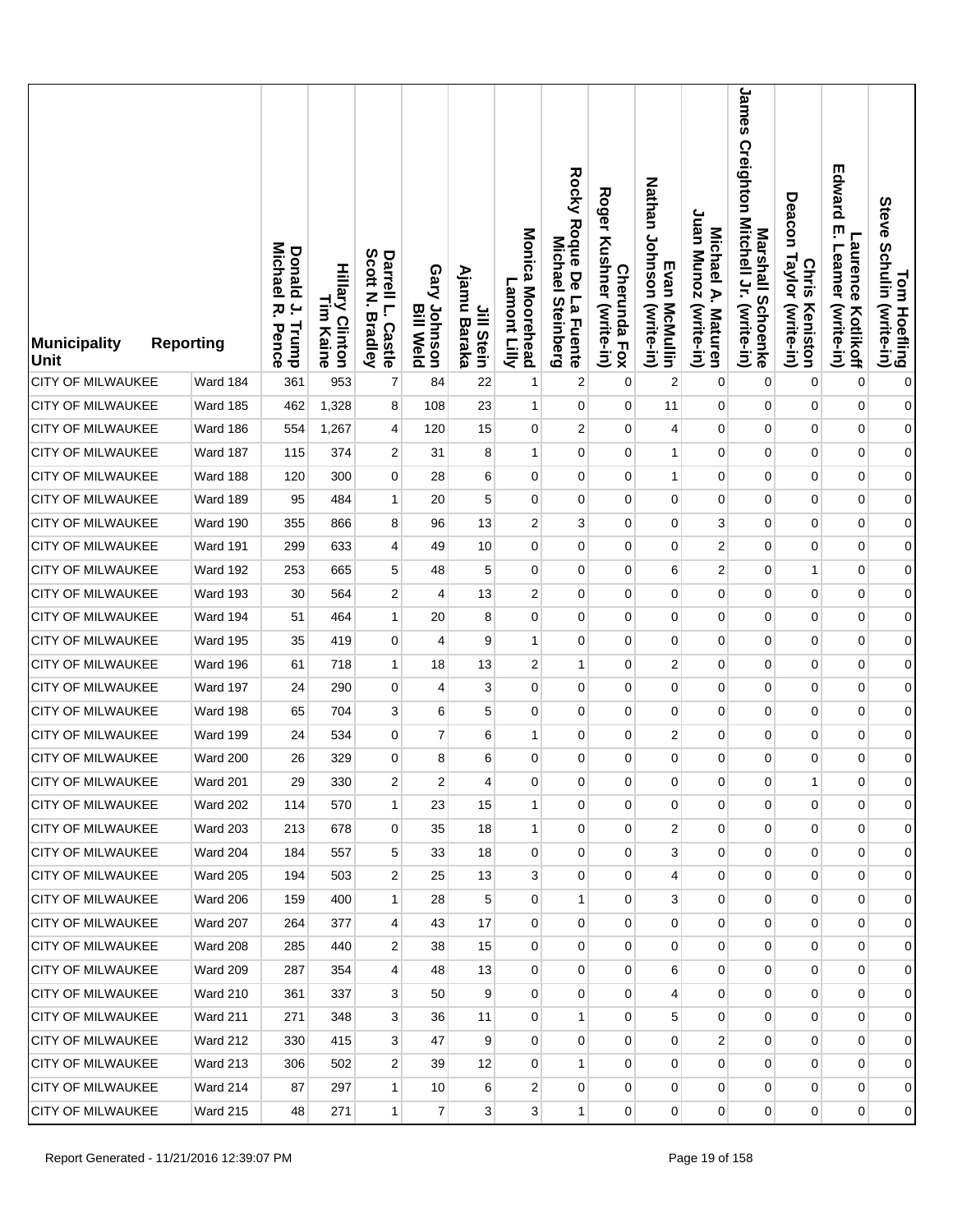| <b>Municipality</b><br>Unit | <b>Reporting</b> | <b>Joseph Maldonado (Write-in)</b> | <b>Angela Nalker</b><br>Emidio Soltysik<br>(Write-in | SCATTERING |
|-----------------------------|------------------|------------------------------------|------------------------------------------------------|------------|
| <b>CITY OF MILWAUKEE</b>    | Ward 184         | 0                                  | 0                                                    | 15         |
| CITY OF MILWAUKEE           | Ward 185         | 0                                  | 1                                                    | 22         |
| <b>CITY OF MILWAUKEE</b>    | Ward 186         | 0                                  | 0                                                    | 35         |
| <b>CITY OF MILWAUKEE</b>    | Ward 187         | 0                                  | 0                                                    | 4          |
| <b>CITY OF MILWAUKEE</b>    | Ward 188         | 0                                  | 0                                                    | 7          |
| <b>CITY OF MILWAUKEE</b>    | <b>Ward 189</b>  | 0                                  | 0                                                    | 12         |
| <b>CITY OF MILWAUKEE</b>    | Ward 190         | 0                                  | 0                                                    | 23         |
| <b>CITY OF MILWAUKEE</b>    | <b>Ward 191</b>  | 0                                  | 0                                                    | 7          |
| <b>CITY OF MILWAUKEE</b>    | Ward 192         | 0                                  | 0                                                    | 12         |
| <b>CITY OF MILWAUKEE</b>    | <b>Ward 193</b>  | 0                                  | 1                                                    | 5          |
| <b>CITY OF MILWAUKEE</b>    | Ward 194         | 0                                  | 0                                                    | 3          |
| <b>CITY OF MILWAUKEE</b>    | Ward 195         | 0                                  | 0                                                    | 1          |
| <b>CITY OF MILWAUKEE</b>    | Ward 196         | 0                                  | 0                                                    | 4          |
| CITY OF MILWAUKEE           | <b>Ward 197</b>  | 0                                  | 0                                                    | 2          |
| <b>CITY OF MILWAUKEE</b>    | <b>Ward 198</b>  | 0                                  | 0                                                    | 8          |
| <b>CITY OF MILWAUKEE</b>    | <b>Ward 199</b>  | 0                                  | 0                                                    | 3          |
| <b>CITY OF MILWAUKEE</b>    | <b>Ward 200</b>  | 0                                  | 0                                                    | 5          |
| <b>CITY OF MILWAUKEE</b>    | <b>Ward 201</b>  | 0                                  | 0                                                    | 3          |
| <b>CITY OF MILWAUKEE</b>    | Ward 202         | 0                                  | 0                                                    | 11         |
| <b>CITY OF MILWAUKEE</b>    | Ward 203         | 0                                  | 0                                                    | 8          |
| <b>CITY OF MILWAUKEE</b>    | <b>Ward 204</b>  | 0                                  | 0                                                    | 10         |
| CITY OF MILWAUKEE           | Ward 205         | 0                                  | 0                                                    | 9          |
| <b>CITY OF MILWAUKEE</b>    | Ward 206         | 0                                  | 0                                                    | 6          |
| CITY OF MILWAUKEE           | <b>Ward 207</b>  | 0                                  | 0                                                    | 12         |
| CITY OF MILWAUKEE           | <b>Ward 208</b>  | 0                                  | 0                                                    | 7          |
| CITY OF MILWAUKEE           | <b>Ward 209</b>  | 0                                  | 0                                                    | 6          |
| <b>CITY OF MILWAUKEE</b>    | Ward 210         | 0                                  | 0                                                    | 17         |
| CITY OF MILWAUKEE           | <b>Ward 211</b>  | 0                                  | 0                                                    | 9          |
| CITY OF MILWAUKEE           | Ward 212         | 0                                  | 0                                                    | 9          |
| CITY OF MILWAUKEE           | <b>Ward 213</b>  | 0                                  | 0                                                    | 14         |
| CITY OF MILWAUKEE           | Ward 214         | 0                                  | 0                                                    | 2          |
| CITY OF MILWAUKEE           | Ward 215         | 0                                  | 0                                                    | 2          |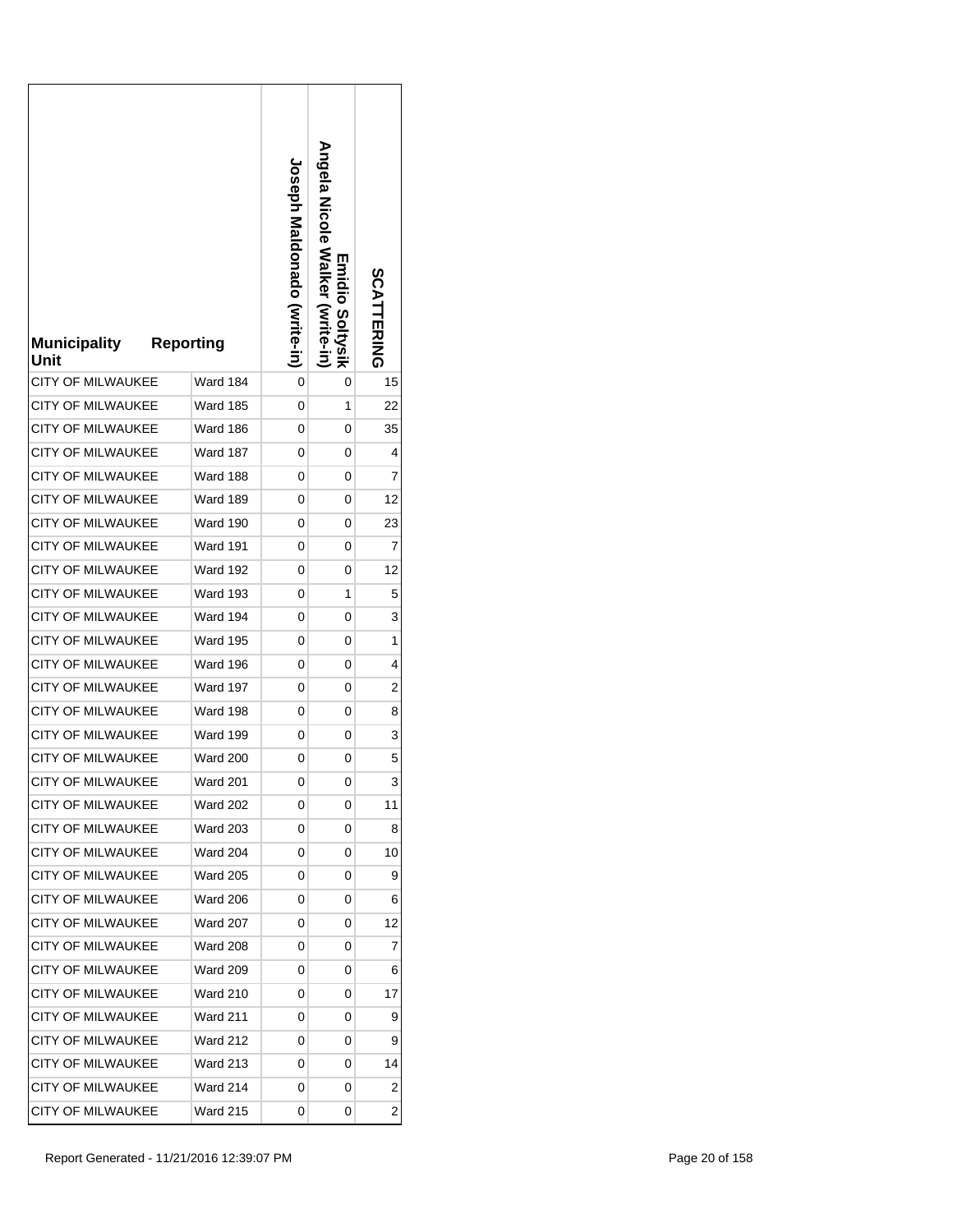| <b>Municipality</b><br><b>Unit</b> | <b>Reporting</b> | <b>Donald</b><br>Michael<br>$\overline{a}$<br>ᅎ<br>Trump<br>Pence | <b>Hillary Clinton</b><br>L<br>E<br>Kaine | Scott<br>Darrell L.<br>Z<br><b>Bradley</b><br>Castle | Gary Johnson<br><b>Bill Weld</b> | Ajamu<br>Jill Stein<br>Baraka | Monica Moorehead<br>Lamont Lilly | Rocky Roque De La Fuente<br><b>Michael</b><br><b>Steinberg</b> | <b>Roger</b><br>Kushner (write-in)<br><b>Cherunda Fox</b> | Nathan Johnson (write-in)<br>Evan McMullin | Juan Munoz (write-in)<br>Michael A. Maturen | James<br>Creighton Mitchell Jr. (write-in)<br>Marshall Schoenke | Deacon<br>Taylor (write-in)<br><b>Chris</b><br>Keniston | Edward<br>ŗ<br><b>Laurence</b><br>Leamer<br>(write-in)<br>Kotlikoff | Tom Hoefling<br>Steve Schulin (write-in) |
|------------------------------------|------------------|-------------------------------------------------------------------|-------------------------------------------|------------------------------------------------------|----------------------------------|-------------------------------|----------------------------------|----------------------------------------------------------------|-----------------------------------------------------------|--------------------------------------------|---------------------------------------------|-----------------------------------------------------------------|---------------------------------------------------------|---------------------------------------------------------------------|------------------------------------------|
| <b>CITY OF MILWAUKEE</b>           | Ward 216         | 57                                                                | 232                                       | 1                                                    | 4                                | 6                             | $\pmb{0}$                        | 0                                                              | $\mathbf 0$                                               | 0                                          | 0                                           | $\mathbf 0$                                                     | 0                                                       | $\mathbf 0$                                                         | $\pmb{0}$                                |
| CITY OF MILWAUKEE                  | Ward 217         | 116                                                               | 486                                       | 2                                                    | 12                               | 10                            | 0                                | 0                                                              | $\mathbf 0$                                               | 0                                          | 0                                           | $\mathbf 0$                                                     | $\mathbf 0$                                             | $\pmb{0}$                                                           | $\boldsymbol{0}$                         |
| <b>CITY OF MILWAUKEE</b>           | Ward 218         | 127                                                               | 561                                       | $\overline{0}$                                       | 14                               | 14                            | 0                                | $\mathbf{1}$                                                   | $\mathbf 0$                                               | $\mathbf{1}$                               | 0                                           | $\pmb{0}$                                                       | $\mathbf 0$                                             | $\pmb{0}$                                                           | $\boldsymbol{0}$                         |
| <b>CITY OF MILWAUKEE</b>           | Ward 219         | 91                                                                | 399                                       | 0                                                    | 5                                | 5                             | 0                                | 1                                                              | 0                                                         | 0                                          | 0                                           | 0                                                               | 0                                                       | $\pmb{0}$                                                           | $\boldsymbol{0}$                         |
| <b>CITY OF MILWAUKEE</b>           | Ward 220         | 88                                                                | 420                                       | $\overline{4}$                                       | 17                               | 9                             | $\mathbf 0$                      | 3                                                              | 0                                                         | 0                                          | 0                                           | $\mathbf 0$                                                     | $\mathbf 0$                                             | $\pmb{0}$                                                           | $\overline{0}$                           |
| <b>CITY OF MILWAUKEE</b>           | Ward 221         | 154                                                               | 717                                       | 6                                                    | 23                               | 10                            | 0                                | $\overline{c}$                                                 | 0                                                         | 2                                          | 0                                           | $\mathbf 0$                                                     | 0                                                       | $\mathbf 0$                                                         | $\boldsymbol{0}$                         |
| <b>CITY OF MILWAUKEE</b>           | <b>Ward 222</b>  | 79                                                                | 502                                       | $\mathbf{1}$                                         | 6                                | $\overline{4}$                | $\mathbf 0$                      | $\mathbf 0$                                                    | 0                                                         | $\mathbf{1}$                               | 0                                           | $\mathbf{0}$                                                    | $\mathbf 0$                                             | $\pmb{0}$                                                           | $\boldsymbol{0}$                         |
| <b>CITY OF MILWAUKEE</b>           | <b>Ward 223</b>  | 108                                                               | 505                                       | 3                                                    | 12                               | 8                             | $\mathbf 0$                      | 1                                                              | $\mathbf 0$                                               | $\mathbf{1}$                               | 0                                           | 0                                                               | 0                                                       | $\mathbf 0$                                                         | $\boldsymbol{0}$                         |
| CITY OF MILWAUKEE                  | Ward 224         | 80                                                                | 415                                       | $\mathbf{1}$                                         | 6                                | $\overline{7}$                | $\mathbf 0$                      | $\mathbf 0$                                                    | $\mathbf 0$                                               | 0                                          | 0                                           | $\mathbf 0$                                                     | $\mathbf 0$                                             | $\pmb{0}$                                                           | $\boldsymbol{0}$                         |
| <b>CITY OF MILWAUKEE</b>           | Ward 225         | 74                                                                | 403                                       | 0                                                    | 5                                | 4                             | $\mathbf 0$                      | $\mathbf 0$                                                    | 0                                                         | 0                                          | 0                                           | 0                                                               | 0                                                       | $\mathbf 0$                                                         | $\boldsymbol{0}$                         |
| <b>CITY OF MILWAUKEE</b>           | Ward 226         | 33                                                                | 226                                       | $\mathbf{1}$                                         | 4                                | $\overline{2}$                | $\mathbf 0$                      | $\mathbf 0$                                                    | $\mathbf 0$                                               | 0                                          | 0                                           | 0                                                               | $\mathbf 0$                                             | $\pmb{0}$                                                           | $\boldsymbol{0}$                         |
| CITY OF MILWAUKEE                  | Ward 227         | 79                                                                | 665                                       | 2                                                    | 13                               | 11                            | 1                                | $\mathbf 0$                                                    | 0                                                         | 0                                          | 0                                           | 0                                                               | 0                                                       | $\mathbf 0$                                                         | $\boldsymbol{0}$                         |
| CITY OF MILWAUKEE                  | Ward 228         | 30                                                                | 358                                       | 0                                                    | 6                                | $\overline{2}$                | 1                                | $\mathbf 0$                                                    | $\mathbf 0$                                               | $\mathbf 0$                                | 0                                           | $\mathbf 0$                                                     | $\mathbf 0$                                             | $\pmb{0}$                                                           | $\boldsymbol{0}$                         |
| <b>CITY OF MILWAUKEE</b>           | Ward 229         | 39                                                                | 321                                       | 2                                                    | 5                                | $\overline{2}$                | $\mathbf 0$                      | $\mathbf 0$                                                    | 0                                                         | 0                                          | 0                                           | 0                                                               | 0                                                       | $\mathbf 0$                                                         | $\boldsymbol{0}$                         |
| <b>CITY OF MILWAUKEE</b>           | <b>Ward 230</b>  | 64                                                                | 567                                       | $\mathbf{1}$                                         | 8                                | 5                             | 1                                | $\overline{2}$                                                 | $\mathbf 0$                                               | 0                                          | 0                                           | 0                                                               | 0                                                       | $\pmb{0}$                                                           | $\boldsymbol{0}$                         |
| CITY OF MILWAUKEE                  | <b>Ward 231</b>  | 45                                                                | 295                                       | $\mathbf{1}$                                         | 4                                | $\mathbf{1}$                  | $\mathbf 0$                      | 0                                                              | 0                                                         | $\mathbf 0$                                | 0                                           | 0                                                               | 0                                                       | $\mathbf 0$                                                         | $\overline{0}$                           |
| <b>CITY OF MILWAUKEE</b>           | <b>Ward 232</b>  | 20                                                                | 201                                       | 0                                                    | 2                                | 3                             | 1                                | 1                                                              | 0                                                         | $\mathbf{1}$                               | 0                                           | 0                                                               | 0                                                       | $\mathbf 0$                                                         | $\boldsymbol{0}$                         |
| <b>CITY OF MILWAUKEE</b>           | Ward 233         | 21                                                                | 195                                       | $\overline{0}$                                       | $\overline{4}$                   | 1                             | 0                                | 0                                                              | 0                                                         | 0                                          | 0                                           | 0                                                               | 0                                                       | 0                                                                   | $\overline{0}$                           |
| <b>CITY OF MILWAUKEE</b>           | <b>Ward 234</b>  | 62                                                                | 318                                       | $\overline{0}$                                       | 13                               | 5                             | 0                                | 0                                                              | 0                                                         | $\mathbf{1}$                               | 0                                           | $\mathbf{0}$                                                    | 0                                                       | $\mathbf 0$                                                         | $\overline{0}$                           |
| <b>CITY OF MILWAUKEE</b>           | <b>Ward 235</b>  | 288                                                               | 942                                       | $\overline{0}$                                       | 66                               | 24                            | $\mathbf{1}$                     | 1                                                              | 0                                                         | 3                                          | 0                                           | $\overline{0}$                                                  | $\mathbf 0$                                             | $\mathbf 0$                                                         | $\overline{0}$                           |
| <b>CITY OF MILWAUKEE</b>           | <b>Ward 236</b>  | 55                                                                | 383                                       | $\mathbf{1}$                                         | 14                               | 5                             | $\mathbf{1}$                     | 0                                                              | $\mathbf 0$                                               | $\mathbf 0$                                | $\mathbf 0$                                 | $\mathbf 0$                                                     | 0                                                       | 0                                                                   | $\overline{0}$                           |
| <b>CITY OF MILWAUKEE</b>           | <b>Ward 237</b>  | 48                                                                | 504                                       | $\overline{0}$                                       | $\overline{2}$                   | 9                             | $\mathbf 0$                      | $\mathbf{3}$                                                   | 0                                                         | $\mathbf 0$                                | 0                                           | $\overline{0}$                                                  | $\mathbf 0$                                             | $\pmb{0}$                                                           | $\overline{0}$                           |
| CITY OF MILWAUKEE                  | <b>Ward 238</b>  | 64                                                                | 429                                       | $\overline{0}$                                       | $\overline{7}$                   | 6                             | $\mathbf{1}$                     | $\mathbf 0$                                                    | $\mathbf 0$                                               | $\mathbf 0$                                | 0                                           | $\mathbf 0$                                                     | 0                                                       | 0                                                                   | $\overline{0}$                           |
| <b>CITY OF MILWAUKEE</b>           | Ward 239         | 61                                                                | 354                                       | $\overline{0}$                                       | 5                                | 3                             | $\mathbf{1}$                     | $\mathbf 0$                                                    | 0                                                         | $\mathbf 0$                                | 0                                           | 0                                                               | $\overline{0}$                                          | 0                                                                   | $\overline{0}$                           |
| CITY OF MILWAUKEE                  | <b>Ward 240</b>  | 53                                                                | 433                                       | 0                                                    | $\overline{7}$                   | 9                             | 1                                | 0                                                              | 0                                                         | 0                                          | 0                                           | 0                                                               | 0                                                       | 0                                                                   | $\overline{0}$                           |
| <b>CITY OF MILWAUKEE</b>           | Ward 241         | 168                                                               | 646                                       | 1                                                    | 49                               | 28                            | 0                                | $\mathbf 0$                                                    | $\overline{0}$                                            | $\boldsymbol{2}$                           | 0                                           | $\mathbf 0$                                                     | $\overline{0}$                                          | $\pmb{0}$                                                           | $\overline{0}$                           |
| <b>CITY OF MILWAUKEE</b>           | <b>Ward 242</b>  | 147                                                               | 606                                       | 8                                                    | 24                               | 22                            | 0                                | 0                                                              | 0                                                         | 5                                          | 0                                           | $\mathbf 0$                                                     | 0                                                       | 0                                                                   | $\overline{0}$                           |
| <b>CITY OF MILWAUKEE</b>           | Ward 243         | 242                                                               | 716                                       | 2                                                    | 35                               | 21                            | $\mathbf 0$                      | $\overline{0}$                                                 | $\overline{0}$                                            | 5                                          | 0                                           | 0                                                               | $\overline{0}$                                          | $\pmb{0}$                                                           | $\overline{0}$                           |
| <b>CITY OF MILWAUKEE</b>           | Ward 244         | 162                                                               | 593                                       | 1                                                    | 22                               | 18                            | 0                                | 0                                                              | 0                                                         | 1                                          | 0                                           | $\mathbf 0$                                                     | 0                                                       | 0                                                                   | $\overline{0}$                           |
| CITY OF MILWAUKEE                  | Ward 245         | 146                                                               | 515                                       | $\mathbf{1}$                                         | 30                               | 14                            | 0                                | 0                                                              | $\overline{0}$                                            | $\mathbf{1}$                               | $\overline{0}$                              | $\mathbf{0}$                                                    | $\overline{0}$                                          | 0                                                                   | $\overline{0}$                           |
| CITY OF MILWAUKEE                  | Ward 246         | 218                                                               | 914                                       | $\mathbf{1}$                                         | 47                               | 17                            | $\mathbf{1}$                     | $\mathbf{1}$                                                   | $\mathbf 0$                                               | 0                                          | 0                                           | $\mathbf 0$                                                     | 0                                                       | 0                                                                   | $\overline{0}$                           |
| <b>CITY OF MILWAUKEE</b>           | <b>Ward 247</b>  | 141                                                               | 423                                       | 2                                                    | 24                               | $\overline{7}$                | 0                                | $\overline{0}$                                                 | 0                                                         | 0                                          | $\mathbf{1}$                                | 0                                                               | $\overline{0}$                                          | 0                                                                   | $\overline{0}$                           |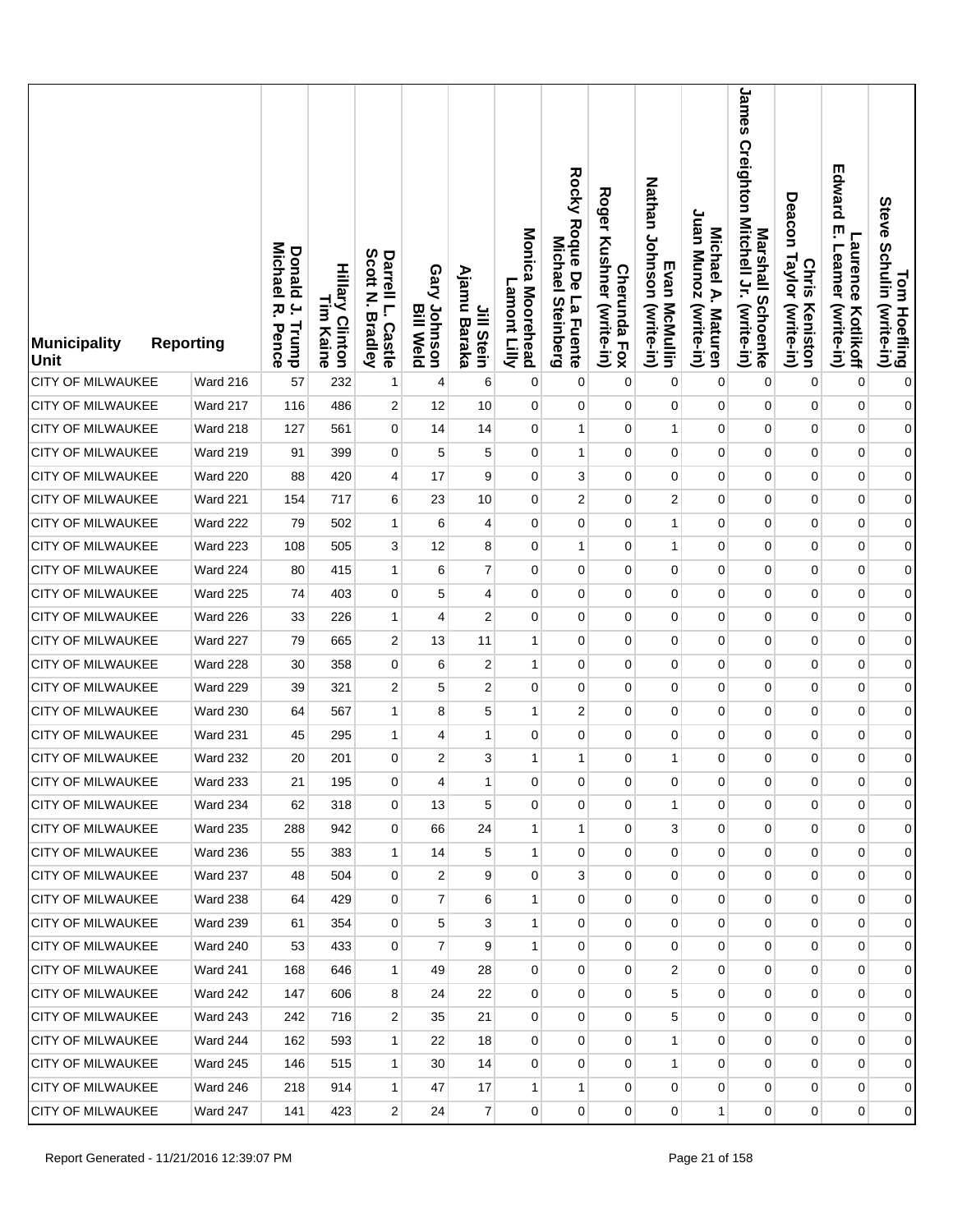| <b>Municipality</b><br>Unit | <b>Reporting</b> | <b>Joseph Maldonado (vrite-in)</b> | <b>Angela Nalker</b><br><b>Emidio Soltysik</b><br>(write-in | SCATTERING |
|-----------------------------|------------------|------------------------------------|-------------------------------------------------------------|------------|
| <b>CITY OF MILWAUKEE</b>    | Ward 216         | 0                                  | 0                                                           | 3          |
| <b>CITY OF MILWAUKEE</b>    | Ward 217         | 0                                  | 0                                                           | 1          |
| <b>CITY OF MILWAUKEE</b>    | Ward 218         | 0                                  | 0                                                           | 4          |
| <b>CITY OF MILWAUKEE</b>    | Ward 219         | 0                                  | 0                                                           | 3          |
| <b>CITY OF MILWAUKEE</b>    | <b>Ward 220</b>  | 0                                  | 0                                                           | 8          |
| CITY OF MILWAUKEE           | <b>Ward 221</b>  | 0                                  | 0                                                           | 5          |
| <b>CITY OF MILWAUKEE</b>    | <b>Ward 222</b>  | 0                                  | 0                                                           | 6          |
| <b>CITY OF MILWAUKEE</b>    | <b>Ward 223</b>  | 0                                  | 0                                                           | 2          |
| CITY OF MILWAUKEE           | Ward 224         | 0                                  | 0                                                           | 3          |
| <b>CITY OF MILWAUKEE</b>    | <b>Ward 225</b>  | 0                                  | 0                                                           | 1          |
| <b>CITY OF MILWAUKEE</b>    | <b>Ward 226</b>  | 0                                  | 0                                                           | 4          |
| <b>CITY OF MILWAUKEE</b>    | <b>Ward 227</b>  | 0                                  | 0                                                           | 8          |
| CITY OF MILWAUKEE           | Ward 228         | 0                                  | 0                                                           | 0          |
| <b>CITY OF MILWAUKEE</b>    | <b>Ward 229</b>  | 0                                  | 0                                                           | 2          |
| <b>CITY OF MILWAUKEE</b>    | <b>Ward 230</b>  | 0                                  | 0                                                           | 4          |
| <b>CITY OF MILWAUKEE</b>    | <b>Ward 231</b>  | 0                                  | 0                                                           | 3          |
| CITY OF MILWAUKEE           | <b>Ward 232</b>  | 0                                  | 0                                                           | 1          |
| <b>CITY OF MILWAUKEE</b>    | Ward 233         | 0                                  | 0                                                           | 1          |
| <b>CITY OF MILWAUKEE</b>    | Ward 234         | 0                                  | 0                                                           | 5          |
| <b>CITY OF MILWAUKEE</b>    | <b>Ward 235</b>  | 0                                  | 1                                                           | 11         |
| <b>CITY OF MILWAUKEE</b>    | Ward 236         | 0                                  | 0                                                           | 2          |
| <b>CITY OF MILWAUKEE</b>    | Ward 237         | 0                                  | 0                                                           | 8          |
| <b>CITY OF MILWAUKEE</b>    | Ward 238         | 0                                  | 0                                                           | 4          |
| <b>CITY OF MILWAUKEE</b>    | <b>Ward 239</b>  | 0                                  | 0                                                           | 10         |
| <b>CITY OF MILWAUKEE</b>    | Ward 240         | 0                                  | 0                                                           | 2          |
| CITY OF MILWAUKEE           | Ward 241         | 0                                  | 0                                                           | 8          |
| <b>CITY OF MILWAUKEE</b>    | <b>Ward 242</b>  | 0                                  | 0                                                           | 9          |
| <b>CITY OF MILWAUKEE</b>    | <b>Ward 243</b>  | 0                                  | 0                                                           | 6          |
| CITY OF MILWAUKEE           | Ward 244         | 0                                  | 0                                                           | 9          |
| <b>CITY OF MILWAUKEE</b>    | <b>Ward 245</b>  | 0                                  | 0                                                           | 3          |
| <b>CITY OF MILWAUKEE</b>    | <b>Ward 246</b>  | 0                                  | 0                                                           | 14         |
| CITY OF MILWAUKEE           | Ward 247         | 0                                  | 0                                                           | 11         |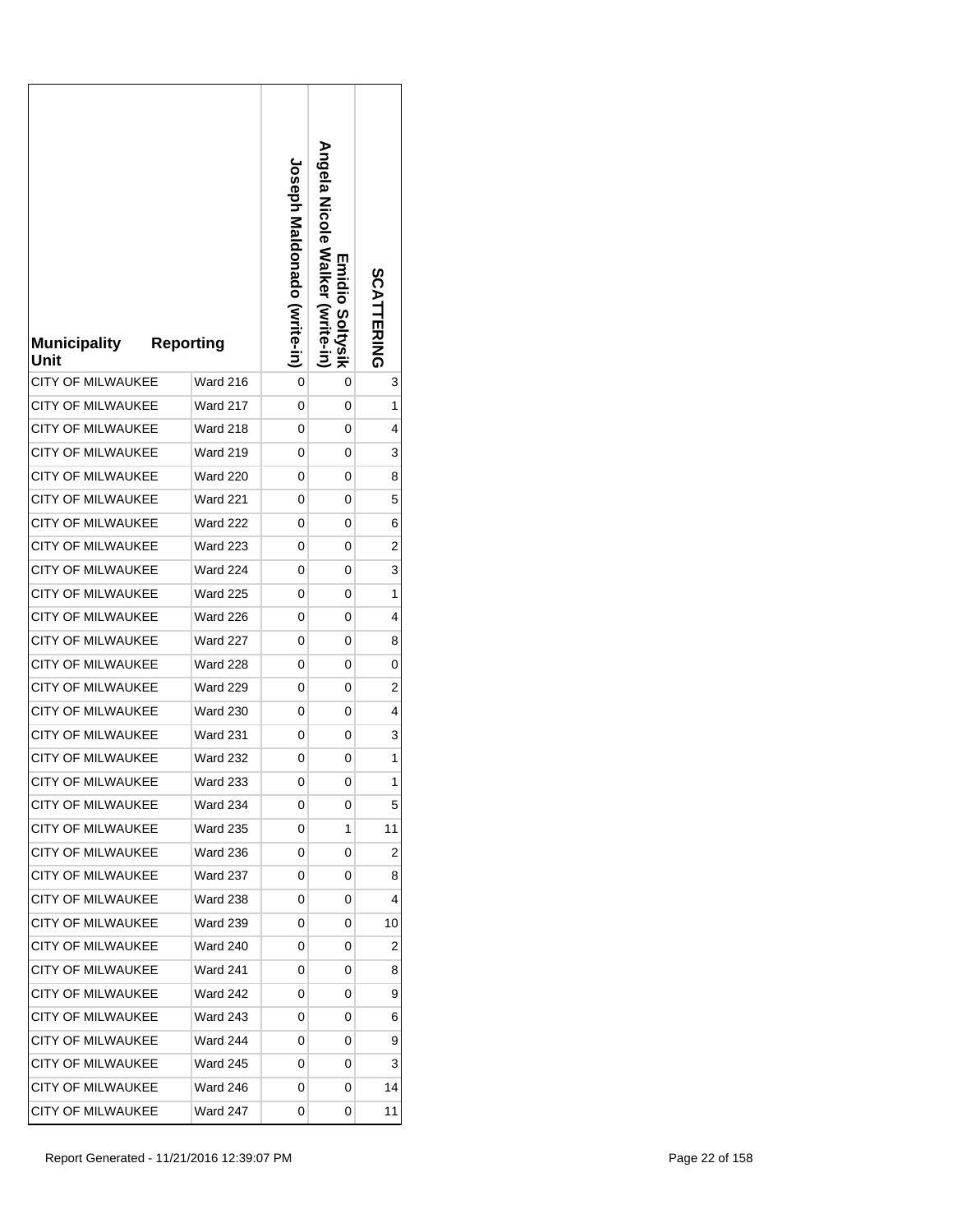| <b>Municipality</b><br><b>Unit</b> | <b>Reporting</b> | <b>Donald</b><br>Michael<br>$\overline{a}$<br>ᅎ<br>Trump<br>Pence | <b>Hillary Clinton</b><br>L<br>E<br>Kaine | Scott<br>Darrell L.<br>Z<br><b>Bradley</b><br><b>Castle</b> | Gary Johnson<br><b>Bill Weld</b> | Ajamu<br>Jill Stein<br>Baraka | Monica Moorehead<br>Lamont Lilly | Rocky Roque De La Fuente<br>Michael<br><b>Steinberg</b> | <b>Roger</b><br>Kushner (write-in)<br><b>Cherunda Fox</b> | Nathan Johnson (write-in)<br>Evan McMullin | Juan Munoz (write-in)<br>Michael A. Maturen | James<br>Creighton Mitchell Jr. (write-in)<br>Marshall Schoenke | Deacon<br>Taylor (write-in)<br><b>Chris</b><br>Keniston | Edward<br>ŗ<br><b>Laurence</b><br>Leamer<br>(write-in)<br>Kotlikoff | Tom Hoefling<br>Steve Schulin (write-in) |
|------------------------------------|------------------|-------------------------------------------------------------------|-------------------------------------------|-------------------------------------------------------------|----------------------------------|-------------------------------|----------------------------------|---------------------------------------------------------|-----------------------------------------------------------|--------------------------------------------|---------------------------------------------|-----------------------------------------------------------------|---------------------------------------------------------|---------------------------------------------------------------------|------------------------------------------|
| <b>CITY OF MILWAUKEE</b>           | Ward 248         | 187                                                               | 934                                       | 3                                                           | 55                               | 34                            | 1                                | 1                                                       | $\mathbf 0$                                               | 0                                          | 1                                           | $\mathbf 0$                                                     | 0                                                       | $\mathbf 0$                                                         | $\pmb{0}$                                |
| CITY OF MILWAUKEE                  | Ward 249         | 74                                                                | 301                                       | $\mathbf{1}$                                                | 15                               | 8                             | 0                                | 0                                                       | $\mathbf 0$                                               | 0                                          | $\pmb{0}$                                   | 0                                                               | $\mathbf 0$                                             | $\pmb{0}$                                                           | $\mathbf{0}$                             |
| <b>CITY OF MILWAUKEE</b>           | <b>Ward 250</b>  | 52                                                                | 270                                       | $\mathbf{1}$                                                | 10                               | 12                            | 0                                | $\mathbf{1}$                                            | 0                                                         | $\mathbf 0$                                | 0                                           | $\pmb{0}$                                                       | $\mathbf 0$                                             | $\pmb{0}$                                                           | $\mathbf{0}$                             |
| <b>CITY OF MILWAUKEE</b>           | <b>Ward 251</b>  | 36                                                                | 170                                       | 2                                                           | 2                                | 3                             | 0                                | 0                                                       | 0                                                         | 0                                          | 0                                           | 0                                                               | 0                                                       | $\pmb{0}$                                                           | $\mathbf{0}$                             |
| <b>CITY OF MILWAUKEE</b>           | Ward 252         | 90                                                                | 350                                       | 2                                                           | 11                               | 11                            | $\mathbf 0$                      | $\mathbf 0$                                             | 0                                                         | 0                                          | 0                                           | $\mathbf 0$                                                     | $\mathbf 0$                                             | $\pmb{0}$                                                           | $\mathbf{0}$                             |
| <b>CITY OF MILWAUKEE</b>           | Ward 253         | 53                                                                | 174                                       | 0                                                           | 4                                | 1                             | 0                                | 0                                                       | 0                                                         | 0                                          | 0                                           | $\mathbf 0$                                                     | 0                                                       | $\mathbf 0$                                                         | $\mathbf{0}$                             |
| <b>CITY OF MILWAUKEE</b>           | Ward 254         | 32                                                                | 166                                       | $\overline{0}$                                              | 1                                | $\mathbf{1}$                  | $\mathbf 0$                      | $\mathbf 0$                                             | 0                                                         | $\mathbf 0$                                | 0                                           | $\mathbf{0}$                                                    | $\mathbf 0$                                             | $\pmb{0}$                                                           | $\boldsymbol{0}$                         |
| <b>CITY OF MILWAUKEE</b>           | <b>Ward 255</b>  | 46                                                                | 227                                       | $\overline{0}$                                              | 2                                | 1                             | $\mathbf 0$                      | $\mathbf 0$                                             | $\mathbf 0$                                               | 0                                          | 0                                           | 0                                                               | 0                                                       | $\mathbf 0$                                                         | $\boldsymbol{0}$                         |
| CITY OF MILWAUKEE                  | Ward 256         | 35                                                                | 266                                       | $\mathbf{1}$                                                | 5                                | $\overline{4}$                | $\mathbf 0$                      | $\mathbf{1}$                                            | $\mathbf 0$                                               | 0                                          | 0                                           | $\mathbf 0$                                                     | $\mathbf 0$                                             | $\pmb{0}$                                                           | $\boldsymbol{0}$                         |
| <b>CITY OF MILWAUKEE</b>           | Ward 257         | 96                                                                | 558                                       | 4                                                           | 9                                | $\overline{7}$                | $\mathbf 0$                      | 1                                                       | 0                                                         | $\mathbf 0$                                | 0                                           | 0                                                               | 0                                                       | $\mathbf 0$                                                         | $\boldsymbol{0}$                         |
| <b>CITY OF MILWAUKEE</b>           | Ward 258         | 152                                                               | 530                                       | $\mathbf{1}$                                                | 22                               | $\overline{7}$                | $\mathbf 0$                      | 1                                                       | $\mathbf 0$                                               | $\mathbf{1}$                               | 0                                           | 0                                                               | $\mathbf 0$                                             | $\pmb{0}$                                                           | $\boldsymbol{0}$                         |
| <b>CITY OF MILWAUKEE</b>           | Ward 259         | 92                                                                | 349                                       | 1                                                           | 16                               | 12                            | 0                                | 1                                                       | 0                                                         | 0                                          | 1                                           | 0                                                               | 0                                                       | $\mathbf 0$                                                         | $\boldsymbol{0}$                         |
| CITY OF MILWAUKEE                  | <b>Ward 260</b>  | 96                                                                | 241                                       | 4                                                           | 15                               | 5                             | 0                                | 1                                                       | $\mathbf 0$                                               | $\mathbf 0$                                | 0                                           | $\mathbf 0$                                                     | $\mathbf 0$                                             | $\pmb{0}$                                                           | $\boldsymbol{0}$                         |
| <b>CITY OF MILWAUKEE</b>           | Ward 261         | 186                                                               | 280                                       | $\mathbf{1}$                                                | 13                               | 8                             | $\mathbf 0$                      | 1                                                       | 0                                                         | $\overline{2}$                             | 0                                           | 0                                                               | 0                                                       | $\mathbf 0$                                                         | $\boldsymbol{0}$                         |
| CITY OF MILWAUKEE                  | <b>Ward 262</b>  | 398                                                               | 561                                       | 0                                                           | 34                               | 16                            | 1                                | $\mathbf 0$                                             | $\mathbf 0$                                               | $\overline{7}$                             | 0                                           | 0                                                               | 0                                                       | $\pmb{0}$                                                           | $\boldsymbol{0}$                         |
| CITY OF MILWAUKEE                  | Ward 263         | 174                                                               | 334                                       | 2                                                           | 17                               | 8                             | $\mathbf 0$                      | 1                                                       | 0                                                         | 0                                          | 0                                           | 0                                                               | 0                                                       | $\mathbf 0$                                                         | $\overline{0}$                           |
| <b>CITY OF MILWAUKEE</b>           | <b>Ward 264</b>  | 438                                                               | 634                                       | 5                                                           | 42                               | $\overline{7}$                | 0                                | $\mathbf 0$                                             | 0                                                         | $\boldsymbol{2}$                           | 0                                           | 0                                                               | 0                                                       | $\mathbf 0$                                                         | $\boldsymbol{0}$                         |
| <b>CITY OF MILWAUKEE</b>           | Ward 265         | 234                                                               | 325                                       | $\boldsymbol{0}$                                            | 21                               | $10$                          | $\mathbf{1}$                     | 0                                                       | 0                                                         | 0                                          | 0                                           | 0                                                               | 0                                                       | 0                                                                   | $\overline{0}$                           |
| <b>CITY OF MILWAUKEE</b>           | <b>Ward 266</b>  | 337                                                               | 278                                       | 4                                                           | 30                               | 8                             | 0                                | 0                                                       | $\mathbf 0$                                               | 2                                          | 0                                           | $\mathbf{0}$                                                    | 0                                                       | $\mathbf 0$                                                         | $\overline{0}$                           |
| CITY OF MILWAUKEE                  | Ward 267         | 245                                                               | 318                                       | $\mathbf{1}$                                                | 23                               | 3 <sup>1</sup>                | $\mathbf{1}$                     | $\mathbf 0$                                             | 0                                                         | 0                                          | 0                                           | $\overline{0}$                                                  | $\mathbf 0$                                             | $\mathbf 0$                                                         | $\overline{0}$                           |
| <b>CITY OF MILWAUKEE</b>           | <b>Ward 268</b>  | 563                                                               | 658                                       | 2                                                           | 56                               | 14                            | $\mathbf{1}$                     | 1                                                       | $\mathbf 0$                                               | 0                                          | 0                                           | $\mathbf 0$                                                     | 0                                                       | 0                                                                   | $\overline{0}$                           |
| <b>CITY OF MILWAUKEE</b>           | <b>Ward 269</b>  | 344                                                               | 416                                       | 6                                                           | 33                               | 10                            | $\mathbf{1}$                     | $\overline{2}$                                          | 0                                                         | 2                                          | $\mathbf{1}$                                | $\overline{0}$                                                  | $\mathbf 0$                                             | $\pmb{0}$                                                           | $\overline{0}$                           |
| <b>CITY OF MILWAUKEE</b>           | <b>Ward 270</b>  | 360                                                               | 365                                       | 5                                                           | 26                               | 8                             | $\mathbf{1}$                     | $\mathbf 0$                                             | $\mathbf 0$                                               | $\overline{c}$                             | $\mathbf 0$                                 | $\mathbf 0$                                                     | 0                                                       | 0                                                                   | $\overline{0}$                           |
| <b>CITY OF MILWAUKEE</b>           | <b>Ward 271</b>  | 599                                                               | 679                                       | 3                                                           | 53                               | 15                            | 0                                | 1                                                       | $\overline{0}$                                            | 5                                          | 0                                           | $\mathbf 0$                                                     | $\mathbf{1}$                                            | 0                                                                   | $\overline{0}$                           |
| CITY OF MILWAUKEE                  | <b>Ward 272</b>  | 487                                                               | 455                                       | $\mathbf{1}$                                                | 43                               | 5                             | 0                                | 0                                                       | 0                                                         | $\mathbf{1}$                               | 0                                           | 0                                                               | 0                                                       | 0                                                                   | $\overline{0}$                           |
| <b>CITY OF MILWAUKEE</b>           | <b>Ward 273</b>  | 277                                                               | 265                                       | 0                                                           | 28                               | 5                             | 0                                | $\overline{0}$                                          | $\overline{0}$                                            | $\boldsymbol{2}$                           | 0                                           | $\mathbf 0$                                                     | $\overline{0}$                                          | $\pmb{0}$                                                           | $\overline{0}$                           |
| <b>CITY OF MILWAUKEE</b>           | Ward 274         | 275                                                               | 255                                       | 2                                                           | 19                               | 2                             | 2                                | 0                                                       | 0                                                         | $\mathbf{1}$                               | 0                                           | $\mathbf 0$                                                     | 0                                                       | 0                                                                   | $\overline{0}$                           |
| <b>CITY OF MILWAUKEE</b>           | Ward 275         | 510                                                               | 638                                       | 6                                                           | 41                               | 16                            | $\mathbf{1}$                     | 1                                                       | $\overline{0}$                                            | 5                                          | 0                                           | 0                                                               | $\overline{0}$                                          | 0                                                                   | $\overline{0}$                           |
| <b>CITY OF MILWAUKEE</b>           | <b>Ward 276</b>  | 591                                                               | 583                                       | 9                                                           | 41                               | 11                            | 2                                | 0                                                       | 0                                                         | 5                                          | 0                                           | $\mathbf 0$                                                     | 0                                                       | 0                                                                   | $\overline{0}$                           |
| CITY OF MILWAUKEE                  | Ward 277         | 521                                                               | 621                                       | 2                                                           | 43                               | 3                             | $\mathbf{1}$                     | 2                                                       | $\overline{0}$                                            | 5                                          | $\overline{0}$                              | $\mathbf{0}$                                                    | $\overline{0}$                                          | $\mathbf 0$                                                         | $\overline{0}$                           |
| CITY OF MILWAUKEE                  | Ward 278         | 328                                                               | 356                                       | $\mathbf{1}$                                                | 33                               | $\overline{7}$                | 0                                | 0                                                       | 0                                                         | $\mathbf{1}$                               | $\mathbf 0$                                 | $\mathbf 0$                                                     | 0                                                       | 0                                                                   | $\overline{0}$                           |
| <b>CITY OF MILWAUKEE</b>           | Ward 279         | 447                                                               | 477                                       | 2                                                           | 39                               | 9 <sup>°</sup>                | 1                                | $\mathbf{2}$                                            | 0                                                         | 3                                          | $\mathbf 0$                                 | $\overline{0}$                                                  | $\overline{0}$                                          | 0                                                                   | $\overline{0}$                           |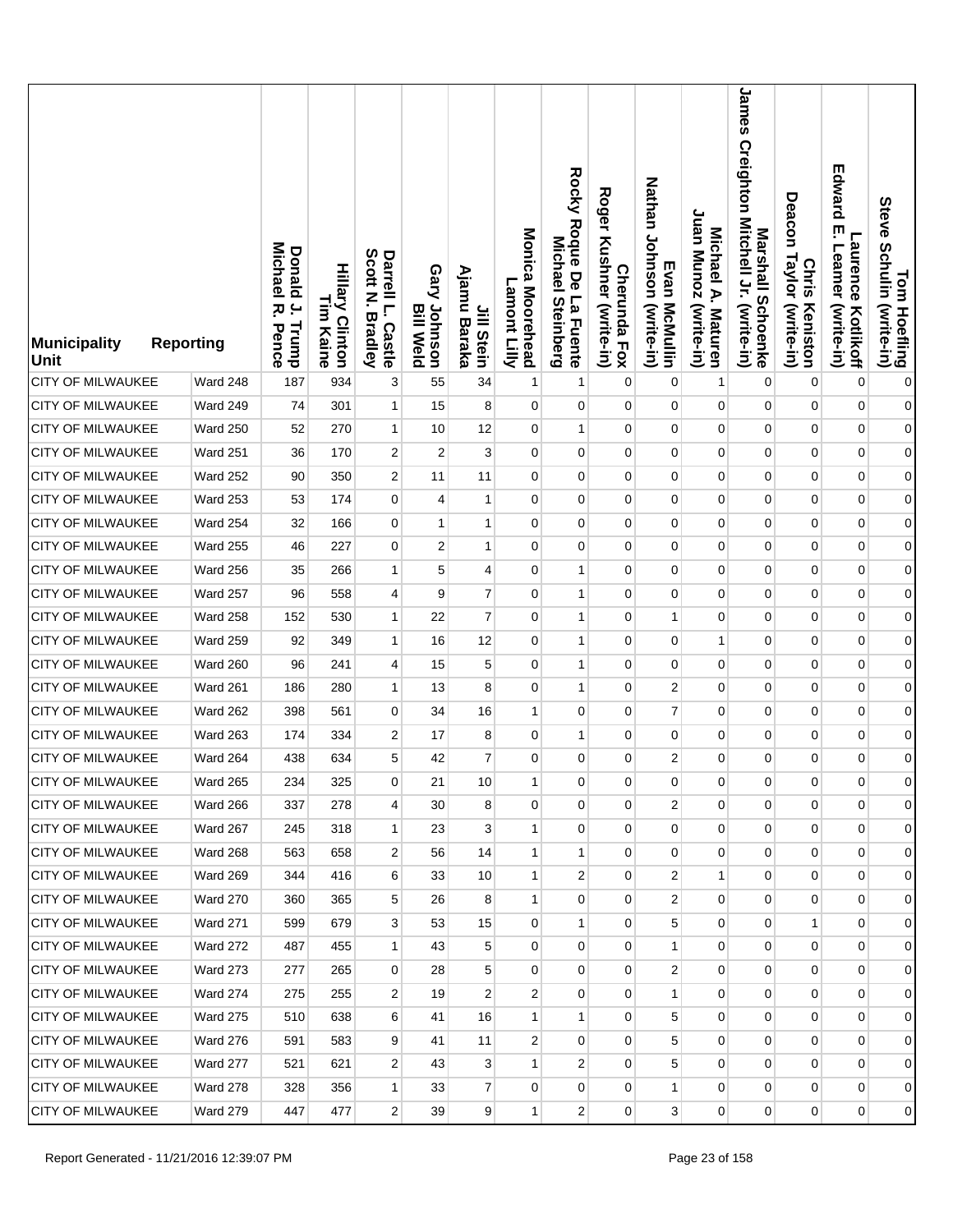| <b>Municipality</b><br>Unit | <b>Reporting</b> | <b>Loseph Maldonado (Write-in)</b> | <b>Angela Nalker</b><br>Emidio Soltysik<br>(Write-in | SCATTERING     |
|-----------------------------|------------------|------------------------------------|------------------------------------------------------|----------------|
| <b>CITY OF MILWAUKEE</b>    | Ward 248         | 0                                  | 0                                                    | 14             |
| CITY OF MILWAUKEE           | Ward 249         | 0                                  | 0                                                    | 0              |
| <b>CITY OF MILWAUKEE</b>    | <b>Ward 250</b>  | 0                                  | 0                                                    | 4              |
| <b>CITY OF MILWAUKEE</b>    | <b>Ward 251</b>  | 0                                  | 0                                                    | 1              |
| <b>CITY OF MILWAUKEE</b>    | <b>Ward 252</b>  | 0                                  | 0                                                    | 3              |
| <b>CITY OF MILWAUKEE</b>    | <b>Ward 253</b>  | 0                                  | 0                                                    | 1              |
| <b>CITY OF MILWAUKEE</b>    | Ward 254         | 0                                  | 0                                                    | 2              |
| <b>CITY OF MILWAUKEE</b>    | <b>Ward 255</b>  | 0                                  | 0                                                    | 3              |
| <b>CITY OF MILWAUKEE</b>    | <b>Ward 256</b>  | 0                                  | 0                                                    | 2              |
| <b>CITY OF MILWAUKEE</b>    | <b>Ward 257</b>  | 0                                  | 0                                                    | 4              |
| <b>CITY OF MILWAUKEE</b>    | <b>Ward 258</b>  | 0                                  | 0                                                    | 8              |
| <b>CITY OF MILWAUKEE</b>    | <b>Ward 259</b>  | 0                                  | 0                                                    | 2              |
| CITY OF MILWAUKEE           | <b>Ward 260</b>  | 0                                  | 0                                                    | 5              |
| CITY OF MILWAUKEE           | <b>Ward 261</b>  | 0                                  | 0                                                    | 5              |
| <b>CITY OF MILWAUKEE</b>    | <b>Ward 262</b>  | 0                                  | 0                                                    | 14             |
| <b>CITY OF MILWAUKEE</b>    | <b>Ward 263</b>  | 0                                  | 0                                                    | 4              |
| <b>CITY OF MILWAUKEE</b>    | <b>Ward 264</b>  | 0                                  | 0                                                    | 13             |
| <b>CITY OF MILWAUKEE</b>    | Ward 265         | 0                                  | 0                                                    | 7              |
| <b>CITY OF MILWAUKEE</b>    | Ward 266         | 0                                  | 0                                                    | 6              |
| <b>CITY OF MILWAUKEE</b>    | <b>Ward 267</b>  | 0                                  | 0                                                    | 6              |
| <b>CITY OF MILWAUKEE</b>    | <b>Ward 268</b>  | 0                                  | 0                                                    | 11             |
| <b>CITY OF MILWAUKEE</b>    | <b>Ward 269</b>  | 0                                  | 0                                                    | 9              |
| <b>CITY OF MILWAUKEE</b>    | <b>Ward 270</b>  | 0                                  | 0                                                    | 4              |
| <b>CITY OF MILWAUKEE</b>    | <b>Ward 271</b>  | 0                                  | 0                                                    | 9              |
| <b>CITY OF MILWAUKEE</b>    | Ward 272         | 0                                  | 0                                                    | 3              |
| <b>CITY OF MILWAUKEE</b>    | <b>Ward 273</b>  | 0                                  | 0                                                    | $\overline{c}$ |
| <b>CITY OF MILWAUKEE</b>    | <b>Ward 274</b>  | 0                                  | 0                                                    | 2              |
| <b>CITY OF MILWAUKEE</b>    | <b>Ward 275</b>  | 0                                  | 0                                                    | 16             |
| CITY OF MILWAUKEE           | Ward 276         | 0                                  | 0                                                    | 15             |
| CITY OF MILWAUKEE           | Ward 277         | 0                                  | 0                                                    | 8              |
| <b>CITY OF MILWAUKEE</b>    | <b>Ward 278</b>  | 0                                  | 0                                                    | 5              |
| CITY OF MILWAUKEE           | Ward 279         | 0                                  | 0                                                    | 11             |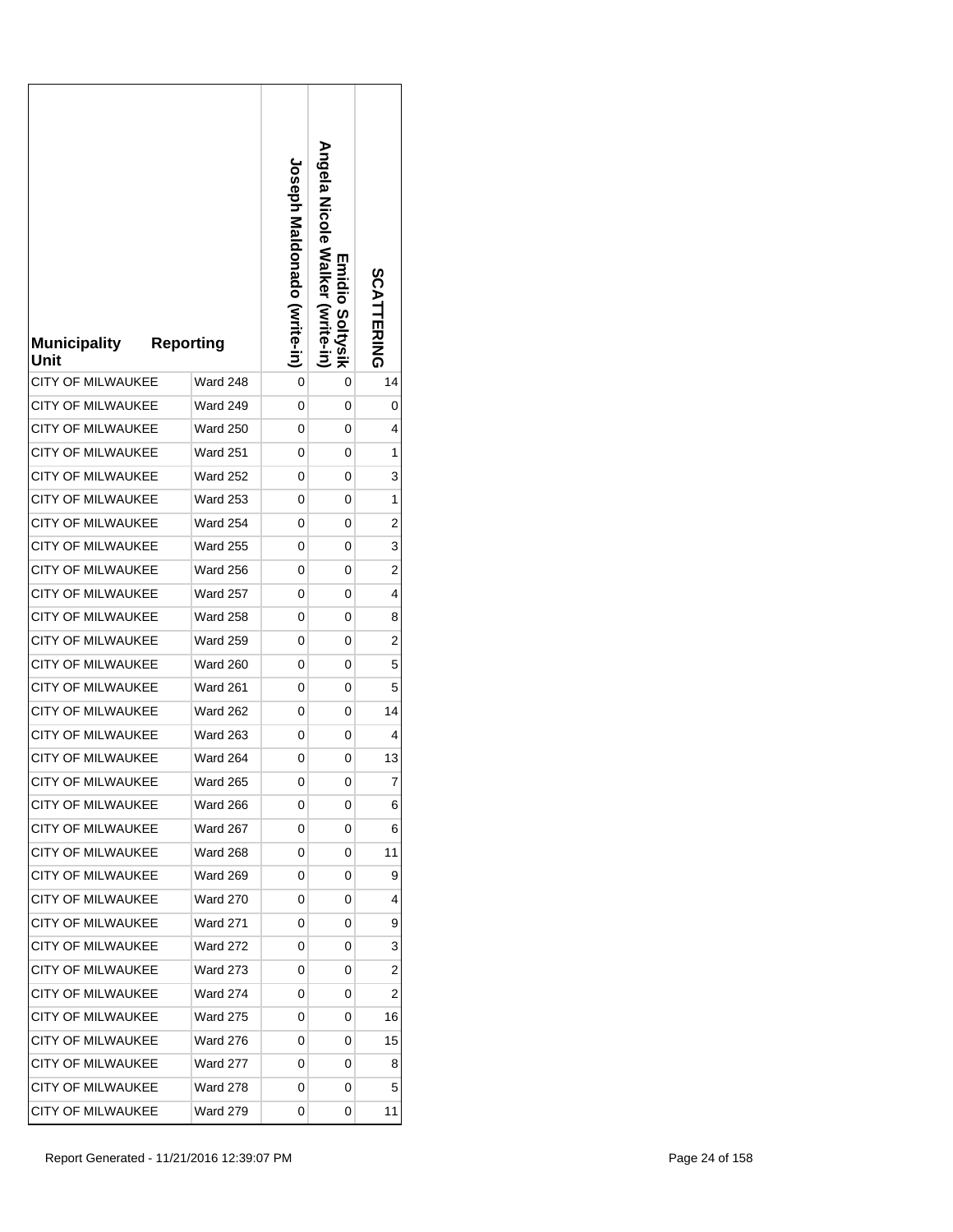| <b>Municipality</b><br><b>Unit</b> | <b>Reporting</b> | <b>Donald</b><br>Michael<br>$\overline{a}$<br>ᅎ<br>Trump<br>Pence | <b>Hillary Clinton</b><br>L<br>E<br>Kaine | Scott<br>Darrell L.<br>Z<br><b>Bradley</b><br><b>Castle</b> | Gary Johnson<br><b>Bill Weld</b> | Ajamu<br>Jill Stein<br>Baraka | Monica Moorehead<br>Lamont Lilly | Rocky Roque De La Fuente<br>Michael<br><b>Steinberg</b> | <b>Roger</b><br>Kushner (write-in)<br><b>Cherunda Fox</b> | Nathan Johnson (write-in)<br>Evan McMullin | Juan Munoz (write-in)<br>Michael A. Maturen | James<br>Creighton Mitchell Jr. (write-in)<br>Marshall Schoenke | Deacon<br>Taylor (write-in)<br><b>Chris</b><br>Keniston | Edward<br>ŗ<br>Laurence<br>Leamer<br>(write-in)<br>Kotlikoff | Tom Hoefling<br>Steve Schulin (write-in) |
|------------------------------------|------------------|-------------------------------------------------------------------|-------------------------------------------|-------------------------------------------------------------|----------------------------------|-------------------------------|----------------------------------|---------------------------------------------------------|-----------------------------------------------------------|--------------------------------------------|---------------------------------------------|-----------------------------------------------------------------|---------------------------------------------------------|--------------------------------------------------------------|------------------------------------------|
| <b>CITY OF MILWAUKEE</b>           | Ward 280         | 472                                                               | 1,003                                     | 5                                                           | 30                               | 15                            | $\pmb{0}$                        | 1                                                       | $\mathbf 0$                                               | $\overline{4}$                             | 0                                           | $\mathbf 0$                                                     | 0                                                       | $\mathbf 0$                                                  | $\pmb{0}$                                |
| CITY OF MILWAUKEE                  | Ward 281         | 239                                                               | 456                                       | 2                                                           | 19                               | 14                            | $\mathbf{1}$                     | 1                                                       | $\mathbf 0$                                               | $\mathbf{1}$                               | 0                                           | $\mathbf 0$                                                     | $\mathbf 0$                                             | $\pmb{0}$                                                    | $\mathbf{0}$                             |
| <b>CITY OF MILWAUKEE</b>           | Ward 282         | 75                                                                | 269                                       | $\mathbf{1}$                                                | 8                                | 6                             | 0                                | $\pmb{0}$                                               | 0                                                         | $\mathbf 0$                                | 0                                           | $\pmb{0}$                                                       | $\mathbf 0$                                             | $\pmb{0}$                                                    | $\mathbf{0}$                             |
| <b>CITY OF MILWAUKEE</b>           | Ward 283         | 210                                                               | 427                                       | 4                                                           | 23                               | 8                             | 0                                | 0                                                       | 0                                                         | 0                                          | 0                                           | 0                                                               | 0                                                       | $\pmb{0}$                                                    | $\mathbf{0}$                             |
| <b>CITY OF MILWAUKEE</b>           | Ward 284         | 158                                                               | 518                                       | $\mathbf{1}$                                                | 13                               | $\overline{7}$                | $\mathbf 0$                      | $\mathbf{1}$                                            | 0                                                         | $\overline{2}$                             | 0                                           | $\mathbf 0$                                                     | $\mathbf 0$                                             | $\pmb{0}$                                                    | $\boldsymbol{0}$                         |
| <b>CITY OF MILWAUKEE</b>           | Ward 285         | 42                                                                | 117                                       | 0                                                           | 5                                | 4                             | 0                                | 0                                                       | 0                                                         | 0                                          | 0                                           | $\mathbf 0$                                                     | 0                                                       | $\mathbf 0$                                                  | $\boldsymbol{0}$                         |
| <b>CITY OF MILWAUKEE</b>           | Ward 286         | 133                                                               | 310                                       | 2                                                           | 15                               | $\overline{4}$                | $\mathbf 0$                      | $\mathbf 0$                                             | 0                                                         | $\mathbf 0$                                | 0                                           | $\mathbf{0}$                                                    | $\mathbf 0$                                             | $\pmb{0}$                                                    | $\boldsymbol{0}$                         |
| <b>CITY OF MILWAUKEE</b>           | Ward 287         | 141                                                               | 286                                       | 2                                                           | 21                               | 5                             | $\mathbf 0$                      | 0                                                       | $\mathbf 0$                                               | 0                                          | 0                                           | 0                                                               | 0                                                       | $\mathbf 0$                                                  | $\boldsymbol{0}$                         |
| CITY OF MILWAUKEE                  | Ward 288         | 361                                                               | 642                                       | 3                                                           | 37                               | 12                            | $\mathbf 0$                      | $\mathbf 0$                                             | $\mathbf 0$                                               | 0                                          | 0                                           | $\mathbf 0$                                                     | $\mathbf 0$                                             | $\pmb{0}$                                                    | $\boldsymbol{0}$                         |
| <b>CITY OF MILWAUKEE</b>           | Ward 289         | 178                                                               | 405                                       | 0                                                           | 21                               | 5                             | $\mathbf 0$                      | $\mathbf 0$                                             | 0                                                         | $\mathbf 0$                                | 0                                           | 0                                                               | 0                                                       | $\mathbf 0$                                                  | $\boldsymbol{0}$                         |
| <b>CITY OF MILWAUKEE</b>           | Ward 290         | 115                                                               | 369                                       | 0                                                           | 16                               | 10                            | 0                                | $\mathbf 0$                                             | $\mathbf 0$                                               | 0                                          | 0                                           | 0                                                               | $\mathbf 0$                                             | $\pmb{0}$                                                    | $\boldsymbol{0}$                         |
| CITY OF MILWAUKEE                  | <b>Ward 291</b>  | 130                                                               | 376                                       | 3                                                           | 17                               | $\overline{7}$                | 0                                | $\overline{c}$                                          | 0                                                         | $\mathbf{1}$                               | 0                                           | 0                                                               | 0                                                       | $\mathbf 0$                                                  | $\boldsymbol{0}$                         |
| CITY OF MILWAUKEE                  | <b>Ward 292</b>  | 179                                                               | 375                                       | 2                                                           | 28                               | 13                            | 0                                | $\mathbf 0$                                             | $\mathbf 0$                                               | $\mathbf 0$                                | 0                                           | $\mathbf 0$                                                     | $\mathbf 0$                                             | $\pmb{0}$                                                    | $\boldsymbol{0}$                         |
| <b>CITY OF MILWAUKEE</b>           | Ward 293         | 258                                                               | 437                                       | 2                                                           | 24                               | 15                            | $\mathbf 0$                      | $\mathbf 0$                                             | 0                                                         | $\mathbf{1}$                               | 0                                           | 0                                                               | 0                                                       | $\mathbf 0$                                                  | $\boldsymbol{0}$                         |
| <b>CITY OF MILWAUKEE</b>           | <b>Ward 294</b>  | 205                                                               | 341                                       | 3                                                           | 21                               | 9                             | 0                                | $\mathbf 0$                                             | $\mathbf 0$                                               | $\overline{c}$                             | 0                                           | 0                                                               | 0                                                       | $\pmb{0}$                                                    | $\boldsymbol{0}$                         |
| CITY OF MILWAUKEE                  | Ward 295         | 195                                                               | 444                                       | 3                                                           | 26                               | 15                            | $\mathbf{1}$                     | $\mathbf 0$                                             | 6                                                         | 6                                          | 0                                           | 0                                                               | 0                                                       | $\mathbf 0$                                                  | $\overline{0}$                           |
| <b>CITY OF MILWAUKEE</b>           | Ward 296         | 284                                                               | 551                                       | $\mathbf{1}$                                                | 33                               | 21                            | $\mathbf{1}$                     | 1                                                       | 0                                                         | $\overline{4}$                             | 0                                           | 0                                                               | $\mathbf 0$                                             | $\mathbf 0$                                                  | $\boldsymbol{0}$                         |
| <b>CITY OF MILWAUKEE</b>           | Ward 297         | 187                                                               | 590                                       | $\overline{\mathbf{c}}$                                     | 24                               | 16                            | $\mathbf{1}$                     | 0                                                       | 0                                                         | 3                                          | 0                                           | 0                                                               | 0                                                       | 0                                                            | $\overline{0}$                           |
| <b>CITY OF MILWAUKEE</b>           | <b>Ward 298</b>  | 161                                                               | 475                                       | 0                                                           | 31                               | 16                            | 3                                | 0                                                       | 0                                                         | 0                                          | 0                                           | $\mathbf{0}$                                                    | 0                                                       | $\mathbf 0$                                                  | $\overline{0}$                           |
| <b>CITY OF MILWAUKEE</b>           | <b>Ward 299</b>  | 236                                                               | 529                                       | 5                                                           | 44                               | 14                            | $\mathbf 0$                      | 1                                                       | 0                                                         | 4                                          | 0                                           | $\overline{0}$                                                  | $\mathbf{1}$                                            | $\mathbf 0$                                                  | $\overline{0}$                           |
| <b>CITY OF MILWAUKEE</b>           | <b>Ward 300</b>  | 250                                                               | 842                                       | $\mathbf{1}$                                                | 39                               | 15                            | 0                                | 0                                                       | $\mathbf 0$                                               | $\overline{c}$                             | 0                                           | $\mathbf 0$                                                     | 0                                                       | $\mathbf 0$                                                  | $\overline{0}$                           |
| <b>CITY OF MILWAUKEE</b>           | <b>Ward 301</b>  | 360                                                               | 627                                       | 2                                                           | 43                               | 11                            | $\mathbf 0$                      | $\mathbf 0$                                             | 0                                                         | 5                                          | 0                                           | $\overline{0}$                                                  | $\mathbf 0$                                             | $\pmb{0}$                                                    | $\overline{0}$                           |
| CITY OF MILWAUKEE                  | <b>Ward 302</b>  | 306                                                               | 353                                       | 3                                                           | 31                               | 5                             | 0                                | 0                                                       | $\mathbf 0$                                               | $\mathbf 0$                                | $\mathbf 0$                                 | $\mathbf 0$                                                     | 0                                                       | 0                                                            | $\overline{0}$                           |
| <b>CITY OF MILWAUKEE</b>           | <b>Ward 303</b>  | 425                                                               | 613                                       | 3                                                           | 44                               | 17                            | $\overline{\mathbf{c}}$          | 0                                                       | 0                                                         | $\mathbf 0$                                | 0                                           | 0                                                               | 0                                                       | 0                                                            | $\overline{0}$                           |
| CITY OF MILWAUKEE                  | <b>Ward 304</b>  | 327                                                               | 475                                       | 3                                                           | 30                               | 6                             | 2                                | 0                                                       | 0                                                         | 3                                          | 0                                           | 0                                                               | 0                                                       | 0                                                            | $\overline{0}$                           |
| <b>CITY OF MILWAUKEE</b>           | Ward 305         | 336                                                               | 459                                       | $\mathbf{1}$                                                | 43                               | $\overline{4}$                | $\mathbf{1}$                     | $\overline{0}$                                          | 0                                                         | $\mathbf 0$                                | 0                                           | $\mathbf 0$                                                     | $\overline{0}$                                          | $\pmb{0}$                                                    | $\overline{0}$                           |
| <b>CITY OF MILWAUKEE</b>           | <b>Ward 306</b>  | 210                                                               | 485                                       | 4                                                           | 23                               | 8                             | 0                                | 0                                                       | 0                                                         | 0                                          | 0                                           | $\mathbf 0$                                                     | 0                                                       | 0                                                            | $\overline{0}$                           |
| <b>CITY OF MILWAUKEE</b>           | Ward 307         | 289                                                               | 462                                       | 2                                                           | 23                               | 9                             | $\mathbf 0$                      | $\overline{0}$                                          | $\overline{0}$                                            | $\mathbf{1}$                               | 0                                           | 0                                                               | $\overline{0}$                                          | 0                                                            | $\overline{0}$                           |
| <b>CITY OF MILWAUKEE</b>           | Ward 308         | 176                                                               | 480                                       | 0                                                           | 9                                | $\overline{7}$                | 0                                | 0                                                       | 0                                                         | 0                                          | 0                                           | $\mathbf 0$                                                     | 0                                                       | 0                                                            | $\overline{0}$                           |
| CITY OF MILWAUKEE                  | Ward 309         | 432                                                               | 571                                       | 8                                                           | 41                               | 9                             | 0                                | $\mathbf{1}$                                            | $\overline{0}$                                            | 0                                          | $\overline{0}$                              | $\mathbf{0}$                                                    | $\overline{0}$                                          | 0                                                            | $\overline{0}$                           |
| CITY OF MILWAUKEE                  | <b>Ward 310</b>  | 100                                                               | 221                                       | $\mathbf{1}$                                                | 4                                | $\overline{7}$                | 0                                | 0                                                       | 0                                                         | 0                                          | $\mathbf{0}$                                | $\mathbf 0$                                                     | 0                                                       | 0                                                            | $\overline{0}$                           |
| <b>CITY OF MILWAUKEE</b>           | Ward 311         | 243                                                               | 353                                       | 2                                                           | 20                               | 5                             | 1                                | 1                                                       | $\mathbf 0$                                               | $\mathbf{1}$                               | 0                                           | $\overline{0}$                                                  | $\overline{0}$                                          | 0                                                            | $\overline{0}$                           |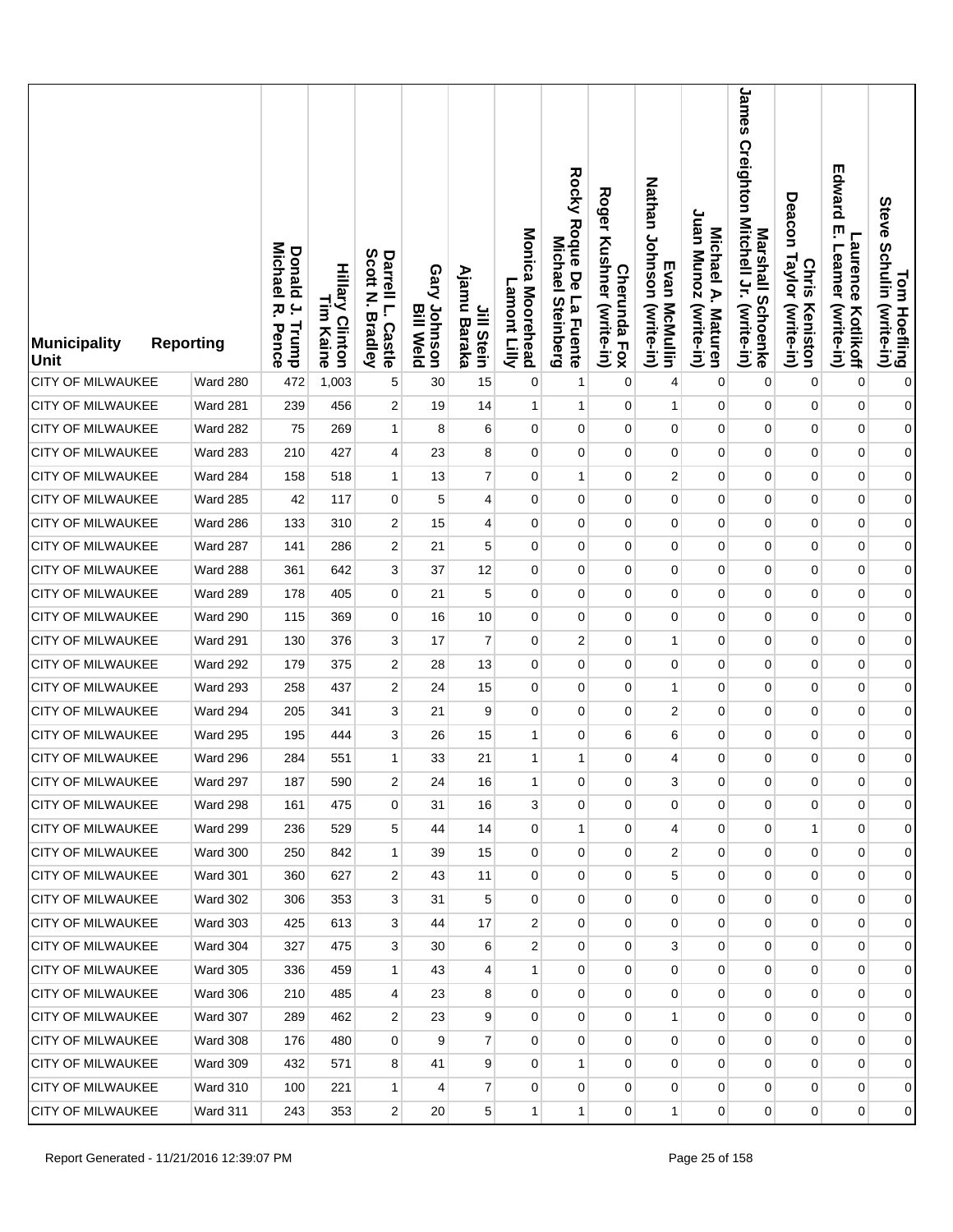| <b>Municipality</b><br>Unit | <b>Reporting</b> | <b>Loseph Maldonado (Write-in)</b> | <b>Angela Nalker</b><br>Emidio Soltysik<br>(Write-in | SCATTERING |
|-----------------------------|------------------|------------------------------------|------------------------------------------------------|------------|
| <b>CITY OF MILWAUKEE</b>    | Ward 280         | 0                                  | 0                                                    | 22         |
| CITY OF MILWAUKEE           | Ward 281         | 0                                  | 0                                                    | 4          |
| <b>CITY OF MILWAUKEE</b>    | <b>Ward 282</b>  | 0                                  | 0                                                    | 2          |
| <b>CITY OF MILWAUKEE</b>    | <b>Ward 283</b>  | 0                                  | 0                                                    | 6          |
| CITY OF MILWAUKEE           | Ward 284         | 0                                  | 0                                                    | 3          |
| <b>CITY OF MILWAUKEE</b>    | <b>Ward 285</b>  | 0                                  | 0                                                    | 0          |
| <b>CITY OF MILWAUKEE</b>    | Ward 286         | 0                                  | 0                                                    | 7          |
| <b>CITY OF MILWAUKEE</b>    | <b>Ward 287</b>  | 0                                  | 0                                                    | 4          |
| <b>CITY OF MILWAUKEE</b>    | <b>Ward 288</b>  | 0                                  | 0                                                    | 11         |
| <b>CITY OF MILWAUKEE</b>    | <b>Ward 289</b>  | 0                                  | 0                                                    | 7          |
| <b>CITY OF MILWAUKEE</b>    | <b>Ward 290</b>  | 0                                  | 0                                                    | 4          |
| <b>CITY OF MILWAUKEE</b>    | <b>Ward 291</b>  | 0                                  | 0                                                    | 6          |
| CITY OF MILWAUKEE           | <b>Ward 292</b>  | 0                                  | 0                                                    | 5          |
| CITY OF MILWAUKEE           | <b>Ward 293</b>  | 0                                  | 0                                                    | 10         |
| <b>CITY OF MILWAUKEE</b>    | <b>Ward 294</b>  | 0                                  | 0                                                    | 5          |
| <b>CITY OF MILWAUKEE</b>    | <b>Ward 295</b>  | 0                                  | 0                                                    | 3          |
| <b>CITY OF MILWAUKEE</b>    | <b>Ward 296</b>  | 0                                  | 0                                                    | 11         |
| <b>CITY OF MILWAUKEE</b>    | Ward 297         | 0                                  | 0                                                    | 10         |
| <b>CITY OF MILWAUKEE</b>    | Ward 298         | 0                                  | 0                                                    | 4          |
| CITY OF MILWAUKEE           | <b>Ward 299</b>  | 0                                  | 0                                                    | 7          |
| <b>CITY OF MILWAUKEE</b>    | <b>Ward 300</b>  | 0                                  | 0                                                    | 12         |
| CITY OF MILWAUKEE           | Ward 301         | 0                                  | 0                                                    | 9          |
| <b>CITY OF MILWAUKEE</b>    | Ward 302         | 0                                  | 0                                                    | 7          |
| <b>CITY OF MILWAUKEE</b>    | <b>Ward 303</b>  | 0                                  | 0                                                    | 11         |
| <b>CITY OF MILWAUKEE</b>    | <b>Ward 304</b>  | 0                                  | 0                                                    | 12         |
| <b>CITY OF MILWAUKEE</b>    | <b>Ward 305</b>  | 0                                  | 0                                                    | 12         |
| <b>CITY OF MILWAUKEE</b>    | <b>Ward 306</b>  | 0                                  | 0                                                    | 11         |
| <b>CITY OF MILWAUKEE</b>    | <b>Ward 307</b>  | 0                                  | 0                                                    | 7          |
| CITY OF MILWAUKEE           | Ward 308         | 0                                  | 0                                                    | 2          |
| CITY OF MILWAUKEE           | <b>Ward 309</b>  | 0                                  | 0                                                    | 13         |
| <b>CITY OF MILWAUKEE</b>    | <b>Ward 310</b>  | 0                                  | 0                                                    | 2          |
| CITY OF MILWAUKEE           | Ward 311         | 0                                  | 0                                                    | 7          |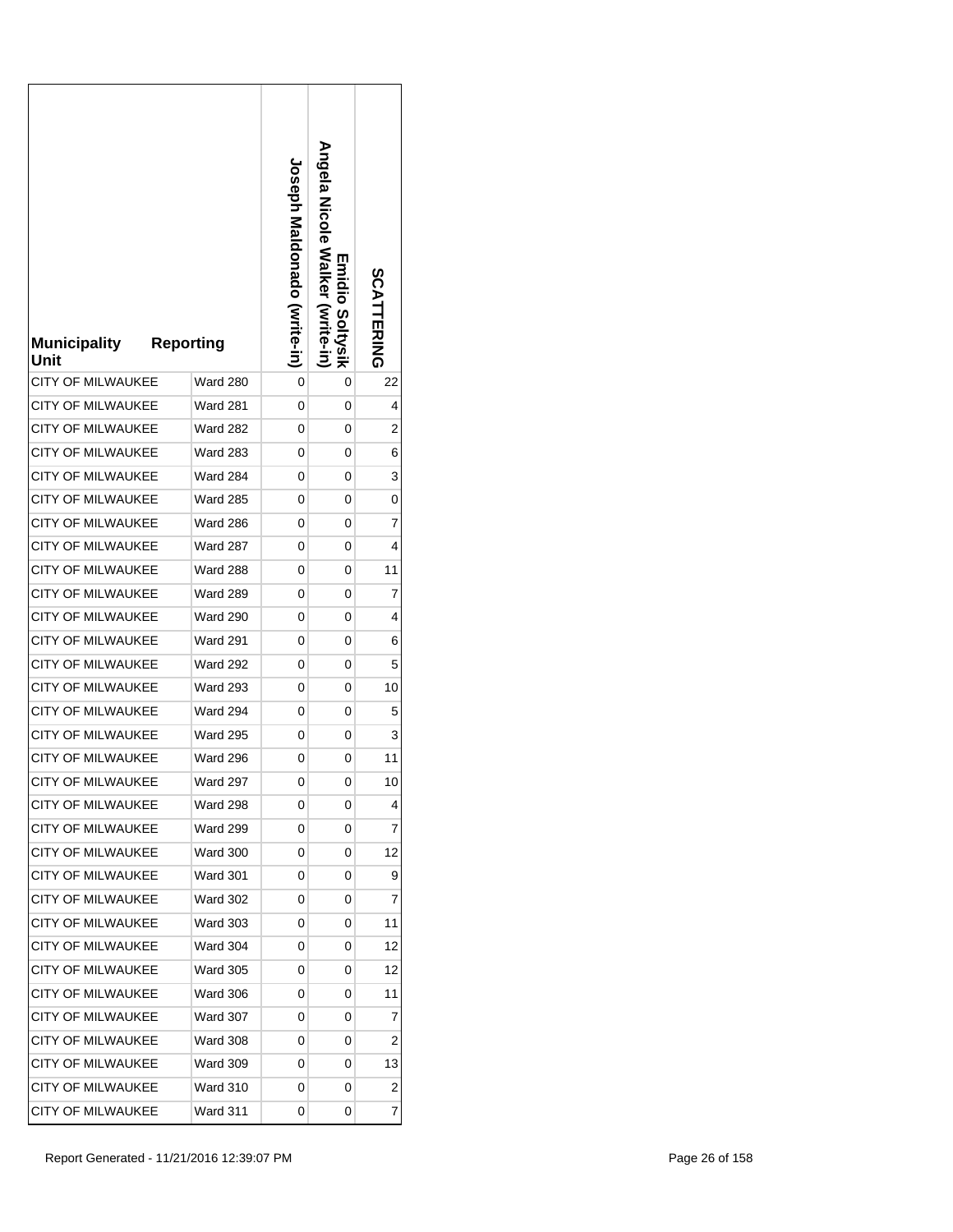| Municipality<br><b>Unit</b>              | <b>Reporting</b> | <b>Donald</b><br>Michael<br>$\overline{a}$<br>ᅎ<br>Trump<br>Pence | <b>Hillary Clinton</b><br>L<br>E<br>Kaine | Scott<br>Darrell L.<br>Z<br><b>Bradley</b><br><b>Castle</b> | Gary Johnson<br><b>Bill Weld</b> | Ajamu<br>Jill Stein<br>Baraka | Monica Moorehead<br>Lamont Lilly | Rocky Roque De La Fuente<br>Michael<br><b>Steinberg</b> | <b>Roger</b><br>Kushner (write-in)<br><b>Cherunda Fox</b> | Nathan Johnson (write-in)<br>Evan McMullin | Juan Munoz (write-in)<br>Michael A. Maturen | James Creighton Mitchell Jr. (write-in)<br>Marshall Schoenke | Deacon<br>Taylor (write-in)<br><b>Chris</b><br>Keniston | Edward<br>ŗ<br><b>Laurence</b><br>Leamer<br>(write-in)<br>Kotlikoff | Tom Hoefling<br>Steve Schulin (write-in) |
|------------------------------------------|------------------|-------------------------------------------------------------------|-------------------------------------------|-------------------------------------------------------------|----------------------------------|-------------------------------|----------------------------------|---------------------------------------------------------|-----------------------------------------------------------|--------------------------------------------|---------------------------------------------|--------------------------------------------------------------|---------------------------------------------------------|---------------------------------------------------------------------|------------------------------------------|
| <b>CITY OF MILWAUKEE</b>                 | Ward 312         | 375                                                               | 415                                       | 2                                                           | 28                               | 12                            | $\pmb{0}$                        | 0                                                       | $\mathbf 0$                                               | 6                                          | 0                                           | $\mathbf 0$                                                  | 0                                                       | $\mathbf 0$                                                         | $\pmb{0}$                                |
| CITY OF MILWAUKEE                        | Ward 313         | 747                                                               | 903                                       | 5                                                           | 46                               | 14                            | 0                                | $\mathbf{1}$                                            | $\mathbf 0$                                               | $\boldsymbol{2}$                           | 0                                           | 0                                                            | $\mathbf 0$                                             | $\pmb{0}$                                                           | $\boldsymbol{0}$                         |
| <b>CITY OF MILWAUKEE</b>                 | Ward 314         | 321                                                               | 308                                       | 2                                                           | 11                               | 3                             | $\mathbf{1}$                     | $\pmb{0}$                                               | 0                                                         | 6                                          | 0                                           | $\pmb{0}$                                                    | $\mathbf 0$                                             | $\pmb{0}$                                                           | $\boldsymbol{0}$                         |
| <b>CITY OF MILWAUKEE</b>                 | Ward 315         | 519                                                               | 593                                       | 4                                                           | 34                               | 13                            | 0                                | $\overline{c}$                                          | $\mathbf 0$                                               | $\mathbf{1}$                               | 0                                           | 0                                                            | 0                                                       | $\pmb{0}$                                                           | $\mathbf{0}$                             |
| <b>CITY OF MILWAUKEE</b>                 | Ward 316         | 341                                                               | 321                                       | 2                                                           | 22                               | 10                            | $\mathbf 0$                      | $\overline{2}$                                          | 0                                                         | 0                                          | 0                                           | $\mathbf 0$                                                  | $\mathbf 0$                                             | $\pmb{0}$                                                           | $\mathbf{0}$                             |
| <b>CITY OF MILWAUKEE</b>                 | Ward 317         | 315                                                               | 457                                       | 2                                                           | 29                               | 8                             | 0                                | 0                                                       | 0                                                         | $\overline{c}$                             | 0                                           | $\mathbf 0$                                                  | 0                                                       | $\mathbf 0$                                                         | $\mathbf{0}$                             |
| <b>CITY OF MILWAUKEE</b>                 | <b>Ward 320</b>  | 6                                                                 | 35                                        | $\overline{0}$                                              | $\mathbf{0}$                     | 1                             | $\mathbf 0$                      | $\mathbf 0$                                             | 0                                                         | $\mathbf 0$                                | 0                                           | $\mathbf{0}$                                                 | $\mathbf 0$                                             | $\pmb{0}$                                                           | $\mathbf{0}$                             |
| <b>CITY OF MILWAUKEE</b>                 | <b>Ward 321</b>  | 18                                                                | 199                                       | $\overline{0}$                                              | 1                                | $\overline{2}$                | $\mathbf 0$                      | $\mathbf 0$                                             | $\mathbf 0$                                               | 0                                          | 0                                           | 0                                                            | 0                                                       | $\mathbf 0$                                                         | $\mathbf{0}$                             |
| CITY OF MILWAUKEE                        | Ward 322         | 19                                                                | 115                                       | $\overline{0}$                                              | 2                                | 1                             | $\mathbf 0$                      | $\mathbf 0$                                             | $\mathbf 0$                                               | 0                                          | 0                                           | $\mathbf 0$                                                  | $\mathbf 0$                                             | $\pmb{0}$                                                           | $\mathbf{0}$                             |
| <b>CITY OF MILWAUKEE</b>                 | Ward 323         | 42                                                                | 192                                       | $\mathbf{1}$                                                | $\mathbf{0}$                     | $\overline{2}$                | $\mathbf 0$                      | 1                                                       | $\mathbf 0$                                               | 0                                          | 0                                           | 0                                                            | 0                                                       | $\mathbf 0$                                                         | $\boldsymbol{0}$                         |
| <b>CITY OF MILWAUKEE</b>                 | <b>Ward 324</b>  | 16                                                                | 78                                        | $\mathbf{1}$                                                | 2                                | $\Omega$                      | $\mathbf 0$                      | $\mathbf 0$                                             | $\mathbf 0$                                               | 0                                          | 0                                           | $\mathbf 0$                                                  | $\mathbf 0$                                             | $\pmb{0}$                                                           | $\boldsymbol{0}$                         |
| CITY OF MILWAUKEE                        | <b>Ward 325</b>  | 67                                                                | 272                                       | 1                                                           | 6                                | 10                            | 1                                | 0                                                       | 0                                                         | 0                                          | 0                                           | 0                                                            | 0                                                       | $\mathbf 0$                                                         | $\boldsymbol{0}$                         |
| CITY OF MILWAUKEE                        | <b>Ward 326</b>  | 5                                                                 | $\mathbf 0$                               | 0                                                           | $\mathbf{0}$                     | $\mathbf 0$                   | 0                                | $\mathbf 0$                                             | $\mathbf 0$                                               | $\mathbf 0$                                | 0                                           | $\mathbf 0$                                                  | $\mathbf 0$                                             | $\pmb{0}$                                                           | $\boldsymbol{0}$                         |
| <b>CITY OF MILWAUKEE</b>                 | Ward 327         | $\mathbf 0$                                                       | 0                                         | 0                                                           | 0                                | $\mathbf 0$                   | $\mathbf 0$                      | $\mathbf 0$                                             | $\mathbf 0$                                               | $\mathbf 0$                                | 0                                           | 0                                                            | 0                                                       | $\mathbf 0$                                                         | $\boldsymbol{0}$                         |
| <b>CITY OF OAK CREEK</b>                 | Wards 1-3        | 1,517                                                             | 1,244                                     | 11                                                          | 93                               | 21                            | 1                                | $\mathbf 0$                                             | $\mathbf 0$                                               | 18                                         | 0                                           | 0                                                            | 0                                                       | $\pmb{0}$                                                           | $\boldsymbol{0}$                         |
| <b>CITY OF OAK CREEK</b>                 | Wards 4-6        | 1,270                                                             | 1,351                                     | 11                                                          | 112                              | 16                            | $\overline{2}$                   | $\mathbf 0$                                             | $\mathbf 0$                                               | 25                                         | 0                                           | 0                                                            | 0                                                       | $\mathbf 0$                                                         | $\overline{0}$                           |
| <b>CITY OF OAK CREEK</b>                 | Wards 7-9        | 1,507                                                             | 1,278                                     | 9                                                           | 102                              | 19                            | $\mathbf 0$                      | $\overline{c}$                                          | 0                                                         | 8                                          | 0                                           | 0                                                            | $\mathbf 0$                                             | $\mathbf 0$                                                         | 1                                        |
| <b>CITY OF OAK CREEK</b>                 | Wards 10-<br>12  | 1,722                                                             | 1,301                                     | 17                                                          | 119                              | 23                            | 3                                | 0                                                       | 0                                                         | 19                                         | 0                                           | 0                                                            | 0                                                       | 0                                                                   | $\overline{0}$                           |
| CITY OF OAK CREEK                        | Wards 13-<br>15  | 1,813                                                             | 1,227                                     | 8                                                           | 125                              | 22                            | $\mathbf 0$                      | 0                                                       | $\mathbf{0}$                                              | 14                                         | $\mathbf 0$                                 | $\mathbf 0$                                                  | $\mathbf 0$                                             | $\pmb{0}$                                                           | $\overline{0}$                           |
| <b>CITY OF OAK CREEK</b>                 | Wards 16-<br>19  | 1,210                                                             | 1,237                                     | $\overline{7}$                                              | 112                              | 16                            | $\mathbf{1}$                     | $\mathbf 0$                                             | $\mathbf{0}$                                              | 6                                          | $\overline{0}$                              | $\mathbf{0}$                                                 | $\overline{0}$                                          | 0                                                                   | $\overline{0}$                           |
| <b>CITY OF ST. FRANCIS</b>               | Ward 1-4         | 640                                                               | 803                                       | 4                                                           | 69                               | 32                            | $\mathbf{1}$                     | $\Omega$                                                | 0                                                         | 5                                          | 0                                           | $\overline{0}$                                               | $\mathbf 0$                                             | $\mathbf 0$                                                         | $\overline{0}$                           |
| CITY OF ST. FRANCIS                      | <b>Ward 5-8</b>  | 693                                                               | 849                                       | 10                                                          | 64                               | 14                            | $\overline{2}$                   | 1                                                       | 0                                                         | 8                                          | 0                                           | $\mathbf 0$                                                  | $\mathbf 0$                                             | $\mathbf 0$                                                         | 1                                        |
| <b>CITY OF ST. FRANCIS</b>               | Ward 9-12        | 670                                                               | 1,024                                     | 3                                                           | 83                               | 22                            | $\mathbf 0$                      | $\overline{2}$                                          | 0                                                         | $\overline{7}$                             | $\mathbf{1}$                                | 0                                                            | $\mathbf 0$                                             | $\mathbf 0$                                                         | $\overline{0}$                           |
| <b>CITY OF SOUTH</b><br><b>MILWAUKEE</b> | Ward 1-4         | 1,124                                                             | 1,241                                     | 12                                                          | 91                               | 37                            | $\overline{2}$                   | 1                                                       | $\mathbf 0$                                               | 9                                          | 0                                           | $\mathbf 0$                                                  | $\mathbf 0$                                             | 0                                                                   | $\overline{0}$                           |
| CITY OF SOUTH<br><b>MILWAUKEE</b>        | Ward 5-8         | 1,042                                                             | 1,066                                     | 10                                                          | 114                              | 23                            | $\overline{2}$                   | 0                                                       | $\mathbf 0$                                               | $\overline{7}$                             | $\overline{0}$                              | $\mathbf{0}$                                                 | $\mathbf 0$                                             | $\mathbf 0$                                                         | $\overline{0}$                           |
| <b>CITY OF SOUTH</b><br><b>MILWAUKEE</b> | Ward 9-12        | 1,409                                                             | 1,300                                     | 11                                                          | 115                              | 25                            | 3                                | $\mathbf{1}$                                            | $\mathbf 0$                                               | $\overline{4}$                             | 0                                           | $\mathbf{0}$                                                 | $\mathbf 0$                                             | 0                                                                   | $\overline{0}$                           |
| <b>CITY OF SOUTH</b><br><b>MILWAUKEE</b> | Ward 13-<br>16   | 1,183                                                             | 1,210                                     | 4                                                           | 95                               | 32                            | $\mathbf{1}$                     | $\mathbf 0$                                             | $\mathbf 0$                                               | 6                                          | 0                                           | $\overline{0}$                                               | $\mathbf 0$                                             | $\mathbf 0$                                                         | $\overline{0}$                           |
| <b>CITY OF WAUWATOSA</b>                 | Ward 1           | 342                                                               | 788                                       | $\overline{0}$                                              | 54                               | $\overline{4}$                | 0                                | $\mathbf 0$                                             | $\mathbf{0}$                                              | 9                                          | 0                                           | $\overline{0}$                                               | $\mathbf 0$                                             | $\pmb{0}$                                                           | $\overline{0}$                           |
| <b>CITY OF WAUWATOSA</b>                 | Ward 2           | 323                                                               | 792                                       | 3                                                           | 40                               | 14                            | $\mathbf 0$                      | 0                                                       | 0                                                         | 10                                         | 0                                           | $\mathbf 0$                                                  | $\overline{0}$                                          | 0                                                                   | $\overline{0}$                           |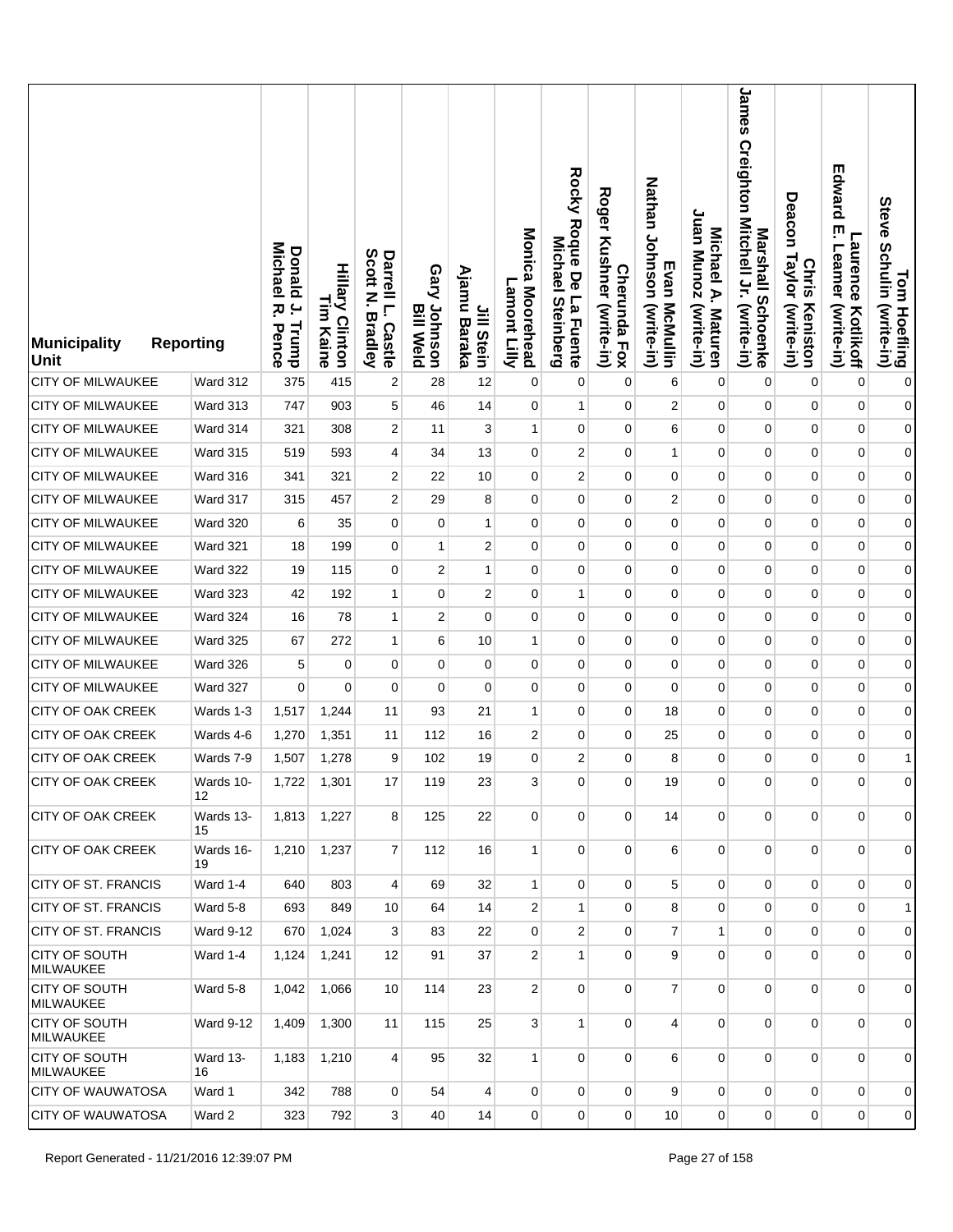| <b>Municipality</b><br>Unit       | <b>Reporting</b> | <b>Loseph Maldonado (vrite-in)</b> | Angela Nicole Walker (write-in)<br>Emidio Soltysik | SCATTERING |
|-----------------------------------|------------------|------------------------------------|----------------------------------------------------|------------|
| <b>CITY OF MILWAUKEE</b>          | Ward 312         | 0                                  | 0                                                  | 8          |
| <b>CITY OF MILWAUKEE</b>          | Ward 313         | 0                                  | 0                                                  | 20         |
| <b>CITY OF MILWAUKEE</b>          | Ward 314         | 0                                  | 0                                                  | 5          |
| CITY OF MILWAUKEE                 | <b>Ward 315</b>  | 0                                  | 0                                                  | 5          |
| <b>CITY OF MILWAUKEE</b>          | Ward 316         | 0                                  | 0                                                  | 5          |
| <b>CITY OF MILWAUKEE</b>          | Ward 317         | 0                                  | 0                                                  | 6          |
| <b>CITY OF MILWAUKEE</b>          | <b>Ward 320</b>  | 0                                  | 0                                                  | 0          |
| <b>CITY OF MILWAUKEE</b>          | <b>Ward 321</b>  | 0                                  | 0                                                  | 1          |
| <b>CITY OF MILWAUKEE</b>          | Ward 322         | 0                                  | 0                                                  | 2          |
| <b>CITY OF MILWAUKEE</b>          | <b>Ward 323</b>  | 0                                  | 0                                                  | 2          |
| <b>CITY OF MILWAUKEE</b>          | <b>Ward 324</b>  | 0                                  | 0                                                  | 0          |
| <b>CITY OF MILWAUKEE</b>          | <b>Ward 325</b>  | 0                                  | 0                                                  | 4          |
| CITY OF MILWAUKEE                 | Ward 326         | 0                                  | 0                                                  | 0          |
| <b>CITY OF MILWAUKEE</b>          | Ward 327         | 0                                  | 0                                                  | 0          |
| <b>CITY OF OAK CREEK</b>          | Wards 1-3        | 0                                  | 0                                                  | 16         |
| <b>CITY OF OAK CREEK</b>          | Wards 4-6        | 0                                  | 0                                                  | 15         |
| <b>CITY OF OAK CREEK</b>          | Wards 7-9        | 0                                  | 0                                                  | 34         |
| CITY OF OAK CREEK                 | Wards 10-<br>12  | 0                                  | 0                                                  | 46         |
| CITY OF OAK CREEK                 | Wards 13-<br>15  | 0                                  | 0                                                  | 33         |
| CITY OF OAK CREEK                 | Wards 16-<br>19  | 0                                  | 0                                                  | 19         |
| CITY OF ST. FRANCIS               | Ward 1-4         | 0                                  | 0                                                  | 10         |
| <b>CITY OF ST. FRANCIS</b>        | Ward 5-8         | 0                                  | 0                                                  | 17         |
| CITY OF ST. FRANCIS               | Ward 9-12        | 0                                  | 0                                                  | 16         |
| CITY OF SOUTH<br><b>MILWAUKEE</b> | Ward 1-4         | 0                                  | 0                                                  | 31         |
| CITY OF SOUTH<br><b>MILWAUKEE</b> | Ward 5-8         | 0                                  | 0                                                  | 23         |
| CITY OF SOUTH<br><b>MILWAUKEE</b> | Ward 9-12        | 0                                  | 0                                                  | 24         |
| CITY OF SOUTH<br><b>MILWAUKEE</b> | Ward 13-<br>16   | 0                                  | 0                                                  | 28         |
| CITY OF WAUWATOSA                 | Ward 1           | 0                                  | 0                                                  | 12         |
| <b>CITY OF WAUWATOSA</b>          | Ward 2           | 0                                  | 0                                                  | 14         |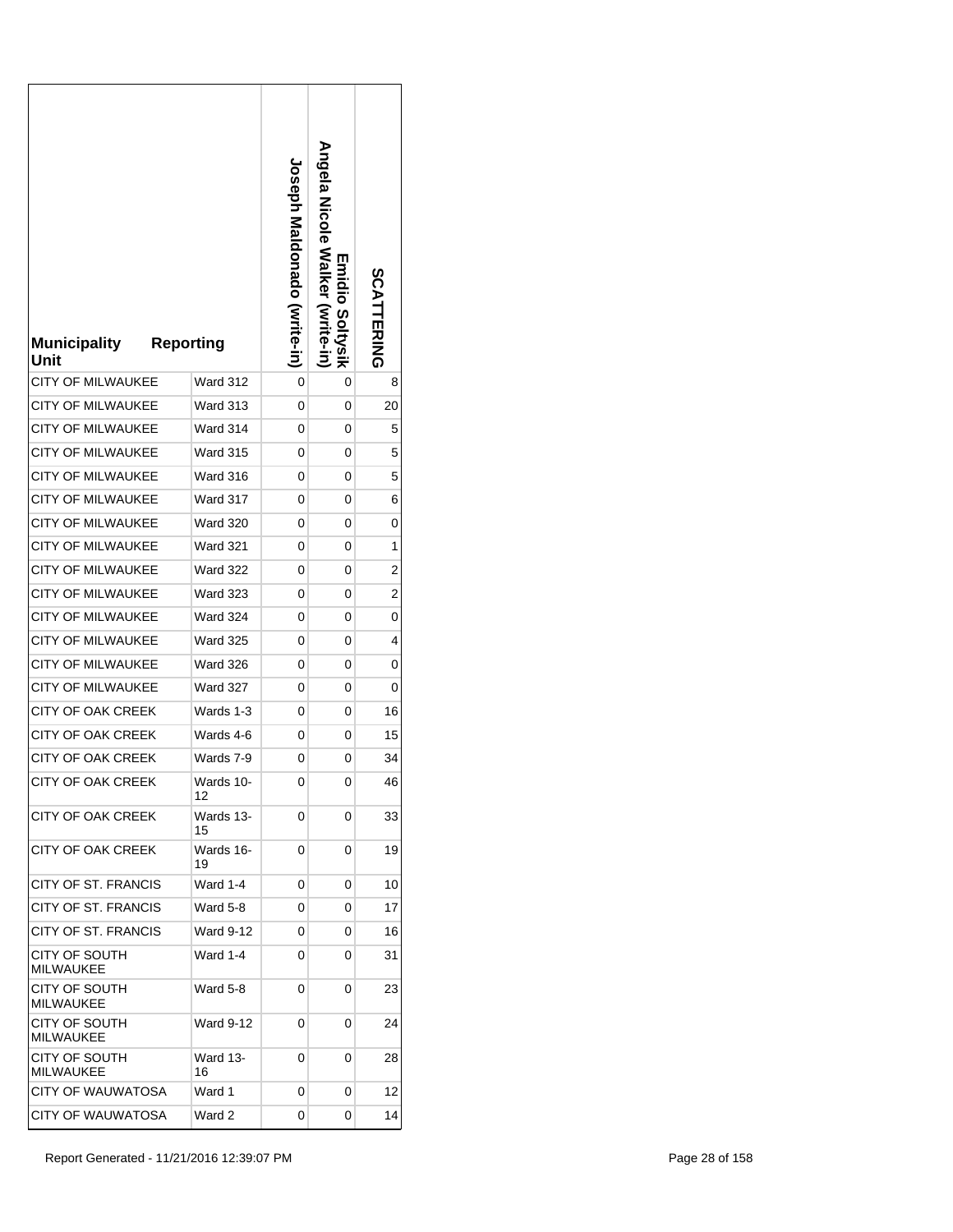| <b>Municipality</b><br>Unit | <b>Reporting</b> | <b>Michael</b><br>Donald<br>$\overline{a}$<br>ᅎ<br>Trump<br>Pence | <b>Hillary Clinton</b><br>L<br>E<br>Kaine | Scott<br>Darrell L.<br>Z<br><b>Bradley</b><br>Castle | Gary Johnson<br><b>Bill Weld</b> | Ajamu<br>Jill Stein<br>Baraka | Monica Moorehead<br>Lamont Lilly | Rocky Roque De La Fuente<br>Michael<br><b>Steinberg</b> | <b>Roger</b><br>Kushner (write-in)<br><b>Cherunda Fox</b> | Nathan Johnson (write-in)<br>Evan McMullin | Juan Munoz (write-in)<br>Michael A. Maturen | James<br>Creighton Mitchell Jr. (write-in)<br>Marshall Schoenke | Deacon<br>Taylor (write-in)<br><b>Chris</b><br>Keniston | Edward<br>ŗ<br>Laurence<br>Leamer<br>(write-in)<br>Kotlikoff | Tom Hoefling<br>Steve Schulin (write-in) |
|-----------------------------|------------------|-------------------------------------------------------------------|-------------------------------------------|------------------------------------------------------|----------------------------------|-------------------------------|----------------------------------|---------------------------------------------------------|-----------------------------------------------------------|--------------------------------------------|---------------------------------------------|-----------------------------------------------------------------|---------------------------------------------------------|--------------------------------------------------------------|------------------------------------------|
| <b>CITY OF WAUWATOSA</b>    | Ward 3           | 391                                                               | 784                                       | 5                                                    | 86                               | 10                            | $\overline{c}$                   | $\pmb{0}$                                               | $\pmb{0}$                                                 | 13                                         | 0                                           | $\mathbf 0$                                                     | 0                                                       | $\mathbf 0$                                                  | $\pmb{0}$                                |
| CITY OF WAUWATOSA           | Ward 4           | 602                                                               | 987                                       | 5                                                    | 81                               | 21                            | 0                                | $\overline{c}$                                          | $\mathbf 0$                                               | 16                                         | 0                                           | $\mathbf 0$                                                     | $\mathbf 0$                                             | $\pmb{0}$                                                    | $\mathbf{0}$                             |
| <b>CITY OF WAUWATOSA</b>    | Ward 5           | 317                                                               | 572                                       | 3                                                    | 39                               | 6                             | 0                                | $\mathbf{1}$                                            | 0                                                         | $\overline{7}$                             | 0                                           | $\pmb{0}$                                                       | $\mathbf 0$                                             | $\pmb{0}$                                                    | $\boldsymbol{0}$                         |
| <b>CITY OF WAUWATOSA</b>    | Ward 6           | 260                                                               | 510                                       | 7                                                    | 46                               | 14                            | 0                                | 3                                                       | 0                                                         | $\overline{c}$                             | 0                                           | 0                                                               | 0                                                       | $\pmb{0}$                                                    | $\boldsymbol{0}$                         |
| CITY OF WAUWATOSA           | Ward 7           | 505                                                               | 807                                       | 6                                                    | 56                               | 10                            | $\mathbf{1}$                     | $\mathbf 0$                                             | 0                                                         | 5                                          | 0                                           | $\mathbf 0$                                                     | $\mathbf 0$                                             | $\pmb{0}$                                                    | $\boldsymbol{0}$                         |
| <b>CITY OF WAUWATOSA</b>    | Ward 8           | 298                                                               | 336                                       | 6                                                    | 22                               | 3                             | 0                                | 0                                                       | $\mathbf 0$                                               | $\mathbf{1}$                               | 0                                           | 0                                                               | 0                                                       | $\mathbf 0$                                                  | $\boldsymbol{0}$                         |
| <b>CITY OF WAUWATOSA</b>    | Ward 9           | 639                                                               | 649                                       | 5                                                    | 61                               | 16                            | $\mathbf{1}$                     | $\overline{2}$                                          | 0                                                         | $\mathbf{1}$                               | 0                                           | $\mathbf{0}$                                                    | $\mathbf 0$                                             | $\pmb{0}$                                                    | $\boldsymbol{0}$                         |
| <b>CITY OF WAUWATOSA</b>    | Ward 10          | 344                                                               | 718                                       | 4                                                    | 49                               | 17                            | 0                                | 0                                                       | $\mathbf 0$                                               | 15                                         | 0                                           | 0                                                               | 0                                                       | $\mathbf 0$                                                  | $\boldsymbol{0}$                         |
| CITY OF WAUWATOSA           | Ward 11          | 359                                                               | 803                                       | 0                                                    | 54                               | 12                            | $\mathbf{1}$                     | 1                                                       | $\mathbf 0$                                               | 5                                          | $\mathbf{1}$                                | $\mathbf 0$                                                     | $\mathbf 0$                                             | $\pmb{0}$                                                    | $\boldsymbol{0}$                         |
| <b>CITY OF WAUWATOSA</b>    | Ward 12          | 543                                                               | 748                                       | 1                                                    | 70                               | 11                            | 0                                | $\mathbf 0$                                             | $\mathbf 0$                                               | 24                                         | 0                                           | 0                                                               | 0                                                       | $\mathbf 0$                                                  | $\boldsymbol{0}$                         |
| <b>CITY OF WAUWATOSA</b>    | Ward 13          | 209                                                               | 422                                       | 2                                                    | 35                               | 9                             | 0                                | 1                                                       | $\mathbf 0$                                               | 3                                          | 2                                           | 0                                                               | $\mathbf 0$                                             | $\pmb{0}$                                                    | $\boldsymbol{0}$                         |
| CITY OF WAUWATOSA           | Ward 14          | 354                                                               | 806                                       | 2                                                    | 65                               | 23                            | 1                                | $\mathbf 0$                                             | $\mathbf 0$                                               | $\overline{7}$                             | 0                                           | 0                                                               | 0                                                       | $\mathbf 0$                                                  | $\boldsymbol{0}$                         |
| CITY OF WAUWATOSA           | Ward 15          | 318                                                               | 921                                       | 3                                                    | 74                               | 23                            | 3                                | 1                                                       | $\mathbf 0$                                               | 18                                         | 0                                           | $\mathbf 0$                                                     | $\mathbf 0$                                             | $\pmb{0}$                                                    | $\boldsymbol{0}$                         |
| <b>CITY OF WAUWATOSA</b>    | Ward 16          | 479                                                               | 823                                       | 4                                                    | 81                               | $\overline{7}$                | $\mathbf 0$                      | $\overline{2}$                                          | $\mathbf 0$                                               | 16                                         | 0                                           | 0                                                               | 0                                                       | $\mathbf 0$                                                  | $\boldsymbol{0}$                         |
| <b>CITY OF WAUWATOSA</b>    | Ward 17          | 501                                                               | 615                                       | 4                                                    | 54                               | 6                             | 1                                | $\mathbf 0$                                             | $\mathbf 0$                                               | 18                                         | 0                                           | 0                                                               | $\mathbf{1}$                                            | $\mathbf 0$                                                  | $\boldsymbol{0}$                         |
| <b>CITY OF WAUWATOSA</b>    | Ward 18          | 390                                                               | 611                                       | 4                                                    | 47                               | 10                            | $\mathbf 0$                      | $\mathbf 0$                                             | 0                                                         | 12                                         | 0                                           | 0                                                               | $\mathbf 0$                                             | $\mathbf 0$                                                  | $\overline{0}$                           |
| <b>CITY OF WAUWATOSA</b>    | Ward 19          | 426                                                               | 608                                       | 6                                                    | 49                               | 4                             | 1                                | $\overline{\mathbf{c}}$                                 | 0                                                         | 3                                          | 0                                           | 0                                                               | $\mathbf 0$                                             | $\mathbf 0$                                                  | $\boldsymbol{0}$                         |
| <b>CITY OF WAUWATOSA</b>    | Ward 20          | 635                                                               | 741                                       | 4                                                    | 53                               | 14                            | 3                                | 0                                                       | 0                                                         | 15                                         | 0                                           | 0                                                               | 0                                                       | 0                                                            | $\overline{0}$                           |
| <b>CITY OF WAUWATOSA</b>    | Ward 21          | 468                                                               | 519                                       | 3                                                    | 44                               | 11                            | 0                                | 2 <sup>1</sup>                                          | $\mathbf 0$                                               | 11                                         | 3                                           | $\mathbf{0}$                                                    | 0                                                       | $\mathbf 0$                                                  | $\overline{0}$                           |
| <b>CITY OF WAUWATOSA</b>    | Ward 22          | 427                                                               | 644                                       | $\overline{2}$                                       | 59                               | 12                            | 0                                | $\mathbf{1}$                                            | 0                                                         | 9                                          | $\overline{0}$                              | $\overline{0}$                                                  | $\mathbf 0$                                             | $\mathbf 0$                                                  | $\overline{0}$                           |
| <b>CITY OF WAUWATOSA</b>    | Ward 23          | 522                                                               | 526                                       | 5                                                    | 63                               | 12                            | $\mathbf{1}$                     | 0                                                       | $\mathbf 0$                                               | 3                                          | 1                                           | $\mathbf 0$                                                     | 0                                                       | 0                                                            | $\overline{0}$                           |
| CITY OF WAUWATOSA           | Ward 24          | 382                                                               | 586                                       | $\overline{\mathbf{4}}$                              | 50                               | $\overline{7}$                | $\mathbf{1}$                     | 2                                                       | $\overline{0}$                                            | 3                                          | 0                                           | $\overline{0}$                                                  | $\mathbf 0$                                             | 0                                                            | $\overline{0}$                           |
| <b>CITY OF WEST ALLIS</b>   | Ward 1           | 333                                                               | 461                                       | 3                                                    | 45                               | 17                            | $\mathbf{1}$                     | 1                                                       | $\mathbf 0$                                               | $\overline{c}$                             | $\mathbf 0$                                 | $\mathbf 0$                                                     | $\mathbf{1}$                                            | 0                                                            | $\overline{0}$                           |
| <b>CITY OF WEST ALLIS</b>   | Ward 2           | 381                                                               | 666                                       | 5                                                    | 63                               | 19                            | 2                                | $\mathbf 0$                                             | $\overline{0}$                                            | 4                                          | 0                                           | $\mathbf 0$                                                     | $\overline{0}$                                          | 0                                                            | $\overline{0}$                           |
| CITY OF WEST ALLIS          | Ward 3           | 284                                                               | 464                                       | $\mathbf{1}$                                         | 28                               | 15                            | 1                                | 0                                                       | 0                                                         | $\mathbf{1}$                               | 0                                           | 0                                                               | 0                                                       | 0                                                            | $\overline{0}$                           |
| <b>CITY OF WEST ALLIS</b>   | Ward 4           | 509                                                               | 630                                       | 5                                                    | 54                               | 14                            | 3                                | $\overline{2}$                                          | $\mathbf{0}$                                              | 11                                         | 0                                           | $\mathbf 0$                                                     | $\overline{0}$                                          | 0                                                            | $\overline{0}$                           |
| <b>CITY OF WEST ALLIS</b>   | Ward 5           | 383                                                               | 547                                       | 6                                                    | 35                               | 17                            | 0                                | $\mathbf 0$                                             | 0                                                         | $\overline{2}$                             | 0                                           | $\mathbf 0$                                                     | 0                                                       | 0                                                            | $\overline{0}$                           |
| CITY OF WEST ALLIS          | Ward 6           | 407                                                               | 445                                       | 2                                                    | 35                               | 12                            | $\mathbf{1}$                     | $\mathbf{1}$                                            | $\overline{0}$                                            | $\overline{7}$                             | $\overline{0}$                              | 0                                                               | $\overline{0}$                                          | 0                                                            | $\overline{0}$                           |
| CITY OF WEST ALLIS          | Ward 7           | 463                                                               | 581                                       | 4                                                    | 57                               | 12                            | 0                                | 0                                                       | 0                                                         | 0                                          | 0                                           | $\mathbf 0$                                                     | 0                                                       | 0                                                            | $\overline{0}$                           |
| CITY OF WEST ALLIS          | Ward 8           | 374                                                               | 513                                       | $\overline{7}$                                       | 48                               | 16                            | 2                                | 2                                                       | $\overline{0}$                                            | 0                                          | $\overline{0}$                              | $\mathbf{0}$                                                    | $\overline{0}$                                          | $\mathbf 0$                                                  | $\overline{0}$                           |
| CITY OF WEST ALLIS          | Ward 9           | 539                                                               | 645                                       | 3                                                    | 61                               | 18                            | 3                                | 1                                                       | $\mathbf{0}$                                              | 4                                          | 1                                           | $\mathbf 0$                                                     | $\overline{0}$                                          | 0                                                            | $\overline{0}$                           |
| <b>CITY OF WEST ALLIS</b>   | Ward 10          | 466                                                               | 534                                       | $\overline{0}$                                       | 62                               | 20                            | 2                                | 1                                                       | $\mathbf 0$                                               | 5                                          | 0                                           | $\overline{0}$                                                  | $\overline{0}$                                          | 0                                                            | $\overline{0}$                           |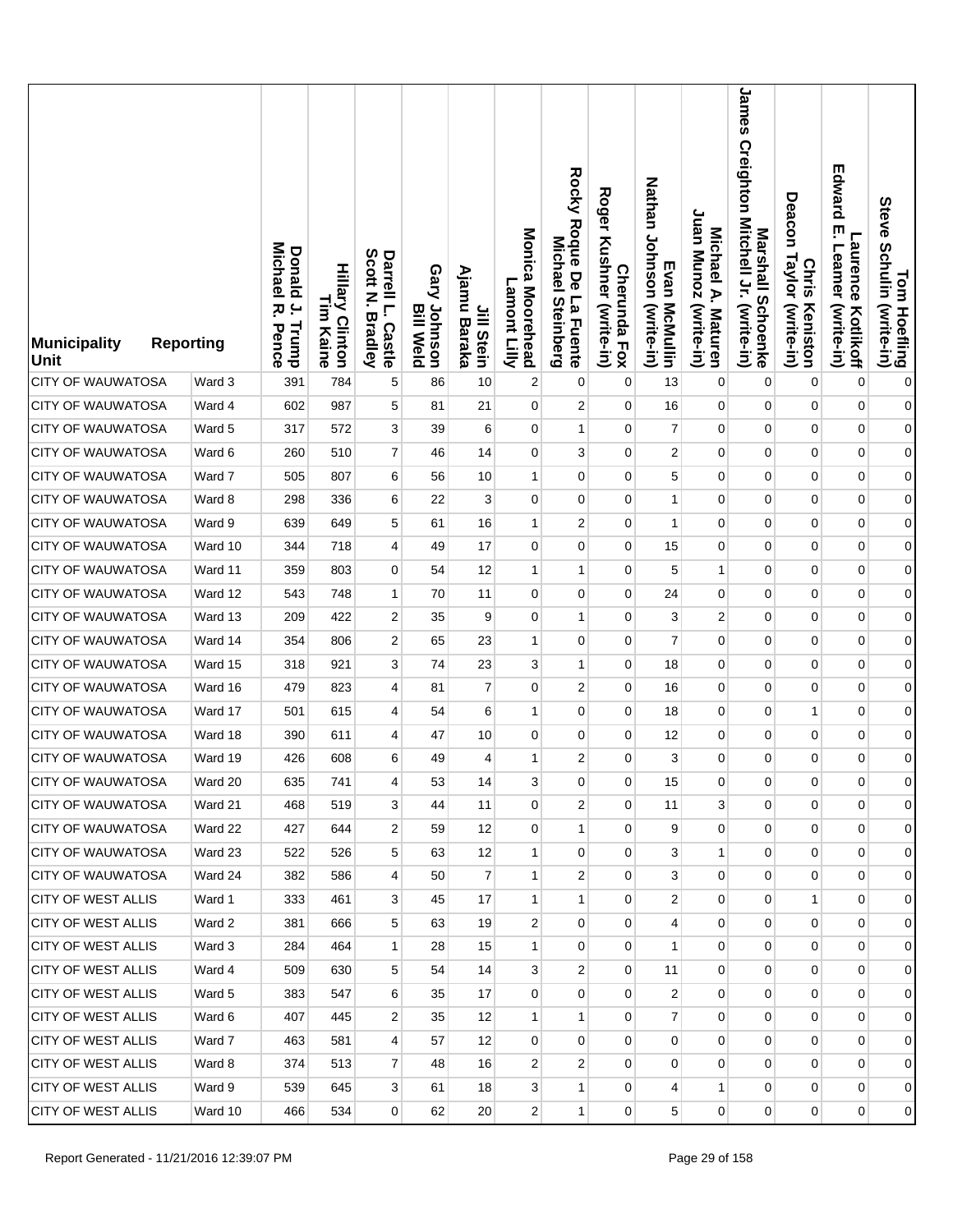| <b>Municipality</b><br>Unit | <b>Reporting</b> | <b>Loseph Maldonado (vrite-in)</b> | <b>Angela Nicole Walker</b><br><b>Emidio Soltysik</b><br>(Write-in | <b>SCATTERING</b> |
|-----------------------------|------------------|------------------------------------|--------------------------------------------------------------------|-------------------|
| <b>CITY OF WAUWATOSA</b>    | Ward 3           | 0                                  | 0                                                                  | 22                |
| <b>CITY OF WAUWATOSA</b>    | Ward 4           | 0                                  | 0                                                                  | 28                |
| <b>CITY OF WAUWATOSA</b>    | Ward 5           | 0                                  | 0                                                                  | 14                |
| <b>CITY OF WAUWATOSA</b>    | Ward 6           | 0                                  | 0                                                                  | 10                |
| <b>CITY OF WAUWATOSA</b>    | Ward 7           | 0                                  | 0                                                                  | 38                |
| CITY OF WAUWATOSA           | Ward 8           | 0                                  | 0                                                                  | 8                 |
| <b>CITY OF WAUWATOSA</b>    | Ward 9           | 0                                  | 0                                                                  | 15                |
| <b>CITY OF WAUWATOSA</b>    | Ward 10          | 0                                  | 0                                                                  | 0                 |
| <b>CITY OF WAUWATOSA</b>    | Ward 11          | 0                                  | 0                                                                  | 12                |
| <b>CITY OF WAUWATOSA</b>    | Ward 12          | 0                                  | 0                                                                  | 0                 |
| <b>CITY OF WAUWATOSA</b>    | Ward 13          | 0                                  | 0                                                                  | 11                |
| <b>CITY OF WAUWATOSA</b>    | Ward 14          | 0                                  | 0                                                                  | 23                |
| <b>CITY OF WAUWATOSA</b>    | Ward 15          | 0                                  | 0                                                                  | 17                |
| <b>CITY OF WAUWATOSA</b>    | Ward 16          | 0                                  | 0                                                                  | 28                |
| <b>CITY OF WAUWATOSA</b>    | Ward 17          | 0                                  | 0                                                                  | 16                |
| <b>CITY OF WAUWATOSA</b>    | Ward 18          | 0                                  | 0                                                                  | 7                 |
| <b>CITY OF WAUWATOSA</b>    | Ward 19          | 0                                  | 0                                                                  | 16                |
| CITY OF WAUWATOSA           | Ward 20          | 0                                  | 0                                                                  | 16                |
| <b>CITY OF WAUWATOSA</b>    | Ward 21          | 0                                  | 0                                                                  | 17                |
| CITY OF WAUWATOSA           | Ward 22          | 0                                  | 0                                                                  | 12                |
| <b>CITY OF WAUWATOSA</b>    | Ward 23          | 0                                  | 0                                                                  | 10                |
| <b>CITY OF WAUWATOSA</b>    | Ward 24          | 0                                  | 0                                                                  | 13                |
| CITY OF WEST ALLIS          | Ward 1           | 0                                  | 0                                                                  | 11                |
| CITY OF WEST ALLIS          | Ward 2           | 0                                  | 0                                                                  | 13                |
| <b>CITY OF WEST ALLIS</b>   | Ward 3           | 0                                  | 0                                                                  | 7                 |
| CITY OF WEST ALLIS          | Ward 4           | 0                                  | 0                                                                  | 21                |
| <b>CITY OF WEST ALLIS</b>   | Ward 5           | 0                                  | 0                                                                  | 8                 |
| CITY OF WEST ALLIS          | Ward 6           | 0                                  | 0                                                                  | 13                |
| CITY OF WEST ALLIS          | Ward 7           | 0                                  | 0                                                                  | 13                |
| <b>CITY OF WEST ALLIS</b>   | Ward 8           | 0                                  | 0                                                                  | 6                 |
| <b>CITY OF WEST ALLIS</b>   | Ward 9           | 0                                  | 0                                                                  | 15                |
| CITY OF WEST ALLIS          | Ward 10          | 0                                  | 0                                                                  | 17                |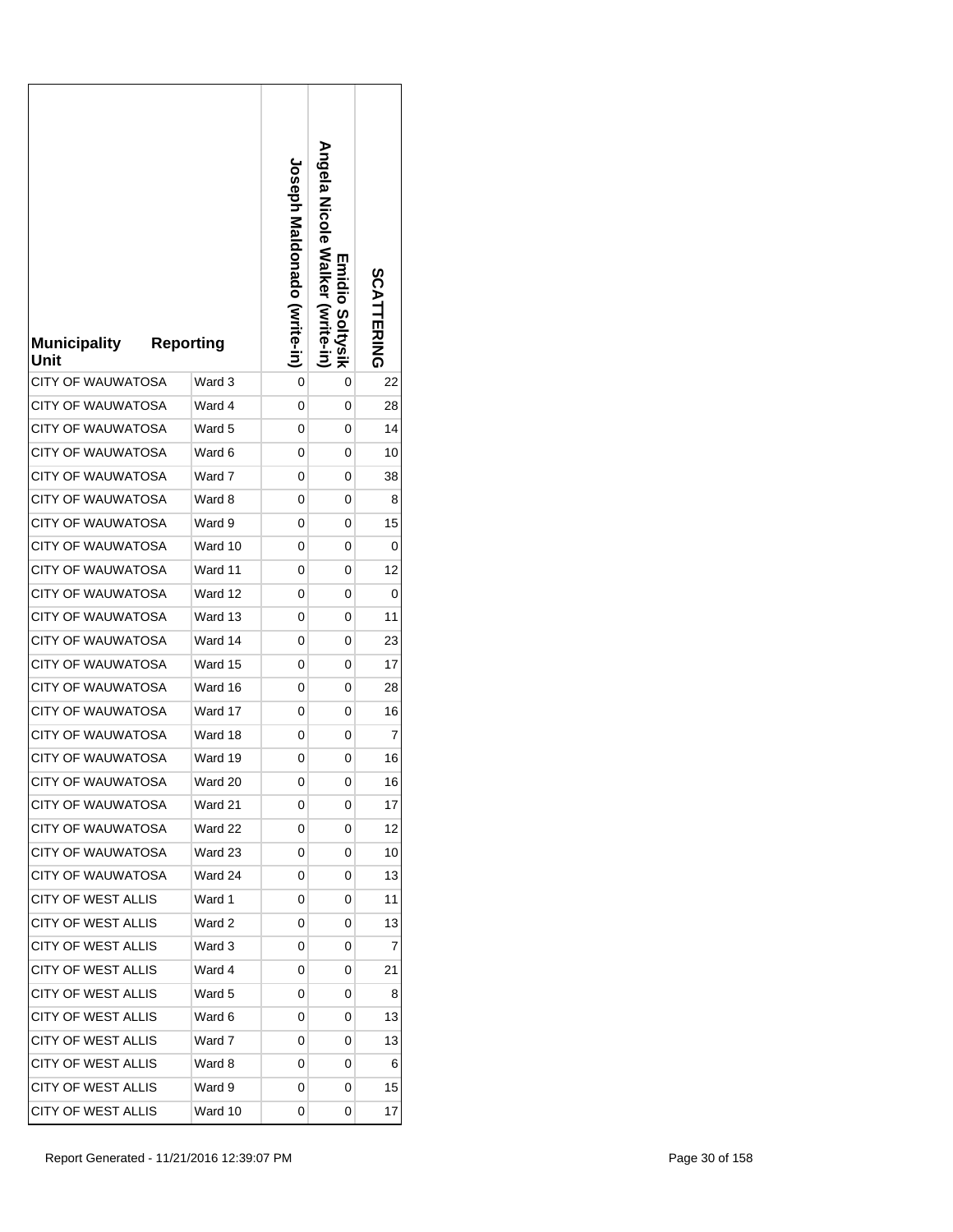| <b>Municipality</b><br>Unit<br><b>CITY OF WEST ALLIS</b> | <b>Reporting</b><br>Ward 11 | <b>Michael</b><br>Donald<br>ب.<br>ᄍ.<br>Trump<br>Pence<br>643 | <b>Hillary Clinton</b><br>Lin<br>Kaine<br>595 | Scott<br>Darrell L.<br>P<br><b>Bradley</b><br>Castle | Gary Johnson<br><b>Bill Weld</b><br>61 | Ajamu Baraka<br>Jill Stein<br>17 | Monica Moorehead<br>Lamont<br><b>Killy</b><br>$\mathbf 0$ | Rocky Roque De<br>Michael<br>La Fuente<br><b>Steinberg</b> | Roger<br>Kushner (write-in)<br>Cherunda Fox | Nathan Johnson (write-in)<br>Evan McMullin | Juan Munoz<br>Michael A.<br>(write-in)<br>Maturen | James Creighton Mitchell Jr. (write-in)<br>Marshall Schoenke | Deacon Taylor (write-in)<br><b>Chris</b><br>Keniston | Edward<br>ŗm<br><b>Laurence</b><br>Leamer<br>(write-in)<br>Kotlikoff<br>$\pmb{0}$ | Tom Hoefling<br>Steve Schulin (write-in) |
|----------------------------------------------------------|-----------------------------|---------------------------------------------------------------|-----------------------------------------------|------------------------------------------------------|----------------------------------------|----------------------------------|-----------------------------------------------------------|------------------------------------------------------------|---------------------------------------------|--------------------------------------------|---------------------------------------------------|--------------------------------------------------------------|------------------------------------------------------|-----------------------------------------------------------------------------------|------------------------------------------|
|                                                          |                             |                                                               |                                               | 4                                                    |                                        |                                  |                                                           | $\boldsymbol{2}$                                           | $\mathbf 0$                                 | 2                                          | 0                                                 | $\mathbf 0$                                                  | 0                                                    |                                                                                   | $\pmb{0}$                                |
| <b>CITY OF WEST ALLIS</b>                                | Ward 12                     | 643                                                           | 476                                           | 10                                                   | 51                                     | 15                               | 1                                                         | $\pmb{0}$                                                  | $\mathbf 0$                                 | $\pmb{0}$                                  | $\pmb{0}$                                         | $\mathbf 0$                                                  | 0                                                    | 0                                                                                 | $\pmb{0}$                                |
| <b>CITY OF WEST ALLIS</b>                                | Ward 13                     | 807                                                           | 710                                           | 5                                                    | 84                                     | 12                               | 0                                                         | 0                                                          | $\pmb{0}$                                   | 5                                          | $\pmb{0}$                                         | $\pmb{0}$                                                    | 0                                                    | $\pmb{0}$                                                                         | $\boldsymbol{0}$                         |
| <b>CITY OF WEST ALLIS</b>                                | Ward 14                     | 409                                                           | 458                                           | 2                                                    | 47                                     | 14                               | 1                                                         | 0                                                          | $\mathbf 0$                                 | 11                                         | 0                                                 | 0                                                            | 0                                                    | 0                                                                                 | 0                                        |
| <b>CITY OF WEST ALLIS</b>                                | Ward 15                     | 434                                                           | 421                                           | 5                                                    | 60                                     | 10                               | $\mathbf{1}$                                              | 0                                                          | $\mathbf 0$                                 | 7                                          | 0                                                 | $\pmb{0}$                                                    | 0                                                    | 0                                                                                 | $\overline{0}$                           |
| <b>CITY OF WEST ALLIS</b>                                | Ward 16                     | 475                                                           | 403                                           | 6                                                    | 42                                     | 12                               | 0                                                         | $\mathbf 0$                                                | $\mathbf 0$                                 | 3                                          | 0                                                 | 0                                                            | 0                                                    | 0                                                                                 | $\overline{0}$                           |
| CITY OF WEST ALLIS                                       | Ward 17                     | 629                                                           | 604                                           | 5                                                    | 58                                     | 20                               | $\overline{\mathbf{c}}$                                   | 0                                                          | $\mathbf 0$                                 | 3                                          | 0                                                 | $\pmb{0}$                                                    | 0                                                    | 0                                                                                 | $\pmb{0}$                                |
| <b>CITY OF WEST ALLIS</b>                                | Ward 18                     | 745                                                           | 678                                           | 7                                                    | 67                                     | 23                               | 0                                                         | $\mathbf{1}$                                               | $\mathbf 0$                                 | 4                                          | 1                                                 | $\pmb{0}$                                                    | 0                                                    | 0                                                                                 | $\overline{0}$                           |
| <b>CITY OF WEST ALLIS</b>                                | Ward 19                     | 717                                                           | 659                                           | 6                                                    | 48                                     | 12                               | 1                                                         | $\boldsymbol{2}$                                           | $\mathbf 0$                                 | 5                                          | 0                                                 | $\pmb{0}$                                                    | 0                                                    | 0                                                                                 | 0                                        |
| <b>CITY OF WEST ALLIS</b>                                | Ward 20                     | 438                                                           | 474                                           | 3                                                    | 30                                     | 14                               | 0                                                         | $\mathbf{1}$                                               | $\mathbf 0$                                 | $\overline{7}$                             | 0                                                 | $\pmb{0}$                                                    | 0                                                    | 0                                                                                 | $\boldsymbol{0}$                         |
| <b>CITY OF WEST ALLIS</b>                                | Ward 21                     | 547                                                           | 593                                           | 4                                                    | 51                                     | 21                               | $\mathbf{1}$                                              | 1                                                          | $\mathbf 0$                                 | 0                                          | 0                                                 | 0                                                            | 0                                                    | 0                                                                                 | $\overline{0}$                           |
| <b>CITY OF WEST ALLIS</b>                                | Ward 22                     | 414                                                           | 490                                           | 4                                                    | 43                                     | 13                               | 1                                                         | 0                                                          | $\mathbf 0$                                 | 0                                          | 0                                                 | $\pmb{0}$                                                    | 0                                                    | 0                                                                                 | $\overline{0}$                           |
| <b>CITY OF WEST ALLIS</b>                                | Ward 23                     | 775                                                           | 581                                           | 9                                                    | 53                                     | 13                               | $\mathbf{1}$                                              | 0                                                          | $\mathbf 0$                                 | 5                                          | 0                                                 | $\pmb{0}$                                                    | 0                                                    | 0                                                                                 | $\overline{0}$                           |
| CITY OF WEST ALLIS                                       | Ward 24                     | 333                                                           | 495                                           | 3                                                    | 34                                     | 11                               | 0                                                         | 1                                                          | $\mathbf 0$                                 | 0                                          | 0                                                 | $\pmb{0}$                                                    | 0                                                    | 0                                                                                 | $\boldsymbol{0}$                         |
| <b>CITY OF WEST ALLIS</b>                                | Ward 25                     | 659                                                           | 543                                           | $\overline{4}$                                       | 55                                     | $\overline{7}$                   | 0                                                         | 0                                                          | $\mathbf 0$                                 | 5                                          | 0                                                 | $\pmb{0}$                                                    | 0                                                    | 0                                                                                 | $\mathbf{0}$                             |
| Total                                                    |                             | 125,84<br>6                                                   | 288,79<br>7                                   | 1,261                                                | 13,590                                 | 4,529                            | 311                                                       | 197                                                        | 8                                           | 1,290                                      | 48                                                | $\overline{0}$                                               | 8                                                    | 1                                                                                 | $\mathbf{3}$                             |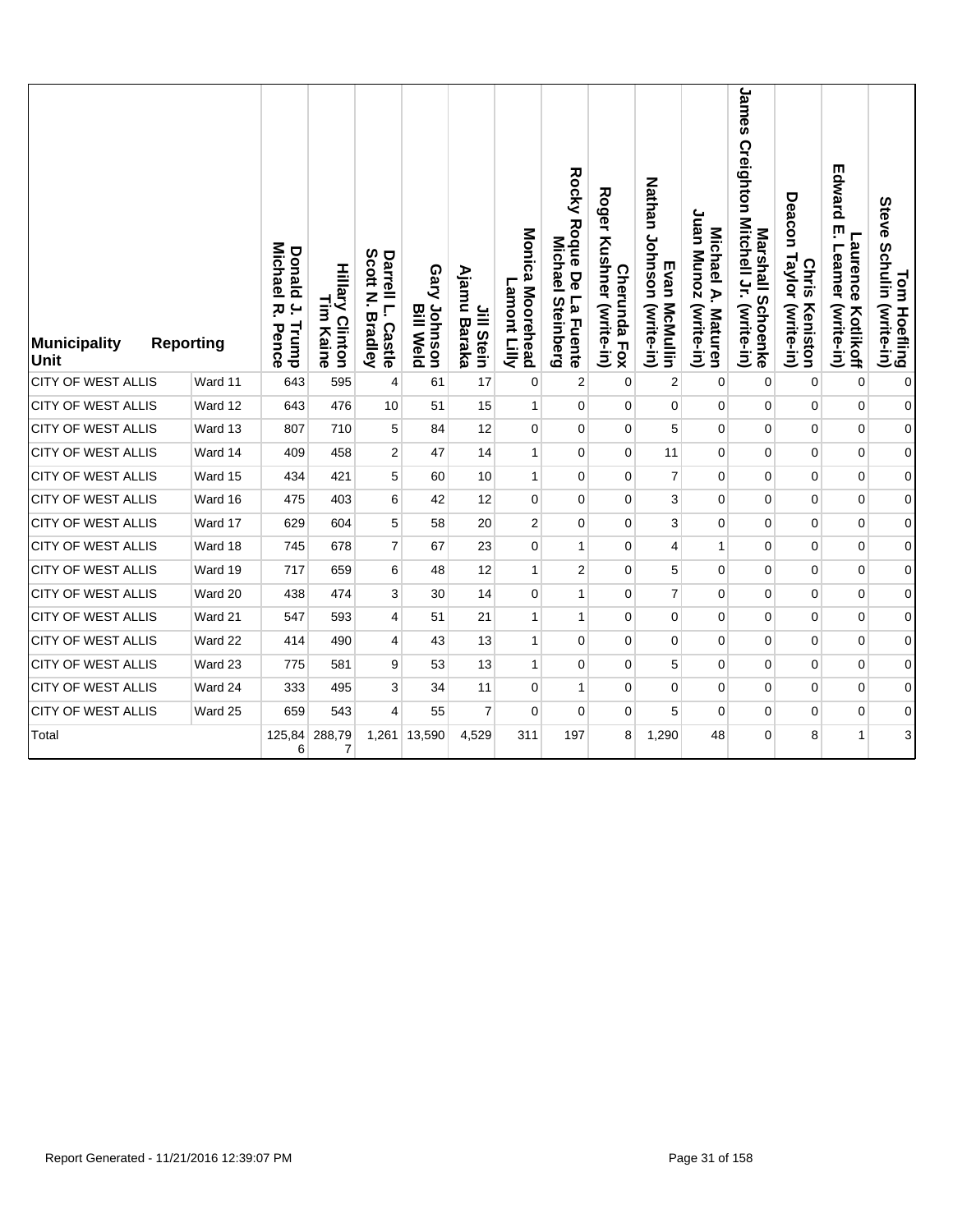| <b>Municipality</b><br>Unit | <b>Reporting</b> | <b>Joseph Maldonado (Write-in)</b> | Angela Nicole Walker (write-in<br><b>Emidio Soltysik</b> | SCATTERING     |
|-----------------------------|------------------|------------------------------------|----------------------------------------------------------|----------------|
| <b>CITY OF WEST ALLIS</b>   | Ward 11          | 0                                  | 0                                                        | 15             |
| CITY OF WEST ALLIS          | Ward 12          | 0                                  | 0                                                        | 14             |
| <b>CITY OF WEST ALLIS</b>   | Ward 13          | 0                                  | 0                                                        | 24             |
| CITY OF WEST ALLIS          | Ward 14          | 0                                  | 0                                                        | $\overline{7}$ |
| <b>CITY OF WEST ALLIS</b>   | Ward 15          | 0                                  | 0                                                        | 15             |
| <b>CITY OF WEST ALLIS</b>   | Ward 16          | 0                                  | 0                                                        | 12             |
| <b>CITY OF WEST ALLIS</b>   | Ward 17          | 0                                  | 0                                                        | 18             |
| <b>CITY OF WEST ALLIS</b>   | Ward 18          | 0                                  | 0                                                        | 14             |
| <b>CITY OF WEST ALLIS</b>   | Ward 19          | 0                                  | 0                                                        | 14             |
| <b>CITY OF WEST ALLIS</b>   | Ward 20          | 0                                  | 0                                                        | 8              |
| <b>CITY OF WEST ALLIS</b>   | Ward 21          | 0                                  | 0                                                        | 22             |
| <b>CITY OF WEST ALLIS</b>   | Ward 22          | 0                                  | 0                                                        | 15             |
| <b>CITY OF WEST ALLIS</b>   | Ward 23          | 0                                  | 0                                                        | 12             |
| <b>CITY OF WEST ALLIS</b>   | Ward 24          | 0                                  | 0                                                        | 6              |
| <b>CITY OF WEST ALLIS</b>   | Ward 25          | 0                                  | 0                                                        | 14             |
| Total                       |                  | 0                                  | 9                                                        | 4,349          |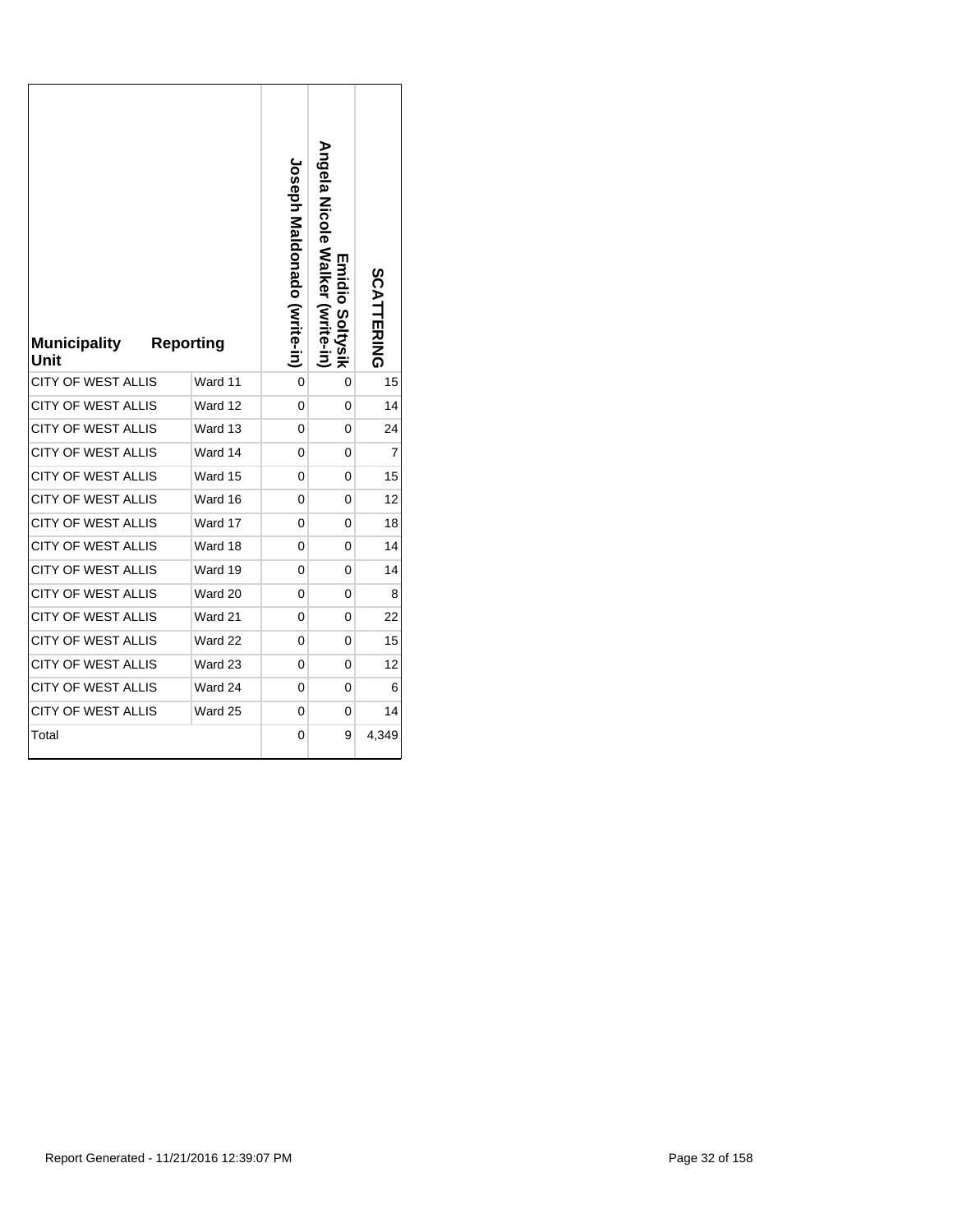### **UNITED STATES SENATOR**

# MILWAUKEE COUNTY

#### **2016 General Election**

### **11/8/2016**

| <b>Reporting</b><br><b>Municipality</b><br>Unit |                  | <b>Ron Johnson</b> | <b>Russ</b><br><b>Feingold</b> | <b>hillip N. Anderson</b> | John<br>Schiess (write-in) | <b>SCATTERING</b>       |
|-------------------------------------------------|------------------|--------------------|--------------------------------|---------------------------|----------------------------|-------------------------|
| <b>VILLAGE OF BAYSIDE</b>                       | Wards 1,3        | 386                | 585                            | 9                         | 0                          | 1                       |
| <b>VILLAGE OF BAYSIDE</b>                       | Wards<br>1S,3S   | 21                 | 40                             | 0                         | 0                          | 0                       |
| VILLAGE OF BAYSIDE                              | Wards 2,4        | 440                | 707                            | 14                        | 0                          | 0                       |
| <b>VILLAGE OF BAYSIDE</b>                       | Ward 5           | 280                | 377                            | 5                         | 0                          | 0                       |
| VILLAGE OF BROWN<br><b>DEER</b>                 | Wards 1-2        | 729                | 1,550                          | 43                        | 0                          | 2                       |
| VILLAGE OF BROWN<br><b>DEER</b>                 | Wards 3-4        | 890                | 1,333                          | 44                        | 0                          | 1                       |
| <b>VILLAGE OF BROWN</b><br>DEER                 | Wards 5-6        | 788                | 1,407                          | 47                        | 0                          | 0                       |
| VILLAGE OF FOX POINT                            | Wards 1-4        | 961                | 1,053                          | 17                        | 0                          | 0                       |
| <b>VILLAGE OF FOX POINT</b>                     | Wards 5-9        | 959                | 1,484                          | 27                        | 0                          | 1                       |
| <b>VILLAGE OF GREENDALE</b>                     | Ward 1-2         | 1,066              | 559                            | 20                        | 0                          | 0                       |
| VILLAGE OF GREENDALE                            | Ward 3-4         | 917                | 850                            | 45                        | 0                          | 1                       |
| VILLAGE OF GREENDALE                            | Ward 5-6         | 925                | 711                            | 33                        | 0                          | 1                       |
| <b>VILLAGE OF GREENDALE</b>                     | Ward 7-8         | 886                | 714                            | 15                        | 0                          | 0                       |
| VILLAGE OF GREENDALE                            | <b>Ward 9-10</b> | 1,038              | 775                            | 33                        | 0                          | 0                       |
| VILLAGE OF HALES<br><b>CORNERS</b>              | Wards 1-3        | 968                | 560                            | 25                        | 0                          | 0                       |
| VILLAGE OF HALES<br>CORNERS                     | Wards 4-6        | 906                | 564                            | 33                        | 0                          | 0                       |
| VILLAGE OF HALES<br><b>CORNERS</b>              | Wards 7-9        | 797                | 522                            | 33                        | 0                          | 1                       |
| <b>VILLAGE OF RIVER HILLS</b>                   | Wards 1-3        | 634                | 506                            | 8                         | 0                          | 2                       |
| VILLAGE OF<br>SHOREWOOD                         | Ward 1-4         | 740                | 2,365                          | 55                        | 0                          | 1                       |
| <b>VILLAGE OF</b><br><b>SHOREWOOD</b>           | Ward 5-8         | 651                | 1,961                          | 47                        | 0                          | 1                       |
| VILLAGE OF<br><b>SHOREWOOD</b>                  | <b>Ward 9-12</b> | 597                | 1,989                          | 38                        | 0                          | 1                       |
| <b>VILLAGE OF WEST</b><br>MILWAUKEE             | Ward 1-2,5       | 221                | 486                            | 28                        | 0                          | $\overline{\mathbf{c}}$ |
| <b>VILLAGE OF WEST</b><br>MILWAUKEE             | Ward 3-4,6       | 297                | 495                            | 35                        | 0                          | $\overline{2}$          |
| VILLAGE OF WHITEFISH<br>BAY                     | Wards 1-2        | 770                | 629                            | 17                        | 0                          | 0                       |
| VILLAGE OF WHITEFISH<br>BAY                     | Wards 3-4        | 648                | 675                            | 13                        | 0                          | 1                       |

Report Generated - 11/21/2016 12:39:07 PM Page 33 of 158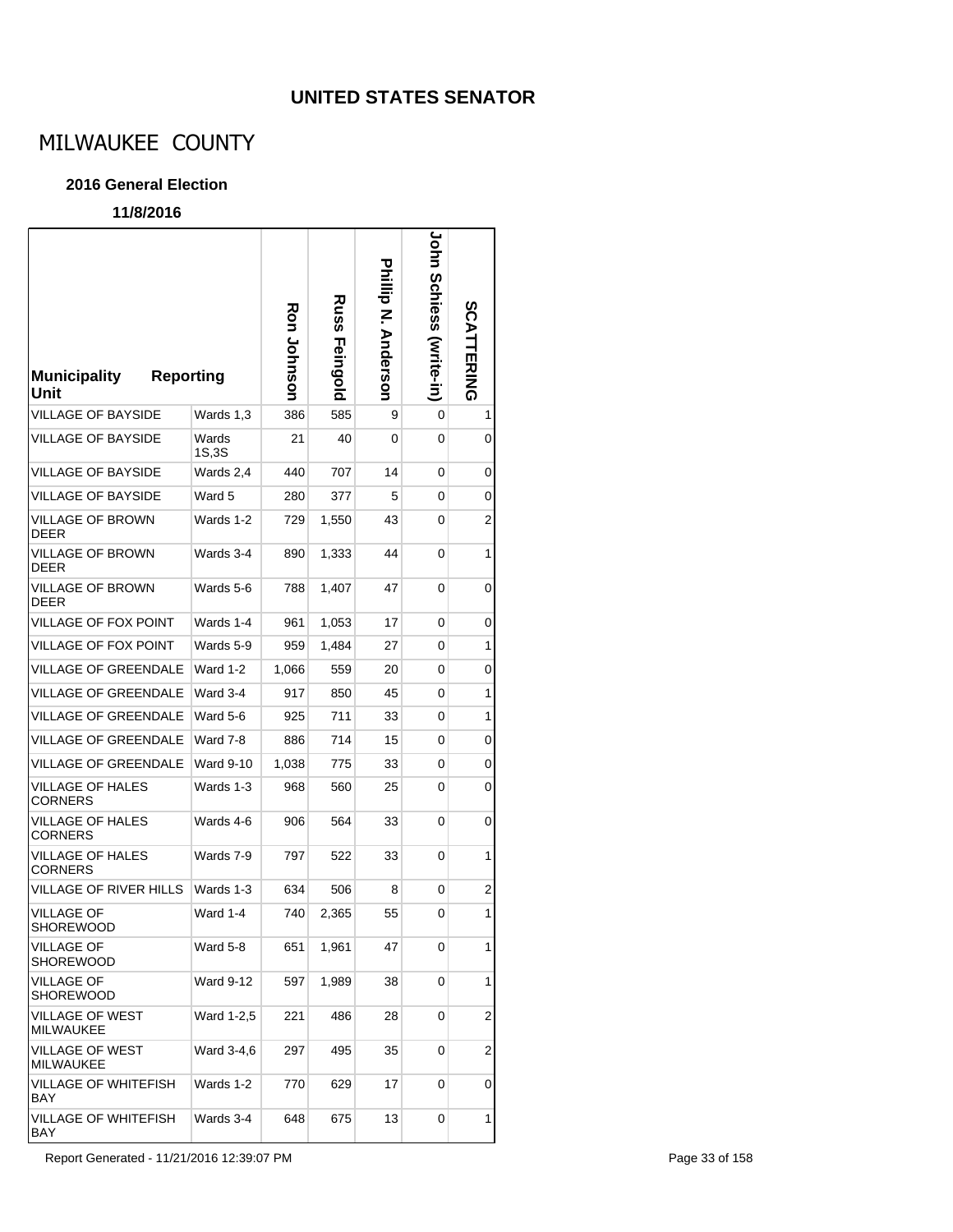| <b>Municipality</b><br>Unit | <b>Reporting</b>  | Ron Johnson | Russ<br>Feingold | <b>hillip N. Anderson</b> | <b>John Schiess (Mrite-in)</b> | <b>SCATTERING</b> |
|-----------------------------|-------------------|-------------|------------------|---------------------------|--------------------------------|-------------------|
| VILLAGE OF WHITEFISH<br>BAY | Wards 5-6         | 701         | 765              | 11                        | 0                              | 0                 |
| VILLAGE OF WHITEFISH<br>BAY | Ward 7            | 297         | 467              | 8                         | 0                              | 0                 |
| VILLAGE OF WHITEFISH<br>BAY | <b>Wards 8,10</b> | 702         | 968              | 11                        | 0                              | 1                 |
| VILLAGE OF WHITEFISH<br>BAY | Wards 9,11        | 490         | 880              | 29                        | 0                              | 1                 |
| VILLAGE OF WHITEFISH<br>BAY | Ward 12           | 384         | 535              | 10                        | 0                              | 0                 |
| CITY OF CUDAHY              | Ward 1-3          | 793         | 1,054            | 65                        | 0                              | 2                 |
| CITY OF CUDAHY              | Ward 4-6          | 765         | 855              | 56                        | 0                              | 3                 |
| CITY OF CUDAHY              | Ward 7-9          | 638         | 776              | 66                        | 0                              | 1                 |
| <b>CITY OF CUDAHY</b>       | Wards 10-<br>12   | 901         | 802              | 59                        | 0                              | 3                 |
| CITY OF CUDAHY              | Wards 13-<br>15   | 997         | 1,038            | 60                        | 0                              | 0                 |
| CITY OF FRANKLIN            | Ward 1            | 4           | 0                | 0                         | 0                              | 0                 |
| CITY OF FRANKLIN            | Ward 2            | 835         | 440              | 26                        | 0                              | 0                 |
| <b>CITY OF FRANKLIN</b>     | Ward 3            | 867         | 574              | 29                        | 0                              | 0                 |
| CITY OF FRANKLIN            | Ward 4            | 481         | 228              | 16                        | 0                              | 1                 |
| CITY OF FRANKLIN            | Ward 5            | 366         | 222              | 15                        | 0                              | 0                 |
| <b>CITY OF FRANKLIN</b>     | Ward 6            | 589         | 349              | 11                        | 0                              | 0                 |
| <b>CITY OF FRANKLIN</b>     | Ward 7            | 797         | 498              | 19                        | 0                              | 0                 |
| CITY OF FRANKLIN            | Ward 8            | 380         | 380              | 16                        | 0                              | 1                 |
| <b>CITY OF FRANKLIN</b>     | Ward 9            | 456         | 376              | 18                        | 0                              | 1                 |
| CITY OF FRANKLIN            | Ward 10           | 212         | 170              | 4                         | 0                              | 0                 |
| <b>CITY OF FRANKLIN</b>     | Ward 11           | 625         | 411              | 25                        | 0                              | 0                 |
| <b>CITY OF FRANKLIN</b>     | Ward 12           | 455         | 268              | 7                         | 0                              | 0                 |
| <b>CITY OF FRANKLIN</b>     | Ward 13           | 661         | 343              | 26                        | 0                              | 0                 |
| <b>CITY OF FRANKLIN</b>     | Ward 14           | 593         | 317              | 17                        | 0                              | 0                 |
| <b>CITY OF FRANKLIN</b>     | Ward 15A          | 346         | 184              | 8                         | 0                              | 0                 |
| <b>CITY OF FRANKLIN</b>     | Ward 15B          | 209         | 133              | 8                         | 0                              | 0                 |
| <b>CITY OF FRANKLIN</b>     | Ward 16           | 728         | 378              | 16                        | 0                              | 1                 |
| <b>CITY OF FRANKLIN</b>     | Ward 17           | 372         | 283              | 8                         | 0                              | 0                 |
| <b>CITY OF FRANKLIN</b>     | Ward 18           | 283         | 131              | 4                         | 0                              | 0                 |
| <b>CITY OF FRANKLIN</b>     | Ward 19           | 746         | 427              | 18                        | 0                              | 0                 |
| CITY OF FRANKLIN            | Ward 20           | 311         | 285              | 22                        | 0                              | 0                 |
| <b>CITY OF FRANKLIN</b>     | Ward 21           | 132         | 152              | 4                         | 0                              | 0                 |
| <b>CITY OF FRANKLIN</b>     | Ward 22B          | 379         | 224              | 17                        | 0                              | 1                 |
| <b>CITY OF FRANKLIN</b>     | Ward 22A          | 380         | 246              | 14                        | 0                              | 1                 |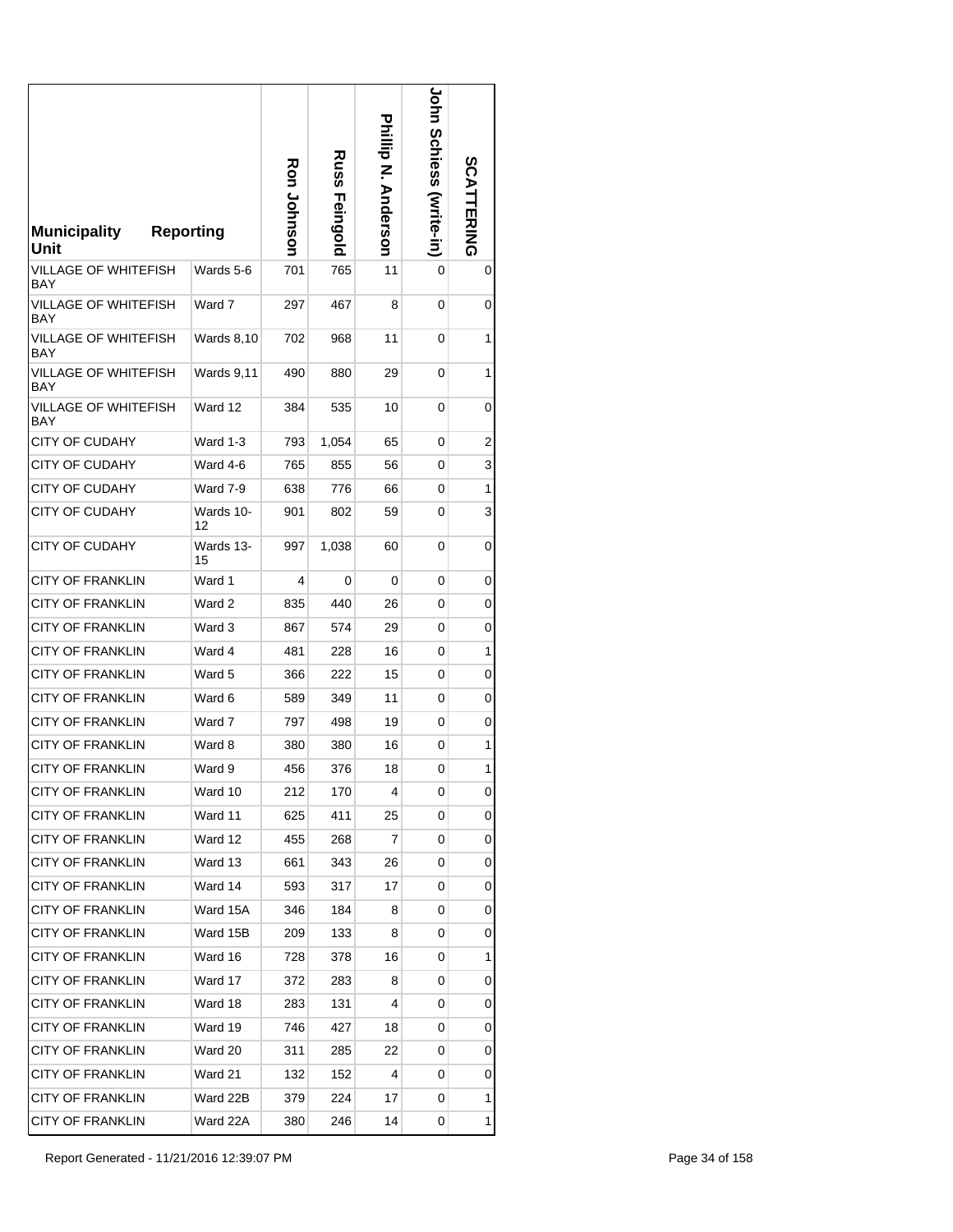| <b>Municipality</b><br>Unit | <b>Reporting</b>  | <b>Ron Johnson</b> | <b>Russ</b><br>Feingold | Prillip N. Anderson | John Schiess<br>(write-in) | SCATT<br><b>TERING</b> |
|-----------------------------|-------------------|--------------------|-------------------------|---------------------|----------------------------|------------------------|
| <b>CITY OF FRANKLIN</b>     | Ward 23           | 706                | 375                     | 38                  | 0                          | 0                      |
| <b>CITY OF GLENDALE</b>     | Wards 1,7         | 420                | 796                     | 23                  | 0                          | 0                      |
| <b>CITY OF GLENDALE</b>     | Wards<br>2.8S     | 276                | 582                     | 18                  | 0                          | 0                      |
| <b>CITY OF GLENDALE</b>     | Wards 3,9         | 585                | 769                     | 17                  | 0                          | 0                      |
| CITY OF GLENDALE            | <b>Wards 4,10</b> | 547                | 924                     | 22                  | 0                          | 0                      |
| <b>CITY OF GLENDALE</b>     | <b>Wards 5,11</b> | 448                | 744                     | 17                  | 0                          | 0                      |
| <b>CITY OF GLENDALE</b>     | Wards 6,12        | 366                | 739                     | 15                  | 0                          | 1                      |
| <b>CITY OF GLENDALE</b>     | Ward 8            | 186                | 292                     | 4                   | 0                          | 0                      |
| CITY OF GLENDALE            | Ward 11S          | 62                 | 207                     | 6                   | 0                          | 0                      |
| <b>CITY OF GREENFIELD</b>   | Ward 1            | 479                | 493                     | 36                  | 0                          | 1                      |
| <b>CITY OF GREENFIELD</b>   | Ward 2            | 420                | 354                     | 21                  | 0                          | 1                      |
| <b>CITY OF GREENFIELD</b>   | Ward 3            | 351                | 399                     | 31                  | 0                          | 1                      |
| <b>CITY OF GREENFIELD</b>   | Ward 4            | 328                | 423                     | 21                  | 0                          | 1                      |
| <b>CITY OF GREENFIELD</b>   | Ward 5            | 502                | 439                     | 20                  | 0                          | 0                      |
| <b>CITY OF GREENFIELD</b>   | Ward 6            | 541                | 326                     | 21                  | 0                          | 0                      |
| <b>CITY OF GREENFIELD</b>   | Ward 7            | 622                | 402                     | 27                  | 0                          | 1                      |
| <b>CITY OF GREENFIELD</b>   | Ward 8            | 493                | 515                     | 36                  | 0                          | 0                      |
| CITY OF GREENFIELD          | Ward 9            | 576                | 420                     | 21                  | 0                          | 1                      |
| <b>CITY OF GREENFIELD</b>   | Ward 10           | 563                | 372                     | 22                  | 0                          | 0                      |
| <b>CITY OF GREENFIELD</b>   | Ward 11           | 758                | 389                     | 19                  | 0                          | 0                      |
| <b>CITY OF GREENFIELD</b>   | Ward 12           | 682                | 400                     | 24                  | 0                          | 1                      |
| <b>CITY OF GREENFIELD</b>   | Ward 13           | 287                | 305                     | 8                   | 0                          | 0                      |
| <b>CITY OF GREENFIELD</b>   | Ward 14           | 418                | 398                     | 29                  | 0                          | 0                      |
| CITY OF GREENFIELD          | Ward 15           | 445                | 330                     | 27                  | 0                          | 0                      |
| CITY OF GREENFIELD          | Ward 16           | 217                | 157                     | 5                   | 0                          | 0                      |
| <b>CITY OF GREENFIELD</b>   | Ward 17           | 364                | 367                     | 26                  | 0                          | 1                      |
| <b>CITY OF GREENFIELD</b>   | Ward 18           | 430                | 379                     | 25                  | 0                          | 0                      |
| <b>CITY OF GREENFIELD</b>   | Ward 19           | 600                | 593                     | 27                  | 0                          | 0                      |
| <b>CITY OF GREENFIELD</b>   | Ward 20           | 723                | 538                     | 18                  | 0                          | 0                      |
| CITY OF GREENFIELD          | Ward 21           | 368                | 389                     | 24                  | 0                          | 1                      |
| CITY OF MILWAUKEE           | Ward 1            | 261                | 890                     | 20                  | 0                          | 1                      |
| CITY OF MILWAUKEE           | Ward 2            | 45                 | 346                     | 4                   | 0                          | 0                      |
| <b>CITY OF MILWAUKEE</b>    | Ward 3            | 220                | 722                     | 16                  | 0                          | 0                      |
| CITY OF MILWAUKEE           | Ward 4            | 265                | 1,255                   | 18                  | 0                          | 2                      |
| CITY OF MILWAUKEE           | Ward 5            | 118                | 630                     | 8                   | 0                          | 0                      |
| CITY OF MILWAUKEE           | Ward 6            | 414                | 1,252                   | 31                  | 0                          | 0                      |
| CITY OF MILWAUKEE           | Ward 7            | 198                | 379                     | 13                  | 0                          | 0                      |

Report Generated - 11/21/2016 12:39:07 PM Page 35 of 158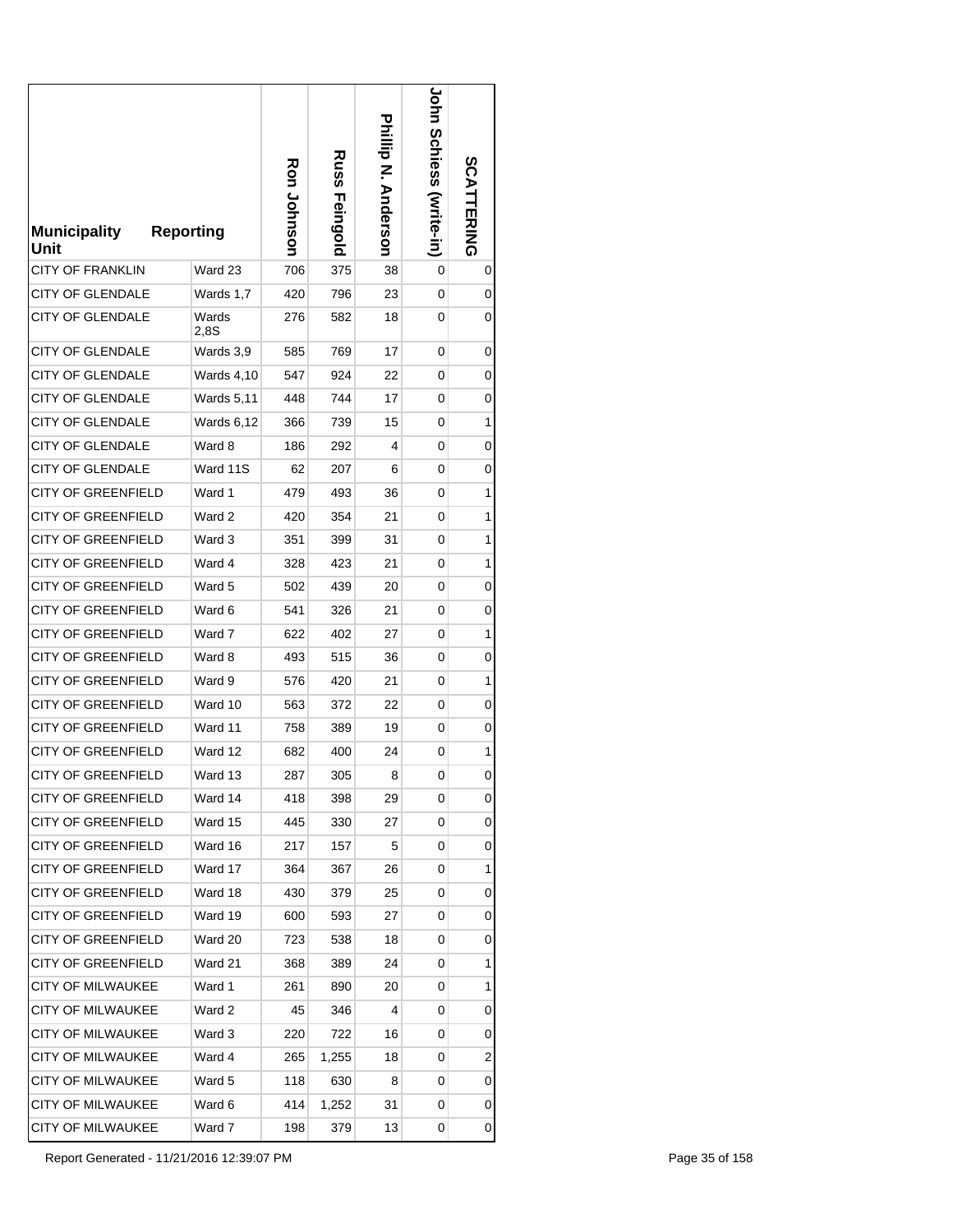| <b>Municipality</b><br>Unit | <b>Reporting</b> | Ron Johnson | <b>Russ</b><br>Feingold | <b>Prilip N. Anderson</b> | <b>Corn Schiess (Mrite-in)</b> | SCATTERING |
|-----------------------------|------------------|-------------|-------------------------|---------------------------|--------------------------------|------------|
| <b>CITY OF MILWAUKEE</b>    | Ward 8           | 341         | 1,036                   | 29                        | 0                              | 0          |
| <b>CITY OF MILWAUKEE</b>    | Ward 9           | 121         | 551                     | 7                         | 0                              | 0          |
| CITY OF MILWAUKEE           | Ward 10          | 319         | 803                     | 25                        | 0                              | 0          |
| <b>CITY OF MILWAUKEE</b>    | Ward 11          | 191         | 779                     | 14                        | 0                              | 0          |
| <b>CITY OF MILWAUKEE</b>    | Ward 12          | 133         | 718                     | 20                        | 0                              | 0          |
| <b>CITY OF MILWAUKEE</b>    | Ward 13          | 96          | 381                     | 7                         | 0                              | 2          |
| CITY OF MILWAUKEE           | Ward 14          | 77          | 871                     | 21                        | 0                              | 1          |
| <b>CITY OF MILWAUKEE</b>    | Ward 15          | 245         | 498                     | 15                        | 0                              | 0          |
| <b>CITY OF MILWAUKEE</b>    | Ward 16          | 172         | 1,139                   | 29                        | 0                              | 1          |
| <b>CITY OF MILWAUKEE</b>    | Ward 17          | 125         | 442                     | 11                        | 0                              | 1          |
| <b>CITY OF MILWAUKEE</b>    | Ward 18          | 152         | 722                     | 20                        | 0                              | 3          |
| <b>CITY OF MILWAUKEE</b>    | Ward 19          | 103         | 564                     | 14                        | 0                              | 2          |
| <b>CITY OF MILWAUKEE</b>    | Ward 20          | 104         | 764                     | 11                        | 0                              | 1          |
| <b>CITY OF MILWAUKEE</b>    | Ward 21          | 67          | 727                     | 10                        | 0                              | 1          |
| CITY OF MILWAUKEE           | Ward 22          | 95          | 672                     | 15                        | 0                              | 2          |
| <b>CITY OF MILWAUKEE</b>    | Ward 23          | 44          | 273                     | 6                         | 0                              | 1          |
| CITY OF MILWAUKEE           | Ward 24          | 31          | 350                     | 12                        | 0                              | 0          |
| CITY OF MILWAUKEE           | Ward 25          | 85          | 619                     | 12                        | 0                              | 0          |
| CITY OF MILWAUKEE           | Ward 26          | 70          | 573                     | 12                        | 0                              | 0          |
| <b>CITY OF MILWAUKEE</b>    | Ward 27          | 71          | 548                     | 10                        | 0                              | 1          |
| <b>CITY OF MILWAUKEE</b>    | Ward 28          | 29          | 180                     | 5                         | 0                              | 0          |
| <b>CITY OF MILWAUKEE</b>    | Ward 29          | 42          | 310                     | 8                         | 0                              | 0          |
| <b>CITY OF MILWAUKEE</b>    | Ward 30          | 105         | 572                     | 18                        | 0                              | 0          |
| CITY OF MILWAUKEE           | Ward 31          | 77          | 537                     | 15                        | 0                              | 1          |
| CITY OF MILWAUKEE           | Ward 32          | 257         | 1,187                   | 16                        | 0                              | 1          |
| CITY OF MILWAUKEE           | Ward 33          | 747         | 1,184                   | 35                        | 0                              | 1          |
| CITY OF MILWAUKEE           | Ward 34          | 291         | 763                     | 26                        | 0                              | 3          |
| CITY OF MILWAUKEE           | Ward 35          | 270         | 548                     | 21                        | 0                              | 0          |
| <b>CITY OF MILWAUKEE</b>    | Ward 36          | 92          | 656                     | 20                        | 0                              | 2          |
| <b>CITY OF MILWAUKEE</b>    | Ward 37          | 88          | 614                     | 18                        | 0                              | 0          |
| <b>CITY OF MILWAUKEE</b>    | Ward 38          | 55          | 514                     | 10                        | 0                              | 3          |
| CITY OF MILWAUKEE           | Ward 39          | 107         | 556                     | 18                        | 0                              | 2          |
| CITY OF MILWAUKEE           | Ward 40          | 62          | 572                     | 13                        | 0                              | 0          |
| CITY OF MILWAUKEE           | Ward 41          | 70          | 557                     | 10                        | 0                              | 1          |
| CITY OF MILWAUKEE           | Ward 42          | 78          | 751                     | 10                        | 0                              | 2          |
| CITY OF MILWAUKEE           | Ward 43          | 30          | 445                     | 4                         | 0                              | 1          |
| CITY OF MILWAUKEE           | Ward 44          | 88          | 774                     | 16                        | 0                              | 3          |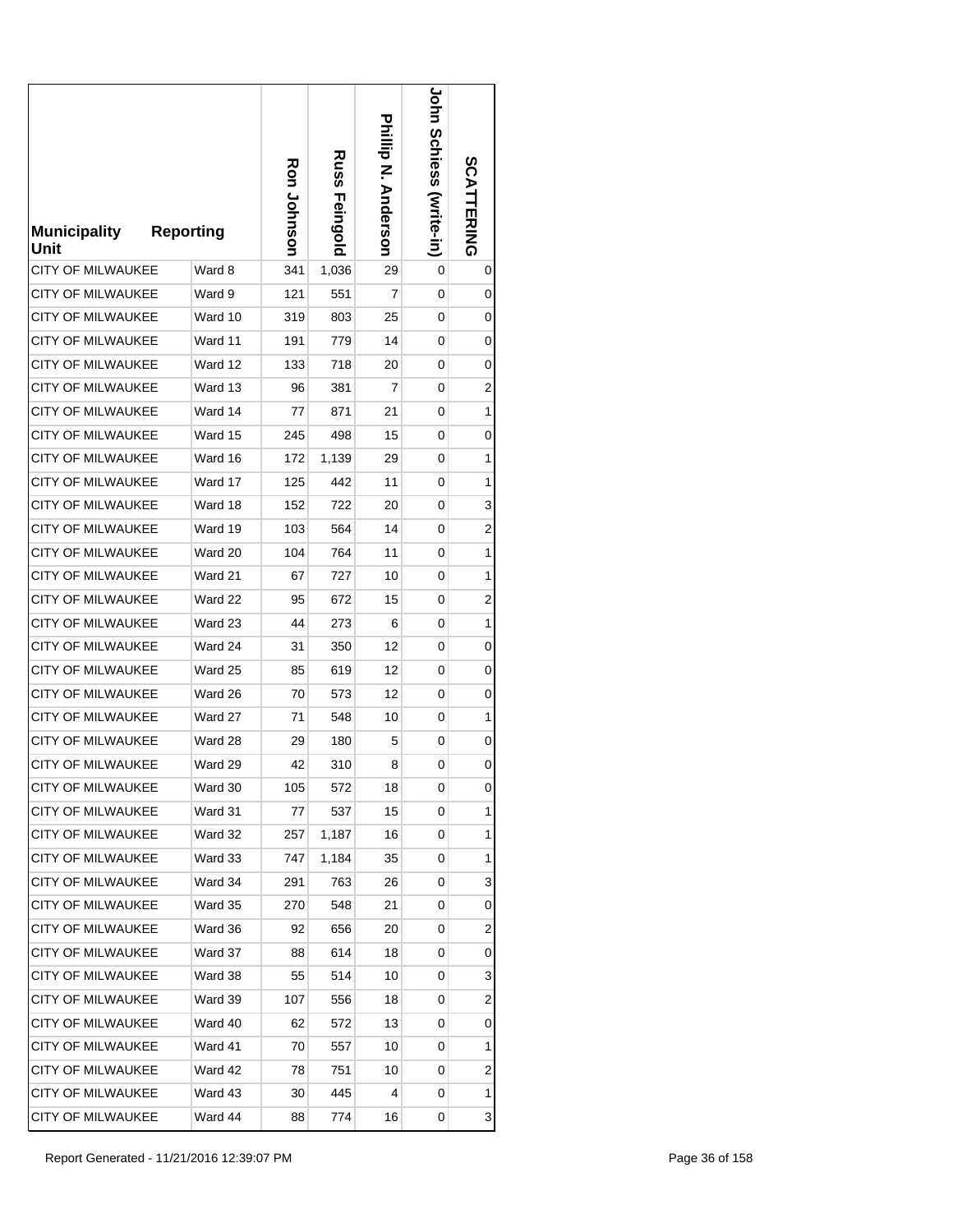| <b>Municipality</b><br>Unit | <b>Reporting</b> | Ron Johnson | Russ<br>Feingold | <b>Prilip N. Anderson</b> | <b>JOHN SCHIGSS (Write-in)</b> | SCATTERING              |
|-----------------------------|------------------|-------------|------------------|---------------------------|--------------------------------|-------------------------|
| <b>CITY OF MILWAUKEE</b>    | Ward 45          | 79          | 796              | 14                        | 0                              | 2                       |
| <b>CITY OF MILWAUKEE</b>    | Ward 46          | 38          | 419              | 9                         | 0                              | 0                       |
| <b>CITY OF MILWAUKEE</b>    | Ward 47          | 58          | 813              | 13                        | 0                              | 4                       |
| <b>CITY OF MILWAUKEE</b>    | Ward 48          | 47          | 367              | 9                         | 0                              | 1                       |
| <b>CITY OF MILWAUKEE</b>    | Ward 49          | 40          | 553              | 9                         | 0                              | 0                       |
| <b>CITY OF MILWAUKEE</b>    | Ward 50          | 51          | 501              | 12                        | 0                              | 0                       |
| CITY OF MILWAUKEE           | Ward 51          | 20          | 531              | 8                         | 0                              | 1                       |
| <b>CITY OF MILWAUKEE</b>    | Ward 52          | 55          | 721              | 18                        | 0                              | 1                       |
| <b>CITY OF MILWAUKEE</b>    | Ward 53          | 21          | 327              | 3                         | 0                              | 0                       |
| <b>CITY OF MILWAUKEE</b>    | Ward 54          | 20          | 426              | 12                        | 0                              | 0                       |
| <b>CITY OF MILWAUKEE</b>    | Ward 55          | 208         | 807              | 13                        | 0                              | 1                       |
| <b>CITY OF MILWAUKEE</b>    | Ward 56          | 25          | 597              | 6                         | 0                              | 0                       |
| <b>CITY OF MILWAUKEE</b>    | Ward 57          | 37          | 783              | 11                        | 0                              | 0                       |
| <b>CITY OF MILWAUKEE</b>    | Ward 58          | 31          | 576              | 4                         | 0                              | 2                       |
| <b>CITY OF MILWAUKEE</b>    | Ward 59          | 46          | 1,158            | 13                        | 0                              | 0                       |
| <b>CITY OF MILWAUKEE</b>    | Ward 60          | 20          | 817              | 14                        | 0                              | 2                       |
| <b>CITY OF MILWAUKEE</b>    | Ward 61          | 27          | 699              | 12                        | 0                              | 0                       |
| CITY OF MILWAUKEE           | Ward 62          | 25          | 536              | 9                         | 0                              | 0                       |
| CITY OF MILWAUKEE           | Ward 63          | 19          | 512              | 9                         | 0                              | 3                       |
| <b>CITY OF MILWAUKEE</b>    | Ward 64          | 61          | 1,158            | 21                        | 0                              | 1                       |
| <b>CITY OF MILWAUKEE</b>    | Ward 65          | 57          | 920              | 19                        | 0                              | 0                       |
| <b>CITY OF MILWAUKEE</b>    | Ward 66          | 19          | 640              | 7                         | 0                              | 0                       |
| CITY OF MILWAUKEE           | Ward 67          | 23          | 499              | 9                         | 0                              | 0                       |
| <b>CITY OF MILWAUKEE</b>    | Ward 68          | 94          | 937              | 18                        | 0                              | 2                       |
| CITY OF MILWAUKEE           | Ward 69          | 57          | 743              | 11                        | 0                              | 0                       |
| CITY OF MILWAUKEE           | Ward 70          | 80          | 1,058            | 12                        | 0                              | 2                       |
| <b>CITY OF MILWAUKEE</b>    | Ward 71          | 37          | 580              | 5                         | 0                              | 0                       |
| <b>CITY OF MILWAUKEE</b>    | Ward 72          | 76          | 784              | 17                        | 0                              | $\overline{\mathbf{c}}$ |
| <b>CITY OF MILWAUKEE</b>    | Ward 73          | 107         | 856              | 10                        | 0                              | 0                       |
| CITY OF MILWAUKEE           | Ward 74          | 78          | 541              | 6                         | 0                              | 0                       |
| CITY OF MILWAUKEE           | Ward 75          | 157         | 467              | 9                         | 0                              | 0                       |
| CITY OF MILWAUKEE           | Ward 76          | 77          | 549              | 6                         | 0                              | 1                       |
| <b>CITY OF MILWAUKEE</b>    | Ward 77          | 111         | 477              | 10                        | 0                              | 0                       |
| CITY OF MILWAUKEE           | Ward 78          | 165         | 814              | 25                        | 0                              | 2                       |
| CITY OF MILWAUKEE           | Ward 79          | 200         | 814              | 17                        | 0                              | 1                       |
| CITY OF MILWAUKEE           | Ward 80          | 435         | 976              | 33                        | 0                              | 0                       |
| CITY OF MILWAUKEE           | Ward 81          | 254         | 259              | 16                        | 0                              | 0                       |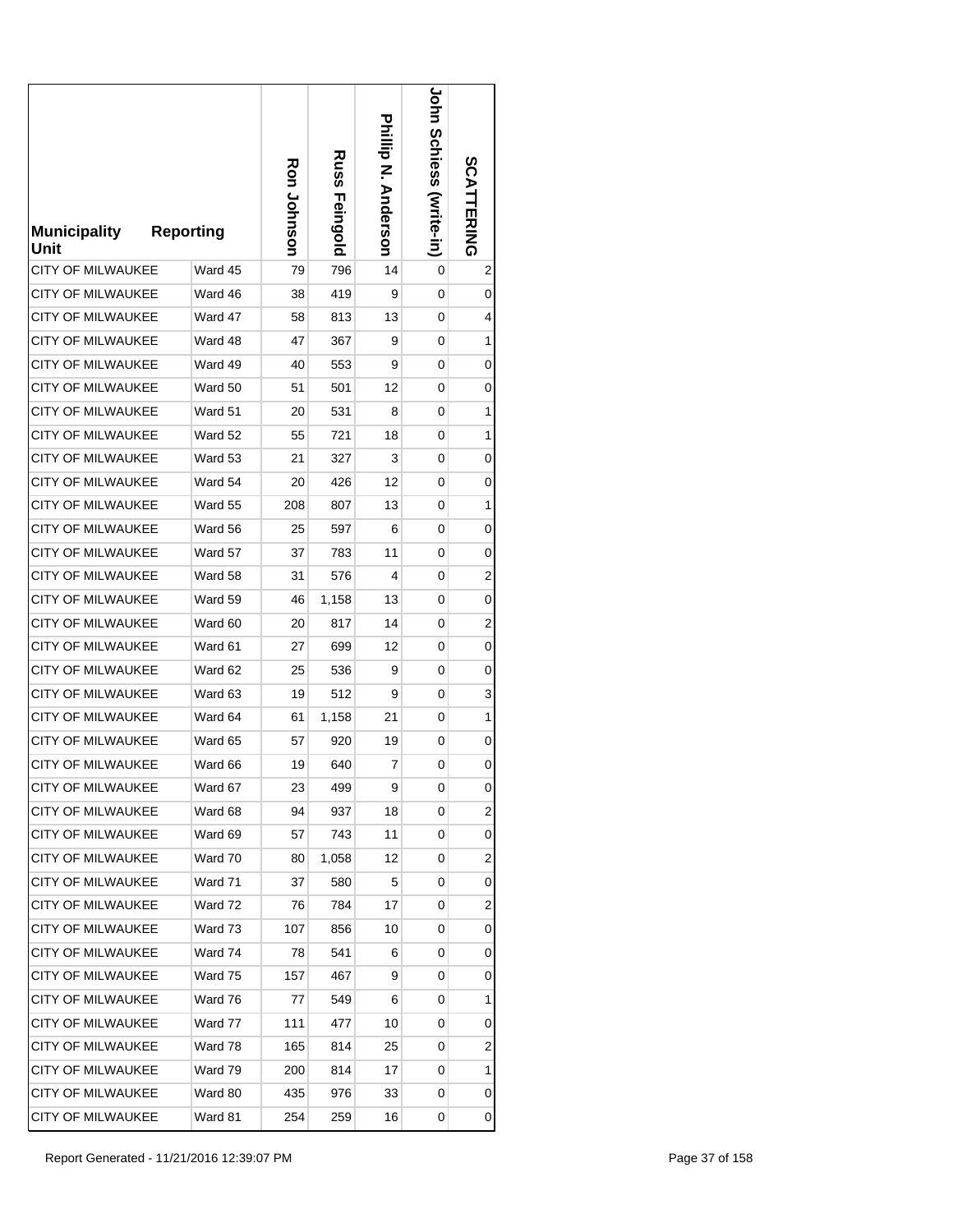| <b>Municipality</b><br>Unit | <b>Reporting</b> | Ron Johnson | Russ<br>Feingold | <b>Philip N. Anderson</b> | <b>JOHN SCHIGSS (Write-In)</b> | SCATTERING              |
|-----------------------------|------------------|-------------|------------------|---------------------------|--------------------------------|-------------------------|
| <b>CITY OF MILWAUKEE</b>    | Ward 82          | 376         | 360              | 19                        | 0                              | 2                       |
| <b>CITY OF MILWAUKEE</b>    | Ward 83          | 420         | 486              | 26                        | 0                              | 1                       |
| <b>CITY OF MILWAUKEE</b>    | Ward 84          | 268         | 390              | 9                         | 0                              | 0                       |
| <b>CITY OF MILWAUKEE</b>    | Ward 85          | 398         | 534              | 13                        | 0                              | 0                       |
| <b>CITY OF MILWAUKEE</b>    | Ward 86          | 392         | 509              | 17                        | 0                              | 0                       |
| <b>CITY OF MILWAUKEE</b>    | Ward 87          | 216         | 354              | 9                         | 0                              | 0                       |
| CITY OF MILWAUKEE           | Ward 88          | 237         | 423              | 17                        | 0                              | 1                       |
| <b>CITY OF MILWAUKEE</b>    | Ward 89          | 292         | 597              | 15                        | 0                              | 0                       |
| <b>CITY OF MILWAUKEE</b>    | Ward 90          | 241         | 644              | 23                        | 0                              | 2                       |
| <b>CITY OF MILWAUKEE</b>    | Ward 91          | 143         | 1,083            | 15                        | 0                              | 1                       |
| <b>CITY OF MILWAUKEE</b>    | Ward 92          | 313         | 896              | 23                        | 0                              | 0                       |
| <b>CITY OF MILWAUKEE</b>    | Ward 93          | 213         | 384              | 7                         | 0                              | 0                       |
| <b>CITY OF MILWAUKEE</b>    | Ward 94          | 34          | 387              | 3                         | 0                              | 0                       |
| <b>CITY OF MILWAUKEE</b>    | Ward 95          | 43          | 506              | 7                         | 0                              | 0                       |
| <b>CITY OF MILWAUKEE</b>    | Ward 96          | 126         | 811              | 8                         | 0                              | 2                       |
| <b>CITY OF MILWAUKEE</b>    | Ward 97          | 212         | 632              | 9                         | 0                              | 1                       |
| <b>CITY OF MILWAUKEE</b>    | Ward 98          | 32          | 548              | 7                         | 0                              | 3                       |
| CITY OF MILWAUKEE           | Ward 99          | 102         | 969              | 10                        | 0                              | 1                       |
| CITY OF MILWAUKEE           | <b>Ward 100</b>  | 38          | 646              | 8                         | 0                              | 0                       |
| <b>CITY OF MILWAUKEE</b>    | <b>Ward 101</b>  | 42          | 904              | 16                        | 0                              | 0                       |
| <b>CITY OF MILWAUKEE</b>    | <b>Ward 102</b>  | 59          | 988              | 16                        | 0                              | 1                       |
| <b>CITY OF MILWAUKEE</b>    | <b>Ward 103</b>  | 93          | 1,167            | 14                        | 0                              | 0                       |
| CITY OF MILWAUKEE           | <b>Ward 104</b>  | 48          | 1,102            | 8                         | 0                              | 2                       |
| <b>CITY OF MILWAUKEE</b>    | <b>Ward 105</b>  | 17          | 441              | 9                         | 0                              | 1                       |
| <b>CITY OF MILWAUKEE</b>    | <b>Ward 106</b>  | 14          | 414              | 5                         | 0                              | 0                       |
| CITY OF MILWAUKEE           | <b>Ward 107</b>  | 17          | 663              | 4                         | 0                              | 0                       |
| CITY OF MILWAUKEE           | <b>Ward 108</b>  | 28          | 609              | 11                        | 0                              | 0                       |
| CITY OF MILWAUKEE           | <b>Ward 109</b>  | 19          | 695              | 12                        | 0                              | 0                       |
| <b>CITY OF MILWAUKEE</b>    | <b>Ward 110</b>  | 11          | 397              | 9                         | 0                              | $\overline{\mathbf{c}}$ |
| CITY OF MILWAUKEE           | Ward 111         | 23          | 494              | 14                        | 0                              | 0                       |
| CITY OF MILWAUKEE           | <b>Ward 112</b>  | 41          | 603              | 5                         | 0                              | 1                       |
| <b>CITY OF MILWAUKEE</b>    | <b>Ward 113</b>  | 15          | 535              | 5                         | 0                              | 0                       |
| <b>CITY OF MILWAUKEE</b>    | Ward 114         | 13          | 483              | 4                         | 0                              | 0                       |
| CITY OF MILWAUKEE           | <b>Ward 115</b>  | 23          | 835              | 3                         | 0                              | 0                       |
| CITY OF MILWAUKEE           | Ward 116         | 17          | 428              | 2                         | 0                              | 0                       |
| <b>CITY OF MILWAUKEE</b>    | Ward 117         | 18          | 543              | 8                         | 0                              | 0                       |
| CITY OF MILWAUKEE           | Ward 118         | 24          | 581              | 10                        | 0                              | $\overline{\mathbf{c}}$ |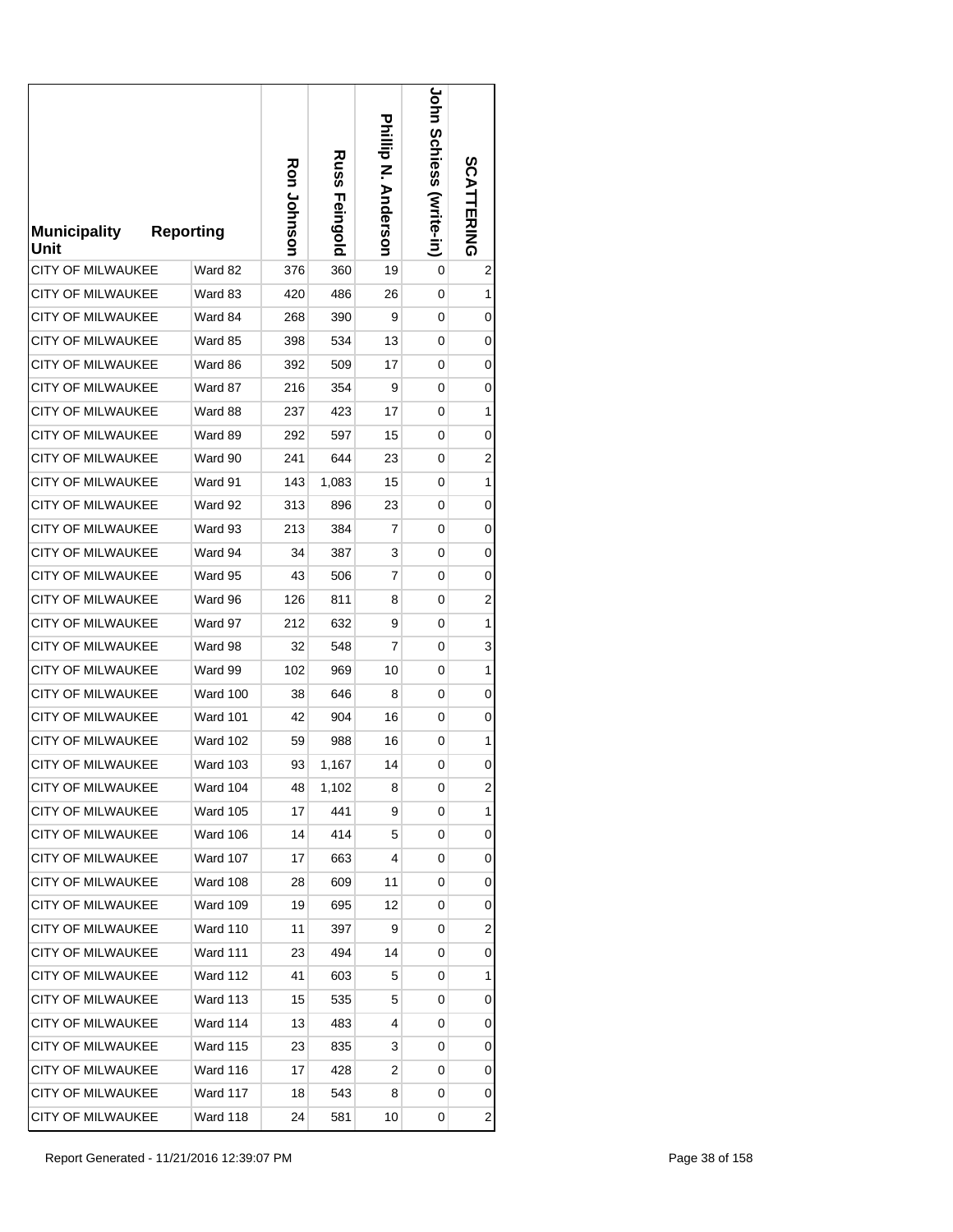| <b>Municipality</b><br>Unit | <b>Reporting</b> | Ron Johnson | <b>Russ</b><br>Feingold | Phillip N. Anderson | <b>John Schiess (vrite-in)</b> | SCATTERING |
|-----------------------------|------------------|-------------|-------------------------|---------------------|--------------------------------|------------|
| <b>CITY OF MILWAUKEE</b>    | Ward 119         | 26          | 587                     | 9                   | 0                              | 0          |
| <b>CITY OF MILWAUKEE</b>    | <b>Ward 120</b>  | 27          | 539                     | 6                   | 0                              | 1          |
| CITY OF MILWAUKEE           | <b>Ward 121</b>  | 26          | 638                     | 10                  | 0                              | 1          |
| CITY OF MILWAUKEE           | <b>Ward 122</b>  | 35          | 695                     | 16                  | 0                              | 1          |
| <b>CITY OF MILWAUKEE</b>    | <b>Ward 123</b>  | 65          | 800                     | 20                  | 0                              | 3          |
| <b>CITY OF MILWAUKEE</b>    | <b>Ward 124</b>  | 77          | 459                     | 19                  | 0                              | 1          |
| <b>CITY OF MILWAUKEE</b>    | <b>Ward 125</b>  | 162         | 933                     | 31                  | 0                              | 0          |
| <b>CITY OF MILWAUKEE</b>    | <b>Ward 126</b>  | 81          | 720                     | 22                  | 0                              | 0          |
| <b>CITY OF MILWAUKEE</b>    | Ward 127         | 330         | 892                     | 41                  | 0                              | 1          |
| <b>CITY OF MILWAUKEE</b>    | <b>Ward 128</b>  | 397         | 1,058                   | 52                  | 0                              | 2          |
| <b>CITY OF MILWAUKEE</b>    | <b>Ward 129</b>  | 246         | 691                     | 20                  | 0                              | 0          |
| <b>CITY OF MILWAUKEE</b>    | <b>Ward 130</b>  | 407         | 781                     | 49                  | 0                              | 0          |
| <b>CITY OF MILWAUKEE</b>    | <b>Ward 131</b>  | 370         | 693                     | 17                  | 0                              | 0          |
| CITY OF MILWAUKEE           | <b>Ward 132</b>  | 467         | 1,071                   | 14                  | 0                              | 0          |
| CITY OF MILWAUKEE           | <b>Ward 133</b>  | 166         | 670                     | 24                  | 0                              | 0          |
| CITY OF MILWAUKEE           | Ward 134         | 199         | 685                     | 32                  | 0                              | 1          |
| CITY OF MILWAUKEE           | <b>Ward 135</b>  | 235         | 754                     | 42                  | 0                              | 2          |
| CITY OF MILWAUKEE           | Ward 136         | 205         | 760                     | 36                  | 0                              | 1          |
| <b>CITY OF MILWAUKEE</b>    | <b>Ward 137</b>  | 110         | 556                     | 15                  | 0                              | 0          |
| <b>CITY OF MILWAUKEE</b>    | Ward 138         | 152         | 1,651                   | 45                  | 0                              | 1          |
| <b>CITY OF MILWAUKEE</b>    | <b>Ward 139</b>  | 111         | 1,135                   | 30                  | 0                              | 5          |
| <b>CITY OF MILWAUKEE</b>    | Ward 140         | 24          | 415                     | 10                  | 0                              | 0          |
| <b>CITY OF MILWAUKEE</b>    | Ward 141         | 26          | 530                     | 7                   | 0                              | 0          |
| <b>CITY OF MILWAUKEE</b>    | Ward 142         | 29          | 513                     | 8                   | 0                              | 1          |
| CITY OF MILWAUKEE           | Ward 143         | 22          | 496                     | 4                   | 0                              | 1          |
| <b>CITY OF MILWAUKEE</b>    | Ward 144         | 25          | 375                     | 5                   | 0                              | 0          |
| CITY OF MILWAUKEE           | Ward 145         | 7           | 229                     | 6                   | 0                              | 3          |
| <b>CITY OF MILWAUKEE</b>    | Ward 146         | 7           | 230                     | 2                   | 0                              | 0          |
| <b>CITY OF MILWAUKEE</b>    | <b>Ward 147</b>  | 37          | 798                     | 11                  | 0                              | 0          |
| <b>CITY OF MILWAUKEE</b>    | Ward 148         | 26          | 594                     | 9                   | 0                              | 0          |
| <b>CITY OF MILWAUKEE</b>    | <b>Ward 149</b>  | 22          | 707                     | 7                   | 0                              | 1          |
| CITY OF MILWAUKEE           | <b>Ward 150</b>  | 40          | 530                     | 20                  | 0                              | 1          |
| CITY OF MILWAUKEE           | <b>Ward 151</b>  | 16          | 409                     | 5                   | 0                              | 0          |
| <b>CITY OF MILWAUKEE</b>    | <b>Ward 152</b>  | 21          | 336                     | 7                   | 0                              | 0          |
| CITY OF MILWAUKEE           | <b>Ward 153</b>  | 47          | 588                     | 13                  | 0                              | 0          |
| <b>CITY OF MILWAUKEE</b>    | <b>Ward 154</b>  | 31          | 546                     | 5                   | 0                              | 0          |
| <b>CITY OF MILWAUKEE</b>    | <b>Ward 155</b>  | 23          | 442                     | 9                   | 0                              | 1          |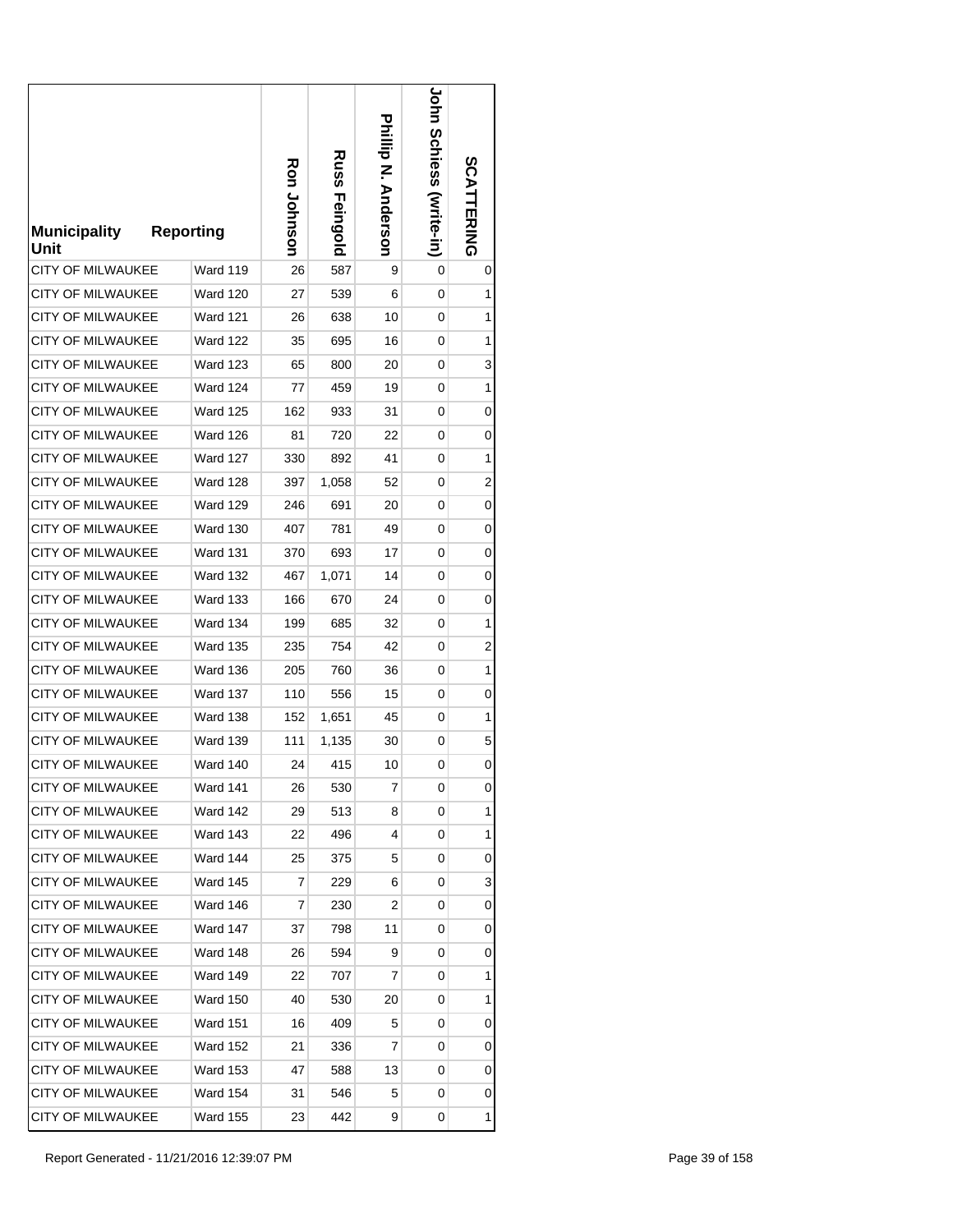| <b>Municipality</b><br>Unit | <b>Reporting</b> | Ron Johnson | Russ<br>Feingold | Phillip N. Anderson | <b>JOHN SCHIGSS (Write-in)</b> | <b>SCATTERING</b> |
|-----------------------------|------------------|-------------|------------------|---------------------|--------------------------------|-------------------|
| <b>CITY OF MILWAUKEE</b>    | Ward 156         | 42          | 638              | 10                  | 0                              | 0                 |
| <b>CITY OF MILWAUKEE</b>    | <b>Ward 157</b>  | 57          | 454              | 12                  | 0                              | 0                 |
| <b>CITY OF MILWAUKEE</b>    | Ward 158         | 37          | 418              | 8                   | 0                              | 0                 |
| <b>CITY OF MILWAUKEE</b>    | Ward 159         | 46          | 424              | 3                   | 1                              | 0                 |
| <b>CITY OF MILWAUKEE</b>    | Ward 160         | 21          | 581              | 4                   | 0                              | 0                 |
| <b>CITY OF MILWAUKEE</b>    | <b>Ward 161</b>  | 14          | 188              | 3                   | 0                              | 1                 |
| CITY OF MILWAUKEE           | <b>Ward 162</b>  | 20          | 337              | 5                   | 0                              | 1                 |
| <b>CITY OF MILWAUKEE</b>    | <b>Ward 163</b>  | 39          | 597              | 10                  | 0                              | 0                 |
| <b>CITY OF MILWAUKEE</b>    | Ward 164         | 112         | 667              | 14                  | 0                              | 1                 |
| <b>CITY OF MILWAUKEE</b>    | <b>Ward 165</b>  | 140         | 552              | 13                  | 0                              | 0                 |
| <b>CITY OF MILWAUKEE</b>    | <b>Ward 166</b>  | 65          | 253              | 4                   | 0                              | 1                 |
| <b>CITY OF MILWAUKEE</b>    | Ward 167         | 187         | 593              | 12                  | 0                              | 2                 |
| <b>CITY OF MILWAUKEE</b>    | Ward 168         | 339         | 1,039            | 34                  | 0                              | 0                 |
| <b>CITY OF MILWAUKEE</b>    | <b>Ward 169</b>  | 24          | 428              | 9                   | 0                              | 4                 |
| <b>CITY OF MILWAUKEE</b>    | <b>Ward 170</b>  | 17          | 363              | 4                   | 0                              | 1                 |
| <b>CITY OF MILWAUKEE</b>    | Ward 171         | 13          | 124              | 6                   | 0                              | 0                 |
| <b>CITY OF MILWAUKEE</b>    | <b>Ward 172</b>  | 26          | 414              | 5                   | 0                              | 1                 |
| CITY OF MILWAUKEE           | <b>Ward 173</b>  | 28          | 570              | 11                  | 0                              | 0                 |
| <b>CITY OF MILWAUKEE</b>    | <b>Ward 174</b>  | 33          | 758              | 6                   | 0                              | 2                 |
| <b>CITY OF MILWAUKEE</b>    | <b>Ward 175</b>  | 75          | 468              | 8                   | 0                              | 0                 |
| <b>CITY OF MILWAUKEE</b>    | <b>Ward 176</b>  | 39          | 650              | 11                  | 0                              | 1                 |
| <b>CITY OF MILWAUKEE</b>    | Ward 177         | 483         | 1,262            | 34                  | 0                              | 3                 |
| CITY OF MILWAUKEE           | <b>Ward 178</b>  | 332         | 904              | 46                  | 0                              | 0                 |
| CITY OF MILWAUKEE           | <b>Ward 179</b>  | 357         | 1,132            | 58                  | 0                              | 2                 |
| CITY OF MILWAUKEE           | Ward 180         | 307         | 785              | 22                  | 0                              | 0                 |
| <b>CITY OF MILWAUKEE</b>    | <b>Ward 181</b>  | 463         | 995              | 23                  | 0                              | 0                 |
| CITY OF MILWAUKEE           | <b>Ward 182</b>  | 383         | 1,003            | 49                  | 0                              | $\mathbf 1$       |
| <b>CITY OF MILWAUKEE</b>    | <b>Ward 183</b>  | 604         | 1,254            | 55                  | 0                              | 0                 |
| <b>CITY OF MILWAUKEE</b>    | Ward 184         | 462         | 916              | 45                  | 0                              | 3                 |
| CITY OF MILWAUKEE           | <b>Ward 185</b>  | 640         | 1,251            | 53                  | 0                              | 1                 |
| <b>CITY OF MILWAUKEE</b>    | Ward 186         | 814         | 1,125            | 49                  | 0                              | 1                 |
| CITY OF MILWAUKEE           | <b>Ward 187</b>  | 169         | 344              | 12                  | 0                              | 1                 |
| <b>CITY OF MILWAUKEE</b>    | Ward 188         | 171         | 273              | 12                  | 0                              | 0                 |
| CITY OF MILWAUKEE           | <b>Ward 189</b>  | 127         | 461              | 12                  | 0                              | 1                 |
| CITY OF MILWAUKEE           | Ward 190         | 551         | 703              | 43                  | 0                              | 5                 |
| CITY OF MILWAUKEE           | <b>Ward 191</b>  | 408         | 516              | 27                  | 0                              | 2                 |
| CITY OF MILWAUKEE           | <b>Ward 192</b>  | 384         | 547              | 29                  | 0                              | 1                 |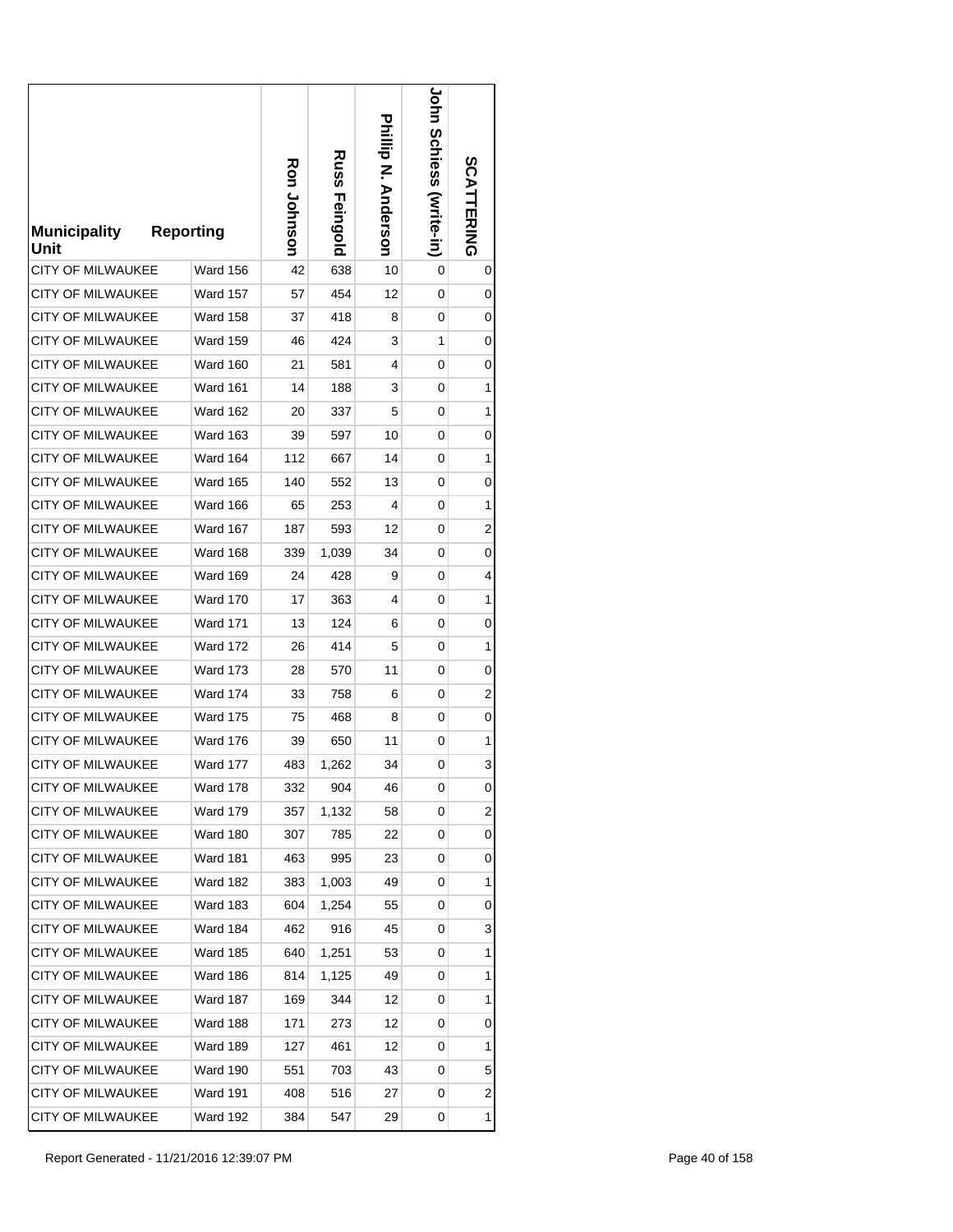| <b>Municipality</b><br>Unit | <b>Reporting</b> | Ron Johnson | Russ<br>Feingold | Prilip N. Anderson | <b>JOHN SCHIGSS (Write-in)</b> | SCATTERING              |
|-----------------------------|------------------|-------------|------------------|--------------------|--------------------------------|-------------------------|
| <b>CITY OF MILWAUKEE</b>    | <b>Ward 193</b>  | 50          | 530              | 10                 | 0                              | 1                       |
| <b>CITY OF MILWAUKEE</b>    | <b>Ward 194</b>  | 71          | 438              | 25                 | 0                              | 0                       |
| <b>CITY OF MILWAUKEE</b>    | Ward 195         | 39          | 404              | 13                 | 0                              | 1                       |
| <b>CITY OF MILWAUKEE</b>    | Ward 196         | 91          | 682              | 23                 | 0                              | 1                       |
| <b>CITY OF MILWAUKEE</b>    | Ward 197         | 31          | 268              | 6                  | 0                              | 0                       |
| <b>CITY OF MILWAUKEE</b>    | <b>Ward 198</b>  | 76          | 672              | 15                 | 0                              | 2                       |
| CITY OF MILWAUKEE           | Ward 199         | 41          | 503              | 7                  | 0                              | 1                       |
| <b>CITY OF MILWAUKEE</b>    | <b>Ward 200</b>  | 42          | 309              | 9                  | 0                              | 0                       |
| <b>CITY OF MILWAUKEE</b>    | Ward 201         | 33          | 319              | 5                  | 0                              | 1                       |
| <b>CITY OF MILWAUKEE</b>    | <b>Ward 202</b>  | 142         | 568              | 16                 | 0                              | 1                       |
| <b>CITY OF MILWAUKEE</b>    | <b>Ward 203</b>  | 242         | 686              | 24                 | 0                              | 2                       |
| <b>CITY OF MILWAUKEE</b>    | <b>Ward 204</b>  | 226         | 556              | 22                 | 0                              | 0                       |
| <b>CITY OF MILWAUKEE</b>    | <b>Ward 205</b>  | 245         | 485              | 18                 | 0                              | 0                       |
| <b>CITY OF MILWAUKEE</b>    | <b>Ward 206</b>  | 206         | 389              | 13                 | 0                              | 0                       |
| <b>CITY OF MILWAUKEE</b>    | <b>Ward 207</b>  | 294         | 378              | 36                 | 0                              | 0                       |
| <b>CITY OF MILWAUKEE</b>    | <b>Ward 208</b>  | 314         | 451              | 18                 | 0                              | 0                       |
| <b>CITY OF MILWAUKEE</b>    | <b>Ward 209</b>  | 349         | 342              | 17                 | 0                              | 0                       |
| CITY OF MILWAUKEE           | <b>Ward 210</b>  | 455         | 303              | 12                 | 0                              | 0                       |
| <b>CITY OF MILWAUKEE</b>    | <b>Ward 211</b>  | 309         | 345              | 17                 | 0                              | 2                       |
| <b>CITY OF MILWAUKEE</b>    | <b>Ward 212</b>  | 360         | 422              | 23                 | 0                              | 1                       |
| <b>CITY OF MILWAUKEE</b>    | <b>Ward 213</b>  | 328         | 505              | 28                 | 0                              | 0                       |
| <b>CITY OF MILWAUKEE</b>    | Ward 214         | 99          | 294              | 8                  | 0                              | 0                       |
| CITY OF MILWAUKEE           | <b>Ward 215</b>  | 54          | 259              | 14                 | 0                              | 0                       |
| <b>CITY OF MILWAUKEE</b>    | <b>Ward 216</b>  | 56          | 219              | 15                 | 0                              | 0                       |
| <b>CITY OF MILWAUKEE</b>    | <b>Ward 217</b>  | 134         | 466              | 13                 | 0                              | 0                       |
| <b>CITY OF MILWAUKEE</b>    | <b>Ward 218</b>  | 145         | 540              | 19                 | 0                              | 0                       |
| <b>CITY OF MILWAUKEE</b>    | <b>Ward 219</b>  | 98          | 374              | 9                  | 0                              | 0                       |
| CITY OF MILWAUKEE           | <b>Ward 220</b>  | 106         | 396              | 18                 | 0                              | $\overline{\mathbf{c}}$ |
| CITY OF MILWAUKEE           | <b>Ward 221</b>  | 185         | 685              | 29                 | 0                              | 0                       |
| <b>CITY OF MILWAUKEE</b>    | <b>Ward 222</b>  | 93          | 449              | 16                 | 0                              | 1                       |
| <b>CITY OF MILWAUKEE</b>    | <b>Ward 223</b>  | 133         | 455              | 21                 | 0                              | 0                       |
| <b>CITY OF MILWAUKEE</b>    | <b>Ward 224</b>  | 89          | 386              | 17                 | 0                              | 0                       |
| <b>CITY OF MILWAUKEE</b>    | Ward 225         | 83          | 379              | 14                 | 0                              | 0                       |
| CITY OF MILWAUKEE           | Ward 226         | 31          | 225              | 5                  | 0                              | 0                       |
| CITY OF MILWAUKEE           | <b>Ward 227</b>  | 98          | 615              | 29                 | 0                              | 3                       |
| <b>CITY OF MILWAUKEE</b>    | <b>Ward 228</b>  | 36          | 316              | 8                  | 0                              | 1                       |
| <b>CITY OF MILWAUKEE</b>    | <b>Ward 229</b>  | 59          | 269              | 10                 | 0                              | 1                       |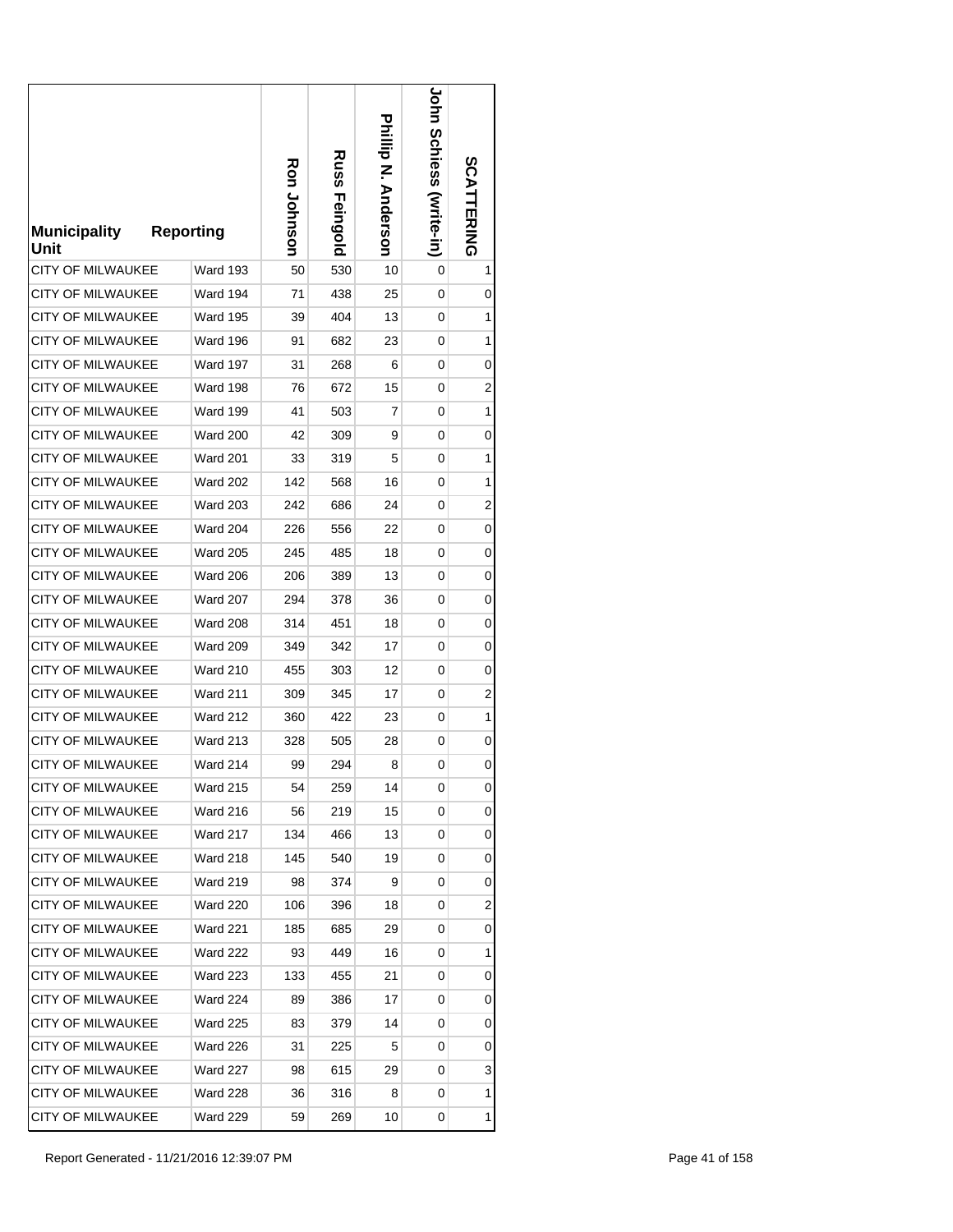| <b>Municipality</b><br>Unit | <b>Reporting</b> | Ron Johnson | <b>Russ</b><br>Feingold | Phillip N. Anderson | <b>John Schiess (virite-in)</b> | SCATTERING |
|-----------------------------|------------------|-------------|-------------------------|---------------------|---------------------------------|------------|
| <b>CITY OF MILWAUKEE</b>    | <b>Ward 230</b>  | 82          | 508                     | 17                  | 0                               | 1          |
| <b>CITY OF MILWAUKEE</b>    | <b>Ward 231</b>  | 47          | 268                     | 10                  | 0                               | 1          |
| CITY OF MILWAUKEE           | <b>Ward 232</b>  | 31          | 179                     | 6                   | 0                               | 0          |
| CITY OF MILWAUKEE           | <b>Ward 233</b>  | 26          | 176                     | 7                   | 0                               | 0          |
| <b>CITY OF MILWAUKEE</b>    | Ward 234         | 83          | 307                     | 7                   | 0                               | 1          |
| <b>CITY OF MILWAUKEE</b>    | <b>Ward 235</b>  | 393         | 883                     | 44                  | 0                               | 0          |
| CITY OF MILWAUKEE           | <b>Ward 236</b>  | 66          | 356                     | 20                  | 0                               | 0          |
| <b>CITY OF MILWAUKEE</b>    | <b>Ward 237</b>  | 62          | 464                     | 20                  | 0                               | 2          |
| <b>CITY OF MILWAUKEE</b>    | <b>Ward 238</b>  | 79          | 394                     | 14                  | 0                               | 0          |
| <b>CITY OF MILWAUKEE</b>    | <b>Ward 239</b>  | 65          | 344                     | 12                  | 0                               | 0          |
| <b>CITY OF MILWAUKEE</b>    | <b>Ward 240</b>  | 60          | 402                     | 18                  | 0                               | 0          |
| <b>CITY OF MILWAUKEE</b>    | Ward 241         | 195         | 653                     | 40                  | 0                               | 2          |
| <b>CITY OF MILWAUKEE</b>    | Ward 242         | 173         | 611                     | 29                  | 0                               | 3          |
| CITY OF MILWAUKEE           | <b>Ward 243</b>  | 302         | 692                     | 26                  | 0                               | 1          |
| CITY OF MILWAUKEE           | Ward 244         | 188         | 584                     | 22                  | 0                               | 1          |
| <b>CITY OF MILWAUKEE</b>    | <b>Ward 245</b>  | 190         | 506                     | 16                  | 0                               | 0          |
| CITY OF MILWAUKEE           | <b>Ward 246</b>  | 243         | 922                     | 30                  | 0                               | 3          |
| CITY OF MILWAUKEE           | <b>Ward 247</b>  | 165         | 415                     | 23                  | 0                               | 0          |
| <b>CITY OF MILWAUKEE</b>    | <b>Ward 248</b>  | 251         | 920                     | 35                  | 0                               | 3          |
| <b>CITY OF MILWAUKEE</b>    | Ward 249         | 82          | 285                     | 15                  | 0                               | 3          |
| <b>CITY OF MILWAUKEE</b>    | <b>Ward 250</b>  | 63          | 261                     | 10                  | 0                               | 3          |
| <b>CITY OF MILWAUKEE</b>    | <b>Ward 251</b>  | 38          | 159                     | 6                   | 0                               | 0          |
| <b>CITY OF MILWAUKEE</b>    | <b>Ward 252</b>  | 101         | 331                     | 12                  | 0                               | 2          |
| CITY OF MILWAUKEE           | <b>Ward 253</b>  | 55          | 152                     | 3                   | 0                               | 0          |
| <b>CITY OF MILWAUKEE</b>    | Ward 254         | 40          | 146                     | 6                   | 0                               | 0          |
| CITY OF MILWAUKEE           | <b>Ward 255</b>  | 51          | 210                     | 6                   | 0                               | 0          |
| CITY OF MILWAUKEE           | <b>Ward 256</b>  | 41          | 248                     | 9                   | 0                               | 0          |
| <b>CITY OF MILWAUKEE</b>    | <b>Ward 257</b>  | 109         | 515                     | 25                  | 0                               | 3          |
| <b>CITY OF MILWAUKEE</b>    | <b>Ward 258</b>  | 162         | 510                     | 22                  | 0                               | 1          |
| <b>CITY OF MILWAUKEE</b>    | <b>Ward 259</b>  | 104         | 348                     | 16                  | 0                               | 0          |
| <b>CITY OF MILWAUKEE</b>    | <b>Ward 260</b>  | 109         | 241                     | 11                  | 0                               | 1          |
| CITY OF MILWAUKEE           | Ward 261         | 199         | 278                     | 16                  | 0                               | 1          |
| CITY OF MILWAUKEE           | <b>Ward 262</b>  | 446         | 536                     | 37                  | 0                               | 0          |
| <b>CITY OF MILWAUKEE</b>    | <b>Ward 263</b>  | 202         | 313                     | 13                  | 0                               | 2          |
| CITY OF MILWAUKEE           | <b>Ward 264</b>  | 458         | 628                     | 38                  | 0                               | 1          |
| CITY OF MILWAUKEE           | <b>Ward 265</b>  | 249         | 325                     | 23                  | 0                               | 0          |
| CITY OF MILWAUKEE           | <b>Ward 266</b>  | 355         | 283                     | 23                  | 0                               | 0          |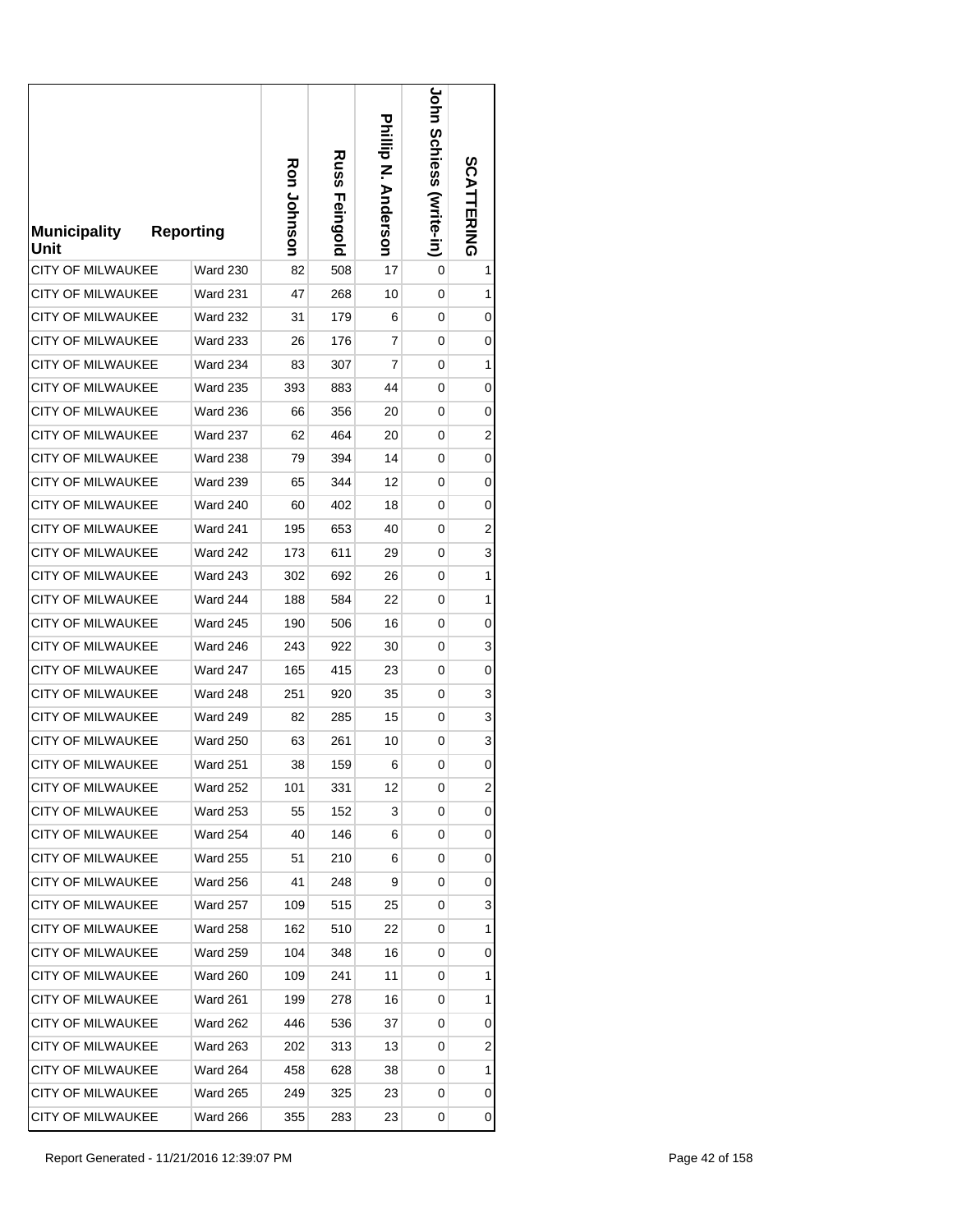| <b>Municipality</b><br>Unit | <b>Reporting</b> | Ron Johnson | Russ<br>Feingold | Prilip N. Anderson | <b>JOHN SCHIGSS (Write-in)</b> | SCATTERING              |
|-----------------------------|------------------|-------------|------------------|--------------------|--------------------------------|-------------------------|
| <b>CITY OF MILWAUKEE</b>    | Ward 267         | 257         | 316              | 18                 | 0                              | 1                       |
| <b>CITY OF MILWAUKEE</b>    | <b>Ward 268</b>  | 601         | 646              | 45                 | 0                              | 0                       |
| <b>CITY OF MILWAUKEE</b>    | Ward 269         | 377         | 407              | 28                 | 0                              | 1                       |
| <b>CITY OF MILWAUKEE</b>    | <b>Ward 270</b>  | 393         | 365              | 10                 | 0                              | 0                       |
| <b>CITY OF MILWAUKEE</b>    | <b>Ward 271</b>  | 639         | 684              | 32                 | 0                              | $\overline{2}$          |
| <b>CITY OF MILWAUKEE</b>    | <b>Ward 272</b>  | 523         | 443              | 20                 | 0                              | 0                       |
| CITY OF MILWAUKEE           | <b>Ward 273</b>  | 299         | 259              | 16                 | 0                              | 0                       |
| <b>CITY OF MILWAUKEE</b>    | <b>Ward 274</b>  | 280         | 255              | 12                 | 0                              | 0                       |
| <b>CITY OF MILWAUKEE</b>    | <b>Ward 275</b>  | 563         | 618              | 31                 | 0                              | 1                       |
| <b>CITY OF MILWAUKEE</b>    | <b>Ward 276</b>  | 649         | 560              | 34                 | 0                              | 1                       |
| CITY OF MILWAUKEE           | <b>Ward 277</b>  | 545         | 610              | 31                 | 0                              | 1                       |
| <b>CITY OF MILWAUKEE</b>    | <b>Ward 278</b>  | 356         | 342              | 19                 | 0                              | 1                       |
| <b>CITY OF MILWAUKEE</b>    | <b>Ward 279</b>  | 453         | 496              | 31                 | 0                              | 0                       |
| <b>CITY OF MILWAUKEE</b>    | <b>Ward 280</b>  | 539         | 972              | 23                 | 0                              | 1                       |
| <b>CITY OF MILWAUKEE</b>    | <b>Ward 281</b>  | 264         | 442              | 23                 | 0                              | 1                       |
| <b>CITY OF MILWAUKEE</b>    | <b>Ward 282</b>  | 77          | 254              | 10                 | 0                              | 1                       |
| <b>CITY OF MILWAUKEE</b>    | <b>Ward 283</b>  | 235         | 401              | 27                 | 0                              | 0                       |
| CITY OF MILWAUKEE           | <b>Ward 284</b>  | 159         | 489              | 24                 | 0                              | 3                       |
| CITY OF MILWAUKEE           | <b>Ward 285</b>  | 44          | 116              | 6                  | 0                              | 1                       |
| <b>CITY OF MILWAUKEE</b>    | <b>Ward 286</b>  | 128         | 309              | 21                 | 0                              | 1                       |
| <b>CITY OF MILWAUKEE</b>    | <b>Ward 287</b>  | 144         | 290              | 19                 | 0                              | 1                       |
| <b>CITY OF MILWAUKEE</b>    | <b>Ward 288</b>  | 399         | 627              | 22                 | 0                              | 2                       |
| CITY OF MILWAUKEE           | <b>Ward 289</b>  | 173         | 402              | 23                 | 0                              | 1                       |
| <b>CITY OF MILWAUKEE</b>    | <b>Ward 290</b>  | 113         | 363              | 22                 | 0                              | 0                       |
| <b>CITY OF MILWAUKEE</b>    | Ward 291         | 149         | 357              | 19                 | 0                              | 1                       |
| <b>CITY OF MILWAUKEE</b>    | <b>Ward 292</b>  | 190         | 368              | 24                 | 0                              | 1                       |
| CITY OF MILWAUKEE           | Ward 293         | 289         | 422              | 27                 | 0                              | 0                       |
| CITY OF MILWAUKEE           | Ward 294         | 239         | 337              | 10                 | 0                              | 0                       |
| CITY OF MILWAUKEE           | <b>Ward 295</b>  | 211         | 462              | 26                 | 0                              | 0                       |
| CITY OF MILWAUKEE           | <b>Ward 296</b>  | 329         | 558              | 15                 | 0                              | 0                       |
| <b>CITY OF MILWAUKEE</b>    | <b>Ward 297</b>  | 211         | 594              | 19                 | 0                              | 1                       |
| <b>CITY OF MILWAUKEE</b>    | Ward 298         | 191         | 476              | 14                 | 0                              | 0                       |
| <b>CITY OF MILWAUKEE</b>    | <b>Ward 299</b>  | 277         | 542              | 26                 | 0                              | 0                       |
| CITY OF MILWAUKEE           | <b>Ward 300</b>  | 300         | 830              | 23                 | 0                              | 2                       |
| CITY OF MILWAUKEE           | <b>Ward 301</b>  | 385         | 629              | 36                 | 0                              | 1                       |
| <b>CITY OF MILWAUKEE</b>    | <b>Ward 302</b>  | 296         | 383              | 17                 | 0                              | 0                       |
| CITY OF MILWAUKEE           | <b>Ward 303</b>  | 453         | 625              | 24                 | 0                              | $\overline{\mathbf{c}}$ |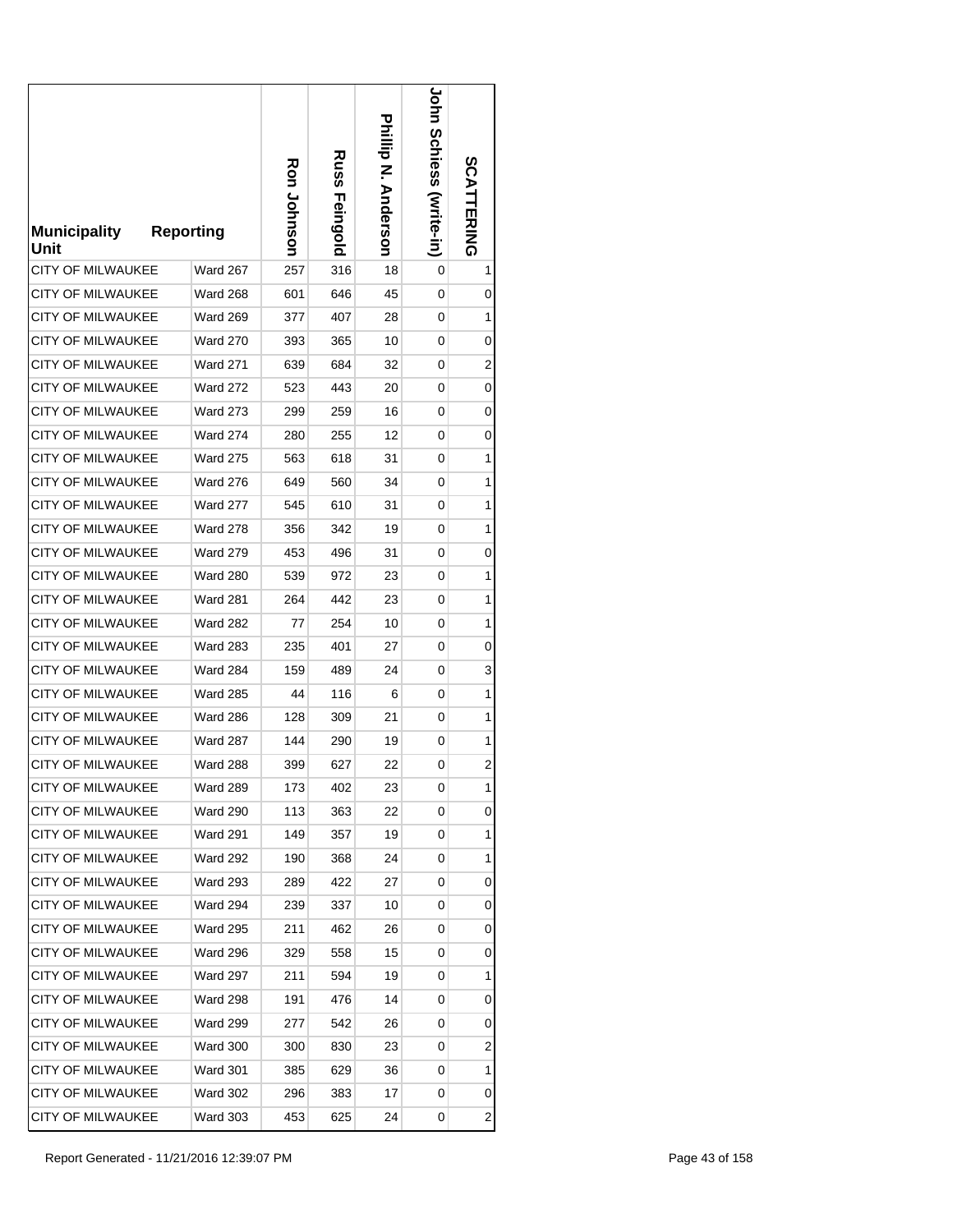| <b>Municipality</b><br>Unit | <b>Reporting</b> | Ron Johnson | Russ<br>Feingold | <b>Prilip N. Anderson</b> | <b>Corn Schiess (surite-in)</b> | <b>SCATTERING</b> |
|-----------------------------|------------------|-------------|------------------|---------------------------|---------------------------------|-------------------|
| <b>CITY OF MILWAUKEE</b>    | Ward 304         | 359         | 470              | 20                        | 0                               | 0                 |
| <b>CITY OF MILWAUKEE</b>    | <b>Ward 305</b>  | 350         | 458              | 34                        | 0                               | $\overline{c}$    |
| <b>CITY OF MILWAUKEE</b>    | <b>Ward 306</b>  | 227         | 469              | 28                        | 0                               | 0                 |
| <b>CITY OF MILWAUKEE</b>    | <b>Ward 307</b>  | 319         | 443              | 16                        | 0                               | 1                 |
| <b>CITY OF MILWAUKEE</b>    | <b>Ward 308</b>  | 191         | 443              | 26                        | 0                               | 1                 |
| <b>CITY OF MILWAUKEE</b>    | <b>Ward 309</b>  | 468         | 554              | 30                        | 0                               | 1                 |
| <b>CITY OF MILWAUKEE</b>    | <b>Ward 310</b>  | 103         | 213              | 7                         | 0                               | 0                 |
| <b>CITY OF MILWAUKEE</b>    | Ward 311         | 259         | 339              | 22                        | 0                               | 1                 |
| <b>CITY OF MILWAUKEE</b>    | <b>Ward 312</b>  | 411         | 419              | 12                        | 0                               | 1                 |
| <b>CITY OF MILWAUKEE</b>    | <b>Ward 313</b>  | 772         | 891              | 44                        | 0                               | 1                 |
| <b>CITY OF MILWAUKEE</b>    | Ward 314         | 341         | 296              | 8                         | 0                               | 2                 |
| <b>CITY OF MILWAUKEE</b>    | <b>Ward 315</b>  | 563         | 564              | 29                        | 0                               | 1                 |
| <b>CITY OF MILWAUKEE</b>    | <b>Ward 316</b>  | 346         | 336              | 17                        | 0                               | 1                 |
| <b>CITY OF MILWAUKEE</b>    | Ward 317         | 336         | 445              | 23                        | 0                               | 2                 |
| <b>CITY OF MILWAUKEE</b>    | <b>Ward 320</b>  | 5           | 30               | 1                         | 0                               | 0                 |
| <b>CITY OF MILWAUKEE</b>    | <b>Ward 321</b>  | 24          | 178              | 11                        | 0                               | 0                 |
| <b>CITY OF MILWAUKEE</b>    | <b>Ward 322</b>  | 20          | 100              | 8                         | 0                               | 0                 |
| <b>CITY OF MILWAUKEE</b>    | <b>Ward 323</b>  | 44          | 174              | 2                         | 0                               | 0                 |
| CITY OF MILWAUKEE           | <b>Ward 324</b>  | 19          | 70               | 3                         | 0                               | 0                 |
| <b>CITY OF MILWAUKEE</b>    | <b>Ward 325</b>  | 71          | 270              | 15                        | 0                               | 0                 |
| <b>CITY OF MILWAUKEE</b>    | <b>Ward 326</b>  | 5           | 0                | 0                         | 0                               | 0                 |
| <b>CITY OF MILWAUKEE</b>    | <b>Ward 327</b>  | 0           | 0                | 0                         | 0                               | 0                 |
| CITY OF OAK CREEK           | Wards 1-3        | 1,644       | 1,189            | 65                        | 0                               | 2                 |
| CITY OF OAK CREEK           | Wards 4-6        | 1,431       | 1,252            | 80                        | 0                               | 0                 |
| <b>CITY OF OAK CREEK</b>    | Wards 7-9        | 1,674       | 1,204            | 61                        | 0                               | 1                 |
| CITY OF OAK CREEK           | Wards 10-<br>12  | 1,877       | 1,264            | 68                        | 0                               | 5                 |
| <b>CITY OF OAK CREEK</b>    | Wards 13-<br>15  | 2,014       | 1,137            | 39                        | 0                               | $\overline{c}$    |
| CITY OF OAK CREEK           | Wards 16-<br>19  | 1,303       | 1,196            | 73                        | 0                               | 3                 |
| CITY OF ST. FRANCIS         | Ward 1-4         | 705         | 792              | 65                        | 0                               | 2                 |
| CITY OF ST. FRANCIS         | Ward 5-8         | 740         | 859              | 50                        | 0                               | 1                 |
| CITY OF ST. FRANCIS         | Ward 9-12        | 757         | 1,006            | 46                        | 0                               | 0                 |
| CITY OF SOUTH<br>MILWAUKEE  | Ward 1-4         | 1,200       | 1,239            | 88                        | 0                               | 4                 |
| CITY OF SOUTH<br>MILWAUKEE  | Ward 5-8         | 1,100       | 1,083            | 71                        | 0                               | 3                 |
| CITY OF SOUTH<br>MILWAUKEE  | Ward 9-12        | 1,486       | 1,283            | 89                        | 0                               | $\overline{c}$    |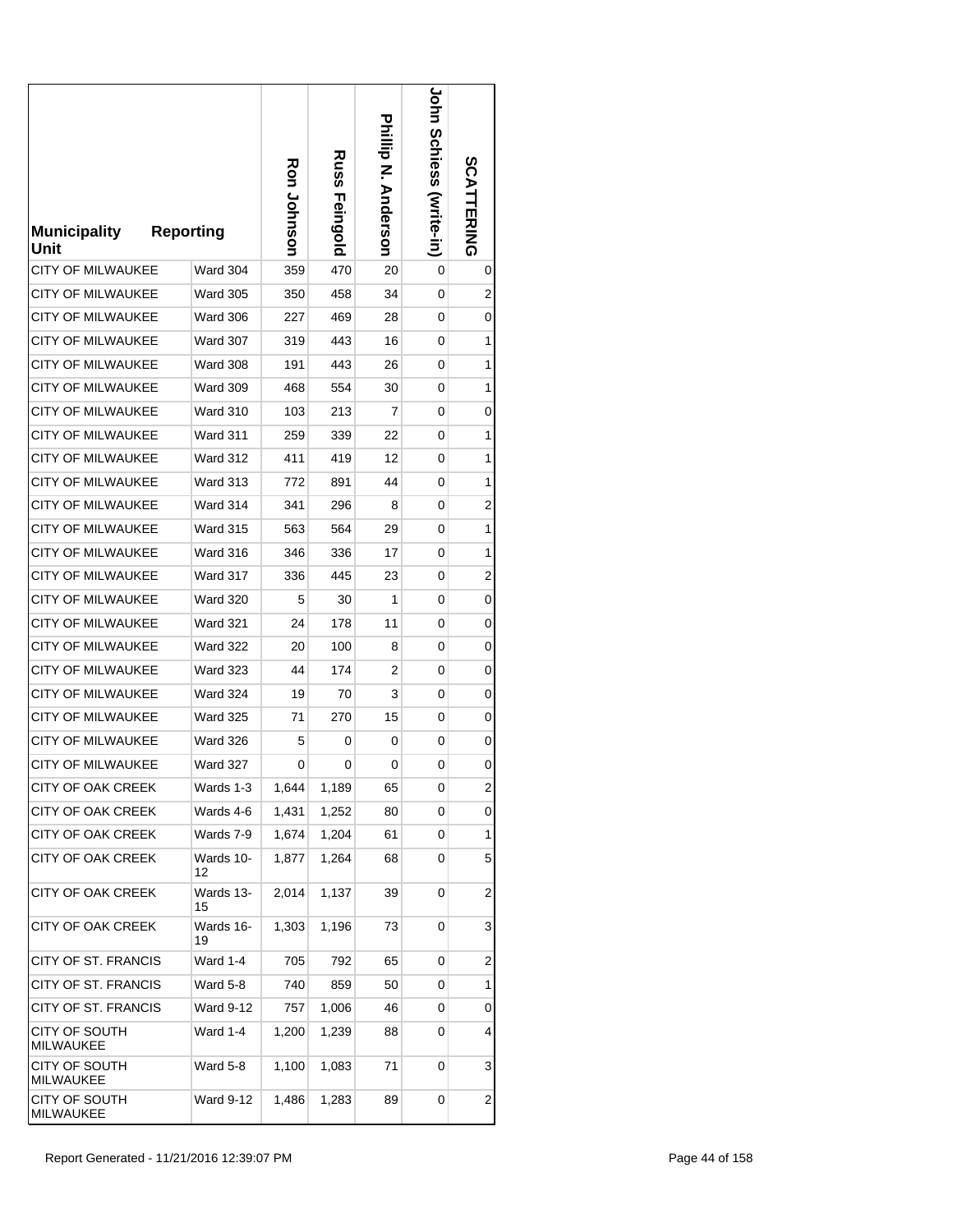| <b>Municipality</b><br>Unit | <b>Reporting</b> | Ron Johnson | <b>Russ</b><br>Feingold | Philip N. Anderson | <b>LOHI SCHIGSS (Write-II)</b> | <b>SCATTERING</b> |
|-----------------------------|------------------|-------------|-------------------------|--------------------|--------------------------------|-------------------|
| CITY OF SOUTH<br>MILWAUKEE  | Ward 13-<br>16   | 1,243       | 1,207                   | 90                 | 0                              | 2                 |
| CITY OF WAUWATOSA           | Ward 1           | 487         | 706                     | 18                 | 0                              | 1                 |
| <b>CITY OF WAUWATOSA</b>    | Ward 2           | 435         | 745                     | 20                 | 0                              | 0                 |
| <b>CITY OF WAUWATOSA</b>    | Ward 3           | 545         | 741                     | 24                 | 0                              | 0                 |
| CITY OF WAUWATOSA           | Ward 4           | 849         | 883                     | 20                 | 0                              | 1                 |
| CITY OF WAUWATOSA           | Ward 5           | 432         | 518                     | 15                 | 0                              | 0                 |
| CITY OF WAUWATOSA           | Ward 6           | 338         | 489                     | 27                 | 0                              | 0                 |
| CITY OF WAUWATOSA           | Ward 7           | 672         | 735                     | 29                 | 0                              | 0                 |
| CITY OF WAUWATOSA           | Ward 8           | 356         | 303                     | 14                 | 0                              | 1                 |
| <b>CITY OF WAUWATOSA</b>    | Ward 9           | 745         | 617                     | 24                 | 0                              | 1                 |
| <b>CITY OF WAUWATOSA</b>    | Ward 10          | 485         | 652                     | 22                 | 0                              | 0                 |
| CITY OF WAUWATOSA           | Ward 11          | 493         | 732                     | 26                 | 0                              | 0                 |
| CITY OF WAUWATOSA           | Ward 12          | 748         | 662                     | 24                 | 0                              | 0                 |
| CITY OF WAUWATOSA           | Ward 13          | 275         | 400                     | 15                 | 0                              | 0                 |
| <b>CITY OF WAUWATOSA</b>    | Ward 14          | 485         | 775                     | 20                 | 0                              | 0                 |
| CITY OF WAUWATOSA           | Ward 15          | 449         | 893                     | 34                 | 0                              | 0                 |
| CITY OF WAUWATOSA           | Ward 16          | 695         | 732                     | 17                 | 0                              | 1                 |
| <b>CITY OF WAUWATOSA</b>    | Ward 17          | 691         | 514                     | 12                 | 0                              | 0                 |
| <b>CITY OF WAUWATOSA</b>    | Ward 18          | 510         | 541                     | 27                 | 0                              | 0                 |
| CITY OF WAUWATOSA           | Ward 19          | 527         | 558                     | 30                 | 0                              | 1                 |
| <b>CITY OF WAUWATOSA</b>    | Ward 20          | 754         | 682                     | 28                 | 0                              | 1                 |
| <b>CITY OF WAUWATOSA</b>    | Ward 21          | 552         | 496                     | 33                 | 0                              | 0                 |
| <b>CITY OF WAUWATOSA</b>    | Ward 22          | 550         | 602                     | 17                 | 0                              | 0                 |
| CITY OF WAUWATOSA           | Ward 23          | 613         | 496                     | 29                 | 0                              | 0                 |
| CITY OF WAUWATOSA           | Ward 24          | 461         | 566                     | 30                 | 0                              | 1                 |
| CITY OF WEST ALLIS          | Ward 1           | 340         | 477                     | 43                 | 0                              | 2                 |
| CITY OF WEST ALLIS          | Ward 2           | 435         | 658                     | 45                 | 0                              | 1                 |
| CITY OF WEST ALLIS          | Ward 3           | 282         | 475                     | 33                 | 0                              | 1                 |
| CITY OF WEST ALLIS          | Ward 4           | 566         | 630                     | 36                 | 0                              | 2                 |
| CITY OF WEST ALLIS          | Ward 5           | 426         | 539                     | 27                 | 0                              | 0                 |
| CITY OF WEST ALLIS          | Ward 6           | 424         | 446                     | 37                 | 0                              | 1                 |
| CITY OF WEST ALLIS          | Ward 7           | 500         | 575                     | 39                 | 0                              | 1                 |
| CITY OF WEST ALLIS          | Ward 8           | 418         | 492                     | 41                 | 0                              | 0                 |
| CITY OF WEST ALLIS          | Ward 9           | 605         | 620                     | 53                 | 0                              | 0                 |
| CITY OF WEST ALLIS          | Ward 10          | 521         | 526                     | 49                 | 0                              | 3                 |
| CITY OF WEST ALLIS          | Ward 11          | 679         | 608                     | 45                 | 0                              | 2                 |
| <b>CITY OF WEST ALLIS</b>   | Ward 12          | 684         | 475                     | 34                 | 0                              | 1                 |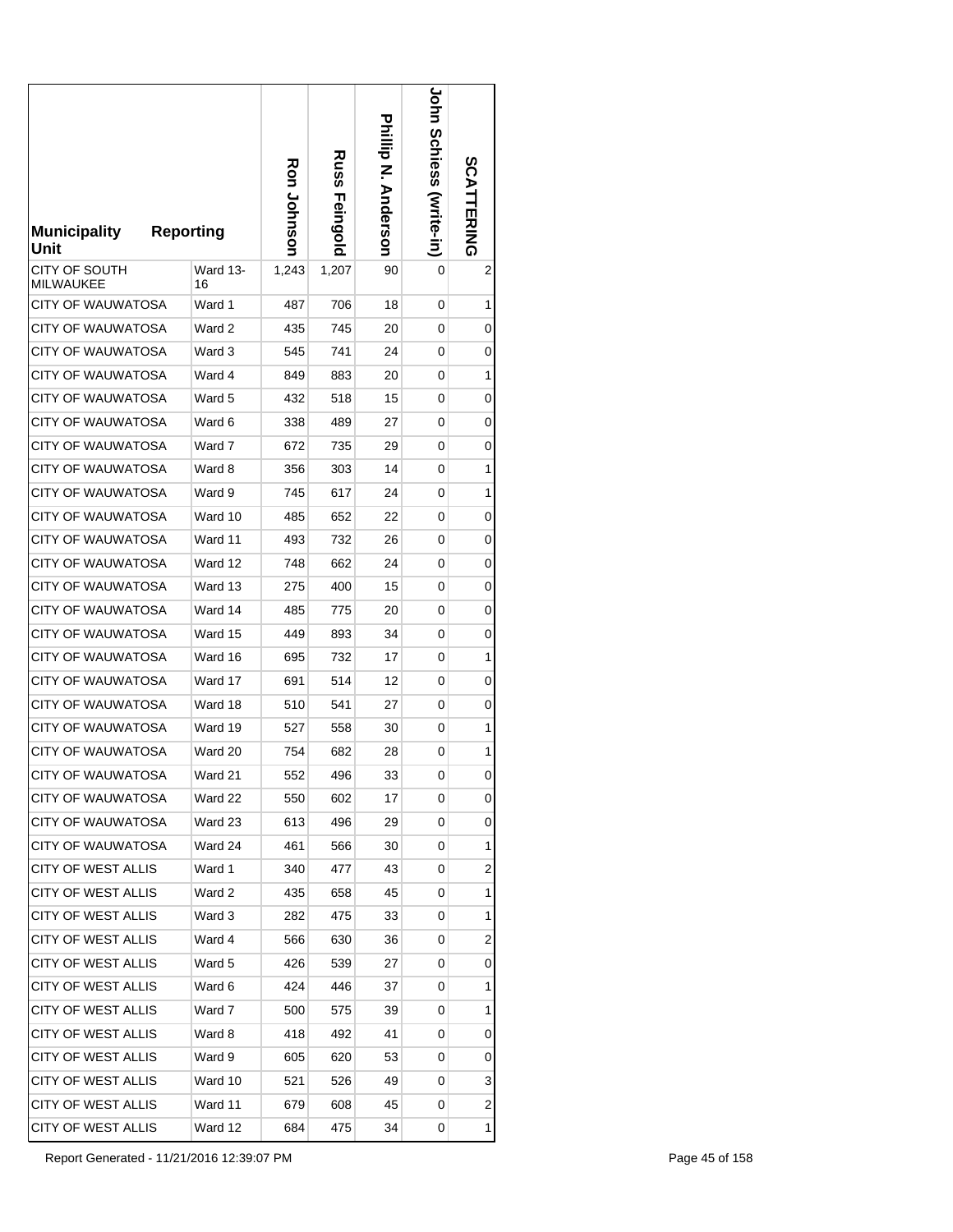| <b>Municipality</b><br>Unit | <b>Reporting</b> | <b>Ron Johnson</b> | <b>Russ</b><br>Feingold | Phillip N. Anderson | <b>Corn Schiess (svite-in)</b> | <b>SCATTERING</b> |
|-----------------------------|------------------|--------------------|-------------------------|---------------------|--------------------------------|-------------------|
| <b>CITY OF WEST ALLIS</b>   | Ward 13          | 907                | 677                     | 50                  | $\Omega$                       | 0                 |
| <b>CITY OF WEST ALLIS</b>   | Ward 14          | 431                | 456                     | 46                  | $\mathbf{0}$                   | 0                 |
| <b>CITY OF WEST ALLIS</b>   | Ward 15          | 488                | 425                     | 30                  | $\Omega$                       | $\overline{2}$    |
| <b>CITY OF WEST ALLIS</b>   | Ward 16          | 495                | 401                     | 37                  | $\Omega$                       | 1                 |
| <b>CITY OF WEST ALLIS</b>   | Ward 17          | 701                | 594                     | 36                  | 0                              | 0                 |
| <b>CITY OF WEST ALLIS</b>   | Ward 18          | 800                | 683                     | 50                  | $\Omega$                       | 3                 |
| <b>CITY OF WEST ALLIS</b>   | Ward 19          | 774                | 642                     | 36                  | $\mathbf 0$                    | 0                 |
| <b>CITY OF WEST ALLIS</b>   | Ward 20          | 450                | 489                     | 26                  | $\Omega$                       | 0                 |
| <b>CITY OF WEST ALLIS</b>   | Ward 21          | 600                | 585                     | 46                  | 0                              | 0                 |
| <b>CITY OF WEST ALLIS</b>   | Ward 22          | 473                | 473                     | 29                  | 0                              | 3                 |
| <b>CITY OF WEST ALLIS</b>   | Ward 23          | 831                | 560                     | 33                  | 0                              | 0                 |
| <b>CITY OF WEST ALLIS</b>   | Ward 24          | 376                | 478                     | 21                  | 0                              | 0                 |
| <b>CITY OF WEST ALLIS</b>   | Ward 25          | 721                | 536                     | 29                  | $\Omega$                       | 1                 |
| Total                       |                  | 2                  | 147,92 276,55<br>6      | 9,879               | 1                              | 356               |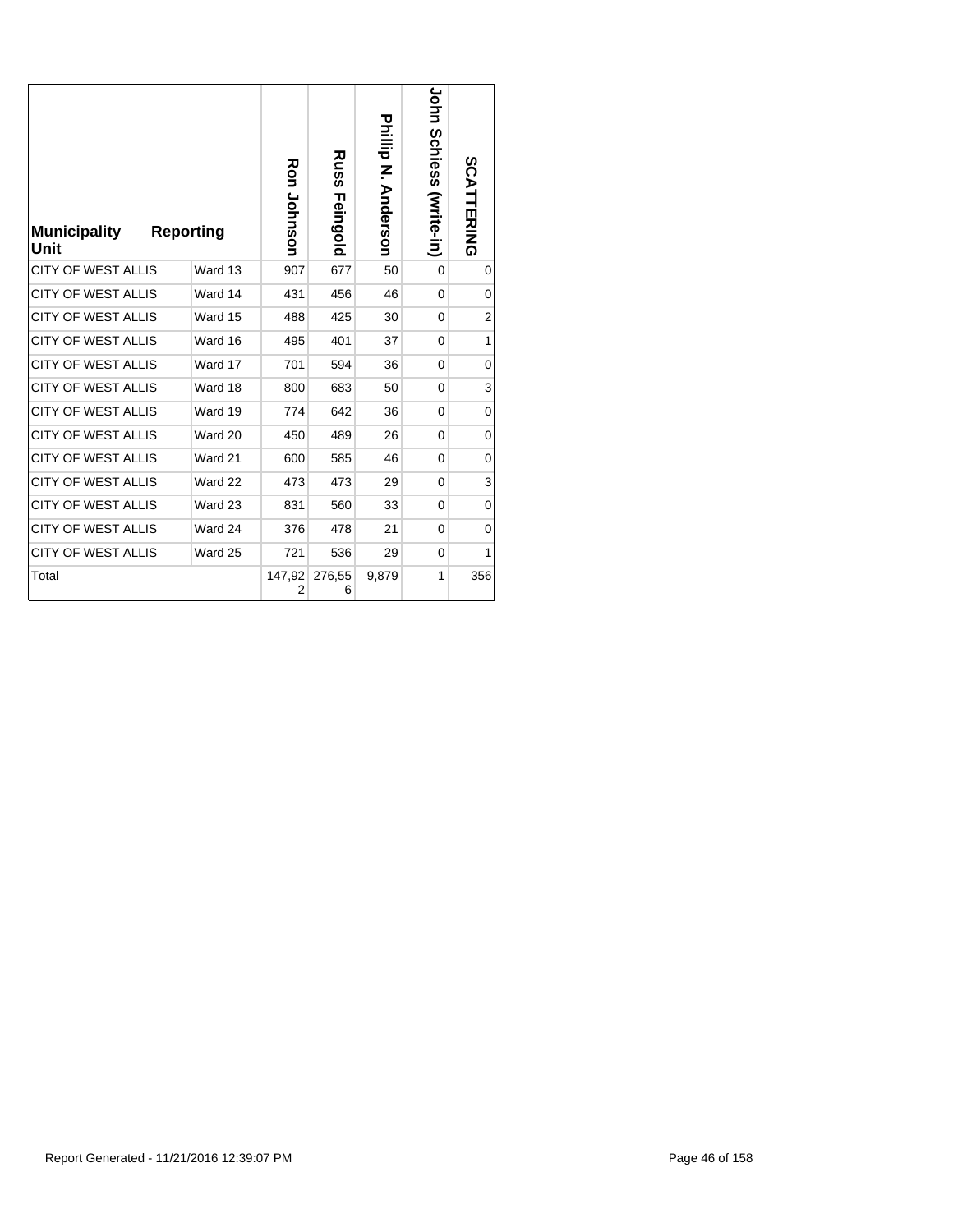# MILWAUKEE COUNTY

### **2016 General Election**

### **11/8/2016**

| <b>Municipality</b><br><b>Reporting</b><br>Unit |           | Paul Ryan | Ryan Solen | Lebeck<br>Jason | mmerman<br><b>Spencer</b> | SCAT<br>뉴저지의 |
|-------------------------------------------------|-----------|-----------|------------|-----------------|---------------------------|--------------|
| <b>VILLAGE OF GREENDALE</b>                     | Ward 1-2  | 1,163     | 411        | 16              | 33                        | 0            |
| VILLAGE OF GREENDALE                            | Ward 3-4  | 1,094     | 593        | 46              | 42                        | 2            |
| <b>VILLAGE OF GREENDALE</b>                     | Ward 5-6  | 1,090     | 479        | 30              | 45                        | 2            |
| <b>VILLAGE OF GREENDALE</b>                     | Ward 7-8  | 1,044     | 513        | 17              | 24                        | 1            |
| <b>VILLAGE OF GREENDALE</b>                     | Ward 9-10 | 1,225     | 539        | 24              | 31                        | 1            |
| VILLAGE OF HALES<br>CORNERS                     | Wards 1-3 | 1,096     | 383        | 21              | 36                        | 0            |
| VILLAGE OF HALES<br>CORNERS                     | Wards 4-6 | 1,032     | 372        | 41              | 39                        | 0            |
| VILLAGE OF HALES<br>CORNERS                     | Wards 7-9 | 897       | 372        | 25              | 30                        | 3            |
| CITY OF FRANKLIN                                | Ward 1    | 4         | 0          | 0               | 0                         | 0            |
| CITY OF FRANKLIN                                | Ward 2    | 958       | 305        | 13              | 20                        | 0            |
| CITY OF FRANKLIN                                | Ward 3    | 1,021     | 384        | 19              | 29                        | 1            |
| CITY OF FRANKLIN                                | Ward 4    | 532       | 152        | 19              | 11                        | 0            |
| CITY OF FRANKLIN                                | Ward 5    | 428       | 150        | 10              | 8                         | 0            |
| <b>CITY OF FRANKLIN</b>                         | Ward 6    | 687       | 232        | 9               | 15                        | 0            |
| CITY OF FRANKLIN                                | Ward 7    | 925       | 327        | 12              | 28                        | 0            |
| CITY OF FRANKLIN                                | Ward 8    | 482       | 258        | 13              | 14                        | 0            |
| <b>CITY OF FRANKLIN</b>                         | Ward 9    | 541       | 264        | 18              | 8                         | 1            |
| CITY OF FRANKLIN                                | Ward 10   | 257       | 104        | 4               | 11                        | 0            |
| CITY OF FRANKLIN                                | Ward 11   | 740       | 265        | 15              | 25                        | 0            |
| CITY OF FRANKLIN                                | Ward 12   | 501       | 191        | 8               | 15                        | 0            |
| <b>CITY OF FRANKLIN</b>                         | Ward 13   | 728       | 252        | 13              | 31                        | 0            |
| CITY OF FRANKLIN                                | Ward 14   | 687       | 211        | 9               | 11                        | 1            |
| CITY OF FRANKLIN                                | Ward 15A  | 381       | 131        | 10              | 10                        | 0            |
| <b>CITY OF FRANKLIN</b>                         | Ward 15B  | 227       | 103        | 8               | 9                         | 0            |
| <b>CITY OF FRANKLIN</b>                         | Ward 16   | 844       | 232        | 12              | 18                        | 1            |
| <b>CITY OF FRANKLIN</b>                         | Ward 17   | 431       | 198        | 13              | 13                        | 0            |
| <b>CITY OF FRANKLIN</b>                         | Ward 18   | 316       | 85         | 6               | 8                         | 0            |
| CITY OF FRANKLIN                                | Ward 19   | 828       | 297        | 20              | 31                        | 1            |
| <b>CITY OF FRANKLIN</b>                         | Ward 20   | 381       | 208        | 17              | 10                        | 0            |
| <b>CITY OF FRANKLIN</b>                         | Ward 21   | 151       | 117        | 7               | 6                         | 0            |
| <b>CITY OF FRANKLIN</b>                         | Ward 22B  | 425       | 167        | 8               | 12                        | 2            |
| <b>CITY OF FRANKLIN</b>                         | Ward 22A  | 437       | 177        | 9               | 11                        | 1            |
| <b>CITY OF FRANKLIN</b>                         | Ward 23   | 806       | 241        | 24              | 35                        | 0            |

Report Generated - 11/21/2016 12:39:07 PM Page 47 of 158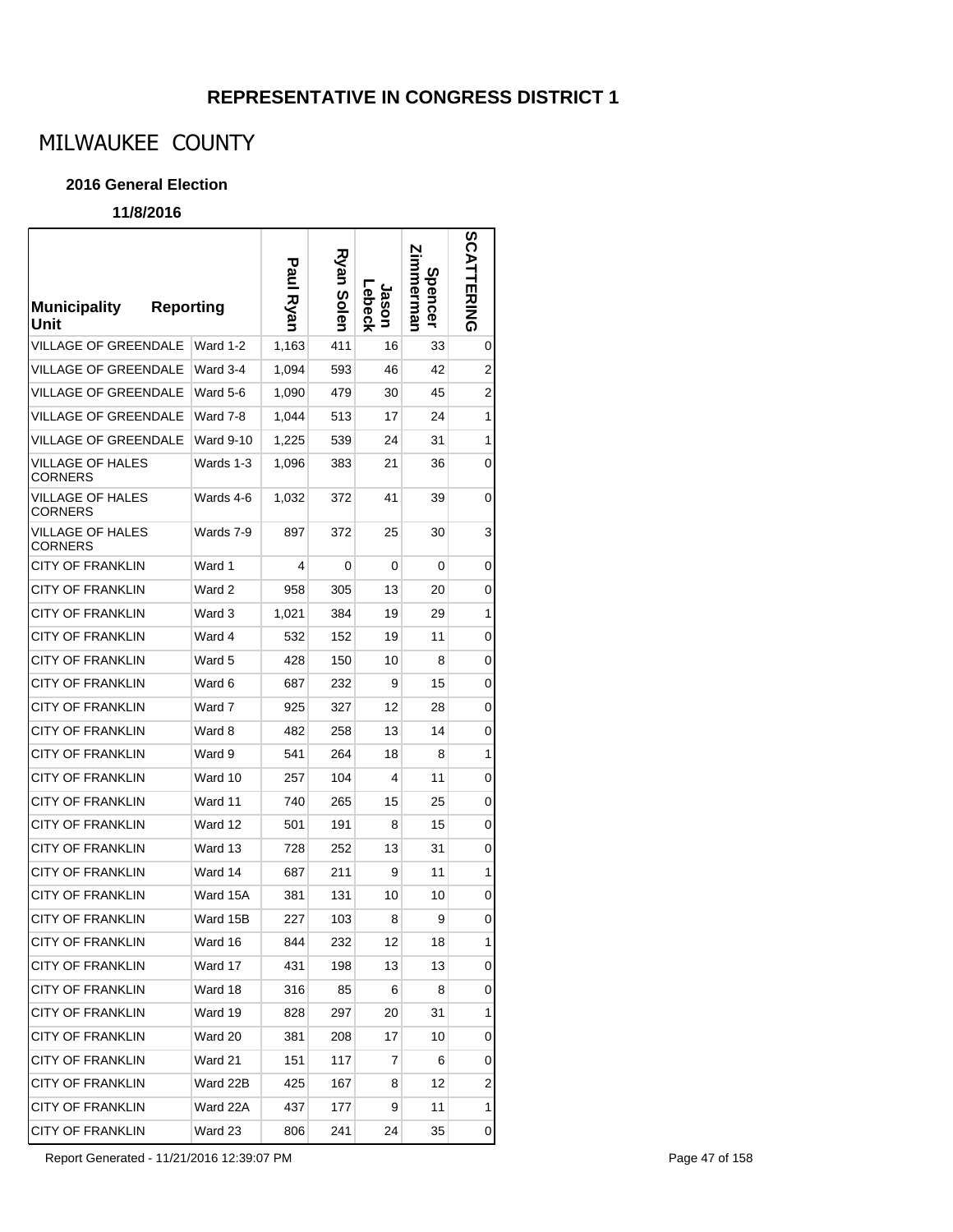| <b>Municipality</b><br>Unit | Reporting       | Paul<br>Ryan | Ryan<br>Solen | ebeck<br>Jason | Zimmerman<br>Spence<br>$\tilde{\mathbf{z}}$ | SCATTERING |
|-----------------------------|-----------------|--------------|---------------|----------------|---------------------------------------------|------------|
| <b>CITY OF OAK CREEK</b>    | Wards 1-3       | 1,914        | 820           | 56             | 70                                          |            |
| <b>CITY OF OAK CREEK</b>    | Wards 4-6       | 1,691        | 913           | 58             | 71                                          | 1          |
| <b>CITY OF OAK CREEK</b>    | Wards 7-9       | 1,938        | 864           | 54             | 58                                          | 2          |
| <b>CITY OF OAK CREEK</b>    | Wards 10-<br>12 | 2,158        | 891           | 47             | 104                                         | 5          |
| <b>CITY OF OAK CREEK</b>    | Wards 13-<br>15 | 2,281        | 780           | 43             | 72                                          | 4          |
| <b>CITY OF OAK CREEK</b>    | Wards 16-<br>19 | 1,562        | 846           | 69             | 68                                          | 3          |
| Total                       |                 | 33,903       | 13,827        | 843            | 1,112                                       | 33         |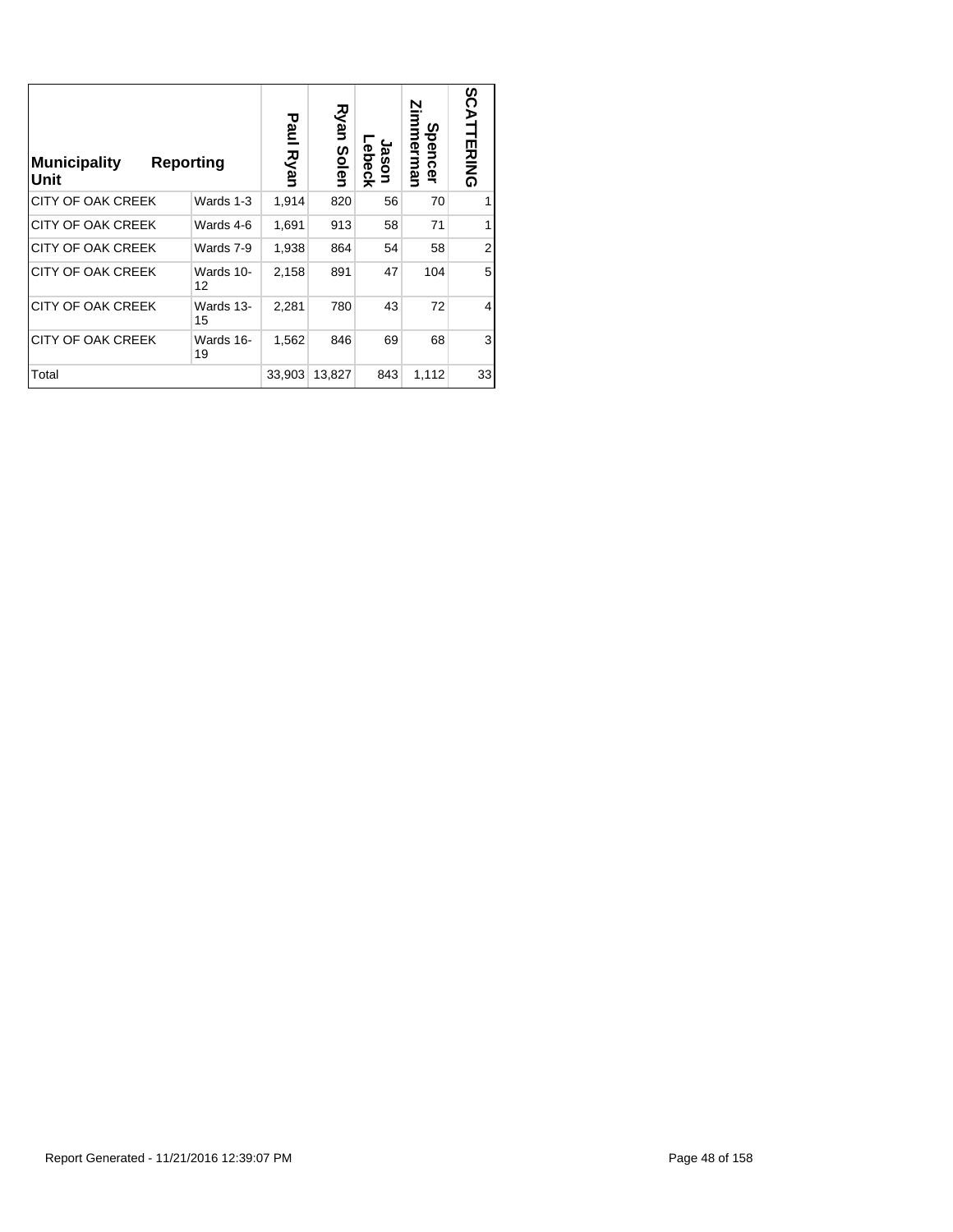# MILWAUKEE COUNTY

### **2016 General Election**

| <b>Municipality</b><br>Unit  | <b>Reporting</b>  | Gwen S.<br>Moore | Andy Craig | Robert<br>kaymond<br>ᅍ | <b>SCATTERING</b> |
|------------------------------|-------------------|------------------|------------|------------------------|-------------------|
| VILLAGE OF BAYSIDE           | Wards 1,3         | 557              | 137        | 146                    | 1                 |
| VILLAGE OF BAYSIDE           | Wards 2,4         | 705              | 169        | 146                    | 3                 |
| VILLAGE OF BAYSIDE           | Ward 5            | 355              | 105        | 104                    | 7                 |
| VILLAGE OF BROWN<br>DEER     | Wards 1-2         | 1,565            | 250        | 289                    | 8                 |
| VILLAGE OF BROWN<br>DEER     | Wards 3-4         | 1,334            | 338        | 377                    | 6                 |
| VILLAGE OF BROWN<br>DEER     | Wards 5-6         | 1,443            | 271        | 303                    | 3                 |
| VILLAGE OF FOX POINT         | Wards 1-4         | 1,036            | 374        | 347                    | 18                |
| VILLAGE OF FOX POINT         | Wards 5-9         | 1.455            | 377        | 365                    | 13                |
| VILLAGE OF<br>SHOREWOOD      | Ward 1-4          | 2,238            | 359        | 277                    | 12                |
| VILLAGE OF<br>SHOREWOOD      | Ward 5-8          | 1,883            | 273        | 288                    | 14                |
| VILLAGE OF<br>SHOREWOOD      | Ward 9-12         | 1,853            | 318        | 247                    | 5                 |
| VILLAGE OF WEST<br>MILWAUKEE | Ward 1-2,5        | 477              | 102        | 90                     | 2                 |
| VILLAGE OF WEST<br>MILWAUKEE | Ward 3-4,6        | 488              | 137        | 144                    | 3                 |
| VILLAGE OF WHITEFISH<br>BAY  | Wards 1-2         | 626              | 316        | 261                    | 7                 |
| VILLAGE OF WHITEFISH<br>BAY  | Wards 3-4         | 698              | 240        | 199                    | 4                 |
| VILLAGE OF WHITEFISH<br>BAY  | Wards 5-6         | 737              | 282        | 244                    | 8                 |
| VILLAGE OF WHITEFISH<br>BAY  | Ward 7            | 449              | 139        | 109                    | 4                 |
| VILLAGE OF WHITEFISH<br>BAY  | <b>Wards 8,10</b> | 938              | 290        | 264                    | 8                 |
| VILLAGE OF WHITEFISH<br>BAY  | <b>Wards 9,11</b> | 857              | 204        | 184                    | 8                 |
| VILLAGE OF WHITEFISH<br>BAY  | Ward 12           | 505              | 172        | 123                    | 5                 |
| <b>CITY OF CUDAHY</b>        | Ward 1-3          | 1,020            | 341        | 351                    | 6                 |
| <b>CITY OF CUDAHY</b>        | Ward 4-6          | 888              | 259        | 355                    | 5                 |
| CITY OF CUDAHY               | Ward 7-9          | 801              | 222        | 313                    | 4                 |
| CITY OF CUDAHY               | Wards 10-<br>12   | 838              | 288        | 399                    | 6                 |
| <b>CITY OF CUDAHY</b>        | Wards 13-<br>15   | 1,069            | 338        | 442                    | 5                 |
| <b>CITY OF GLENDALE</b>      | Wards 1,7         | 780              | 187        | 150                    | 3                 |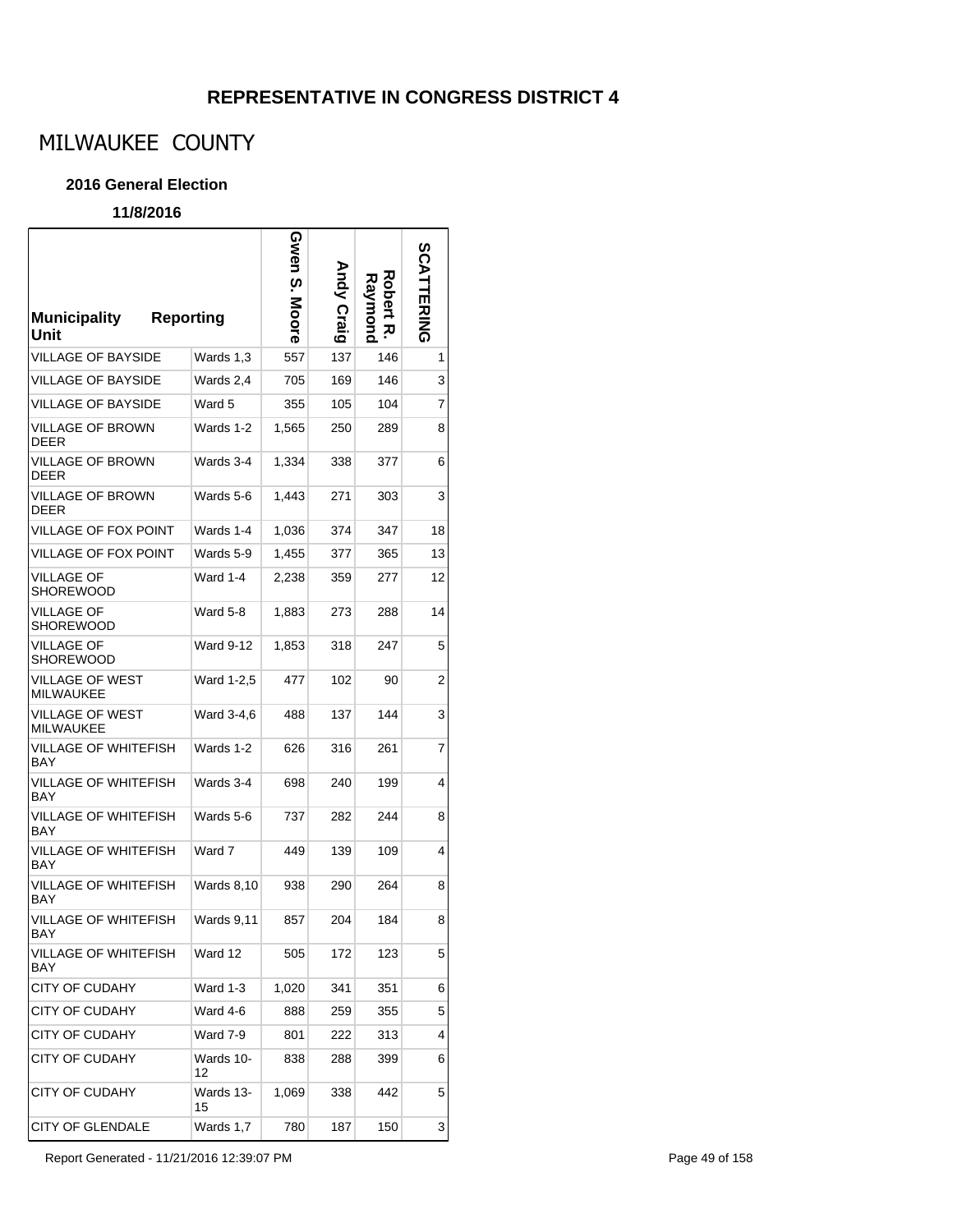| <b>Municipality</b><br>Unit | <b>Reporting</b>  | Gwen S.<br>Moore | Andy Craig | Robert<br>Raymond<br>ᅎ | <b>SCATTERING</b> |
|-----------------------------|-------------------|------------------|------------|------------------------|-------------------|
| <b>CITY OF GLENDALE</b>     | Wards<br>2.8S     | 557              | 97         | 112                    | 3                 |
| <b>CITY OF GLENDALE</b>     | Wards 3,9         | 788              | 225        | 195                    | 1                 |
| <b>CITY OF GLENDALE</b>     | <b>Wards 4,10</b> | 900              | 184        | 240                    | 5                 |
| <b>CITY OF GLENDALE</b>     | Wards 5,11        | 733              | 169        | 179                    | 1                 |
| <b>CITY OF GLENDALE</b>     | Wards 6,12        | 749              | 138        | 143                    | 3                 |
| <b>CITY OF GLENDALE</b>     | Ward 8            | 282              | 49         | 82                     | 1                 |
| <b>CITY OF GLENDALE</b>     | Ward 11S          | 206              | 32         | 21                     | 0                 |
| <b>CITY OF MILWAUKEE</b>    | Ward 1            | 952              | 66         | 98                     | 6                 |
| <b>CITY OF MILWAUKEE</b>    | Ward 2            | 365              | 10         | 15                     | 2                 |
| <b>CITY OF MILWAUKEE</b>    | Ward 3            | 756              | 43         | 80                     | 1                 |
| <b>CITY OF MILWAUKEE</b>    | Ward 4            | 1,314            | 85         | 90                     | 2                 |
| <b>CITY OF MILWAUKEE</b>    | Ward 5            | 634              | 35         | 58                     | 1                 |
| <b>CITY OF MILWAUKEE</b>    | Ward 6            | 1,298            | 131        | 177                    | 5                 |
| <b>CITY OF MILWAUKEE</b>    | Ward 7            | 416              | 68         | 80                     | 1                 |
| <b>CITY OF MILWAUKEE</b>    | Ward 8            | 1,063            | 121        | 145                    | 5                 |
| <b>CITY OF MILWAUKEE</b>    | Ward 9            | 578              | 30         | 45                     | 0                 |
| <b>CITY OF MILWAUKEE</b>    | Ward 10           | 835              | 104        | 138                    | 1                 |
| <b>CITY OF MILWAUKEE</b>    | Ward 11           | 807              | 52         | 69                     | 1                 |
| <b>CITY OF MILWAUKEE</b>    | Ward 12           | 743              | 37         | 52                     | 3                 |
| <b>CITY OF MILWAUKEE</b>    | Ward 13           | 381              | 34         | 47                     | 3                 |
| <b>CITY OF MILWAUKEE</b>    | Ward 14           | 897              | 30         | 27                     | 2                 |
| <b>CITY OF MILWAUKEE</b>    | Ward 15           | 494              | 101        | 94                     | 1                 |
| <b>CITY OF MILWAUKEE</b>    | Ward 16           | 1,159            | 53         | 74                     | 2                 |
| <b>CITY OF MILWAUKEE</b>    | Ward 17           | 445              | 38         | 67                     | 0                 |
| <b>CITY OF MILWAUKEE</b>    | Ward 18           | 734              | 71         | 62                     | 1                 |
| <b>CITY OF MILWAUKEE</b>    | Ward 19           | 586              | 24         | 48                     | 3                 |
| <b>CITY OF MILWAUKEE</b>    | Ward 20           | 782              | 33         | 45                     | 1                 |
| CITY OF MILWAUKEE           | Ward 21           | 758              | 10         | 30                     | 1                 |
| <b>CITY OF MILWAUKEE</b>    | Ward 22           | 692              | 29         | 33                     | 0                 |
| <b>CITY OF MILWAUKEE</b>    | Ward 23           | 292              | 12         | 21                     | 0                 |
| <b>CITY OF MILWAUKEE</b>    | Ward 24           | 360              | 12         | 10                     | 1                 |
| <b>CITY OF MILWAUKEE</b>    | Ward 25           | 636              | 18         | 32                     | 2                 |
| <b>CITY OF MILWAUKEE</b>    | Ward 26           | 581              | 22         | 25                     | 0                 |
| <b>CITY OF MILWAUKEE</b>    | Ward 27           | 552              | 14         | 39                     | 0                 |
| CITY OF MILWAUKEE           | Ward 28           | 185              | 9          | 11                     | 0                 |
| <b>CITY OF MILWAUKEE</b>    | Ward 29           | 325              | 9          | 18                     | 0                 |
| <b>CITY OF MILWAUKEE</b>    | Ward 30           | 604              | 22         | 48                     | 1                 |
| <b>CITY OF MILWAUKEE</b>    | Ward 31           | 555              | 23         | 32                     | 1                 |
| CITY OF MILWAUKEE           | Ward 32           | 1,223            | 66         | 121                    | 6                 |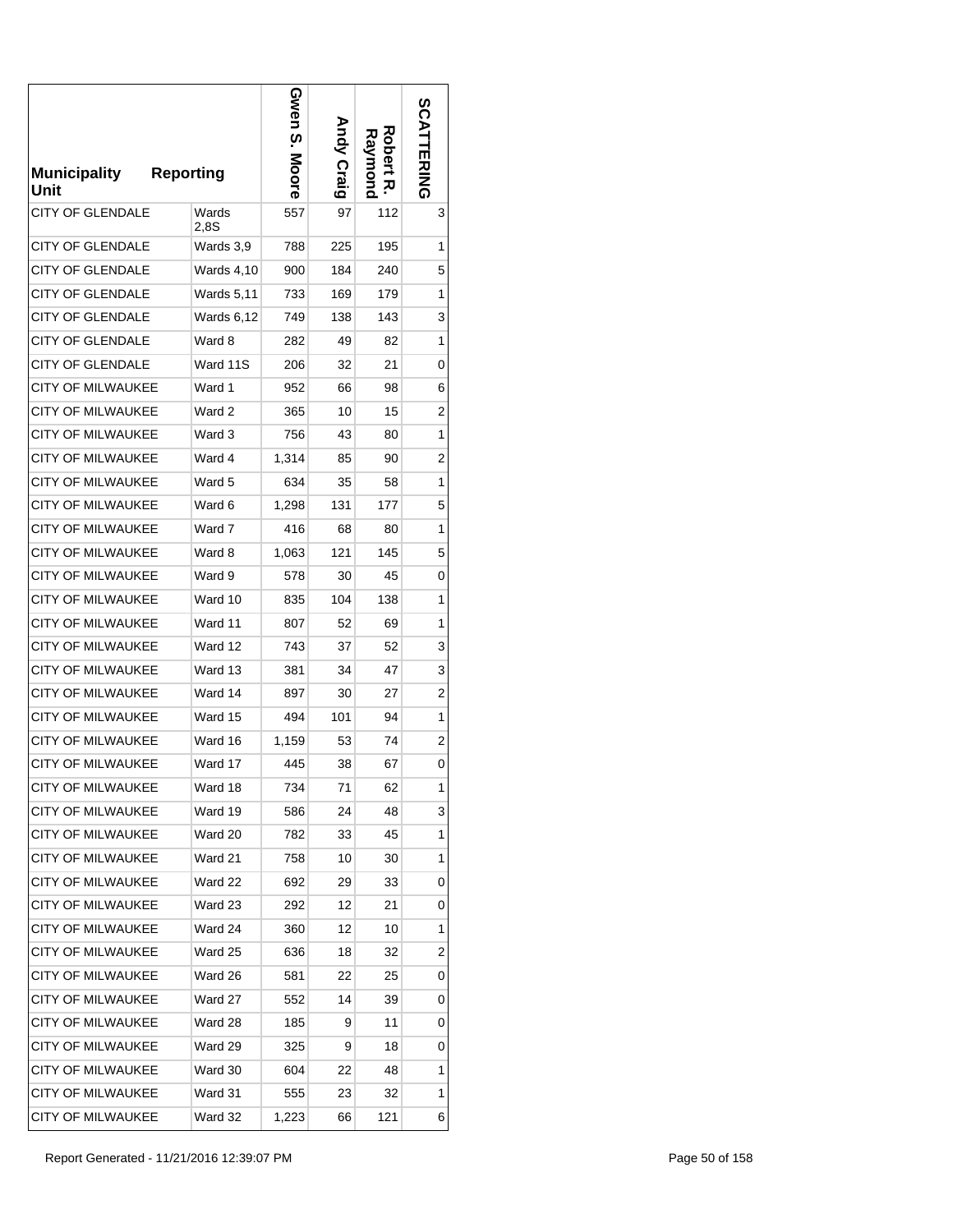| <b>Municipality</b><br>Unit | <b>Reporting</b> | Gwen<br>ო.<br>.<br>Moore | <b>Andy Craig</b> | Robert<br>Raymond<br>ᅎ | <b>SCATTERING</b> |
|-----------------------------|------------------|--------------------------|-------------------|------------------------|-------------------|
| CITY OF MILWAUKEE           | Ward 33          | 1,225                    | 262               | 312                    | 9                 |
| <b>CITY OF MILWAUKEE</b>    | Ward 34          | 799                      | 100               | 123                    | 4                 |
| <b>CITY OF MILWAUKEE</b>    | Ward 35          | 579                      | 84                | 108                    | 3                 |
| CITY OF MILWAUKEE           | Ward 36          | 677                      | 36                | 37                     | 2                 |
| <b>CITY OF MILWAUKEE</b>    | Ward 37          | 638                      | 25                | 32                     | 0                 |
| <b>CITY OF MILWAUKEE</b>    | Ward 38          | 521                      | 17                | 18                     | 2                 |
| CITY OF MILWAUKEE           | Ward 39          | 564                      | 47                | 40                     | 1                 |
| <b>CITY OF MILWAUKEE</b>    | Ward 40          | 593                      | 15                | 26                     | 3                 |
| <b>CITY OF MILWAUKEE</b>    | Ward 41          | 567                      | 22                | 26                     | 1                 |
| <b>CITY OF MILWAUKEE</b>    | Ward 42          | 770                      | 30                | 30                     | 0                 |
| CITY OF MILWAUKEE           | Ward 43          | 461                      | 5                 | 10                     | 0                 |
| <b>CITY OF MILWAUKEE</b>    | Ward 44          | 789                      | 27                | 49                     | 3                 |
| <b>CITY OF MILWAUKEE</b>    | Ward 45          | 815                      | 17                | 45                     | 3                 |
| <b>CITY OF MILWAUKEE</b>    | Ward 46          | 426                      | 11                | 18                     | 0                 |
| CITY OF MILWAUKEE           | Ward 47          | 831                      | 20                | 18                     | 3                 |
| CITY OF MILWAUKEE           | Ward 48          | 376                      | 14                | 24                     | 2                 |
| CITY OF MILWAUKEE           | Ward 49          | 559                      | 18                | 20                     | 0                 |
| CITY OF MILWAUKEE           | Ward 50          | 522                      | 12                | 18                     | 1                 |
| CITY OF MILWAUKEE           | Ward 51          | 536                      | 10                | 7                      | 2                 |
| CITY OF MILWAUKEE           | Ward 52          | 743                      | 16                | 27                     | 0                 |
| CITY OF MILWAUKEE           | Ward 53          | 323                      | 11                | 8                      | 1                 |
| CITY OF MILWAUKEE           | Ward 54          | 439                      | 13                | 10                     | 0                 |
| CITY OF MILWAUKEE           | Ward 55          | 832                      | 64                | 74                     | 1                 |
| <b>CITY OF MILWAUKEE</b>    | Ward 56          | 612                      | 5                 | 8                      | 0                 |
| <b>CITY OF MILWAUKEE</b>    | Ward 57          | 812                      | 7                 | 14                     | 1                 |
| CITY OF MILWAUKEE           | Ward 58          | 587                      | 8                 | 11                     | 2                 |
| <b>CITY OF MILWAUKEE</b>    | Ward 59          | 1,179                    | 13                | 16                     | 0                 |
| CITY OF MILWAUKEE           | Ward 60          | 840                      | 9                 | 9                      | 2                 |
| CITY OF MILWAUKEE           | Ward 61          | 712                      | 8                 | 8                      | 1                 |
| CITY OF MILWAUKEE           | Ward 62          | 552                      | 6                 | 10                     | 0                 |
| CITY OF MILWAUKEE           | Ward 63          | 530                      | 4                 | 9                      | 2                 |
| CITY OF MILWAUKEE           | Ward 64          | 1,199                    | 19                | 27                     | 1                 |
| <b>CITY OF MILWAUKEE</b>    | Ward 65          | 953                      | 19                | 20                     | 4                 |
| CITY OF MILWAUKEE           | Ward 66          | 647                      | 3                 | 9                      | 0                 |
| CITY OF MILWAUKEE           | Ward 67          | 510                      | 9                 | 11                     | 0                 |
| CITY OF MILWAUKEE           | Ward 68          | 972                      | 23                | 40                     | 1                 |
| CITY OF MILWAUKEE           | Ward 69          | 756                      | 11                | 25                     | 1                 |
| CITY OF MILWAUKEE           | Ward 70          | 1,077                    | 22                | 32                     | 0                 |
| CITY OF MILWAUKEE           | Ward 71          | 581                      | 13                | 18                     | 0                 |
| CITY OF MILWAUKEE           | Ward 72          | 800                      | 37                | 30                     | 1                 |

Report Generated - 11/21/2016 12:39:07 PM Page 51 of 158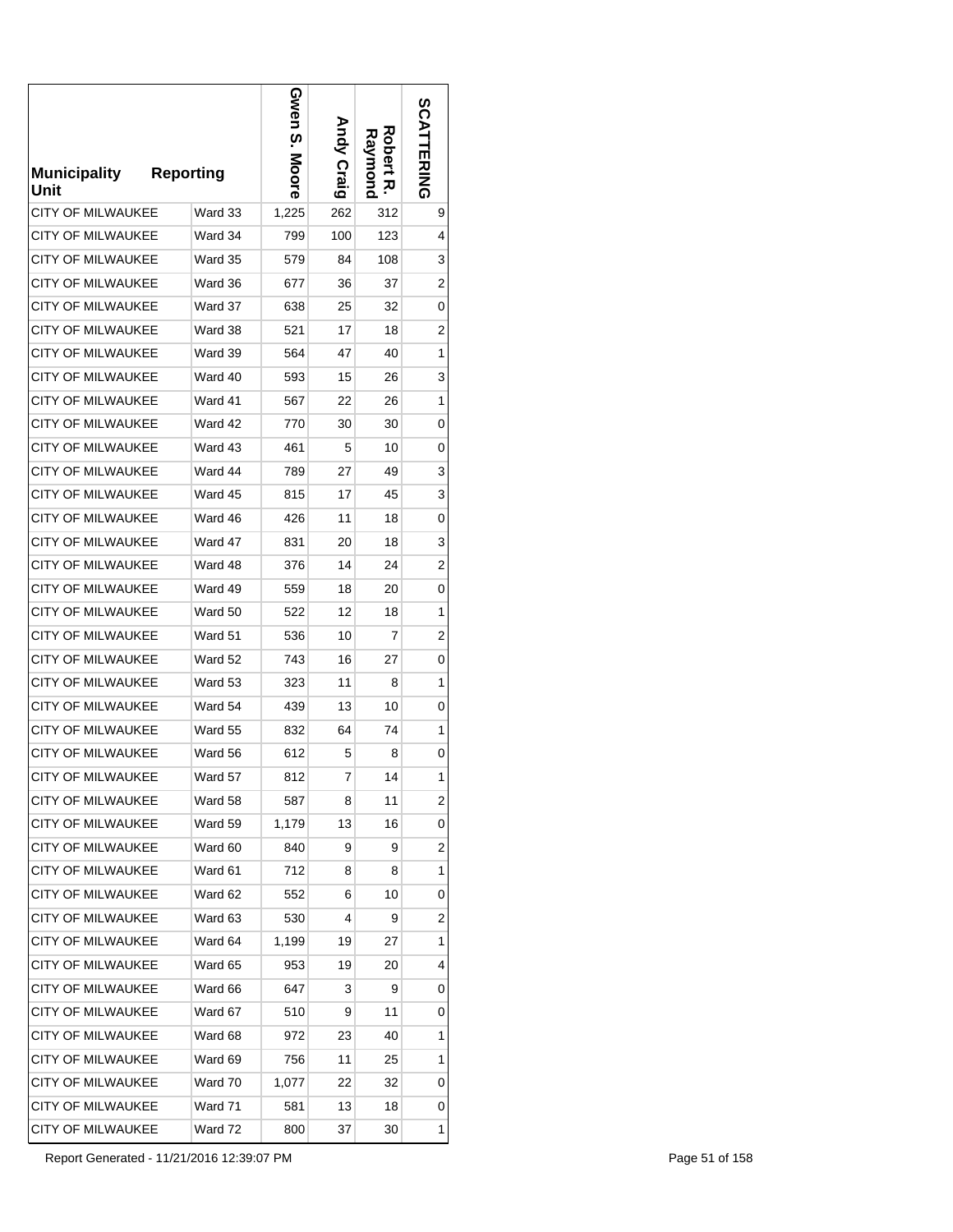| <b>Municipality</b><br>Unit | <b>Reporting</b> | Gwen S.<br>Moore | <b>Andy Craig</b> | Robert<br>Raymond<br>ᅎ | <b>SCATTERING</b> |
|-----------------------------|------------------|------------------|-------------------|------------------------|-------------------|
| CITY OF MILWAUKEE           | Ward 73          | 866              | 34                | 41                     | 1                 |
| <b>CITY OF MILWAUKEE</b>    | Ward 74          | 557              | 17                | 43                     | 0                 |
| CITY OF MILWAUKEE           | Ward 75          | 490              | 52                | 59                     | 1                 |
| CITY OF MILWAUKEE           | Ward 76          | 558              | 24                | 40                     | 0                 |
| <b>CITY OF MILWAUKEE</b>    | Ward 77          | 494              | 33                | 45                     | 0                 |
| <b>CITY OF MILWAUKEE</b>    | Ward 78          | 859              | 53                | 64                     | 2                 |
| CITY OF MILWAUKEE           | Ward 79          | 845              | 71                | 77                     | 2                 |
| <b>CITY OF MILWAUKEE</b>    | Ward 80          | 993              | 146               | 196                    | 7                 |
| <b>CITY OF MILWAUKEE</b>    | Ward 81          | 285              | 106               | 82                     | 0                 |
| <b>CITY OF MILWAUKEE</b>    | Ward 82          | 378              | 151               | 141                    | 1                 |
| CITY OF MILWAUKEE           | Ward 83          | 516              | 168               | 164                    | 4                 |
| <b>CITY OF MILWAUKEE</b>    | Ward 84          | 397              | 102               | 106                    | 3                 |
| CITY OF MILWAUKEE           | Ward 85          | 557              | 135               | 160                    | 3                 |
| <b>CITY OF MILWAUKEE</b>    | Ward 86          | 516              | 163               | 171                    | 2                 |
| CITY OF MILWAUKEE           | Ward 87          | 346              | 93                | 92                     | 2                 |
| CITY OF MILWAUKEE           | Ward 88          | 426              | 95                | 110                    | 4                 |
| CITY OF MILWAUKEE           | Ward 89          | 620              | 110               | 124                    | 3                 |
| CITY OF MILWAUKEE           | Ward 90          | 643              | 91                | 109                    | 5                 |
| CITY OF MILWAUKEE           | Ward 91          | 1,087            | 53                | 57                     | 2                 |
| <b>CITY OF MILWAUKEE</b>    | Ward 92          | 894              | 137               | 127                    | 5                 |
| CITY OF MILWAUKEE           | Ward 93          | 374              | 84                | 91                     | 5                 |
| <b>CITY OF MILWAUKEE</b>    | Ward 94          | 403              | 8                 | 5                      | 0                 |
| <b>CITY OF MILWAUKEE</b>    | Ward 95          | 514              | 11                | 22                     | 0                 |
| <b>CITY OF MILWAUKEE</b>    | Ward 96          | 828              | 44                | 43                     | $\overline{2}$    |
| <b>CITY OF MILWAUKEE</b>    | Ward 97          | 666              | 69                | 71                     | 1                 |
| CITY OF MILWAUKEE           | Ward 98          | 561              | 12                | 11                     | $\overline{c}$    |
| <b>CITY OF MILWAUKEE</b>    | Ward 99          | 986              | 25                | 38                     | 1                 |
| CITY OF MILWAUKEE           | Ward 100         | 663              | 9                 | 12                     | 2                 |
| <b>CITY OF MILWAUKEE</b>    | <b>Ward 101</b>  | 942              | 10                | 18                     | 2                 |
| <b>CITY OF MILWAUKEE</b>    | <b>Ward 102</b>  | 1,020            | 21                | 21                     | 1                 |
| CITY OF MILWAUKEE           | <b>Ward 103</b>  | 1,209            | 28                | 32                     | $\overline{c}$    |
| <b>CITY OF MILWAUKEE</b>    | <b>Ward 104</b>  | 1.131            | 10                | 18                     | 1                 |
| CITY OF MILWAUKEE           | <b>Ward 105</b>  | 454              | 3                 | 10                     | 2                 |
| CITY OF MILWAUKEE           | <b>Ward 106</b>  | 424              | 4                 | 3                      | 0                 |
| CITY OF MILWAUKEE           | <b>Ward 107</b>  | 668              | 4                 | 9                      | 0                 |
| CITY OF MILWAUKEE           | Ward 108         | 637              | 4                 | 10                     | 0                 |
| CITY OF MILWAUKEE           | Ward 109         | 707              | 2                 | 7                      | 1                 |
| <b>CITY OF MILWAUKEE</b>    | Ward 110         | 400              | 1                 | 7                      | 0                 |
| CITY OF MILWAUKEE           | Ward 111         | 505              | 6                 | 10                     | 3                 |
| CITY OF MILWAUKEE           | <b>Ward 112</b>  | 627              | 8                 | 9                      | 1                 |

Report Generated - 11/21/2016 12:39:07 PM Page 52 of 158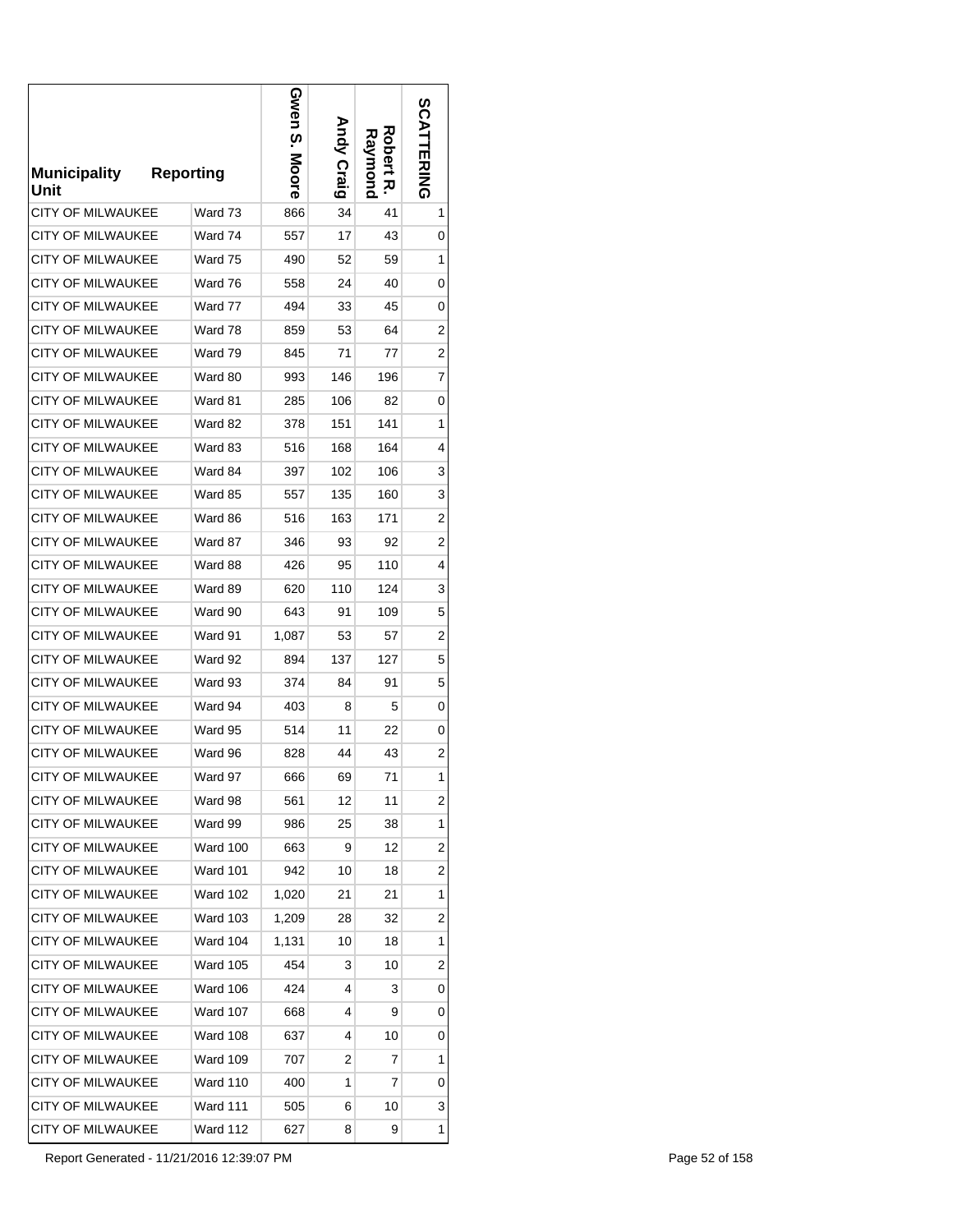| <b>Municipality</b><br>Unit | <b>Reporting</b> |                 | Gwen S.<br>Moore | <b>Andy Craig</b> | Robert<br>Raymond<br>ᅎ | <b>SCATTERING</b> |
|-----------------------------|------------------|-----------------|------------------|-------------------|------------------------|-------------------|
| CITY OF MILWAUKEE           |                  | Ward 113        | 552              | 1                 | 4                      | 1                 |
| <b>CITY OF MILWAUKEE</b>    |                  | Ward 114        | 491              | 4                 | 4                      | 0                 |
| <b>CITY OF MILWAUKEE</b>    |                  | <b>Ward 115</b> | 854              | 8                 | 2                      | 0                 |
| CITY OF MILWAUKEE           |                  | <b>Ward 116</b> | 435              | 4                 | 4                      | 0                 |
| <b>CITY OF MILWAUKEE</b>    |                  | <b>Ward 117</b> | 565              | 7                 | 9                      | 1                 |
| <b>CITY OF MILWAUKEE</b>    |                  | Ward 118        | 591              | 8                 | 8                      | 0                 |
| CITY OF MILWAUKEE           |                  | <b>Ward 119</b> | 600              | 9                 | 9                      | 0                 |
| <b>CITY OF MILWAUKEE</b>    |                  | <b>Ward 120</b> | 557              | 7                 | 8                      | 0                 |
| <b>CITY OF MILWAUKEE</b>    |                  | <b>Ward 121</b> | 649              | 5                 | 8                      | 0                 |
| <b>CITY OF MILWAUKEE</b>    |                  | <b>Ward 122</b> | 698              | 24                | 12                     | 1                 |
| <b>CITY OF MILWAUKEE</b>    |                  | <b>Ward 123</b> | 793              | 46                | 30                     | 4                 |
| <b>CITY OF MILWAUKEE</b>    |                  | <b>Ward 124</b> | 446              | 46                | 33                     | 0                 |
| <b>CITY OF MILWAUKEE</b>    |                  | <b>Ward 125</b> | 883              | 114               | 73                     | 6                 |
| <b>CITY OF MILWAUKEE</b>    |                  | <b>Ward 126</b> | 691              | 60                | 46                     | 1                 |
| CITY OF MILWAUKEE           |                  | Ward 127        | 847              | 185               | 131                    | 6                 |
| CITY OF MILWAUKEE           |                  | <b>Ward 128</b> | 994              | 221               | 172                    | 10                |
| CITY OF MILWAUKEE           |                  | Ward 129        | 654              | 138               | 97                     | 2                 |
| CITY OF MILWAUKEE           |                  | Ward 130        | 784              | 161               | 136                    | 11                |
| CITY OF MILWAUKEE           |                  | <b>Ward 131</b> | 665              | 176               | 130                    | 9                 |
| <b>CITY OF MILWAUKEE</b>    |                  | <b>Ward 132</b> | 1,025            | 203               | 179                    | 5                 |
| CITY OF MILWAUKEE           |                  | <b>Ward 133</b> | 628              | 106               | 73                     | 4                 |
| CITY OF MILWAUKEE           |                  | <b>Ward 134</b> | 643              | 137               | 70                     | 4                 |
| <b>CITY OF MILWAUKEE</b>    |                  | <b>Ward 135</b> | 746              | 148               | 76                     | 2                 |
| <b>CITY OF MILWAUKEE</b>    |                  | <b>Ward 136</b> | 710              | 136               | 85                     | 10                |
| <b>CITY OF MILWAUKEE</b>    |                  | Ward 137        | 523              | 83                | 48                     | $\overline{2}$    |
| CITY OF MILWAUKEE           |                  | Ward 138        | 1,558            | 156               | 91                     | 1                 |
| <b>CITY OF MILWAUKEE</b>    |                  | <b>Ward 139</b> | 1,089            | 87                | 65                     | 3                 |
| CITY OF MILWAUKEE           |                  | <b>Ward 140</b> | 416              | 7                 | 14                     | 0                 |
| CITY OF MILWAUKEE           |                  | Ward 141        | 537              | 9                 | 14                     | 2                 |
| <b>CITY OF MILWAUKEE</b>    |                  | Ward 142        | 521              | 13                | 10                     | 1                 |
| CITY OF MILWAUKEE           |                  | <b>Ward 143</b> | 508              | 6                 | 7                      | 1                 |
| <b>CITY OF MILWAUKEE</b>    |                  | Ward 144        | 384              | 3                 | 9                      | 1                 |
| <b>CITY OF MILWAUKEE</b>    |                  | <b>Ward 145</b> | 239              | 2                 | 2                      | 2                 |
| CITY OF MILWAUKEE           |                  | Ward 146        | 238              | 0                 | 2                      | 0                 |
| CITY OF MILWAUKEE           |                  | <b>Ward 147</b> | 828              | 9                 | 7                      | 0                 |
| CITY OF MILWAUKEE           |                  | Ward 148        | 615              | 11                | 10                     | 0                 |
| CITY OF MILWAUKEE           |                  | Ward 149        | 709              | 5                 | 13                     | 3                 |
| CITY OF MILWAUKEE           |                  | <b>Ward 150</b> | 549              | 10                | 14                     | 0                 |
| CITY OF MILWAUKEE           |                  | <b>Ward 151</b> | 411              | 4                 | 5                      | 0                 |
| CITY OF MILWAUKEE           |                  | Ward 152        | 358              | 3                 | 7                      | 0                 |

Report Generated - 11/21/2016 12:39:07 PM Page 53 of 158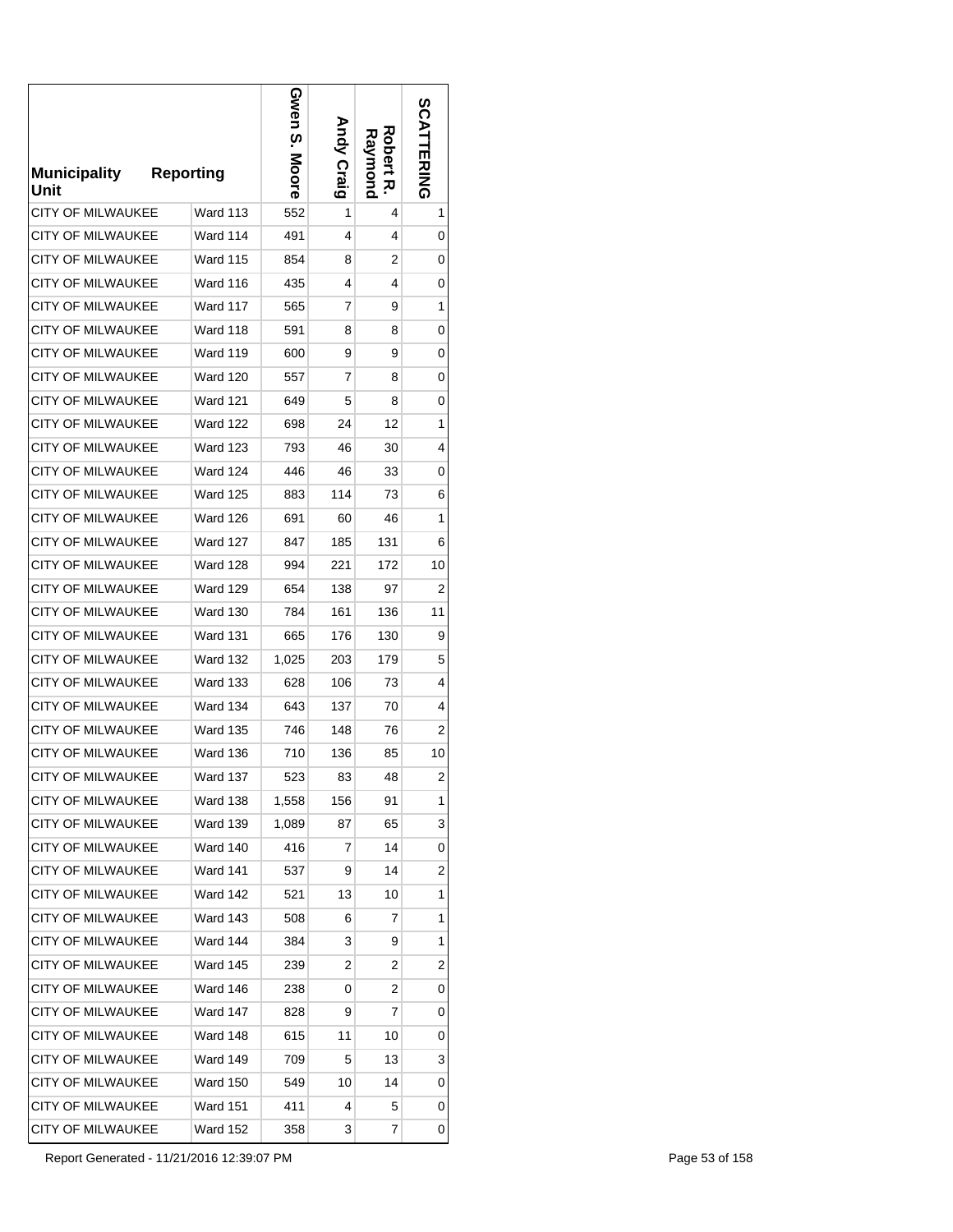| <b>Municipality</b><br>Unit | <b>Reporting</b> |                 | Gwen S.<br>Moore | <b>Andy Craig</b> | Robert<br>Raymond<br>ᅎ | <b>SCATTERING</b> |
|-----------------------------|------------------|-----------------|------------------|-------------------|------------------------|-------------------|
| CITY OF MILWAUKEE           |                  | <b>Ward 153</b> | 604              | 10                | 21                     | 0                 |
| <b>CITY OF MILWAUKEE</b>    |                  | <b>Ward 154</b> | 561              | 8                 | 13                     | 1                 |
| <b>CITY OF MILWAUKEE</b>    |                  | <b>Ward 155</b> | 447              | 10                | 8                      | 1                 |
| CITY OF MILWAUKEE           |                  | <b>Ward 156</b> | 658              | 12                | 14                     | 2                 |
| <b>CITY OF MILWAUKEE</b>    |                  | <b>Ward 157</b> | 466              | 27                | 19                     | 1                 |
| <b>CITY OF MILWAUKEE</b>    |                  | <b>Ward 158</b> | 411              | 21                | 13                     | 0                 |
| <b>CITY OF MILWAUKEE</b>    |                  | <b>Ward 159</b> | 428              | 16                | 23                     | 1                 |
| <b>CITY OF MILWAUKEE</b>    |                  | Ward 160        | 592              | 2                 | 7                      | 1                 |
| <b>CITY OF MILWAUKEE</b>    |                  | <b>Ward 161</b> | 204              | 1                 | 2                      | 0                 |
| <b>CITY OF MILWAUKEE</b>    |                  | <b>Ward 162</b> | 346              | 8                 | 5                      | 2                 |
| <b>CITY OF MILWAUKEE</b>    |                  | <b>Ward 163</b> | 602              | 19                | 16                     | 2                 |
| <b>CITY OF MILWAUKEE</b>    |                  | Ward 164        | 684              | 40                | 48                     | 2                 |
| CITY OF MILWAUKEE           |                  | <b>Ward 165</b> | 570              | 60                | 50                     | $\overline{c}$    |
| <b>CITY OF MILWAUKEE</b>    |                  | Ward 166        | 252              | 28                | 25                     | 1                 |
| CITY OF MILWAUKEE           |                  | <b>Ward 167</b> | 594              | 85                | 71                     | 3                 |
| CITY OF MILWAUKEE           |                  | <b>Ward 168</b> | 1,006            | 202               | 116                    | 2                 |
| CITY OF MILWAUKEE           |                  | <b>Ward 169</b> | 444              | 7                 | 10                     | 1                 |
| CITY OF MILWAUKEE           |                  | Ward 170        | 359              | 5                 | 14                     | 1                 |
| CITY OF MILWAUKEE           |                  | <b>Ward 171</b> | 124              | 6                 | 7                      | 0                 |
| <b>CITY OF MILWAUKEE</b>    |                  | <b>Ward 172</b> | 416              | 6                 | 11                     | 0                 |
| CITY OF MILWAUKEE           |                  | <b>Ward 173</b> | 591              | 4                 | 12                     | 0                 |
| CITY OF MILWAUKEE           |                  | <b>Ward 174</b> | 769              | 8                 | 8                      | 2                 |
| CITY OF MILWAUKEE           |                  | <b>Ward 175</b> | 480              | 33                | 19                     | 0                 |
| <b>CITY OF MILWAUKEE</b>    |                  | Ward 176        | 672              | 16                | 12                     | 0                 |
| <b>CITY OF MILWAUKEE</b>    |                  | Ward 177        | 1,247            | 265               | 145                    | 11                |
| CITY OF MILWAUKEE           |                  | <b>Ward 178</b> | 868              | 207               | 124                    | 3                 |
| <b>CITY OF MILWAUKEE</b>    |                  | <b>Ward 179</b> | 1,093            | 230               | 148                    | 5                 |
| CITY OF MILWAUKEE           |                  | Ward 180        | 758              | 165               | 108                    | 7                 |
| CITY OF MILWAUKEE           |                  | <b>Ward 181</b> | 980              | 193               | 169                    | 4                 |
| CITY OF MILWAUKEE           |                  | <b>Ward 182</b> | 953              | 249               | 135                    | 8                 |
| CITY OF MILWAUKEE           |                  | <b>Ward 183</b> | 1,232            | 336               | 195                    | 6                 |
| <b>CITY OF MILWAUKEE</b>    |                  | Ward 184        | 905              | 225               | 156                    | 11                |
| CITY OF MILWAUKEE           |                  | <b>Ward 185</b> | 1,196            | 363               | 223                    | 8                 |
| CITY OF MILWAUKEE           |                  | Ward 186        | 1,135            | 394               | 269                    | 8                 |
| CITY OF MILWAUKEE           |                  | Ward 187        | 351              | 86                | 54                     | 0                 |
| CITY OF MILWAUKEE           |                  | Ward 188        | 282              | 85                | 51                     | 5                 |
| CITY OF MILWAUKEE           |                  | <b>Ward 189</b> | 473              | 61                | 40                     | $\overline{c}$    |
| CITY OF MILWAUKEE           |                  | <b>Ward 190</b> | 787              | 214               | 170                    | 14                |
| CITY OF MILWAUKEE           |                  | <b>Ward 191</b> | 589              | 148               | 120                    | 10                |
| CITY OF MILWAUKEE           |                  | Ward 192        | 588              | 158               | 115                    | 5                 |

Report Generated - 11/21/2016 12:39:07 PM Page 54 of 158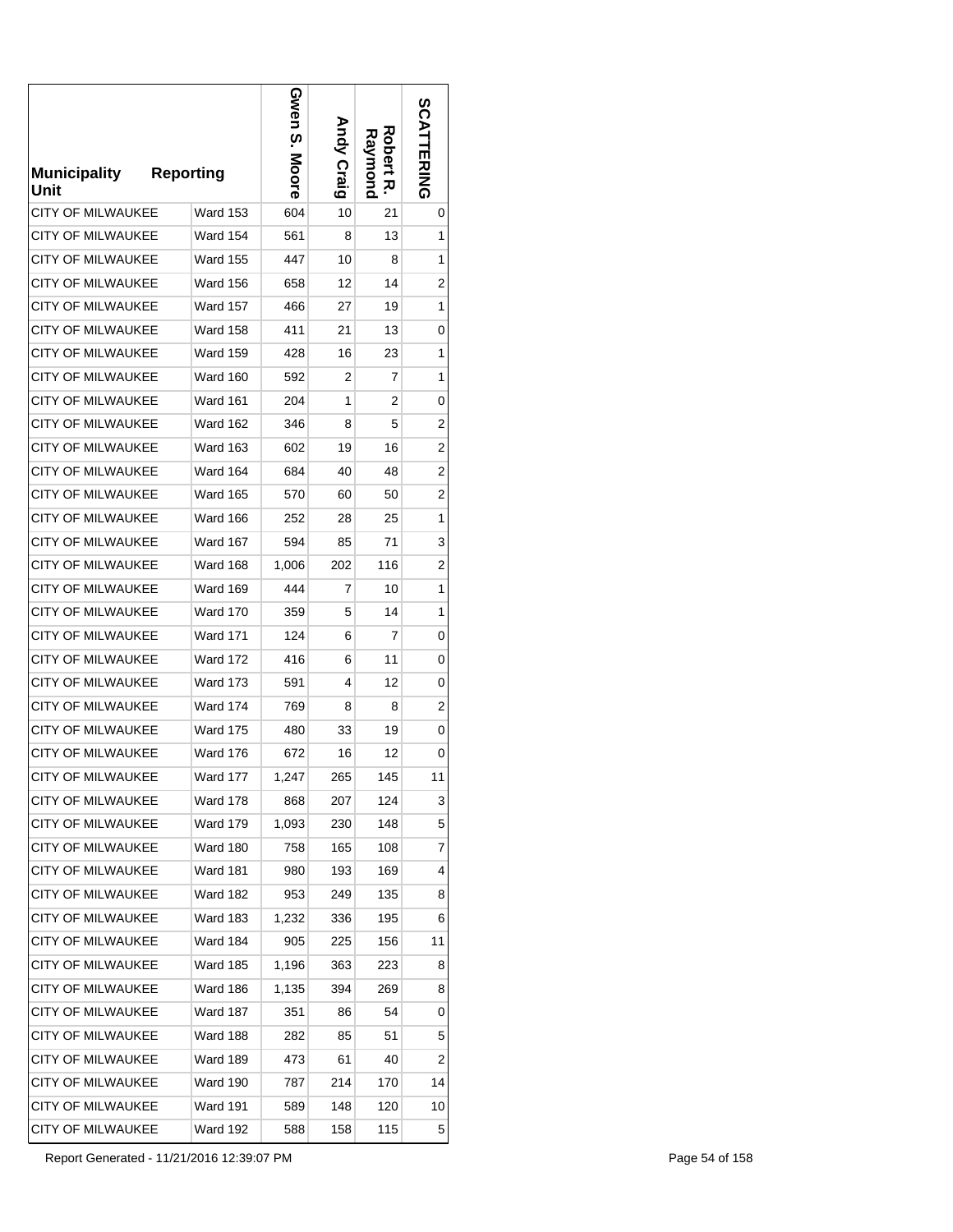| <b>Municipality</b><br>Unit | <b>Reporting</b> | Gwen<br>ო.<br>.<br>Moore | <b>Andy Craig</b> | Robert<br>Raymond<br>ᅎ | <b>SCATTERING</b> |
|-----------------------------|------------------|--------------------------|-------------------|------------------------|-------------------|
| CITY OF MILWAUKEE           | <b>Ward 193</b>  | 535                      | 21                | 13                     | 1                 |
| <b>CITY OF MILWAUKEE</b>    | Ward 194         | 446                      | 47                | 21                     | 2                 |
| CITY OF MILWAUKEE           | <b>Ward 195</b>  | 415                      | 19                | 15                     | 0                 |
| <b>CITY OF MILWAUKEE</b>    | <b>Ward 196</b>  | 687                      | 48                | 31                     | 0                 |
| <b>CITY OF MILWAUKEE</b>    | <b>Ward 197</b>  | 278                      | 13                | 9                      | 0                 |
| <b>CITY OF MILWAUKEE</b>    | <b>Ward 198</b>  | 676                      | 24                | 34                     | 1                 |
| CITY OF MILWAUKEE           | Ward 199         | 514                      | 24                | 11                     | 1                 |
| <b>CITY OF MILWAUKEE</b>    | <b>Ward 200</b>  | 308                      | 17                | 17                     | 0                 |
| <b>CITY OF MILWAUKEE</b>    | <b>Ward 201</b>  | 315                      | 18                | 14                     | 1                 |
| <b>CITY OF MILWAUKEE</b>    | <b>Ward 202</b>  | 572                      | 58                | 63                     | 3                 |
| CITY OF MILWAUKEE           | <b>Ward 203</b>  | 655                      | 122               | 117                    | 5                 |
| <b>CITY OF MILWAUKEE</b>    | <b>Ward 204</b>  | 538                      | 124               | 91                     | 6                 |
| CITY OF MILWAUKEE           | <b>Ward 205</b>  | 482                      | 120               | 97                     | 1                 |
| <b>CITY OF MILWAUKEE</b>    | <b>Ward 206</b>  | 371                      | 108               | 86                     | 3                 |
| CITY OF MILWAUKEE           | Ward 207         | 377                      | 151               | 133                    | 6                 |
| CITY OF MILWAUKEE           | <b>Ward 208</b>  | 420                      | 137               | 146                    | 5                 |
| CITY OF MILWAUKEE           | <b>Ward 209</b>  | 329                      | 155               | 144                    | 6                 |
| CITY OF MILWAUKEE           | <b>Ward 210</b>  | 331                      | 155               | 200                    | 4                 |
| CITY OF MILWAUKEE           | <b>Ward 211</b>  | 332                      | 136               | 152                    | 2                 |
| CITY OF MILWAUKEE           | <b>Ward 212</b>  | 439                      | 143               | 149                    | 7                 |
| CITY OF MILWAUKEE           | <b>Ward 213</b>  | 512                      | 123               | 155                    | $\overline{c}$    |
| CITY OF MILWAUKEE           | <b>Ward 214</b>  | 294                      | 38                | 39                     | 1                 |
| CITY OF MILWAUKEE           | <b>Ward 215</b>  | 240                      | 28                | 31                     | 2                 |
| <b>CITY OF MILWAUKEE</b>    | Ward 216         | 208                      | 27                | 26                     | 1                 |
| <b>CITY OF MILWAUKEE</b>    | <b>Ward 217</b>  | 448                      | 33                | 71                     | 3                 |
| CITY OF MILWAUKEE           | <b>Ward 218</b>  | 510                      | 54                | 63                     | 2                 |
| CITY OF MILWAUKEE           | Ward 219         | 368                      | 27                | 50                     | 1                 |
| CITY OF MILWAUKEE           | <b>Ward 220</b>  | 379                      | 50                | 50                     | 2                 |
| CITY OF MILWAUKEE           | <b>Ward 221</b>  | 670                      | 61                | 95                     | 2                 |
| CITY OF MILWAUKEE           | <b>Ward 222</b>  | 454                      | 27                | 36                     | 2                 |
| CITY OF MILWAUKEE           | <b>Ward 223</b>  | 445                      | 53                | 52                     | 0                 |
| <b>CITY OF MILWAUKEE</b>    | <b>Ward 224</b>  | 387                      | 28                | 33                     | 2                 |
| CITY OF MILWAUKEE           | <b>Ward 225</b>  | 369                      | 31                | 45                     | 0                 |
| CITY OF MILWAUKEE           | <b>Ward 226</b>  | 216                      | 10                | 22                     | 1                 |
| CITY OF MILWAUKEE           | <b>Ward 227</b>  | 618                      | 37                | 58                     | 2                 |
| CITY OF MILWAUKEE           | <b>Ward 228</b>  | 289                      | 11                | 26                     | 0                 |
| CITY OF MILWAUKEE           | <b>Ward 229</b>  | 251                      | 18                | 28                     | 2                 |
| CITY OF MILWAUKEE           | <b>Ward 230</b>  | 508                      | 27                | 29                     | 0                 |
| CITY OF MILWAUKEE           | <b>Ward 231</b>  | 257                      | 14                | 17                     | 1                 |
| CITY OF MILWAUKEE           | Ward 232         | 161                      | 16                | 12                     | 0                 |

Report Generated - 11/21/2016 12:39:07 PM Page 55 of 158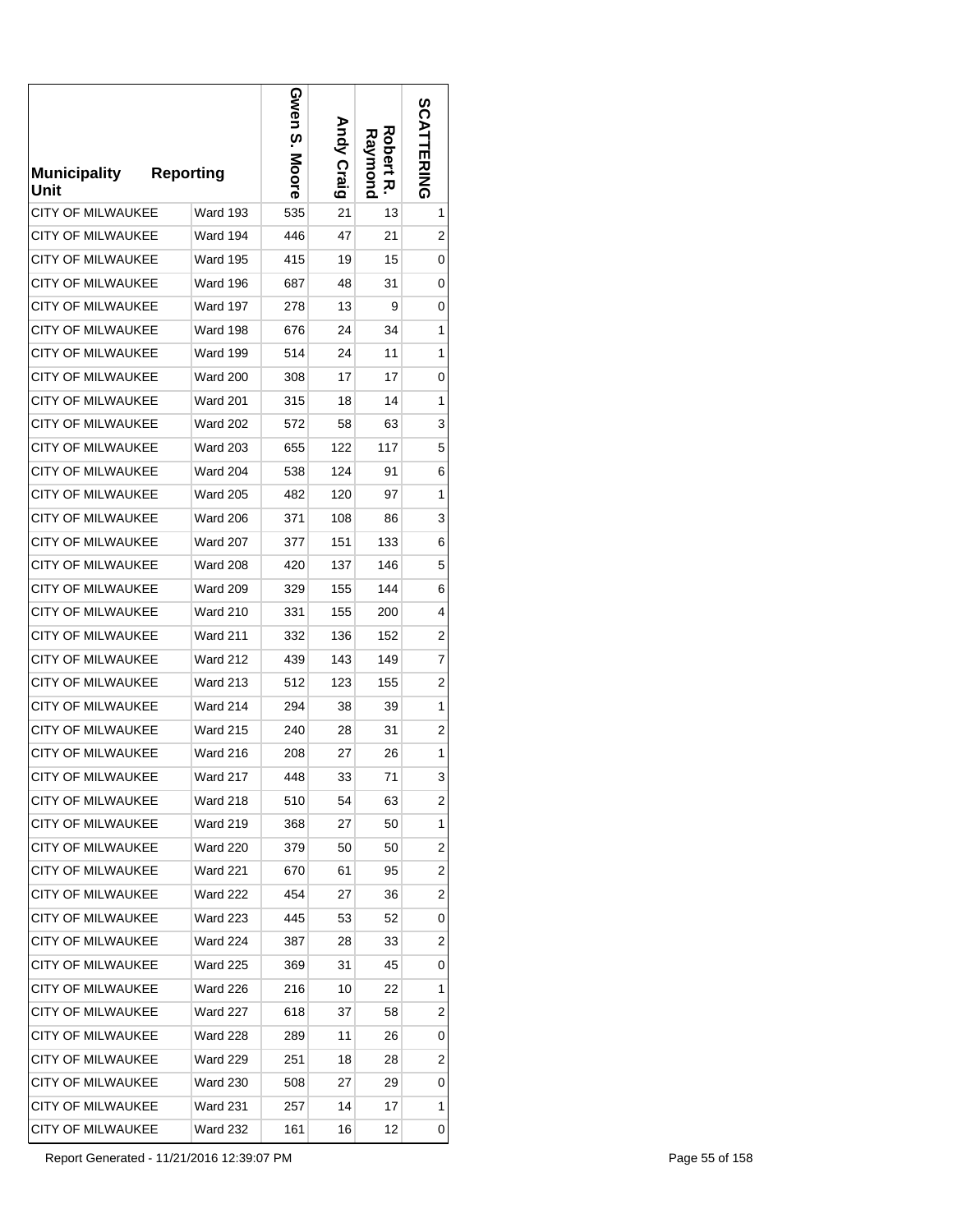| <b>Municipality</b><br>Unit | <b>Reporting</b> | Gwen<br>.<br>:<br>Moore | <b>Andy Craig</b> | Robert<br>Raymond<br>ᅎ | <b>SCATTERING</b> |
|-----------------------------|------------------|-------------------------|-------------------|------------------------|-------------------|
| CITY OF MILWAUKEE           | <b>Ward 233</b>  | 163                     | 10                | 19                     | 2                 |
| <b>CITY OF MILWAUKEE</b>    | <b>Ward 234</b>  | 293                     | 34                | 38                     | 2                 |
| <b>CITY OF MILWAUKEE</b>    | <b>Ward 235</b>  | 874                     | 214               | 134                    | 1                 |
| CITY OF MILWAUKEE           | <b>Ward 236</b>  | 353                     | 21                | 31                     | 0                 |
| <b>CITY OF MILWAUKEE</b>    | <b>Ward 237</b>  | 456                     | 20                | 34                     | 4                 |
| <b>CITY OF MILWAUKEE</b>    | <b>Ward 238</b>  | 376                     | 39                | 38                     | 0                 |
| CITY OF MILWAUKEE           | <b>Ward 239</b>  | 314                     | 47                | 30                     | 1                 |
| <b>CITY OF MILWAUKEE</b>    | <b>Ward 240</b>  | 384                     | 37                | 30                     | 1                 |
| <b>CITY OF MILWAUKEE</b>    | <b>Ward 241</b>  | 629                     | 124               | 96                     | 1                 |
| <b>CITY OF MILWAUKEE</b>    | <b>Ward 242</b>  | 567                     | 104               | 92                     | 9                 |
| <b>CITY OF MILWAUKEE</b>    | <b>Ward 243</b>  | 670                     | 130               | 124                    | 5                 |
| <b>CITY OF MILWAUKEE</b>    | <b>Ward 244</b>  | 574                     | 92                | 100                    | 4                 |
| CITY OF MILWAUKEE           | <b>Ward 245</b>  | 477                     | 105               | 85                     | 1                 |
| <b>CITY OF MILWAUKEE</b>    | <b>Ward 246</b>  | 860                     | 159               | 122                    | 5                 |
| CITY OF MILWAUKEE           | Ward 247         | 401                     | 88                | 77                     | 3                 |
| CITY OF MILWAUKEE           | <b>Ward 248</b>  | 846                     | 184               | 112                    | 5                 |
| CITY OF MILWAUKEE           | Ward 249         | 293                     | 30                | 37                     | 1                 |
| CITY OF MILWAUKEE           | Ward 250         | 248                     | 25                | 31                     | 2                 |
| CITY OF MILWAUKEE           | <b>Ward 251</b>  | 159                     | 7                 | 18                     | 0                 |
| CITY OF MILWAUKEE           | <b>Ward 252</b>  | 320                     | 39                | 44                     | 2                 |
| CITY OF MILWAUKEE           | <b>Ward 253</b>  | 148                     | 7                 | 19                     | 1                 |
| CITY OF MILWAUKEE           | <b>Ward 254</b>  | 143                     | 12                | 16                     | 0                 |
| <b>CITY OF MILWAUKEE</b>    | <b>Ward 255</b>  | 209                     | 20                | 18                     | 0                 |
| <b>CITY OF MILWAUKEE</b>    | Ward 256         | 234                     | 18                | 18                     | 0                 |
| <b>CITY OF MILWAUKEE</b>    | <b>Ward 257</b>  | 500                     | 37                | 58                     | 3                 |
| CITY OF MILWAUKEE           | <b>Ward 258</b>  | 510                     | 68                | 73                     | 3                 |
| CITY OF MILWAUKEE           | Ward 259         | 335                     | 41                | 53                     | 1                 |
| CITY OF MILWAUKEE           | <b>Ward 260</b>  | 242                     | 48                | 35                     | 0                 |
| CITY OF MILWAUKEE           | <b>Ward 261</b>  | 284                     | 81                | 79                     | 4                 |
| CITY OF MILWAUKEE           | <b>Ward 262</b>  | 540                     | 191               | 188                    | 11                |
| CITY OF MILWAUKEE           | <b>Ward 263</b>  | 322                     | 77                | 84                     | 2                 |
| CITY OF MILWAUKEE           | <b>Ward 264</b>  | 608                     | 193               | 198                    | 3                 |
| CITY OF MILWAUKEE           | <b>Ward 265</b>  | 325                     | 94                | 124                    | 4                 |
| CITY OF MILWAUKEE           | <b>Ward 266</b>  | 292                     | 127               | 158                    | 7                 |
| CITY OF MILWAUKEE           | <b>Ward 267</b>  | 332                     | 94                | 103                    | 1                 |
| CITY OF MILWAUKEE           | <b>Ward 268</b>  | 700                     | 209               | 245                    | 3                 |
| CITY OF MILWAUKEE           | Ward 269         | 438                     | 123               | 162                    | 4                 |
| CITY OF MILWAUKEE           | <b>Ward 270</b>  | 373                     | 138               | 164                    | 4                 |
| CITY OF MILWAUKEE           | <b>Ward 271</b>  | 706                     | 221               | 250                    | 4                 |
| CITY OF MILWAUKEE           | Ward 272         | 467                     | 165               | 212                    | 7                 |

Report Generated - 11/21/2016 12:39:07 PM Page 56 of 158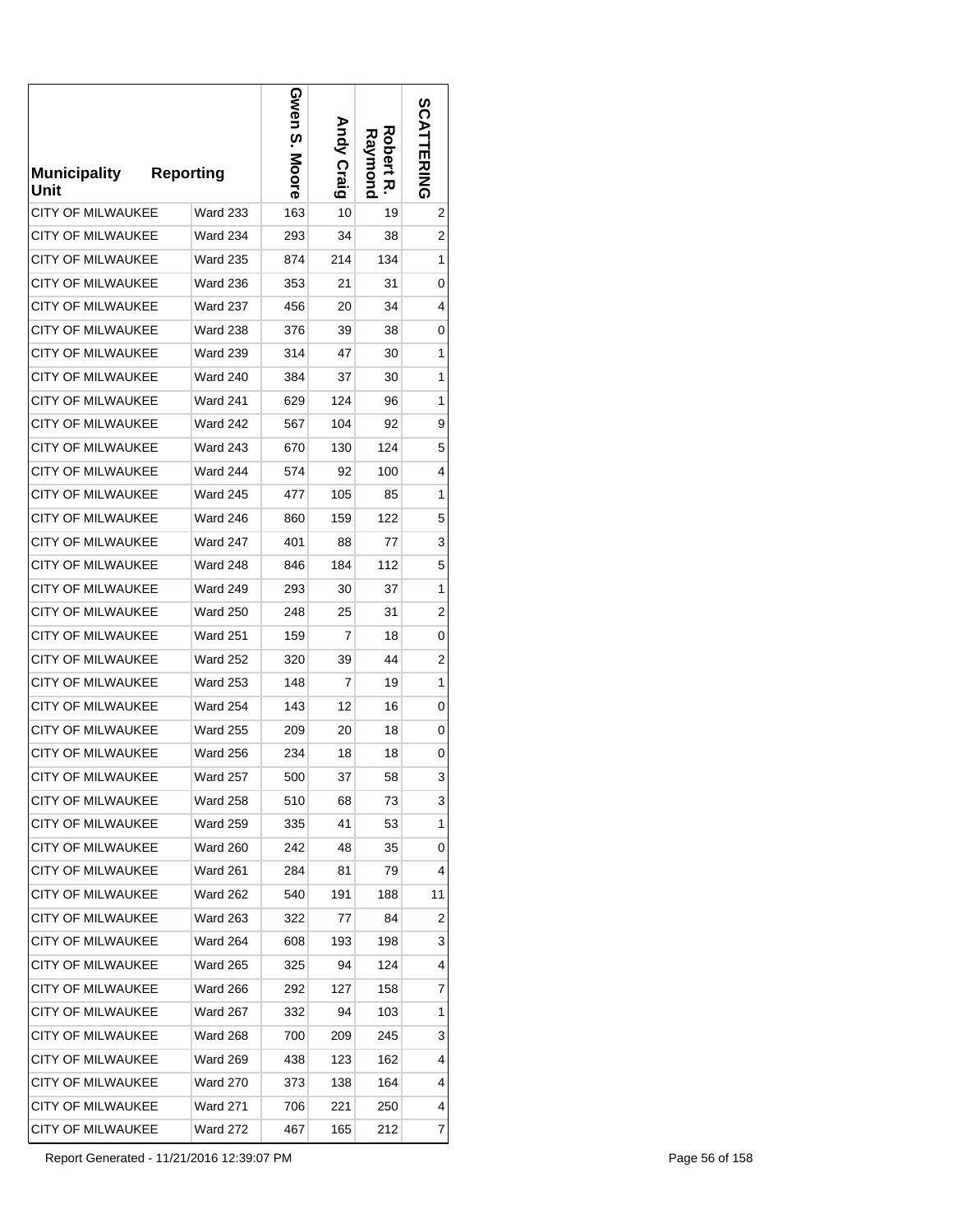| <b>Municipality</b><br>Unit | Reporting       | Gwen<br>თ.<br>Moore | <b>Andy Craig</b> | Robert<br>Raymond<br>ᅎ | <b>SCATTERING</b>       |
|-----------------------------|-----------------|---------------------|-------------------|------------------------|-------------------------|
| CITY OF MILWAUKEE           | <b>Ward 273</b> | 267                 | 119               | 126                    | 0                       |
| <b>CITY OF MILWAUKEE</b>    | <b>Ward 274</b> | 277                 | 88                | 121                    | 0                       |
| <b>CITY OF MILWAUKEE</b>    | <b>Ward 275</b> | 635                 | 179               | 265                    | 5                       |
| <b>CITY OF MILWAUKEE</b>    | <b>Ward 276</b> | 600                 | 221               | 256                    | 12                      |
| <b>CITY OF MILWAUKEE</b>    | <b>Ward 277</b> | 617                 | 207               | 226                    | 9                       |
| <b>CITY OF MILWAUKEE</b>    | <b>Ward 278</b> | 363                 | 119               | 151                    | 4                       |
| CITY OF MILWAUKEE           | <b>Ward 279</b> | 499                 | 170               | 185                    | 11                      |
| <b>CITY OF MILWAUKEE</b>    | <b>Ward 280</b> | 960                 | 218               | 223                    | 5                       |
| <b>CITY OF MILWAUKEE</b>    | <b>Ward 281</b> | 447                 | 99                | 125                    | 1                       |
| <b>CITY OF MILWAUKEE</b>    | <b>Ward 282</b> | 243                 | 30                | 40                     | 2                       |
| CITY OF MILWAUKEE           | <b>Ward 283</b> | 408                 | 80                | 107                    | 4                       |
| <b>CITY OF MILWAUKEE</b>    | <b>Ward 284</b> | 500                 | 47                | 69                     | 5                       |
| CITY OF MILWAUKEE           | <b>Ward 285</b> | 107                 | 19                | 23                     | 0                       |
| <b>CITY OF MILWAUKEE</b>    | <b>Ward 286</b> | 304                 | 43                | 66                     | 1                       |
| CITY OF MILWAUKEE           | Ward 287        | 276                 | 75                | 60                     | 0                       |
| CITY OF MILWAUKEE           | <b>Ward 288</b> | 651                 | 148               | 164                    | 3                       |
| CITY OF MILWAUKEE           | Ward 289        | 386                 | 85                | 73                     | 4                       |
| CITY OF MILWAUKEE           | Ward 290        | 348                 | 44                | 57                     | 4                       |
| CITY OF MILWAUKEE           | <b>Ward 291</b> | 351                 | 59                | 67                     | 1                       |
| CITY OF MILWAUKEE           | <b>Ward 292</b> | 362                 | 68                | 106                    | 3                       |
| CITY OF MILWAUKEE           | <b>Ward 293</b> | 426                 | 118               | 121                    | 1                       |
| CITY OF MILWAUKEE           | <b>Ward 294</b> | 331                 | 88                | 91                     | 5                       |
| CITY OF MILWAUKEE           | <b>Ward 295</b> | 434                 | 110               | 109                    | $\overline{\mathbf{c}}$ |
| <b>CITY OF MILWAUKEE</b>    | Ward 296        | 539                 | 133               | 157                    | 3                       |
| <b>CITY OF MILWAUKEE</b>    | Ward 297        | 565                 | 93                | 107                    | 8                       |
| <b>CITY OF MILWAUKEE</b>    | <b>Ward 298</b> | 453                 | 87                | 95                     | 1                       |
| <b>CITY OF MILWAUKEE</b>    | <b>Ward 299</b> | 515                 | 150               | 122                    | 3                       |
| CITY OF MILWAUKEE           | <b>Ward 300</b> | 797                 | 167               | 118                    | 7                       |
| CITY OF MILWAUKEE           | <b>Ward 301</b> | 616                 | 168               | 175                    | 5                       |
| <b>CITY OF MILWAUKEE</b>    | <b>Ward 302</b> | 374                 | 98                | 147                    | 7                       |
| CITY OF MILWAUKEE           | <b>Ward 303</b> | 594                 | 204               | 209                    | 2                       |
| CITY OF MILWAUKEE           | <b>Ward 304</b> | 462                 | 138               | 160                    | 5                       |
| CITY OF MILWAUKEE           | <b>Ward 305</b> | 462                 | 124               | 178                    | 7                       |
| CITY OF MILWAUKEE           | <b>Ward 306</b> | 463                 | 81                | 104                    | 1                       |
| CITY OF MILWAUKEE           | <b>Ward 307</b> | 457                 | 104               | 137                    | 3                       |
| CITY OF MILWAUKEE           | <b>Ward 308</b> | 461                 | 48                | 88                     | 5                       |
| CITY OF MILWAUKEE           | <b>Ward 309</b> | 589                 | 145               | 216                    | 6                       |
| CITY OF MILWAUKEE           | <b>Ward 310</b> | 205                 | 36                | 49                     | 1                       |
| CITY OF MILWAUKEE           | Ward 311        | 330                 | 100               | 118                    | 5                       |
| CITY OF MILWAUKEE           | Ward 312        | 418                 | 135               | 194                    | 6                       |

Report Generated - 11/21/2016 12:39:07 PM Page 57 of 158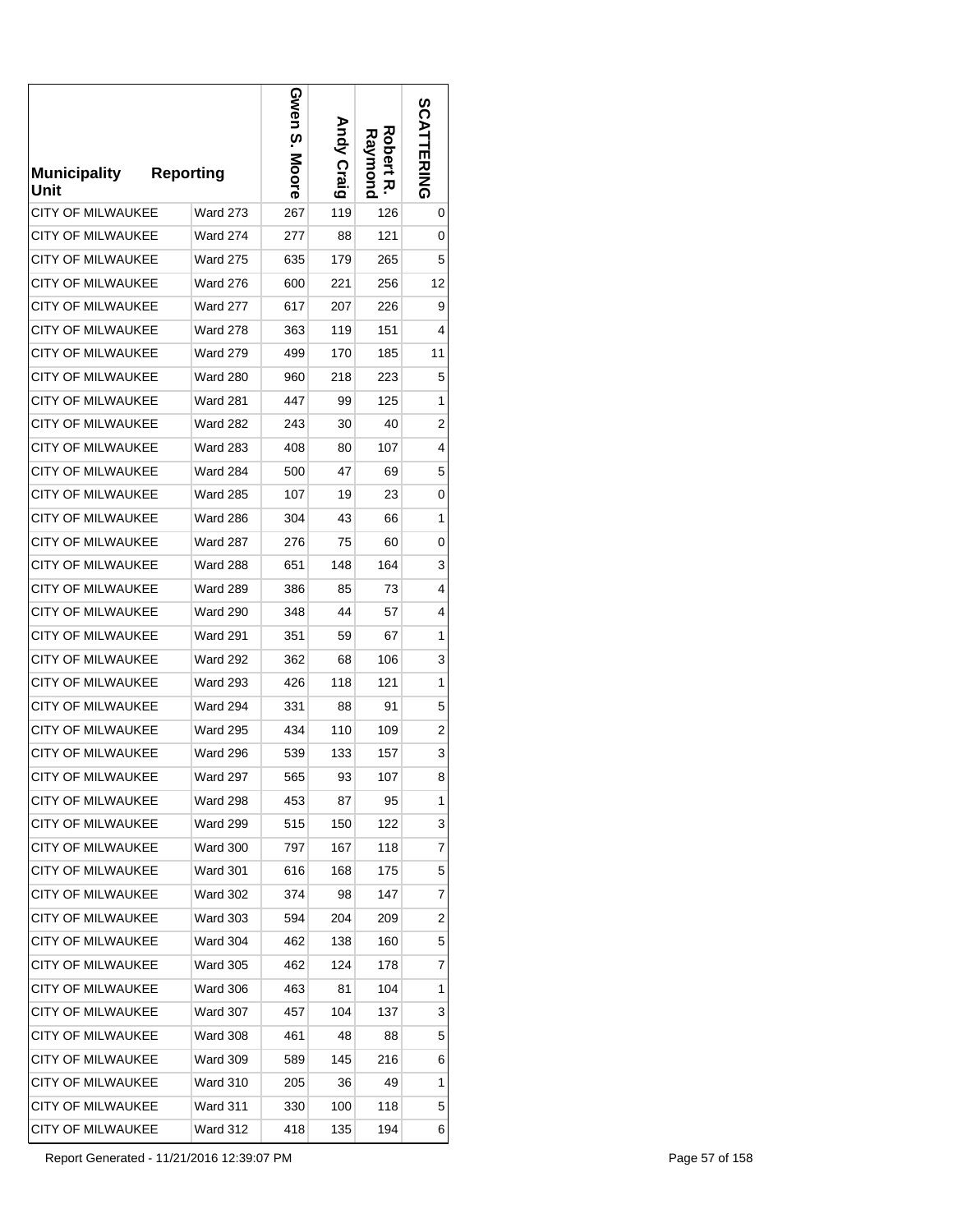| <b>Municipality</b><br>Unit       | <b>Reporting</b> | Gwen S.<br>Moore | Andy Craig | Robert<br>Raymond<br>ᅎ | <b>SCATTERING</b> |
|-----------------------------------|------------------|------------------|------------|------------------------|-------------------|
| CITY OF MILWAUKEE                 | <b>Ward 313</b>  | 906              | 263        | 355                    | 8                 |
| CITY OF MILWAUKEE                 | Ward 314         | 316              | 108        | 130                    | 8                 |
| <b>CITY OF MILWAUKEE</b>          | <b>Ward 315</b>  | 589              | 178        | 247                    | 7                 |
| <b>CITY OF MILWAUKEE</b>          | Ward 316         | 368              | 109        | 147                    | 4                 |
| <b>CITY OF MILWAUKEE</b>          | Ward 317         | 433              | 124        | 177                    | 7                 |
| <b>CITY OF MILWAUKEE</b>          | <b>Ward 320</b>  | 27               | 4          | 2                      | 1                 |
| <b>CITY OF MILWAUKEE</b>          | <b>Ward 321</b>  | 173              | 13         | 17                     | 1                 |
| <b>CITY OF MILWAUKEE</b>          | <b>Ward 322</b>  | 103              | 12         | 10                     | 0                 |
| CITY OF MILWAUKEE                 | <b>Ward 323</b>  | 165              | 11         | 18                     | 1                 |
| <b>CITY OF MILWAUKEE</b>          | <b>Ward 324</b>  | 60               | 9          | 13                     | 0                 |
| CITY OF MILWAUKEE                 | <b>Ward 325</b>  | 259              | 41         | 37                     | 0                 |
| CITY OF MILWAUKEE                 | <b>Ward 326</b>  | 1                | 0          | 3                      | 0                 |
| CITY OF MILWAUKEE                 | <b>Ward 327</b>  | 0                | 0          | 0                      | 0                 |
| CITY OF ST. FRANCIS               | Ward 1-4         | 799              | 282        | 294                    | 11                |
| CITY OF ST. FRANCIS               | Ward 5-8         | 872              | 295        | 332                    | 9                 |
| CITY OF ST. FRANCIS               | <b>Ward 9-12</b> | 1,013            | 279        | 334                    | 5                 |
| <b>CITY OF SOUTH</b><br>MILWAUKEE | <b>Ward 1-4</b>  | 1,265            | 436        | 577                    | 17                |
| CITY OF SOUTH<br>MILWAUKEE        | Ward 5-8         | 1,116            | 383        | 495                    | 10                |
| CITY OF SOUTH<br>MILWAUKEE        | <b>Ward 9-12</b> | 1,333            | 479        | 736                    | 11                |
| CITY OF SOUTH<br>MILWAUKEE        | Ward 13-<br>16   | 1,259            | 428        | 600                    | 13                |
| Total                             |                  | 220,18<br>1      | 32,183     | 33,494                 | 1,051             |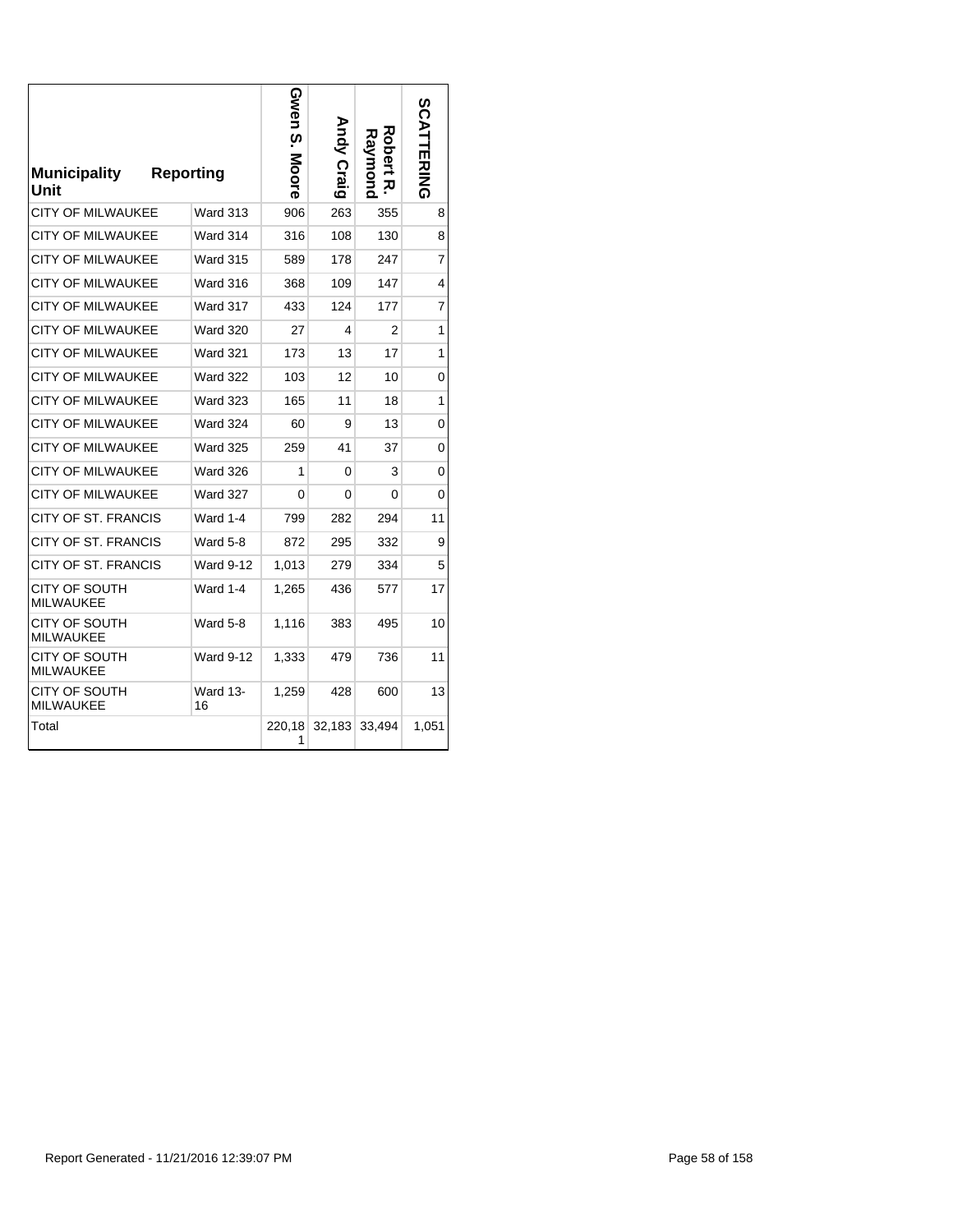# MILWAUKEE COUNTY

### **2016 General Election**

| <b>Municipality</b><br>Unit | <b>Reporting</b> | ᄁ<br>James<br><b>Sensenbrenner</b> , Jr. | Khary Penebaker | John Arndt | SCATTERING |
|-----------------------------|------------------|------------------------------------------|-----------------|------------|------------|
| <b>CITY OF GREENFIELD</b>   | Ward 1           | 482                                      | 418             | 56         | 0          |
| <b>CITY OF GREENFIELD</b>   | Ward 2           | 429                                      | 292             | 33         | 2          |
| <b>CITY OF GREENFIELD</b>   | Ward 3           | 363                                      | 356             | 27         | 0          |
| <b>CITY OF GREENFIELD</b>   | Ward 4           | 316                                      | 371             | 42         | 1          |
| <b>CITY OF GREENFIELD</b>   | Ward 5           | 498                                      | 378             | 37         | 0          |
| <b>CITY OF GREENFIELD</b>   | Ward 6           | 530                                      | 271             | 39         | 0          |
| <b>CITY OF GREENFIELD</b>   | Ward 7           | 620                                      | 336             | 44         | 1          |
| <b>CITY OF GREENFIELD</b>   | Ward 8           | 517                                      | 426             | 43         | 3          |
| <b>CITY OF GREENFIELD</b>   | Ward 9           | 582                                      | 334             | 36         | 2          |
| <b>CITY OF GREENFIELD</b>   | Ward 10          | 558                                      | 313             | 36         | 0          |
| <b>CITY OF GREENFIELD</b>   | Ward 11          | 765                                      | 320             | 31         | 2          |
| <b>CITY OF GREENFIELD</b>   | Ward 12          | 702                                      | 334             | 32         | 1          |
| <b>CITY OF GREENFIELD</b>   | Ward 13          | 295                                      | 239             | 26         | 0          |
| <b>CITY OF GREENFIELD</b>   | Ward 14          | 410                                      | 319             | 48         | 2          |
| <b>CITY OF GREENFIELD</b>   | Ward 15          | 440                                      | 271             | 40         | 0          |
| <b>CITY OF GREENFIELD</b>   | Ward 16          | 206                                      | 133             | 11         | 0          |
| <b>CITY OF GREENFIELD</b>   | Ward 17          | 357                                      | 305             | 37         | 1          |
| <b>CITY OF GREENFIELD</b>   | Ward 18          | 439                                      | 325             | 28         | 0          |
| <b>CITY OF GREENFIELD</b>   | Ward 19          | 621                                      | 505             | 34         | 0          |
| <b>CITY OF GREENFIELD</b>   | Ward 20          | 704                                      | 447             | 45         | 2          |
| <b>CITY OF GREENFIELD</b>   | Ward 21          | 363                                      | 336             | 38         | 1          |
| CITY OF WAUWATOSA           | Ward 1           | 501                                      | 627             | 51         | 1          |
| <b>CITY OF WAUWATOSA</b>    | Ward 2           | 441                                      | 654             | 46         | 0          |
| CITY OF WAUWATOSA           | Ward 3           | 578                                      | 644             | 56         | 0          |
| <b>CITY OF WAUWATOSA</b>    | Ward 4           | 854                                      | 801             | 43         | 2          |
| <b>CITY OF WAUWATOSA</b>    | Ward 5           | 444                                      | 447             | 32         | 0          |
| <b>CITY OF WAUWATOSA</b>    | Ward 6           | 380                                      | 407             | 45         | 1          |
| <b>CITY OF WAUWATOSA</b>    | Ward 7           | 680                                      | 652             | 52         | 0          |
| <b>CITY OF WAUWATOSA</b>    | Ward 8           | 383                                      | 244             | 20         | 0          |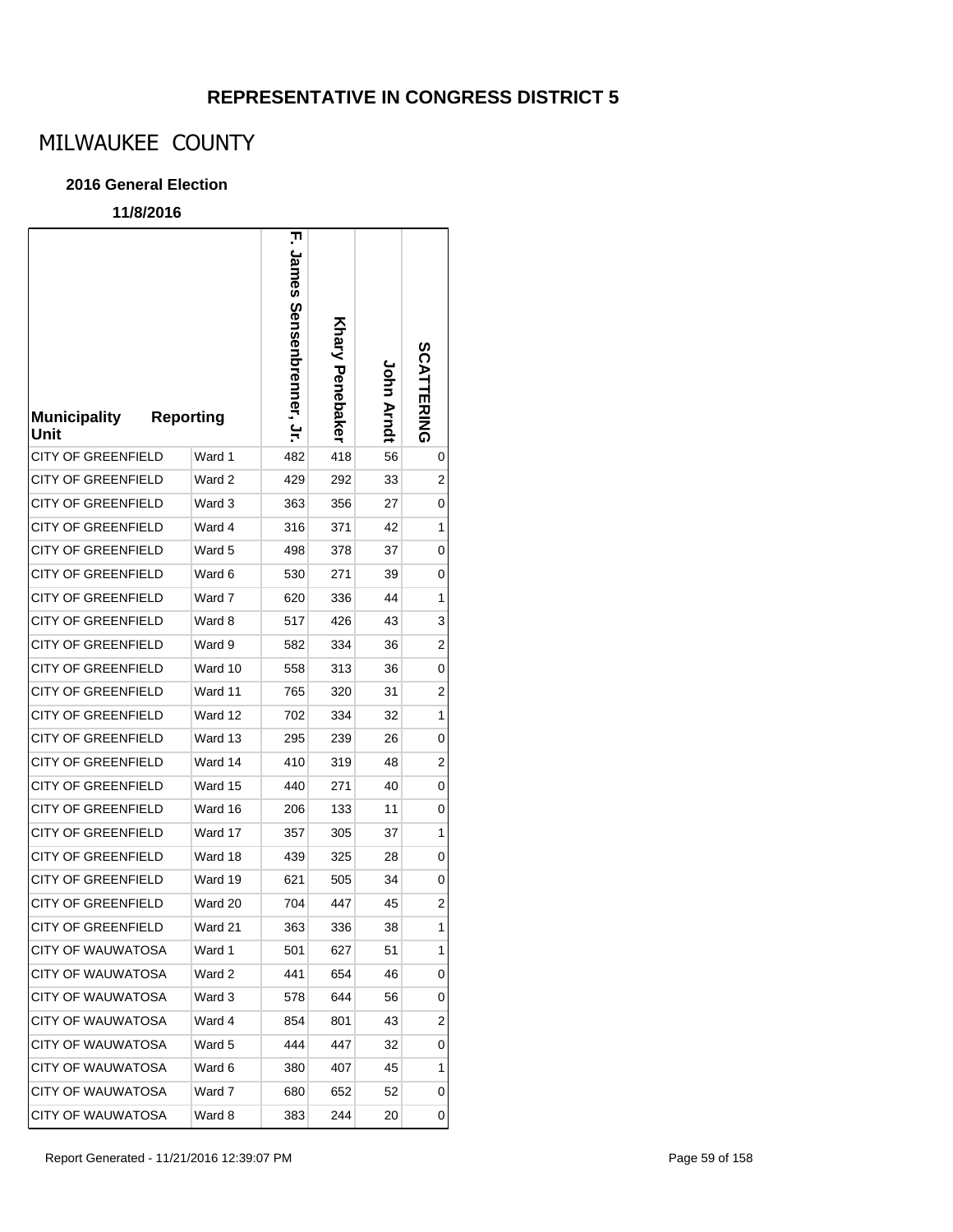| <b>Municipality</b><br>Unit | <b>Reporting</b> |         | 고<br>James Sensenbrenner, Jr. | Khary Penebaker | John Arndt | <b>SCATTERING</b> |
|-----------------------------|------------------|---------|-------------------------------|-----------------|------------|-------------------|
| <b>CITY OF WAUWATOSA</b>    |                  | Ward 9  | 768                           | 520             | 52         | 2                 |
| CITY OF WAUWATOSA           |                  | Ward 10 | 478                           | 590             | 50         | 0                 |
| CITY OF WAUWATOSA           |                  | Ward 11 | 494                           | 643             | 70         | 1                 |
| <b>CITY OF WAUWATOSA</b>    |                  | Ward 12 | 758                           | 589             | 50         | 1                 |
| <b>CITY OF WAUWATOSA</b>    |                  | Ward 13 | 277                           | 348             | 36         | 0                 |
| CITY OF WAUWATOSA           |                  | Ward 14 | 501                           | 681             | 61         | 1                 |
| <b>CITY OF WAUWATOSA</b>    |                  | Ward 15 | 487                           | 787             | 67         | 0                 |
| <b>CITY OF WAUWATOSA</b>    |                  | Ward 16 | 721                           | 635             | 53         | 0                 |
| CITY OF WAUWATOSA           |                  | Ward 17 | 717                           | 426             | 34         | 4                 |
| CITY OF WAUWATOSA           |                  | Ward 18 | 516                           | 481             | 47         | 2                 |
| CITY OF WAUWATOSA           |                  | Ward 19 | 533                           | 494             | 48         | 2                 |
| <b>CITY OF WAUWATOSA</b>    |                  | Ward 20 | 806                           | 551             | 49         | 2                 |
| CITY OF WAUWATOSA           |                  | Ward 21 | 591                           | 418             | 43         | 0                 |
| <b>CITY OF WAUWATOSA</b>    |                  | Ward 22 | 569                           | 520             | 33         | 1                 |
| <b>CITY OF WAUWATOSA</b>    |                  | Ward 23 | 641                           | 422             | 45         | 0                 |
| <b>CITY OF WAUWATOSA</b>    |                  | Ward 24 | 488                           | 441             | 50         | 1                 |
| <b>CITY OF WEST ALLIS</b>   |                  | Ward 1  | 353                           | 393             | 69         | 2                 |
| <b>CITY OF WEST ALLIS</b>   |                  | Ward 2  | 447                           | 573             | 61         | 2                 |
| <b>CITY OF WEST ALLIS</b>   |                  | Ward 3  | 285                           | 412             | 45         | 3                 |
| <b>CITY OF WEST ALLIS</b>   |                  | Ward 4  | 575                           | 524             | 75         | 2                 |
| CITY OF WEST ALLIS          |                  | Ward 5  | 434                           | 441             | 44         | 1                 |
| <b>CITY OF WEST ALLIS</b>   |                  | Ward 6  | 453                           | 358             | 48         | 1                 |
| <b>CITY OF WEST ALLIS</b>   |                  | Ward 7  | 528                           | 465             | 70         | 0                 |
| CITY OF WEST ALLIS          |                  | Ward 8  | 430                           | 423             | 56         | 0                 |
| <b>CITY OF WEST ALLIS</b>   |                  | Ward 9  | 617                           | 525             | 79         | 1                 |
| <b>CITY OF WEST ALLIS</b>   |                  | Ward 10 | 511                           | 465             | 66         | 1                 |
| CITY OF WEST ALLIS          |                  | Ward 11 | 705                           | 492             | 77         | 2                 |
| <b>CITY OF WEST ALLIS</b>   |                  | Ward 12 | 699                           | 394             | 51         | 2                 |
| <b>CITY OF WEST ALLIS</b>   |                  | Ward 13 | 924                           | 562             | 87         | 0                 |
| <b>CITY OF WEST ALLIS</b>   |                  | Ward 14 | 442                           | 388             | 59         | 1                 |
| <b>CITY OF WEST ALLIS</b>   |                  | Ward 15 | 484                           | 365             | 56         | 1                 |
| CITY OF WEST ALLIS          |                  | Ward 16 | 503                           | 328             | 54         | 3                 |
| CITY OF WEST ALLIS          |                  | Ward 17 | 723                           | 481             | 60         | 2                 |
| <b>CITY OF WEST ALLIS</b>   |                  | Ward 18 | 840                           | 539             | 89         | 3                 |
| <b>CITY OF WEST ALLIS</b>   |                  | Ward 19 | 852                           | 482             | 55         | 1                 |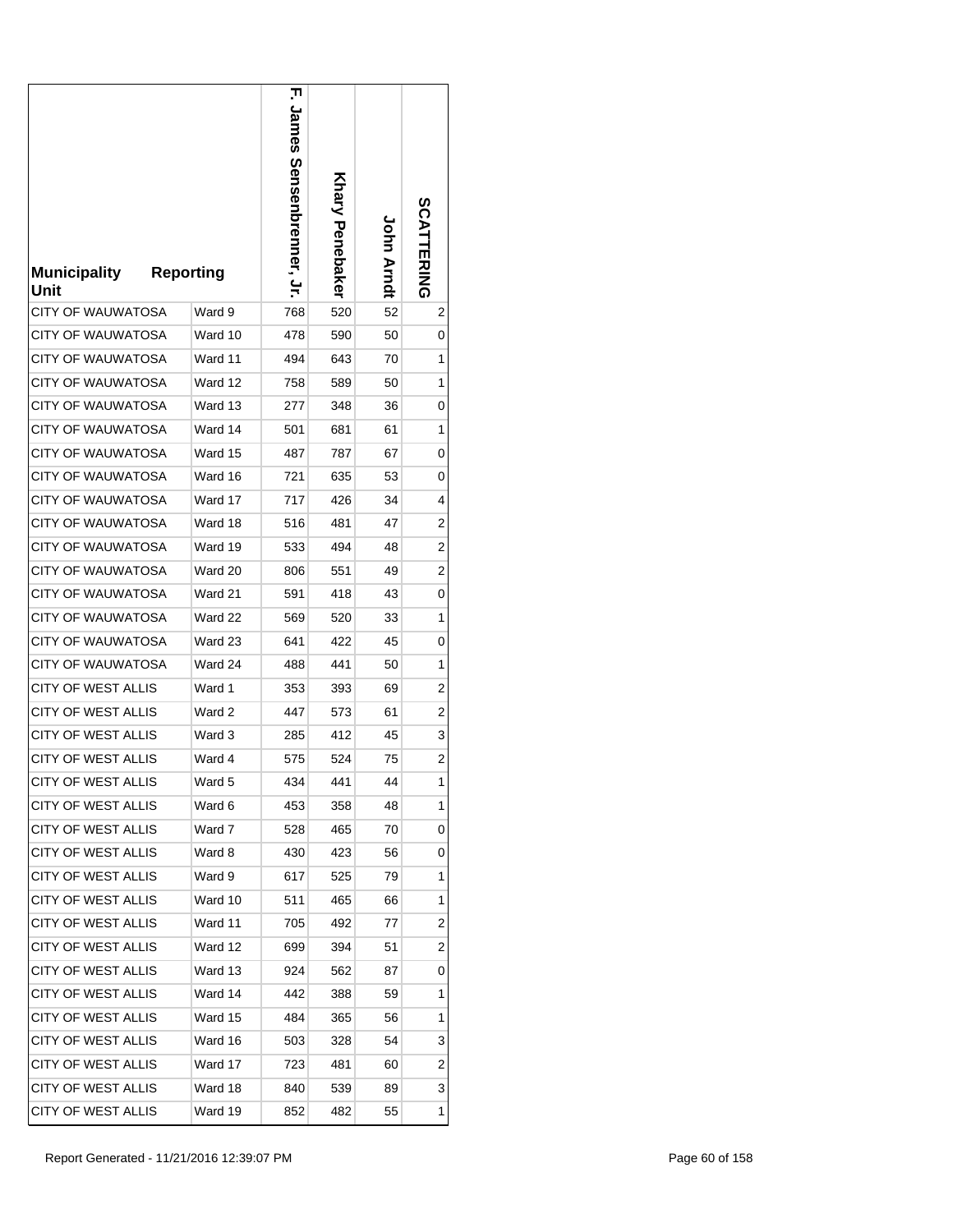| <b>Municipality</b><br>Unit | Reporting | ᆩ<br>James<br>Sensenbrenner, Jr. | <b>Khary Penebaker</b> | <b>John Arndt</b> | SCATTERING |
|-----------------------------|-----------|----------------------------------|------------------------|-------------------|------------|
| CITY OF WEST ALLIS          | Ward 20   | 479                              | 406                    | 39                | 2          |
| <b>CITY OF WEST ALLIS</b>   | Ward 21   | 637                              | 473                    | 59                | 0          |
| <b>CITY OF WEST ALLIS</b>   | Ward 22   | 481                              | 411                    | 45                | 4          |
| CITY OF WEST ALLIS          | Ward 23   | 858                              | 454                    | 57                | 0          |
| <b>CITY OF WEST ALLIS</b>   | Ward 24   | 390                              | 401                    | 48                | 0          |
|                             |           |                                  |                        |                   |            |
| <b>CITY OF WEST ALLIS</b>   | Ward 25   | 759                              | 432                    | 40                | 3          |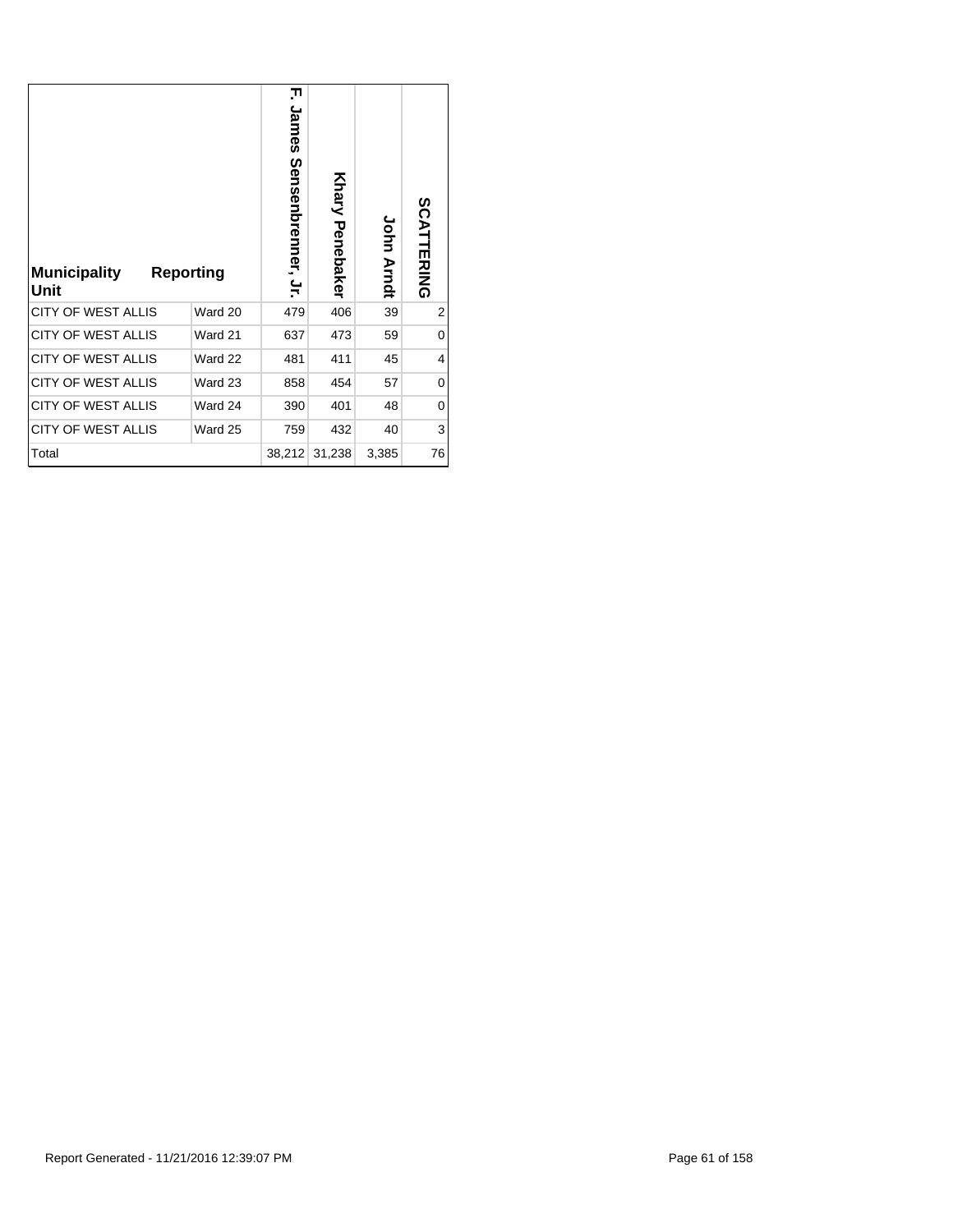# MILWAUKEE COUNTY

### **2016 General Election**

| <b>Municipality</b><br><b>Reporting</b><br>Unit |                | ດ<br>rothi<br>Glenn<br>mal | Sarah<br>pyd | <b>Jeff Dahlke</b> | n<br>ČAT<br><b>TERING</b> |
|-------------------------------------------------|----------------|----------------------------|--------------|--------------------|---------------------------|
| <b>VILLAGE OF BAYSIDE</b>                       | Wards<br>1S,3S | 18                         | 35           | 4                  | O                         |
| <b>VILLAGE OF RIVER HILLS</b>                   | Wards 1-3      | 611                        | 466          | 27                 |                           |
| Total                                           |                | 629                        | 501          | 31                 |                           |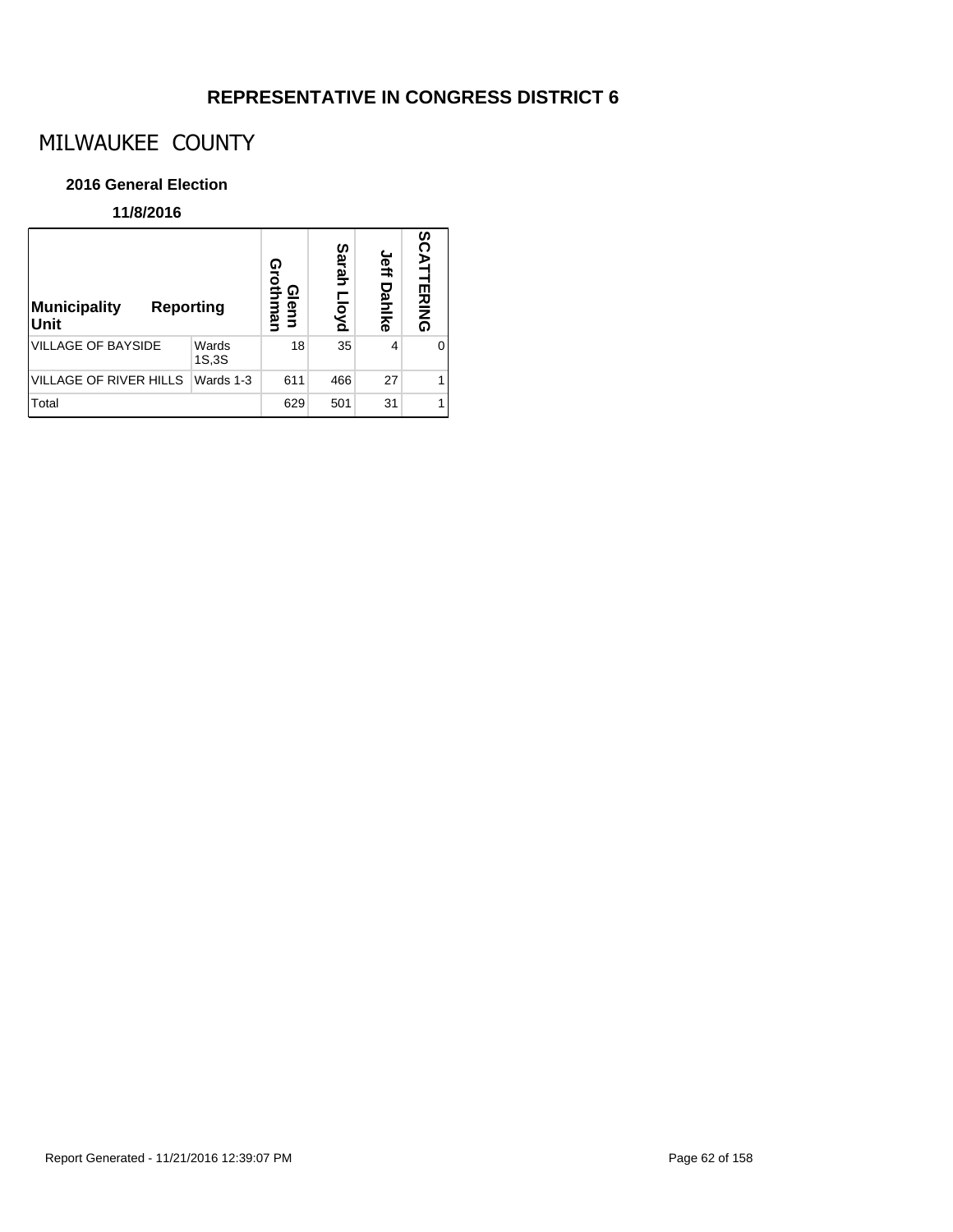# MILWAUKEE COUNTY

### **2016 General Election**

### **11/8/2016**

 $\mathsf{r}$ 

| <b>Municipality</b><br>Unit    | <b>Reporting</b> | ena<br>B<br>$\sigma$<br>Tay | <b>FRING</b> |
|--------------------------------|------------------|-----------------------------|--------------|
| VILLAGE OF<br><b>SHOREWOOD</b> | Ward 1-4         | 2,317                       | 57           |
| <b>VILLAGE OF</b><br>SHOREWOOD | Ward 5-8         | 1,933                       | 69           |
| VILLAGE OF<br><b>SHOREWOOD</b> | <b>Ward 9-12</b> | 1,942                       | 60           |
| CITY OF GLENDALE               | Wards 1,7        | 882                         | 43           |
| CITY OF GLENDALE               | Wards<br>2.8S    | 589                         | 20           |
| <b>CITY OF GLENDALE</b>        | Wards 6,12       | 829                         | 33           |
| CITY OF GLENDALE               | Ward 11S         | 216                         | 3            |
| <b>CITY OF MILWAUKEE</b>       | Ward 1           | 994                         | 19           |
| <b>CITY OF MILWAUKEE</b>       | Ward 2           | 361                         | 3            |
| <b>CITY OF MILWAUKEE</b>       | Ward 3           | 786                         | 10           |
| <b>CITY OF MILWAUKEE</b>       | Ward 4           | 1.331                       | 20           |
| <b>CITY OF MILWAUKEE</b>       | Ward 5           | 642                         | 8            |
| <b>CITY OF MILWAUKEE</b>       | Ward 6           | 1,397                       | 34           |
| <b>CITY OF MILWAUKEE</b>       | Ward 7           | 472                         | 12           |
| <b>CITY OF MILWAUKEE</b>       | Ward 8           | 1,163                       | 28           |
| <b>CITY OF MILWAUKEE</b>       | Ward 9           | 588                         | 13           |
| <b>CITY OF MILWAUKEE</b>       | Ward 10          | 898                         | 33           |
| <b>CITY OF MILWAUKEE</b>       | Ward 11          | 838                         | 10           |
| <b>CITY OF MILWAUKEE</b>       | Ward 12          | 741                         | 10           |
| <b>CITY OF MILWAUKEE</b>       | Ward 13          | 413                         | 9            |
| <b>CITY OF MILWAUKEE</b>       | Ward 14          | 878                         | 11           |
| CITY OF MILWAUKEE              | Ward 15          | 558                         | 22           |
| <b>CITY OF MILWAUKEE</b>       | Ward 16          | 1,187                       | 11           |
| <b>CITY OF MILWAUKEE</b>       | Ward 17          | 488                         | 8            |
| <b>CITY OF MILWAUKEE</b>       | Ward 18          | 776                         | 18           |
| <b>CITY OF MILWAUKEE</b>       | Ward 19          | 598                         | 11           |
| <b>CITY OF MILWAUKEE</b>       | Ward 20          | 790                         | 12           |
| <b>CITY OF MILWAUKEE</b>       | Ward 21          | 761                         | 6            |
| <b>CITY OF MILWAUKEE</b>       | Ward 22          | 698                         | 2            |
| <b>CITY OF MILWAUKEE</b>       | Ward 23          | 283                         | 2            |
| <b>CITY OF MILWAUKEE</b>       | Ward 24          | 359                         | 1            |
| <b>CITY OF MILWAUKEE</b>       | Ward 25          | 638                         | 11           |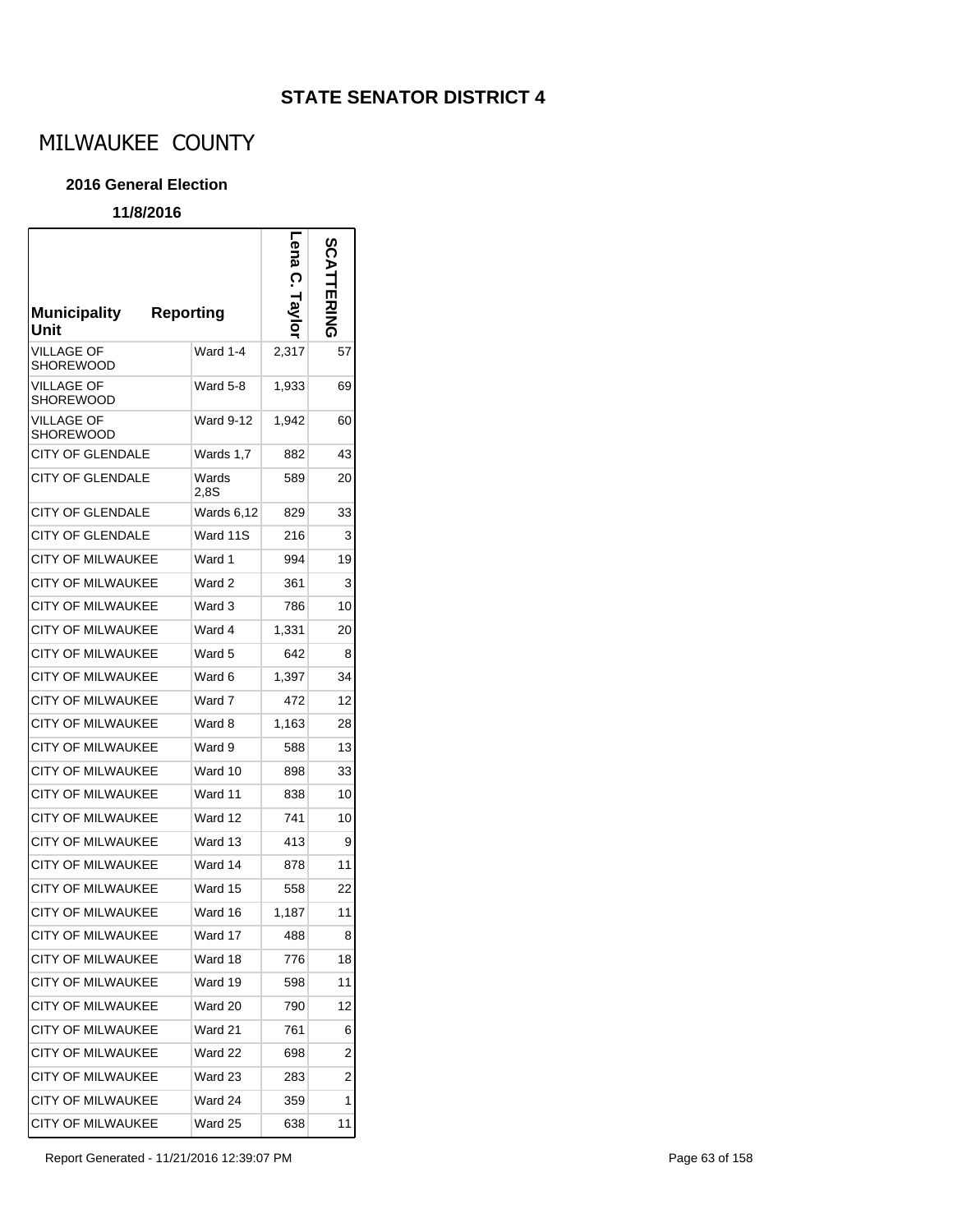| <b>Municipality</b><br>Unit | <b>Reporting</b> | ena<br>ဂု<br>VS I | SCATTERING     |
|-----------------------------|------------------|-------------------|----------------|
| <b>CITY OF MILWAUKEE</b>    | Ward 26          | 596               | 6              |
| <b>CITY OF MILWAUKEE</b>    | Ward 27          | 560               | 5              |
| <b>CITY OF MILWAUKEE</b>    | Ward 28          | 185               | 4              |
| <b>CITY OF MILWAUKEE</b>    | Ward 29          | 329               | 5              |
| <b>CITY OF MILWAUKEE</b>    | Ward 30          | 604               | 9              |
| <b>CITY OF MILWAUKEE</b>    | Ward 31          | 566               | 10             |
| <b>CITY OF MILWAUKEE</b>    | Ward 32          | 1,259             | 25             |
| <b>CITY OF MILWAUKEE</b>    | Ward 35          | 640               | 25             |
| <b>CITY OF MILWAUKEE</b>    | Ward 36          | 680               | 12             |
| <b>CITY OF MILWAUKEE</b>    | Ward 37          | 632               | 4              |
| <b>CITY OF MILWAUKEE</b>    | Ward 38          | 517               | 5              |
| <b>CITY OF MILWAUKEE</b>    | Ward 39          | 584               | 14             |
| <b>CITY OF MILWAUKEE</b>    | Ward 40          | 597               | 7              |
| <b>CITY OF MILWAUKEE</b>    | Ward 41          | 579               | 8              |
| <b>CITY OF MILWAUKEE</b>    | Ward 42          | 773               | 8              |
| CITY OF MILWAUKEE           | Ward 43          | 443               | 2              |
| <b>CITY OF MILWAUKEE</b>    | Ward 45          | 816               | 5              |
| <b>CITY OF MILWAUKEE</b>    | Ward 46          | 420               | 4              |
| <b>CITY OF MILWAUKEE</b>    | Ward 47          | 806               | 10             |
| CITY OF MILWAUKEE           | Ward 48          | 369               | 2              |
| <b>CITY OF MILWAUKEE</b>    | Ward 49          | 545               | 6              |
| CITY OF MILWAUKEE           | Ward 50          | 526               | 4              |
| <b>CITY OF MILWAUKEE</b>    | Ward 51          | 525               | 3              |
| <b>CITY OF MILWAUKEE</b>    | Ward 52          | 739               | 4              |
| <b>CITY OF MILWAUKEE</b>    | Ward 53          | 331               | $\overline{2}$ |
| <b>CITY OF MILWAUKEE</b>    | Ward 54          | 434               | 4              |
| <b>CITY OF MILWAUKEE</b>    | Ward 55          | 872               | 14             |
| <b>CITY OF MILWAUKEE</b>    | Ward 56          | 595               | 2              |
| <b>CITY OF MILWAUKEE</b>    | Ward 57          | 792               | 6              |
| <b>CITY OF MILWAUKEE</b>    | Ward 58          | 584               | 4              |
| <b>CITY OF MILWAUKEE</b>    | Ward 59          | 1,153             | 4              |
| <b>CITY OF MILWAUKEE</b>    | Ward 60          | 816               | 4              |
| <b>CITY OF MILWAUKEE</b>    | Ward 61          | 691               | 3              |
| <b>CITY OF MILWAUKEE</b>    | Ward 62          | 541               | 2              |
| <b>CITY OF MILWAUKEE</b>    | Ward 63          | 499               | 5              |
| <b>CITY OF MILWAUKEE</b>    | Ward 78          | 893               | 17             |
| <b>CITY OF MILWAUKEE</b>    | Ward 79          | 884               | 19             |
| <b>CITY OF MILWAUKEE</b>    | Ward 80          | 1,094             | 32             |
| <b>CITY OF MILWAUKEE</b>    | Ward 81          | 371               | 22             |
| CITY OF MILWAUKEE           | Ward 112         | 607               | 3              |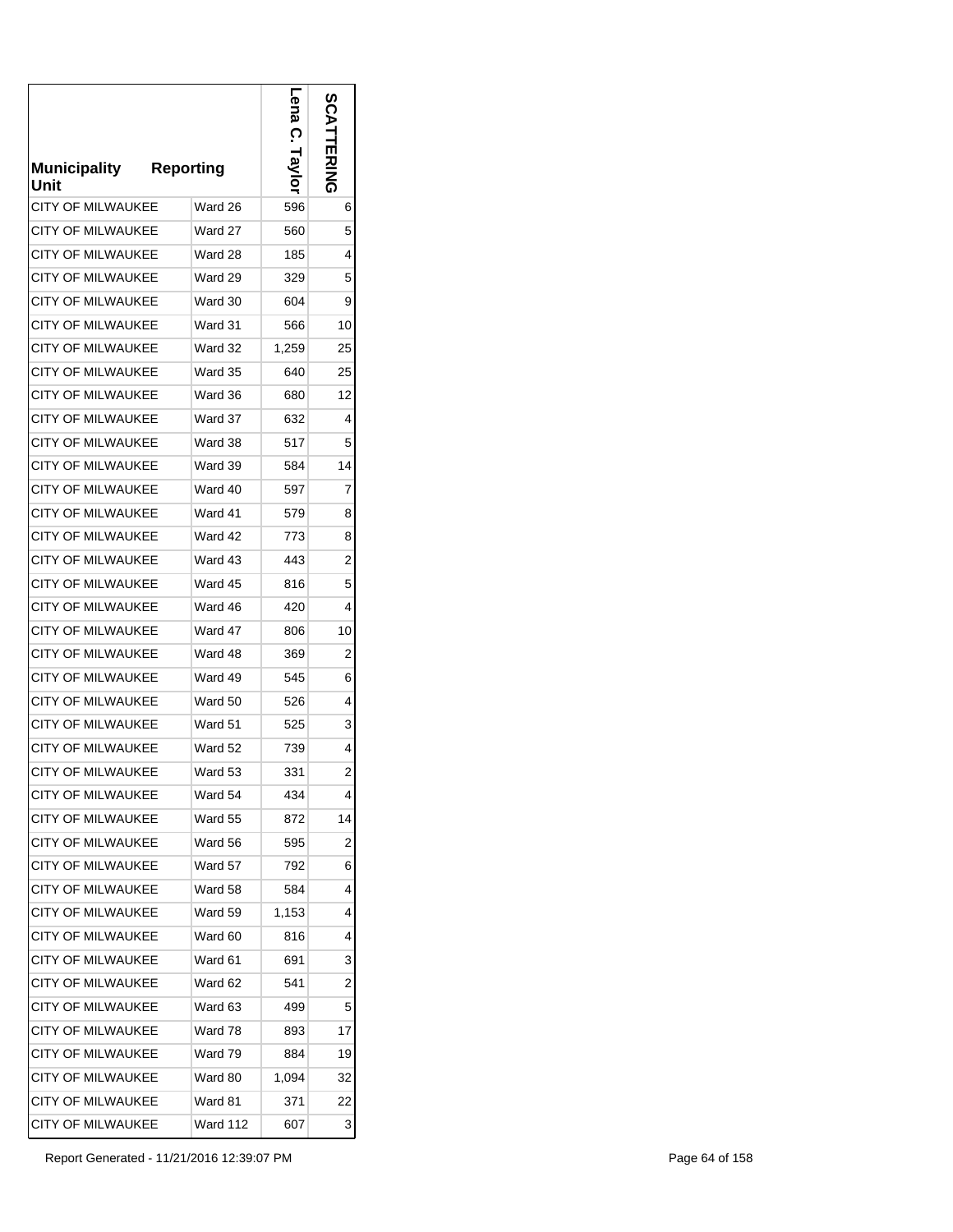| <b>Municipality</b><br>Unit | <b>Reporting</b> | г<br>ena C.<br>Taylor | <b>SCATTERING</b> |
|-----------------------------|------------------|-----------------------|-------------------|
| CITY OF MII WAUKFF          | <b>Ward 113</b>  | 530                   | $\overline{2}$    |
| <b>CITY OF MILWAUKEE</b>    | Ward 114         | 486                   | $\overline{2}$    |
| <b>CITY OF MILWAUKEE</b>    | <b>Ward 115</b>  | 829                   | $\overline{2}$    |
| <b>CITY OF MILWAUKEE</b>    | <b>Ward 116</b>  | 415                   | $\overline{2}$    |
| <b>CITY OF MILWAUKEE</b>    | <b>Ward 117</b>  | 546                   | 3                 |
| <b>CITY OF MILWAUKEE</b>    | <b>Ward 118</b>  | 569                   | 4                 |
| <b>CITY OF MILWAUKEE</b>    | <b>Ward 119</b>  | 587                   | $\overline{2}$    |
| <b>CITY OF MILWAUKEE</b>    | <b>Ward 120</b>  | 538                   | 3                 |
| <b>CITY OF MILWAUKEE</b>    | <b>Ward 121</b>  | 639                   | 3                 |
| <b>CITY OF MILWAUKEE</b>    | <b>Ward 122</b>  | 691                   | 12                |
| <b>CITY OF MILWAUKEE</b>    | <b>Ward 123</b>  | 773                   | 16                |
| <b>CITY OF MILWAUKEE</b>    | <b>Ward 124</b>  | 479                   | 9                 |
| <b>CITY OF MILWAUKEE</b>    | <b>Ward 125</b>  | 912                   | 32                |
| <b>CITY OF MILWAUKEE</b>    | <b>Ward 140</b>  | 400                   | $\overline{2}$    |
| <b>CITY OF MILWAUKEE</b>    | <b>Ward 146</b>  | 225                   | 0                 |
| CITY OF WAUWATOSA           | Ward 24          | 687                   | 21                |
| Total                       |                  | 62,099                | 1,054             |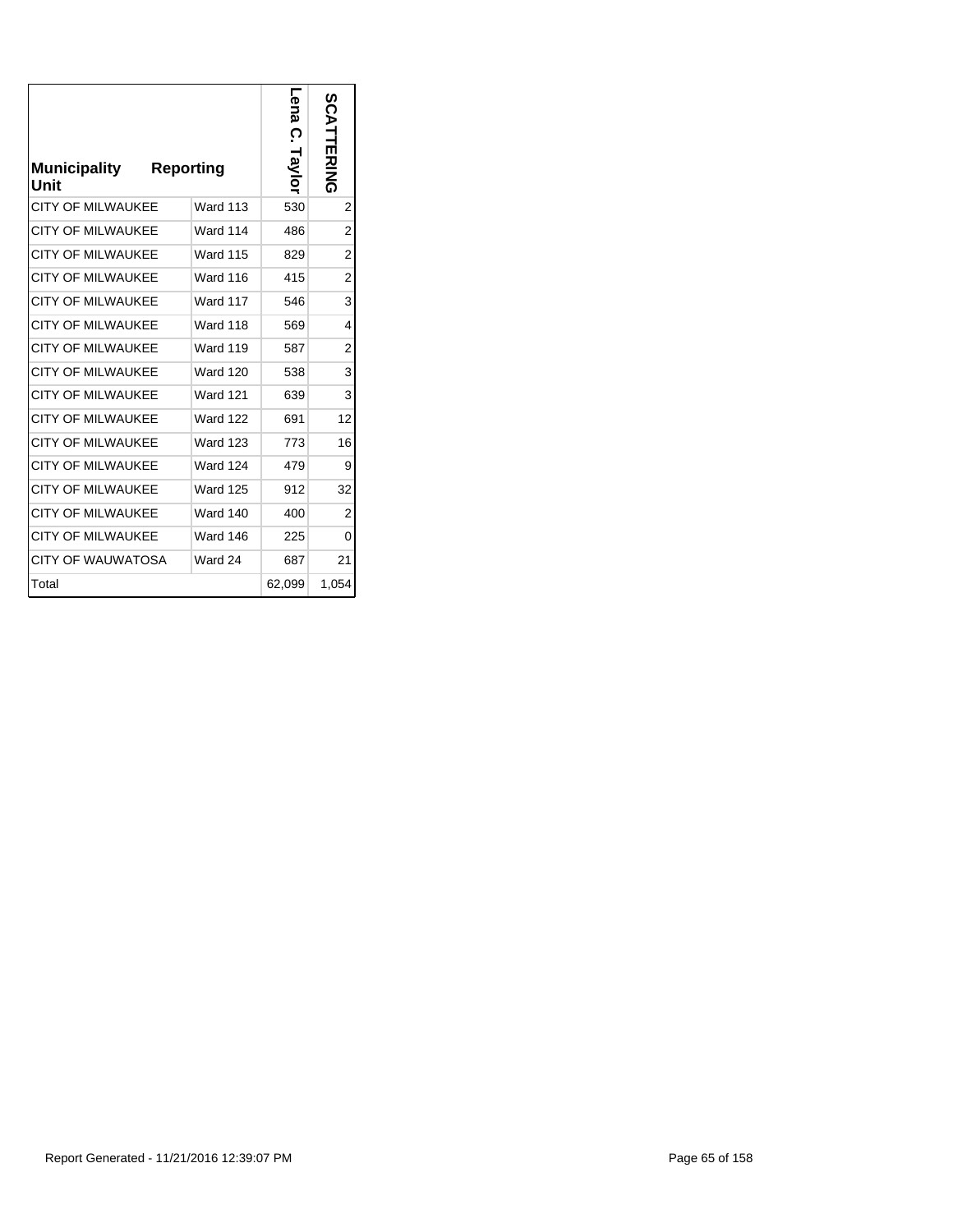# MILWAUKEE COUNTY

### **2016 General Election**

### **11/8/2016**

r

| <b>Municipality</b><br>Unit | <b>Reporting</b> | <u>മ</u> | <b>SCATTERING</b> |
|-----------------------------|------------------|----------|-------------------|
| CITY OF MILWAUKEE           | Ward 44          | 778      | 8                 |
| CITY OF MILWAUKEE           | Ward 64          | 1,128    | 4                 |
| <b>CITY OF MILWAUKEE</b>    | Ward 65          | 908      | 3                 |
| <b>CITY OF MILWAUKEE</b>    | Ward 66          | 615      | 1                 |
| <b>CITY OF MILWAUKEE</b>    | Ward 67          | 489      | 3                 |
| CITY OF MILWAUKEE           | Ward 68          | 930      | 5                 |
| <b>CITY OF MILWAUKEE</b>    | Ward 69          | 738      | 3                 |
| <b>CITY OF MILWAUKEE</b>    | Ward 70          | 1,048    | 2                 |
| <b>CITY OF MILWAUKEE</b>    | Ward 71          | 569      | 1                 |
| <b>CITY OF MILWAUKEE</b>    | Ward 72          | 787      | 8                 |
| <b>CITY OF MILWAUKEE</b>    | Ward 73          | 843      | 4                 |
| <b>CITY OF MILWAUKEE</b>    | Ward 74          | 542      | 6                 |
| <b>CITY OF MILWAUKEE</b>    | Ward 75          | 522      | 10                |
| <b>CITY OF MILWAUKEE</b>    | Ward 76          | 545      | $\overline{c}$    |
| <b>CITY OF MILWAUKEE</b>    | Ward 77          | 500      | 5                 |
| <b>CITY OF MILWAUKEE</b>    | Ward 83          | 670      | 20                |
| <b>CITY OF MILWAUKEE</b>    | Ward 84          | 468      | 12                |
| <b>CITY OF MILWAUKEE</b>    | Ward 88          | 516      | 14                |
| CITY OF MILWAUKEE           | Ward 89          | 705      | 17                |
| CITY OF MILWAUKEE           | Ward 90          | 713      | 22                |
| CITY OF MILWAUKEE           | Ward 91          | 1,082    | 7                 |
| CITY OF MILWAUKEE           | Ward 92          | 983      | 18                |
| <b>CITY OF MILWAUKEE</b>    | Ward 94          | 350      | 2                 |
| CITY OF MILWAUKEE           | Ward 95          | 495      | $\overline{2}$    |
| CITY OF MILWAUKEE           | Ward 96          | 827      | 8                 |
| CITY OF MILWAUKEE           | Ward 97          | 689      | 10                |
| CITY OF MILWAUKEE           | Ward 98          | 540      | 4                 |
| CITY OF MILWAUKEE           | Ward 99          | 974      | 4                 |
| CITY OF MILWAUKEE           | Ward 100         | 624      | 3                 |
| <b>CITY OF MILWAUKEE</b>    | <b>Ward 101</b>  | 898      | 5                 |
| CITY OF MILWAUKEE           | Ward 102         | 973      | 4                 |
| CITY OF MILWAUKEE           | <b>Ward 103</b>  | 1,160    | 8                 |
| <b>CITY OF MILWAUKEE</b>    | <b>Ward 104</b>  | 1,082    | 3                 |
| CITY OF MILWAUKEE           | <b>Ward 105</b>  | 423      | 3                 |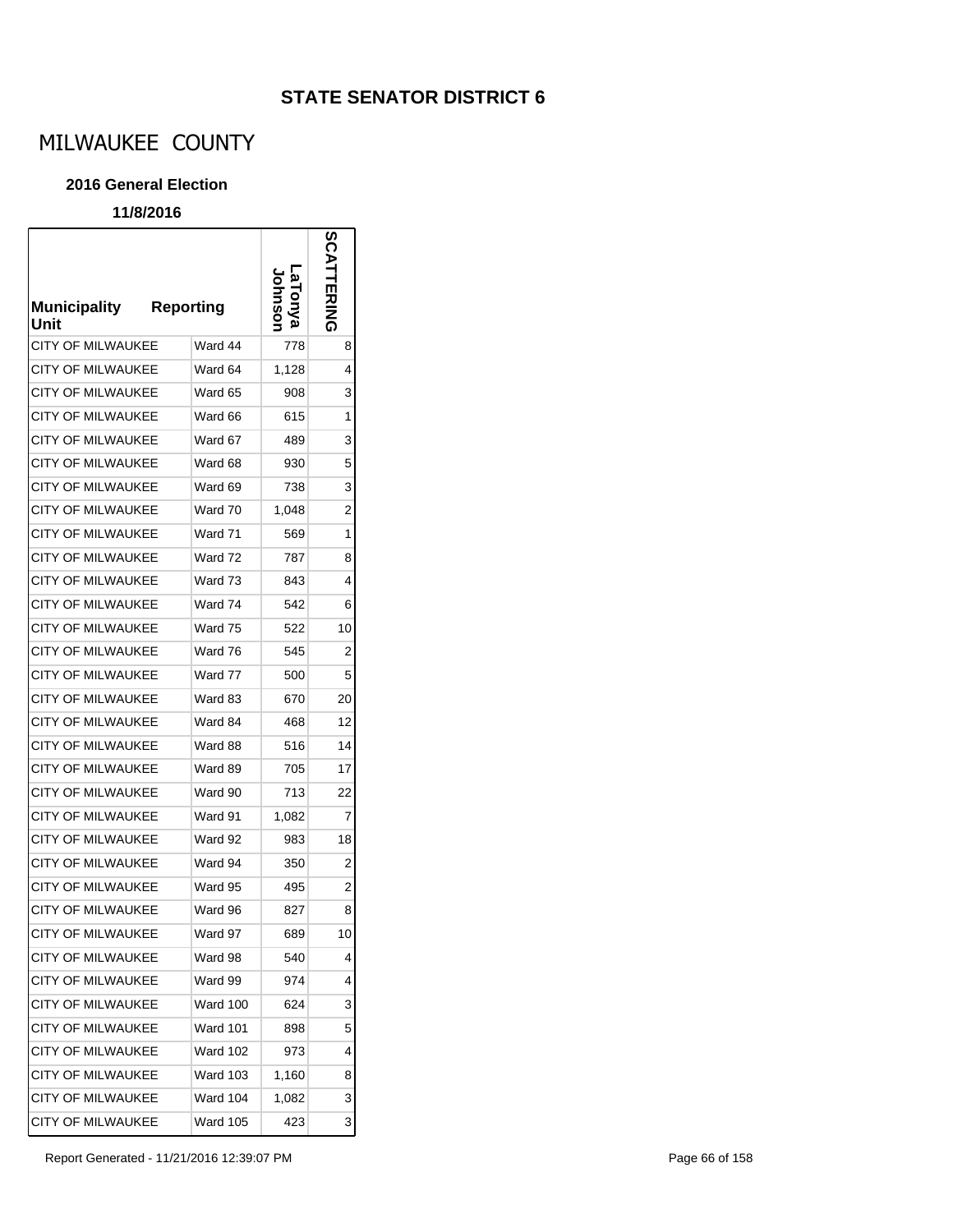| <b>Municipality</b><br>Unit | <b>Reporting</b> |       | ທ<br>교<br>주문 |
|-----------------------------|------------------|-------|--------------|
| <b>CITY OF MILWAUKEE</b>    | Ward 106         | 389   | 1            |
| <b>CITY OF MILWAUKEE</b>    | Ward 107         | 629   | 0            |
| <b>CITY OF MILWAUKEE</b>    | Ward 108         | 571   | 1            |
| <b>CITY OF MILWAUKEE</b>    | <b>Ward 109</b>  | 652   | 1            |
| <b>CITY OF MILWAUKEE</b>    | Ward 110         | 364   | 3            |
| <b>CITY OF MILWAUKEE</b>    | Ward 111         | 471   | 1            |
| <b>CITY OF MILWAUKEE</b>    | Ward 138         | 1,578 | 25           |
| <b>CITY OF MILWAUKEE</b>    | Ward 139         | 1,081 | 11           |
| <b>CITY OF MILWAUKEE</b>    | <b>Ward 141</b>  | 514   | 1            |
| <b>CITY OF MILWAUKEE</b>    | Ward 142         | 503   | 2            |
| <b>CITY OF MILWAUKEE</b>    | <b>Ward 143</b>  | 472   | 4            |
| <b>CITY OF MILWAUKEE</b>    | Ward 144         | 367   | 1            |
| <b>CITY OF MILWAUKEE</b>    | <b>Ward 145</b>  | 215   | 1            |
| <b>CITY OF MILWAUKEE</b>    | <b>Ward 147</b>  | 745   | 2            |
| <b>CITY OF MILWAUKEE</b>    | <b>Ward 148</b>  | 584   | 2            |
| <b>CITY OF MILWAUKEE</b>    | Ward 149         | 658   | 3            |
| <b>CITY OF MILWAUKEE</b>    | <b>Ward 150</b>  | 513   | 3            |
| <b>CITY OF MILWAUKEE</b>    | Ward 151         | 373   | 0            |
| <b>CITY OF MILWAUKEE</b>    | <b>Ward 152</b>  | 330   | 0            |
| <b>CITY OF MILWAUKEE</b>    | <b>Ward 153</b>  | 572   | 5            |
| <b>CITY OF MILWAUKEE</b>    | <b>Ward 154</b>  | 545   | 1            |
| <b>CITY OF MILWAUKEE</b>    | Ward 155         | 427   | 1            |
| <b>CITY OF MILWAUKEE</b>    | <b>Ward 156</b>  | 621   | 5            |
| <b>CITY OF MILWAUKEE</b>    | <b>Ward 157</b>  | 458   | 3            |
| <b>CITY OF MILWAUKEE</b>    | <b>Ward 158</b>  | 396   | 3            |
| <b>CITY OF MILWAUKEE</b>    | Ward 159         | 431   | 6            |
| <b>CITY OF MILWAUKEE</b>    | Ward 160         | 565   | 1            |
| <b>CITY OF MILWAUKEE</b>    | <b>Ward 161</b>  | 194   | 0            |
| <b>CITY OF MILWAUKEE</b>    | <b>Ward 162</b>  | 337   | 2            |
| <b>CITY OF MILWAUKEE</b>    | Ward 163         | 581   | 3            |
| <b>CITY OF MILWAUKEE</b>    | Ward 164         | 658   | 10           |
| <b>CITY OF MILWAUKEE</b>    | Ward 165         | 595   | 5            |
| <b>CITY OF MILWAUKEE</b>    | Ward 166         | 275   | 7            |
| <b>CITY OF MILWAUKEE</b>    | Ward 167         | 646   | 8            |
| <b>CITY OF MILWAUKEE</b>    | Ward 168         | 1,116 | 20           |
| CITY OF MILWAUKEE           | Ward 169         | 408   | 2            |
| CITY OF MILWAUKEE           | Ward 170         | 344   | 1            |
| <b>CITY OF MILWAUKEE</b>    | Ward 171         | 126   | 1            |
| <b>CITY OF MILWAUKEE</b>    | Ward 172         | 384   | 0            |
| CITY OF MILWAUKEE           | Ward 173         | 551   | 1            |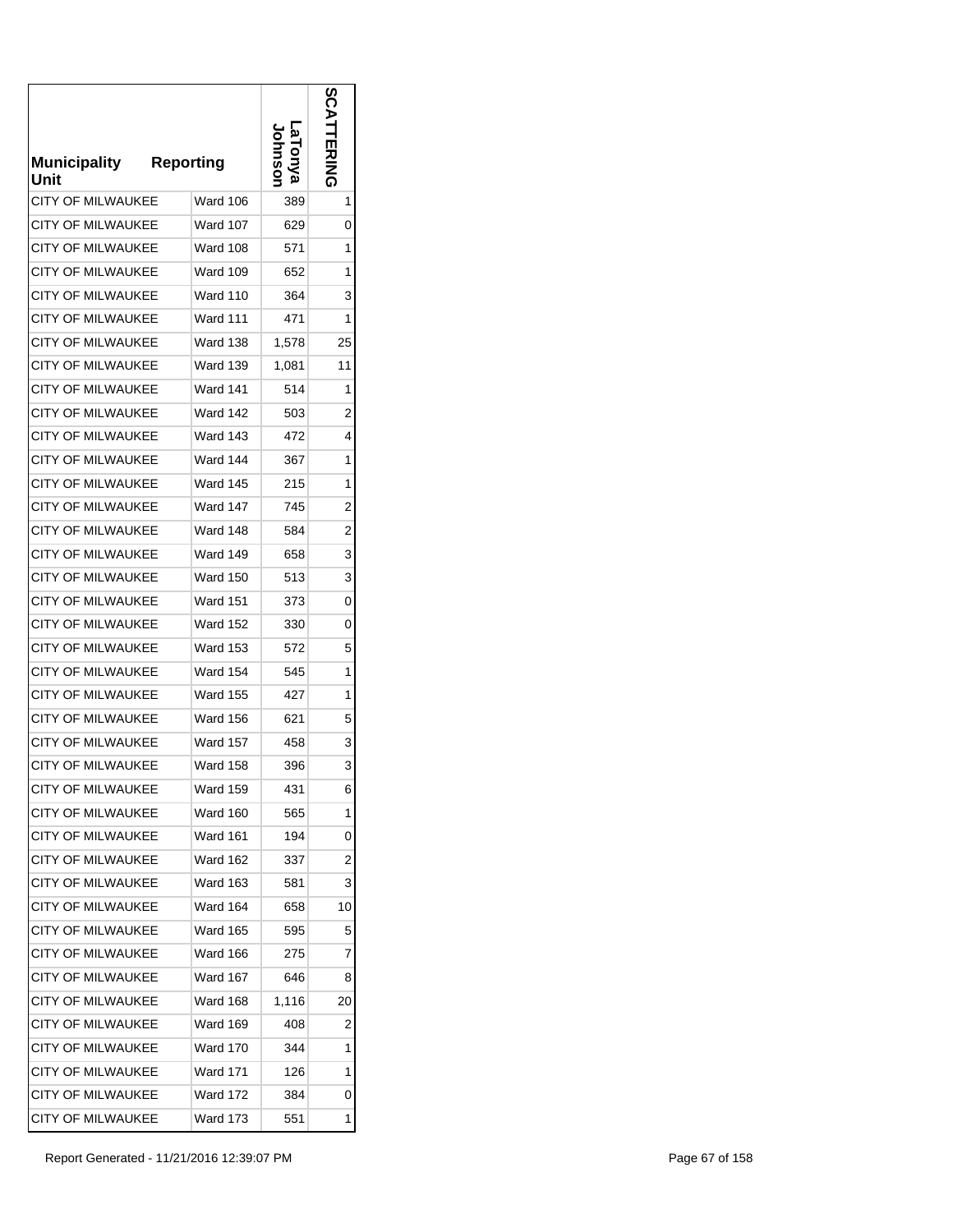| <b>Municipality</b><br>Unit | <b>Reporting</b> |        | ပ္လ<br>TERING  |
|-----------------------------|------------------|--------|----------------|
| <b>CITY OF MILWAUKEE</b>    | <b>Ward 174</b>  | 691    | 7              |
| CITY OF MILWAUKEE           | Ward 175         | 465    | 1              |
| <b>CITY OF MILWAUKEE</b>    | <b>Ward 176</b>  | 594    | 5              |
| <b>CITY OF MILWAUKEE</b>    | <b>Ward 177</b>  | 1,395  | 39             |
| <b>CITY OF MILWAUKEE</b>    | <b>Ward 187</b>  | 427    | 8              |
| CITY OF MILWAUKEE           | Ward 188         | 338    | 13             |
| <b>CITY OF MILWAUKEE</b>    | <b>Ward 189</b>  | 505    | 10             |
| <b>CITY OF MILWAUKEE</b>    | <b>Ward 190</b>  | 1,029  | 35             |
| <b>CITY OF MILWAUKEE</b>    | <b>Ward 191</b>  | 764    | 31             |
| <b>CITY OF MILWAUKEE</b>    | <b>Ward 192</b>  | 763    | 24             |
| <b>CITY OF MILWAUKEE</b>    | <b>Ward 193</b>  | 486    | 6              |
| <b>CITY OF MILWAUKEE</b>    | Ward 194         | 468    | 6              |
| <b>CITY OF MILWAUKEE</b>    | <b>Ward 195</b>  | 393    | 4              |
| <b>CITY OF MILWAUKEE</b>    | Ward 196         | 674    | 9              |
| <b>CITY OF MILWAUKEE</b>    | Ward 197         | 262    | 0              |
| <b>CITY OF MILWAUKEE</b>    | Ward 198         | 634    | 12             |
| <b>CITY OF MILWAUKEE</b>    | <b>Ward 199</b>  | 491    | 8              |
| <b>CITY OF MILWAUKEE</b>    | <b>Ward 200</b>  | 300    | $\overline{2}$ |
| <b>CITY OF MILWAUKEE</b>    | <b>Ward 201</b>  | 305    | 6              |
| <b>CITY OF MILWAUKEE</b>    | <b>Ward 202</b>  | 594    | 8              |
| <b>CITY OF MILWAUKEE</b>    | <b>Ward 203</b>  | 731    | 26             |
| <b>CITY OF MILWAUKEE</b>    | <b>Ward 204</b>  | 614    | 15             |
| <b>CITY OF MILWAUKEE</b>    | <b>Ward 205</b>  | 535    | 18             |
| CITY OF MILWAUKEE           | <b>Ward 214</b>  | 318    | 5              |
| Total                       |                  | 60,129 | 676            |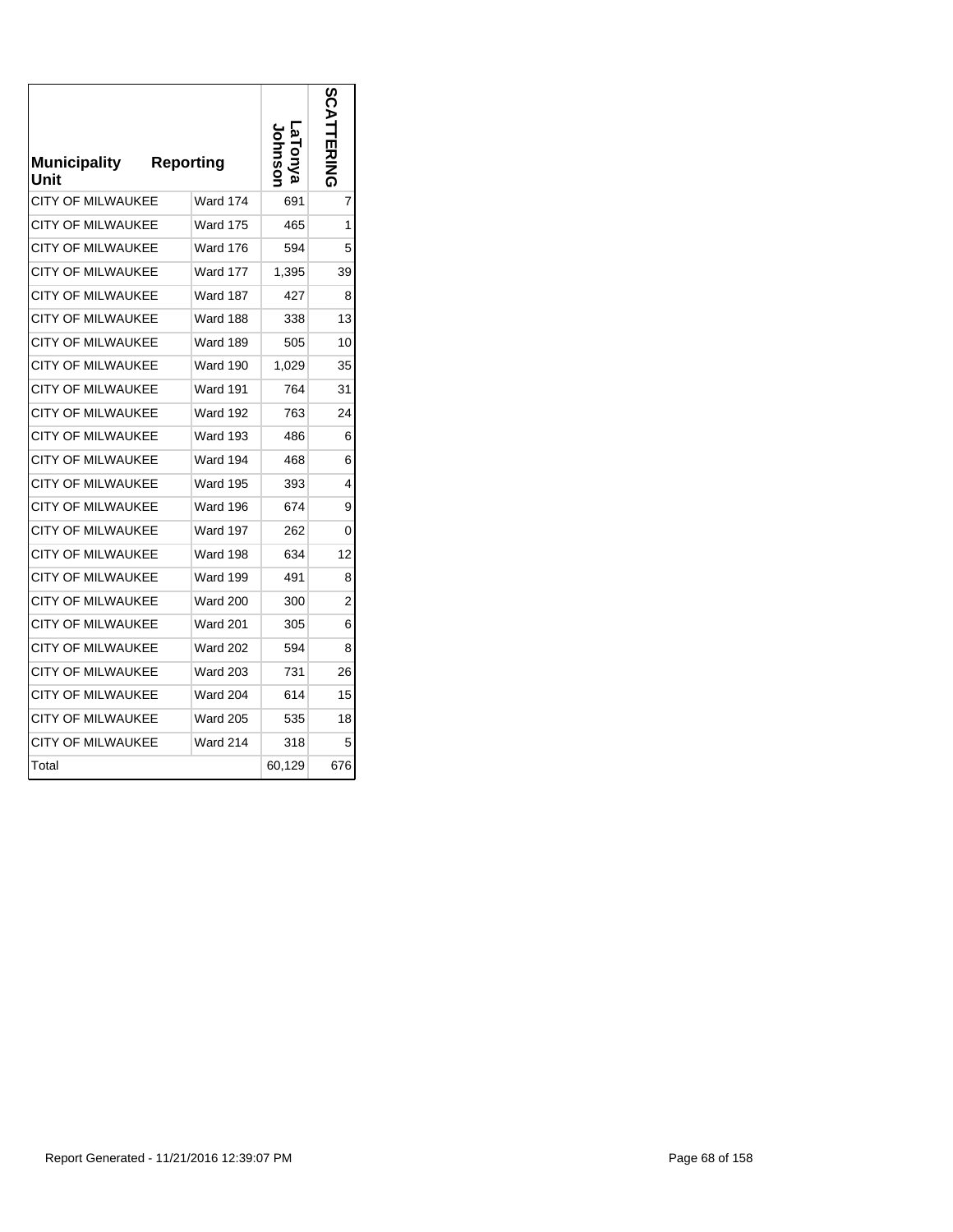# MILWAUKEE COUNTY

#### **2016 General Election**

| <b>Municipality</b><br><b>Reporting</b><br>Unit |                   |        |       |
|-------------------------------------------------|-------------------|--------|-------|
| <b>VILLAGE OF BAYSIDE</b>                       | Wards 1.3         | 529    | 33    |
| <b>VILLAGE OF BAYSIDE</b>                       | Wards<br>1S,3S    | 33     | 4     |
| <b>VILLAGE OF BAYSIDE</b>                       | Wards 2,4         | 631    | 58    |
| <b>VILLAGE OF BAYSIDE</b>                       | Ward 5            | 362    | 35    |
| <b>VILLAGE OF BROWN</b><br>DEER                 | Wards 1-2         | 1,136  | 116   |
| <b>VILLAGE OF BROWN</b><br>DEER                 | Wards 3-4         | 1,275  | 106   |
| <b>VILLAGE OF BROWN</b><br><b>DEER</b>          | Wards 5-6         | 1,161  | 120   |
| <b>VILLAGE OF FOX POINT</b>                     | Wards 1-4         | 1,208  | 141   |
| <b>VILLAGE OF FOX POINT</b>                     | Wards 5-9         | 1,323  | 146   |
| VILLAGE OF RIVER HILLS                          | Wards 1-3         | 759    | 45    |
| VILLAGE OF WHITEFISH<br>BAY                     | Wards 1-2         | 912    | 96    |
| VILLAGE OF WHITEFISH<br>BAY                     | Wards 3-4         | 774    | 78    |
| VILLAGE OF WHITEFISH<br>BAY                     | Wards 5-6         | 881    | 99    |
| VILLAGE OF WHITEFISH<br>BAY                     | Ward 7            | 413    | 49    |
| VILLAGE OF WHITEFISH<br>BAY                     | <b>Wards 8,10</b> | 921    | 137   |
| VILLAGE OF WHITEFISH<br>BAY                     | <b>Wards 9,11</b> | 711    | 117   |
| VILLAGE OF WHITEFISH<br><b>BAY</b>              | Ward 12           | 505    | 46    |
| <b>CITY OF GLENDALE</b>                         | Wards 3,9         | 806    | 88    |
| CITY OF GLENDALE                                | Wards 4,10        | 786    | 88    |
| CITY OF GLENDALE                                | <b>Wards 5,11</b> | 642    | 62    |
| <b>CITY OF GLENDALE</b>                         | Ward 8            | 260    | 24    |
| CITY OF MILWAUKEE                               | Ward 33           | 1,040  | 119   |
| <b>CITY OF MILWAUKEE</b>                        | Ward 34           | 515    | 70    |
| Total                                           |                   | 17,583 | 1,877 |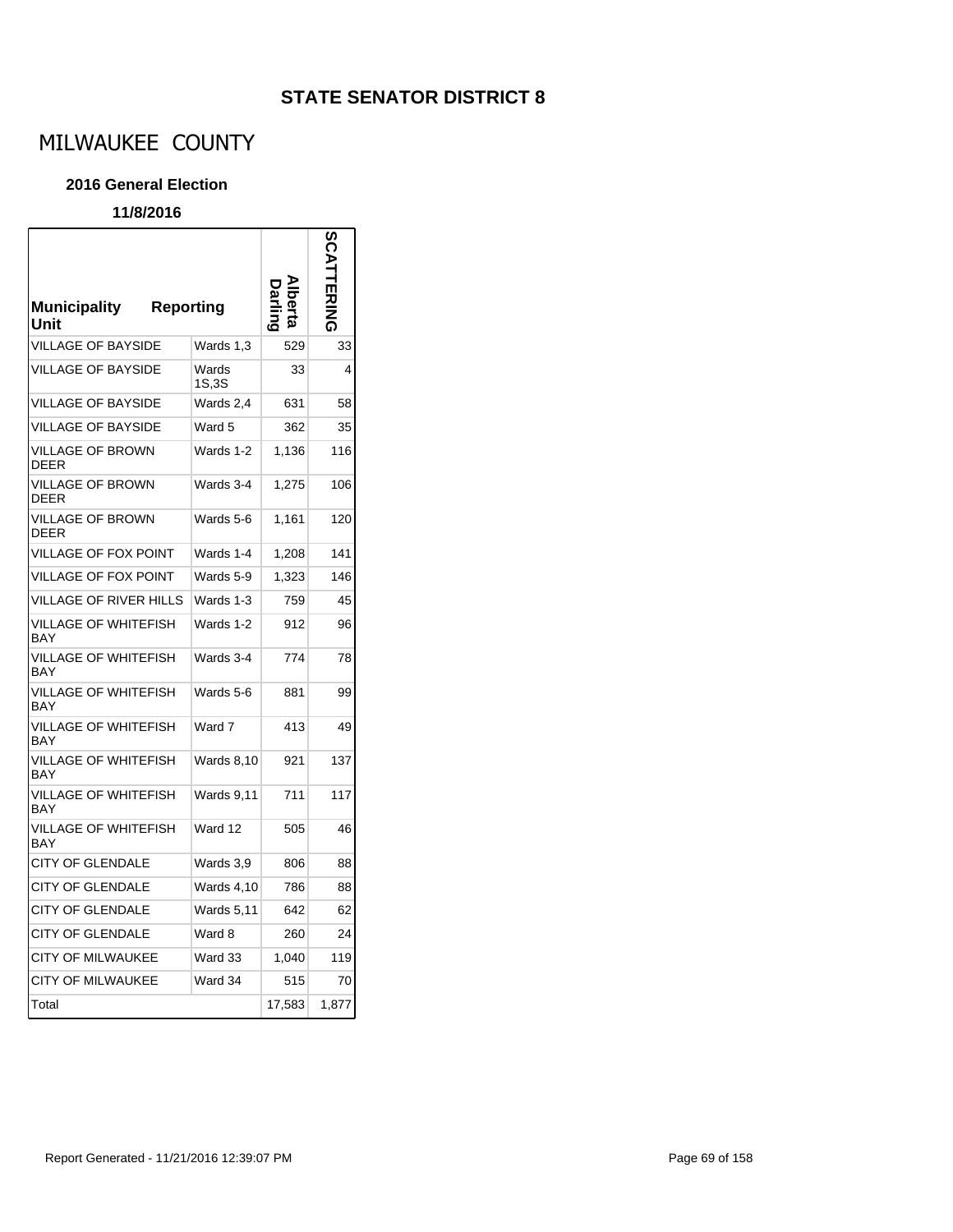# MILWAUKEE COUNTY

#### **2016 General Election**

### **11/8/2016**

 $\mathsf{r}$ 

| <b>Municipality</b><br>Unit        | <b>Reporting</b> | Dave Craig | SCATTERING |
|------------------------------------|------------------|------------|------------|
| VILLAGE OF GREENDALE               | Ward 1-2         | 1,123      | 31         |
| VILLAGE OF GREENDALE               | Ward 3-4         | 1,135      | 46         |
| <b>VILLAGE OF GREENDALE</b>        | Ward 5-6         | 1,121      | 29         |
| <b>VILLAGE OF GREENDALE</b>        | Ward 7-8         | 1,068      | 41         |
| VILLAGE OF GREENDALE               | Ward 9-10        | 1,206      | 29         |
| VILLAGE OF HALES<br><b>CORNERS</b> | Wards 1-3        | 1,103      | 31         |
| VILLAGE OF HALES<br><b>CORNERS</b> | Wards 4-6        | 1,020      | 25         |
| VILLAGE OF HALES<br>CORNERS        | Wards 7-9        | 912        | 36         |
| <b>CITY OF FRANKLIN</b>            | Ward 1           | 4          | 0          |
| <b>CITY OF FRANKLIN</b>            | Ward 2           | 938        | 13         |
| CITY OF FRANKLIN                   | Ward 3           | 974        | 15         |
| CITY OF FRANKLIN                   | Ward 4           | 516        | 9          |
| <b>CITY OF FRANKLIN</b>            | Ward 5           | 430        | 8          |
| CITY OF FRANKLIN                   | Ward 6           | 651        | 11         |
| CITY OF FRANKLIN                   | Ward 7           | 914        | 23         |
| CITY OF FRANKLIN                   | Ward 8           | 462        | 16         |
| CITY OF FRANKLIN                   | Ward 9           | 529        | 11         |
| CITY OF FRANKLIN                   | Ward 10          | 251        | 6          |
| CITY OF FRANKLIN                   | Ward 11          | 703        | 13         |
| <b>CITY OF FRANKLIN</b>            | Ward 13          | 735        | 14         |
| <b>CITY OF FRANKLIN</b>            | Ward 14          | 658        | 13         |
| <b>CITY OF FRANKLIN</b>            | Ward 15A         | 367        | 3          |
| <b>CITY OF FRANKLIN</b>            | Ward 16          | 806        | 5          |
| <b>CITY OF FRANKLIN</b>            | Ward 17          | 439        | 15         |
| CITY OF FRANKLIN                   | Ward 18          | 298        | 3          |
| CITY OF FRANKLIN                   | Ward 19          | 843        | 15         |
| <b>CITY OF FRANKLIN</b>            | Ward 20          | 410        | 15         |
| <b>CITY OF FRANKLIN</b>            | Ward 21          | 197        | 10         |
| CITY OF FRANKLIN                   | Ward 22B         | 418        | 11         |
| CITY OF FRANKLIN                   | Ward 22A         | 436        | 7          |
| <b>CITY OF FRANKLIN</b>            | Ward 23          | 787        | 13         |
| <b>CITY OF GREENFIELD</b>          | Ward 2           | 501        | 18         |
| CITY OF GREENFIELD                 | Ward 5           | 607        | 11         |

Report Generated - 11/21/2016 12:39:07 PM Page 70 of 158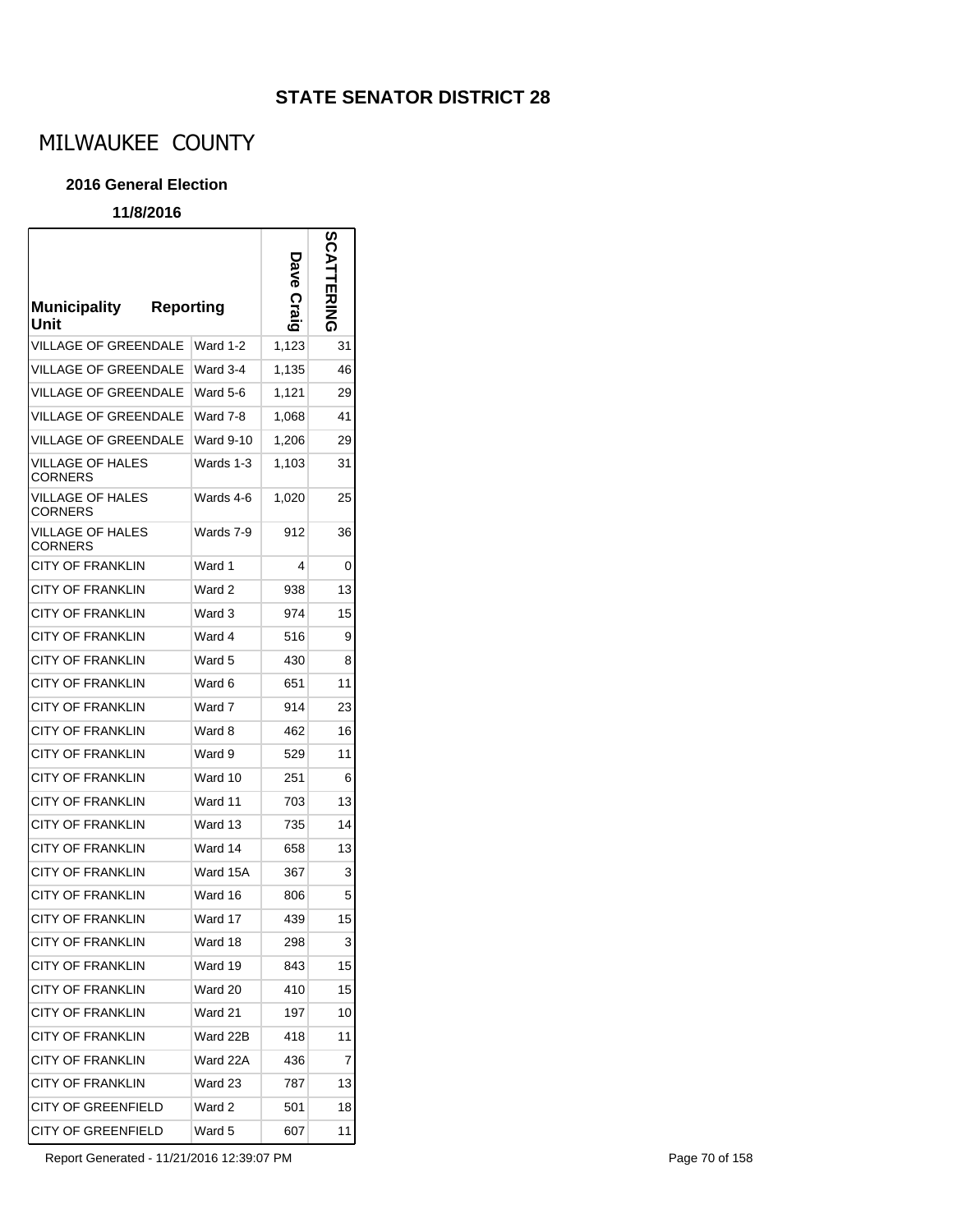| <b>Municipality</b><br>Unit | <b>Reporting</b> | ନ<br>ବ<br>Craig | u<br>四之之 |
|-----------------------------|------------------|-----------------|----------|
| <b>CITY OF GREENFIELD</b>   | Ward 6           | 586             | 17       |
| CITY OF GREENFIELD          | Ward 7           | 687             | 14       |
| CITY OF GREENFIELD          | Ward 8           | 644             | 18       |
| CITY OF GREENFIELD          | Ward 9           | 670             | 14       |
| CITY OF GREENFIELD          | Ward 10          | 655             | 16       |
| CITY OF GREENFIELD          | Ward 11          | 828             | 18       |
| CITY OF GREENFIELD          | Ward 12          | 783             | 16       |
| <b>CITY OF GREENFIELD</b>   | Ward 13          | 365             | 11       |
| <b>CITY OF GREENFIELD</b>   | Ward 14          | 516             | 16       |
| <b>CITY OF GREENFIELD</b>   | Ward 15          | 550             | 12       |
| <b>CITY OF GREENFIELD</b>   | Ward 16          | 243             | 6        |
| <b>CITY OF GREENFIELD</b>   | Ward 17          | 438             | 12       |
| <b>CITY OF GREENFIELD</b>   | Ward 19          | 730             | 22       |
| <b>CITY OF GREENFIELD</b>   | Ward 20          | 809             | 16       |
| <b>CITY OF GREENFIELD</b>   | Ward 21          | 490             | 11       |
| CITY OF MILWAUKEE           | <b>Ward 269</b>  | 477             | 16       |
| <b>CITY OF MILWAUKEE</b>    | <b>Ward 270</b>  | 486             | 11       |
| <b>CITY OF MILWAUKEE</b>    | <b>Ward 271</b>  | 805             | 39       |
| <b>CITY OF MILWAUKEE</b>    | <b>Ward 272</b>  | 615             | 17       |
| CITY OF MILWAUKEE           | <b>Ward 273</b>  | 345             | 14       |
| CITY OF MILWAUKEE           | <b>Ward 274</b>  | 356             | 11       |
| <b>CITY OF MILWAUKEE</b>    | <b>Ward 275</b>  | 728             | 30       |
| <b>CITY OF MILWAUKEE</b>    | <b>Ward 276</b>  | 771             | 30       |
| CITY OF MILWAUKEE           | <b>Ward 277</b>  | 698             | 32       |
| CITY OF MILWAUKEE           | <b>Ward 278</b>  | 449             | 17       |
| Total                       |                  | 37,286          | 982      |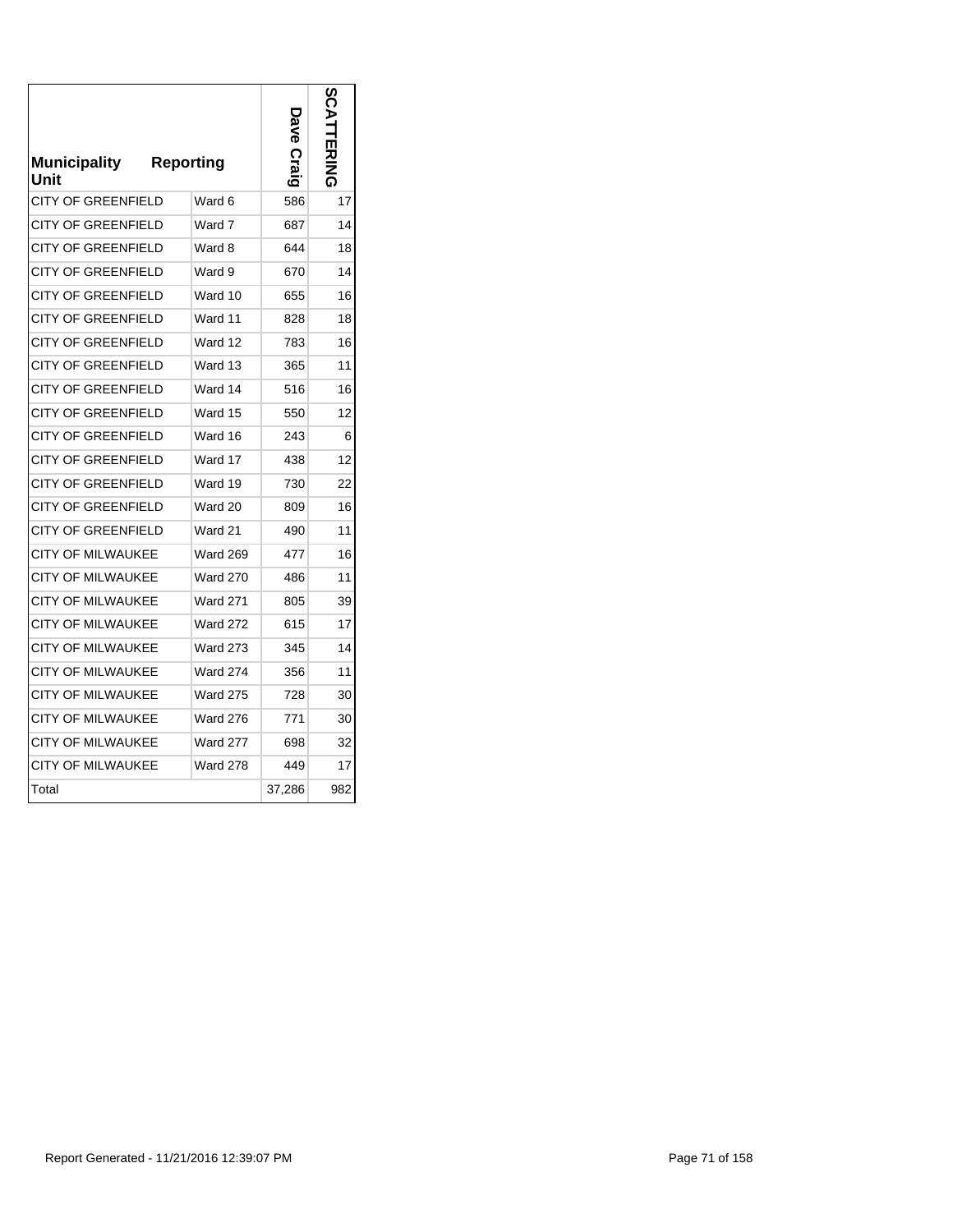# **REPRESENTATIVE TO THE ASSEMBLY DISTRICT 7**

# MILWAUKEE COUNTY

### **2016 General Election**

| <b>Municipality</b><br>Unit         | <b>Reporting</b> | <b>Lach</b> | Daniel<br>ၐ<br><b>Riemer</b> | Bughmar<br>Matthew | SCATTERING |
|-------------------------------------|------------------|-------------|------------------------------|--------------------|------------|
| VILLAGE OF WEST<br><b>MILWAUKEE</b> | Ward 1-2,5       | 188         | 446                          | 41                 | 2          |
| VILLAGE OF WEST<br><b>MILWAUKEE</b> | Ward 3-4,6       | 261         | 480                          | 43                 | 1          |
| <b>CITY OF GREENFIELD</b>           | Ward 1           | 416         | 479                          | 48                 | 1          |
| <b>CITY OF GREENFIELD</b>           | Ward 3           | 317         | 382                          | 31                 | 2          |
| <b>CITY OF GREENFIELD</b>           | Ward 4           | 271         | 421                          | 32                 | 1          |
| <b>CITY OF GREENFIELD</b>           | Ward 18          | 366         | 369                          | 37                 | 0          |
| <b>CITY OF MILWAUKEE</b>            | <b>Ward 206</b>  | 171         | 388                          | 25                 | 0          |
| <b>CITY OF MILWAUKEE</b>            | <b>Ward 207</b>  | 248         | 367                          | 56                 | 1          |
| <b>CITY OF MILWAUKEE</b>            | <b>Ward 213</b>  | 261         | 502                          | 43                 | 4          |
| <b>CITY OF MILWAUKEE</b>            | <b>Ward 261</b>  | 168         | 281                          | 18                 | 1          |
| <b>CITY OF MILWAUKEE</b>            | <b>Ward 262</b>  | 363         | 512                          | 80                 | 1          |
| <b>CITY OF MILWAUKEE</b>            | <b>Ward 263</b>  | 163         | 291                          | 31                 | 1          |
| <b>CITY OF MILWAUKEE</b>            | Ward 264         | 357         | 586                          | 71                 | 1          |
| <b>CITY OF MILWAUKEE</b>            | <b>Ward 265</b>  | 205         | 318                          | 34                 | 1          |
| <b>CITY OF MILWAUKEE</b>            | Ward 266         | 292         | 278                          | 34                 | 1          |
| <b>CITY OF MILWAUKEE</b>            | Ward 267         | 225         | 295                          | 20                 | 1          |
| <b>CITY OF MILWAUKEE</b>            | Ward 268         | 498         | 624                          | 60                 | 3          |
| <b>CITY OF MILWAUKEE</b>            | <b>Ward 279</b>  | 367         | 484                          | 42                 | 2          |
| <b>CITY OF MILWAUKEE</b>            | Ward 280         | 449         | 932                          | 47                 | 2          |
| <b>CITY OF MILWAUKEE</b>            | Ward 309         | 393         | 547                          | 42                 | 1          |
| <b>CITY OF MILWAUKEE</b>            | Ward 310         | 81          | 193                          | 12                 | 0          |
| <b>CITY OF MILWAUKEE</b>            | <b>Ward 311</b>  | 202         | 326                          | 29                 | 2          |
| <b>CITY OF MILWAUKEE</b>            | Ward 312         | 341         | 420                          | 33                 | 1          |
| CITY OF MILWAUKEE                   | Ward 326         | 4           | 0                            | 0                  | 0          |
| <b>CITY OF MILWAUKEE</b>            | Ward 327         | 0           | 0                            | 0                  | 0          |
| <b>CITY OF WEST ALLIS</b>           | Ward 1           | 291         | 446                          | 59                 | 3          |
| <b>CITY OF WEST ALLIS</b>           | Ward 2           | 372         | 630                          | 64                 | 3          |
| CITY OF WEST ALLIS                  | Ward 3           | 249         | 437                          | 47                 | 2          |
| CITY OF WEST ALLIS                  | Ward 4           | 486         | 592                          | 66                 | 3          |
| <b>CITY OF WEST ALLIS</b>           | Ward 5           | 361         | 499                          | 50                 | 0          |
| CITY OF WEST ALLIS                  | Ward 10          | 440         | 521                          | 71                 | 3          |
| CITY OF WEST ALLIS                  | Ward 20          | 406         | 468                          | 37                 | 0          |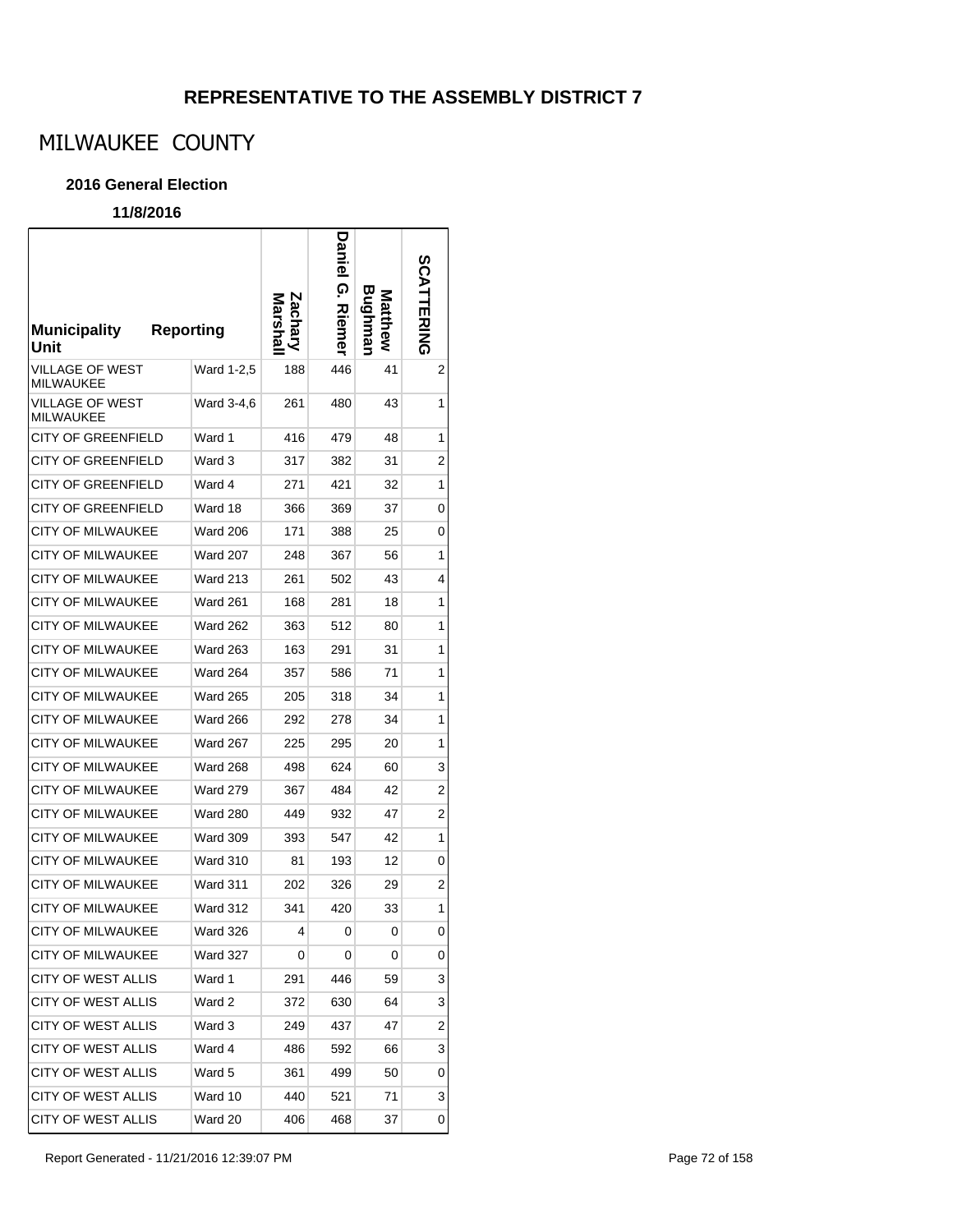| Municipality<br><b>Reporting</b><br>Unit | Zacl<br>Zachary<br>Marshal | ani<br>$\bar{\mathbf{e}}$<br><u>ှ</u><br>Riem<br>₫ | ω<br>Mattl<br>ه<br>hew<br><u>ה</u> | 8C<br><b>TERING</b> |
|------------------------------------------|----------------------------|----------------------------------------------------|------------------------------------|---------------------|
| Total                                    |                            | 9,212 13,514                                       | 1,303                              | 44                  |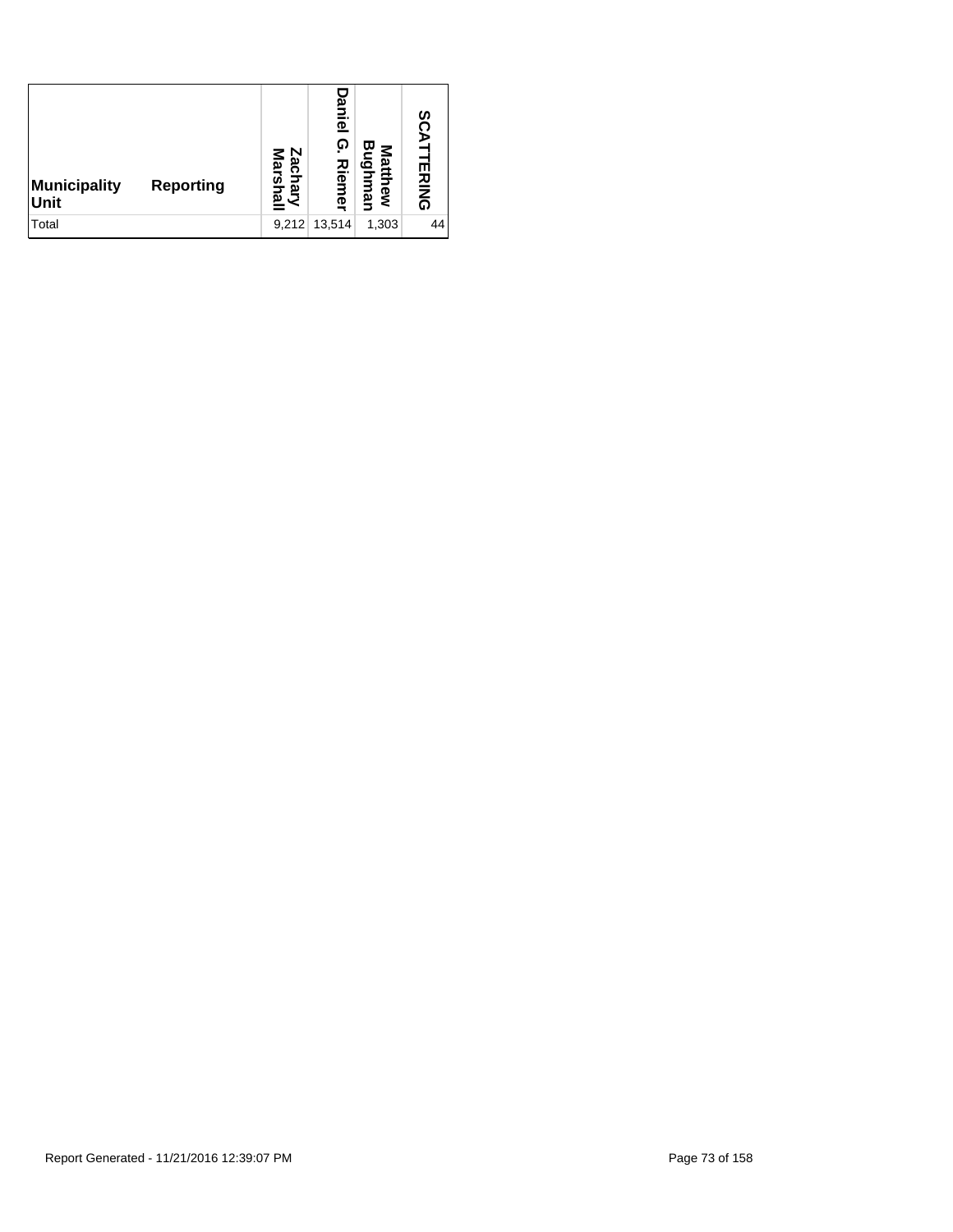# MILWAUKEE COUNTY

#### **2016 General Election**

| <b>Municipality</b><br>Unit | Reporting       |       |                |
|-----------------------------|-----------------|-------|----------------|
| <b>CITY OF MILWAUKEE</b>    | <b>Ward 222</b> | 433   | 5              |
| <b>CITY OF MILWAUKEE</b>    | <b>Ward 223</b> | 472   | 1              |
| <b>CITY OF MILWAUKEE</b>    | Ward 224        | 367   | 2              |
| <b>CITY OF MILWAUKEE</b>    | <b>Ward 225</b> | 375   | 5              |
| CITY OF MILWAUKEE           | <b>Ward 228</b> | 269   | 2              |
| <b>CITY OF MILWAUKEE</b>    | <b>Ward 229</b> | 266   | $\overline{2}$ |
| <b>CITY OF MILWAUKEE</b>    | <b>Ward 230</b> | 468   | 5              |
| <b>CITY OF MILWAUKEE</b>    | <b>Ward 231</b> | 215   | 3              |
| <b>CITY OF MILWAUKEE</b>    | <b>Ward 232</b> | 161   | 4              |
| CITY OF MILWAUKEE           | <b>Ward 233</b> | 159   | 3              |
| <b>CITY OF MILWAUKEE</b>    | <b>Ward 234</b> | 310   | 5              |
| <b>CITY OF MILWAUKEE</b>    | <b>Ward 235</b> | 1,030 | 20             |
| CITY OF MILWAUKEE           | Ward 236        | 304   | 10             |
| <b>CITY OF MILWAUKEE</b>    | <b>Ward 237</b> | 417   | 8              |
| <b>CITY OF MILWAUKEE</b>    | <b>Ward 238</b> | 387   | 3              |
| <b>CITY OF MILWAUKEE</b>    | <b>Ward 239</b> | 333   | 5              |
| <b>CITY OF MILWAUKEE</b>    | Ward 240        | 372   | 5              |
| <b>CITY OF MILWAUKEE</b>    | <b>Ward 249</b> | 299   | 7              |
| CITY OF MILWAUKEE           | <b>Ward 250</b> | 262   | 9              |
| <b>CITY OF MILWAUKEE</b>    | <b>Ward 251</b> | 166   | 2              |
| <b>CITY OF MILWAUKEE</b>    | <b>Ward 254</b> | 143   | 5              |
| <b>CITY OF MILWAUKEE</b>    | <b>Ward 255</b> | 202   | 9              |
| <b>CITY OF MILWAUKEE</b>    | <b>Ward 256</b> | 238   | 2              |
| <b>CITY OF MILWAUKEE</b>    | Ward 257        | 494   | 8              |
| <b>CITY OF MILWAUKEE</b>    | <b>Ward 321</b> | 173   | $\overline{2}$ |
| <b>CITY OF MILWAUKEE</b>    | <b>Ward 323</b> | 155   | 2              |
| <b>CITY OF MILWAUKEE</b>    | <b>Ward 324</b> | 58    | 0              |
| Total                       |                 | 8,528 | 134            |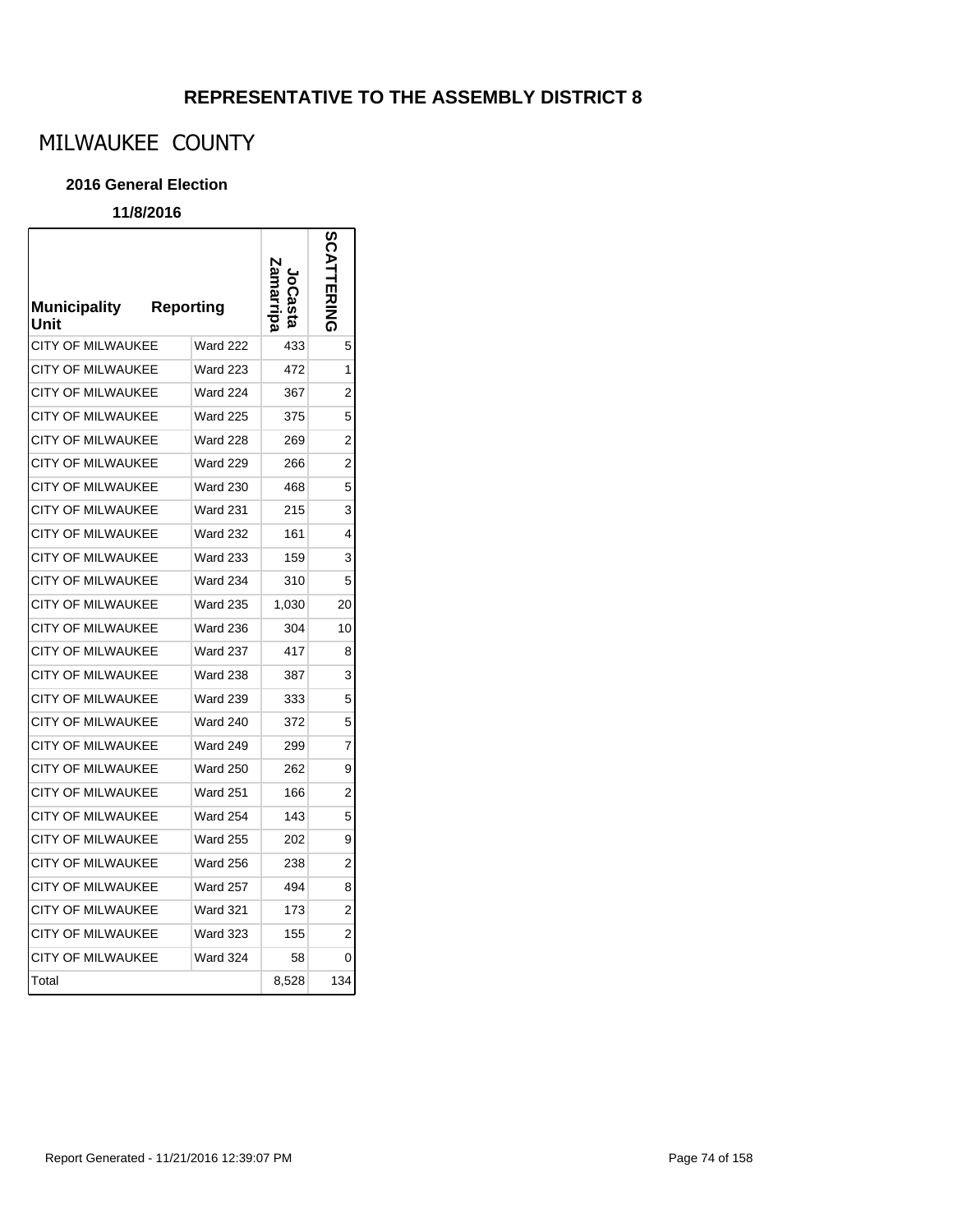# MILWAUKEE COUNTY

#### **2016 General Election**

### **11/8/2016**

г

| <b>Municipality</b><br>Unit | <b>Reporting</b> | usor   | <b>SCATTERING</b> |
|-----------------------------|------------------|--------|-------------------|
| CITY OF MILWAUKEE           | <b>Ward 215</b>  | 247    | 5                 |
| CITY OF MILWAUKEE           | Ward 216         | 216    | 2                 |
| <b>CITY OF MILWAUKEE</b>    | Ward 217         | 448    | 8                 |
| <b>CITY OF MILWAUKEE</b>    | Ward 218         | 511    | 8                 |
| <b>CITY OF MILWAUKEE</b>    | <b>Ward 219</b>  | 378    | 8                 |
| <b>CITY OF MILWAUKEE</b>    | <b>Ward 220</b>  | 387    | 18                |
| <b>CITY OF MILWAUKEE</b>    | <b>Ward 221</b>  | 689    | 5                 |
| <b>CITY OF MILWAUKEE</b>    | <b>Ward 226</b>  | 208    | 1                 |
| <b>CITY OF MILWAUKEE</b>    | <b>Ward 227</b>  | 560    | 14                |
| CITY OF MILWAUKEE           | <b>Ward 252</b>  | 326    | 5                 |
| <b>CITY OF MILWAUKEE</b>    | <b>Ward 253</b>  | 151    | 1                 |
| <b>CITY OF MILWAUKEE</b>    | <b>Ward 258</b>  | 526    | 12                |
| CITY OF MILWAUKEE           | <b>Ward 259</b>  | 350    | 9                 |
| <b>CITY OF MILWAUKEE</b>    | <b>Ward 260</b>  | 267    | 6                 |
| <b>CITY OF MILWAUKEE</b>    | <b>Ward 281</b>  | 532    | 9                 |
| <b>CITY OF MILWAUKEE</b>    | <b>Ward 282</b>  | 234    | 4                 |
| <b>CITY OF MILWAUKEE</b>    | <b>Ward 283</b>  | 486    | 7                 |
| <b>CITY OF MILWAUKEE</b>    | <b>Ward 284</b>  | 535    | 5                 |
| CITY OF MILWAUKEE           | Ward 285         | 112    | 2                 |
| CITY OF MILWAUKEE           | <b>Ward 286</b>  | 342    | 5                 |
| CITY OF MILWAUKEE           | Ward 287         | 318    | 9                 |
| CITY OF MILWAUKEE           | <b>Ward 288</b>  | 766    | 32                |
| <b>CITY OF MILWAUKEE</b>    | <b>Ward 289</b>  | 435    | 8                 |
| CITY OF MILWAUKEE           | <b>Ward 290</b>  | 371    | 7                 |
| CITY OF MILWAUKEE           | <b>Ward 291</b>  | 390    | 10                |
| <b>CITY OF MILWAUKEE</b>    | <b>Ward 292</b>  | 432    | 9                 |
| CITY OF MILWAUKEE           | <b>Ward 306</b>  | 515    | 6                 |
| <b>CITY OF MILWAUKEE</b>    | <b>Ward 307</b>  | 539    | 17                |
| CITY OF MILWAUKEE           | <b>Ward 308</b>  | 471    | 10                |
| <b>CITY OF MILWAUKEE</b>    | <b>Ward 320</b>  | 25     | 1                 |
| CITY OF MILWAUKEE           | <b>Ward 322</b>  | 94     | 3                 |
| CITY OF MILWAUKEE           | <b>Ward 325</b>  | 281    | 5                 |
| Total                       |                  | 12,142 | 251               |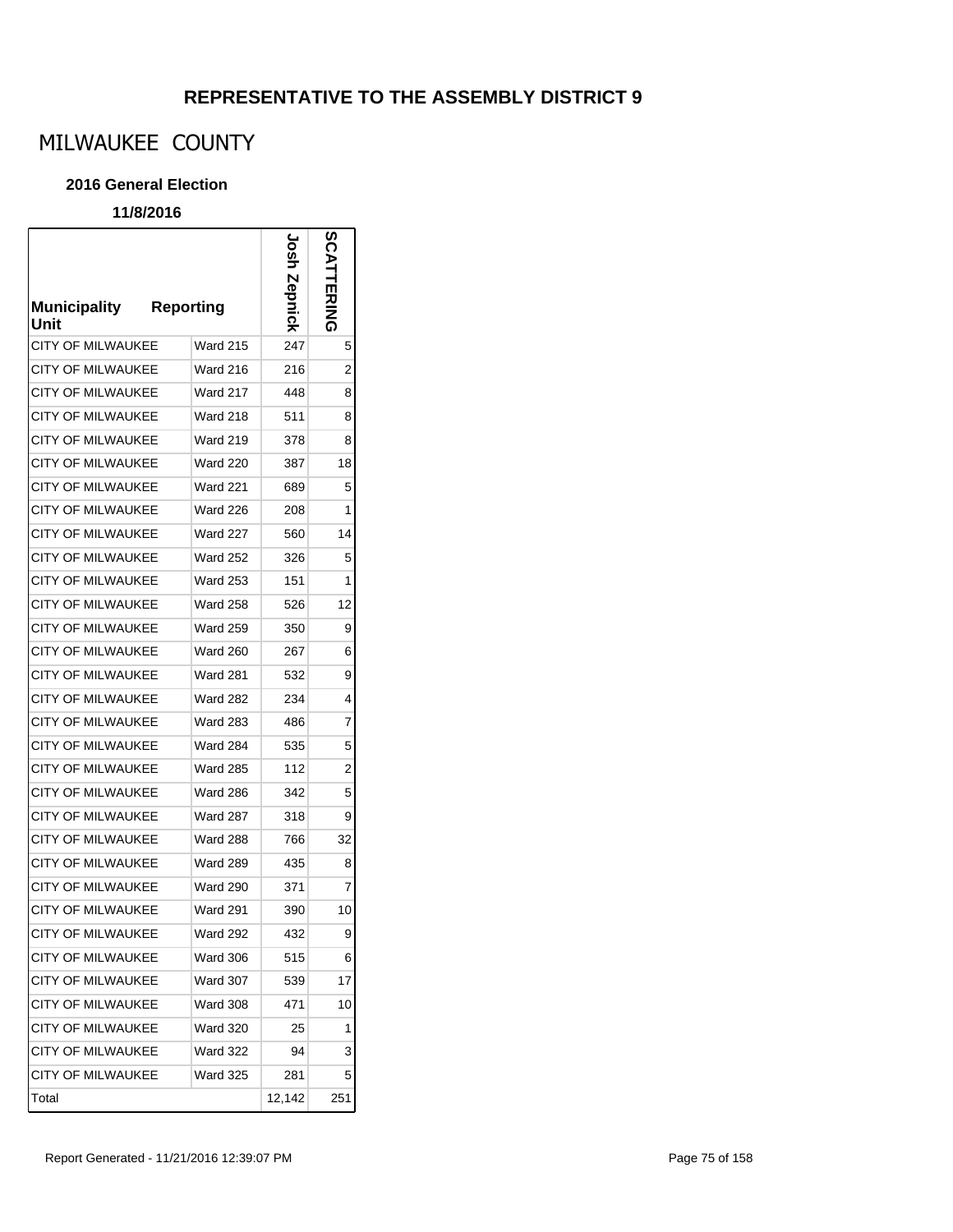# MILWAUKEE COUNTY

#### **2016 General Election**

| <b>Municipality</b><br>Unit    | <b>Reporting</b> | տ<br>Տ<br>Φ | ERING |
|--------------------------------|------------------|-------------|-------|
| <b>VILLAGE OF</b><br>SHOREWOOD | Ward 1-4         | 2,319       | 28    |
| VILLAGE OF<br>SHOREWOOD        | Ward 5-8         | 1,945       | 40    |
| <b>VILLAGE OF</b><br>SHOREWOOD | <b>Ward 9-12</b> | 1,974       | 30    |
| CITY OF MILWAUKEE              | Ward 54          | 400         | 2     |
| CITY OF MILWAUKEE              | Ward 55          | 803         | 8     |
| <b>CITY OF MILWAUKEE</b>       | Ward 56          | 552         | 1     |
| CITY OF MILWAUKEE              | Ward 57          | 731         | 2     |
| <b>CITY OF MILWAUKEE</b>       | Ward 58          | 530         | 2     |
| CITY OF MILWAUKEE              | Ward 59          | 1,073       | 3     |
| <b>CITY OF MILWAUKEE</b>       | Ward 60          | 744         | 2     |
| CITY OF MILWAUKEE              | Ward 61          | 625         | 4     |
| CITY OF MILWAUKEE              | Ward 62          | 486         | 0     |
| CITY OF MILWAUKEE              | Ward 63          | 467         | 3     |
| CITY OF MILWAUKEE              | <b>Ward 112</b>  | 531         | 4     |
| CITY OF MILWAUKEE              | Ward 113         | 490         | 2     |
| CITY OF MILWAUKEE              | Ward 114         | 449         | 0     |
| CITY OF MILWAUKEE              | <b>Ward 115</b>  | 745         | 6     |
| <b>CITY OF MILWAUKEE</b>       | Ward 116         | 375         | 2     |
| CITY OF MILWAUKEE              | Ward 117         | 511         | 5     |
| CITY OF MILWAUKEE              | Ward 118         | 510         | 3     |
| <b>CITY OF MILWAUKEE</b>       | <b>Ward 119</b>  | 529         | 3     |
| <b>CITY OF MILWAUKEE</b>       | Ward 120         | 500         | 2     |
| CITY OF MILWAUKEE              | Ward 121         | 583         | 1     |
| <b>CITY OF MILWAUKEE</b>       | Ward 122         | 639         | 6     |
| <b>CITY OF MILWAUKEE</b>       | Ward 123         | 766         | 5     |
| CITY OF MILWAUKEE              | <b>Ward 124</b>  | 460         | 7     |
| <b>CITY OF MILWAUKEE</b>       | <b>Ward 125</b>  | 919         | 16    |
| <b>CITY OF MILWAUKEE</b>       | <b>Ward 140</b>  | 367         | 3     |
| <b>CITY OF MILWAUKEE</b>       | Ward 146         | 205         | 0     |
| Total                          |                  | 21,228      | 190   |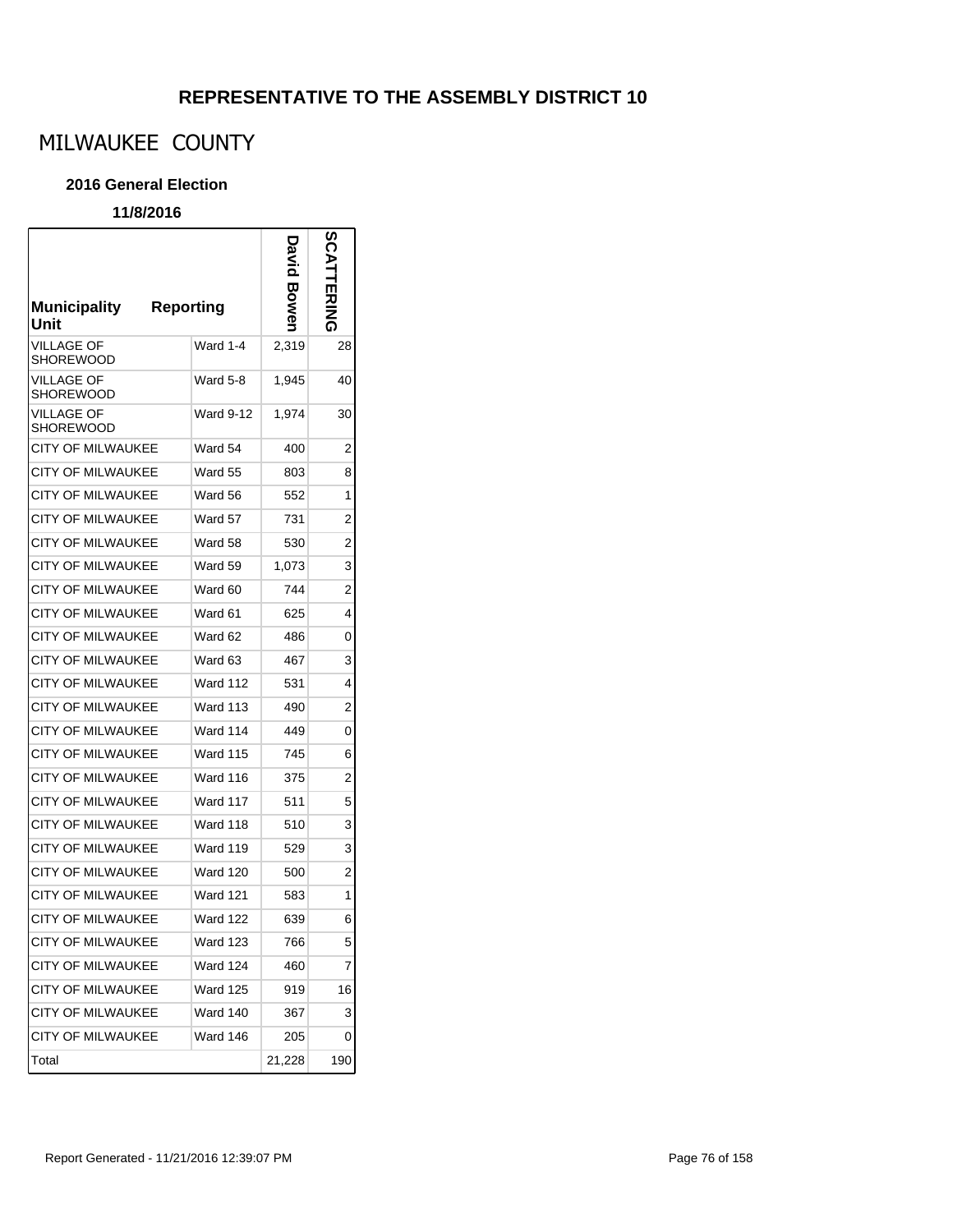# MILWAUKEE COUNTY

#### **2016 General Election**

### **11/8/2016**

г

| <b>Municipality</b><br>Unit | <b>Reporting</b> |               | Jason<br>Fields | <b>CATTERING</b> |
|-----------------------------|------------------|---------------|-----------------|------------------|
| <b>CITY OF GLENDALE</b>     |                  | Wards 1,7     | 823             | 27               |
| <b>CITY OF GLENDALE</b>     |                  | Wards<br>2,8S | 557             | 10               |
| CITY OF GLENDALE            |                  | Wards 6,12    | 765             | 13               |
| <b>CITY OF GLENDALE</b>     |                  | Ward 11S      | 200             | 3                |
| CITY OF MILWAUKEE           |                  | Ward 11       | 778             | 9                |
| <b>CITY OF MILWAUKEE</b>    |                  | Ward 12       | 694             | 6                |
| CITY OF MILWAUKEE           |                  | Ward 13       | 392             | 8                |
| <b>CITY OF MILWAUKEE</b>    |                  | Ward 14       | 790             | 9                |
| <b>CITY OF MILWAUKEE</b>    |                  | Ward 15       | 512             | 13               |
| <b>CITY OF MILWAUKEE</b>    |                  | Ward 16       | 1,109           | 11               |
| <b>CITY OF MILWAUKEE</b>    |                  | Ward 17       | 450             | 5                |
| <b>CITY OF MILWAUKEE</b>    |                  | Ward 18       | 713             | 17               |
| <b>CITY OF MILWAUKEE</b>    |                  | Ward 19       | 559             | 8                |
| <b>CITY OF MILWAUKEE</b>    |                  | Ward 20       | 732             | 7                |
| <b>CITY OF MILWAUKEE</b>    |                  | Ward 21       | 700             | 5                |
| CITY OF MILWAUKEE           |                  | Ward 22       | 629             | 4                |
| <b>CITY OF MILWAUKEE</b>    |                  | Ward 23       | 260             | 4                |
| <b>CITY OF MILWAUKEE</b>    |                  | Ward 24       | 329             | 2                |
| CITY OF MILWAUKEE           |                  | Ward 25       | 583             | 11               |
| CITY OF MILWAUKEE           |                  | Ward 26       | 543             | 8                |
| <b>CITY OF MILWAUKEE</b>    |                  | Ward 27       | 511             | 6                |
| <b>CITY OF MILWAUKEE</b>    |                  | Ward 28       | 170             | 2                |
| CITY OF MILWAUKEE           |                  | Ward 41       | 538             | 8                |
| <b>CITY OF MILWAUKEE</b>    |                  | Ward 43       | 389             | $\overline{2}$   |
| <b>CITY OF MILWAUKEE</b>    |                  | Ward 45       | 737             | 4                |
| <b>CITY OF MILWAUKEE</b>    |                  | Ward 46       | 392             | 4                |
| CITY OF MILWAUKEE           |                  | Ward 47       | 746             | 8                |
| <b>CITY OF MILWAUKEE</b>    |                  | Ward 48       | 346             | 2                |
| <b>CITY OF MILWAUKEE</b>    |                  | Ward 49       | 509             | 6                |
| <b>CITY OF MILWAUKEE</b>    |                  | Ward 50       | 482             | 3                |
| <b>CITY OF MILWAUKEE</b>    |                  | Ward 51       | 498             | 2                |
| <b>CITY OF MILWAUKEE</b>    |                  | Ward 52       | 679             | 5                |
| CITY OF MILWAUKEE           |                  | Ward 53       | 303             | 0                |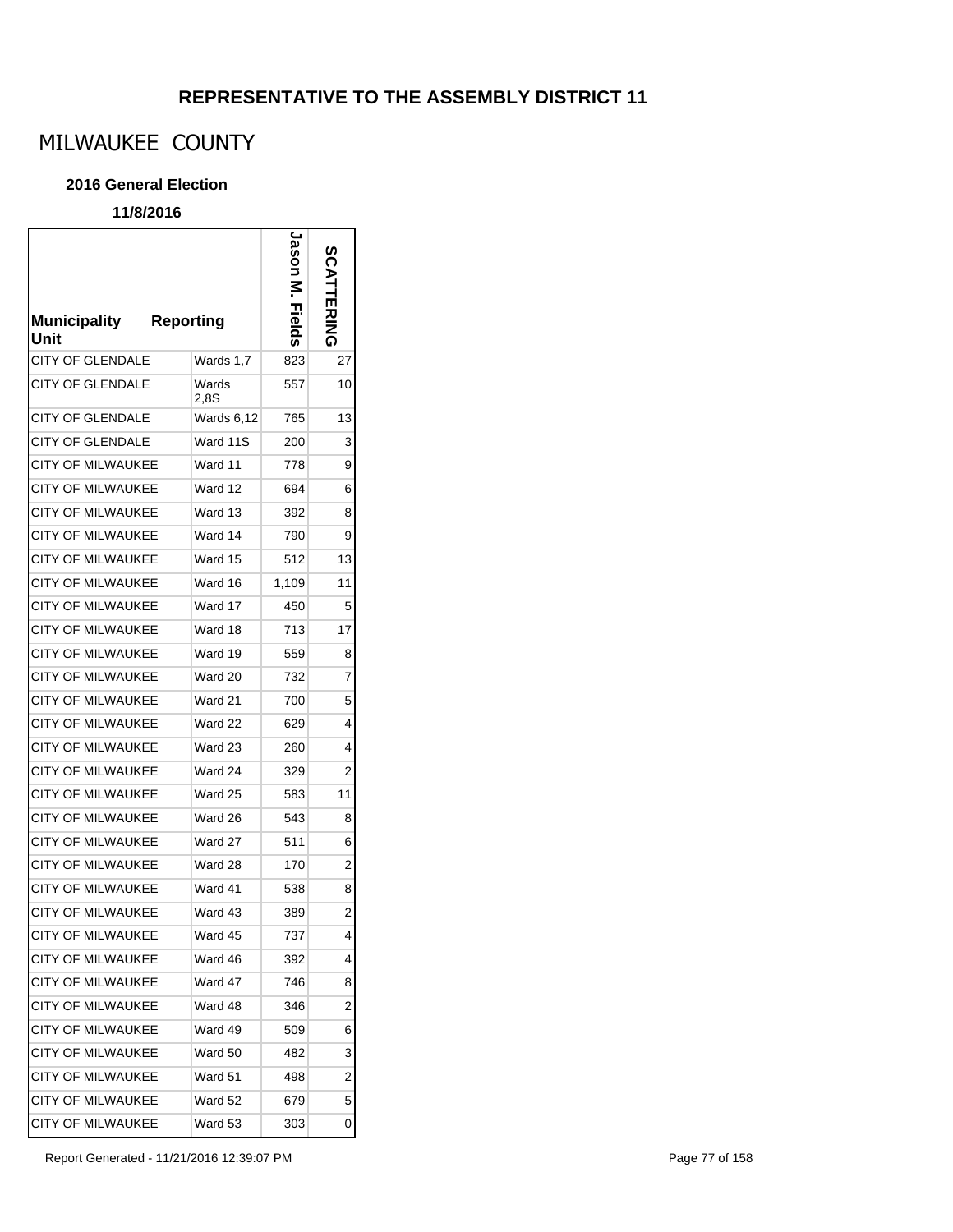| Municipality<br>Reporting<br>Unit | ason<br>ķ.<br>고<br>$\mathbf{D}$<br><u>ရ</u> | <b>SCATTERING</b> |
|-----------------------------------|---------------------------------------------|-------------------|
| Total                             | 18,418                                      | 232               |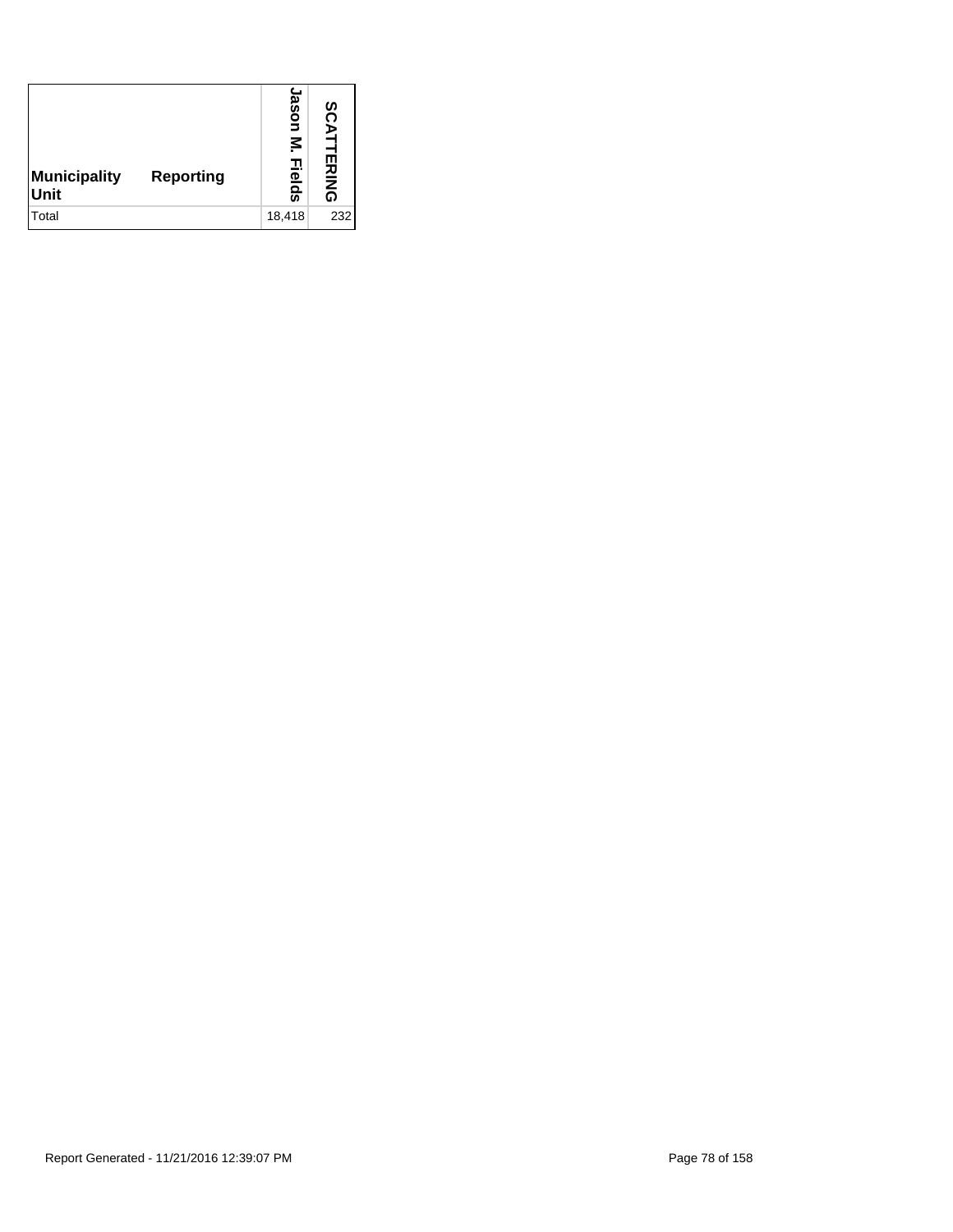# MILWAUKEE COUNTY

#### **2016 General Election**

| <b>Municipality</b><br>Unit | <b>Reporting</b> |         | <b>Ness</b> | コスコスロ |
|-----------------------------|------------------|---------|-------------|-------|
| <b>CITY OF MILWAUKEE</b>    |                  | Ward 1  | 912         | 17    |
| CITY OF MILWAUKEE           |                  | Ward 2  | 340         | 3     |
| CITY OF MILWAUKEE           |                  | Ward 3  | 735         | 10    |
| <b>CITY OF MILWAUKEE</b>    |                  | Ward 4  | 1,253       | 14    |
| <b>CITY OF MILWAUKEE</b>    |                  | Ward 5  | 599         | 6     |
| <b>CITY OF MILWAUKEE</b>    |                  | Ward 6  | 1,339       | 23    |
| <b>CITY OF MILWAUKEE</b>    |                  | Ward 7  | 444         | 9     |
| <b>CITY OF MILWAUKEE</b>    |                  | Ward 8  | 1,113       | 12    |
| <b>CITY OF MILWAUKEE</b>    |                  | Ward 9  | 570         | 9     |
| <b>CITY OF MILWAUKEE</b>    |                  | Ward 10 | 881         | 15    |
| <b>CITY OF MILWAUKEE</b>    |                  | Ward 29 | 309         | 2     |
| CITY OF MILWAUKEE           |                  | Ward 30 | 581         | 4     |
| <b>CITY OF MILWAUKEE</b>    |                  | Ward 31 | 527         | 9     |
| CITY OF MILWAUKEE           |                  | Ward 32 | 1,199       | 20    |
| <b>CITY OF MILWAUKEE</b>    |                  | Ward 35 | 621         | 23    |
| <b>CITY OF MILWAUKEE</b>    |                  | Ward 36 | 635         | 10    |
| <b>CITY OF MILWAUKEE</b>    |                  | Ward 37 | 572         | 6     |
| <b>CITY OF MILWAUKEE</b>    |                  | Ward 38 | 468         | 6     |
| <b>CITY OF MILWAUKEE</b>    |                  | Ward 39 | 544         | 7     |
| <b>CITY OF MILWAUKEE</b>    |                  | Ward 40 | 559         | 9     |
| <b>CITY OF MILWAUKEE</b>    |                  | Ward 42 | 694         | 6     |
| <b>CITY OF MILWAUKEE</b>    |                  | Ward 78 | 818         | 18    |
| <b>CITY OF MILWAUKEE</b>    |                  | Ward 79 | 821         | 16    |
| <b>CITY OF MILWAUKEE</b>    |                  | Ward 80 | 1,055       | 24    |
| <b>CITY OF MILWAUKEE</b>    |                  | Ward 81 | 386         | 8     |
| <b>CITY OF WAUWATOSA</b>    |                  | Ward 24 | 667         | 13    |
| Total                       |                  |         | 18,642      | 299   |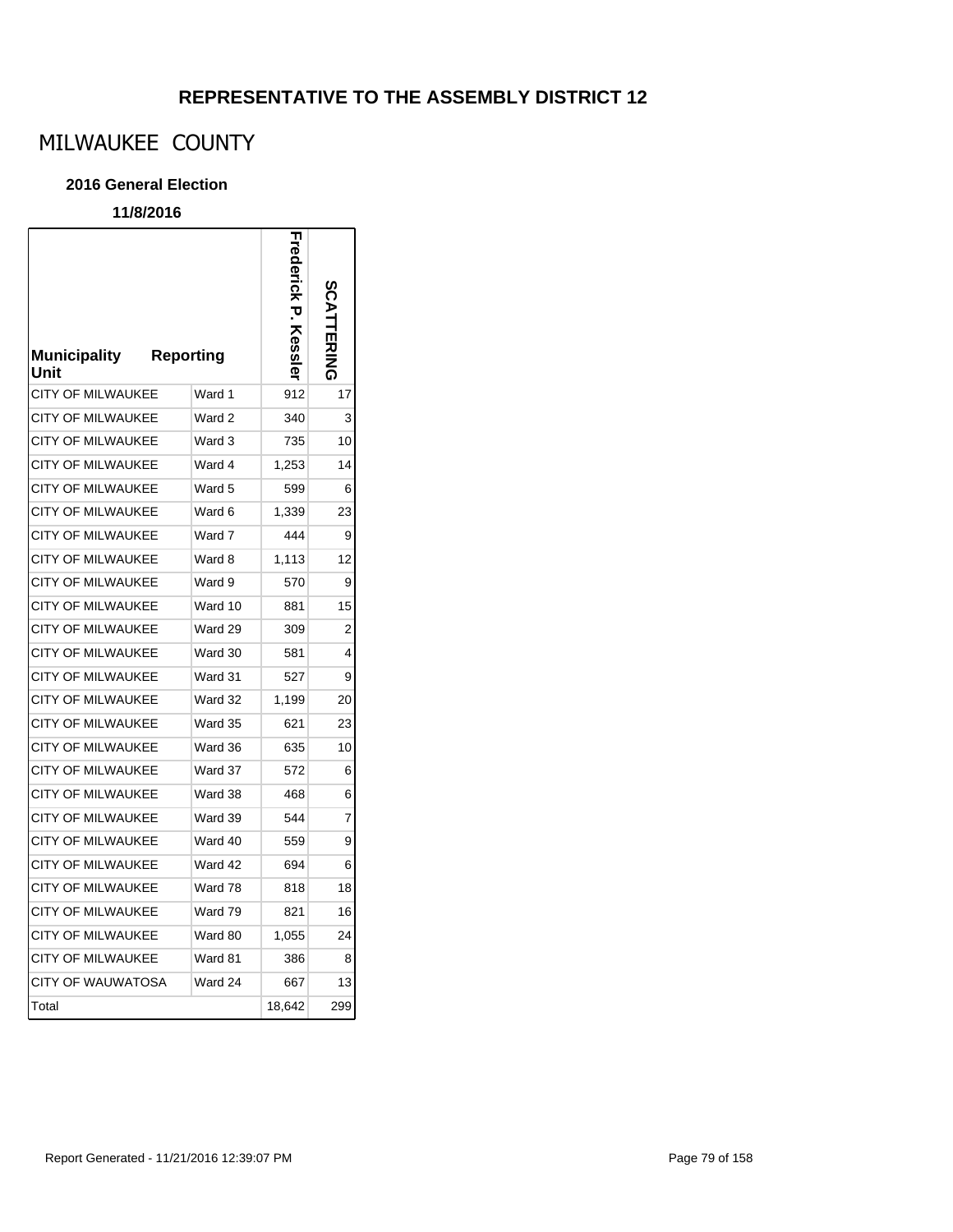# MILWAUKEE COUNTY

### **2016 General Election**

| <b>Municipality</b><br>Unit | <b>Reporting</b> | Rob Huttor | Gregory Francis Walz-Chojnacki (write-in | SCATTERING |
|-----------------------------|------------------|------------|------------------------------------------|------------|
| <b>CITY OF MILWAUKEE</b>    | <b>Ward 208</b>  | 434        | 0                                        | 53         |
| <b>CITY OF MILWAUKEE</b>    | Ward 209         | 434        | 0                                        | 23         |
| CITY OF MILWAUKEE           | <b>Ward 210</b>  | 529        | 0                                        | 18         |
| <b>CITY OF MILWAUKEE</b>    | <b>Ward 211</b>  | 432        | 0                                        | 18         |
| <b>CITY OF MILWAUKEE</b>    | <b>Ward 212</b>  | 455        | 0                                        | 27         |
| <b>CITY OF WAUWATOSA</b>    | Ward 5           | 555        | 0                                        | 19         |
| <b>CITY OF WAUWATOSA</b>    | Ward 6           | 514        | 0                                        | 24         |
| <b>CITY OF WAUWATOSA</b>    | Ward 7           | 881        | 0                                        | 51         |
| <b>CITY OF WAUWATOSA</b>    | Ward 8           | 424        | 0                                        | 7          |
| CITY OF WAUWATOSA           | Ward 9           | 916        | 0                                        | 26         |
| <b>CITY OF WAUWATOSA</b>    | Ward 10          | 714        | 0                                        | 11         |
| <b>CITY OF WAUWATOSA</b>    | Ward 11          | 681        | 0                                        | 58         |
| <b>CITY OF WAUWATOSA</b>    | Ward 12          | 893        | 0                                        | 60         |
| <b>CITY OF WAUWATOSA</b>    | Ward 20          | 955        | 0                                        | 29         |
| <b>CITY OF WAUWATOSA</b>    | Ward 21          | 717        | 0                                        | 20         |
| <b>CITY OF WEST ALLIS</b>   | Ward 6           | 573        | 0                                        | 25         |
| <b>CITY OF WEST ALLIS</b>   | Ward 11          | 860        | 0                                        | 38         |
| CITY OF WEST ALLIS          | Ward 12          | 800        | 0                                        | 29         |
| Total                       |                  | 11,767     | 0                                        | 536        |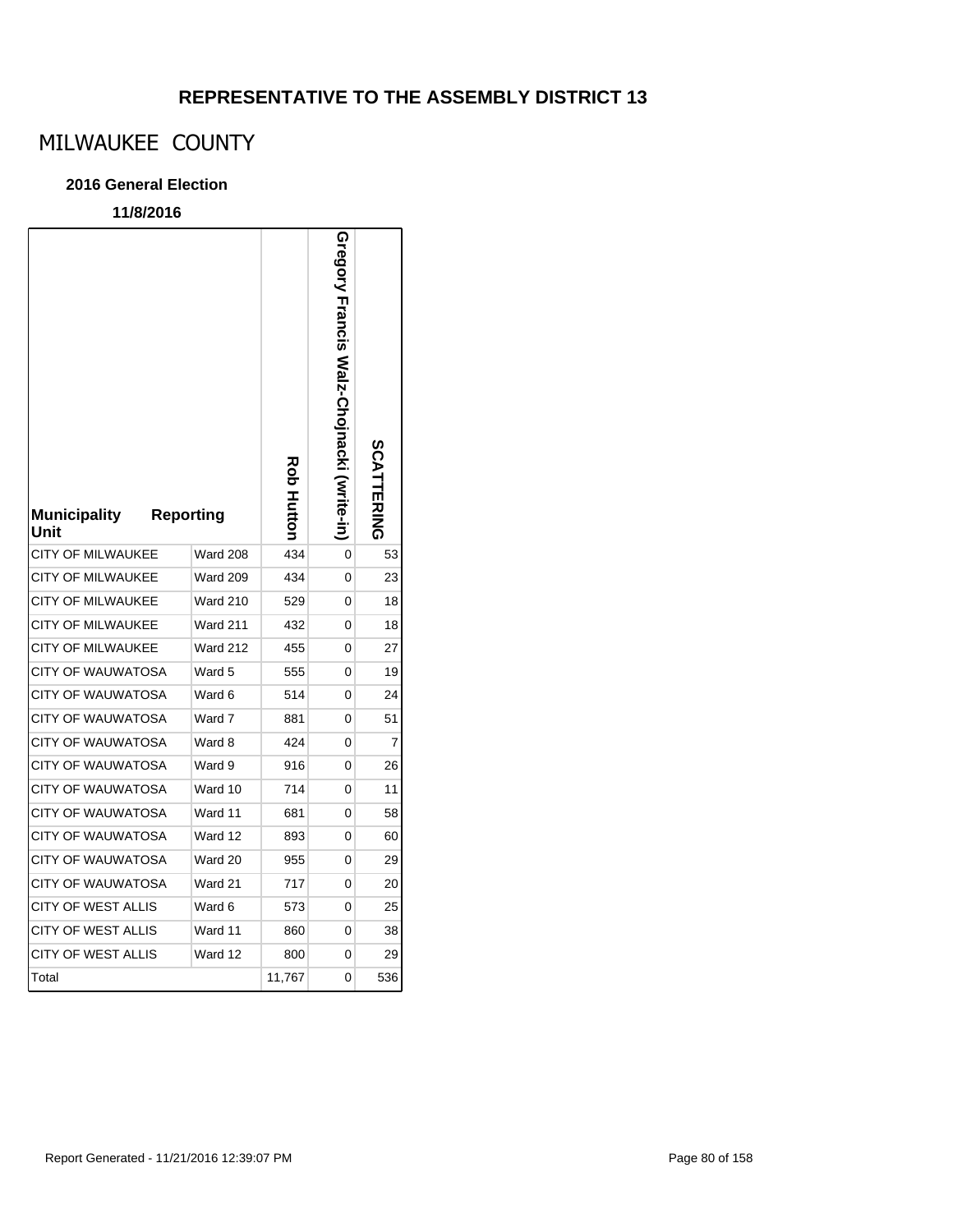# MILWAUKEE COUNTY

#### **2016 General Election**

| <b>Municipality</b><br>Unit | <b>Reporting</b> | Kooyenga<br>U<br><u>ة</u> | Rockwood<br><b>Chris</b> | SCATTERING     |
|-----------------------------|------------------|---------------------------|--------------------------|----------------|
| <b>CITY OF MILWAUKEE</b>    | Ward 82          | 352                       | 364                      | 1              |
| <b>CITY OF MILWAUKEE</b>    | Ward 85          | 363                       | 519                      | 3              |
| <b>CITY OF MILWAUKEE</b>    | Ward 86          | 356                       | 510                      | 1              |
| <b>CITY OF MILWAUKEE</b>    | Ward 87          | 207                       | 330                      | $\Omega$       |
| <b>CITY OF MILWAUKEE</b>    | Ward 93          | 196                       | 378                      | 1              |
| CITY OF WAUWATOSA           | Ward 1           | 479                       | 664                      | 1              |
| <b>CITY OF WAUWATOSA</b>    | Ward 2           | 419                       | 710                      | 0              |
| <b>CITY OF WAUWATOSA</b>    | Ward 3           | 558                       | 701                      | 0              |
| <b>CITY OF WAUWATOSA</b>    | Ward 4           | 815                       | 845                      | 3              |
| <b>CITY OF WAUWATOSA</b>    | Ward 13          | 264                       | 383                      | 1              |
| <b>CITY OF WAUWATOSA</b>    | Ward 14          | 476                       | 754                      | 1              |
| CITY OF WAUWATOSA           | Ward 15          | 452                       | 855                      | $\overline{2}$ |
| CITY OF WAUWATOSA           | Ward 16          | 690                       | 683                      | $\overline{2}$ |
| <b>CITY OF WAUWATOSA</b>    | Ward 17          | 678                       | 483                      | 3              |
| <b>CITY OF WAUWATOSA</b>    | Ward 18          | 501                       | 524                      | $\overline{2}$ |
| <b>CITY OF WAUWATOSA</b>    | Ward 19          | 508                       | 548                      | 0              |
| <b>CITY OF WAUWATOSA</b>    | Ward 22          | 553                       | 558                      | 3              |
| <b>CITY OF WAUWATOSA</b>    | Ward 23          | 613                       | 481                      | 3              |
| Total                       |                  | 8,480                     | 10,290                   | 27             |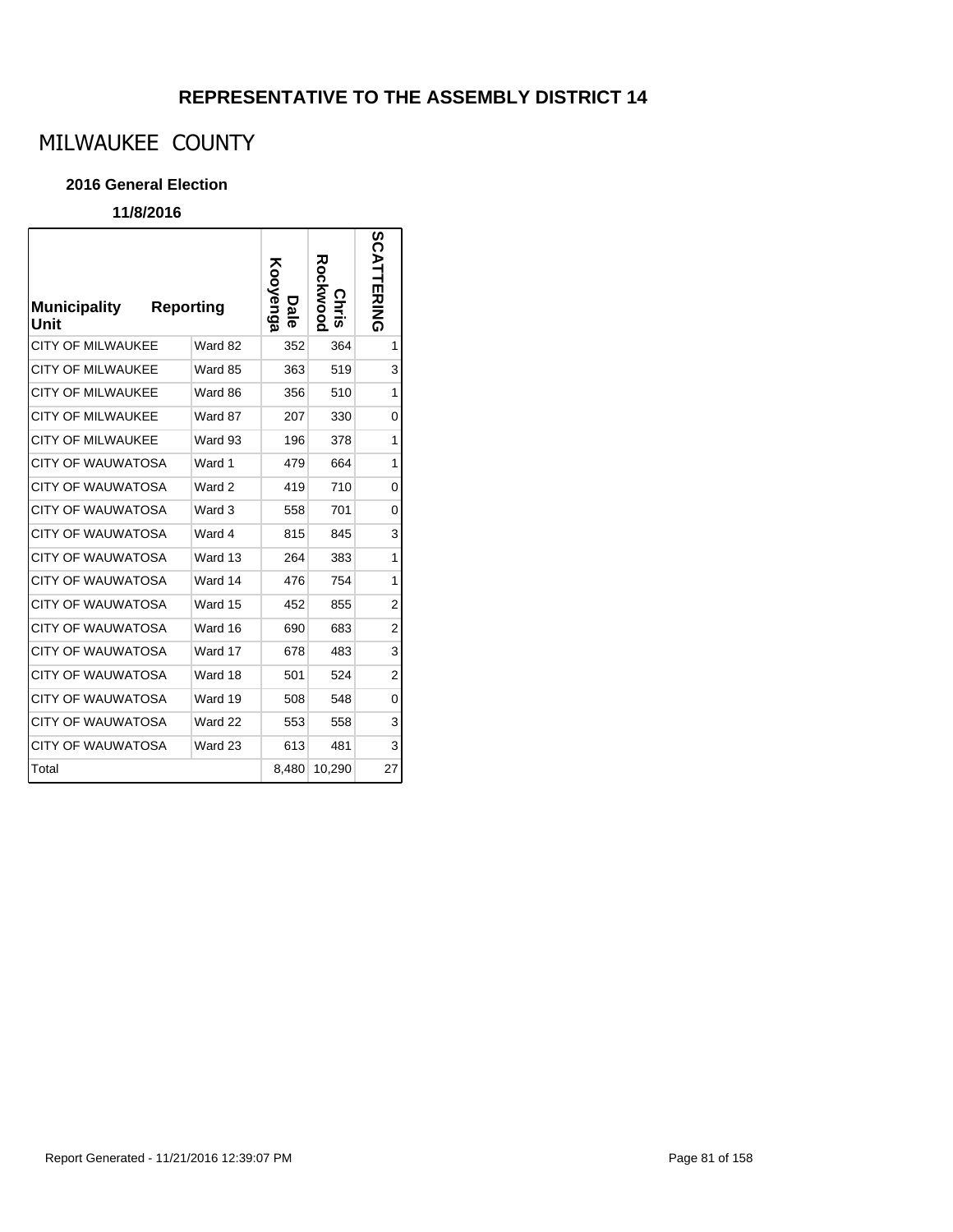# MILWAUKEE COUNTY

#### **2016 General Election**

| <b>Municipality</b><br>Unit | <b>Reporting</b> | ianfelippo<br>န္စ | SCATTERING |
|-----------------------------|------------------|-------------------|------------|
| <b>CITY OF WEST ALLIS</b>   | Ward 7           | 714               | 22         |
| <b>CITY OF WEST ALLIS</b>   | Ward 8           | 588               | 19         |
| <b>CITY OF WEST ALLIS</b>   | Ward 9           | 850               | 26         |
| <b>CITY OF WEST ALLIS</b>   | Ward 13          | 1,165             | 30         |
| <b>CITY OF WEST ALLIS</b>   | Ward 14          | 604               | 29         |
| <b>CITY OF WEST ALLIS</b>   | Ward 15          | 619               | 22         |
| <b>CITY OF WEST ALLIS</b>   | Ward 16          | 648               | 15         |
| <b>CITY OF WEST ALLIS</b>   | Ward 17          | 913               | 17         |
| <b>CITY OF WEST ALLIS</b>   | Ward 18          | 1,062             | 35         |
| <b>CITY OF WEST ALLIS</b>   | Ward 19          | 1,007             | 32         |
| <b>CITY OF WEST ALLIS</b>   | Ward 21          | 818               | 25         |
| <b>CITY OF WEST ALLIS</b>   | Ward 22          | 649               | 26         |
| <b>CITY OF WEST ALLIS</b>   | Ward 23          | 1,035             | 28         |
| CITY OF WEST ALLIS          | Ward 24          | 558               | 16         |
| CITY OF WEST ALLIS          | Ward 25          | 926               | 25         |
| Total                       |                  | 12,156            | 367        |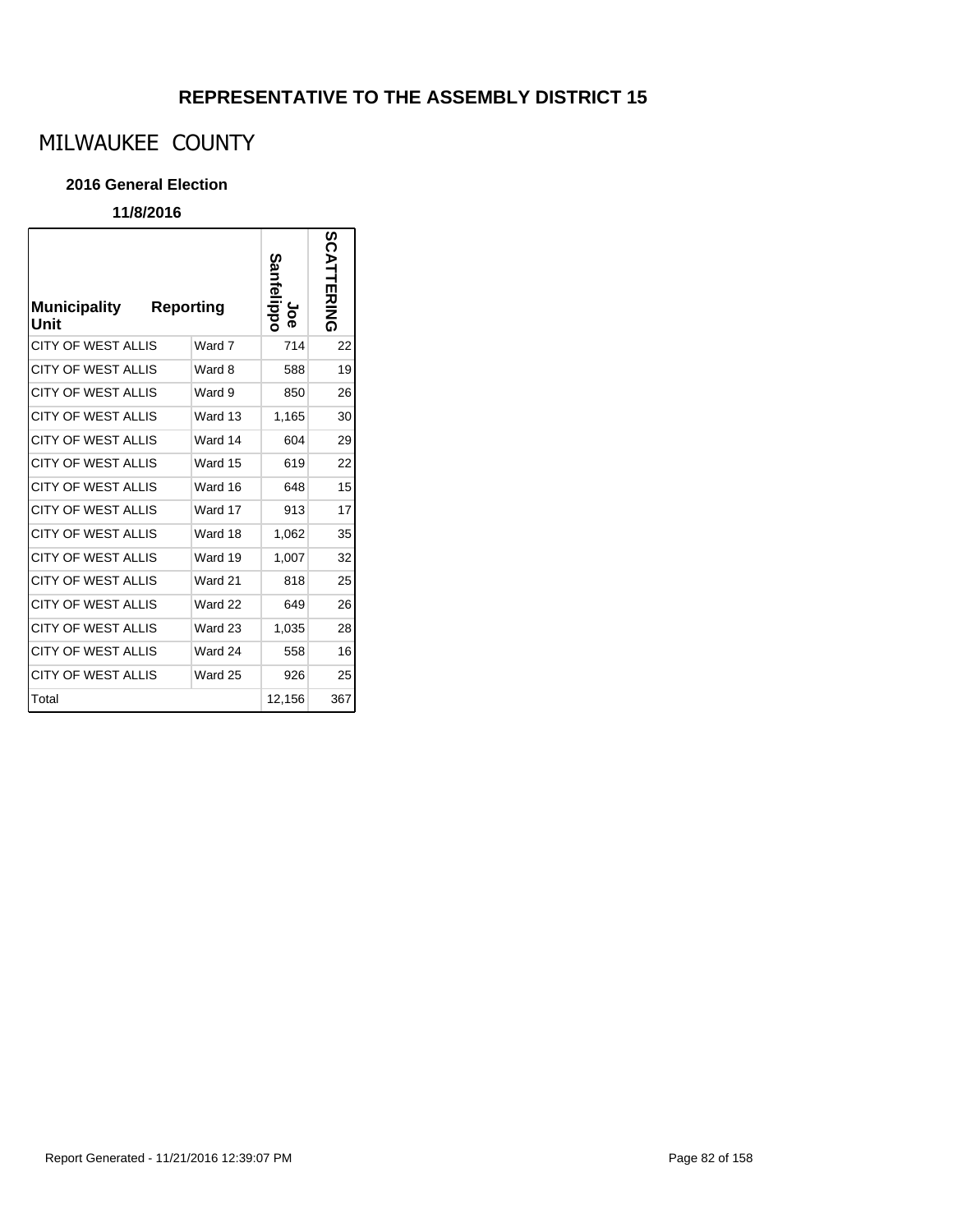٦

# MILWAUKEE COUNTY

#### **2016 General Election**

### **11/8/2016**

 $\sqrt{ }$ 

| <b>Municipality</b><br>Unit | <b>Reporting</b> | Leon D. Young | SCA<br><b>TTERING</b> |
|-----------------------------|------------------|---------------|-----------------------|
| <b>CITY OF MILWAUKEE</b>    | <b>Ward 105</b>  | 399           | 3                     |
| <b>CITY OF MILWAUKEE</b>    | <b>Ward 106</b>  | 387           | 2                     |
| <b>CITY OF MILWAUKEE</b>    | <b>Ward 107</b>  | 605           | 3                     |
| CITY OF MILWAUKEE           | Ward 108         | 553           | 1                     |
| <b>CITY OF MILWAUKEE</b>    | <b>Ward 109</b>  | 634           | 1                     |
| <b>CITY OF MILWAUKEE</b>    | <b>Ward 110</b>  | 359           | 1                     |
| <b>CITY OF MILWAUKEE</b>    | <b>Ward 111</b>  | 457           | 4                     |
| <b>CITY OF MILWAUKEE</b>    | <b>Ward 138</b>  | 1,521         | 44                    |
| <b>CITY OF MILWAUKEE</b>    | <b>Ward 139</b>  | 1,050         | 25                    |
| <b>CITY OF MILWAUKEE</b>    | <b>Ward 141</b>  | 507           | 4                     |
| <b>CITY OF MILWAUKEE</b>    | <b>Ward 142</b>  | 482           | 3                     |
| <b>CITY OF MILWAUKEE</b>    | <b>Ward 143</b>  | 461           | 5                     |
| <b>CITY OF MILWAUKEE</b>    | Ward 144         | 369           | 1                     |
| <b>CITY OF MILWAUKEE</b>    | <b>Ward 145</b>  | 214           | 1                     |
| <b>CITY OF MILWAUKEE</b>    | Ward 147         | 706           | 4                     |
| <b>CITY OF MILWAUKEE</b>    | <b>Ward 148</b>  | 568           | 3                     |
| <b>CITY OF MILWAUKEE</b>    | Ward 149         | 637           | 6                     |
| <b>CITY OF MILWAUKEE</b>    | <b>Ward 150</b>  | 503           | 4                     |
| <b>CITY OF MILWAUKEE</b>    | <b>Ward 151</b>  | 372           | 0                     |
| CITY OF MILWAUKEE           | <b>Ward 152</b>  | 307           | 0                     |
| CITY OF MILWAUKEE           | <b>Ward 170</b>  | 338           | 2                     |
| <b>CITY OF MILWAUKEE</b>    | <b>Ward 173</b>  | 531           | 4                     |
| <b>CITY OF MILWAUKEE</b>    | <b>Ward 174</b>  | 688           | 11                    |
| <b>CITY OF MILWAUKEE</b>    | <b>Ward 175</b>  | 448           | 7                     |
| <b>CITY OF MILWAUKEE</b>    | <b>Ward 176</b>  | 560           | 4                     |
| CITY OF MILWAUKEE           | Ward 177         | 1,339         | 51                    |
| <b>CITY OF MILWAUKEE</b>    | Ward 187         | 420           | 12                    |
| CITY OF MILWAUKEE           | Ward 188         | 334           | 16                    |
| CITY OF MILWAUKEE           | Ward 189         | 489           | 8                     |
| <b>CITY OF MILWAUKEE</b>    | Ward 190         | 1,022         | 32                    |
| <b>CITY OF MILWAUKEE</b>    | Ward 191         | 759           | 25                    |
| Total                       |                  | 18,019        | 287                   |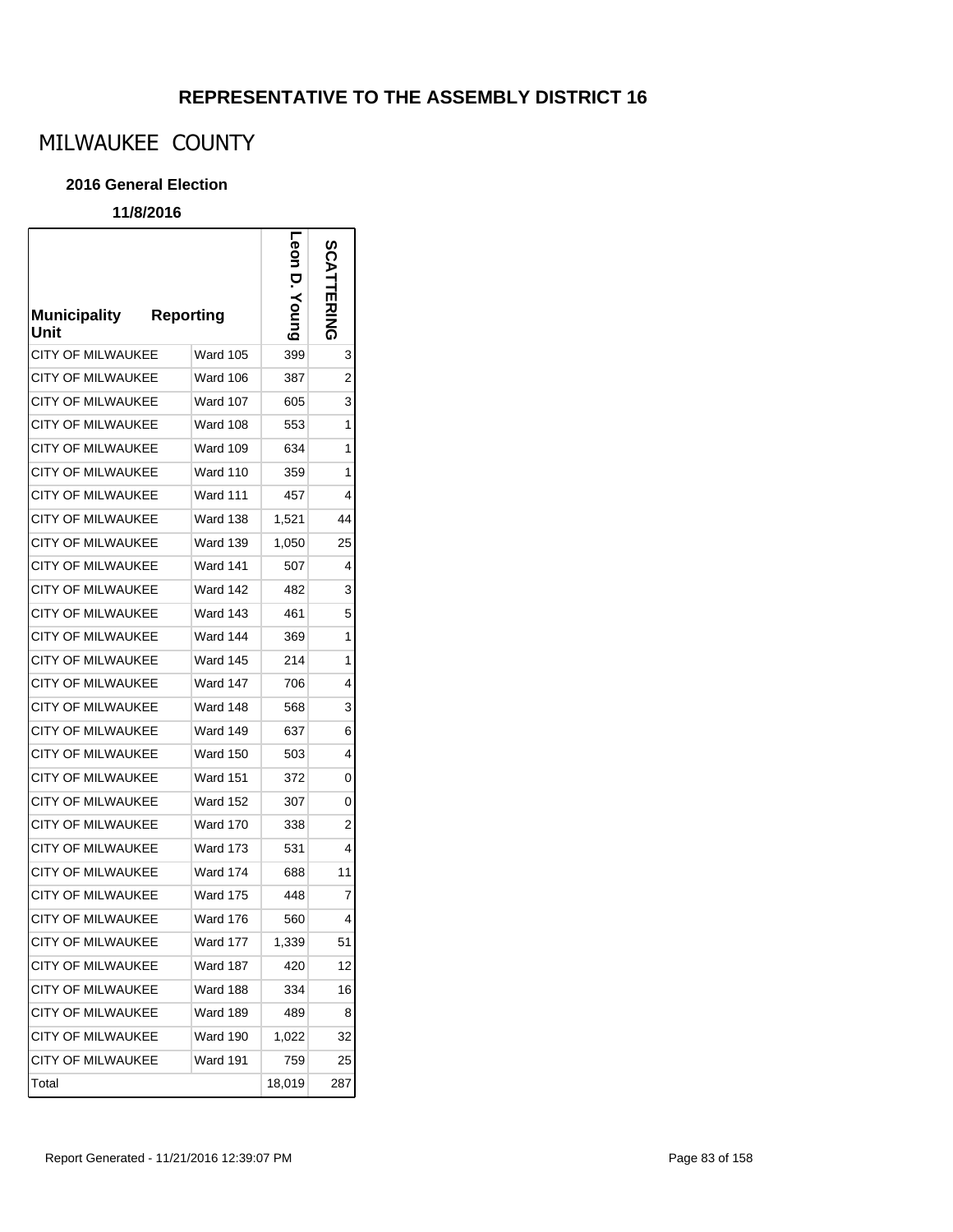# MILWAUKEE COUNTY

#### **2016 General Election**

### **11/8/2016**

r

| <b>Municipality</b><br>Unit | <b>Reporting</b> |       | SCAT<br>市空气 |
|-----------------------------|------------------|-------|-------------|
| CITY OF MILWAUKEE           | Ward 44          | 747   | 10          |
| CITY OF MILWAUKEE           | Ward 64          | 1,069 | 3           |
| <b>CITY OF MILWAUKEE</b>    | Ward 65          | 857   | 2           |
| <b>CITY OF MILWAUKEE</b>    | Ward 66          | 586   | 1           |
| <b>CITY OF MILWAUKEE</b>    | Ward 67          | 463   | 5           |
| <b>CITY OF MILWAUKEE</b>    | Ward 68          | 886   | 4           |
| <b>CITY OF MILWAUKEE</b>    | Ward 69          | 690   | 2           |
| <b>CITY OF MILWAUKEE</b>    | Ward 70          | 1,007 | 3           |
| CITY OF MILWAUKEE           | Ward 71          | 537   | 1           |
| <b>CITY OF MILWAUKEE</b>    | Ward 72          | 759   | 4           |
| <b>CITY OF MILWAUKEE</b>    | Ward 73          | 821   | 4           |
| <b>CITY OF MILWAUKEE</b>    | Ward 74          | 517   | 6           |
| CITY OF MILWAUKEE           | Ward 75          | 499   | 9           |
| <b>CITY OF MILWAUKEE</b>    | Ward 76          | 524   | 4           |
| <b>CITY OF MILWAUKEE</b>    | Ward 77          | 476   | 4           |
| <b>CITY OF MILWAUKEE</b>    | Ward 83          | 674   | 18          |
| <b>CITY OF MILWAUKEE</b>    | Ward 84          | 469   | 10          |
| <b>CITY OF MILWAUKEE</b>    | Ward 88          | 510   | 12          |
| <b>CITY OF MILWAUKEE</b>    | Ward 89          | 698   | 13          |
| CITY OF MILWAUKEE           | Ward 90          | 697   | 17          |
| CITY OF MILWAUKEE           | Ward 91          | 1,051 | 5           |
| CITY OF MILWAUKEE           | Ward 92          | 960   | 17          |
| <b>CITY OF MILWAUKEE</b>    | Ward 94          | 327   | 1           |
| <b>CITY OF MILWAUKEE</b>    | Ward 95          | 479   | 3           |
| CITY OF MILWAUKEE           | Ward 96          | 801   | 6           |
| CITY OF MILWAUKEE           | Ward 97          | 648   | 8           |
| <b>CITY OF MILWAUKEE</b>    | Ward 98          | 516   | 3           |
| CITY OF MILWAUKEE           | Ward 99          | 949   | 2           |
| <b>CITY OF MILWAUKEE</b>    | Ward 161         | 179   | 1           |
| <b>CITY OF MILWAUKEE</b>    | <b>Ward 162</b>  | 321   | 2           |
| <b>CITY OF MILWAUKEE</b>    | Ward 163         | 552   | 3           |
| <b>CITY OF MILWAUKEE</b>    | <b>Ward 164</b>  | 628   | 8           |
| <b>CITY OF MILWAUKEE</b>    | Ward 165         | 563   | 6           |
| <b>CITY OF MILWAUKEE</b>    | Ward 166         | 255   | 7           |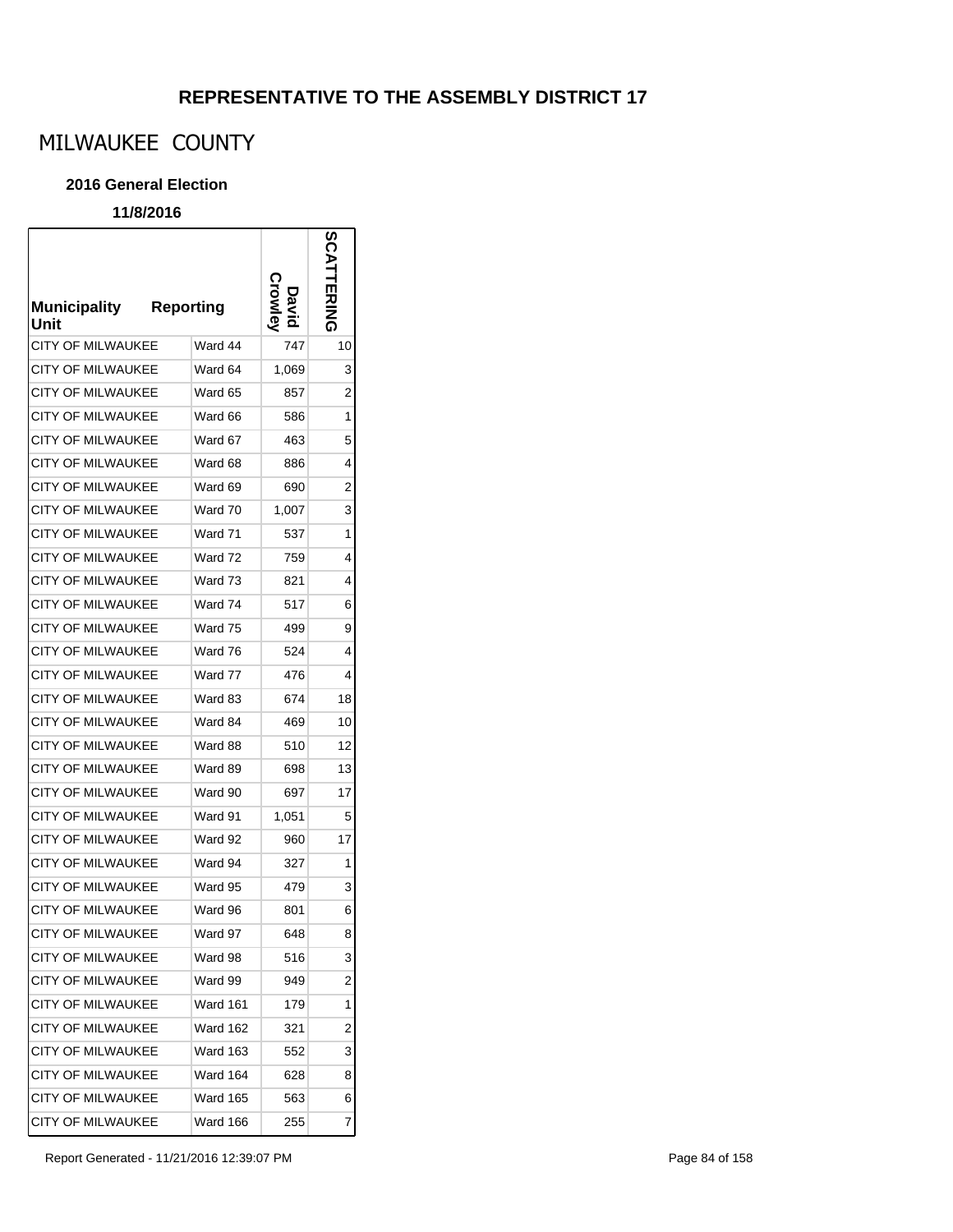| Municipality<br>Unit | <b>Reporting</b> | David<br>Crowley | n<br>n<br>⋗<br><b>TERING</b> |
|----------------------|------------------|------------------|------------------------------|
| Total                |                  | 21,715           | 204                          |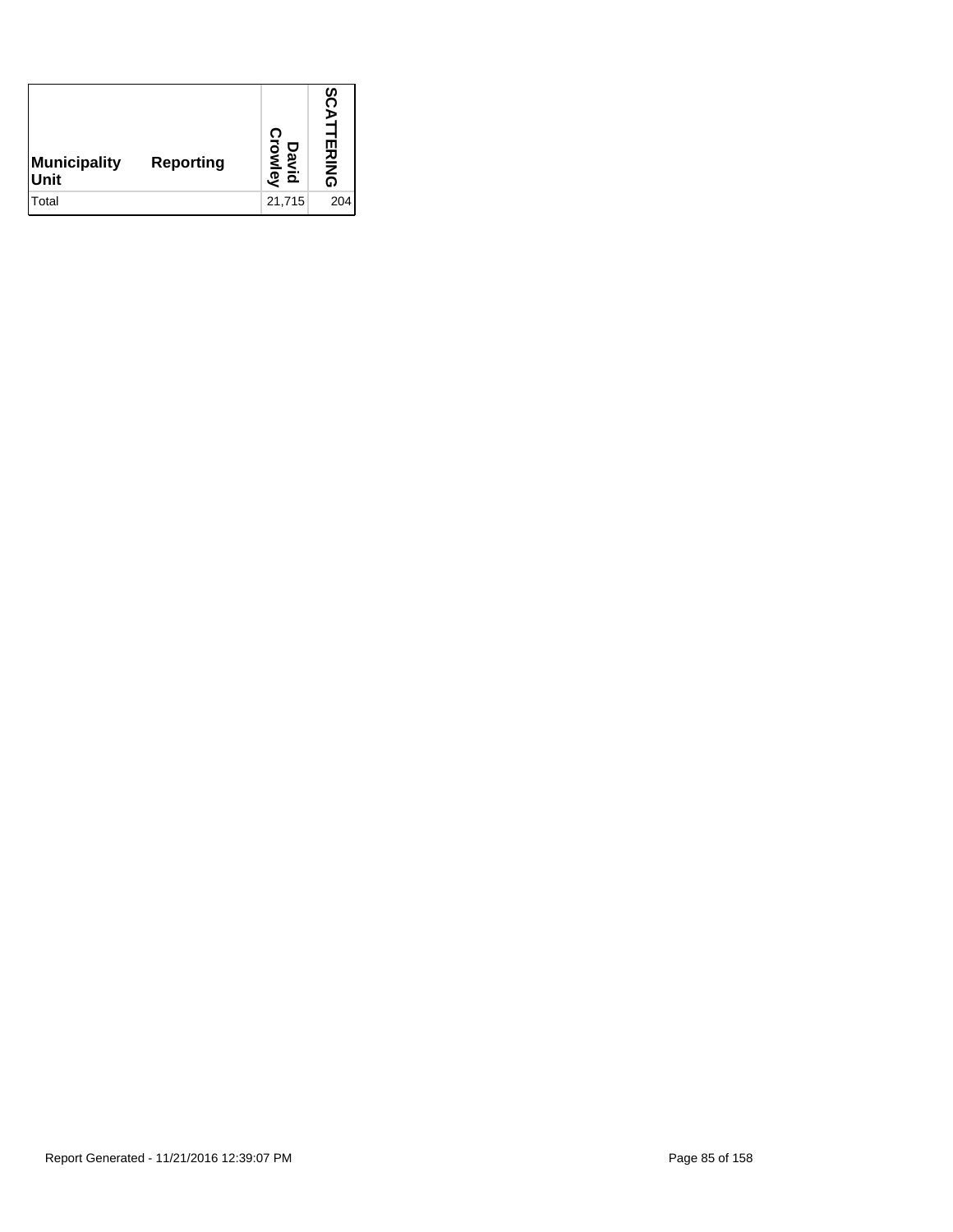# MILWAUKEE COUNTY

#### **2016 General Election**

### **11/8/2016**

 $\mathsf{r}$ 

| <b>Municipality</b><br>Unit | <b>Reporting</b> | ш<br>uex<br>вуке | <b>SCATTERING</b> |
|-----------------------------|------------------|------------------|-------------------|
| CITY OF MILWAUKEE           | Ward 100         | 591              | 3                 |
| CITY OF MILWAUKEE           | <b>Ward 101</b>  | 835              | 5                 |
| <b>CITY OF MILWAUKEE</b>    | <b>Ward 102</b>  | 922              | 5                 |
| <b>CITY OF MILWAUKEE</b>    | <b>Ward 103</b>  | 1,054            | 10                |
| <b>CITY OF MILWAUKEE</b>    | Ward 104         | 1,004            | $\overline{2}$    |
| <b>CITY OF MILWAUKEE</b>    | <b>Ward 153</b>  | 529              | 4                 |
| <b>CITY OF MILWAUKEE</b>    | Ward 154         | 500              | 0                 |
| <b>CITY OF MILWAUKEE</b>    | <b>Ward 155</b>  | 395              | 2                 |
| CITY OF MILWAUKEE           | <b>Ward 156</b>  | 581              | 7                 |
| CITY OF MILWAUKEE           | <b>Ward 157</b>  | 432              | 4                 |
| <b>CITY OF MILWAUKEE</b>    | <b>Ward 158</b>  | 367              | 1                 |
| <b>CITY OF MILWAUKEE</b>    | <b>Ward 159</b>  | 397              | 4                 |
| CITY OF MILWAUKEE           | Ward 160         | 525              | 1                 |
| <b>CITY OF MILWAUKEE</b>    | Ward 167         | 646              | 2                 |
| <b>CITY OF MILWAUKEE</b>    | <b>Ward 168</b>  | 1,132            | 14                |
| <b>CITY OF MILWAUKEE</b>    | <b>Ward 169</b>  | 375              | 3                 |
| <b>CITY OF MILWAUKEE</b>    | <b>Ward 171</b>  | 114              | 3                 |
| <b>CITY OF MILWAUKEE</b>    | <b>Ward 172</b>  | 362              | 1                 |
| <b>CITY OF MILWAUKEE</b>    | Ward 192         | 736              | 23                |
| CITY OF MILWAUKEE           | Ward 193         | 442              | 8                 |
| CITY OF MILWAUKEE           | Ward 194         | 444              | 4                 |
| CITY OF MILWAUKEE           | <b>Ward 195</b>  | 369              | 4                 |
| <b>CITY OF MILWAUKEE</b>    | Ward 196         | 618              | 8                 |
| <b>CITY OF MILWAUKEE</b>    | Ward 197         | 241              | 0                 |
| <b>CITY OF MILWAUKEE</b>    | Ward 198         | 583              | 14                |
| <b>CITY OF MILWAUKEE</b>    | <b>Ward 199</b>  | 465              | 5                 |
| <b>CITY OF MILWAUKEE</b>    | <b>Ward 200</b>  | 278              | 2                 |
| <b>CITY OF MILWAUKEE</b>    | <b>Ward 201</b>  | 288              | 1                 |
| CITY OF MILWAUKEE           | <b>Ward 202</b>  | 575              | 10                |
| <b>CITY OF MILWAUKEE</b>    | <b>Ward 203</b>  | 735              | 24                |
| <b>CITY OF MILWAUKEE</b>    | <b>Ward 204</b>  | 620              | 14                |
| <b>CITY OF MILWAUKEE</b>    | <b>Ward 205</b>  | 536              | 14                |
| <b>CITY OF MILWAUKEE</b>    | <b>Ward 214</b>  | 315              | 4                 |
| Total                       |                  | 18,006           | 206               |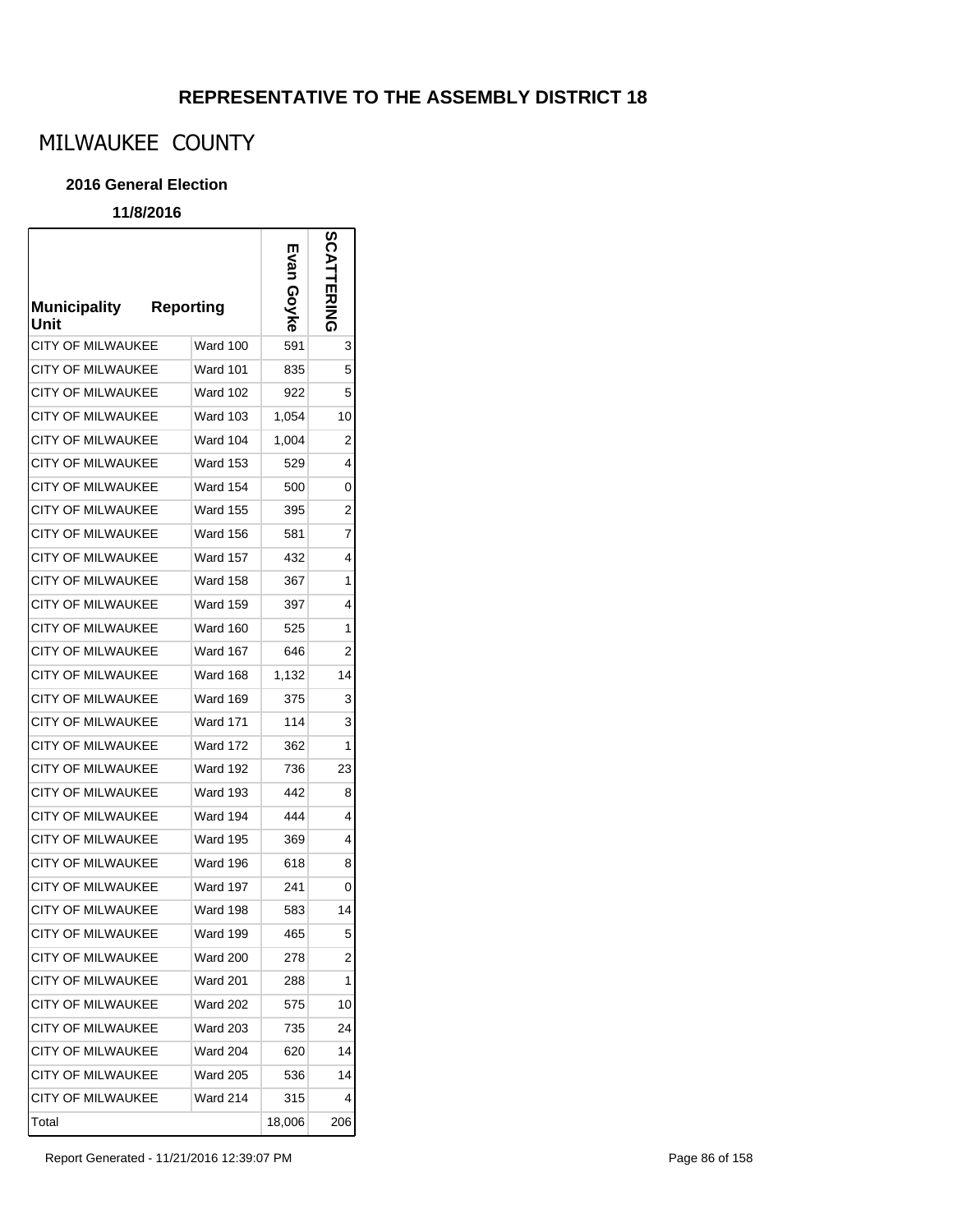# MILWAUKEE COUNTY

#### **2016 General Election**

### **11/8/2016**

r

| <b>Municipality</b><br>Unit | Reporting       |        | ဌ   |
|-----------------------------|-----------------|--------|-----|
| <b>CITY OF MILWAUKEE</b>    | <b>Ward 126</b> | 685    | 7   |
| CITY OF MILWAUKEE           | <b>Ward 127</b> | 1,002  | 27  |
| <b>CITY OF MILWAUKEE</b>    | <b>Ward 128</b> | 1,202  | 42  |
| <b>CITY OF MILWAUKEE</b>    | <b>Ward 129</b> | 782    | 29  |
| <b>CITY OF MILWAUKEE</b>    | <b>Ward 130</b> | 971    | 20  |
| CITY OF MILWAUKEE           | <b>Ward 131</b> | 820    | 22  |
| <b>CITY OF MILWAUKEE</b>    | <b>Ward 132</b> | 1,108  | 29  |
| <b>CITY OF MILWAUKEE</b>    | <b>Ward 133</b> | 694    | 24  |
| CITY OF MILWAUKEE           | Ward 134        | 742    | 21  |
| <b>CITY OF MILWAUKEE</b>    | <b>Ward 135</b> | 833    | 16  |
| <b>CITY OF MILWAUKEE</b>    | Ward 136        | 822    | 23  |
| <b>CITY OF MILWAUKEE</b>    | Ward 137        | 573    | 9   |
| <b>CITY OF MILWAUKEE</b>    | Ward 178        | 996    | 24  |
| <b>CITY OF MILWAUKEE</b>    | Ward 179        | 1,262  | 32  |
| CITY OF MILWAUKEE           | Ward 180        | 869    | 26  |
| CITY OF MILWAUKEE           | <b>Ward 181</b> | 1,118  | 26  |
| CITY OF MILWAUKEE           | Ward 182        | 1,123  | 35  |
| <b>CITY OF MILWAUKEE</b>    | Ward 183        | 1,507  | 31  |
| <b>CITY OF MILWAUKEE</b>    | Ward 184        | 1,028  | 30  |
| CITY OF MILWAUKEE           | Ward 185        | 1,487  | 31  |
| <b>CITY OF MILWAUKEE</b>    | Ward 186        | 1,452  | 42  |
| <b>CITY OF MILWAUKEE</b>    | <b>Ward 241</b> | 702    | 12  |
| <b>CITY OF MILWAUKEE</b>    | <b>Ward 242</b> | 639    | 17  |
| <b>CITY OF MILWAUKEE</b>    | Ward 243        | 753    | 19  |
| <b>CITY OF MILWAUKEE</b>    | Ward 244        | 630    | 5   |
| CITY OF MILWAUKEE           | <b>Ward 245</b> | 535    | 20  |
| <b>CITY OF MILWAUKEE</b>    | Ward 246        | 969    | 19  |
| <b>CITY OF MILWAUKEE</b>    | Ward 247        | 473    | 12  |
| <b>CITY OF MILWAUKEE</b>    | <b>Ward 248</b> | 955    | 24  |
| Total                       |                 | 26,732 | 674 |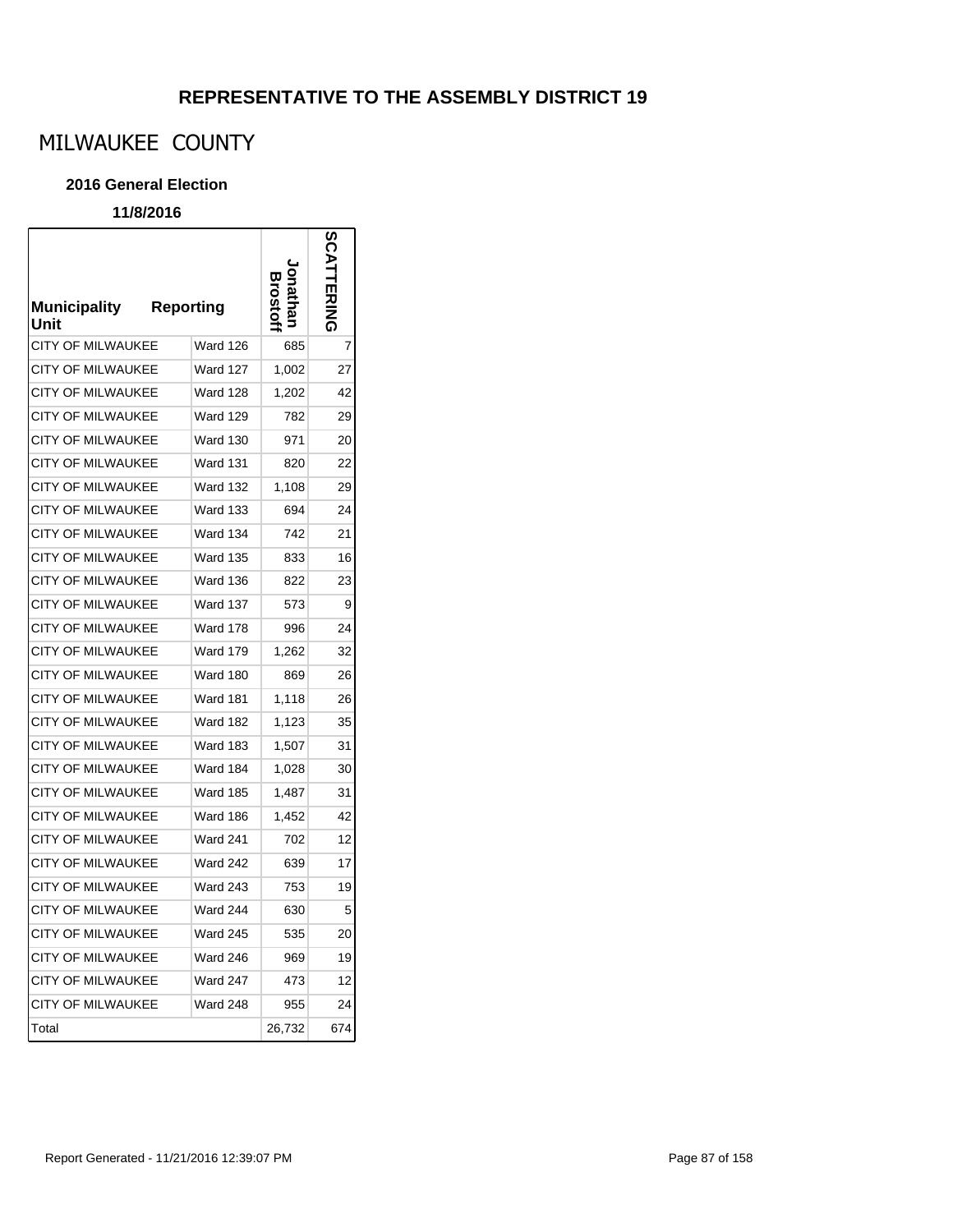# MILWAUKEE COUNTY

#### **2016 General Election**

| <b>Municipality</b><br>Unit | <b>Reporting</b> |        |     |
|-----------------------------|------------------|--------|-----|
| <b>CITY OF CUDAHY</b>       | Ward 1-3         | 1,338  | 50  |
| <b>CITY OF CUDAHY</b>       | Ward 4-6         | 1,167  | 46  |
| <b>CITY OF CUDAHY</b>       | Ward 7-9         | 1,033  | 29  |
| <b>CITY OF CUDAHY</b>       | Wards 10-<br>12  | 1,177  | 28  |
| <b>CITY OF CUDAHY</b>       | Wards 13-<br>15  | 1,437  | 34  |
| <b>CITY OF MILWAUKEE</b>    | <b>Ward 293</b>  | 531    | 14  |
| CITY OF MILWAUKEE           | <b>Ward 294</b>  | 402    | 22  |
| <b>CITY OF MILWAUKEE</b>    | <b>Ward 295</b>  | 539    | 19  |
| CITY OF MILWAUKEE           | Ward 296         | 670    | 17  |
| <b>CITY OF MILWAUKEE</b>    | <b>Ward 297</b>  | 646    | 15  |
| <b>CITY OF MILWAUKEE</b>    | <b>Ward 298</b>  | 526    | 8   |
| <b>CITY OF MILWAUKEE</b>    | <b>Ward 299</b>  | 640    | 19  |
| <b>CITY OF MILWAUKEE</b>    | <b>Ward 300</b>  | 920    | 25  |
| <b>CITY OF MILWAUKEE</b>    | <b>Ward 301</b>  | 793    | 23  |
| <b>CITY OF MILWAUKEE</b>    | <b>Ward 302</b>  | 506    | 22  |
| <b>CITY OF MILWAUKEE</b>    | <b>Ward 303</b>  | 781    | 24  |
| CITY OF MILWAUKEE           | <b>Ward 304</b>  | 592    | 16  |
| <b>CITY OF MILWAUKEE</b>    | <b>Ward 305</b>  | 604    | 26  |
| CITY OF MILWAUKEE           | <b>Ward 313</b>  | 1,138  | 33  |
| <b>CITY OF MILWAUKEE</b>    | Ward 314         | 389    | 21  |
| <b>CITY OF MILWAUKEE</b>    | <b>Ward 315</b>  | 798    | 21  |
| <b>CITY OF MILWAUKEE</b>    | Ward 316         | 516    | 16  |
| <b>CITY OF MILWAUKEE</b>    | Ward 317         | 562    | 17  |
| CITY OF ST. FRANCIS         | Ward 1-4         | 1,094  | 37  |
| CITY OF ST. FRANCIS         | Ward 5-8         | 1,150  | 39  |
| <b>CITY OF ST. FRANCIS</b>  | <b>Ward 9-12</b> | 1,273  | 30  |
| Total                       |                  | 21,222 | 651 |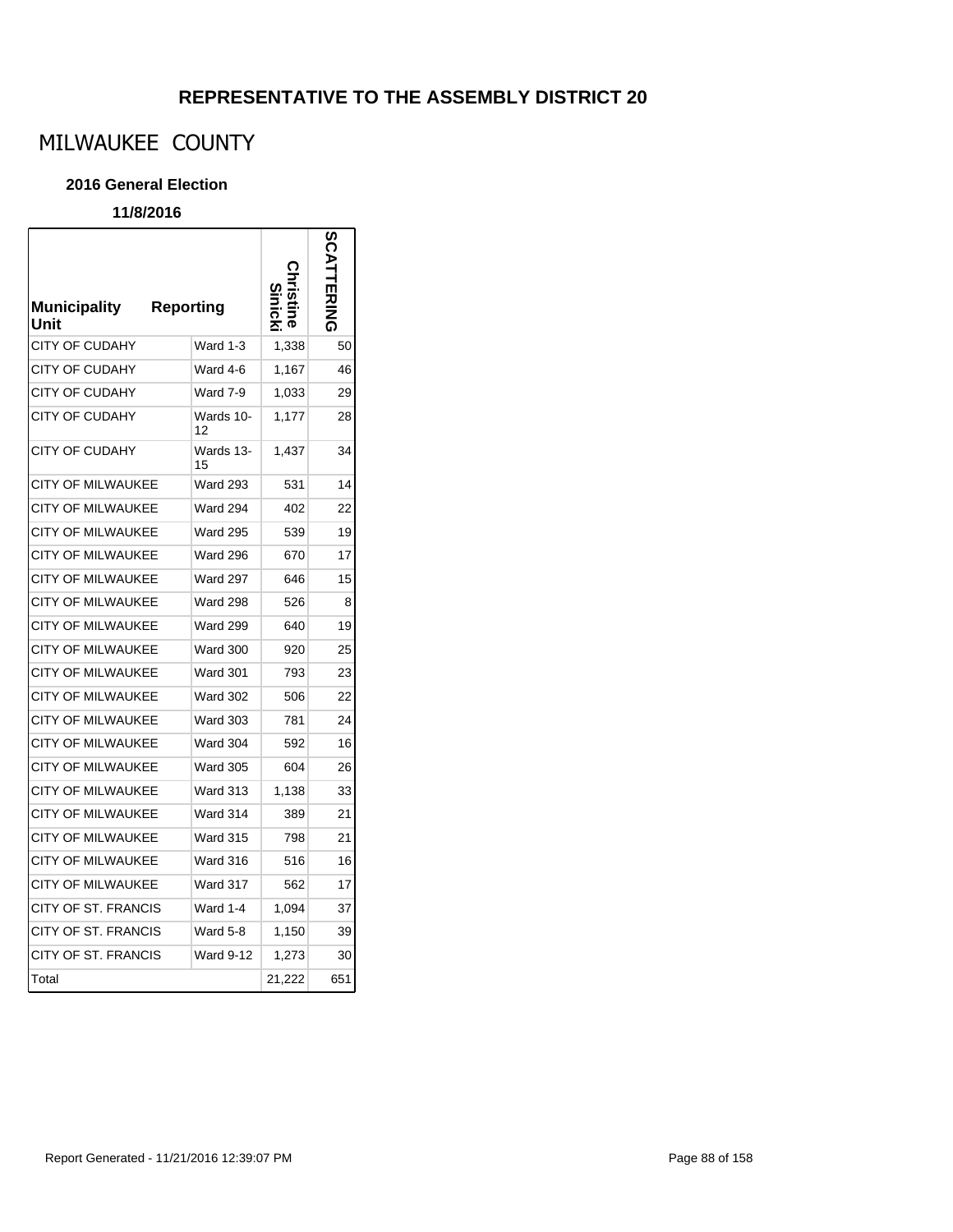# MILWAUKEE COUNTY

#### **2016 General Election**

| <b>Municipality</b><br>Unit              | Reporting |                  | Rodriguez<br>Jes<br>ë. | Redinona<br>Jack | SCATTERING     |
|------------------------------------------|-----------|------------------|------------------------|------------------|----------------|
| <b>CITY OF FRANKLIN</b>                  |           | Ward 12          | 452                    | 256              | 0              |
| <b>CITY OF FRANKLIN</b>                  |           | Ward 15B         | 206                    | 127              | 0              |
| CITY OF OAK CREEK                        |           | Wards 1-3        | 1,740                  | 1,068            | 3              |
| CITY OF OAK CREEK                        |           | Wards 4-6        | 1,485                  | 1,160            | 5              |
| CITY OF OAK CREEK                        |           | Wards 7-9        | 1,738                  | 1,105            | $\overline{2}$ |
| CITY OF OAK CREEK                        |           | Wards 10-<br>12  | 1,992                  | 1,135            | 4              |
| CITY OF OAK CREEK                        |           | Wards 13-<br>15  | 2.162                  | 953              | 4              |
| <b>CITY OF OAK CREEK</b>                 |           | Wards 16-<br>19  | 1,424                  | 1,069            | 3              |
| <b>CITY OF SOUTH</b><br>MILWAUKEE        |           | <b>Ward 1-4</b>  | 1,316                  | 1,141            | 9              |
| CITY OF SOUTH<br><b>MILWAUKEE</b>        |           | Ward 5-8         | 1.147                  | 1,039            | 5              |
| CITY OF SOUTH<br><b>MILWAUKEE</b>        |           | <b>Ward 9-12</b> | 1,600                  | 1,163            | 6              |
| <b>CITY OF SOUTH</b><br><b>MILWAUKEE</b> |           | Ward 13-<br>16   | 1,327                  | 1,122            | 7              |
| Total                                    |           |                  | 16,589                 | 11,338           | 48             |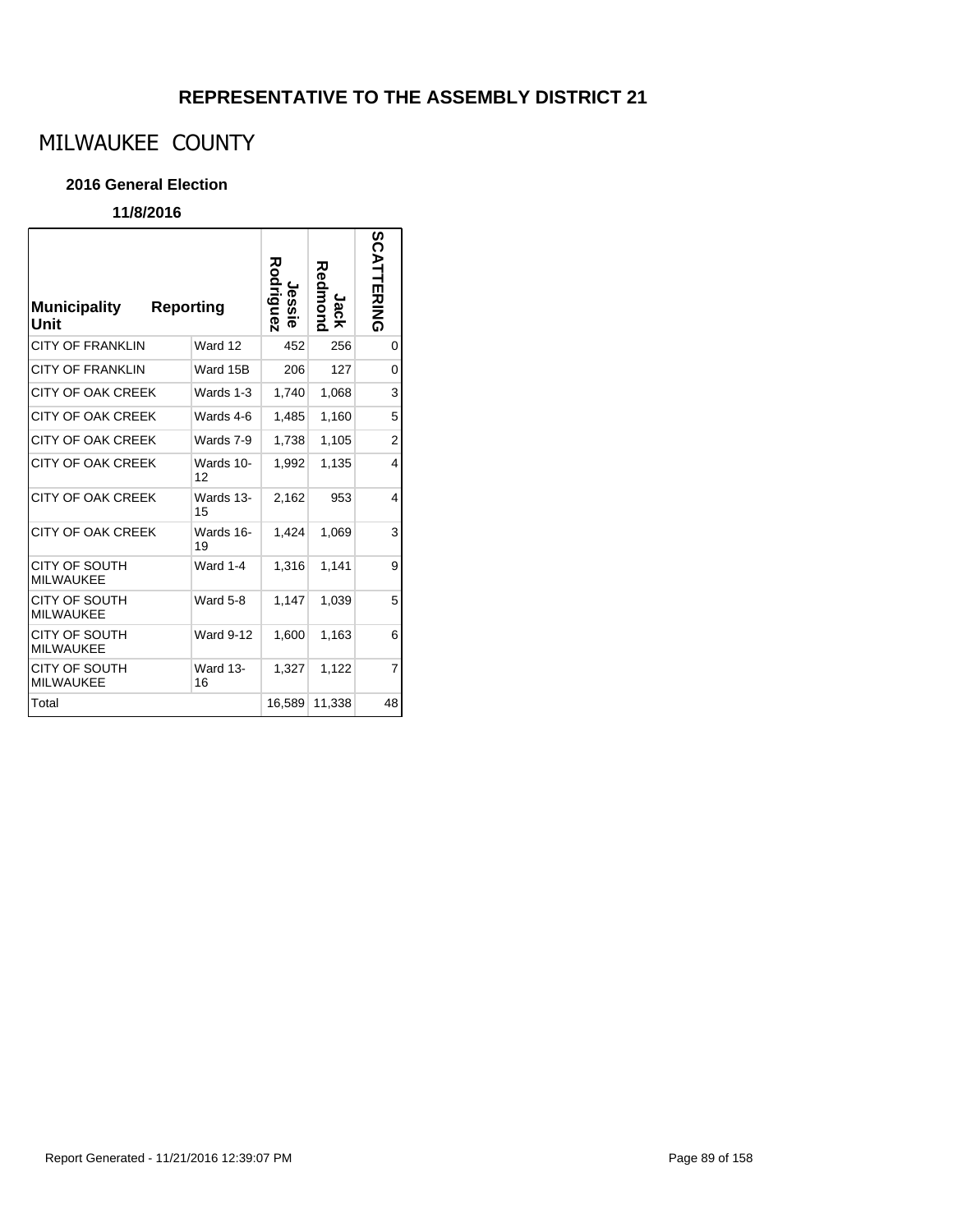# MILWAUKEE COUNTY

#### **2016 General Election**

| <b>Municipality</b><br><b>Reporting</b><br>Unit |         | 罒<br><u>يو</u><br>ane<br>dtjel | SCATTERING |
|-------------------------------------------------|---------|--------------------------------|------------|
| CITY OF MILWAUKEE                               | Ward 33 | 1,011                          | 85         |
| CITY OF MILWAUKEE                               | Ward 34 | 486                            | 66         |
| Total                                           |         | 1,497                          | 151        |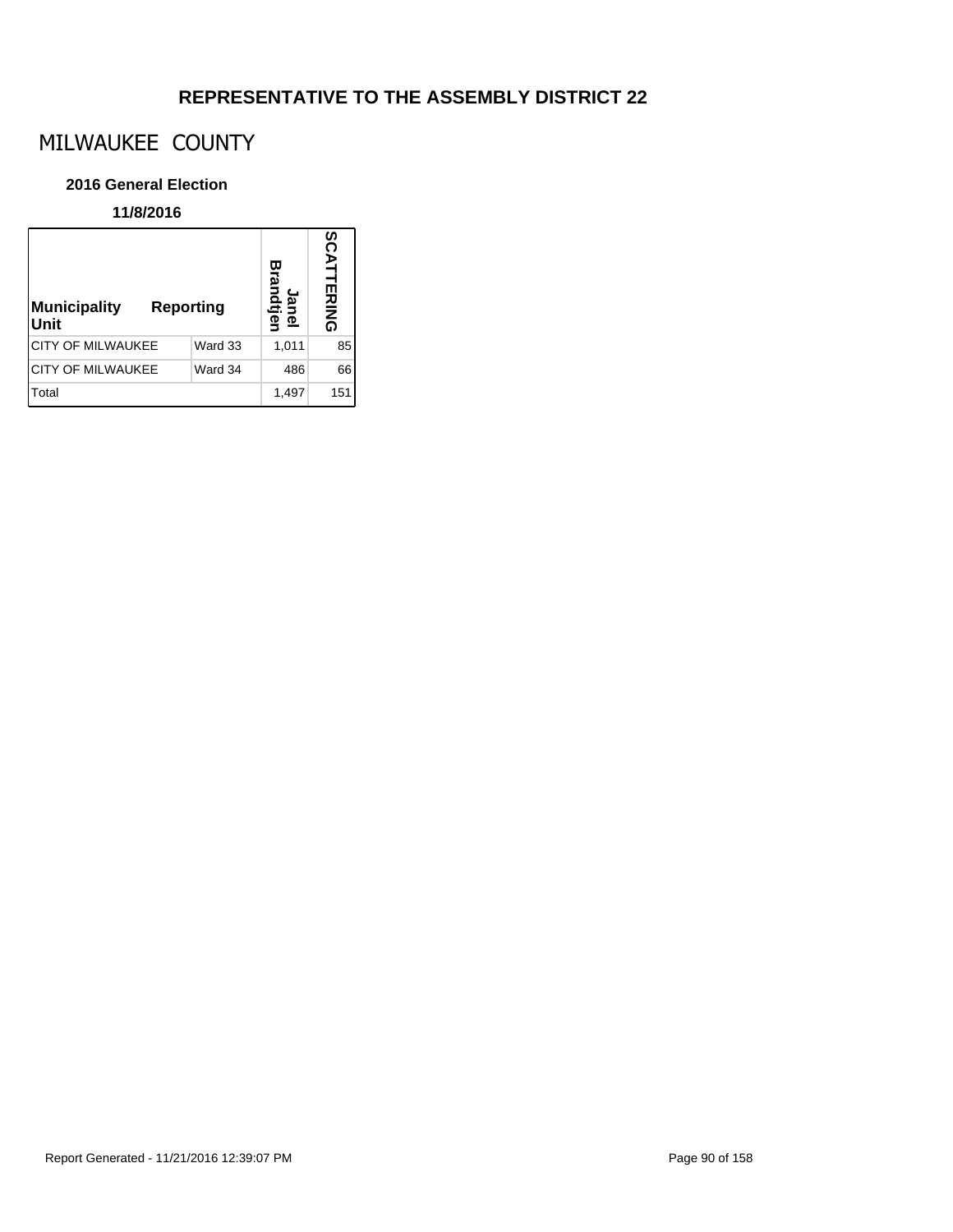# MILWAUKEE COUNTY

#### **2016 General Election**

### **11/8/2016**

r

| Municipality<br>Unit               | Reporting         | Ĕ<br>o | SCATT<br><b>ERING</b> |
|------------------------------------|-------------------|--------|-----------------------|
| <b>VILLAGE OF BAYSIDE</b>          | Wards 1.3         | 548    | 24                    |
| <b>VILLAGE OF BAYSIDE</b>          | Wards<br>1S,3S    | 35     | 3                     |
| <b>VILLAGE OF BAYSIDE</b>          | Wards 2,4         | 640    | 41                    |
| <b>VILLAGE OF BAYSIDE</b>          | Ward 5            | 359    | 27                    |
| <b>VILLAGE OF FOX POINT</b>        | Wards 1-4         | 1,225  | 85                    |
| <b>VILLAGE OF FOX POINT</b>        | Wards 5-9         | 1,355  | 106                   |
| VILLAGE OF WHITEFISH<br><b>BAY</b> | Wards 1-2         | 914    | 68                    |
| VILLAGE OF WHITEFISH<br>BAY        | Wards 3-4         | 775    | 52                    |
| VILLAGE OF WHITEFISH<br>BAY        | Wards 5-6         | 892    | 68                    |
| VILLAGE OF WHITEFISH<br><b>BAY</b> | Ward 7            | 422    | 36                    |
| VILLAGE OF WHITEFISH<br><b>BAY</b> | <b>Wards 8,10</b> | 930    | 106                   |
| VILLAGE OF WHITEFISH<br>BAY        | <b>Wards 9,11</b> | 720    | 82                    |
| VILLAGE OF WHITEFISH<br><b>BAY</b> | Ward 12           | 512    | 33                    |
| Total                              |                   | 9,327  | 731                   |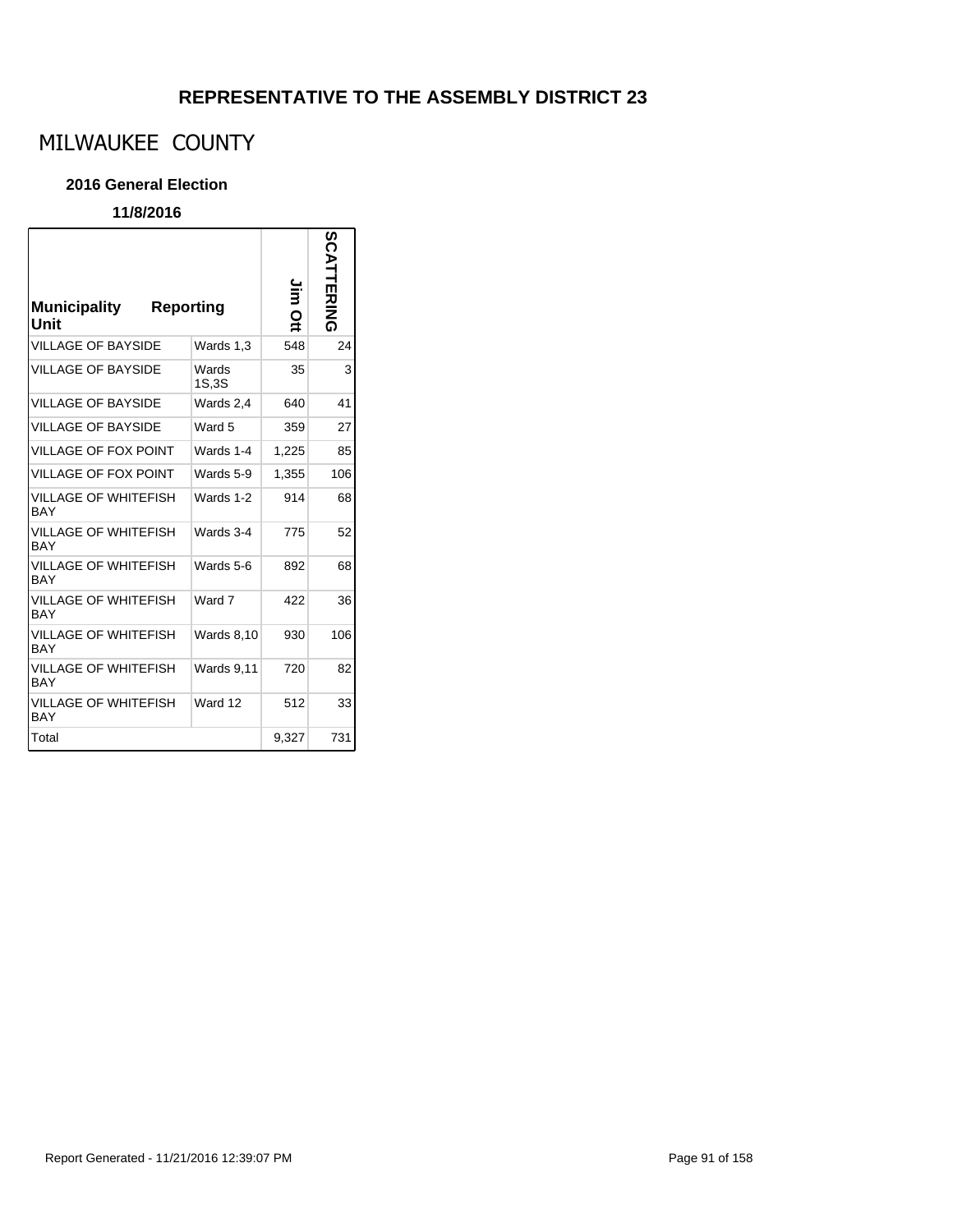# MILWAUKEE COUNTY

#### **2016 General Election**

| <b>Municipality</b><br>Reporting<br>Unit |                   | Dar<br>Knodl | SCATTERING |
|------------------------------------------|-------------------|--------------|------------|
| <b>VILLAGE OF BROWN</b><br><b>DEER</b>   | Wards 1-2         | 1,066        | 81         |
| <b>VILLAGE OF BROWN</b><br><b>DEER</b>   | Wards 3-4         | 1,212        | 86         |
| <b>VILLAGE OF BROWN</b><br><b>DEER</b>   | Wards 5-6         | 1,085        | 86         |
| <b>VILLAGE OF RIVER HILLS</b>            | Wards 1-3         | 695          | 25         |
| <b>CITY OF GLENDALE</b>                  | Wards 3,9         | 749          | 56         |
| <b>CITY OF GLENDALE</b>                  | <b>Wards 4,10</b> | 725          | 69         |
| <b>CITY OF GLENDALE</b>                  | <b>Wards 5,11</b> | 587          | 42         |
| <b>CITY OF GLENDALE</b>                  | Ward 8            | 224          | 16         |
| Total                                    |                   | 6,343        | 461        |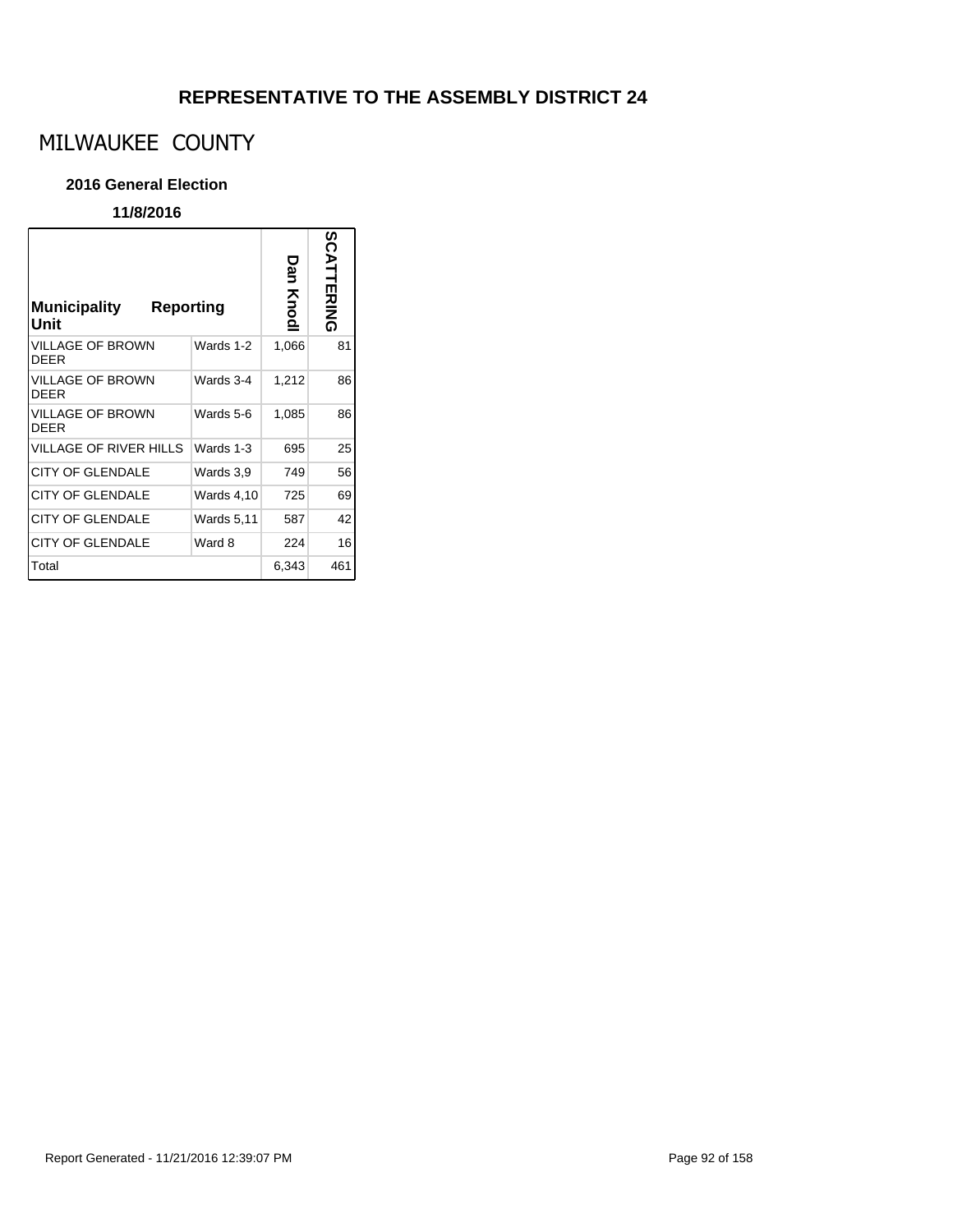# MILWAUKEE COUNTY

#### **2016 General Election**

### **11/8/2016**

r

| <b>Municipality</b><br>Unit | <b>Reporting</b> | kowronsk<br>Κen | <b>SCATTERING</b> |
|-----------------------------|------------------|-----------------|-------------------|
| VILLAGE OF GREENDALE        | Ward 1-2         | 1,107           | 30                |
| VILLAGE OF GREENDALE        | Ward 3-4         | 1,117           | 40                |
| <b>VILLAGE OF GREENDALE</b> | Ward 5-6         | 1,101           | 28                |
| VILLAGE OF GREENDALE        | Ward 7-8         | 1,062           | 38                |
| <b>VILLAGE OF GREENDALE</b> | <b>Ward 9-10</b> | 1,207           | 26                |
| CITY OF FRANKLIN            | Ward 1           | 3               | 0                 |
| CITY OF FRANKLIN            | Ward 2           | 937             | 13                |
| CITY OF FRANKLIN            | Ward 3           | 990             | 14                |
| <b>CITY OF FRANKLIN</b>     | Ward 4           | 504             | 8                 |
| <b>CITY OF FRANKLIN</b>     | Ward 5           | 431             | 9                 |
| <b>CITY OF FRANKLIN</b>     | Ward 6           | 647             | 11                |
| CITY OF FRANKLIN            | Ward 7           | 913             | 23                |
| CITY OF FRANKLIN            | Ward 8           | 455             | 15                |
| CITY OF FRANKLIN            | Ward 9           | 521             | 11                |
| CITY OF FRANKLIN            | Ward 10          | 251             | 6                 |
| CITY OF FRANKLIN            | Ward 11          | 717             | 12                |
| CITY OF FRANKLIN            | Ward 13          | 727             | 15                |
| CITY OF FRANKLIN            | Ward 14          | 645             | 12                |
| CITY OF FRANKLIN            | Ward 15A         | 371             | 3                 |
| CITY OF FRANKLIN            | Ward 16          | 818             | 5                 |
| CITY OF FRANKLIN            | Ward 17          | 448             | 11                |
| <b>CITY OF FRANKLIN</b>     | Ward 18          | 285             | 3                 |
| <b>CITY OF FRANKLIN</b>     | Ward 19          | 828             | 13                |
| <b>CITY OF FRANKLIN</b>     | Ward 20          | 410             | 13                |
| <b>CITY OF FRANKLIN</b>     | Ward 21          | 195             | 10                |
| <b>CITY OF FRANKLIN</b>     | Ward 22A         | 441             | 9                 |
| <b>CITY OF FRANKLIN</b>     | Ward 23          | 806             | 11                |
| <b>CITY OF GREENFIELD</b>   | Ward 2           | 489             | 17                |
| <b>CITY OF GREENFIELD</b>   | Ward 16          | 233             | 5                 |
| <b>CITY OF GREENFIELD</b>   | Ward 17          | 428             | 10                |
| <b>CITY OF GREENFIELD</b>   | Ward 19          | 712             | 22                |
| <b>CITY OF GREENFIELD</b>   | Ward 20          | 794             | 15                |
| <b>CITY OF GREENFIELD</b>   | Ward 21          | 487             | 9                 |
| Total                       |                  | 21,080          | 467               |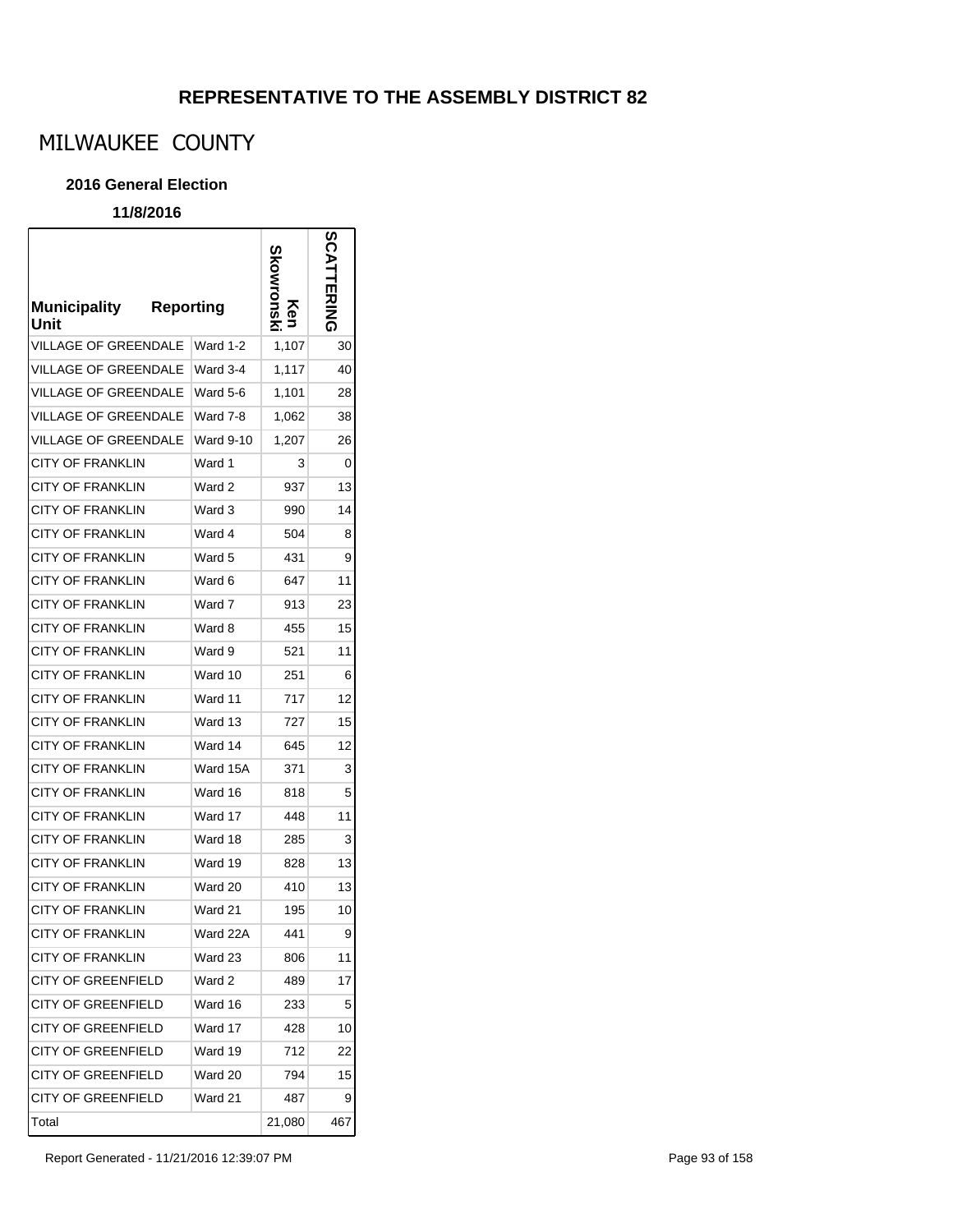# MILWAUKEE COUNTY

#### **2016 General Election**

| <b>Municipality</b><br>Unit               | Reporting | Chuck<br>Wichgers | SCATTERING |
|-------------------------------------------|-----------|-------------------|------------|
| <b>VILLAGE OF HALES</b><br><b>CORNERS</b> | Wards 1-3 | 1,070             | 28         |
| <b>VILLAGE OF HALES</b><br><b>CORNERS</b> | Wards 4-6 | 978               | 20         |
| <b>VILLAGE OF HALES</b><br><b>CORNERS</b> | Wards 7-9 | 866               | 29         |
| <b>CITY OF FRANKLIN</b>                   | Ward 22B  | 405               | 10         |
| Total                                     |           | 3,319             | 87         |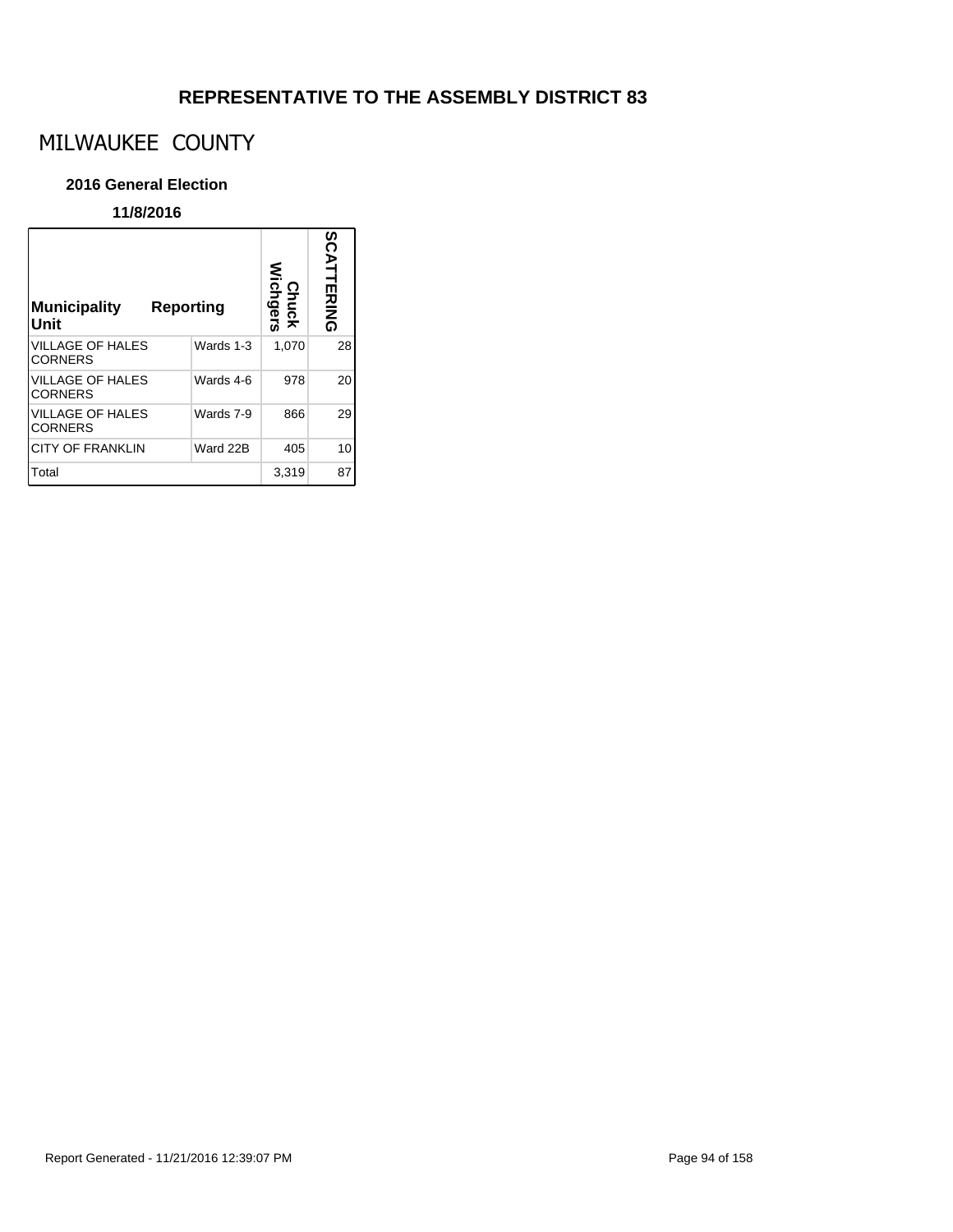# MILWAUKEE COUNTY

#### **2016 General Election**

| <b>Municipality</b><br>Unit | Reporting       | Kuglitsch | <b>SCATTERING</b> |
|-----------------------------|-----------------|-----------|-------------------|
| <b>CITY OF GREENFIELD</b>   | Ward 5          | 591       | 10                |
| <b>CITY OF GREENFIELD</b>   | Ward 6          | 586       | 13                |
| <b>CITY OF GREENFIELD</b>   | Ward 7          | 669       | 12                |
| <b>CITY OF GREENFIELD</b>   | Ward 8          | 635       | 16                |
| <b>CITY OF GREENFIELD</b>   | Ward 9          | 674       | 12                |
| <b>CITY OF GREENFIELD</b>   | Ward 10         | 658       | 15                |
| CITY OF GREENFIELD          | Ward 11         | 823       | 13                |
| <b>CITY OF GREENFIELD</b>   | Ward 12         | 770       | 16                |
| CITY OF GREENFIELD          | Ward 13         | 352       | 10                |
| CITY OF GREENFIELD          | Ward 14         | 519       | 14                |
| <b>CITY OF GREENFIELD</b>   | Ward 15         | 537       | 11                |
| <b>CITY OF MILWAUKEE</b>    | <b>Ward 269</b> | 476       | 17                |
| <b>CITY OF MILWAUKEE</b>    | <b>Ward 270</b> | 489       | 12                |
| <b>CITY OF MILWAUKEE</b>    | <b>Ward 271</b> | 816       | 38                |
| <b>CITY OF MILWAUKEE</b>    | <b>Ward 272</b> | 624       | 16                |
| <b>CITY OF MILWAUKEE</b>    | <b>Ward 273</b> | 352       | 10                |
| <b>CITY OF MILWAUKEE</b>    | <b>Ward 274</b> | 358       | 10                |
| <b>CITY OF MILWAUKEE</b>    | <b>Ward 275</b> | 726       | 27                |
| <b>CITY OF MILWAUKEE</b>    | <b>Ward 276</b> | 784       | 31                |
| CITY OF MILWAUKEE           | <b>Ward 277</b> | 707       | 31                |
| <b>CITY OF MILWAUKEE</b>    | <b>Ward 278</b> | 450       | 16                |
| Total                       |                 | 12,596    | 350               |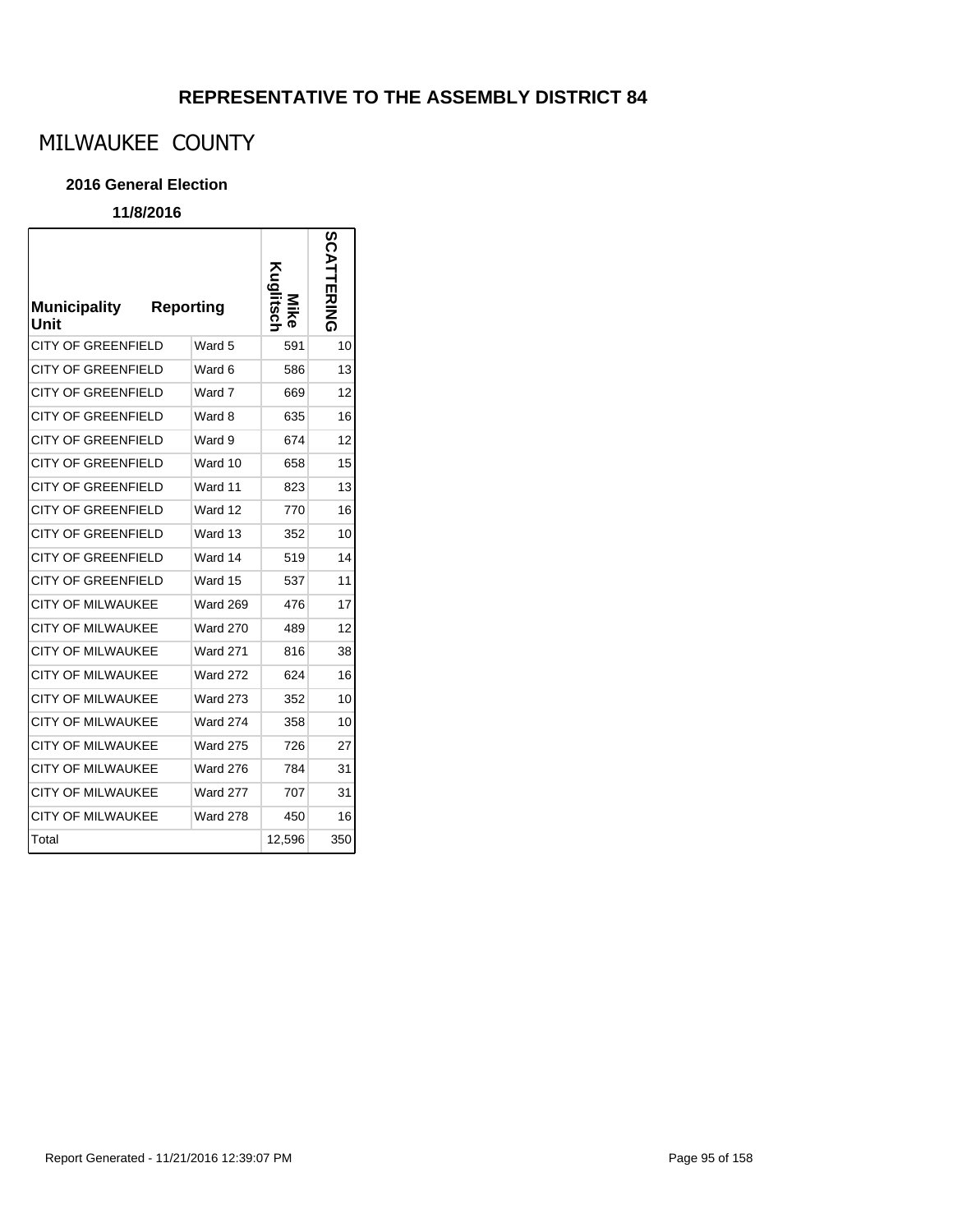## **MILWAUKEE COUNTY DISTRICT ATTORNEY**

# MILWAUKEE COUNTY

#### **2016 General Election**

### **11/8/2016**

r

| <b>Municipality</b><br><b>Reporting</b><br>Unit |                  |       | SC)<br><b>ERING</b> |
|-------------------------------------------------|------------------|-------|---------------------|
| <b>VILLAGE OF BAYSIDE</b>                       | Wards 1,3        | 659   | 5                   |
| <b>VILLAGE OF BAYSIDE</b>                       | Wards<br>1S,3S   | 36    | 4                   |
| <b>VILLAGE OF BAYSIDE</b>                       | Wards 2,4        | 788   | 18                  |
| <b>VILLAGE OF BAYSIDE</b>                       | Ward 5           | 415   | 15                  |
| VILLAGE OF BROWN<br><b>DEER</b>                 | Wards 1-2        | 1,728 | 36                  |
| VILLAGE OF BROWN<br><b>DEER</b>                 | Wards 3-4        | 1,600 | 61                  |
| <b>VILLAGE OF BROWN</b><br>DEER                 | Wards 5-6        | 1,603 | 37                  |
| VILLAGE OF FOX POINT                            | Wards 1-4        | 1,301 | 36                  |
| VILLAGE OF FOX POINT                            | Wards 5-9        | 1,668 | 58                  |
| <b>VILLAGE OF GREENDALE</b>                     | Ward 1-2         | 903   | 44                  |
| VILLAGE OF GREENDALE                            | Ward 3-4         | 1,131 | 39                  |
| VILLAGE OF GREENDALE                            | Ward 5-6         | 1,017 | 34                  |
| <b>VILLAGE OF GREENDALE</b>                     | Ward 7-8         | 1,031 | 25                  |
| <b>VILLAGE OF GREENDALE</b>                     | <b>Ward 9-10</b> | 1,171 | 27                  |
| VILLAGE OF HALES<br><b>CORNERS</b>              | Wards 1-3        | 902   | 34                  |
| VILLAGE OF HALES<br><b>CORNERS</b>              | Wards 4-6        | 855   | 28                  |
| <b>VILLAGE OF HALES</b><br><b>CORNERS</b>       | Wards 7-9        | 807   | 25                  |
| VILLAGE OF RIVER HILLS                          | Wards 1-3        | 645   | 21                  |
| <b>VILLAGE OF</b><br><b>SHOREWOOD</b>           | Ward 1-4         | 2,359 | 36                  |
| VILLAGE OF<br>SHOREWOOD                         | Ward 5-8         | 2,001 | 39                  |
| <b>VILLAGE OF</b><br>SHOREWOOD                  | <b>Ward 9-12</b> | 1,999 | 35                  |
| VILLAGE OF WEST<br><b>MILWAUKEE</b>             | Ward 1-2,5       | 484   | 15                  |
| <b>VILLAGE OF WEST</b><br><b>MILWAUKEE</b>      | Ward 3-4,6       | 589   | 21                  |
| <b>VILLAGE OF WHITEFISH</b><br><b>BAY</b>       | Wards 1-2        | 873   | 45                  |
| VILLAGE OF WHITEFISH<br>BAY                     | Wards 3-4        | 817   | 22                  |
| <b>VILLAGE OF WHITEFISH</b><br>BAY              | Wards 5-6        | 901   | 30                  |
| VILLAGE OF WHITEFISH<br>BAY                     | Ward 7           | 523   | 15                  |

Report Generated - 11/21/2016 12:39:07 PM Page 96 of 158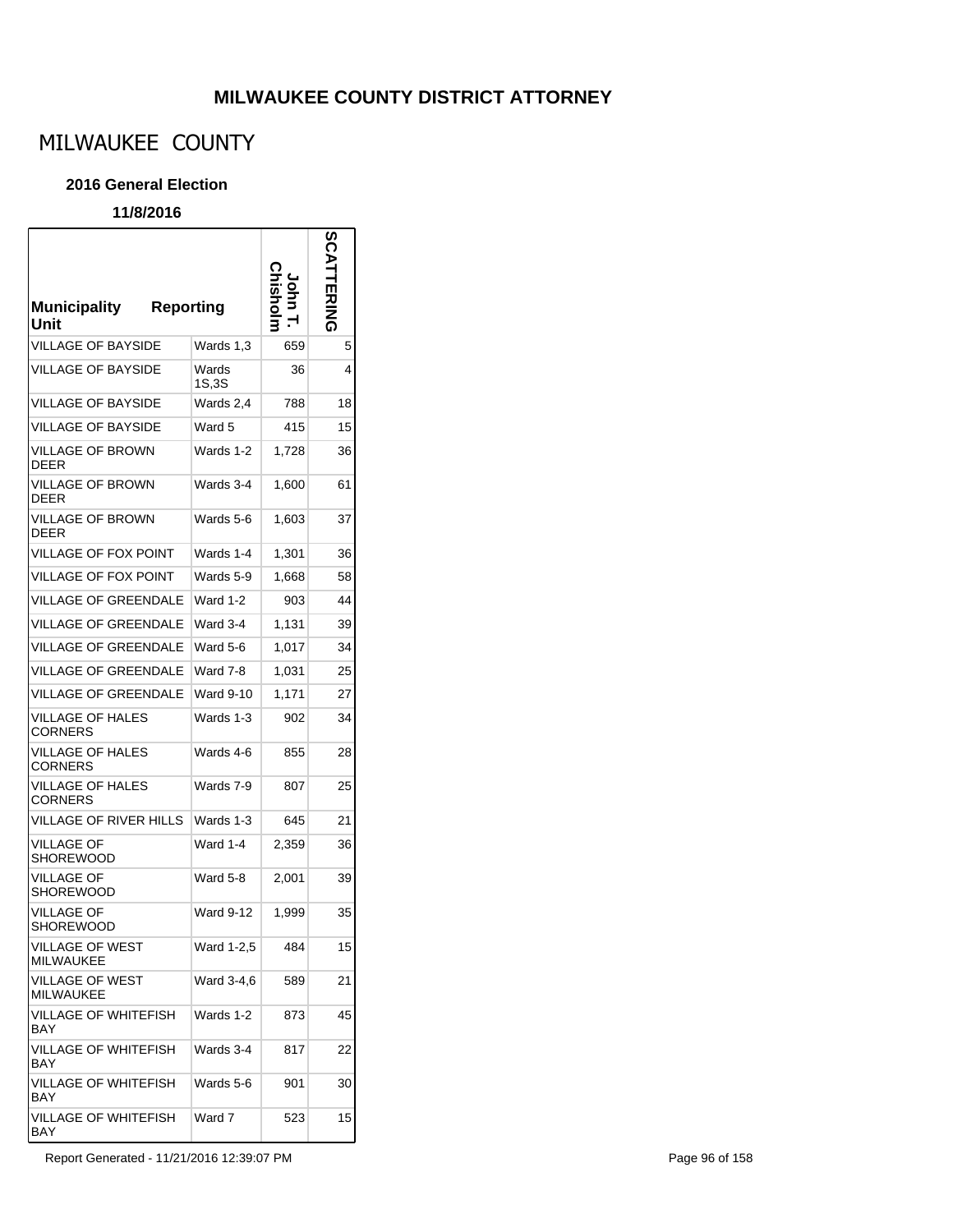| <b>Municipality</b><br>Unit | <b>Reporting</b> |       | ပ္က |
|-----------------------------|------------------|-------|-----|
| VILLAGE OF WHITEFISH<br>BAY | Wards 8,10       | 1,098 | 46  |
| VILLAGE OF WHITEFISH<br>BAY | Wards 9,11       | 968   | 35  |
| VILLAGE OF WHITEFISH<br>BAY | Ward 12          | 596   | 26  |
| <b>CITY OF CUDAHY</b>       | Ward 1-3         | 1,282 | 39  |
| CITY OF CUDAHY              | Ward 4-6         | 1,116 | 29  |
| CITY OF CUDAHY              | Ward 7-9         | 982   | 21  |
| CITY OF CUDAHY              | Wards 10-<br>12  | 1,139 | 22  |
| CITY OF CUDAHY              | Wards 13-<br>15  | 1,369 | 28  |
| <b>CITY OF FRANKLIN</b>     | Ward 1           | 1     | 2   |
| <b>CITY OF FRANKLIN</b>     | Ward 2           | 783   | 24  |
| <b>CITY OF FRANKLIN</b>     | Ward 3           | 932   | 27  |
| <b>CITY OF FRANKLIN</b>     | Ward 4           | 419   | 15  |
| CITY OF FRANKLIN            | Ward 5           | 361   | 8   |
| CITY OF FRANKLIN            | Ward 6           | 551   | 17  |
| <b>CITY OF FRANKLIN</b>     | Ward 7           | 793   | 32  |
| CITY OF FRANKLIN            | Ward 8           | 502   | 13  |
| <b>CITY OF FRANKLIN</b>     | Ward 9           | 544   | 9   |
| <b>CITY OF FRANKLIN</b>     | Ward 10          | 246   | 6   |
| <b>CITY OF FRANKLIN</b>     | Ward 11          | 627   | 18  |
| <b>CITY OF FRANKLIN</b>     | Ward 12          | 426   | 12  |
| <b>CITY OF FRANKLIN</b>     | Ward 13          | 556   | 29  |
| <b>CITY OF FRANKLIN</b>     | Ward 14          | 540   | 16  |
| <b>CITY OF FRANKLIN</b>     | Ward 15A         | 305   | 11  |
| <b>CITY OF FRANKLIN</b>     | Ward 15B         | 218   | 0   |
| <b>CITY OF FRANKLIN</b>     | Ward 16          | 641   | 32  |
| <b>CITY OF FRANKLIN</b>     | Ward 17          | 416   | 11  |
| <b>CITY OF FRANKLIN</b>     | Ward 18          | 236   | 10  |
| <b>CITY OF FRANKLIN</b>     | Ward 19          | 725   | 26  |
| CITY OF FRANKLIN            | Ward 20          | 418   | 10  |
| <b>CITY OF FRANKLIN</b>     | Ward 21          | 210   | 6   |
| <b>CITY OF FRANKLIN</b>     | Ward 22B         | 378   | 16  |
| CITY OF FRANKLIN            | Ward 22A         | 400   | 14  |
| <b>CITY OF FRANKLIN</b>     | Ward 23          | 640   | 23  |
| <b>CITY OF GLENDALE</b>     | Wards 1,7        | 863   | 29  |
| <b>CITY OF GLENDALE</b>     | Wards<br>2.8S    | 582   | 12  |
| <b>CITY OF GLENDALE</b>     | Wards 3,9        | 909   | 28  |
| <b>CITY OF GLENDALE</b>     | Wards 4,10       | 1,024 | 35  |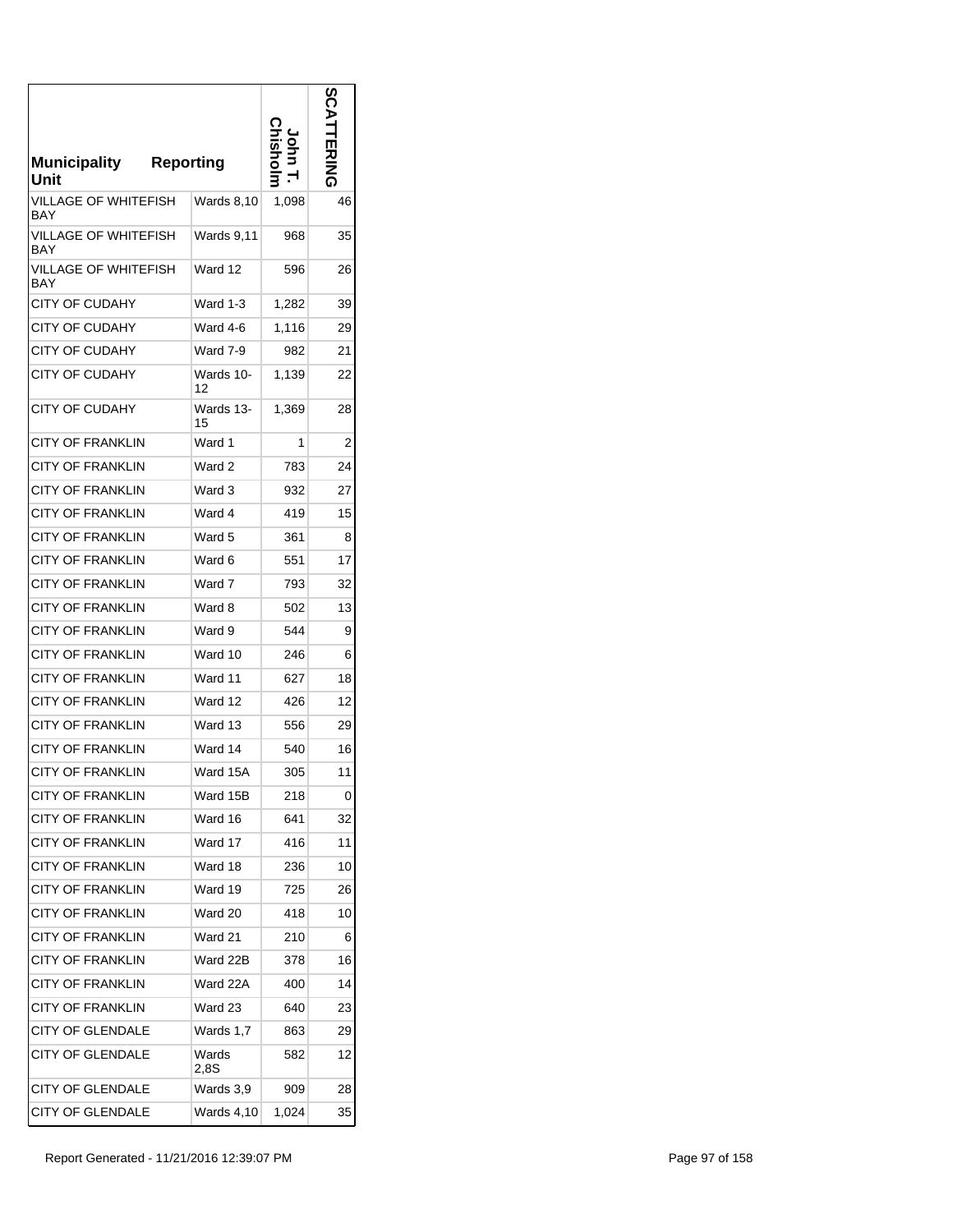| <b>Municipality</b><br>Unit | <b>Reporting</b> |       |    |
|-----------------------------|------------------|-------|----|
| <b>CITY OF GLENDALE</b>     | Wards 5,11       | 850   | 22 |
| CITY OF GLENDALE            | Wards 6,12       | 788   | 16 |
| <b>CITY OF GLENDALE</b>     | Ward 8           | 328   | 8  |
| <b>CITY OF GLENDALE</b>     | Ward 11S         | 199   | 3  |
| CITY OF GREENFIELD          | Ward 1           | 644   | 10 |
| CITY OF GREENFIELD          | Ward 2           | 521   | 17 |
| <b>CITY OF GREENFIELD</b>   | Ward 3           | 515   | 17 |
| <b>CITY OF GREENFIELD</b>   | Ward 4           | 513   | 12 |
| <b>CITY OF GREENFIELD</b>   | Ward 5           | 628   | 16 |
| <b>CITY OF GREENFIELD</b>   | Ward 6           | 533   | 26 |
| <b>CITY OF GREENFIELD</b>   | Ward 7           | 593   | 29 |
| <b>CITY OF GREENFIELD</b>   | Ward 8           | 693   | 19 |
| <b>CITY OF GREENFIELD</b>   | Ward 9           | 615   | 19 |
| <b>CITY OF GREENFIELD</b>   | Ward 10          | 592   | 21 |
| <b>CITY OF GREENFIELD</b>   | Ward 11          | 627   | 31 |
| <b>CITY OF GREENFIELD</b>   | Ward 12          | 653   | 25 |
| CITY OF GREENFIELD          | Ward 13          | 398   | 16 |
| <b>CITY OF GREENFIELD</b>   | Ward 14          | 551   | 15 |
| <b>CITY OF GREENFIELD</b>   | Ward 15          | 514   | 13 |
| CITY OF GREENFIELD          | Ward 16          | 233   | 4  |
| CITY OF GREENFIELD          | Ward 17          | 484   | 9  |
| <b>CITY OF GREENFIELD</b>   | Ward 18          | 517   | 13 |
| CITY OF GREENFIELD          | Ward 19          | 803   | 23 |
| <b>CITY OF GREENFIELD</b>   | Ward 20          | 762   | 27 |
| <b>CITY OF GREENFIELD</b>   | Ward 21          | 532   | 9  |
| CITY OF MILWAUKEE           | Ward 1           | 920   | 20 |
| <b>CITY OF MILWAUKEE</b>    | Ward 2           | 345   | 1  |
| <b>CITY OF MILWAUKEE</b>    | Ward 3           | 734   | 9  |
| <b>CITY OF MILWAUKEE</b>    | Ward 4           | 1,248 | 20 |
| CITY OF MILWAUKEE           | Ward 5           | 601   | 6  |
| <b>CITY OF MILWAUKEE</b>    | Ward 6           | 1,343 | 24 |
| <b>CITY OF MILWAUKEE</b>    | Ward 7           | 444   | 11 |
| <b>CITY OF MILWAUKEE</b>    | Ward 8           | 1,100 | 21 |
| <b>CITY OF MILWAUKEE</b>    | Ward 9           | 550   | 11 |
| <b>CITY OF MILWAUKEE</b>    | Ward 10          | 858   | 19 |
| <b>CITY OF MILWAUKEE</b>    | Ward 11          | 783   | 10 |
| <b>CITY OF MILWAUKEE</b>    | Ward 12          | 690   | 11 |
| <b>CITY OF MILWAUKEE</b>    | Ward 13          | 394   | 10 |
| <b>CITY OF MILWAUKEE</b>    | Ward 14          | 789   | 12 |
| <b>CITY OF MILWAUKEE</b>    | Ward 15          | 524   | 19 |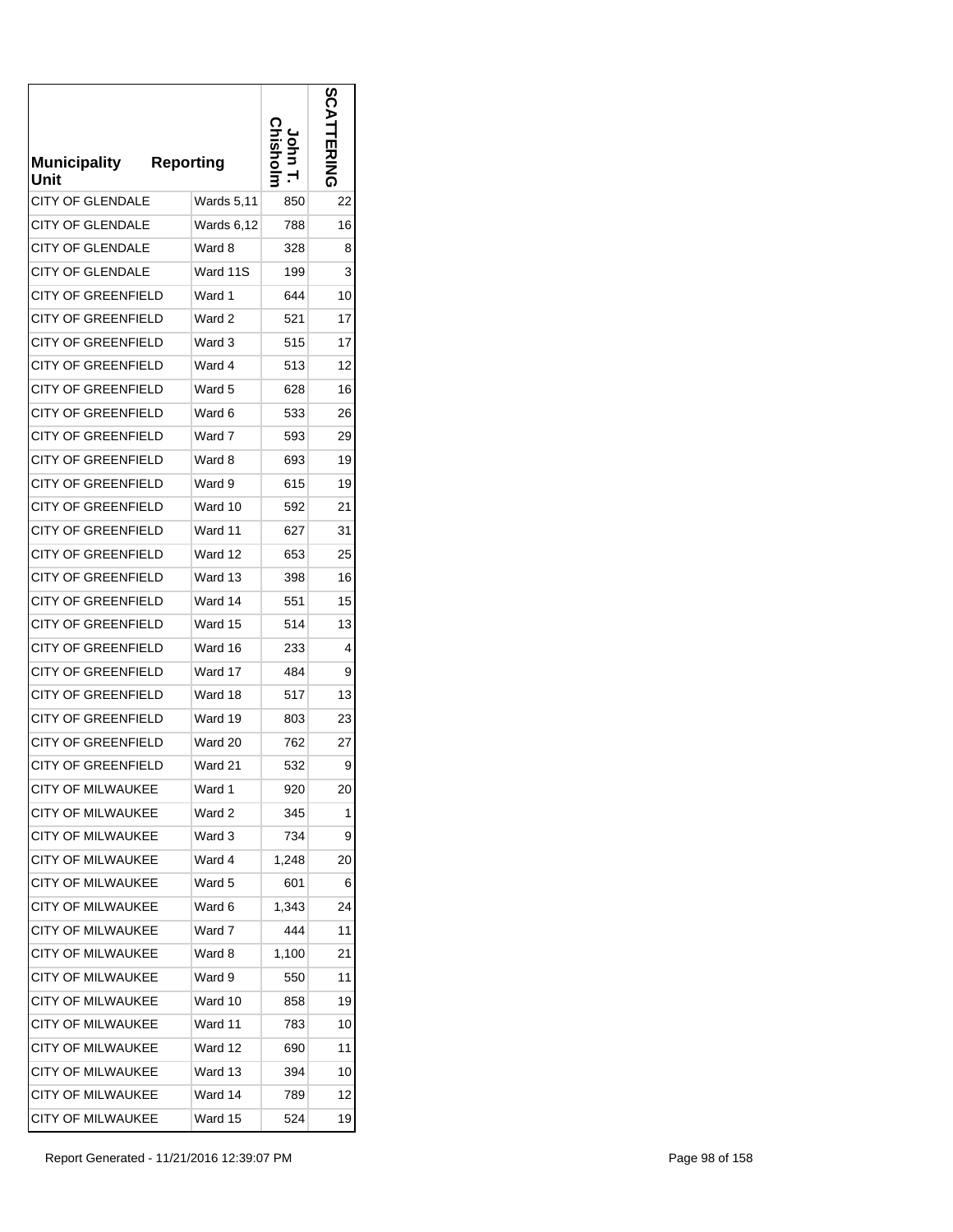| <b>Municipality</b><br>Unit | <b>Reporting</b> |       |                |
|-----------------------------|------------------|-------|----------------|
| <b>CITY OF MILWAUKEE</b>    | Ward 16          | 1,100 | 13             |
| CITY OF MILWAUKEE           | Ward 17          | 453   | 11             |
| <b>CITY OF MILWAUKEE</b>    | Ward 18          | 707   | 19             |
| <b>CITY OF MILWAUKEE</b>    | Ward 19          | 556   | 12             |
| <b>CITY OF MILWAUKEE</b>    | Ward 20          | 715   | 15             |
| CITY OF MILWAUKEE           | Ward 21          | 685   | 11             |
| <b>CITY OF MILWAUKEE</b>    | Ward 22          | 640   | 12             |
| <b>CITY OF MILWAUKEE</b>    | Ward 23          | 256   | 5              |
| <b>CITY OF MILWAUKEE</b>    | Ward 24          | 333   | 3              |
| <b>CITY OF MILWAUKEE</b>    | Ward 25          | 576   | 14             |
| <b>CITY OF MILWAUKEE</b>    | Ward 26          | 545   | 7              |
| <b>CITY OF MILWAUKEE</b>    | Ward 27          | 503   | 6              |
| <b>CITY OF MILWAUKEE</b>    | Ward 28          | 176   | 3              |
| <b>CITY OF MILWAUKEE</b>    | Ward 29          | 319   | 2              |
| <b>CITY OF MILWAUKEE</b>    | Ward 30          | 581   | 8              |
| <b>CITY OF MILWAUKEE</b>    | Ward 31          | 528   | 8              |
| <b>CITY OF MILWAUKEE</b>    | Ward 32          | 1,180 | 30             |
| <b>CITY OF MILWAUKEE</b>    | Ward 33          | 1,451 | 50             |
| <b>CITY OF MILWAUKEE</b>    | Ward 34          | 856   | 19             |
| <b>CITY OF MILWAUKEE</b>    | Ward 35          | 623   | 15             |
| CITY OF MILWAUKEE           | Ward 36          | 630   | 17             |
| <b>CITY OF MILWAUKEE</b>    | Ward 37          | 584   | 10             |
| <b>CITY OF MILWAUKEE</b>    | Ward 38          | 466   | 9              |
| <b>CITY OF MILWAUKEE</b>    | Ward 39          | 555   | 9              |
| <b>CITY OF MILWAUKEE</b>    | Ward 40          | 539   | 15             |
| <b>CITY OF MILWAUKEE</b>    | Ward 41          | 528   | 8              |
| <b>CITY OF MILWAUKEE</b>    | Ward 42          | 700   | 8              |
| <b>CITY OF MILWAUKEE</b>    | Ward 43          | 386   | 5              |
| <b>CITY OF MILWAUKEE</b>    | Ward 44          | 728   | 12             |
| <b>CITY OF MILWAUKEE</b>    | Ward 45          | 722   | 14             |
| <b>CITY OF MILWAUKEE</b>    | Ward 46          | 385   | 9              |
| <b>CITY OF MILWAUKEE</b>    | Ward 47          | 741   | 8              |
| CITY OF MILWAUKEE           | Ward 48          | 344   | 5              |
| <b>CITY OF MILWAUKEE</b>    | Ward 49          | 499   | 10             |
| <b>CITY OF MILWAUKEE</b>    | Ward 50          | 473   | 9              |
| CITY OF MILWAUKEE           | Ward 51          | 480   | 6              |
| CITY OF MILWAUKEE           | Ward 52          | 676   | 7              |
| <b>CITY OF MILWAUKEE</b>    | Ward 53          | 308   | $\overline{c}$ |
| <b>CITY OF MILWAUKEE</b>    | Ward 54          | 391   | 5              |
| CITY OF MILWAUKEE           | Ward 55          | 807   | 13             |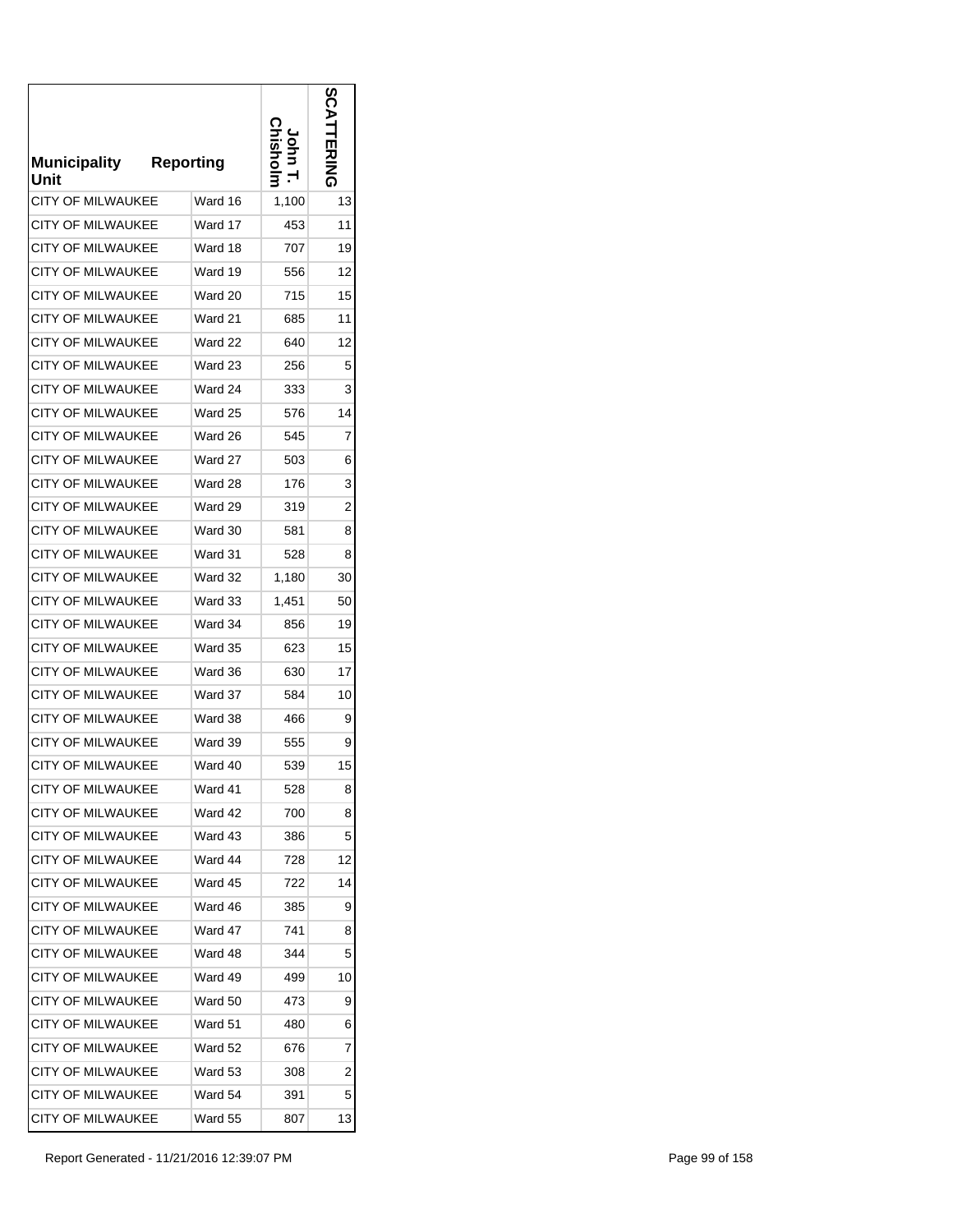| <b>Municipality</b><br>Unit | <b>Reporting</b> |       | ທ<br>吗乙 |
|-----------------------------|------------------|-------|---------|
| <b>CITY OF MILWAUKEE</b>    | Ward 56          | 525   | 8       |
| <b>CITY OF MILWAUKEE</b>    | Ward 57          | 709   | 12      |
| <b>CITY OF MILWAUKEE</b>    | Ward 58          | 509   | 8       |
| <b>CITY OF MILWAUKEE</b>    | Ward 59          | 1,022 | 12      |
| <b>CITY OF MILWAUKEE</b>    | Ward 60          | 712   | 5       |
| CITY OF MILWAUKEE           | Ward 61          | 592   | 12      |
| <b>CITY OF MILWAUKEE</b>    | Ward 62          | 476   | 7       |
| <b>CITY OF MILWAUKEE</b>    | Ward 63          | 436   | 10      |
| CITY OF MILWAUKEE           | Ward 64          | 1,041 | 20      |
| <b>CITY OF MILWAUKEE</b>    | Ward 65          | 836   | 12      |
| <b>CITY OF MILWAUKEE</b>    | Ward 66          | 553   | 6       |
| <b>CITY OF MILWAUKEE</b>    | Ward 67          | 455   | 9       |
| <b>CITY OF MILWAUKEE</b>    | Ward 68          | 856   | 7       |
| <b>CITY OF MILWAUKEE</b>    | Ward 69          | 658   | 13      |
| <b>CITY OF MILWAUKEE</b>    | Ward 70          | 987   | 10      |
| <b>CITY OF MILWAUKEE</b>    | Ward 71          | 520   | 11      |
| CITY OF MILWAUKEE           | Ward 72          | 734   | 11      |
| <b>CITY OF MILWAUKEE</b>    | Ward 73          | 810   | 13      |
| <b>CITY OF MILWAUKEE</b>    | Ward 74          | 504   | 12      |
| <b>CITY OF MILWAUKEE</b>    | Ward 75          | 509   | 6       |
| <b>CITY OF MILWAUKEE</b>    | Ward 76          | 510   | 10      |
| <b>CITY OF MILWAUKEE</b>    | Ward 77          | 472   | 12      |
| <b>CITY OF MILWAUKEE</b>    | Ward 78          | 818   | 19      |
| <b>CITY OF MILWAUKEE</b>    | Ward 79          | 832   | 18      |
| <b>CITY OF MILWAUKEE</b>    | Ward 80          | 1,055 | 33      |
| <b>CITY OF MILWAUKEE</b>    | Ward 81          | 391   | 7       |
| <b>CITY OF MILWAUKEE</b>    | Ward 82          | 524   | 22      |
| <b>CITY OF MILWAUKEE</b>    | Ward 83          | 686   | 21      |
| <b>CITY OF MILWAUKEE</b>    | Ward 84          | 475   | 11      |
| CITY OF MILWAUKEE           | Ward 85          | 697   | 20      |
| <b>CITY OF MILWAUKEE</b>    | Ward 86          | 692   | 28      |
| <b>CITY OF MILWAUKEE</b>    | Ward 87          | 423   | 16      |
| <b>CITY OF MILWAUKEE</b>    | Ward 88          | 517   | 12      |
| <b>CITY OF MILWAUKEE</b>    | Ward 89          | 710   | 16      |
| <b>CITY OF MILWAUKEE</b>    | Ward 90          | 692   | 26      |
| <b>CITY OF MILWAUKEE</b>    | Ward 91          | 1,019 | 19      |
| <b>CITY OF MILWAUKEE</b>    | Ward 92          | 969   | 27      |
| <b>CITY OF MILWAUKEE</b>    | Ward 93          | 438   | 10      |
| <b>CITY OF MILWAUKEE</b>    | Ward 94          | 326   | 2       |
| <b>CITY OF MILWAUKEE</b>    | Ward 95          | 464   | 5       |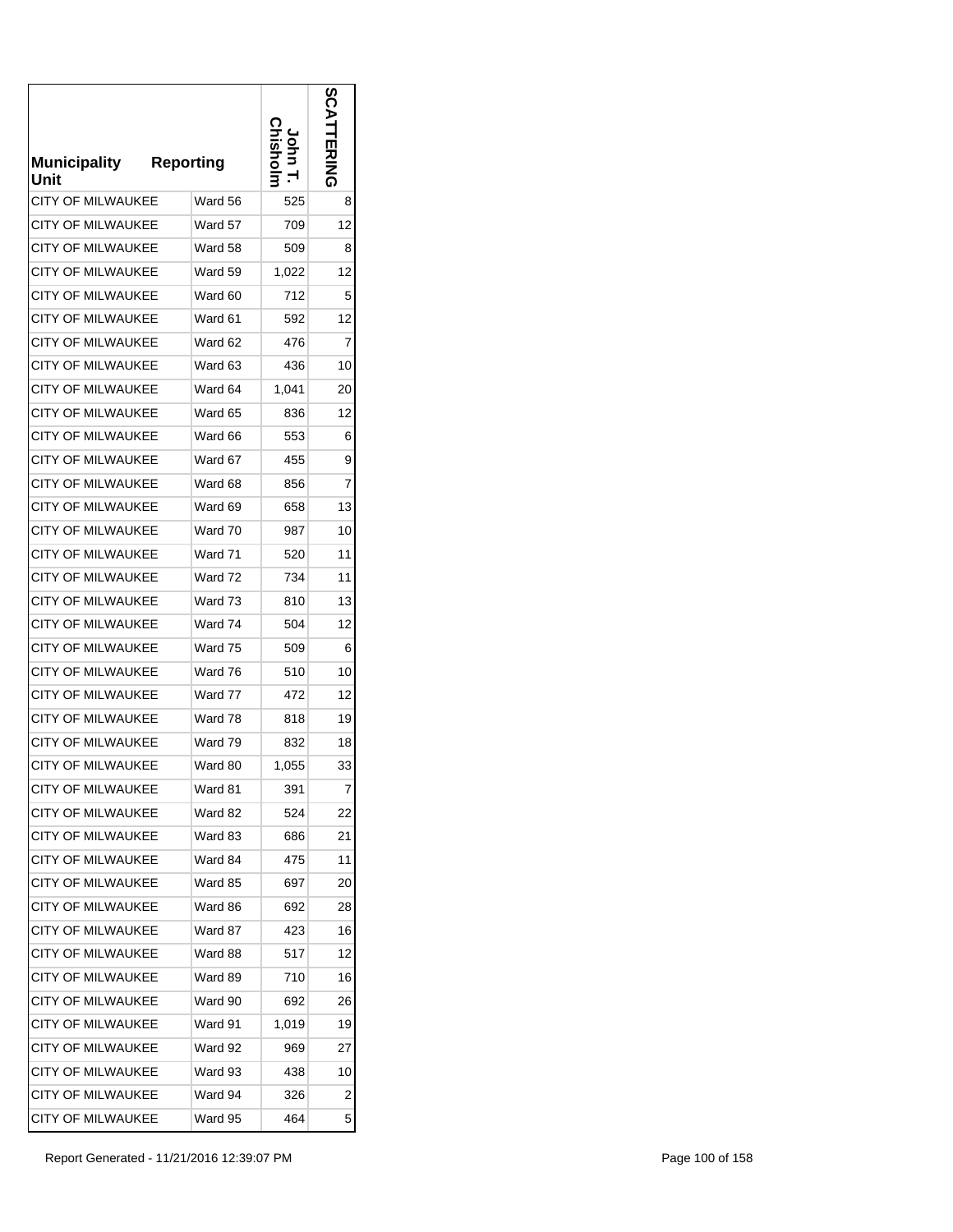| <b>Municipality</b><br>Unit | <b>Reporting</b> |       | ທ<br>그러지 |
|-----------------------------|------------------|-------|----------|
| <b>CITY OF MILWAUKEE</b>    | Ward 96          | 771   | 20       |
| <b>CITY OF MILWAUKEE</b>    | Ward 97          | 641   | 13       |
| <b>CITY OF MILWAUKEE</b>    | Ward 98          | 510   | 9        |
| <b>CITY OF MILWAUKEE</b>    | Ward 99          | 913   | 14       |
| <b>CITY OF MILWAUKEE</b>    | Ward 100         | 585   | 11       |
| CITY OF MILWAUKEE           | Ward 101         | 825   | 8        |
| <b>CITY OF MILWAUKEE</b>    | Ward 102         | 906   | 16       |
| <b>CITY OF MILWAUKEE</b>    | Ward 103         | 1,058 | 17       |
| CITY OF MILWAUKEE           | <b>Ward 104</b>  | 995   | 9        |
| <b>CITY OF MILWAUKEE</b>    | Ward 105         | 382   | 6        |
| <b>CITY OF MILWAUKEE</b>    | Ward 106         | 368   | 2        |
| <b>CITY OF MILWAUKEE</b>    | Ward 107         | 566   | 10       |
| <b>CITY OF MILWAUKEE</b>    | Ward 108         | 510   | 4        |
| <b>CITY OF MILWAUKEE</b>    | Ward 109         | 591   | 8        |
| <b>CITY OF MILWAUKEE</b>    | Ward 110         | 340   | 7        |
| <b>CITY OF MILWAUKEE</b>    | <b>Ward 111</b>  | 419   | 8        |
| CITY OF MILWAUKEE           | Ward 112         | 526   | 6        |
| <b>CITY OF MILWAUKEE</b>    | Ward 113         | 487   | 2        |
| <b>CITY OF MILWAUKEE</b>    | Ward 114         | 424   | 4        |
| <b>CITY OF MILWAUKEE</b>    | <b>Ward 115</b>  | 723   | 13       |
| <b>CITY OF MILWAUKEE</b>    | Ward 116         | 359   | 2        |
| <b>CITY OF MILWAUKEE</b>    | Ward 117         | 473   | 10       |
| <b>CITY OF MILWAUKEE</b>    | Ward 118         | 470   | 10       |
| <b>CITY OF MILWAUKEE</b>    | Ward 119         | 512   | 10       |
| <b>CITY OF MILWAUKEE</b>    | <b>Ward 120</b>  | 460   | 5        |
| <b>CITY OF MILWAUKEE</b>    | Ward 121         | 551   | 6        |
| <b>CITY OF MILWAUKEE</b>    | Ward 122         | 626   | 12       |
| <b>CITY OF MILWAUKEE</b>    | Ward 123         | 730   | 12       |
| <b>CITY OF MILWAUKEE</b>    | <b>Ward 124</b>  | 447   | 9        |
| <b>CITY OF MILWAUKEE</b>    | Ward 125         | 926   | 20       |
| <b>CITY OF MILWAUKEE</b>    | Ward 126         | 668   | 7        |
| <b>CITY OF MILWAUKEE</b>    | <b>Ward 127</b>  | 991   | 28       |
| <b>CITY OF MILWAUKEE</b>    | Ward 128         | 1,169 | 51       |
| <b>CITY OF MILWAUKEE</b>    | Ward 129         | 770   | 27       |
| <b>CITY OF MILWAUKEE</b>    | Ward 130         | 947   | 18       |
| <b>CITY OF MILWAUKEE</b>    | Ward 131         | 815   | 26       |
| <b>CITY OF MILWAUKEE</b>    | Ward 132         | 1,124 | 29       |
| <b>CITY OF MILWAUKEE</b>    | Ward 133         | 678   | 28       |
| <b>CITY OF MILWAUKEE</b>    | Ward 134         | 732   | 21       |
| <b>CITY OF MILWAUKEE</b>    | Ward 135         | 811   | 19       |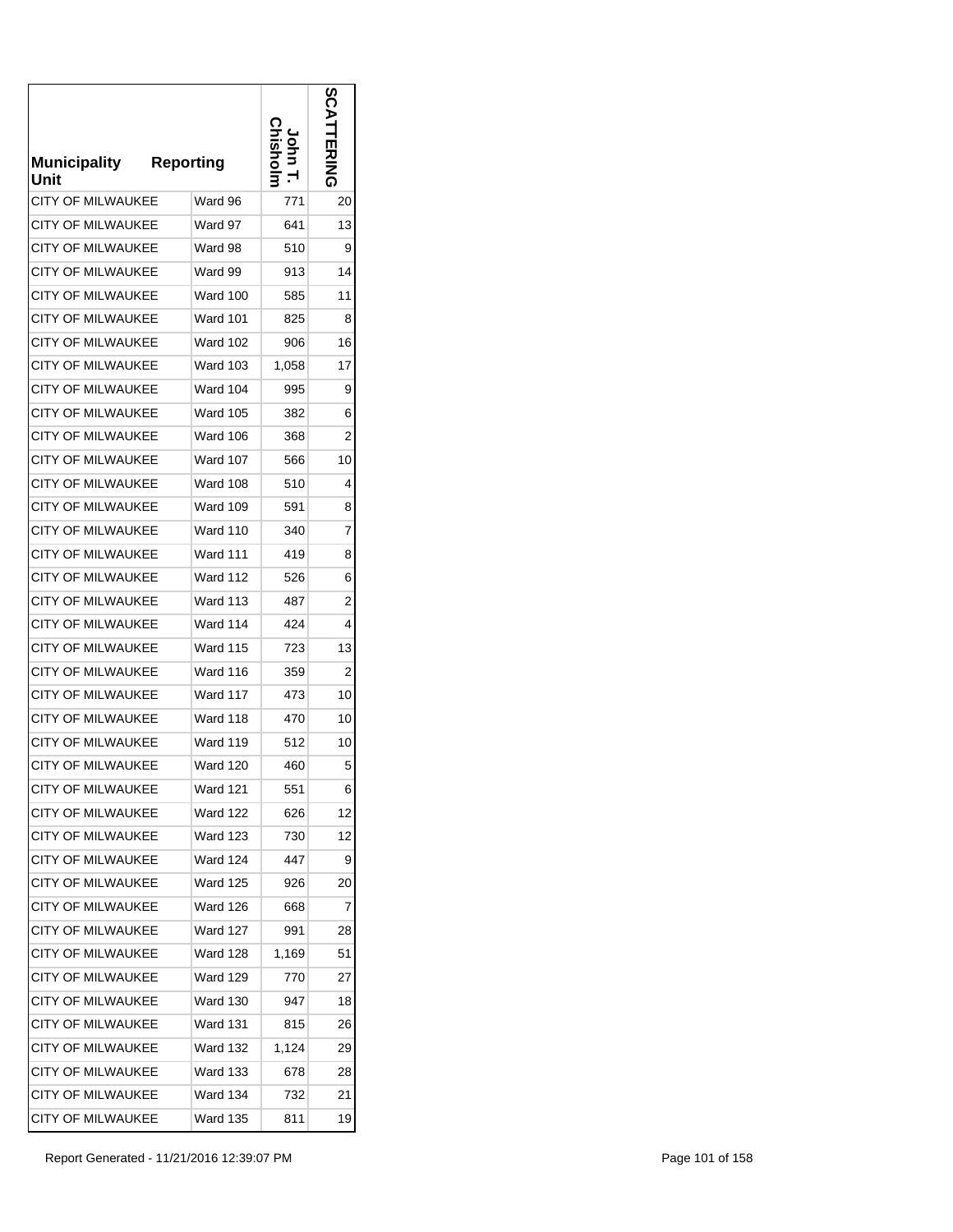| <b>Municipality</b><br>Unit | <b>Reporting</b> |       | ທ<br>コカニス |
|-----------------------------|------------------|-------|-----------|
| <b>CITY OF MILWAUKEE</b>    | Ward 136         | 814   | 23        |
| CITY OF MILWAUKEE           | Ward 137         | 571   | 12        |
| <b>CITY OF MILWAUKEE</b>    | Ward 138         | 1,539 | 30        |
| <b>CITY OF MILWAUKEE</b>    | <b>Ward 139</b>  | 1,022 | 27        |
| <b>CITY OF MILWAUKEE</b>    | Ward 140         | 351   | 3         |
| CITY OF MILWAUKEE           | Ward 141         | 459   | 11        |
| <b>CITY OF MILWAUKEE</b>    | Ward 142         | 460   | 10        |
| <b>CITY OF MILWAUKEE</b>    | Ward 143         | 424   | 5         |
| CITY OF MILWAUKEE           | Ward 144         | 340   | 4         |
| <b>CITY OF MILWAUKEE</b>    | Ward 145         | 200   | 2         |
| <b>CITY OF MILWAUKEE</b>    | Ward 146         | 202   | 3         |
| <b>CITY OF MILWAUKEE</b>    | Ward 147         | 684   | 4         |
| <b>CITY OF MILWAUKEE</b>    | Ward 148         | 527   | 6         |
| <b>CITY OF MILWAUKEE</b>    | Ward 149         | 610   | 11        |
| <b>CITY OF MILWAUKEE</b>    | <b>Ward 150</b>  | 467   | 10        |
| <b>CITY OF MILWAUKEE</b>    | <b>Ward 151</b>  | 344   | 3         |
| <b>CITY OF MILWAUKEE</b>    | <b>Ward 152</b>  | 287   | 2         |
| <b>CITY OF MILWAUKEE</b>    | <b>Ward 153</b>  | 527   | 8         |
| <b>CITY OF MILWAUKEE</b>    | <b>Ward 154</b>  | 499   | 9         |
| <b>CITY OF MILWAUKEE</b>    | <b>Ward 155</b>  | 405   | 7         |
| <b>CITY OF MILWAUKEE</b>    | <b>Ward 156</b>  | 574   | 10        |
| <b>CITY OF MILWAUKEE</b>    | Ward 157         | 426   | 8         |
| <b>CITY OF MILWAUKEE</b>    | <b>Ward 158</b>  | 362   | 4         |
| <b>CITY OF MILWAUKEE</b>    | Ward 159         | 387   | 10        |
| <b>CITY OF MILWAUKEE</b>    | Ward 160         | 520   | 6         |
| <b>CITY OF MILWAUKEE</b>    | Ward 161         | 172   | 5         |
| <b>CITY OF MILWAUKEE</b>    | <b>Ward 162</b>  | 308   | 6         |
| <b>CITY OF MILWAUKEE</b>    | Ward 163         | 537   | 7         |
| <b>CITY OF MILWAUKEE</b>    | Ward 164         | 626   | 20        |
| <b>CITY OF MILWAUKEE</b>    | Ward 165         | 568   | 13        |
| <b>CITY OF MILWAUKEE</b>    | Ward 166         | 261   | 7         |
| <b>CITY OF MILWAUKEE</b>    | Ward 167         | 641   | 10        |
| <b>CITY OF MILWAUKEE</b>    | Ward 168         | 1,111 | 26        |
| <b>CITY OF MILWAUKEE</b>    | Ward 169         | 366   | 3         |
| <b>CITY OF MILWAUKEE</b>    | Ward 170         | 326   | 5         |
| CITY OF MILWAUKEE           | Ward 171         | 115   | 2         |
| CITY OF MILWAUKEE           | Ward 172         | 364   | 3         |
| <b>CITY OF MILWAUKEE</b>    | Ward 173         | 515   | 6         |
| <b>CITY OF MILWAUKEE</b>    | Ward 174         | 646   | 15        |
| CITY OF MILWAUKEE           | Ward 175         | 433   | 3         |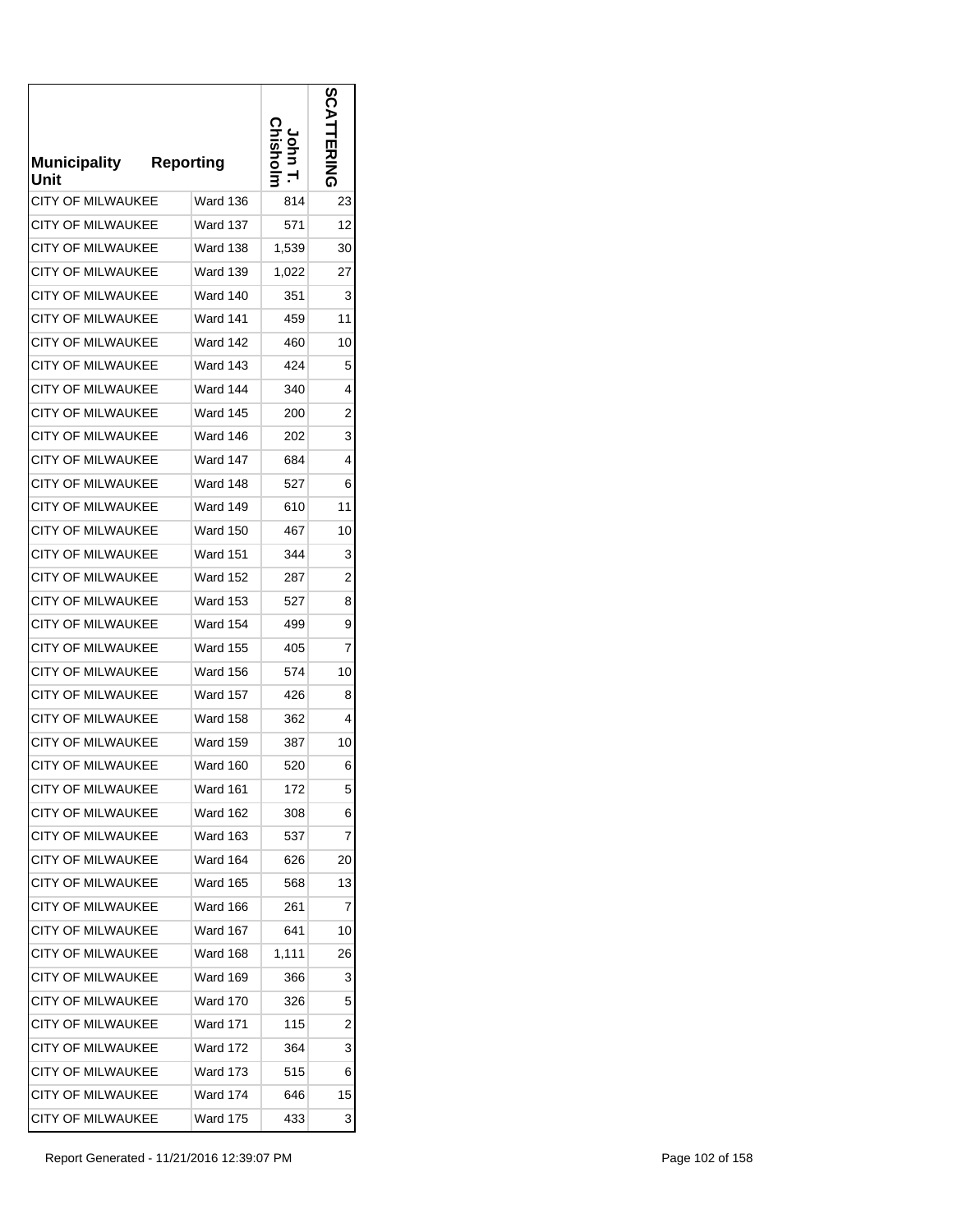| <b>Municipality</b><br>Unit | <b>Reporting</b> |       |    |
|-----------------------------|------------------|-------|----|
| <b>CITY OF MILWAUKEE</b>    | Ward 176         | 543   | 3  |
| <b>CITY OF MILWAUKEE</b>    | Ward 177         | 1,350 | 50 |
| <b>CITY OF MILWAUKEE</b>    | Ward 178         | 1,014 | 20 |
| <b>CITY OF MILWAUKEE</b>    | <b>Ward 179</b>  | 1,239 | 41 |
| <b>CITY OF MILWAUKEE</b>    | Ward 180         | 868   | 24 |
| CITY OF MILWAUKEE           | Ward 181         | 1,141 | 28 |
| <b>CITY OF MILWAUKEE</b>    | Ward 182         | 1,108 | 43 |
| <b>CITY OF MILWAUKEE</b>    | Ward 183         | 1,513 | 40 |
| <b>CITY OF MILWAUKEE</b>    | Ward 184         | 1,056 | 30 |
| CITY OF MILWAUKEE           | Ward 185         | 1,483 | 30 |
| <b>CITY OF MILWAUKEE</b>    | Ward 186         | 1,470 | 46 |
| <b>CITY OF MILWAUKEE</b>    | Ward 187         | 427   | 8  |
| <b>CITY OF MILWAUKEE</b>    | Ward 188         | 335   | 15 |
| <b>CITY OF MILWAUKEE</b>    | Ward 189         | 478   | 9  |
| <b>CITY OF MILWAUKEE</b>    | <b>Ward 190</b>  | 1,034 | 29 |
| <b>CITY OF MILWAUKEE</b>    | <b>Ward 191</b>  | 770   | 22 |
| CITY OF MILWAUKEE           | Ward 192         | 737   | 21 |
| <b>CITY OF MILWAUKEE</b>    | Ward 193         | 441   | 14 |
| <b>CITY OF MILWAUKEE</b>    | Ward 194         | 447   | 11 |
| <b>CITY OF MILWAUKEE</b>    | <b>Ward 195</b>  | 364   | 13 |
| CITY OF MILWAUKEE           | Ward 196         | 617   | 11 |
| <b>CITY OF MILWAUKEE</b>    | Ward 197         | 235   | 5  |
| <b>CITY OF MILWAUKEE</b>    | Ward 198         | 594   | 11 |
| <b>CITY OF MILWAUKEE</b>    | Ward 199         | 459   | 8  |
| <b>CITY OF MILWAUKEE</b>    | Ward 200         | 276   | 8  |
| <b>CITY OF MILWAUKEE</b>    | Ward 201         | 294   | 8  |
| <b>CITY OF MILWAUKEE</b>    | Ward 202         | 572   | 15 |
| <b>CITY OF MILWAUKEE</b>    | Ward 203         | 735   | 27 |
| <b>CITY OF MILWAUKEE</b>    | Ward 204         | 605   | 19 |
| <b>CITY OF MILWAUKEE</b>    | <b>Ward 205</b>  | 546   | 17 |
| <b>CITY OF MILWAUKEE</b>    | Ward 206         | 471   | 18 |
| <b>CITY OF MILWAUKEE</b>    | Ward 207         | 518   | 27 |
| <b>CITY OF MILWAUKEE</b>    | Ward 208         | 568   | 26 |
| <b>CITY OF MILWAUKEE</b>    | Ward 209         | 474   | 20 |
| <b>CITY OF MILWAUKEE</b>    | Ward 210         | 527   | 17 |
| <b>CITY OF MILWAUKEE</b>    | <b>Ward 211</b>  | 494   | 23 |
| CITY OF MILWAUKEE           | Ward 212         | 578   | 28 |
| <b>CITY OF MILWAUKEE</b>    | Ward 213         | 631   | 28 |
| <b>CITY OF MILWAUKEE</b>    | Ward 214         | 319   | 3  |
| <b>CITY OF MILWAUKEE</b>    | Ward 215         | 238   | 7  |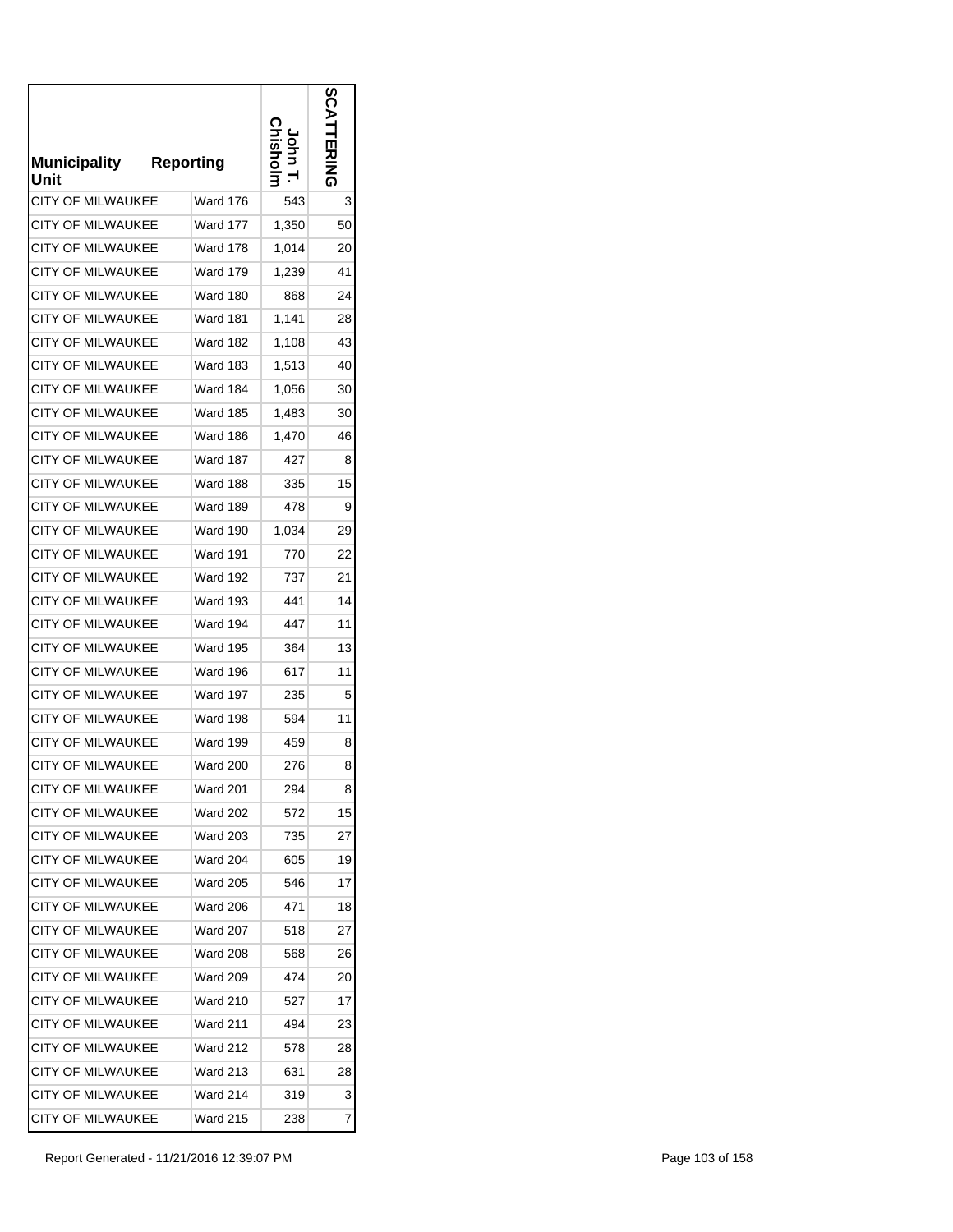| <b>Municipality</b><br>Unit | <b>Reporting</b> |       | コカニス           |
|-----------------------------|------------------|-------|----------------|
| <b>CITY OF MILWAUKEE</b>    | Ward 216         | 205   | 2              |
| CITY OF MILWAUKEE           | <b>Ward 217</b>  | 436   | 8              |
| <b>CITY OF MILWAUKEE</b>    | <b>Ward 218</b>  | 500   | 7              |
| <b>CITY OF MILWAUKEE</b>    | <b>Ward 219</b>  | 364   | 7              |
| <b>CITY OF MILWAUKEE</b>    | <b>Ward 220</b>  | 388   | 14             |
| CITY OF MILWAUKEE           | <b>Ward 221</b>  | 663   | 9              |
| <b>CITY OF MILWAUKEE</b>    | <b>Ward 222</b>  | 399   | 12             |
| <b>CITY OF MILWAUKEE</b>    | Ward 223         | 453   | 2              |
| CITY OF MILWAUKEE           | <b>Ward 224</b>  | 366   | 4              |
| <b>CITY OF MILWAUKEE</b>    | <b>Ward 225</b>  | 362   | 5              |
| <b>CITY OF MILWAUKEE</b>    | <b>Ward 226</b>  | 202   | 2              |
| <b>CITY OF MILWAUKEE</b>    | Ward 227         | 566   | 15             |
| <b>CITY OF MILWAUKEE</b>    | <b>Ward 228</b>  | 259   | 4              |
| <b>CITY OF MILWAUKEE</b>    | <b>Ward 229</b>  | 241   | 2              |
| <b>CITY OF MILWAUKEE</b>    | <b>Ward 230</b>  | 449   | 3              |
| <b>CITY OF MILWAUKEE</b>    | <b>Ward 231</b>  | 198   | 2              |
| CITY OF MILWAUKEE           | <b>Ward 232</b>  | 148   | $\overline{2}$ |
| <b>CITY OF MILWAUKEE</b>    | <b>Ward 233</b>  | 145   | 2              |
| <b>CITY OF MILWAUKEE</b>    | <b>Ward 234</b>  | 298   | 4              |
| CITY OF MILWAUKEE           | <b>Ward 235</b>  | 1,018 | 21             |
| <b>CITY OF MILWAUKEE</b>    | <b>Ward 236</b>  | 293   | 7              |
| <b>CITY OF MILWAUKEE</b>    | <b>Ward 237</b>  | 399   | 7              |
| <b>CITY OF MILWAUKEE</b>    | <b>Ward 238</b>  | 354   | 4              |
| <b>CITY OF MILWAUKEE</b>    | <b>Ward 239</b>  | 321   | 10             |
| <b>CITY OF MILWAUKEE</b>    | <b>Ward 240</b>  | 353   | 3              |
| CITY OF MILWAUKEE           | Ward 241         | 703   | 8              |
| <b>CITY OF MILWAUKEE</b>    | Ward 242         | 639   | 16             |
| <b>CITY OF MILWAUKEE</b>    | Ward 243         | 778   | 22             |
| <b>CITY OF MILWAUKEE</b>    | <b>Ward 244</b>  | 641   | 7              |
| <b>CITY OF MILWAUKEE</b>    | <b>Ward 245</b>  | 549   | 14             |
| <b>CITY OF MILWAUKEE</b>    | Ward 246         | 958   | 21             |
| <b>CITY OF MILWAUKEE</b>    | Ward 247         | 478   | 8              |
| CITY OF MILWAUKEE           | Ward 248         | 942   | 23             |
| <b>CITY OF MILWAUKEE</b>    | Ward 249         | 297   | 9              |
| <b>CITY OF MILWAUKEE</b>    | Ward 250         | 246   | 6              |
| CITY OF MILWAUKEE           | Ward 251         | 165   | 2              |
| CITY OF MILWAUKEE           | Ward 252         | 320   | 5              |
| <b>CITY OF MILWAUKEE</b>    | Ward 253         | 145   | 2              |
| <b>CITY OF MILWAUKEE</b>    | Ward 254         | 131   | 5              |
| CITY OF MILWAUKEE           | Ward 255         | 198   | 7              |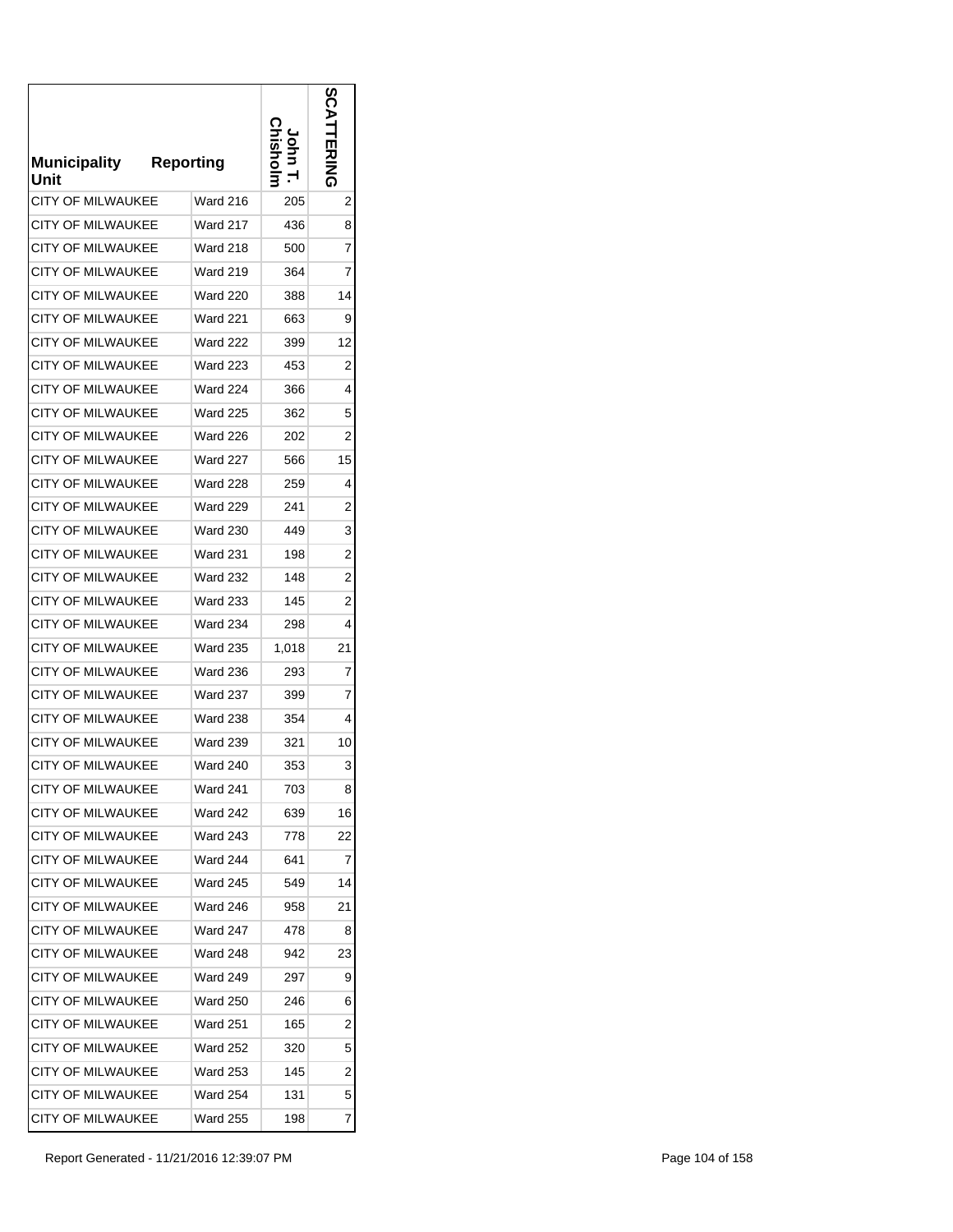| <b>Municipality</b><br>Unit | <b>Reporting</b> |       |    |
|-----------------------------|------------------|-------|----|
| <b>CITY OF MILWAUKEE</b>    | <b>Ward 256</b>  | 230   | 1  |
| CITY OF MILWAUKEE           | Ward 257         | 462   | 8  |
| <b>CITY OF MILWAUKEE</b>    | <b>Ward 258</b>  | 521   | 9  |
| <b>CITY OF MILWAUKEE</b>    | <b>Ward 259</b>  | 340   | 7  |
| <b>CITY OF MILWAUKEE</b>    | <b>Ward 260</b>  | 266   | 5  |
| CITY OF MILWAUKEE           | Ward 261         | 357   | 21 |
| <b>CITY OF MILWAUKEE</b>    | <b>Ward 262</b>  | 700   | 26 |
| CITY OF MILWAUKEE           | Ward 263         | 387   | 7  |
| CITY OF MILWAUKEE           | Ward 264         | 756   | 34 |
| <b>CITY OF MILWAUKEE</b>    | Ward 265         | 450   | 12 |
| <b>CITY OF MILWAUKEE</b>    | <b>Ward 266</b>  | 430   | 24 |
| <b>CITY OF MILWAUKEE</b>    | Ward 267         | 424   | 16 |
| <b>CITY OF MILWAUKEE</b>    | <b>Ward 268</b>  | 934   | 36 |
| <b>CITY OF MILWAUKEE</b>    | <b>Ward 269</b>  | 568   | 21 |
| <b>CITY OF MILWAUKEE</b>    | <b>Ward 270</b>  | 533   | 22 |
| <b>CITY OF MILWAUKEE</b>    | <b>Ward 271</b>  | 919   | 30 |
| CITY OF MILWAUKEE           | <b>Ward 272</b>  | 640   | 14 |
| <b>CITY OF MILWAUKEE</b>    | <b>Ward 273</b>  | 371   | 18 |
| <b>CITY OF MILWAUKEE</b>    | <b>Ward 274</b>  | 384   | 17 |
| <b>CITY OF MILWAUKEE</b>    | <b>Ward 275</b>  | 854   | 35 |
| <b>CITY OF MILWAUKEE</b>    | <b>Ward 276</b>  | 790   | 39 |
| <b>CITY OF MILWAUKEE</b>    | <b>Ward 277</b>  | 797   | 30 |
| <b>CITY OF MILWAUKEE</b>    | <b>Ward 278</b>  | 472   | 25 |
| <b>CITY OF MILWAUKEE</b>    | <b>Ward 279</b>  | 680   | 21 |
| <b>CITY OF MILWAUKEE</b>    | <b>Ward 280</b>  | 1,135 | 36 |
| <b>CITY OF MILWAUKEE</b>    | Ward 281         | 511   | 13 |
| CITY OF MILWAUKEE           | Ward 282         | 241   | 3  |
| <b>CITY OF MILWAUKEE</b>    | Ward 283         | 486   | 9  |
| <b>CITY OF MILWAUKEE</b>    | Ward 284         | 513   | 3  |
| <b>CITY OF MILWAUKEE</b>    | Ward 285         | 118   | 1  |
| <b>CITY OF MILWAUKEE</b>    | Ward 286         | 337   | 4  |
| <b>CITY OF MILWAUKEE</b>    | Ward 287         | 319   | 12 |
| <b>CITY OF MILWAUKEE</b>    | Ward 288         | 752   | 26 |
| <b>CITY OF MILWAUKEE</b>    | Ward 289         | 434   | 10 |
| <b>CITY OF MILWAUKEE</b>    | Ward 290         | 362   | 7  |
| CITY OF MILWAUKEE           | Ward 291         | 372   | 8  |
| CITY OF MILWAUKEE           | Ward 292         | 427   | 10 |
| <b>CITY OF MILWAUKEE</b>    | Ward 293         | 536   | 10 |
| <b>CITY OF MILWAUKEE</b>    | Ward 294         | 410   | 15 |
| <b>CITY OF MILWAUKEE</b>    | Ward 295         | 545   | 17 |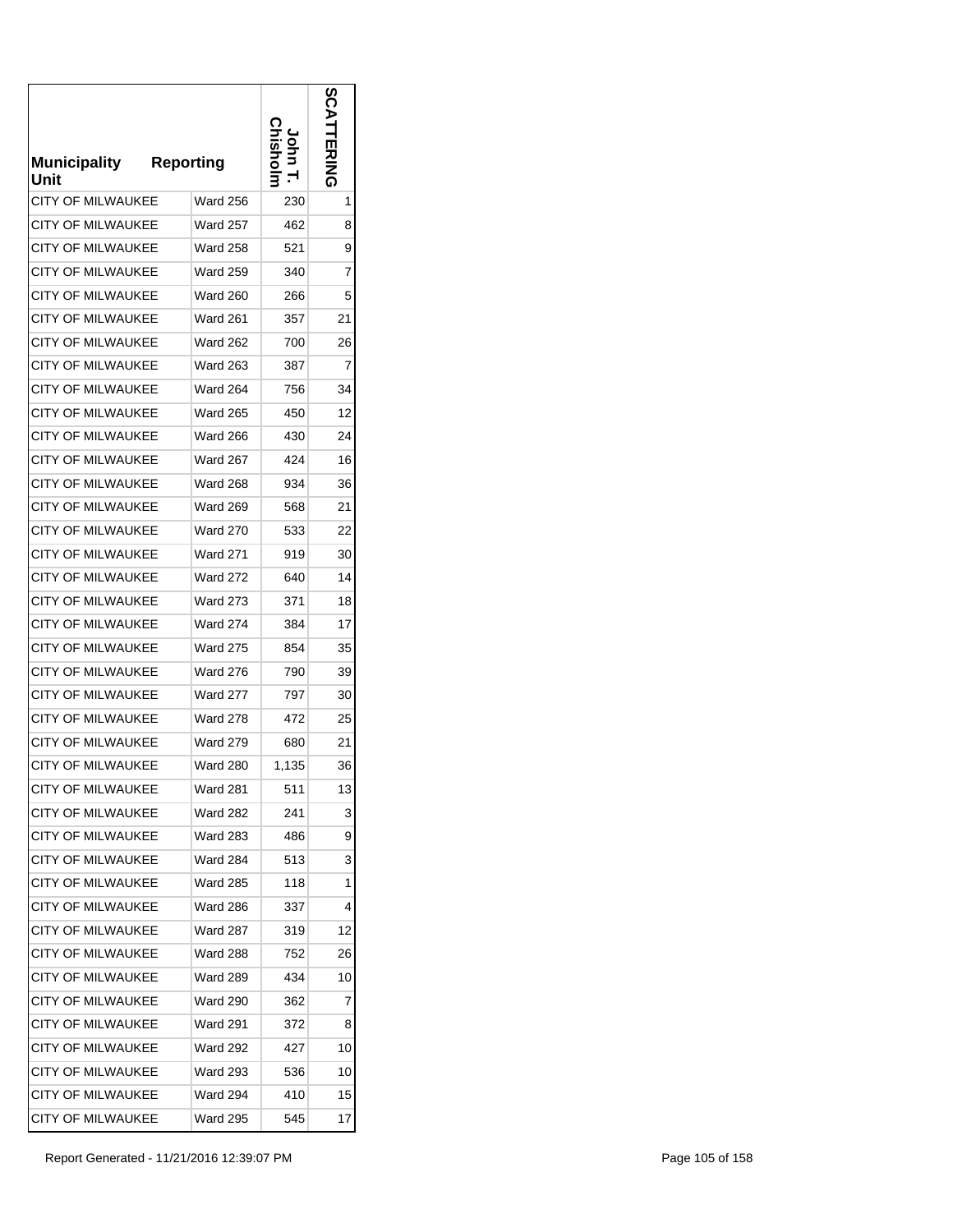| <b>Municipality</b><br>Unit | <b>Reporting</b> |       | 띴  |
|-----------------------------|------------------|-------|----|
| <b>CITY OF MILWAUKEE</b>    | <b>Ward 296</b>  | 668   | 15 |
| CITY OF MILWAUKEE           | <b>Ward 297</b>  | 647   | 14 |
| <b>CITY OF MILWAUKEE</b>    | <b>Ward 298</b>  | 531   | 8  |
| <b>CITY OF MILWAUKEE</b>    | <b>Ward 299</b>  | 641   | 17 |
| <b>CITY OF MILWAUKEE</b>    | <b>Ward 300</b>  | 933   | 29 |
| CITY OF MILWAUKEE           | Ward 301         | 788   | 23 |
| <b>CITY OF MILWAUKEE</b>    | <b>Ward 302</b>  | 511   | 17 |
| <b>CITY OF MILWAUKEE</b>    | <b>Ward 303</b>  | 785   | 21 |
| CITY OF MILWAUKEE           | <b>Ward 304</b>  | 597   | 15 |
| <b>CITY OF MILWAUKEE</b>    | Ward 305         | 605   | 27 |
| <b>CITY OF MILWAUKEE</b>    | <b>Ward 306</b>  | 514   | 8  |
| <b>CITY OF MILWAUKEE</b>    | Ward 307         | 548   | 12 |
| <b>CITY OF MILWAUKEE</b>    | <b>Ward 308</b>  | 472   | 16 |
| <b>CITY OF MILWAUKEE</b>    | <b>Ward 309</b>  | 764   | 26 |
| <b>CITY OF MILWAUKEE</b>    | <b>Ward 310</b>  | 236   | 5  |
| <b>CITY OF MILWAUKEE</b>    | <b>Ward 311</b>  | 440   | 21 |
| CITY OF MILWAUKEE           | <b>Ward 312</b>  | 596   | 21 |
| <b>CITY OF MILWAUKEE</b>    | <b>Ward 313</b>  | 1,166 | 33 |
| <b>CITY OF MILWAUKEE</b>    | Ward 314         | 400   | 15 |
| <b>CITY OF MILWAUKEE</b>    | <b>Ward 315</b>  | 801   | 21 |
| <b>CITY OF MILWAUKEE</b>    | Ward 316         | 534   | 16 |
| <b>CITY OF MILWAUKEE</b>    | Ward 317         | 561   | 20 |
| <b>CITY OF MILWAUKEE</b>    | <b>Ward 320</b>  | 23    | 1  |
| <b>CITY OF MILWAUKEE</b>    | <b>Ward 321</b>  | 174   | 1  |
| <b>CITY OF MILWAUKEE</b>    | <b>Ward 322</b>  | 95    | 2  |
| CITY OF MILWAUKEE           | Ward 323         | 148   | 1  |
| <b>CITY OF MILWAUKEE</b>    | <b>Ward 324</b>  | 58    | 0  |
| <b>CITY OF MILWAUKEE</b>    | <b>Ward 325</b>  | 283   | 5  |
| <b>CITY OF MILWAUKEE</b>    | <b>Ward 326</b>  | 4     | 0  |
| <b>CITY OF MILWAUKEE</b>    | <b>Ward 327</b>  | 0     | 0  |
| CITY OF OAK CREEK           | Wards 1-3        | 1,802 | 56 |
| <b>CITY OF OAK CREEK</b>    | Wards 4-6        | 1,733 | 52 |
| CITY OF OAK CREEK           | Wards 7-9        | 1,778 | 52 |
| <b>CITY OF OAK CREEK</b>    | Wards 10-<br>12  | 1,888 | 71 |
| CITY OF OAK CREEK           | Wards 13-<br>15  | 1,812 | 65 |
| <b>CITY OF OAK CREEK</b>    | Wards 16-<br>19  | 1,711 | 47 |
| CITY OF ST. FRANCIS         | <b>Ward 1-4</b>  | 1,041 | 37 |
| CITY OF ST. FRANCIS         | <b>Ward 5-8</b>  | 1,104 | 33 |
| CITY OF ST. FRANCIS         | Ward 9-12        | 1,233 | 26 |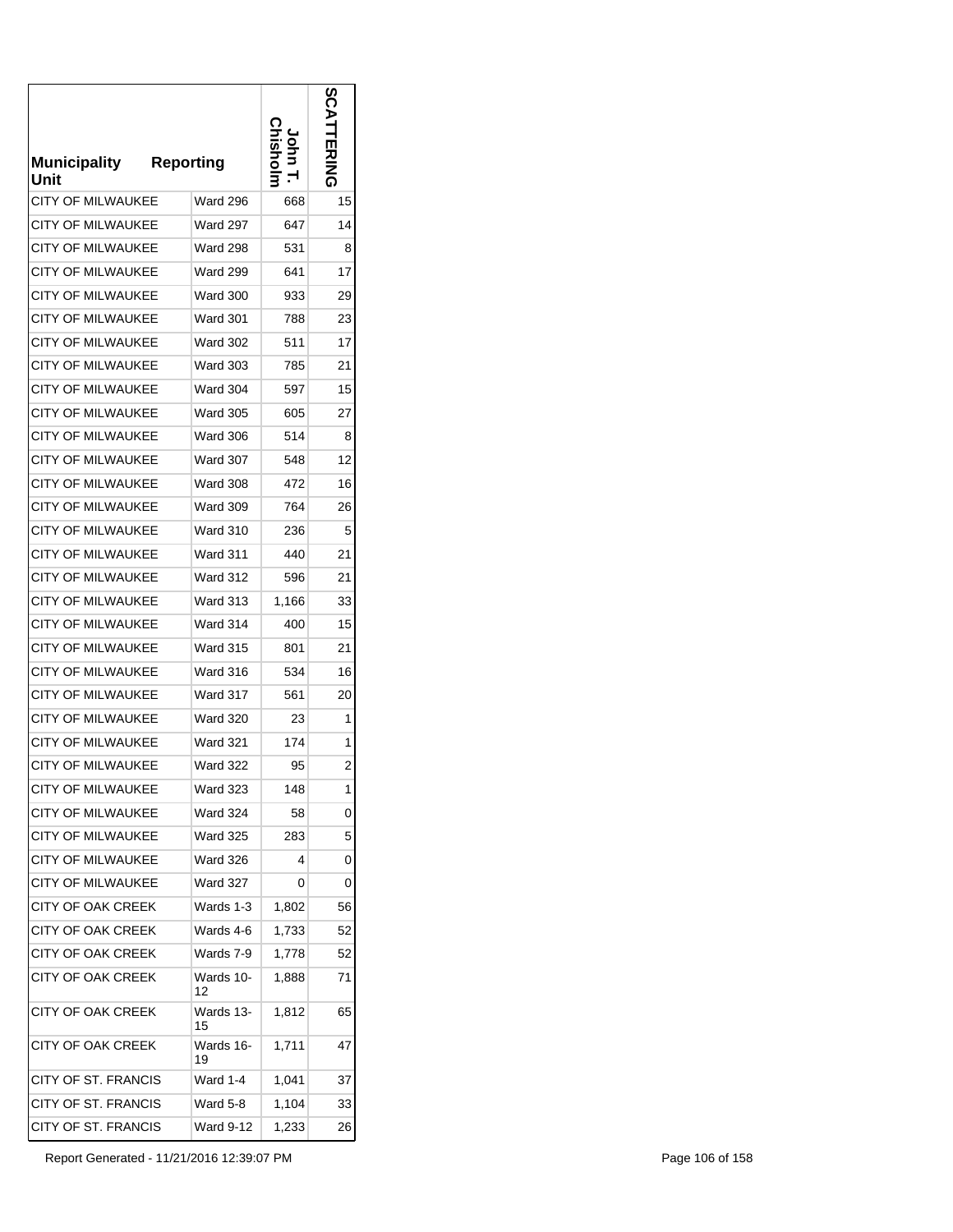| Municipality<br>Unit              | <b>Reporting</b> |       | n<br>п |
|-----------------------------------|------------------|-------|--------|
| CITY OF SOUTH<br><b>MILWAUKEE</b> | Ward 1-4         | 1,562 | 59     |
| CITY OF SOUTH<br><b>MILWAUKEE</b> | Ward 5-8         | 1,416 | 41     |
| CITY OF SOUTH<br><b>MILWAUKEE</b> | Ward 9-12        | 1,760 | 47     |
| CITY OF SOUTH<br><b>MILWAUKEE</b> | Ward 13-<br>16   | 1,573 | 42     |
| <b>CITY OF WAUWATOSA</b>          | Ward 1           | 811   | 21     |
| <b>CITY OF WAUWATOSA</b>          | Ward 2           | 812   | 21     |
| <b>CITY OF WAUWATOSA</b>          | Ward 3           | 868   | 19     |
| <b>CITY OF WAUWATOSA</b>          | Ward 4           | 1,116 | 32     |
| CITY OF WAUWATOSA                 | Ward 5           | 636   | 12     |
| <b>CITY OF WAUWATOSA</b>          | Ward 6           | 603   | 11     |
| CITY OF WAUWATOSA                 | Ward 7           | 933   | 33     |
| CITY OF WAUWATOSA                 | Ward 8           | 431   | 7      |
| CITY OF WAUWATOSA                 | Ward 9           | 855   | 35     |
| <b>CITY OF WAUWATOSA</b>          | Ward 10          | 832   | 6      |
| CITY OF WAUWATOSA                 | Ward 11          | 891   | 12     |
| CITY OF WAUWATOSA                 | Ward 12          | 949   | 30     |
| CITY OF WAUWATOSA                 | Ward 13          | 472   | 13     |
| <b>CITY OF WAUWATOSA</b>          | Ward 14          | 871   | 16     |
| CITY OF WAUWATOSA                 | Ward 15          | 978   | 30     |
| CITY OF WAUWATOSA                 | Ward 16          | 920   | 29     |
| CITY OF WAUWATOSA                 | Ward 17          | 719   | 24     |
| CITY OF WAUWATOSA                 | Ward 18          | 690   | 15     |
| <b>CITY OF WAUWATOSA</b>          | Ward 19          | 714   | 21     |
| <b>CITY OF WAUWATOSA</b>          | Ward 20          | 926   | 16     |
| CITY OF WAUWATOSA                 | Ward 21          | 681   | 12     |
| <b>CITY OF WAUWATOSA</b>          | Ward 22          | 738   | 20     |
| <b>CITY OF WAUWATOSA</b>          | Ward 23          | 699   | 28     |
| <b>CITY OF WAUWATOSA</b>          | Ward 24          | 675   | 14     |
| CITY OF WEST ALLIS                | Ward 1           | 544   | 22     |
| CITY OF WEST ALLIS                | Ward 2           | 758   | 22     |
| <b>CITY OF WEST ALLIS</b>         | Ward 3           | 532   | 19     |
| <b>CITY OF WEST ALLIS</b>         | Ward 4           | 800   | 37     |
| <b>CITY OF WEST ALLIS</b>         | Ward 5           | 638   | 14     |
| CITY OF WEST ALLIS                | Ward 6           | 592   | 14     |
| CITY OF WEST ALLIS                | Ward 7           | 747   | 24     |
| CITY OF WEST ALLIS                | Ward 8           | 636   | 15     |
| <b>CITY OF WEST ALLIS</b>         | Ward 9           | 839   | 19     |
| <b>CITY OF WEST ALLIS</b>         | Ward 10          | 694   | 19     |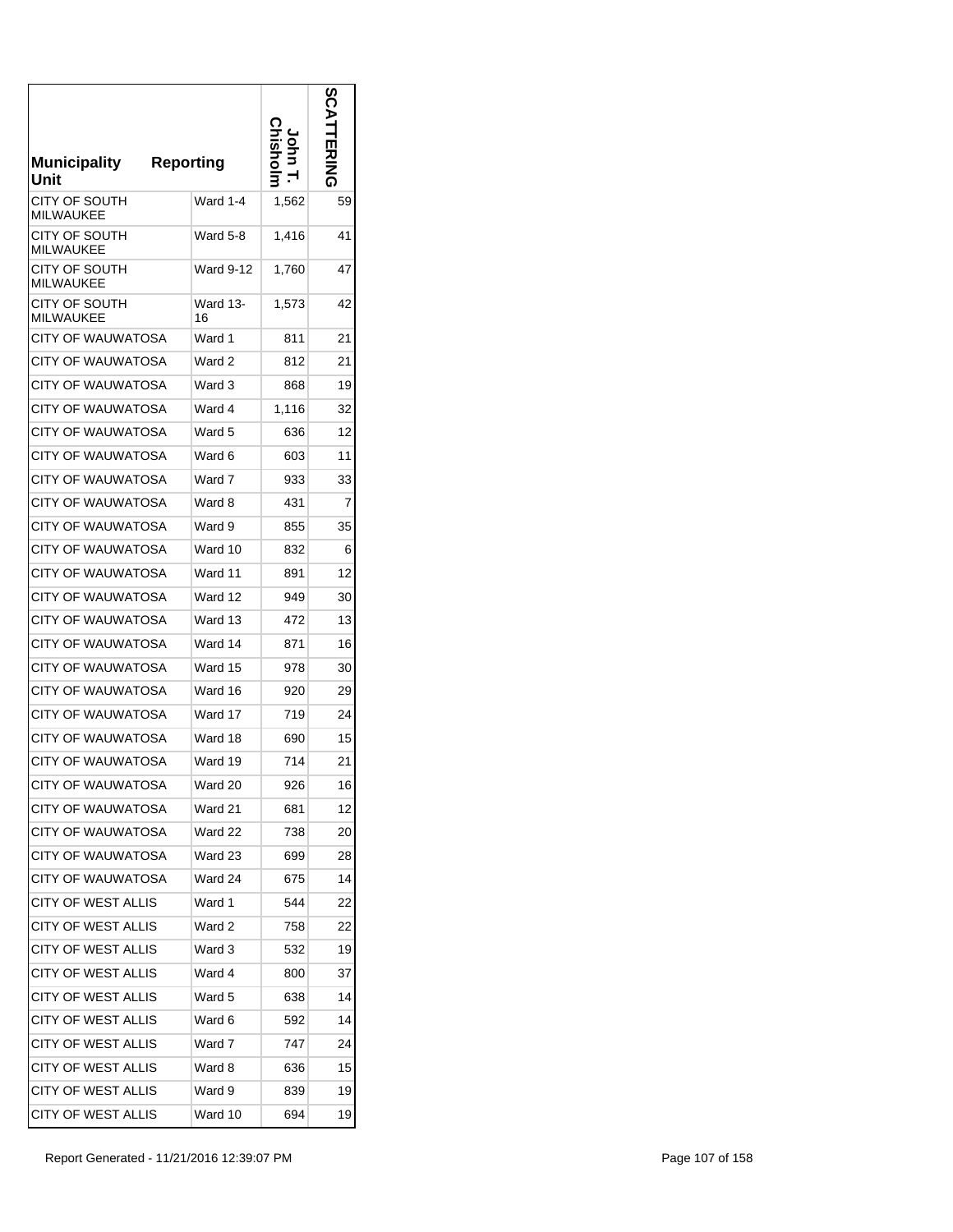| <b>Municipality</b><br>Unit | <b>Reporting</b> |         | <b>Tisholi</b> | SCATTERING |
|-----------------------------|------------------|---------|----------------|------------|
| <b>CITY OF WEST ALLIS</b>   |                  | Ward 11 | 867            | 30         |
| <b>CITY OF WEST ALLIS</b>   |                  | Ward 12 | 713            | 33         |
| CITY OF WEST ALLIS          |                  | Ward 13 | 1,019          | 27         |
| <b>CITY OF WEST ALLIS</b>   |                  | Ward 14 | 611            | 24         |
| <b>CITY OF WEST ALLIS</b>   |                  | Ward 15 | 597            | 25         |
| <b>CITY OF WEST ALLIS</b>   |                  | Ward 16 | 594            | 21         |
| <b>CITY OF WEST ALLIS</b>   |                  | Ward 17 | 861            | 26         |
| <b>CITY OF WEST ALLIS</b>   |                  | Ward 18 | 958            | 29         |
| <b>CITY OF WEST ALLIS</b>   |                  | Ward 19 | 917            | 19         |
| <b>CITY OF WEST ALLIS</b>   |                  | Ward 20 | 625            | 15         |
| <b>CITY OF WEST ALLIS</b>   |                  | Ward 21 | 804            | 14         |
| <b>CITY OF WEST ALLIS</b>   |                  | Ward 22 | 657            | 21         |
| <b>CITY OF WEST ALLIS</b>   |                  | Ward 23 | 871            | 28         |
| <b>CITY OF WEST ALLIS</b>   |                  | Ward 24 | 618            | 16         |
| <b>CITY OF WEST ALLIS</b>   |                  | Ward 25 | 783            | 23         |
| Total                       |                  |         | 311,61<br>2    | 7,913      |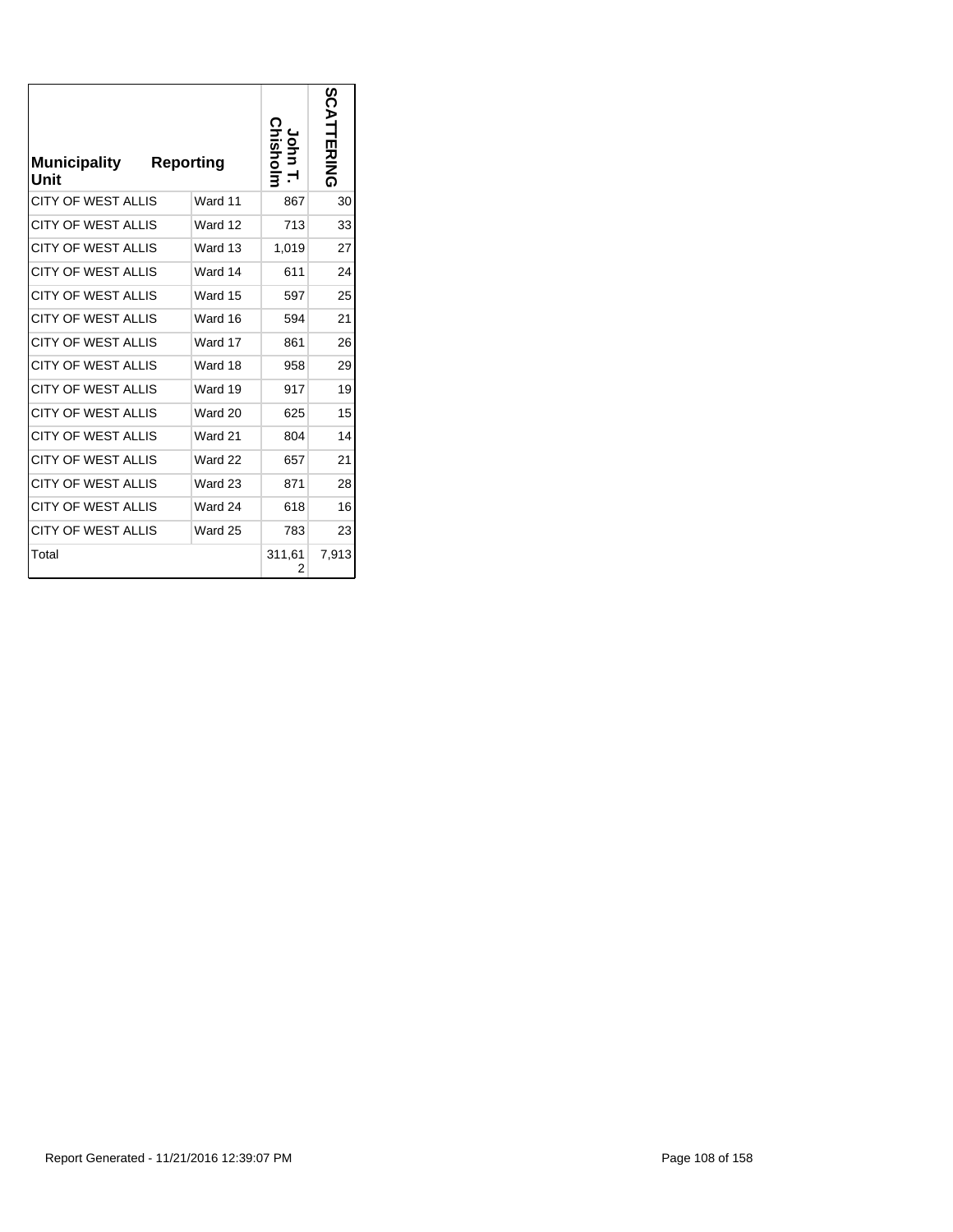### **Milwaukee County Clerk**

# MILWAUKEE COUNTY

#### **2016 General Election**

#### **11/8/2016**

| <b>Municipality</b><br>Unit                | <b>Reporting</b> | Stensol<br>ဂ္ဂ<br>၁ | <b>TERING</b> |
|--------------------------------------------|------------------|---------------------|---------------|
| <b>VILLAGE OF BAYSIDE</b>                  | Wards 1,3        | 640                 | 5             |
| <b>VILLAGE OF BAYSIDE</b>                  | Wards<br>1S,3S   | 35                  | 1             |
| <b>VILLAGE OF BAYSIDE</b>                  | Wards 2,4        | 754                 | 9             |
| <b>VILLAGE OF BAYSIDE</b>                  | Ward 5           | 391                 | 7             |
| <b>VILLAGE OF BROWN</b><br><b>DEER</b>     | Wards 1-2        | 1,702               | 16            |
| VILLAGE OF BROWN<br><b>DEER</b>            | Wards 3-4        | 1,587               | 28            |
| <b>VILLAGE OF BROWN</b><br><b>DEER</b>     | Wards 5-6        | 1,553               | 21            |
| VILLAGE OF FOX POINT                       | Wards 1-4        | 1,237               | 20            |
| <b>VILLAGE OF FOX POINT</b>                | Wards 5-9        | 1,636               | 32            |
| <b>VILLAGE OF GREENDALE</b>                | Ward 1-2         | 887                 | 25            |
| <b>VILLAGE OF GREENDALE</b>                | Ward 3-4         | 1,110               | 27            |
| <b>VILLAGE OF GREENDALE</b>                | Ward 5-6         | 1,013               | 21            |
| <b>VILLAGE OF GREENDALE</b>                | Ward 7-8         | 1,015               | 18            |
| <b>VILLAGE OF GREENDALE</b>                | Ward 9-10        | 1,145               | 19            |
| <b>VILLAGE OF HALES</b><br><b>CORNERS</b>  | Wards 1-3        | 881                 | 16            |
| VILLAGE OF HALES<br>CORNERS                | Wards 4-6        | 843                 | 22            |
| VILLAGE OF HALES<br>CORNERS                | Wards 7-9        | 791                 | 16            |
| VILLAGE OF RIVER HILLS                     | Wards 1-3        | 627                 | 8             |
| <b>VILLAGE OF</b><br>SHOREWOOD             | Ward 1-4         | 2,284               | 28            |
| VILLAGE OF<br>SHOREWOOD                    | Ward 5-8         | 1,900               | 31            |
| <b>VILLAGE OF</b><br>SHOREWOOD             | Ward 9-12        | 1,953               | 25            |
| <b>VILLAGE OF WEST</b><br>MILWAUKEE        | Ward 1-2,5       | 540                 | 12            |
| <b>VILLAGE OF WEST</b><br><b>MILWAUKEE</b> | Ward 3-4,6       | 623                 | 16            |
| <b>VILLAGE OF WHITEFISH</b><br><b>BAY</b>  | Wards 1-2        | 845                 | 17            |
| VILLAGE OF WHITEFISH<br>BAY                | Wards 3-4        | 787                 | 10            |
| <b>VILLAGE OF WHITEFISH</b><br>BAY         | Wards 5-6        | 892                 | 11            |
| <b>VILLAGE OF WHITEFISH</b><br>BAY         | Ward 7           | 503                 | 8             |

Report Generated - 11/21/2016 12:39:07 PM **Page 109 of 158**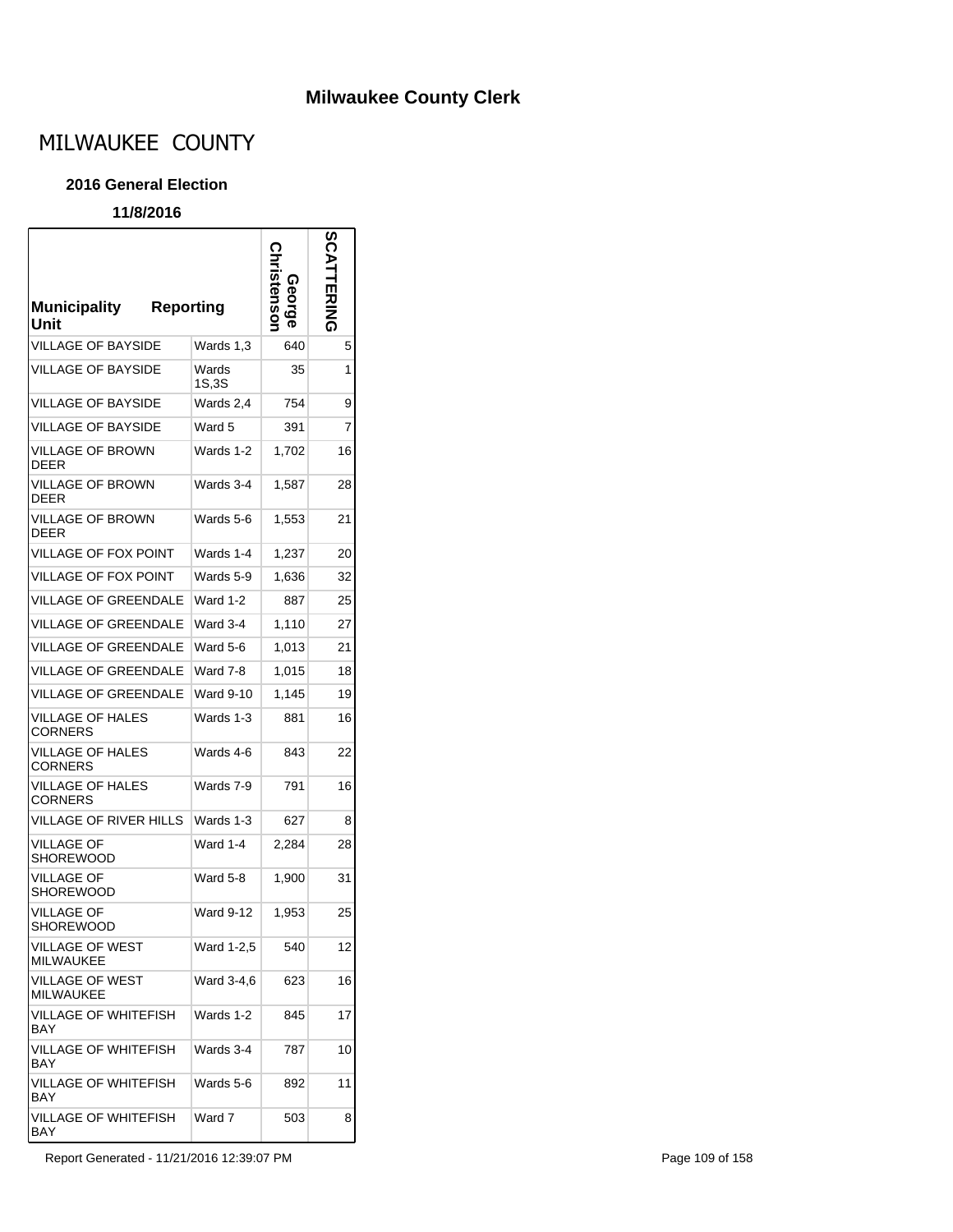| <b>Municipality</b><br>Unit | <b>Reporting</b>  | stensol<br><u>ი</u><br>მ | ဌ<br><b>HAING</b> |
|-----------------------------|-------------------|--------------------------|-------------------|
| VILLAGE OF WHITEFISH<br>BAY | Wards 8,10        | 1,058                    | 28                |
| VILLAGE OF WHITEFISH<br>BAY | <b>Wards 9,11</b> | 951                      | 21                |
| VILLAGE OF WHITEFISH<br>BAY | Ward 12           | 576                      | 16                |
| CITY OF CUDAHY              | Ward 1-3          | 1,299                    | 32                |
| CITY OF CUDAHY              | Ward 4-6          | 1,146                    | 26                |
| <b>CITY OF CUDAHY</b>       | Ward 7-9          | 1,008                    | 20                |
| CITY OF CUDAHY              | Wards 10-<br>12   | 1,176                    | 15                |
| <b>CITY OF CUDAHY</b>       | Wards 13-<br>15   | 1,424                    | 20                |
| <b>CITY OF FRANKLIN</b>     | Ward 1            | 2                        | 0                 |
| <b>CITY OF FRANKLIN</b>     | Ward 2            | 777                      | 15                |
| <b>CITY OF FRANKLIN</b>     | Ward 3            | 917                      | 21                |
| <b>CITY OF FRANKLIN</b>     | Ward 4            | 414                      | 15                |
| <b>CITY OF FRANKLIN</b>     | Ward 5            | 368                      | 3                 |
| CITY OF FRANKLIN            | Ward 6            | 528                      | 12                |
| <b>CITY OF FRANKLIN</b>     | Ward 7            | 770                      | 19                |
| CITY OF FRANKLIN            | Ward 8            | 478                      | 12                |
| CITY OF FRANKLIN            | Ward 9            | 519                      | 5                 |
| CITY OF FRANKLIN            | Ward 10           | 229                      | 5                 |
| <b>CITY OF FRANKLIN</b>     | Ward 11           | 604                      | 11                |
| <b>CITY OF FRANKLIN</b>     | Ward 12           | 460                      | 14                |
| <b>CITY OF FRANKLIN</b>     | Ward 13           | 557                      | 18                |
| <b>CITY OF FRANKLIN</b>     | Ward 14           | 536                      | 11                |
| <b>CITY OF FRANKLIN</b>     | Ward 15A          | 304                      | 8                 |
| <b>CITY OF FRANKLIN</b>     | Ward 15B          | 222                      | 0                 |
| <b>CITY OF FRANKLIN</b>     | Ward 16           | 637                      | 14                |
| <b>CITY OF FRANKLIN</b>     | Ward 17           | 408                      | 7                 |
| <b>CITY OF FRANKLIN</b>     | Ward 18           | 232                      | 7                 |
| <b>CITY OF FRANKLIN</b>     | Ward 19           | 704                      | 8                 |
| <b>CITY OF FRANKLIN</b>     | Ward 20           | 427                      | 3                 |
| <b>CITY OF FRANKLIN</b>     | Ward 21           | 212                      | 6                 |
| <b>CITY OF FRANKLIN</b>     | Ward 22B          | 376                      | 11                |
| <b>CITY OF FRANKLIN</b>     | Ward 22A          | 401                      | 13                |
| <b>CITY OF FRANKLIN</b>     | Ward 23           | 621                      | 14                |
| <b>CITY OF GLENDALE</b>     | Wards 1,7         | 848                      | 18                |
| <b>CITY OF GLENDALE</b>     | Wards<br>2.8S     | 582                      | 7                 |
| <b>CITY OF GLENDALE</b>     | Wards 3,9         | 898                      | 14                |
| <b>CITY OF GLENDALE</b>     | Wards 4,10        | 1,002                    | 14                |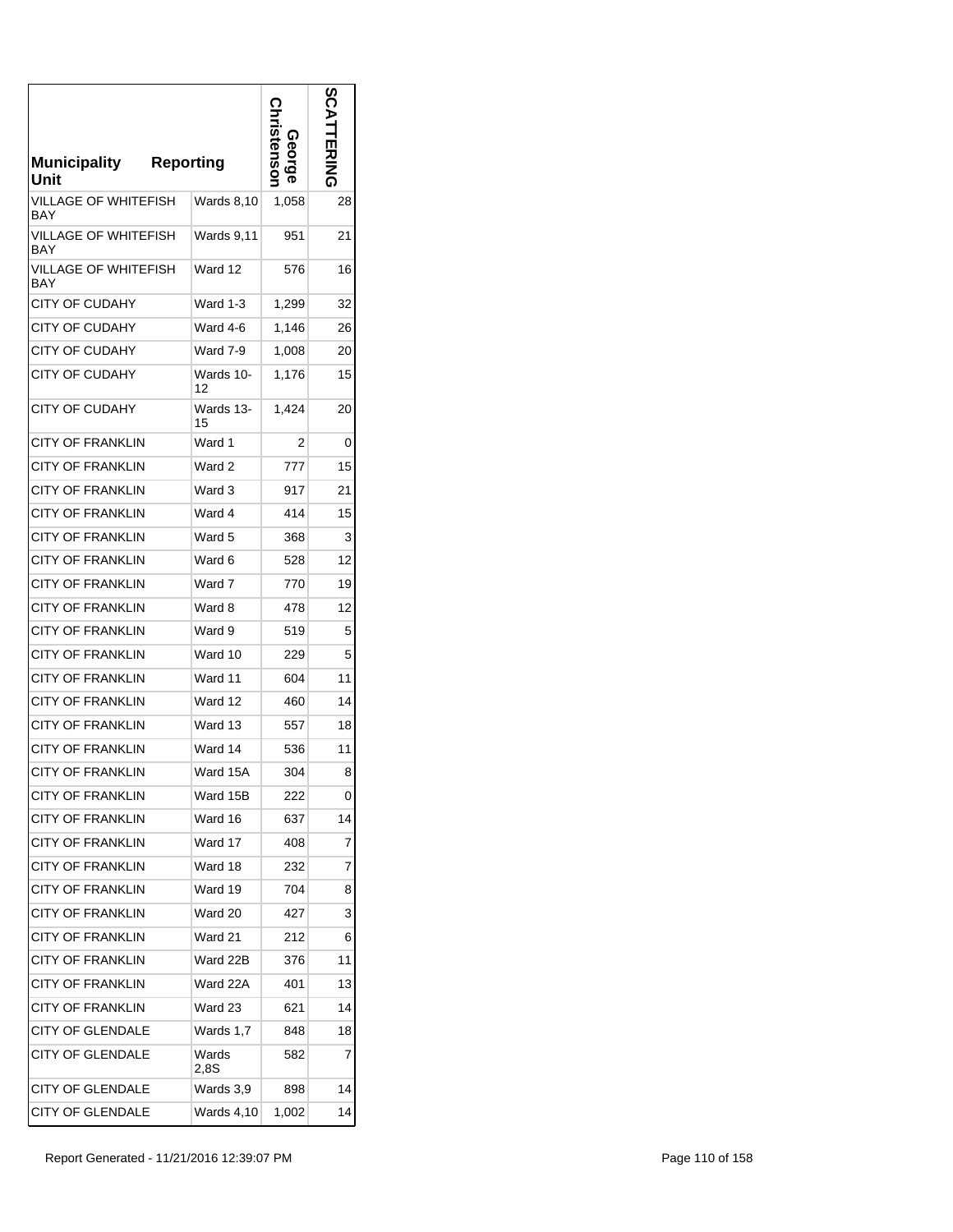| <b>Municipality</b><br>Unit | <b>Reporting</b> | <b>GOLG</b><br>tensor | <b>S</b><br>コカミ |
|-----------------------------|------------------|-----------------------|-----------------|
| CITY OF GLENDALE            | Wards 5,11       | 828                   | 13              |
| CITY OF GLENDALE            | Wards 6,12       | 799                   | 12              |
| <b>CITY OF GLENDALE</b>     | Ward 8           | 308                   | 4               |
| <b>CITY OF GLENDALE</b>     | Ward 11S         | 202                   | 4               |
| CITY OF GREENFIELD          | Ward 1           | 687                   | 8               |
| CITY OF GREENFIELD          | Ward 2           | 514                   | 9               |
| CITY OF GREENFIELD          | Ward 3           | 540                   | 10              |
| CITY OF GREENFIELD          | Ward 4           | 543                   | 14              |
| CITY OF GREENFIELD          | Ward 5           | 610                   | 12              |
| <b>CITY OF GREENFIELD</b>   | Ward 6           | 531                   | 19              |
| <b>CITY OF GREENFIELD</b>   | Ward 7           | 581                   | 16              |
| <b>CITY OF GREENFIELD</b>   | Ward 8           | 694                   | 9               |
| <b>CITY OF GREENFIELD</b>   | Ward 9           | 600                   | 15              |
| <b>CITY OF GREENFIELD</b>   | Ward 10          | 582                   | 13              |
| <b>CITY OF GREENFIELD</b>   | Ward 11          | 619                   | 18              |
| <b>CITY OF GREENFIELD</b>   | Ward 12          | 660                   | 10              |
| <b>CITY OF GREENFIELD</b>   | Ward 13          | 380                   | 11              |
| <b>CITY OF GREENFIELD</b>   | Ward 14          | 545                   | 10              |
| <b>CITY OF GREENFIELD</b>   | Ward 15          | 515                   | 8               |
| <b>CITY OF GREENFIELD</b>   | Ward 16          | 235                   | 0               |
| CITY OF GREENFIELD          | Ward 17          | 477                   | 4               |
| <b>CITY OF GREENFIELD</b>   | Ward 18          | 540                   | 8               |
| <b>CITY OF GREENFIELD</b>   | Ward 19          | 796                   | 7               |
| <b>CITY OF GREENFIELD</b>   | Ward 20          | 777                   | 9               |
| <b>CITY OF GREENFIELD</b>   | Ward 21          | 521                   | 8               |
| <b>CITY OF MILWAUKEE</b>    | Ward 1           | 897                   | 15              |
| <b>CITY OF MILWAUKEE</b>    | Ward 2           | 339                   | 2               |
| <b>CITY OF MILWAUKEE</b>    | Ward 3           | 733                   | 8               |
| CITY OF MILWAUKEE           | Ward 4           | 1,180                 | 11              |
| <b>CITY OF MILWAUKEE</b>    | Ward 5           | 610                   | 1               |
| <b>CITY OF MILWAUKEE</b>    | Ward 6           | 1,336                 | 12              |
| <b>CITY OF MILWAUKEE</b>    | Ward 7           | 439                   | 6               |
| <b>CITY OF MILWAUKEE</b>    | Ward 8           | 1,113                 | 6               |
| <b>CITY OF MILWAUKEE</b>    | Ward 9           | 563                   | 5               |
| <b>CITY OF MILWAUKEE</b>    | Ward 10          | 864                   | 10              |
| <b>CITY OF MILWAUKEE</b>    | Ward 11          | 762                   | 7               |
| <b>CITY OF MILWAUKEE</b>    | Ward 12          | 671                   | 6               |
| <b>CITY OF MILWAUKEE</b>    | Ward 13          | 378                   | 5               |
| <b>CITY OF MILWAUKEE</b>    | Ward 14          | 778                   | 5               |
| CITY OF MILWAUKEE           | Ward 15          | 509                   | 12              |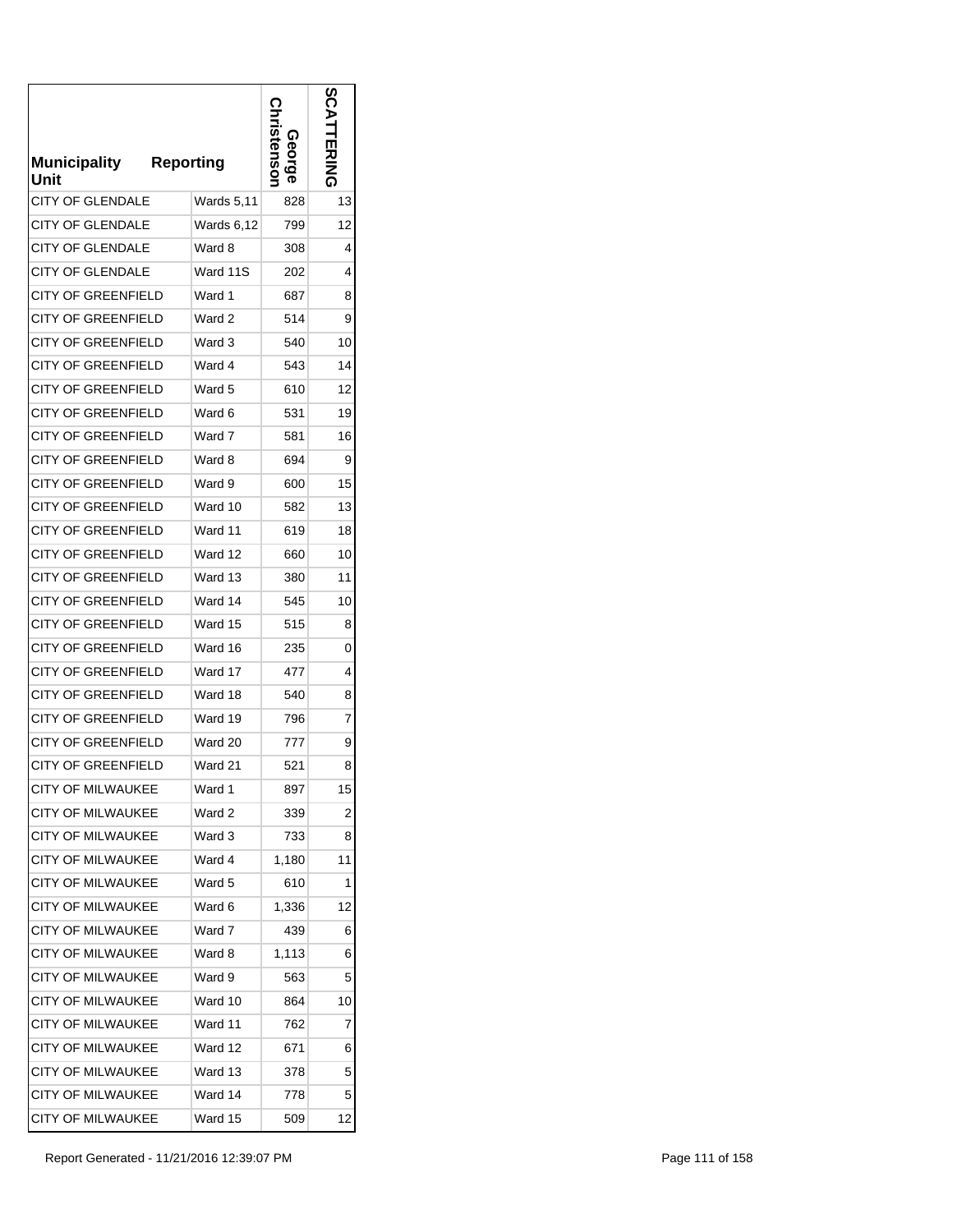| <b>Municipality</b><br>Unit | <b>Reporting</b> | stensor<br>Georg | n<br>ERING |
|-----------------------------|------------------|------------------|------------|
| <b>CITY OF MILWAUKEE</b>    | Ward 16          | 1,103            | 8          |
| <b>CITY OF MILWAUKEE</b>    | Ward 17          | 437              | 6          |
| <b>CITY OF MILWAUKEE</b>    | Ward 18          | 713              | 13         |
| <b>CITY OF MILWAUKEE</b>    | Ward 19          | 542              | 6          |
| <b>CITY OF MILWAUKEE</b>    | Ward 20          | 721              | 8          |
| CITY OF MILWAUKEE           | Ward 21          | 682              | 8          |
| <b>CITY OF MILWAUKEE</b>    | Ward 22          | 634              | 5          |
| <b>CITY OF MILWAUKEE</b>    | Ward 23          | 248              | 4          |
| CITY OF MILWAUKEE           | Ward 24          | 328              | 2          |
| <b>CITY OF MILWAUKEE</b>    | Ward 25          | 579              | 11         |
| <b>CITY OF MILWAUKEE</b>    | Ward 26          | 537              | 5          |
| <b>CITY OF MILWAUKEE</b>    | Ward 27          | 509              | 3          |
| <b>CITY OF MILWAUKEE</b>    | Ward 28          | 179              | 1          |
| <b>CITY OF MILWAUKEE</b>    | Ward 29          | 310              | 1          |
| <b>CITY OF MILWAUKEE</b>    | Ward 30          | 556              | 4          |
| <b>CITY OF MILWAUKEE</b>    | Ward 31          | 530              | 7          |
| <b>CITY OF MILWAUKEE</b>    | Ward 32          | 1,176            | 20         |
| <b>CITY OF MILWAUKEE</b>    | Ward 33          | 1,410            | 36         |
| <b>CITY OF MILWAUKEE</b>    | Ward 34          | 821              | 19         |
| <b>CITY OF MILWAUKEE</b>    | Ward 35          | 616              | 13         |
| <b>CITY OF MILWAUKEE</b>    | Ward 36          | 614              | 6          |
| <b>CITY OF MILWAUKEE</b>    | Ward 37          | 553              | 10         |
| <b>CITY OF MILWAUKEE</b>    | Ward 38          | 445              | 7          |
| <b>CITY OF MILWAUKEE</b>    | Ward 39          | 541              | 5          |
| <b>CITY OF MILWAUKEE</b>    | Ward 40          | 539              | 7          |
| <b>CITY OF MILWAUKEE</b>    | Ward 41          | 514              | 6          |
| <b>CITY OF MILWAUKEE</b>    | Ward 42          | 711              | 4          |
| <b>CITY OF MILWAUKEE</b>    | Ward 43          | 390              | 3          |
| <b>CITY OF MILWAUKEE</b>    | Ward 44          | 744              | 7          |
| <b>CITY OF MILWAUKEE</b>    | Ward 45          | 734              | 4          |
| <b>CITY OF MILWAUKEE</b>    | Ward 46          | 377              | 5          |
| <b>CITY OF MILWAUKEE</b>    | Ward 47          | 721              | 10         |
| CITY OF MILWAUKEE           | Ward 48          | 321              | 4          |
| <b>CITY OF MILWAUKEE</b>    | Ward 49          | 479              | 3          |
| <b>CITY OF MILWAUKEE</b>    | Ward 50          | 467              | 4          |
| CITY OF MILWAUKEE           | Ward 51          | 485              | 3          |
| CITY OF MILWAUKEE           | Ward 52          | 672              | 6          |
| CITY OF MILWAUKEE           | Ward 53          | 302              | 1          |
| CITY OF MILWAUKEE           | Ward 54          | 380              | 3          |
| CITY OF MILWAUKEE           | Ward 55          | 796              | 11         |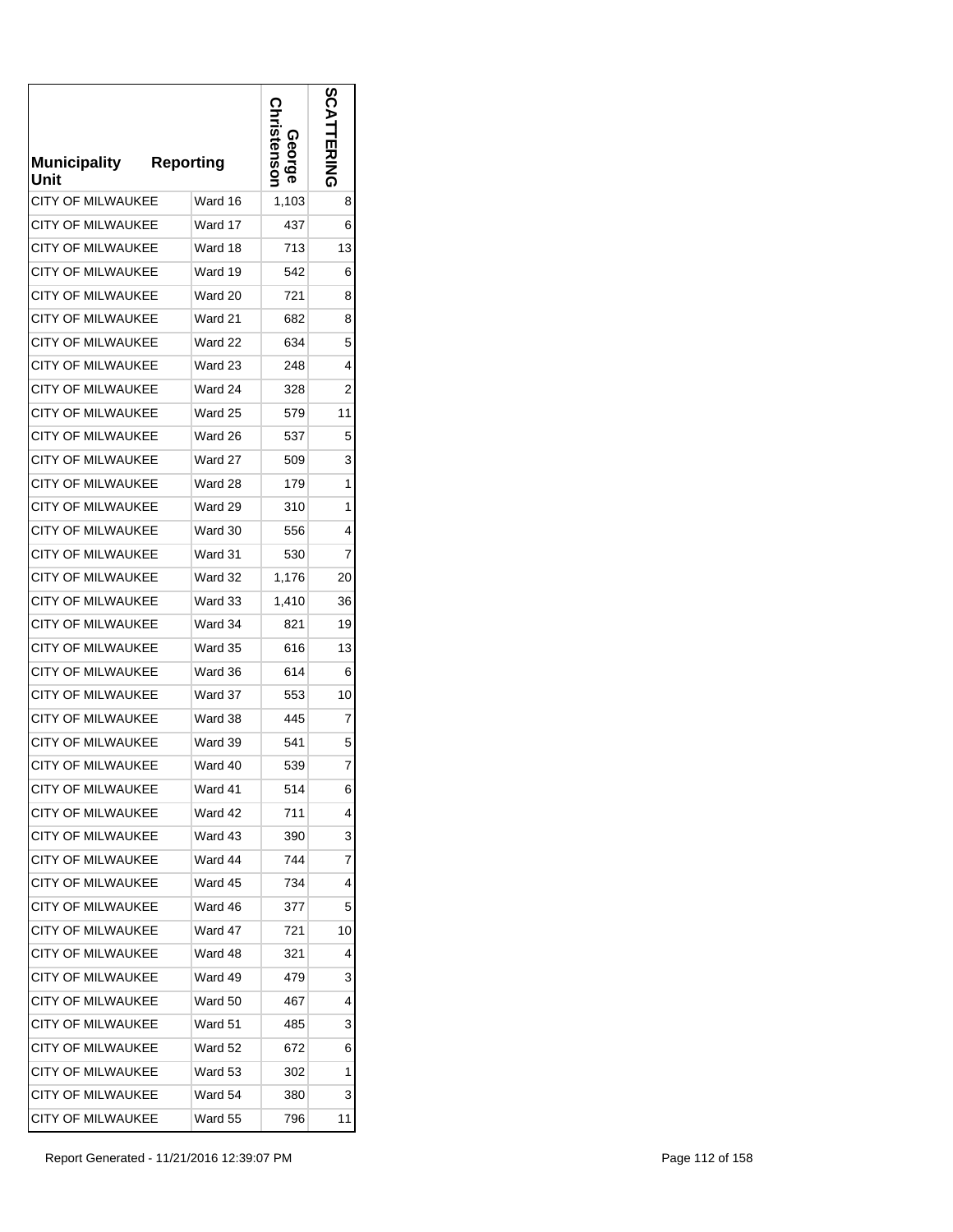| <b>Municipality</b><br>Unit | <b>Reporting</b> | stensor<br>George | m<br><b>TERING</b> |
|-----------------------------|------------------|-------------------|--------------------|
| <b>CITY OF MILWAUKEE</b>    | Ward 56          | 538               | 3                  |
| <b>CITY OF MILWAUKEE</b>    | Ward 57          | 682               | 2                  |
| <b>CITY OF MILWAUKEE</b>    | Ward 58          | 518               | 3                  |
| <b>CITY OF MILWAUKEE</b>    | Ward 59          | 1,026             | 5                  |
| <b>CITY OF MILWAUKEE</b>    | Ward 60          | 733               | 3                  |
| CITY OF MILWAUKEE           | Ward 61          | 577               | 4                  |
| <b>CITY OF MILWAUKEE</b>    | Ward 62          | 464               | 1                  |
| <b>CITY OF MILWAUKEE</b>    | Ward 63          | 438               | 3                  |
| <b>CITY OF MILWAUKEE</b>    | Ward 64          | 1,016             | 5                  |
| <b>CITY OF MILWAUKEE</b>    | Ward 65          | 844               | 6                  |
| <b>CITY OF MILWAUKEE</b>    | Ward 66          | 545               | 1                  |
| <b>CITY OF MILWAUKEE</b>    | Ward 67          | 462               | 2                  |
| <b>CITY OF MILWAUKEE</b>    | Ward 68          | 832               | 4                  |
| <b>CITY OF MILWAUKEE</b>    | Ward 69          | 688               | 4                  |
| <b>CITY OF MILWAUKEE</b>    | Ward 70          | 1,009             | 4                  |
| <b>CITY OF MILWAUKEE</b>    | Ward 71          | 543               | 1                  |
| CITY OF MILWAUKEE           | Ward 72          | 731               | 6                  |
| <b>CITY OF MILWAUKEE</b>    | Ward 73          | 774               | 7                  |
| <b>CITY OF MILWAUKEE</b>    | Ward 74          | 492               | 6                  |
| <b>CITY OF MILWAUKEE</b>    | Ward 75          | 513               | 6                  |
| <b>CITY OF MILWAUKEE</b>    | Ward 76          | 524               | $\overline{2}$     |
| <b>CITY OF MILWAUKEE</b>    | Ward 77          | 486               | 2                  |
| <b>CITY OF MILWAUKEE</b>    | Ward 78          | 794               | 13                 |
| <b>CITY OF MILWAUKEE</b>    | Ward 79          | 841               | 7                  |
| <b>CITY OF MILWAUKEE</b>    | Ward 80          | 1,049             | 18                 |
| <b>CITY OF MILWAUKEE</b>    | Ward 81          | 386               | 5                  |
| <b>CITY OF MILWAUKEE</b>    | Ward 82          | 504               | 17                 |
| <b>CITY OF MILWAUKEE</b>    | Ward 83          | 688               | 15                 |
| CITY OF MILWAUKEE           | Ward 84          | 467               | 7                  |
| CITY OF MILWAUKEE           | Ward 85          | 670               | 14                 |
| <b>CITY OF MILWAUKEE</b>    | Ward 86          | 690               | 13                 |
| <b>CITY OF MILWAUKEE</b>    | Ward 87          | 413               | 12                 |
| <b>CITY OF MILWAUKEE</b>    | Ward 88          | 513               | 6                  |
| <b>CITY OF MILWAUKEE</b>    | Ward 89          | 708               | 12                 |
| <b>CITY OF MILWAUKEE</b>    | Ward 90          | 699               | 12                 |
| <b>CITY OF MILWAUKEE</b>    | Ward 91          | 1,048             | 4                  |
| <b>CITY OF MILWAUKEE</b>    | Ward 92          | 953               | 15                 |
| <b>CITY OF MILWAUKEE</b>    | Ward 93          | 432               | 9                  |
| <b>CITY OF MILWAUKEE</b>    | Ward 94          | 316               | 0                  |
| <b>CITY OF MILWAUKEE</b>    | Ward 95          | 470               | 1                  |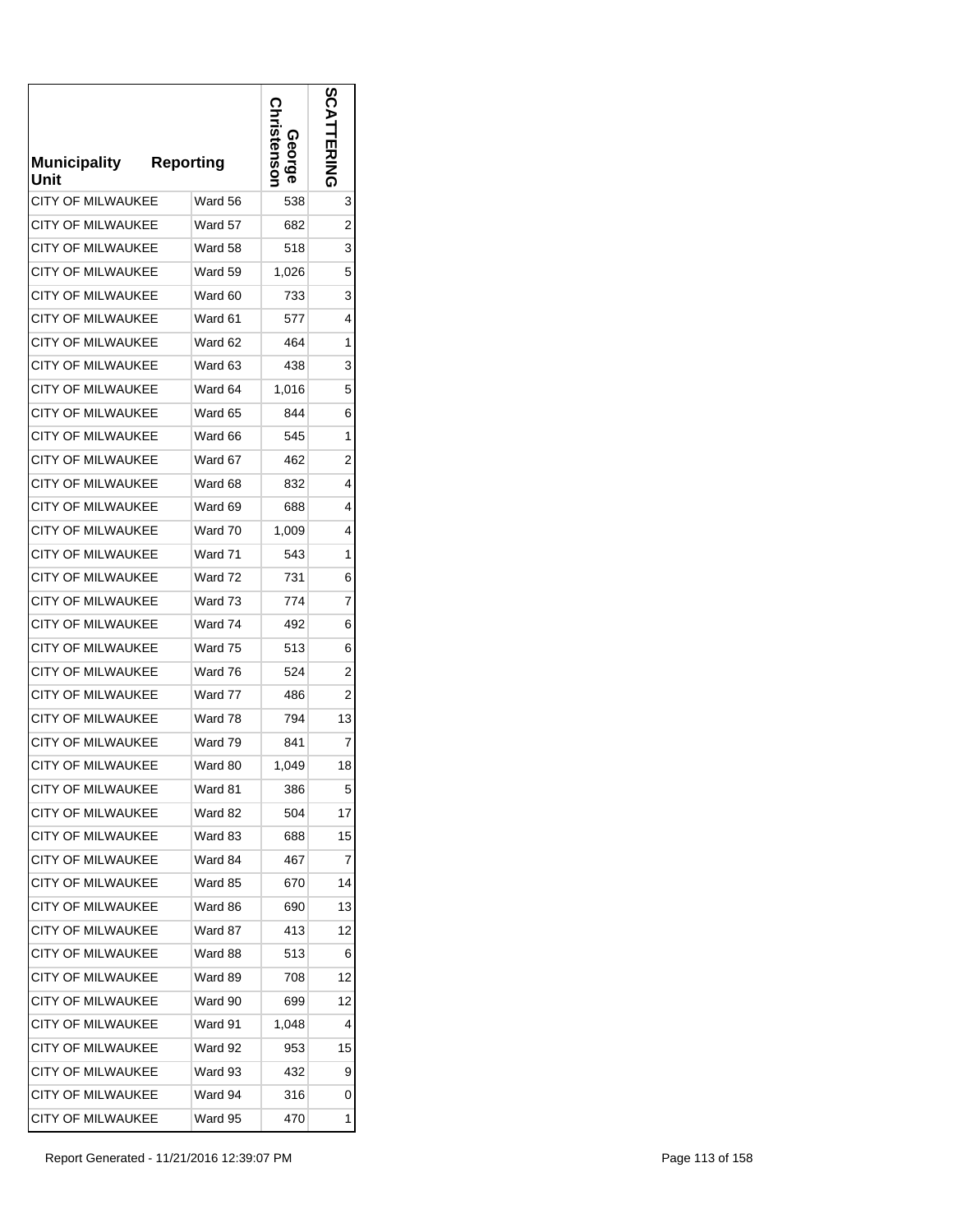| <b>Municipality</b><br>Unit | <b>Reporting</b> | stensor<br>George | n<br>はころ       |
|-----------------------------|------------------|-------------------|----------------|
| <b>CITY OF MILWAUKEE</b>    | Ward 96          | 790               | 7              |
| <b>CITY OF MILWAUKEE</b>    | Ward 97          | 618               | 11             |
| <b>CITY OF MILWAUKEE</b>    | Ward 98          | 494               | 6              |
| <b>CITY OF MILWAUKEE</b>    | Ward 99          | 908               | 6              |
| <b>CITY OF MILWAUKEE</b>    | Ward 100         | 599               | 4              |
| <b>CITY OF MILWAUKEE</b>    | <b>Ward 101</b>  | 821               | 5              |
| <b>CITY OF MILWAUKEE</b>    | <b>Ward 102</b>  | 908               | 10             |
| <b>CITY OF MILWAUKEE</b>    | <b>Ward 103</b>  | 1,070             | 11             |
| <b>CITY OF MILWAUKEE</b>    | Ward 104         | 975               | 2              |
| <b>CITY OF MILWAUKEE</b>    | Ward 105         | 400               | $\overline{c}$ |
| <b>CITY OF MILWAUKEE</b>    | Ward 106         | 358               | 1              |
| <b>CITY OF MILWAUKEE</b>    | <b>Ward 107</b>  | 577               | $\overline{c}$ |
| <b>CITY OF MILWAUKEE</b>    | <b>Ward 108</b>  | 507               | 1              |
| <b>CITY OF MILWAUKEE</b>    | Ward 109         | 594               | 1              |
| <b>CITY OF MILWAUKEE</b>    | <b>Ward 110</b>  | 339               | 3              |
| <b>CITY OF MILWAUKEE</b>    | <b>Ward 111</b>  | 430               | 4              |
| <b>CITY OF MILWAUKEE</b>    | Ward 112         | 518               | 5              |
| <b>CITY OF MILWAUKEE</b>    | Ward 113         | 473               | 1              |
| <b>CITY OF MILWAUKEE</b>    | Ward 114         | 423               | 1              |
| <b>CITY OF MILWAUKEE</b>    | <b>Ward 115</b>  | 711               | 7              |
| CITY OF MILWAUKEE           | Ward 116         | 364               | 1              |
| <b>CITY OF MILWAUKEE</b>    | Ward 117         | 464               | 4              |
| <b>CITY OF MILWAUKEE</b>    | Ward 118         | 459               | 6              |
| <b>CITY OF MILWAUKEE</b>    | <b>Ward 119</b>  | 510               | 4              |
| <b>CITY OF MILWAUKEE</b>    | <b>Ward 120</b>  | 474               | 4              |
| <b>CITY OF MILWAUKEE</b>    | Ward 121         | 579               | 5              |
| <b>CITY OF MILWAUKEE</b>    | Ward 122         | 630               | 4              |
| <b>CITY OF MILWAUKEE</b>    | Ward 123         | 699               | 6              |
| <b>CITY OF MILWAUKEE</b>    | <b>Ward 124</b>  | 462               | 4              |
| CITY OF MILWAUKEE           | <b>Ward 125</b>  | 878               | 16             |
| <b>CITY OF MILWAUKEE</b>    | Ward 126         | 643               | 6              |
| CITY OF MILWAUKEE           | <b>Ward 127</b>  | 985               | 20             |
| <b>CITY OF MILWAUKEE</b>    | Ward 128         | 1,164             | 38             |
| CITY OF MILWAUKEE           | Ward 129         | 743               | 25             |
| <b>CITY OF MILWAUKEE</b>    | Ward 130         | 951               | 10             |
| <b>CITY OF MILWAUKEE</b>    | Ward 131         | 774               | 12             |
| <b>CITY OF MILWAUKEE</b>    | Ward 132         | 1,076             | 19             |
| <b>CITY OF MILWAUKEE</b>    | Ward 133         | 693               | 14             |
| <b>CITY OF MILWAUKEE</b>    | Ward 134         | 727               | 10             |
| CITY OF MILWAUKEE           | Ward 135         | 796               | 9              |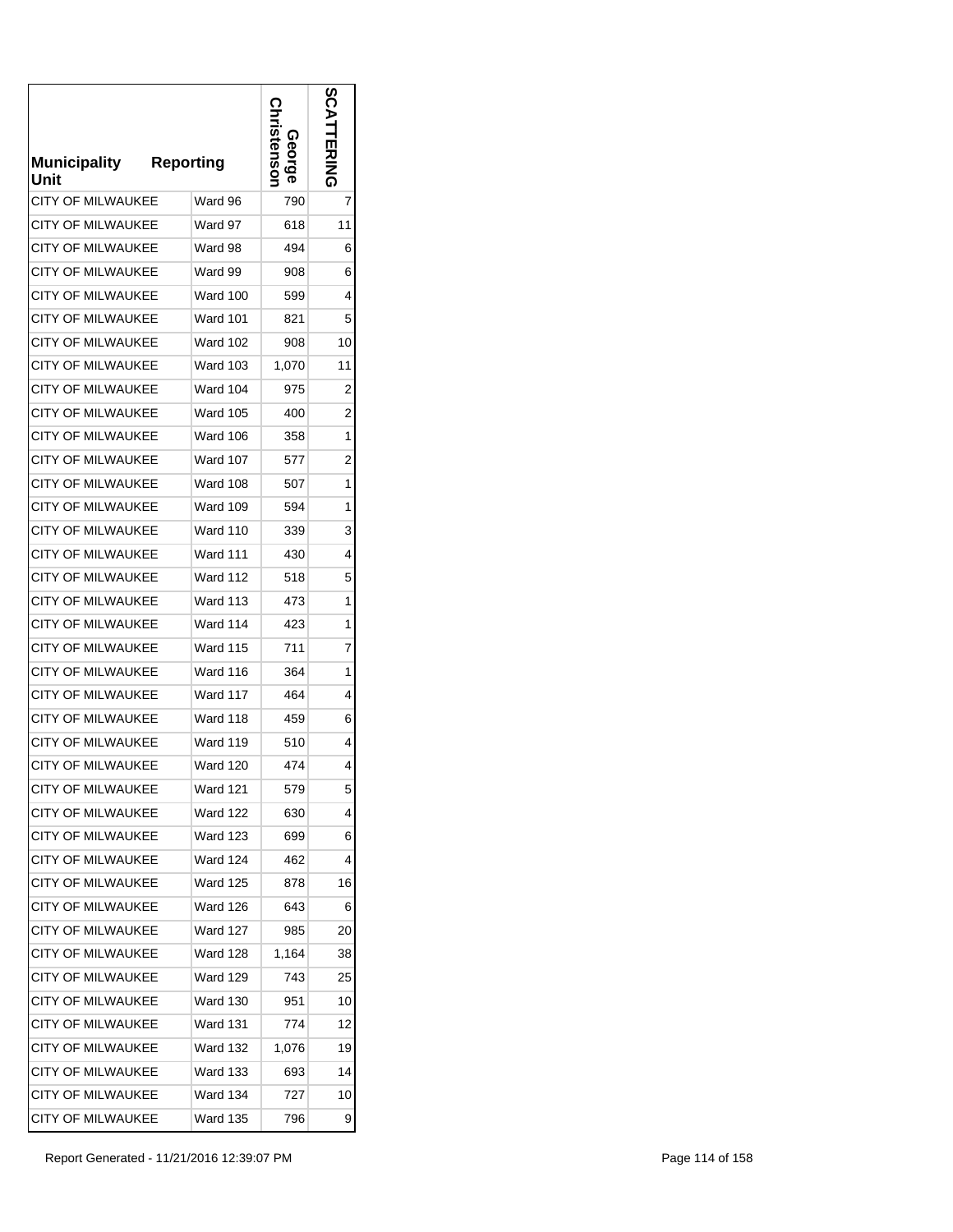| <b>Municipality</b><br>Unit | <b>Reporting</b> | stensor<br>eorge | ທ<br><b>EXIMA</b> |
|-----------------------------|------------------|------------------|-------------------|
| <b>CITY OF MILWAUKEE</b>    | Ward 136         | 799              | 15                |
| CITY OF MILWAUKEE           | Ward 137         | 557              | 7                 |
| <b>CITY OF MILWAUKEE</b>    | <b>Ward 138</b>  | 1,525            | 16                |
| <b>CITY OF MILWAUKEE</b>    | <b>Ward 139</b>  | 1,044            | 11                |
| <b>CITY OF MILWAUKEE</b>    | <b>Ward 140</b>  | 351              | 1                 |
| <b>CITY OF MILWAUKEE</b>    | <b>Ward 141</b>  | 480              | 2                 |
| <b>CITY OF MILWAUKEE</b>    | Ward 142         | 461              | $\overline{c}$    |
| <b>CITY OF MILWAUKEE</b>    | <b>Ward 143</b>  | 444              | $\overline{2}$    |
| <b>CITY OF MILWAUKEE</b>    | Ward 144         | 341              | 1                 |
| <b>CITY OF MILWAUKEE</b>    | Ward 145         | 197              | $\overline{c}$    |
| <b>CITY OF MILWAUKEE</b>    | Ward 146         | 185              | 0                 |
| <b>CITY OF MILWAUKEE</b>    | Ward 147         | 700              | 3                 |
| <b>CITY OF MILWAUKEE</b>    | Ward 148         | 515              | 4                 |
| <b>CITY OF MILWAUKEE</b>    | Ward 149         | 602              | 7                 |
| <b>CITY OF MILWAUKEE</b>    | Ward 150         | 480              | 5                 |
| <b>CITY OF MILWAUKEE</b>    | <b>Ward 151</b>  | 351              | 0                 |
| <b>CITY OF MILWAUKEE</b>    | Ward 152         | 282              | 2                 |
| <b>CITY OF MILWAUKEE</b>    | Ward 153         | 513              | $\overline{c}$    |
| CITY OF MILWAUKEE           | <b>Ward 154</b>  | 480              | $\overline{c}$    |
| <b>CITY OF MILWAUKEE</b>    | <b>Ward 155</b>  | 410              | 3                 |
| CITY OF MILWAUKEE           | <b>Ward 156</b>  | 599              | 7                 |
| <b>CITY OF MILWAUKEE</b>    | <b>Ward 157</b>  | 417              | 4                 |
| <b>CITY OF MILWAUKEE</b>    | <b>Ward 158</b>  | 366              | 3                 |
| <b>CITY OF MILWAUKEE</b>    | <b>Ward 159</b>  | 383              | 6                 |
| <b>CITY OF MILWAUKEE</b>    | Ward 160         | 517              | 1                 |
| CITY OF MILWAUKEE           | Ward 161         | 181              | 2                 |
| <b>CITY OF MILWAUKEE</b>    | Ward 162         | 310              | 1                 |
| <b>CITY OF MILWAUKEE</b>    | Ward 163         | 522              | 4                 |
| CITY OF MILWAUKEE           | Ward 164         | 594              | 11                |
| CITY OF MILWAUKEE           | <b>Ward 165</b>  | 553              | 6                 |
| <b>CITY OF MILWAUKEE</b>    | Ward 166         | 257              | 8                 |
| CITY OF MILWAUKEE           | <b>Ward 167</b>  | 621              | 5                 |
| <b>CITY OF MILWAUKEE</b>    | Ward 168         | 1,084            | 10                |
| <b>CITY OF MILWAUKEE</b>    | Ward 169         | 371              | 3                 |
| <b>CITY OF MILWAUKEE</b>    | Ward 170         | 320              | 4                 |
| <b>CITY OF MILWAUKEE</b>    | <b>Ward 171</b>  | 109              | 1                 |
| <b>CITY OF MILWAUKEE</b>    | <b>Ward 172</b>  | 354              | 0                 |
| <b>CITY OF MILWAUKEE</b>    | <b>Ward 173</b>  | 506              | 3                 |
| CITY OF MILWAUKEE           | Ward 174         | 660              | 7                 |
| CITY OF MILWAUKEE           | Ward 175         | 429              | 0                 |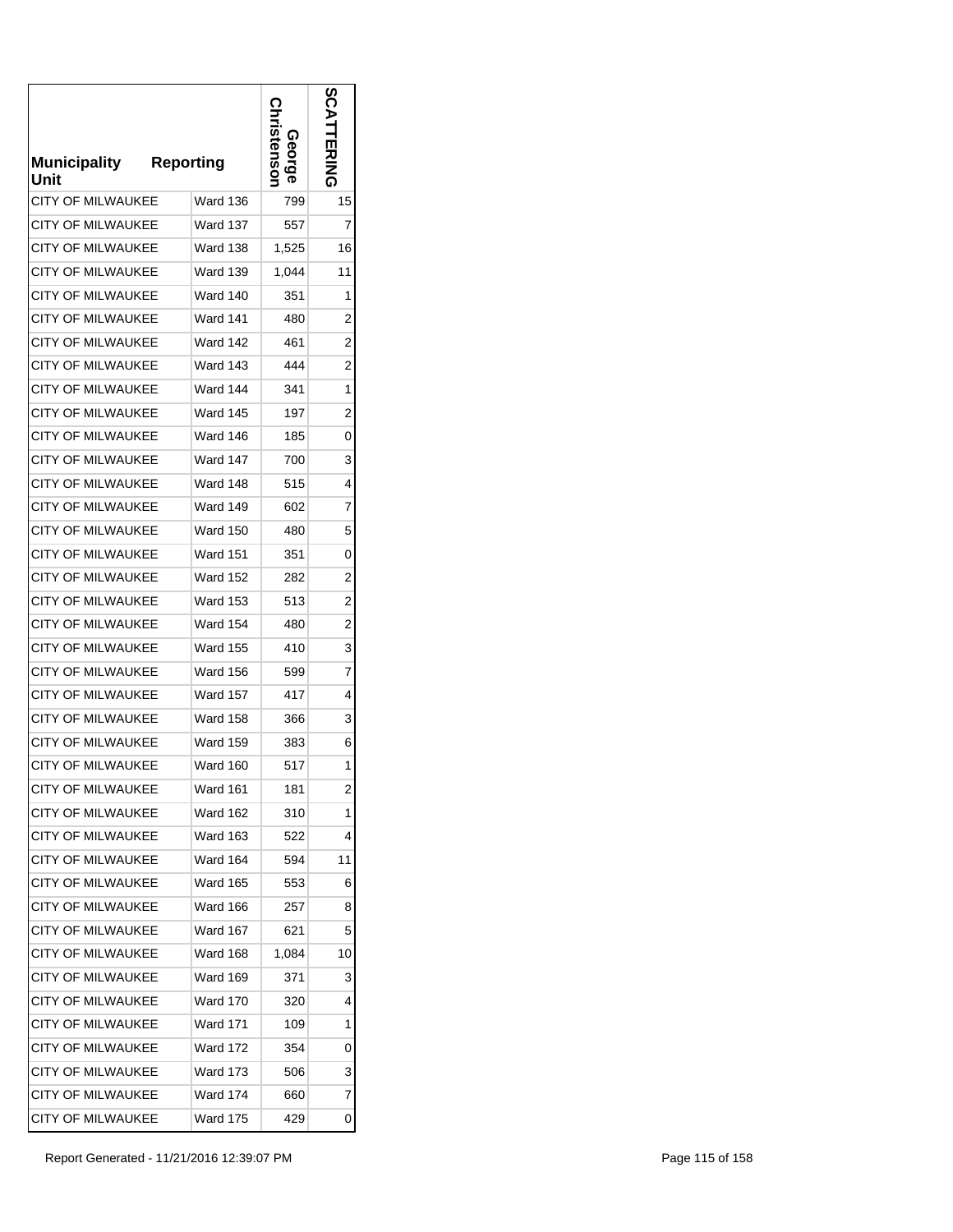| <b>Municipality</b><br>Unit | <b>Reporting</b> | stensor<br><u>შე</u> | ທ<br>ERING |
|-----------------------------|------------------|----------------------|------------|
| <b>CITY OF MILWAUKEE</b>    | <b>Ward 176</b>  | 514                  | 3          |
| <b>CITY OF MILWAUKEE</b>    | Ward 177         | 1,327                | 29         |
| CITY OF MILWAUKEE           | <b>Ward 178</b>  | 983                  | 15         |
| <b>CITY OF MILWAUKEE</b>    | <b>Ward 179</b>  | 1,195                | 30         |
| <b>CITY OF MILWAUKEE</b>    | Ward 180         | 857                  | 19         |
| CITY OF MILWAUKEE           | Ward 181         | 1,085                | 20         |
| <b>CITY OF MILWAUKEE</b>    | Ward 182         | 1,103                | 29         |
| CITY OF MILWAUKEE           | Ward 183         | 1,511                | 24         |
| <b>CITY OF MILWAUKEE</b>    | Ward 184         | 1,046                | 17         |
| CITY OF MILWAUKEE           | Ward 185         | 1,474                | 27         |
| <b>CITY OF MILWAUKEE</b>    | <b>Ward 186</b>  | 1,462                | 28         |
| <b>CITY OF MILWAUKEE</b>    | <b>Ward 187</b>  | 426                  | 7          |
| <b>CITY OF MILWAUKEE</b>    | Ward 188         | 341                  | 10         |
| <b>CITY OF MILWAUKEE</b>    | <b>Ward 189</b>  | 481                  | 5          |
| <b>CITY OF MILWAUKEE</b>    | Ward 190         | 1,019                | 28         |
| <b>CITY OF MILWAUKEE</b>    | <b>Ward 191</b>  | 758                  | 18         |
| CITY OF MILWAUKEE           | <b>Ward 192</b>  | 747                  | 17         |
| <b>CITY OF MILWAUKEE</b>    | <b>Ward 193</b>  | 421                  | 8          |
| <b>CITY OF MILWAUKEE</b>    | Ward 194         | 442                  | 6          |
| <b>CITY OF MILWAUKEE</b>    | <b>Ward 195</b>  | 379                  | 5          |
| <b>CITY OF MILWAUKEE</b>    | Ward 196         | 620                  | 8          |
| <b>CITY OF MILWAUKEE</b>    | Ward 197         | 245                  | 0          |
| <b>CITY OF MILWAUKEE</b>    | Ward 198         | 578                  | 12         |
| <b>CITY OF MILWAUKEE</b>    | Ward 199         | 450                  | 6          |
| <b>CITY OF MILWAUKEE</b>    | <b>Ward 200</b>  | 275                  | 5          |
| <b>CITY OF MILWAUKEE</b>    | Ward 201         | 292                  | 3          |
| <b>CITY OF MILWAUKEE</b>    | <b>Ward 202</b>  | 574                  | 12         |
| <b>CITY OF MILWAUKEE</b>    | Ward 203         | 714                  | 20         |
| <b>CITY OF MILWAUKEE</b>    | Ward 204         | 595                  | 13         |
| <b>CITY OF MILWAUKEE</b>    | <b>Ward 205</b>  | 526                  | 12         |
| <b>CITY OF MILWAUKEE</b>    | Ward 206         | 457                  | 12         |
| <b>CITY OF MILWAUKEE</b>    | Ward 207         | 521                  | 18         |
| <b>CITY OF MILWAUKEE</b>    | Ward 208         | 545                  | 20         |
| <b>CITY OF MILWAUKEE</b>    | Ward 209         | 455                  | 11         |
| <b>CITY OF MILWAUKEE</b>    | Ward 210         | 517                  | 13         |
| CITY OF MILWAUKEE           | Ward 211         | 493                  | 12         |
| CITY OF MILWAUKEE           | Ward 212         | 554                  | 24         |
| <b>CITY OF MILWAUKEE</b>    | Ward 213         | 630                  | 20         |
| <b>CITY OF MILWAUKEE</b>    | Ward 214         | 313                  | 1          |
| CITY OF MILWAUKEE           | Ward 215         | 231                  | 3          |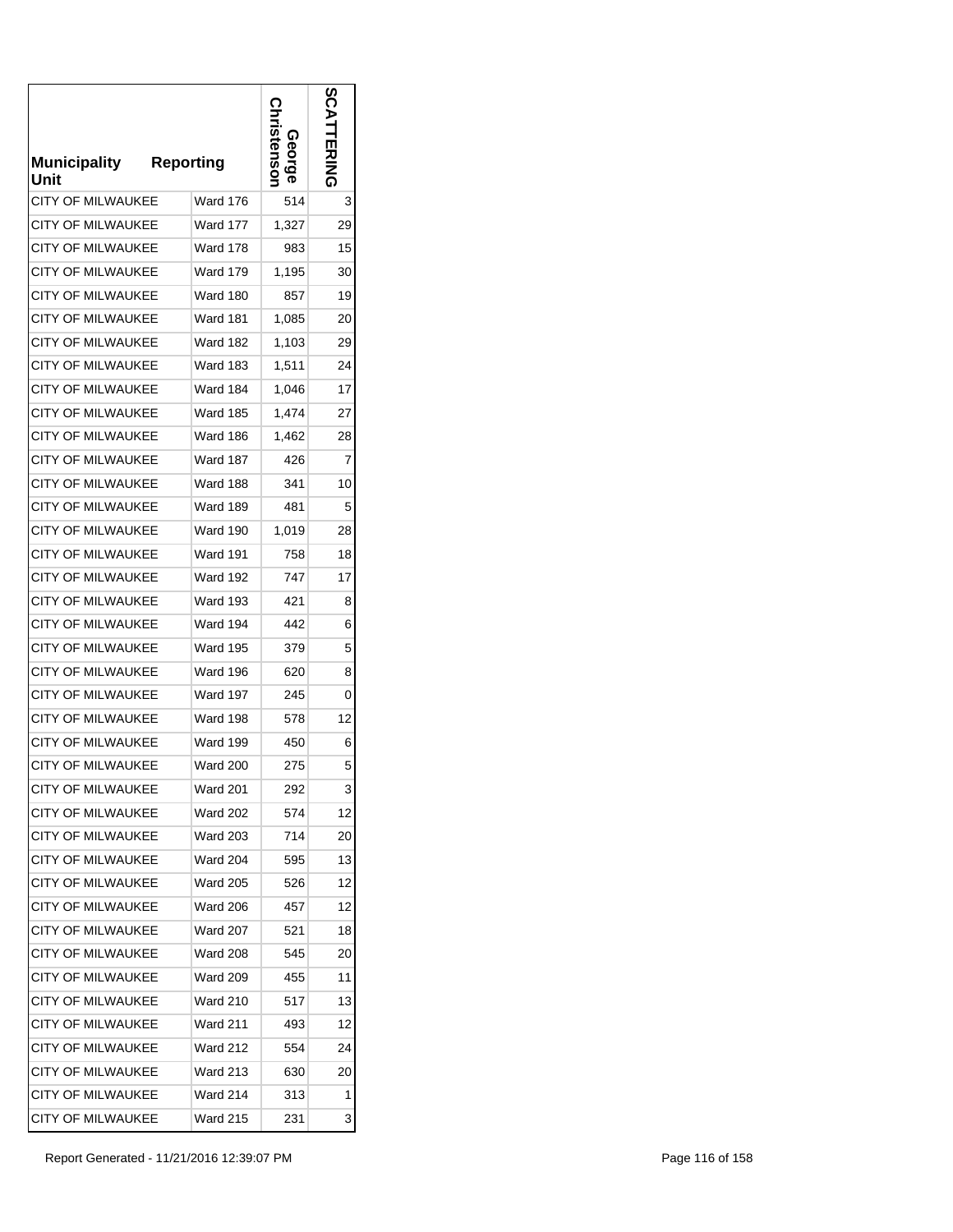| <b>Municipality</b><br>Unit | <b>Reporting</b> | stensor<br>Georg | m<br><b>ERING</b> |
|-----------------------------|------------------|------------------|-------------------|
| <b>CITY OF MILWAUKEE</b>    | Ward 216         | 200              | 1                 |
| <b>CITY OF MILWAUKEE</b>    | <b>Ward 217</b>  | 412              | 8                 |
| <b>CITY OF MILWAUKEE</b>    | <b>Ward 218</b>  | 465              | 4                 |
| <b>CITY OF MILWAUKEE</b>    | <b>Ward 219</b>  | 356              | 5                 |
| <b>CITY OF MILWAUKEE</b>    | <b>Ward 220</b>  | 368              | 12                |
| CITY OF MILWAUKEE           | <b>Ward 221</b>  | 653              | 6                 |
| <b>CITY OF MILWAUKEE</b>    | <b>Ward 222</b>  | 400              | 4                 |
| <b>CITY OF MILWAUKEE</b>    | Ward 223         | 431              | 1                 |
| CITY OF MILWAUKEE           | <b>Ward 224</b>  | 341              | 2                 |
| <b>CITY OF MILWAUKEE</b>    | <b>Ward 225</b>  | 326              | 4                 |
| <b>CITY OF MILWAUKEE</b>    | <b>Ward 226</b>  | 207              | 0                 |
| <b>CITY OF MILWAUKEE</b>    | Ward 227         | 550              | 12                |
| <b>CITY OF MILWAUKEE</b>    | <b>Ward 228</b>  | 255              | 1                 |
| <b>CITY OF MILWAUKEE</b>    | <b>Ward 229</b>  | 223              | 1                 |
| <b>CITY OF MILWAUKEE</b>    | <b>Ward 230</b>  | 420              | 4                 |
| <b>CITY OF MILWAUKEE</b>    | <b>Ward 231</b>  | 198              | 2                 |
| CITY OF MILWAUKEE           | <b>Ward 232</b>  | 143              | $\overline{2}$    |
| <b>CITY OF MILWAUKEE</b>    | <b>Ward 233</b>  | 141              | 3                 |
| <b>CITY OF MILWAUKEE</b>    | <b>Ward 234</b>  | 292              | 3                 |
| <b>CITY OF MILWAUKEE</b>    | <b>Ward 235</b>  | 1,014            | 14                |
| <b>CITY OF MILWAUKEE</b>    | <b>Ward 236</b>  | 283              | 4                 |
| <b>CITY OF MILWAUKEE</b>    | <b>Ward 237</b>  | 378              | 6                 |
| <b>CITY OF MILWAUKEE</b>    | <b>Ward 238</b>  | 330              | 3                 |
| <b>CITY OF MILWAUKEE</b>    | <b>Ward 239</b>  | 306              | 6                 |
| <b>CITY OF MILWAUKEE</b>    | <b>Ward 240</b>  | 345              | 1                 |
| <b>CITY OF MILWAUKEE</b>    | Ward 241         | 677              | 6                 |
| <b>CITY OF MILWAUKEE</b>    | Ward 242         | 616              | 12                |
| <b>CITY OF MILWAUKEE</b>    | Ward 243         | 736              | 11                |
| <b>CITY OF MILWAUKEE</b>    | Ward 244         | 592              | 8                 |
| <b>CITY OF MILWAUKEE</b>    | <b>Ward 245</b>  | 529              | 14                |
| <b>CITY OF MILWAUKEE</b>    | Ward 246         | 943              | 13                |
| <b>CITY OF MILWAUKEE</b>    | Ward 247         | 457              | 10                |
| CITY OF MILWAUKEE           | Ward 248         | 923              | 16                |
| <b>CITY OF MILWAUKEE</b>    | Ward 249         | 283              | 5                 |
| <b>CITY OF MILWAUKEE</b>    | Ward 250         | 241              | 6                 |
| CITY OF MILWAUKEE           | Ward 251         | 153              | 2                 |
| CITY OF MILWAUKEE           | Ward 252         | 304              | 3                 |
| <b>CITY OF MILWAUKEE</b>    | Ward 253         | 142              | 1                 |
| <b>CITY OF MILWAUKEE</b>    | Ward 254         | 122              | 2                 |
| CITY OF MILWAUKEE           | Ward 255         | 193              | 1                 |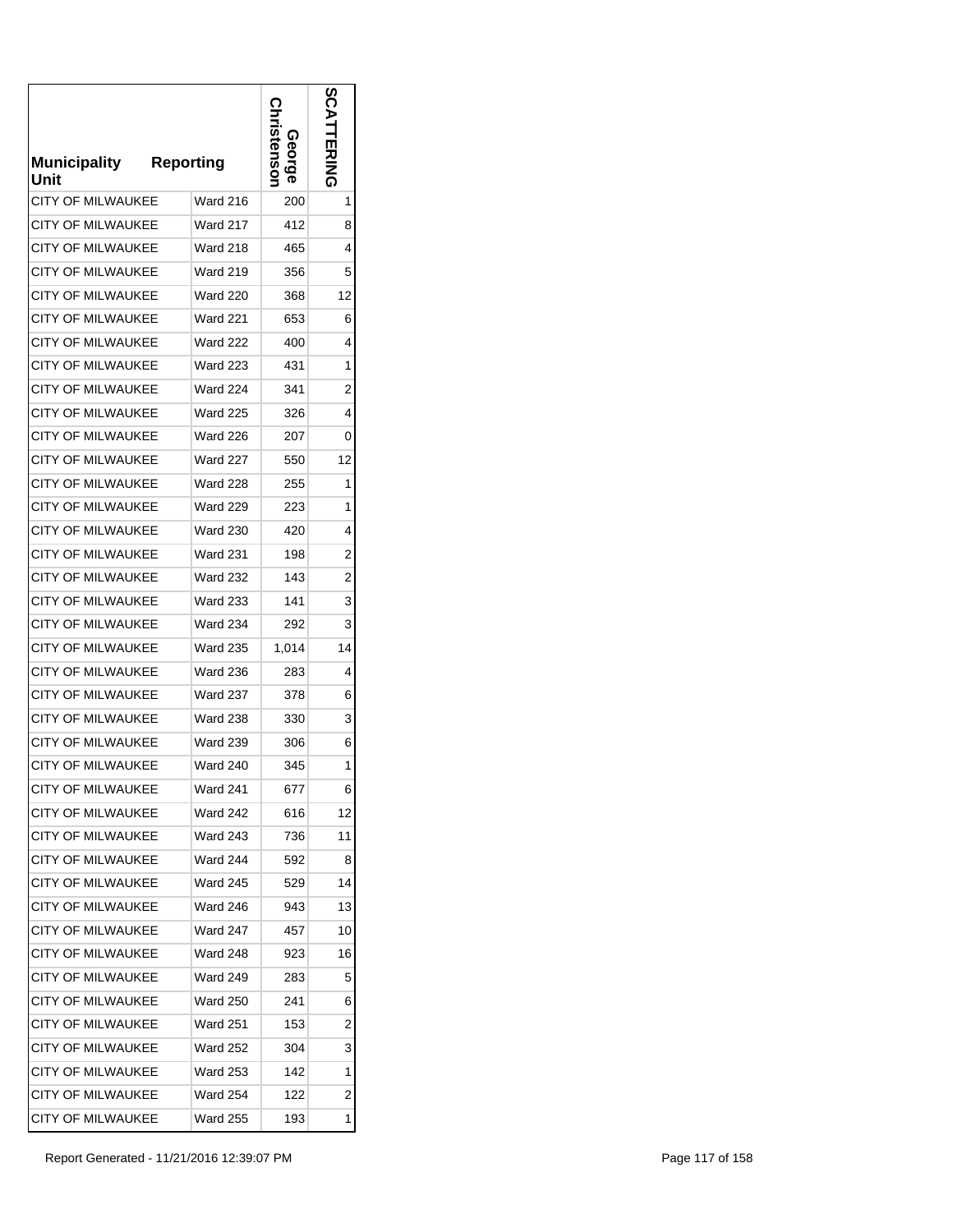| <b>Municipality</b><br>Unit | <b>Reporting</b> | <b>tensor</b><br>eorg. | m<br><b>ERING</b> |
|-----------------------------|------------------|------------------------|-------------------|
| <b>CITY OF MILWAUKEE</b>    | <b>Ward 256</b>  | 216                    | 1                 |
| CITY OF MILWAUKEE           | Ward 257         | 436                    | 8                 |
| <b>CITY OF MILWAUKEE</b>    | <b>Ward 258</b>  | 475                    | 4                 |
| <b>CITY OF MILWAUKEE</b>    | <b>Ward 259</b>  | 320                    | 7                 |
| <b>CITY OF MILWAUKEE</b>    | <b>Ward 260</b>  | 254                    | 5                 |
| CITY OF MILWAUKEE           | <b>Ward 261</b>  | 333                    | 13                |
| <b>CITY OF MILWAUKEE</b>    | <b>Ward 262</b>  | 671                    | 21                |
| CITY OF MILWAUKEE           | Ward 263         | 381                    | 8                 |
| CITY OF MILWAUKEE           | Ward 264         | 733                    | 17                |
| <b>CITY OF MILWAUKEE</b>    | Ward 265         | 452                    | 8                 |
| <b>CITY OF MILWAUKEE</b>    | <b>Ward 266</b>  | 437                    | 23                |
| <b>CITY OF MILWAUKEE</b>    | <b>Ward 267</b>  | 421                    | 10                |
| <b>CITY OF MILWAUKEE</b>    | <b>Ward 268</b>  | 913                    | 26                |
| <b>CITY OF MILWAUKEE</b>    | <b>Ward 269</b>  | 534                    | 14                |
| <b>CITY OF MILWAUKEE</b>    | <b>Ward 270</b>  | 503                    | 17                |
| <b>CITY OF MILWAUKEE</b>    | <b>Ward 271</b>  | 905                    | 15                |
| CITY OF MILWAUKEE           | <b>Ward 272</b>  | 606                    | 11                |
| <b>CITY OF MILWAUKEE</b>    | <b>Ward 273</b>  | 371                    | 11                |
| <b>CITY OF MILWAUKEE</b>    | <b>Ward 274</b>  | 382                    | 12                |
| <b>CITY OF MILWAUKEE</b>    | <b>Ward 275</b>  | 831                    | 24                |
| <b>CITY OF MILWAUKEE</b>    | <b>Ward 276</b>  | 766                    | 30                |
| <b>CITY OF MILWAUKEE</b>    | <b>Ward 277</b>  | 764                    | 20                |
| <b>CITY OF MILWAUKEE</b>    | <b>Ward 278</b>  | 463                    | 12                |
| <b>CITY OF MILWAUKEE</b>    | Ward 279         | 643                    | 15                |
| <b>CITY OF MILWAUKEE</b>    | <b>Ward 280</b>  | 1,081                  | 26                |
| CITY OF MILWAUKEE           | Ward 281         | 503                    | 6                 |
| <b>CITY OF MILWAUKEE</b>    | Ward 282         | 222                    | 3                 |
| <b>CITY OF MILWAUKEE</b>    | Ward 283         | 457                    | 6                 |
| <b>CITY OF MILWAUKEE</b>    | Ward 284         | 499                    | 0                 |
| <b>CITY OF MILWAUKEE</b>    | Ward 285         | 113                    | 0                 |
| <b>CITY OF MILWAUKEE</b>    | Ward 286         | 316                    | 3                 |
| <b>CITY OF MILWAUKEE</b>    | Ward 287         | 310                    | 7                 |
| CITY OF MILWAUKEE           | Ward 288         | 715                    | 22                |
| <b>CITY OF MILWAUKEE</b>    | Ward 289         | 409                    | 8                 |
| <b>CITY OF MILWAUKEE</b>    | Ward 290         | 359                    | 3                 |
| CITY OF MILWAUKEE           | Ward 291         | 362                    | 10                |
| CITY OF MILWAUKEE           | Ward 292         | 417                    | 7                 |
| <b>CITY OF MILWAUKEE</b>    | <b>Ward 293</b>  | 494                    | 8                 |
| <b>CITY OF MILWAUKEE</b>    | Ward 294         | 393                    | 15                |
| CITY OF MILWAUKEE           | Ward 295         | 538                    | 14                |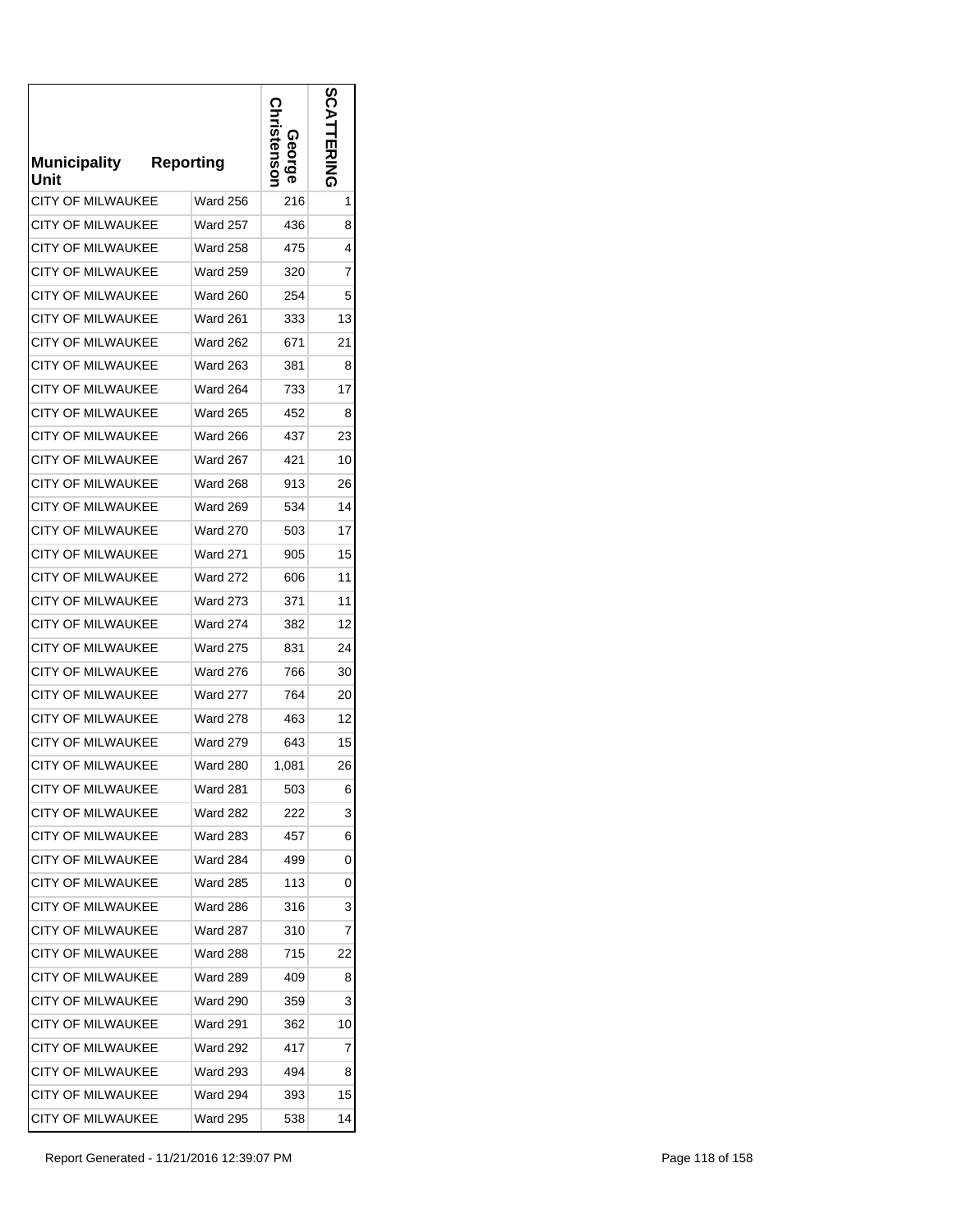| <b>Municipality</b><br>Unit | <b>Reporting</b> | stensor<br>G)<br>eorge | ທ<br><b>ERING</b> |
|-----------------------------|------------------|------------------------|-------------------|
| CITY OF MILWAUKEE           | <b>Ward 296</b>  | 664                    | 7                 |
| CITY OF MILWAUKEE           | <b>Ward 297</b>  | 623                    | 12                |
| CITY OF MILWAUKEE           | <b>Ward 298</b>  | 503                    | 8                 |
| <b>CITY OF MILWAUKEE</b>    | <b>Ward 299</b>  | 619                    | 11                |
| <b>CITY OF MILWAUKEE</b>    | <b>Ward 300</b>  | 880                    | 11                |
| CITY OF MILWAUKEE           | <b>Ward 301</b>  | 766                    | 14                |
| <b>CITY OF MILWAUKEE</b>    | <b>Ward 302</b>  | 484                    | 10                |
| <b>CITY OF MILWAUKEE</b>    | <b>Ward 303</b>  | 765                    | 12                |
| <b>CITY OF MILWAUKEE</b>    | Ward 304         | 567                    | 9                 |
| <b>CITY OF MILWAUKEE</b>    | <b>Ward 305</b>  | 594                    | 17                |
| <b>CITY OF MILWAUKEE</b>    | <b>Ward 306</b>  | 488                    | 3                 |
| <b>CITY OF MILWAUKEE</b>    | Ward 307         | 519                    | 8                 |
| CITY OF MILWAUKEE           | <b>Ward 308</b>  | 445                    | 5                 |
| <b>CITY OF MILWAUKEE</b>    | <b>Ward 309</b>  | 700                    | 19                |
| CITY OF MILWAUKEE           | <b>Ward 310</b>  | 231                    | 2                 |
| <b>CITY OF MILWAUKEE</b>    | <b>Ward 311</b>  | 415                    | 18                |
| CITY OF MILWAUKEE           | <b>Ward 312</b>  | 588                    | 18                |
| CITY OF MILWAUKEE           | Ward 313         | 1,121                  | 23                |
| CITY OF MILWAUKEE           | Ward 314         | 379                    | 12                |
| <b>CITY OF MILWAUKEE</b>    | <b>Ward 315</b>  | 778                    | 13                |
| CITY OF MILWAUKEE           | Ward 316         | 501                    | 11                |
| <b>CITY OF MILWAUKEE</b>    | Ward 317         | 552                    | 17                |
| <b>CITY OF MILWAUKEE</b>    | <b>Ward 320</b>  | 24                     | 1                 |
| <b>CITY OF MILWAUKEE</b>    | <b>Ward 321</b>  | 161                    | 1                 |
| <b>CITY OF MILWAUKEE</b>    | <b>Ward 322</b>  | 88                     | 0                 |
| <b>CITY OF MILWAUKEE</b>    | Ward 323         | 142                    | 2                 |
| CITY OF MILWAUKEE           | <b>Ward 324</b>  | 45                     | 0                 |
| <b>CITY OF MILWAUKEE</b>    | <b>Ward 325</b>  | 280                    | 3                 |
| CITY OF MILWAUKEE           | <b>Ward 326</b>  | 3                      | 0                 |
| CITY OF MILWAUKEE           | <b>Ward 327</b>  | 0                      | 0                 |
| CITY OF OAK CREEK           | Wards 1-3        | 1,922                  | 45                |
| CITY OF OAK CREEK           | Wards 4-6        | 1,906                  | 37                |
| CITY OF OAK CREEK           | Wards 7-9        | 1,903                  | 41                |
| CITY OF OAK CREEK           | Wards 10-<br>12  | 2,024                  | 63                |
| CITY OF OAK CREEK           | Wards 13-<br>15  | 1,928                  | 52                |
| CITY OF OAK CREEK           | Wards 16-<br>19  | 1,821                  | 40                |
| CITY OF ST. FRANCIS         | Ward 1-4         | 1,076                  | 35                |
| CITY OF ST. FRANCIS         | <b>Ward 5-8</b>  | 1,132                  | 24                |
| CITY OF ST. FRANCIS         | Ward 9-12        | 1,237                  | 23                |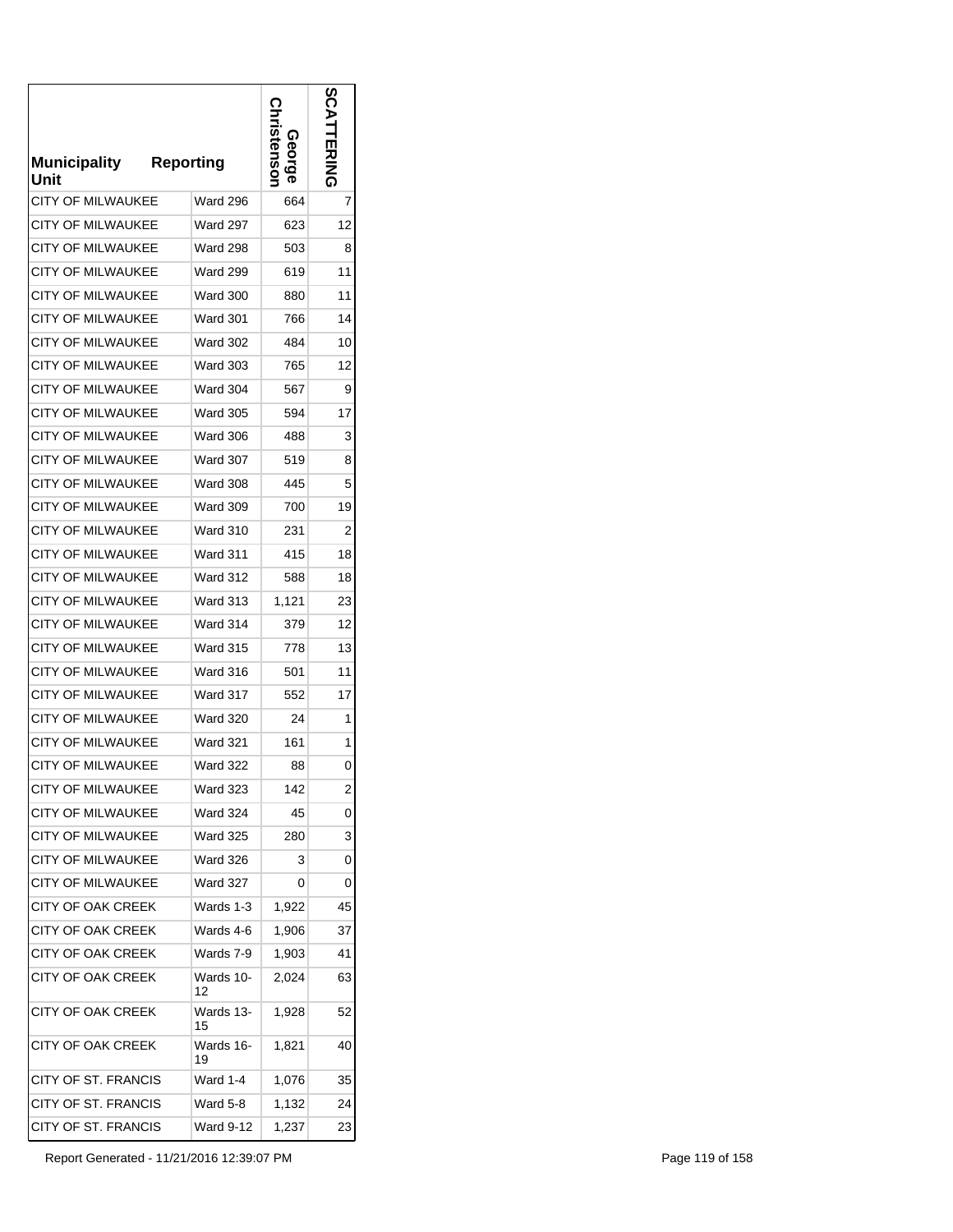| <b>Municipality</b><br>Unit       | <b>Reporting</b> | Stensol<br>ດ<br><u>ဝီ</u> | $\boldsymbol{\omega}$<br>はころ |
|-----------------------------------|------------------|---------------------------|------------------------------|
| CITY OF SOUTH<br>MILWAUKEE        | Ward 1-4         | 1,689                     | 49                           |
| CITY OF SOUTH<br><b>MILWAUKEE</b> | Ward 5-8         | 1,520                     | 35                           |
| CITY OF SOUTH<br><b>MILWAUKEE</b> | Ward 9-12        | 1,906                     | 33                           |
| CITY OF SOUTH<br><b>MILWAUKEE</b> | Ward 13-<br>16   | 1,699                     | 33                           |
| CITY OF WAUWATOSA                 | Ward 1           | 846                       | 16                           |
| <b>CITY OF WAUWATOSA</b>          | Ward 2           | 867                       | 10                           |
| CITY OF WAUWATOSA                 | Ward 3           | 918                       | 11                           |
| <b>CITY OF WAUWATOSA</b>          | Ward 4           | 1,187                     | 18                           |
| CITY OF WAUWATOSA                 | Ward 5           | 647                       | 9                            |
| <b>CITY OF WAUWATOSA</b>          | Ward 6           | 603                       | 8                            |
| <b>CITY OF WAUWATOSA</b>          | Ward 7           | 945                       | 18                           |
| CITY OF WAUWATOSA                 | Ward 8           | 425                       | 5                            |
| CITY OF WAUWATOSA                 | Ward 9           | 895                       | 26                           |
| <b>CITY OF WAUWATOSA</b>          | Ward 10          | 845                       | 5                            |
| CITY OF WAUWATOSA                 | Ward 11          | 899                       | 9                            |
| <b>CITY OF WAUWATOSA</b>          | Ward 12          | 932                       | 14                           |
| <b>CITY OF WAUWATOSA</b>          | Ward 13          | 487                       | 9                            |
| CITY OF WAUWATOSA                 | Ward 14          | 901                       | 12                           |
| <b>CITY OF WAUWATOSA</b>          | Ward 15          | 1,058                     | 23                           |
| <b>CITY OF WAUWATOSA</b>          | Ward 16          | 952                       | 14                           |
| CITY OF WAUWATOSA                 | Ward 17          | 746                       | 12                           |
| CITY OF WAUWATOSA                 | Ward 18          | 737                       | 15                           |
| <b>CITY OF WAUWATOSA</b>          | Ward 19          | 769                       | 15                           |
| <b>CITY OF WAUWATOSA</b>          | Ward 20          | 934                       | 7                            |
| <b>CITY OF WAUWATOSA</b>          | Ward 21          | 693                       | 7                            |
| CITY OF WAUWATOSA                 | Ward 22          | 783                       | 15                           |
| CITY OF WAUWATOSA                 | Ward 23          | 752                       | 21                           |
| CITY OF WAUWATOSA                 | Ward 24          | 674                       | 8                            |
| CITY OF WEST ALLIS                | Ward 1           | 576                       | 20                           |
| CITY OF WEST ALLIS                | Ward 2           | 807                       | 16                           |
| <b>CITY OF WEST ALLIS</b>         | Ward 3           | 573                       | 17                           |
| <b>CITY OF WEST ALLIS</b>         | Ward 4           | 868                       | 30                           |
| CITY OF WEST ALLIS                | Ward 5           | 676                       | 11                           |
| CITY OF WEST ALLIS                | Ward 6           | 606                       | 8                            |
| CITY OF WEST ALLIS                | Ward 7           | 776                       | 28                           |
| CITY OF WEST ALLIS                | Ward 8           | 645                       | 13                           |
| <b>CITY OF WEST ALLIS</b>         | Ward 9           | 869                       | 13                           |
| <b>CITY OF WEST ALLIS</b>         | Ward 10          | 756                       | 17                           |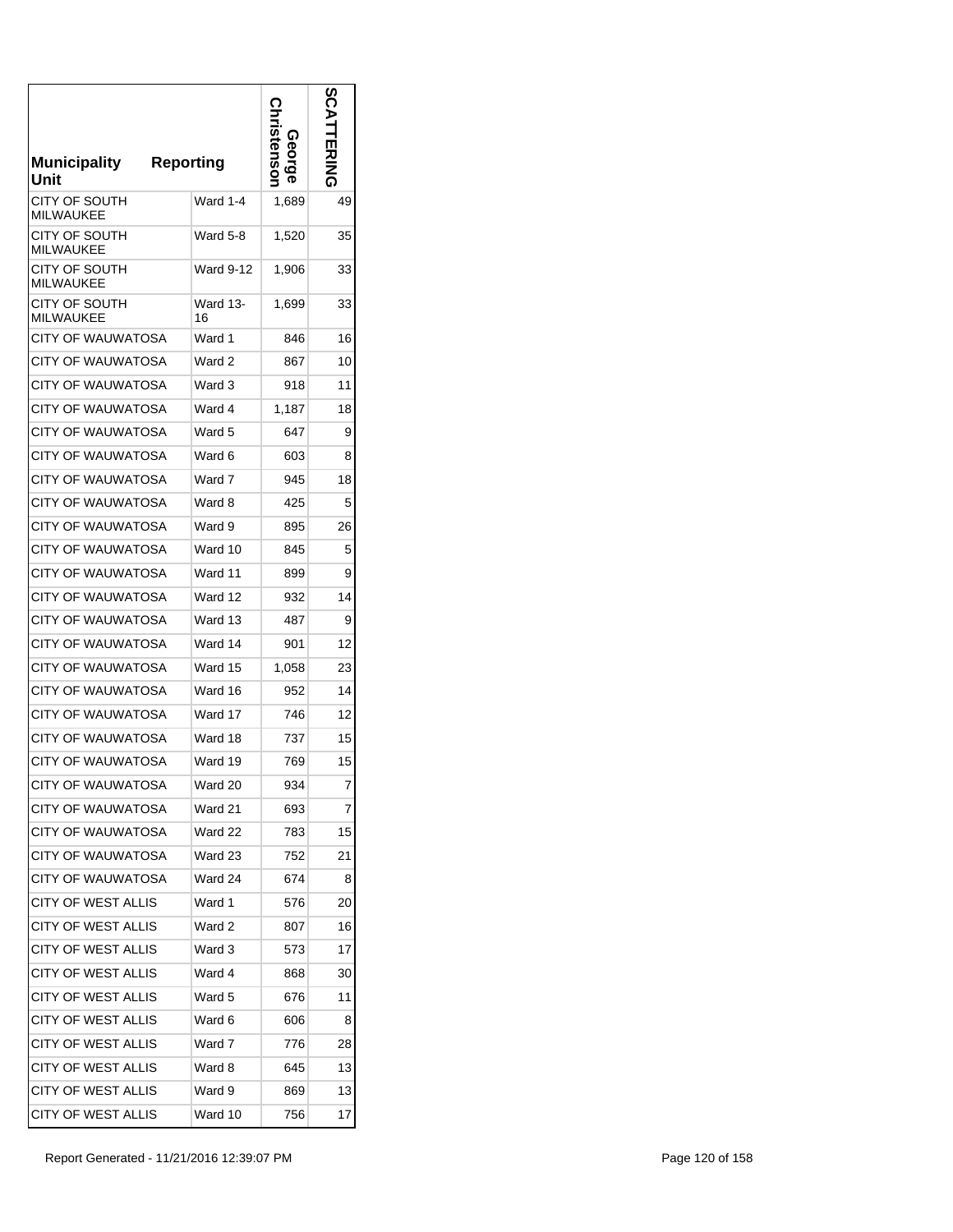| <b>Municipality</b><br>Unit | <b>Reporting</b> |         | hristensor<br>George | SCATTERING |
|-----------------------------|------------------|---------|----------------------|------------|
| <b>CITY OF WEST ALLIS</b>   |                  | Ward 11 | 896                  | 26         |
| <b>CITY OF WEST ALLIS</b>   |                  | Ward 12 | 753                  | 27         |
| CITY OF WEST ALLIS          |                  | Ward 13 | 1,062                | 20         |
| <b>CITY OF WEST ALLIS</b>   |                  | Ward 14 | 640                  | 18         |
| <b>CITY OF WEST ALLIS</b>   |                  | Ward 15 | 615                  | 23         |
| <b>CITY OF WEST ALLIS</b>   |                  | Ward 16 | 607                  | 16         |
| <b>CITY OF WEST ALLIS</b>   |                  | Ward 17 | 918                  | 19         |
| <b>CITY OF WEST ALLIS</b>   |                  | Ward 18 | 987                  | 31         |
| <b>CITY OF WEST ALLIS</b>   |                  | Ward 19 | 944                  | 15         |
| <b>CITY OF WEST ALLIS</b>   |                  | Ward 20 | 673                  | 16         |
| <b>CITY OF WEST ALLIS</b>   |                  | Ward 21 | 823                  | 11         |
| <b>CITY OF WEST ALLIS</b>   |                  | Ward 22 | 687                  | 14         |
| <b>CITY OF WEST ALLIS</b>   |                  | Ward 23 | 898                  | 22         |
| <b>CITY OF WEST ALLIS</b>   |                  | Ward 24 | 629                  | 14         |
| <b>CITY OF WEST ALLIS</b>   |                  | Ward 25 | 814                  | 19         |
| Total                       |                  |         | 310,43<br>0          | 5,150      |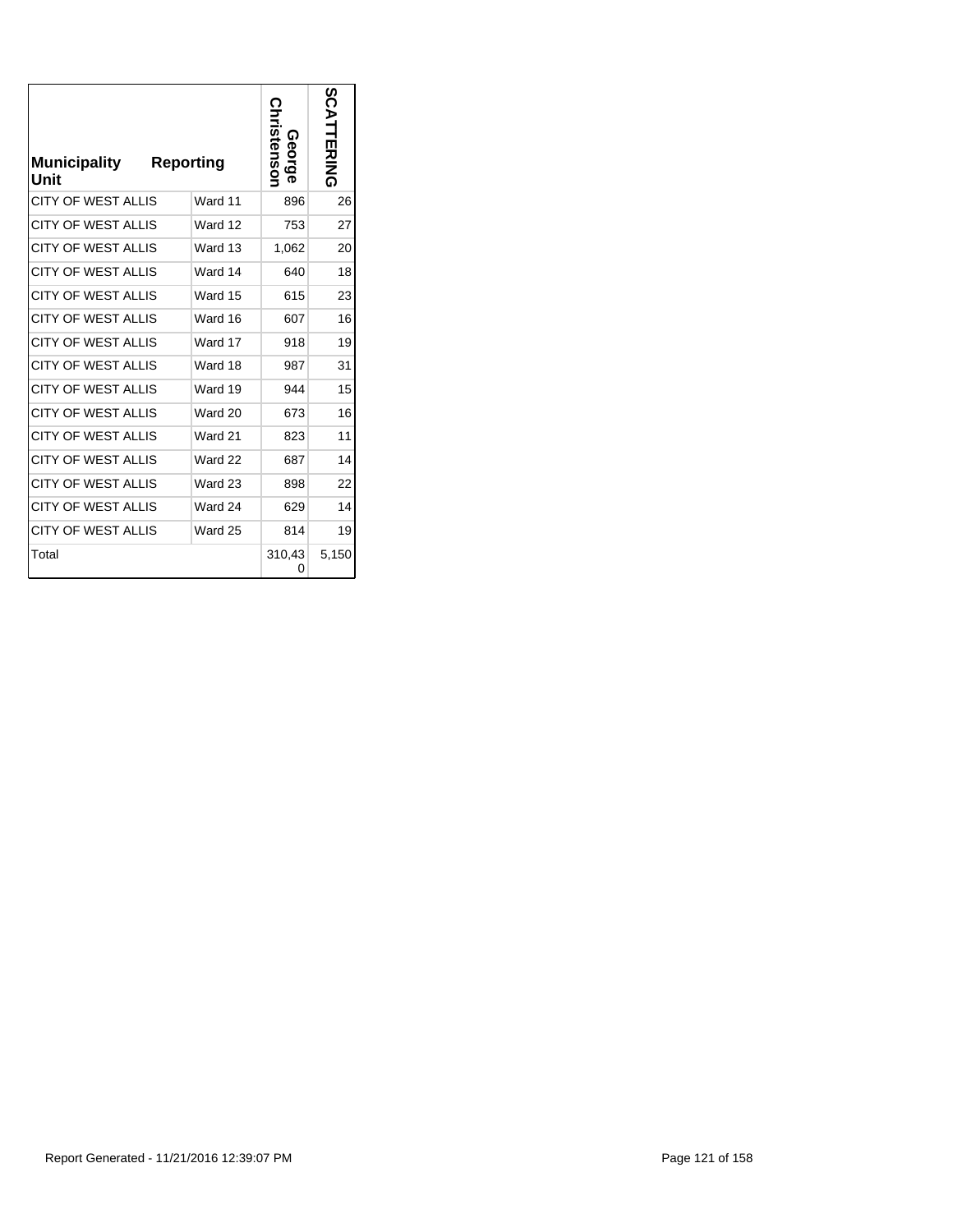### **Milwaukee County Treasurer**

# MILWAUKEE COUNTY

#### **2016 General Election**

#### **11/8/2016**

r

| <b>Municipality</b><br><b>Reporting</b><br>Unit |                  | <b>David Culler</b> | <b>SCA</b><br><b>ERING</b> |
|-------------------------------------------------|------------------|---------------------|----------------------------|
| VILLAGE OF BAYSIDE                              | Wards 1,3        | 648                 | 5                          |
| <b>VILLAGE OF BAYSIDE</b>                       | Wards<br>1S,3S   | 37                  | 1                          |
| <b>VILLAGE OF BAYSIDE</b>                       | Wards 2,4        | 756                 | 7                          |
| <b>VILLAGE OF BAYSIDE</b>                       | Ward 5           | 398                 | 6                          |
| <b>VILLAGE OF BROWN</b><br><b>DEER</b>          | Wards 1-2        | 1,696               | 20                         |
| VILLAGE OF BROWN<br><b>DEER</b>                 | Wards 3-4        | 1,582               | 25                         |
| <b>VILLAGE OF BROWN</b><br>DEER                 | Wards 5-6        | 1,540               | 19                         |
| VILLAGE OF FOX POINT                            | Wards 1-4        | 1,250               | 19                         |
| VILLAGE OF FOX POINT                            | Wards 5-9        | 1,640               | 31                         |
| <b>VILLAGE OF GREENDALE</b>                     | <b>Ward 1-2</b>  | 894                 | 24                         |
| VILLAGE OF GREENDALE                            | Ward 3-4         | 1,114               | 28                         |
| VILLAGE OF GREENDALE                            | Ward 5-6         | 1,015               | 18                         |
| <b>VILLAGE OF GREENDALE</b>                     | Ward 7-8         | 1,016               | 15                         |
| <b>VILLAGE OF GREENDALE</b>                     | <b>Ward 9-10</b> | 1,153               | 17                         |
| VILLAGE OF HALES<br><b>CORNERS</b>              | Wards 1-3        | 895                 | 12                         |
| VILLAGE OF HALES<br><b>CORNERS</b>              | Wards 4-6        | 846                 | 19                         |
| <b>VILLAGE OF HALES</b><br><b>CORNERS</b>       | Wards 7-9        | 787                 | 19                         |
| VILLAGE OF RIVER HILLS                          | Wards 1-3        | 629                 | 8                          |
| <b>VILLAGE OF</b><br><b>SHOREWOOD</b>           | Ward 1-4         | 2,291               | 22                         |
| VILLAGE OF<br><b>SHOREWOOD</b>                  | Ward 5-8         | 1.911               | 27                         |
| <b>VILLAGE OF</b><br>SHOREWOOD                  | <b>Ward 9-12</b> | 1,954               | 22                         |
| VILLAGE OF WEST<br><b>MILWAUKEE</b>             | Ward 1-2,5       | 543                 | 11                         |
| <b>VILLAGE OF WEST</b><br><b>MILWAUKEE</b>      | Ward 3-4,6       | 647                 | 17                         |
| VILLAGE OF WHITEFISH<br><b>BAY</b>              | Wards 1-2        | 849                 | 14                         |
| VILLAGE OF WHITEFISH<br>BAY                     | Wards 3-4        | 790                 | 8                          |
| VILLAGE OF WHITEFISH<br>BAY                     | Wards 5-6        | 897                 | 13                         |
| VILLAGE OF WHITEFISH<br>BAY                     | Ward 7           | 498                 | 9                          |

Report Generated - 11/21/2016 12:39:07 PM **Page 122 of 158**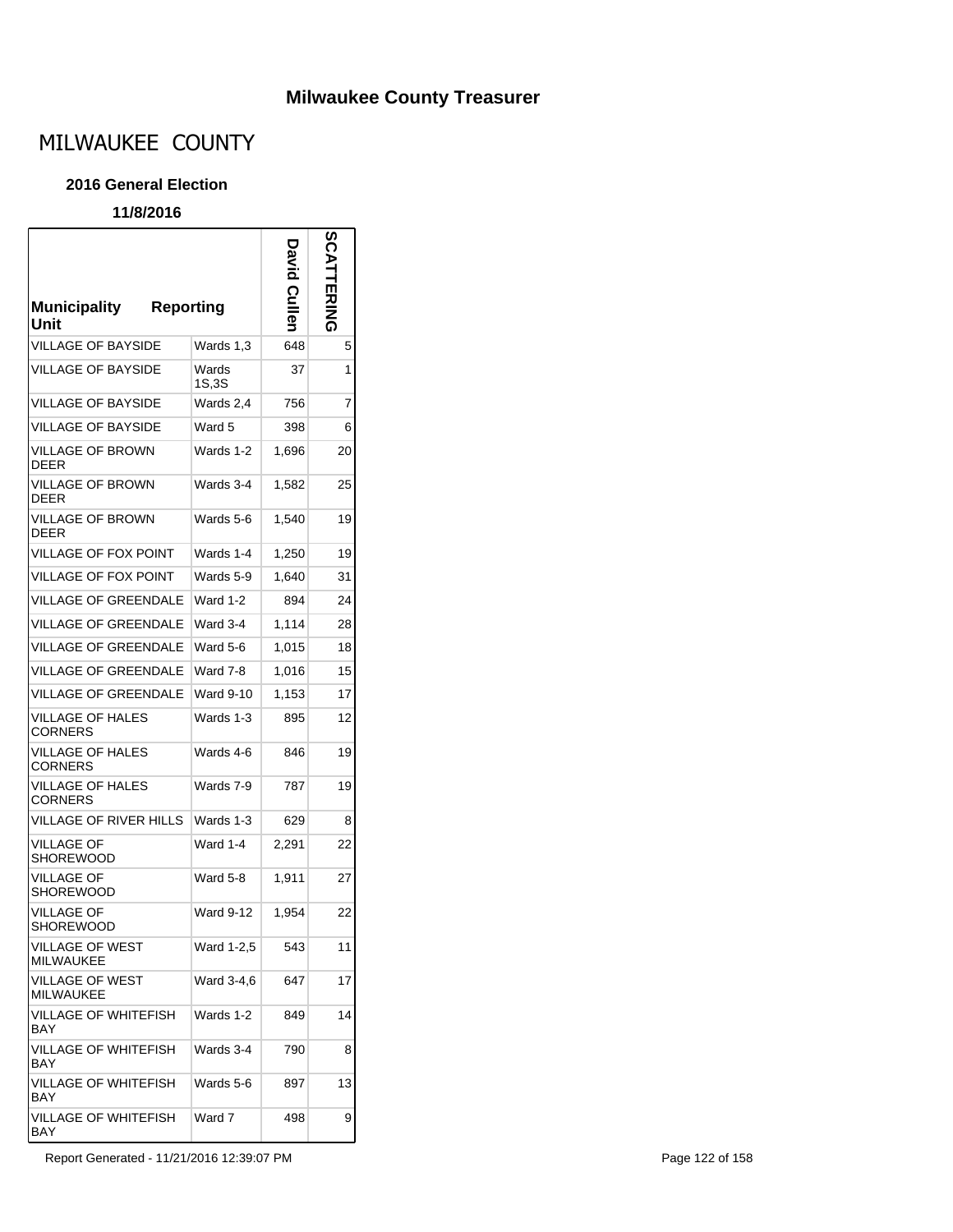| <b>Municipality</b><br>Unit        | <b>Reporting</b> | <b>Culler</b> | တိ<br>교지지의     |
|------------------------------------|------------------|---------------|----------------|
| VILLAGE OF WHITEFISH<br>BAY        | Wards 8,10       | 1,057         | 31             |
| VILLAGE OF WHITEFISH<br>BAY        | Wards 9,11       | 949           | 21             |
| VILLAGE OF WHITEFISH<br><b>BAY</b> | Ward 12          | 569           | 15             |
| CITY OF CUDAHY                     | <b>Ward 1-3</b>  | 1,321         | 33             |
| CITY OF CUDAHY                     | Ward 4-6         | 1,169         | 25             |
| <b>CITY OF CUDAHY</b>              | Ward 7-9         | 1,017         | 24             |
| CITY OF CUDAHY                     | Wards 10-<br>12  | 1,170         | 18             |
| <b>CITY OF CUDAHY</b>              | Wards 13-<br>15  | 1,417         | 24             |
| <b>CITY OF FRANKLIN</b>            | Ward 1           | 2             | 0              |
| CITY OF FRANKLIN                   | Ward 2           | 784           | 11             |
| <b>CITY OF FRANKLIN</b>            | Ward 3           | 913           | 19             |
| <b>CITY OF FRANKLIN</b>            | Ward 4           | 415           | 14             |
| <b>CITY OF FRANKLIN</b>            | Ward 5           | 365           | 4              |
| CITY OF FRANKLIN                   | Ward 6           | 532           | 10             |
| <b>CITY OF FRANKLIN</b>            | Ward 7           | 768           | 16             |
| CITY OF FRANKLIN                   | Ward 8           | 494           | 11             |
| CITY OF FRANKLIN                   | Ward 9           | 518           | 5              |
| CITY OF FRANKLIN                   | Ward 10          | 236           | 3              |
| <b>CITY OF FRANKLIN</b>            | Ward 11          | 603           | 8              |
| <b>CITY OF FRANKLIN</b>            | Ward 12          | 454           | 11             |
| <b>CITY OF FRANKLIN</b>            | Ward 13          | 554           | 16             |
| <b>CITY OF FRANKLIN</b>            | Ward 14          | 531           | 9              |
| <b>CITY OF FRANKLIN</b>            | Ward 15A         | 310           | 8              |
| <b>CITY OF FRANKLIN</b>            | Ward 15B         | 228           | 0              |
| <b>CITY OF FRANKLIN</b>            | Ward 16          | 641           | 12             |
| <b>CITY OF FRANKLIN</b>            | Ward 17          | 409           | 7              |
| <b>CITY OF FRANKLIN</b>            | Ward 18          | 233           | 8              |
| <b>CITY OF FRANKLIN</b>            | Ward 19          | 716           | 5              |
| <b>CITY OF FRANKLIN</b>            | Ward 20          | 428           | $\overline{2}$ |
| <b>CITY OF FRANKLIN</b>            | Ward 21          | 209           | 6              |
| <b>CITY OF FRANKLIN</b>            | Ward 22B         | 376           | 11             |
| <b>CITY OF FRANKLIN</b>            | Ward 22A         | 406           | 10             |
| <b>CITY OF FRANKLIN</b>            | Ward 23          | 620           | 13             |
| <b>CITY OF GLENDALE</b>            | Wards 1,7        | 857           | 20             |
| <b>CITY OF GLENDALE</b>            | Wards<br>2.8S    | 585           | 7              |
| <b>CITY OF GLENDALE</b>            | Wards 3,9        | 897           | 15             |
| <b>CITY OF GLENDALE</b>            | Wards 4,10       | 1,009         | 13             |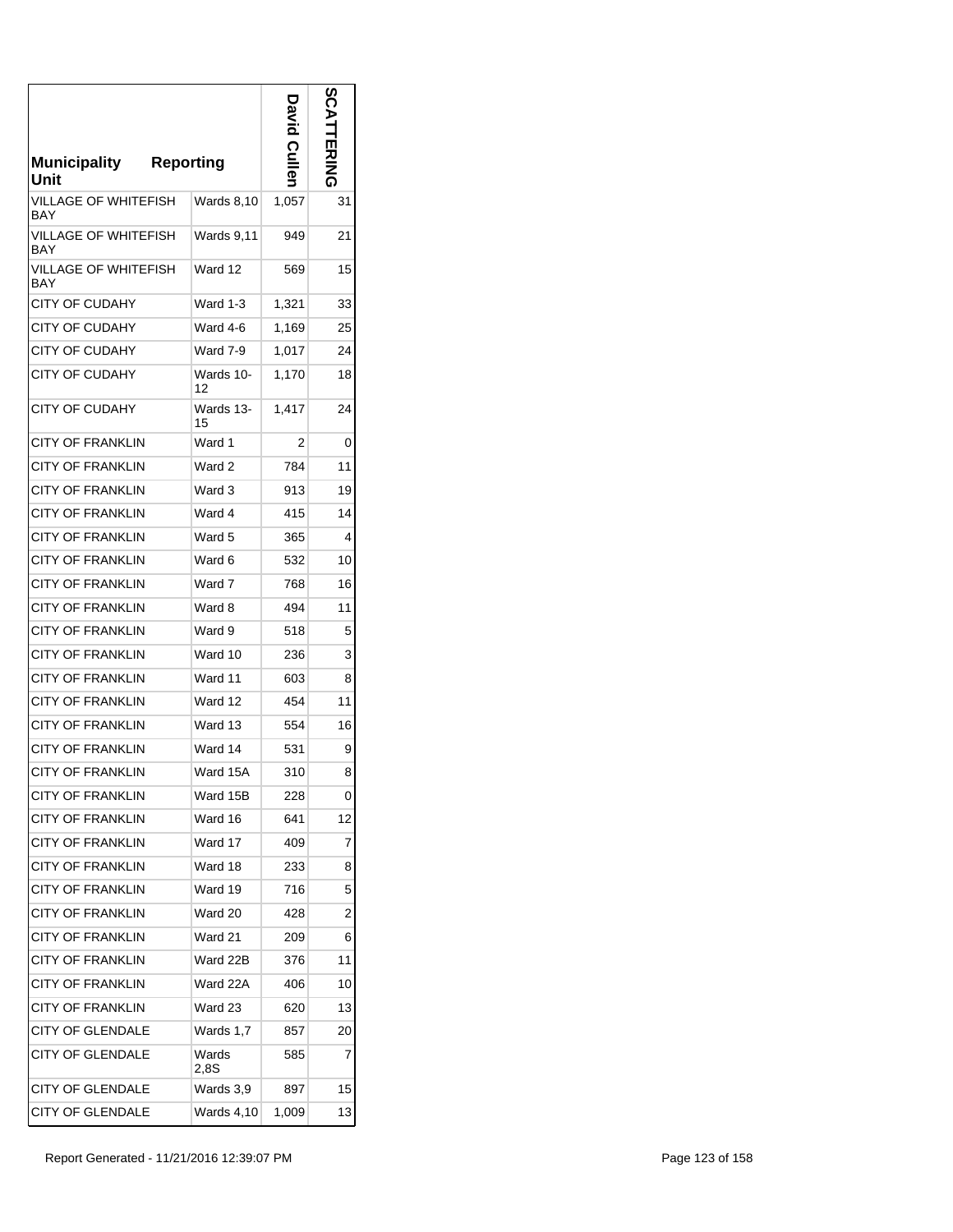| <b>Municipality</b><br>Unit | <b>Reporting</b> | <b>Culler</b> | ပ္ပ |
|-----------------------------|------------------|---------------|-----|
| <b>CITY OF GLENDALE</b>     | Wards 5,11       | 831           | 14  |
| CITY OF GLENDALE            | Wards 6,12       | 799           | 12  |
| <b>CITY OF GLENDALE</b>     | Ward 8           | 314           | 3   |
| <b>CITY OF GLENDALE</b>     | Ward 11S         | 206           | 3   |
| CITY OF GREENFIELD          | Ward 1           | 689           | 10  |
| CITY OF GREENFIELD          | Ward 2           | 504           | 10  |
| <b>CITY OF GREENFIELD</b>   | Ward 3           | 540           | 9   |
| <b>CITY OF GREENFIELD</b>   | Ward 4           | 546           | 12  |
| <b>CITY OF GREENFIELD</b>   | Ward 5           | 617           | 12  |
| <b>CITY OF GREENFIELD</b>   | Ward 6           | 526           | 20  |
| <b>CITY OF GREENFIELD</b>   | Ward 7           | 573           | 16  |
| <b>CITY OF GREENFIELD</b>   | Ward 8           | 705           | 6   |
| <b>CITY OF GREENFIELD</b>   | Ward 9           | 609           | 13  |
| <b>CITY OF GREENFIELD</b>   | Ward 10          | 586           | 9   |
| <b>CITY OF GREENFIELD</b>   | Ward 11          | 627           | 17  |
| <b>CITY OF GREENFIELD</b>   | Ward 12          | 655           | 9   |
| CITY OF GREENFIELD          | Ward 13          | 379           | 14  |
| <b>CITY OF GREENFIELD</b>   | Ward 14          | 531           | 12  |
| <b>CITY OF GREENFIELD</b>   | Ward 15          | 503           | 10  |
| CITY OF GREENFIELD          | Ward 16          | 233           | 0   |
| CITY OF GREENFIELD          | Ward 17          | 484           | 4   |
| <b>CITY OF GREENFIELD</b>   | Ward 18          | 539           | 11  |
| <b>CITY OF GREENFIELD</b>   | Ward 19          | 804           | 10  |
| <b>CITY OF GREENFIELD</b>   | Ward 20          | 766           | 9   |
| <b>CITY OF GREENFIELD</b>   | Ward 21          | 521           | 9   |
| CITY OF MILWAUKEE           | Ward 1           | 889           | 13  |
| <b>CITY OF MILWAUKEE</b>    | Ward 2           | 334           | 3   |
| <b>CITY OF MILWAUKEE</b>    | Ward 3           | 727           | 6   |
| <b>CITY OF MILWAUKEE</b>    | Ward 4           | 1,169         | 11  |
| CITY OF MILWAUKEE           | Ward 5           | 594           | 3   |
| <b>CITY OF MILWAUKEE</b>    | Ward 6           | 1,321         | 13  |
| <b>CITY OF MILWAUKEE</b>    | Ward 7           | 434           | 7   |
| <b>CITY OF MILWAUKEE</b>    | Ward 8           | 1,088         | 7   |
| <b>CITY OF MILWAUKEE</b>    | Ward 9           | 558           | 5   |
| <b>CITY OF MILWAUKEE</b>    | Ward 10          | 865           | 9   |
| <b>CITY OF MILWAUKEE</b>    | Ward 11          | 763           | 6   |
| <b>CITY OF MILWAUKEE</b>    | Ward 12          | 662           | 6   |
| <b>CITY OF MILWAUKEE</b>    | Ward 13          | 373           | 5   |
| <b>CITY OF MILWAUKEE</b>    | Ward 14          | 762           | 3   |
| CITY OF MILWAUKEE           | Ward 15          | 510           | 12  |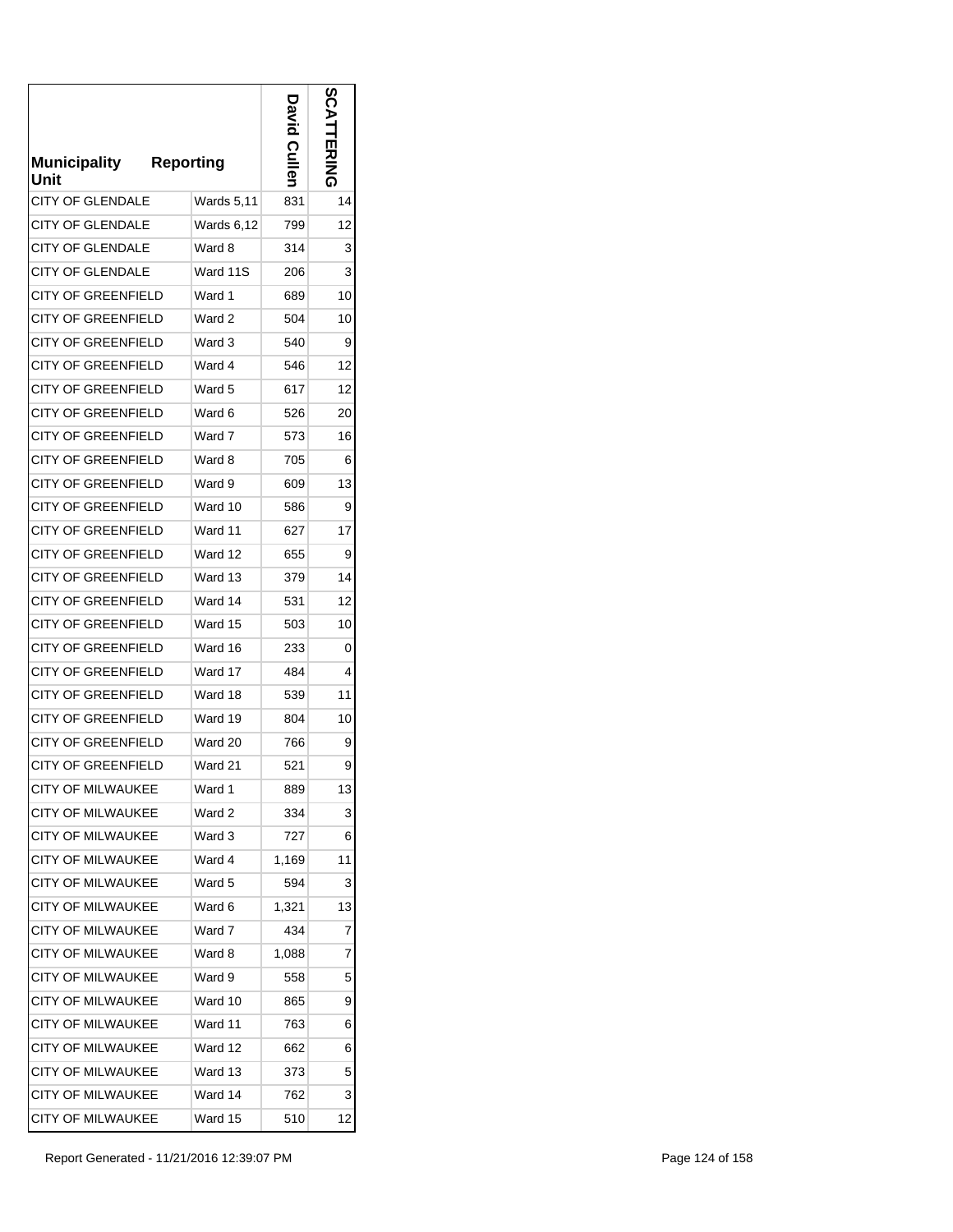| <b>Municipality</b><br>Unit | <b>Reporting</b> | Culler | n  |
|-----------------------------|------------------|--------|----|
| <b>CITY OF MILWAUKEE</b>    | Ward 16          | 1,094  | 8  |
| CITY OF MILWAUKEE           | Ward 17          | 434    | 6  |
| <b>CITY OF MILWAUKEE</b>    | Ward 18          | 703    | 13 |
| <b>CITY OF MILWAUKEE</b>    | Ward 19          | 530    | 8  |
| <b>CITY OF MILWAUKEE</b>    | Ward 20          | 703    | 9  |
| CITY OF MILWAUKEE           | Ward 21          | 686    | 7  |
| <b>CITY OF MILWAUKEE</b>    | Ward 22          | 630    | 3  |
| <b>CITY OF MILWAUKEE</b>    | Ward 23          | 242    | 4  |
| <b>CITY OF MILWAUKEE</b>    | Ward 24          | 320    | 3  |
| <b>CITY OF MILWAUKEE</b>    | Ward 25          | 563    | 12 |
| <b>CITY OF MILWAUKEE</b>    | Ward 26          | 529    | 5  |
| <b>CITY OF MILWAUKEE</b>    | Ward 27          | 496    | 5  |
| <b>CITY OF MILWAUKEE</b>    | Ward 28          | 176    | 0  |
| <b>CITY OF MILWAUKEE</b>    | Ward 29          | 300    | 2  |
| <b>CITY OF MILWAUKEE</b>    | Ward 30          | 555    | 4  |
| <b>CITY OF MILWAUKEE</b>    | Ward 31          | 520    | 5  |
| <b>CITY OF MILWAUKEE</b>    | Ward 32          | 1,176  | 20 |
| <b>CITY OF MILWAUKEE</b>    | Ward 33          | 1,416  | 34 |
| <b>CITY OF MILWAUKEE</b>    | Ward 34          | 822    | 13 |
| <b>CITY OF MILWAUKEE</b>    | Ward 35          | 619    | 11 |
| <b>CITY OF MILWAUKEE</b>    | Ward 36          | 603    | 7  |
| <b>CITY OF MILWAUKEE</b>    | Ward 37          | 553    | 8  |
| <b>CITY OF MILWAUKEE</b>    | Ward 38          | 442    | 6  |
| <b>CITY OF MILWAUKEE</b>    | Ward 39          | 545    | 5  |
| <b>CITY OF MILWAUKEE</b>    | Ward 40          | 537    | 6  |
| <b>CITY OF MILWAUKEE</b>    | Ward 41          | 507    | 6  |
| <b>CITY OF MILWAUKEE</b>    | Ward 42          | 689    | 3  |
| <b>CITY OF MILWAUKEE</b>    | Ward 43          | 383    | 4  |
| <b>CITY OF MILWAUKEE</b>    | Ward 44          | 731    | 7  |
| <b>CITY OF MILWAUKEE</b>    | Ward 45          | 711    | 4  |
| <b>CITY OF MILWAUKEE</b>    | Ward 46          | 381    | 5  |
| CITY OF MILWAUKEE           | Ward 47          | 705    | 6  |
| <b>CITY OF MILWAUKEE</b>    | Ward 48          | 322    | 4  |
| CITY OF MILWAUKEE           | Ward 49          | 470    | 3  |
| <b>CITY OF MILWAUKEE</b>    | Ward 50          | 468    | 4  |
| CITY OF MILWAUKEE           | Ward 51          | 478    | 3  |
| <b>CITY OF MILWAUKEE</b>    | Ward 52          | 662    | 8  |
| <b>CITY OF MILWAUKEE</b>    | Ward 53          | 296    | 3  |
| <b>CITY OF MILWAUKEE</b>    | Ward 54          | 376    | 4  |
| <b>CITY OF MILWAUKEE</b>    | Ward 55          | 787    | 10 |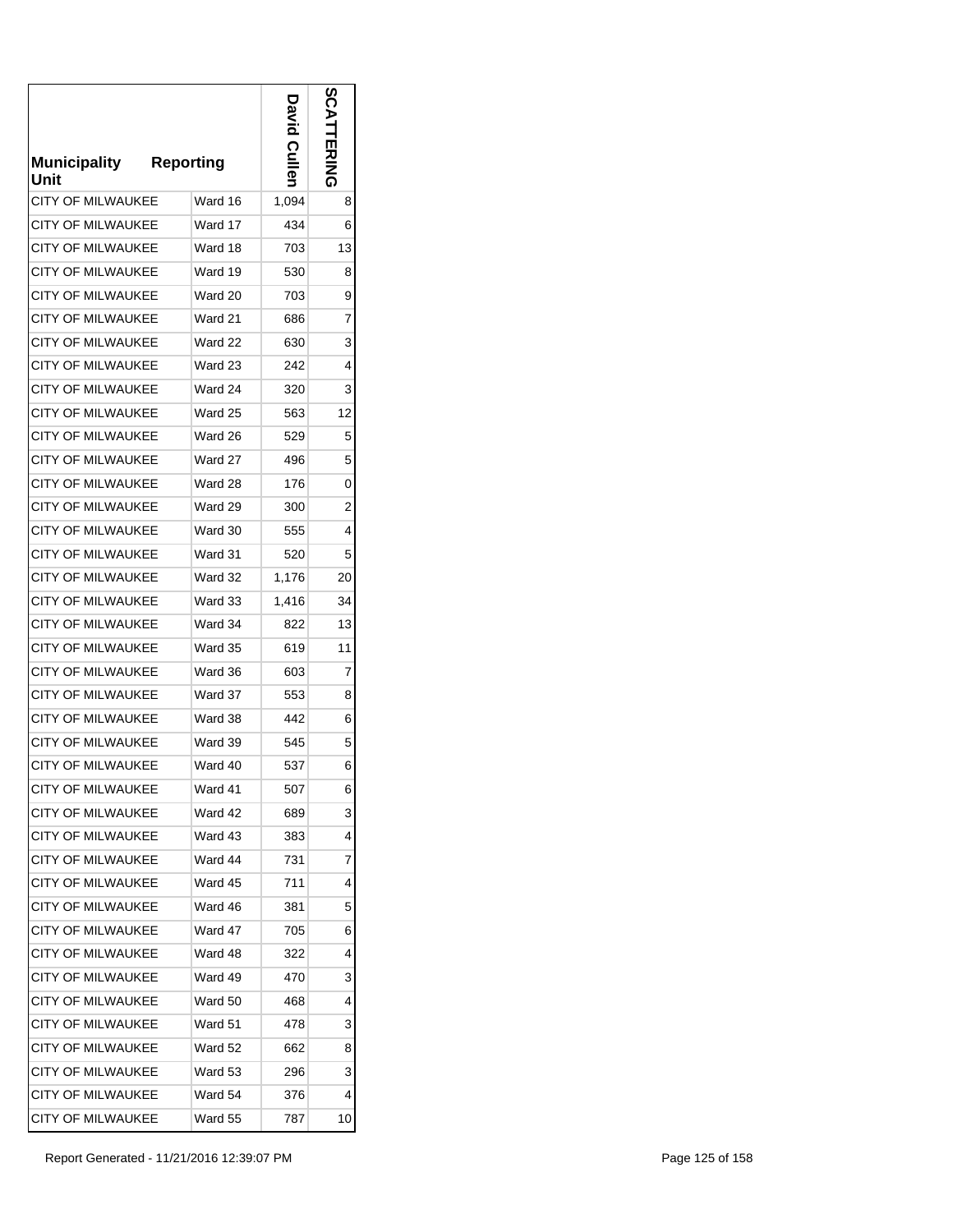| <b>Municipality</b><br>Unit | <b>Reporting</b> | Cullen | တိ<br>EN<br>NHN<br>Q |
|-----------------------------|------------------|--------|----------------------|
| <b>CITY OF MILWAUKEE</b>    | Ward 56          | 531    | 1                    |
| CITY OF MILWAUKEE           | Ward 57          | 693    | 1                    |
| <b>CITY OF MILWAUKEE</b>    | Ward 58          | 510    | 3                    |
| <b>CITY OF MILWAUKEE</b>    | Ward 59          | 1,021  | 3                    |
| <b>CITY OF MILWAUKEE</b>    | Ward 60          | 722    | 2                    |
| CITY OF MILWAUKEE           | Ward 61          | 561    | 6                    |
| <b>CITY OF MILWAUKEE</b>    | Ward 62          | 461    | 0                    |
| <b>CITY OF MILWAUKEE</b>    | Ward 63          | 424    | 3                    |
| <b>CITY OF MILWAUKEE</b>    | Ward 64          | 1,006  | 5                    |
| <b>CITY OF MILWAUKEE</b>    | Ward 65          | 827    | 4                    |
| <b>CITY OF MILWAUKEE</b>    | Ward 66          | 537    | 2                    |
| <b>CITY OF MILWAUKEE</b>    | Ward 67          | 453    | 3                    |
| <b>CITY OF MILWAUKEE</b>    | Ward 68          | 809    | 5                    |
| <b>CITY OF MILWAUKEE</b>    | Ward 69          | 684    | 3                    |
| <b>CITY OF MILWAUKEE</b>    | Ward 70          | 997    | 3                    |
| <b>CITY OF MILWAUKEE</b>    | Ward 71          | 539    | 1                    |
| <b>CITY OF MILWAUKEE</b>    | Ward 72          | 729    | 4                    |
| <b>CITY OF MILWAUKEE</b>    | Ward 73          | 772    | 5                    |
| <b>CITY OF MILWAUKEE</b>    | Ward 74          | 499    | 6                    |
| <b>CITY OF MILWAUKEE</b>    | Ward 75          | 513    | 7                    |
| CITY OF MILWAUKEE           | Ward 76          | 510    | 2                    |
| <b>CITY OF MILWAUKEE</b>    | Ward 77          | 476    | 2                    |
| <b>CITY OF MILWAUKEE</b>    | Ward 78          | 795    | 12                   |
| <b>CITY OF MILWAUKEE</b>    | Ward 79          | 828    | 9                    |
| <b>CITY OF MILWAUKEE</b>    | Ward 80          | 1,052  | 17                   |
| <b>CITY OF MILWAUKEE</b>    | Ward 81          | 397    | 4                    |
| <b>CITY OF MILWAUKEE</b>    | Ward 82          | 527    | 18                   |
| <b>CITY OF MILWAUKEE</b>    | Ward 83          | 708    | 16                   |
| <b>CITY OF MILWAUKEE</b>    | Ward 84          | 478    | 10                   |
| <b>CITY OF MILWAUKEE</b>    | Ward 85          | 690    | 13                   |
| <b>CITY OF MILWAUKEE</b>    | Ward 86          | 705    | 15                   |
| <b>CITY OF MILWAUKEE</b>    | Ward 87          | 414    | 12                   |
| <b>CITY OF MILWAUKEE</b>    | Ward 88          | 519    | 7                    |
| <b>CITY OF MILWAUKEE</b>    | Ward 89          | 725    | 11                   |
| <b>CITY OF MILWAUKEE</b>    | Ward 90          | 698    | 14                   |
| <b>CITY OF MILWAUKEE</b>    | Ward 91          | 1,025  | 4                    |
| <b>CITY OF MILWAUKEE</b>    | Ward 92          | 967    | 13                   |
| <b>CITY OF MILWAUKEE</b>    | Ward 93          | 448    | 11                   |
| <b>CITY OF MILWAUKEE</b>    | Ward 94          | 306    | 0                    |
| <b>CITY OF MILWAUKEE</b>    | Ward 95          | 455    | 1                    |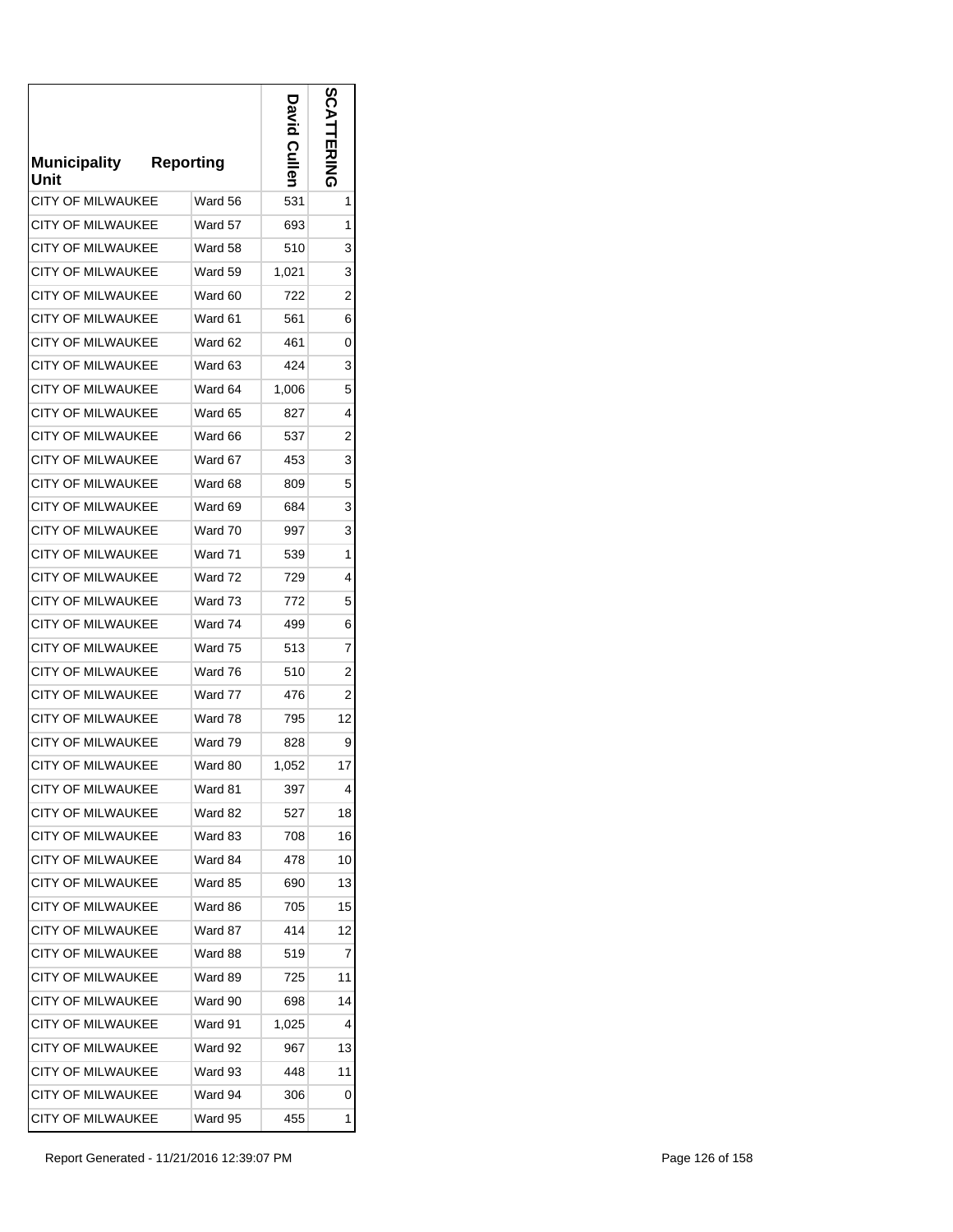| <b>Municipality</b><br>Unit | <b>Reporting</b> | <b>Cullen</b> | n<br>ERING |
|-----------------------------|------------------|---------------|------------|
| <b>CITY OF MILWAUKEE</b>    | Ward 96          | 775           | 8          |
| CITY OF MILWAUKEE           | Ward 97          | 614           | 10         |
| <b>CITY OF MILWAUKEE</b>    | Ward 98          | 491           | 6          |
| <b>CITY OF MILWAUKEE</b>    | Ward 99          | 897           | 5          |
| <b>CITY OF MILWAUKEE</b>    | <b>Ward 100</b>  | 590           | 3          |
| CITY OF MILWAUKEE           | Ward 101         | 816           | 4          |
| <b>CITY OF MILWAUKEE</b>    | Ward 102         | 897           | 9          |
| <b>CITY OF MILWAUKEE</b>    | Ward 103         | 1,050         | 8          |
| CITY OF MILWAUKEE           | Ward 104         | 959           | 4          |
| <b>CITY OF MILWAUKEE</b>    | <b>Ward 105</b>  | 389           | 1          |
| <b>CITY OF MILWAUKEE</b>    | Ward 106         | 348           | 1          |
| <b>CITY OF MILWAUKEE</b>    | <b>Ward 107</b>  | 571           | 3          |
| <b>CITY OF MILWAUKEE</b>    | Ward 108         | 497           | 2          |
| <b>CITY OF MILWAUKEE</b>    | Ward 109         | 577           | 1          |
| <b>CITY OF MILWAUKEE</b>    | <b>Ward 110</b>  | 326           | 3          |
| <b>CITY OF MILWAUKEE</b>    | <b>Ward 111</b>  | 407           | 8          |
| <b>CITY OF MILWAUKEE</b>    | <b>Ward 112</b>  | 509           | 4          |
| <b>CITY OF MILWAUKEE</b>    | Ward 113         | 459           | 1          |
| <b>CITY OF MILWAUKEE</b>    | Ward 114         | 423           | 1          |
| <b>CITY OF MILWAUKEE</b>    | <b>Ward 115</b>  | 700           | 3          |
| <b>CITY OF MILWAUKEE</b>    | Ward 116         | 357           | 2          |
| <b>CITY OF MILWAUKEE</b>    | Ward 117         | 465           | 4          |
| <b>CITY OF MILWAUKEE</b>    | <b>Ward 118</b>  | 461           | 4          |
| <b>CITY OF MILWAUKEE</b>    | Ward 119         | 502           | 5          |
| <b>CITY OF MILWAUKEE</b>    | <b>Ward 120</b>  | 472           | 3          |
| <b>CITY OF MILWAUKEE</b>    | Ward 121         | 571           | 3          |
| <b>CITY OF MILWAUKEE</b>    | Ward 122         | 618           | 4          |
| <b>CITY OF MILWAUKEE</b>    | Ward 123         | 692           | 4          |
| <b>CITY OF MILWAUKEE</b>    | <b>Ward 124</b>  | 457           | 4          |
| <b>CITY OF MILWAUKEE</b>    | Ward 125         | 877           | 17         |
| <b>CITY OF MILWAUKEE</b>    | Ward 126         | 636           | 7          |
| <b>CITY OF MILWAUKEE</b>    | Ward 127         | 980           | 20         |
| <b>CITY OF MILWAUKEE</b>    | Ward 128         | 1,165         | 36         |
| <b>CITY OF MILWAUKEE</b>    | Ward 129         | 749           | 23         |
| <b>CITY OF MILWAUKEE</b>    | Ward 130         | 946           | 13         |
| <b>CITY OF MILWAUKEE</b>    | Ward 131         | 780           | 10         |
| <b>CITY OF MILWAUKEE</b>    | Ward 132         | 1,081         | 19         |
| <b>CITY OF MILWAUKEE</b>    | Ward 133         | 688           | 14         |
| <b>CITY OF MILWAUKEE</b>    | Ward 134         | 723           | 9          |
| <b>CITY OF MILWAUKEE</b>    | Ward 135         | 798           | 9          |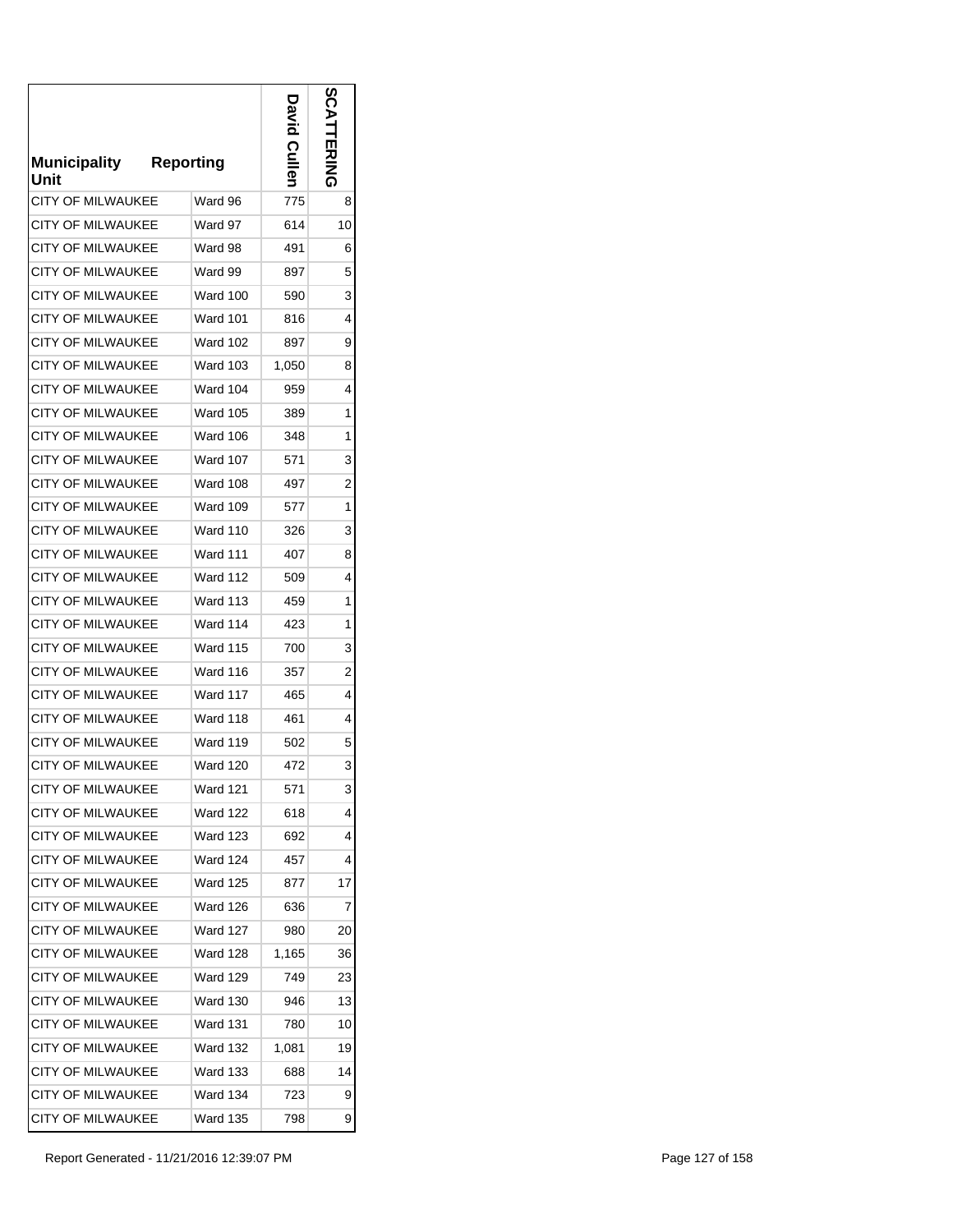| <b>Municipality</b><br>Unit | <b>Reporting</b> | Cullen | <b>S</b><br>ことにゅう |
|-----------------------------|------------------|--------|-------------------|
| <b>CITY OF MILWAUKEE</b>    | Ward 136         | 790    | 14                |
| <b>CITY OF MILWAUKEE</b>    | Ward 137         | 552    | 9                 |
| <b>CITY OF MILWAUKEE</b>    | Ward 138         | 1,514  | 17                |
| <b>CITY OF MILWAUKEE</b>    | Ward 139         | 1,030  | 11                |
| <b>CITY OF MILWAUKEE</b>    | <b>Ward 140</b>  | 338    | 1                 |
| <b>CITY OF MILWAUKEE</b>    | Ward 141         | 467    | 3                 |
| <b>CITY OF MILWAUKEE</b>    | Ward 142         | 457    | 4                 |
| <b>CITY OF MILWAUKEE</b>    | Ward 143         | 428    | 1                 |
| <b>CITY OF MILWAUKEE</b>    | Ward 144         | 337    | 2                 |
| <b>CITY OF MILWAUKEE</b>    | <b>Ward 145</b>  | 186    | 2                 |
| <b>CITY OF MILWAUKEE</b>    | Ward 146         | 188    | 0                 |
| <b>CITY OF MILWAUKEE</b>    | Ward 147         | 685    | 5                 |
| <b>CITY OF MILWAUKEE</b>    | Ward 148         | 524    | 1                 |
| <b>CITY OF MILWAUKEE</b>    | Ward 149         | 587    | 6                 |
| <b>CITY OF MILWAUKEE</b>    | <b>Ward 150</b>  | 471    | 5                 |
| <b>CITY OF MILWAUKEE</b>    | <b>Ward 151</b>  | 351    | 0                 |
| <b>CITY OF MILWAUKEE</b>    | <b>Ward 152</b>  | 281    | 0                 |
| <b>CITY OF MILWAUKEE</b>    | Ward 153         | 495    | 3                 |
| <b>CITY OF MILWAUKEE</b>    | <b>Ward 154</b>  | 478    | 1                 |
| <b>CITY OF MILWAUKEE</b>    | Ward 155         | 403    | 4                 |
| <b>CITY OF MILWAUKEE</b>    | Ward 156         | 584    | 5                 |
| <b>CITY OF MILWAUKEE</b>    | Ward 157         | 410    | 3                 |
| <b>CITY OF MILWAUKEE</b>    | <b>Ward 158</b>  | 355    | 3                 |
| <b>CITY OF MILWAUKEE</b>    | <b>Ward 159</b>  | 378    | 8                 |
| <b>CITY OF MILWAUKEE</b>    | <b>Ward 160</b>  | 513    | 3                 |
| <b>CITY OF MILWAUKEE</b>    | Ward 161         | 174    | 2                 |
| <b>CITY OF MILWAUKEE</b>    | Ward 162         | 307    | 1                 |
| <b>CITY OF MILWAUKEE</b>    | Ward 163         | 518    | 6                 |
| <b>CITY OF MILWAUKEE</b>    | <b>Ward 164</b>  | 600    | 8                 |
| <b>CITY OF MILWAUKEE</b>    | Ward 165         | 550    | 6                 |
| <b>CITY OF MILWAUKEE</b>    | Ward 166         | 260    | 7                 |
| <b>CITY OF MILWAUKEE</b>    | Ward 167         | 626    | 5                 |
| <b>CITY OF MILWAUKEE</b>    | Ward 168         | 1,107  | 11                |
| <b>CITY OF MILWAUKEE</b>    | Ward 169         | 368    | 2                 |
| <b>CITY OF MILWAUKEE</b>    | <b>Ward 170</b>  | 314    | 4                 |
| <b>CITY OF MILWAUKEE</b>    | Ward 171         | 108    | 1                 |
| <b>CITY OF MILWAUKEE</b>    | Ward 172         | 353    | 0                 |
| <b>CITY OF MILWAUKEE</b>    | Ward 173         | 498    | 3                 |
| <b>CITY OF MILWAUKEE</b>    | Ward 174         | 650    | 6                 |
| CITY OF MILWAUKEE           | Ward 175         | 416    | 1                 |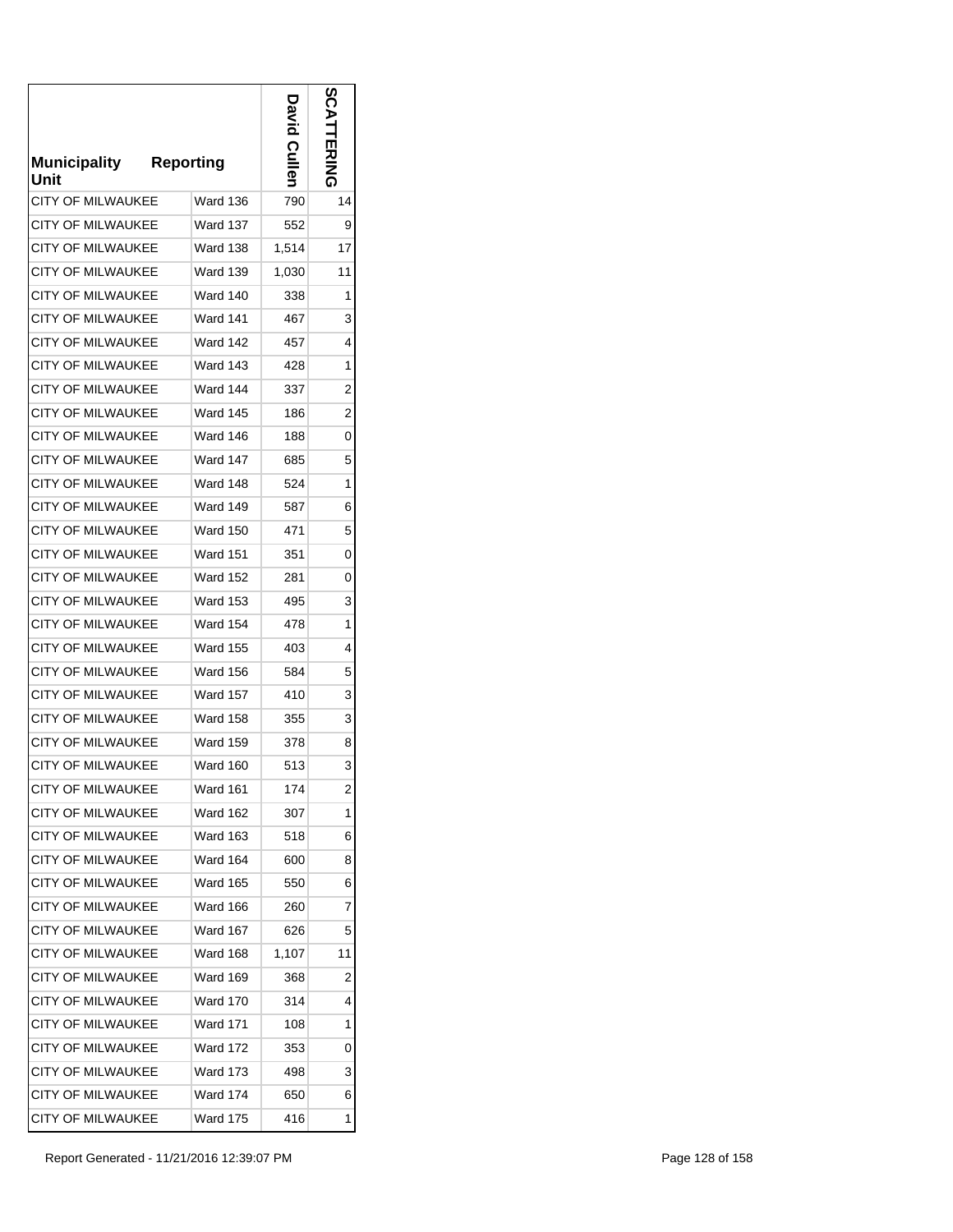| <b>Municipality</b><br>Unit | <b>Reporting</b> | Culler | m<br>四カミ |
|-----------------------------|------------------|--------|----------|
| <b>CITY OF MILWAUKEE</b>    | Ward 176         | 504    | 1        |
| <b>CITY OF MILWAUKEE</b>    | Ward 177         | 1,317  | 30       |
| <b>CITY OF MILWAUKEE</b>    | <b>Ward 178</b>  | 985    | 14       |
| <b>CITY OF MILWAUKEE</b>    | <b>Ward 179</b>  | 1,190  | 29       |
| <b>CITY OF MILWAUKEE</b>    | Ward 180         | 858    | 18       |
| CITY OF MILWAUKEE           | Ward 181         | 1,090  | 19       |
| <b>CITY OF MILWAUKEE</b>    | Ward 182         | 1,103  | 31       |
| <b>CITY OF MILWAUKEE</b>    | Ward 183         | 1,498  | 24       |
| <b>CITY OF MILWAUKEE</b>    | Ward 184         | 1,043  | 17       |
| CITY OF MILWAUKEE           | Ward 185         | 1,481  | 22       |
| <b>CITY OF MILWAUKEE</b>    | Ward 186         | 1,464  | 30       |
| <b>CITY OF MILWAUKEE</b>    | Ward 187         | 420    | 8        |
| <b>CITY OF MILWAUKEE</b>    | Ward 188         | 340    | 10       |
| <b>CITY OF MILWAUKEE</b>    | <b>Ward 189</b>  | 486    | 3        |
| <b>CITY OF MILWAUKEE</b>    | Ward 190         | 1,009  | 27       |
| <b>CITY OF MILWAUKEE</b>    | <b>Ward 191</b>  | 753    | 17       |
| CITY OF MILWAUKEE           | <b>Ward 192</b>  | 745    | 16       |
| <b>CITY OF MILWAUKEE</b>    | Ward 193         | 414    | 7        |
| <b>CITY OF MILWAUKEE</b>    | Ward 194         | 435    | 6        |
| <b>CITY OF MILWAUKEE</b>    | <b>Ward 195</b>  | 374    | 3        |
| CITY OF MILWAUKEE           | Ward 196         | 606    | 8        |
| <b>CITY OF MILWAUKEE</b>    | Ward 197         | 237    | 1        |
| <b>CITY OF MILWAUKEE</b>    | Ward 198         | 567    | 9        |
| <b>CITY OF MILWAUKEE</b>    | Ward 199         | 444    | 5        |
| <b>CITY OF MILWAUKEE</b>    | <b>Ward 200</b>  | 273    | 3        |
| <b>CITY OF MILWAUKEE</b>    | Ward 201         | 286    | 3        |
| <b>CITY OF MILWAUKEE</b>    | <b>Ward 202</b>  | 572    | 11       |
| <b>CITY OF MILWAUKEE</b>    | Ward 203         | 722    | 19       |
| <b>CITY OF MILWAUKEE</b>    | <b>Ward 204</b>  | 603    | 12       |
| <b>CITY OF MILWAUKEE</b>    | <b>Ward 205</b>  | 536    | 13       |
| <b>CITY OF MILWAUKEE</b>    | Ward 206         | 463    | 12       |
| <b>CITY OF MILWAUKEE</b>    | Ward 207         | 524    | 19       |
| <b>CITY OF MILWAUKEE</b>    | <b>Ward 208</b>  | 566    | 19       |
| <b>CITY OF MILWAUKEE</b>    | Ward 209         | 460    | 13       |
| <b>CITY OF MILWAUKEE</b>    | Ward 210         | 513    | 14       |
| <b>CITY OF MILWAUKEE</b>    | Ward 211         | 498    | 11       |
| <b>CITY OF MILWAUKEE</b>    | Ward 212         | 559    | 21       |
| <b>CITY OF MILWAUKEE</b>    | Ward 213         | 626    | 23       |
| <b>CITY OF MILWAUKEE</b>    | Ward 214         | 313    | 2        |
| CITY OF MILWAUKEE           | Ward 215         | 225    | 4        |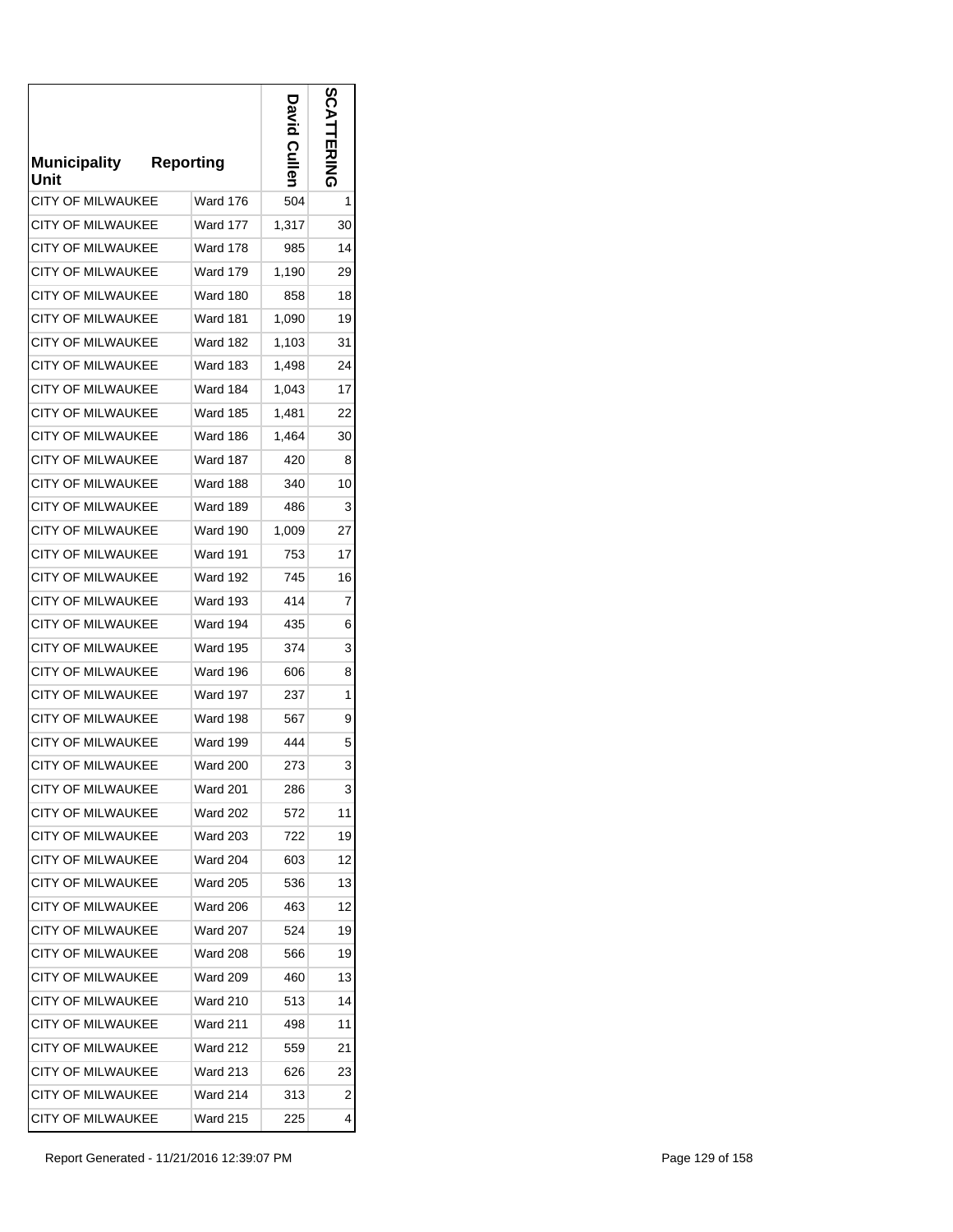| <b>Municipality</b><br>Unit | <b>Reporting</b> | Cullen | တိ<br>ロスコスロック  |
|-----------------------------|------------------|--------|----------------|
| <b>CITY OF MILWAUKEE</b>    | <b>Ward 216</b>  | 192    | 1              |
| CITY OF MILWAUKEE           | Ward 217         | 410    | 6              |
| <b>CITY OF MILWAUKEE</b>    | <b>Ward 218</b>  | 457    | 5              |
| <b>CITY OF MILWAUKEE</b>    | Ward 219         | 349    | 5              |
| <b>CITY OF MILWAUKEE</b>    | Ward 220         | 366    | 15             |
| CITY OF MILWAUKEE           | Ward 221         | 638    | 6              |
| <b>CITY OF MILWAUKEE</b>    | <b>Ward 222</b>  | 397    | 5              |
| <b>CITY OF MILWAUKEE</b>    | Ward 223         | 414    | 1              |
| <b>CITY OF MILWAUKEE</b>    | Ward 224         | 331    | 6              |
| <b>CITY OF MILWAUKEE</b>    | <b>Ward 225</b>  | 315    | 2              |
| <b>CITY OF MILWAUKEE</b>    | <b>Ward 226</b>  | 202    | 1              |
| <b>CITY OF MILWAUKEE</b>    | <b>Ward 227</b>  | 534    | 12             |
| <b>CITY OF MILWAUKEE</b>    | <b>Ward 228</b>  | 246    | 1              |
| <b>CITY OF MILWAUKEE</b>    | <b>Ward 229</b>  | 218    | 2              |
| <b>CITY OF MILWAUKEE</b>    | <b>Ward 230</b>  | 403    | 4              |
| <b>CITY OF MILWAUKEE</b>    | <b>Ward 231</b>  | 185    | 3              |
| <b>CITY OF MILWAUKEE</b>    | <b>Ward 232</b>  | 142    | $\overline{2}$ |
| <b>CITY OF MILWAUKEE</b>    | <b>Ward 233</b>  | 142    | 2              |
| <b>CITY OF MILWAUKEE</b>    | <b>Ward 234</b>  | 290    | 4              |
| <b>CITY OF MILWAUKEE</b>    | <b>Ward 235</b>  | 998    | 15             |
| CITY OF MILWAUKEE           | <b>Ward 236</b>  | 268    | 4              |
| <b>CITY OF MILWAUKEE</b>    | <b>Ward 237</b>  | 369    | 6              |
| <b>CITY OF MILWAUKEE</b>    | <b>Ward 238</b>  | 312    | 2              |
| <b>CITY OF MILWAUKEE</b>    | <b>Ward 239</b>  | 301    | 6              |
| <b>CITY OF MILWAUKEE</b>    | <b>Ward 240</b>  | 340    | 1              |
| <b>CITY OF MILWAUKEE</b>    | Ward 241         | 676    | 9              |
| <b>CITY OF MILWAUKEE</b>    | Ward 242         | 612    | 13             |
| <b>CITY OF MILWAUKEE</b>    | <b>Ward 243</b>  | 740    | 13             |
| <b>CITY OF MILWAUKEE</b>    | Ward 244         | 594    | 10             |
| <b>CITY OF MILWAUKEE</b>    | Ward 245         | 526    | 14             |
| <b>CITY OF MILWAUKEE</b>    | Ward 246         | 938    | 13             |
| <b>CITY OF MILWAUKEE</b>    | <b>Ward 247</b>  | 456    | 9              |
| <b>CITY OF MILWAUKEE</b>    | Ward 248         | 917    | 16             |
| <b>CITY OF MILWAUKEE</b>    | <b>Ward 249</b>  | 277    | 4              |
| <b>CITY OF MILWAUKEE</b>    | Ward 250         | 230    | 4              |
| <b>CITY OF MILWAUKEE</b>    | Ward 251         | 150    | 2              |
| <b>CITY OF MILWAUKEE</b>    | Ward 252         | 295    | 3              |
| <b>CITY OF MILWAUKEE</b>    | <b>Ward 253</b>  | 133    | 1              |
| <b>CITY OF MILWAUKEE</b>    | Ward 254         | 123    | 3              |
| CITY OF MILWAUKEE           | <b>Ward 255</b>  | 186    | $\overline{2}$ |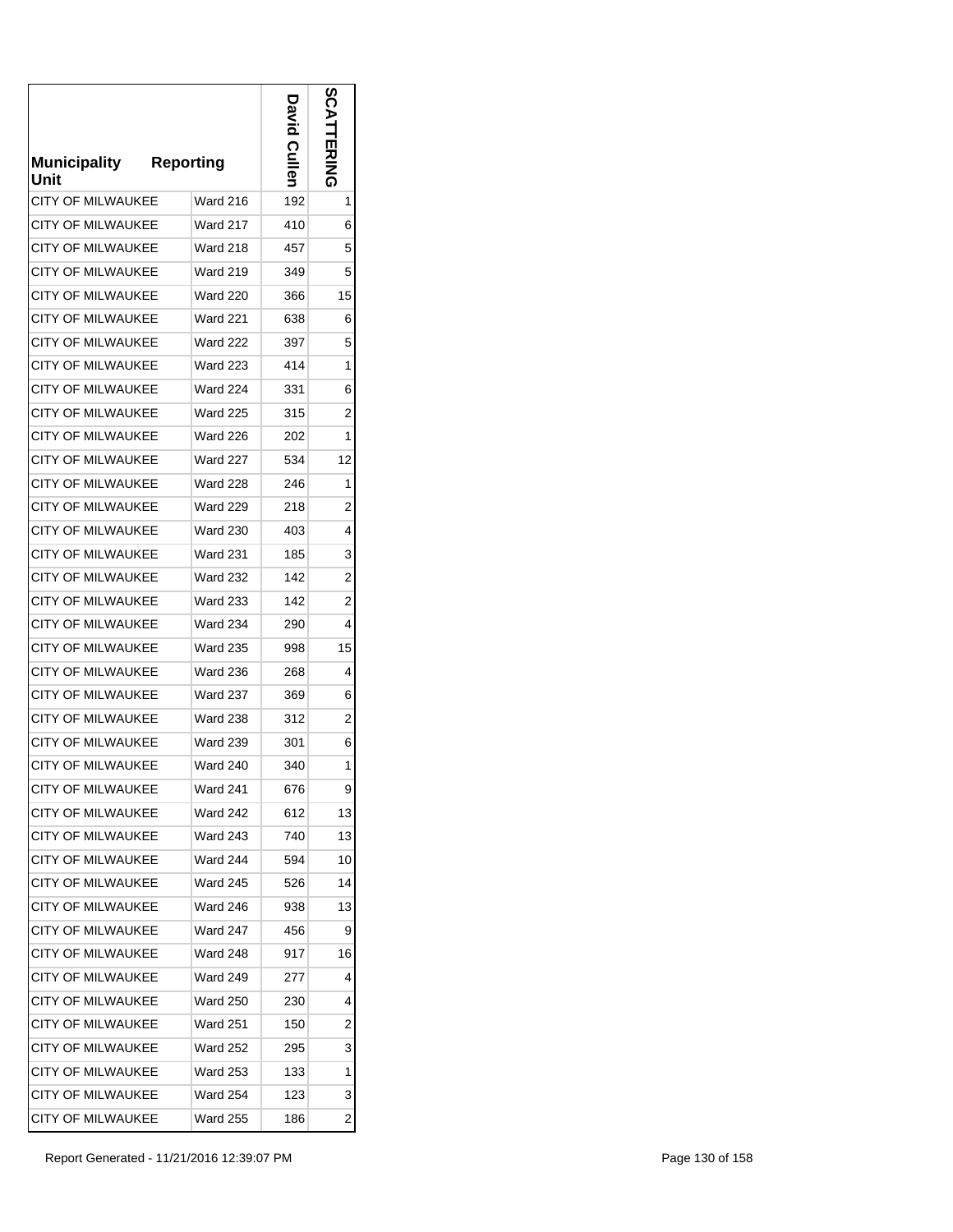| <b>Municipality</b><br>Unit | <b>Reporting</b> | <b>Culler</b> | ဂ္ဂ<br>교지지 |
|-----------------------------|------------------|---------------|------------|
| <b>CITY OF MILWAUKEE</b>    | <b>Ward 256</b>  | 203           | 2          |
| CITY OF MILWAUKEE           | Ward 257         | 434           | 7          |
| <b>CITY OF MILWAUKEE</b>    | <b>Ward 258</b>  | 474           | 4          |
| <b>CITY OF MILWAUKEE</b>    | <b>Ward 259</b>  | 320           | 7          |
| <b>CITY OF MILWAUKEE</b>    | <b>Ward 260</b>  | 254           | 4          |
| CITY OF MILWAUKEE           | <b>Ward 261</b>  | 333           | 10         |
| <b>CITY OF MILWAUKEE</b>    | <b>Ward 262</b>  | 670           | 20         |
| CITY OF MILWAUKEE           | Ward 263         | 376           | 7          |
| CITY OF MILWAUKEE           | Ward 264         | 722           | 16         |
| <b>CITY OF MILWAUKEE</b>    | Ward 265         | 447           | 9          |
| <b>CITY OF MILWAUKEE</b>    | <b>Ward 266</b>  | 433           | 22         |
| <b>CITY OF MILWAUKEE</b>    | Ward 267         | 421           | 7          |
| <b>CITY OF MILWAUKEE</b>    | <b>Ward 268</b>  | 910           | 21         |
| <b>CITY OF MILWAUKEE</b>    | <b>Ward 269</b>  | 531           | 14         |
| <b>CITY OF MILWAUKEE</b>    | <b>Ward 270</b>  | 512           | 17         |
| <b>CITY OF MILWAUKEE</b>    | <b>Ward 271</b>  | 904           | 15         |
| CITY OF MILWAUKEE           | <b>Ward 272</b>  | 607           | 13         |
| <b>CITY OF MILWAUKEE</b>    | <b>Ward 273</b>  | 366           | 11         |
| <b>CITY OF MILWAUKEE</b>    | <b>Ward 274</b>  | 378           | 11         |
| <b>CITY OF MILWAUKEE</b>    | <b>Ward 275</b>  | 829           | 25         |
| <b>CITY OF MILWAUKEE</b>    | <b>Ward 276</b>  | 779           | 25         |
| <b>CITY OF MILWAUKEE</b>    | <b>Ward 277</b>  | 763           | 22         |
| <b>CITY OF MILWAUKEE</b>    | <b>Ward 278</b>  | 458           | 12         |
| <b>CITY OF MILWAUKEE</b>    | Ward 279         | 642           | 15         |
| <b>CITY OF MILWAUKEE</b>    | <b>Ward 280</b>  | 1,071         | 25         |
| <b>CITY OF MILWAUKEE</b>    | Ward 281         | 504           | 5          |
| <b>CITY OF MILWAUKEE</b>    | Ward 282         | 218           | 4          |
| <b>CITY OF MILWAUKEE</b>    | Ward 283         | 452           | 8          |
| <b>CITY OF MILWAUKEE</b>    | Ward 284         | 474           | 2          |
| <b>CITY OF MILWAUKEE</b>    | <b>Ward 285</b>  | 112           | 0          |
| <b>CITY OF MILWAUKEE</b>    | Ward 286         | 317           | 5          |
| <b>CITY OF MILWAUKEE</b>    | Ward 287         | 306           | 6          |
| CITY OF MILWAUKEE           | Ward 288         | 703           | 22         |
| <b>CITY OF MILWAUKEE</b>    | Ward 289         | 402           | 7          |
| <b>CITY OF MILWAUKEE</b>    | Ward 290         | 356           | 1          |
| <b>CITY OF MILWAUKEE</b>    | Ward 291         | 354           | 10         |
| <b>CITY OF MILWAUKEE</b>    | Ward 292         | 406           | 7          |
| <b>CITY OF MILWAUKEE</b>    | <b>Ward 293</b>  | 494           | 10         |
| <b>CITY OF MILWAUKEE</b>    | Ward 294         | 391           | 13         |
| <b>CITY OF MILWAUKEE</b>    | Ward 295         | 533           | 14         |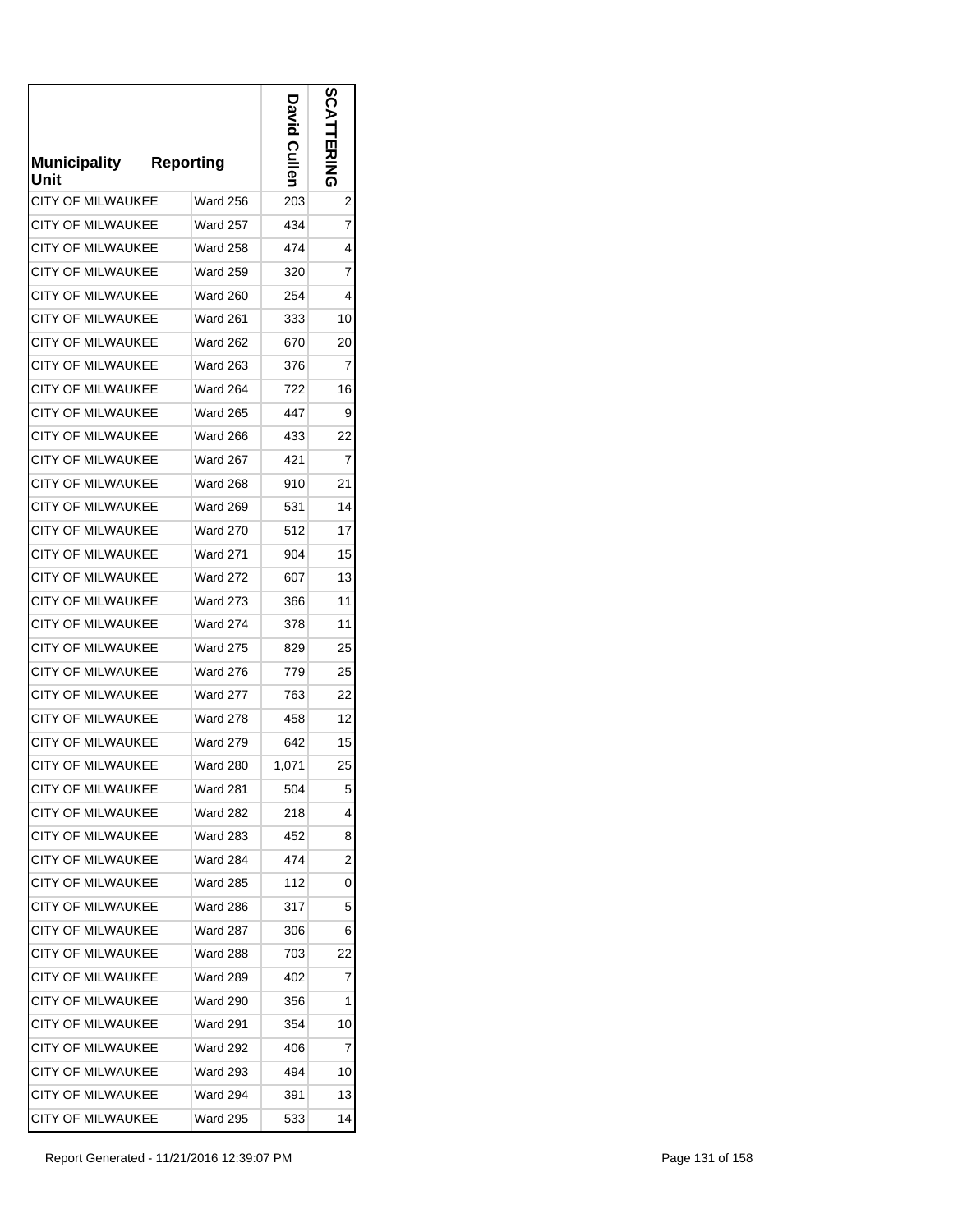| <b>Municipality</b><br>Unit | <b>Reporting</b> | <b>Cullen</b> | ທ<br><b>ENSIDE</b> |
|-----------------------------|------------------|---------------|--------------------|
| <b>CITY OF MILWAUKEE</b>    | <b>Ward 296</b>  | 666           | 6                  |
| CITY OF MILWAUKEE           | Ward 297         | 624           | 13                 |
| <b>CITY OF MILWAUKEE</b>    | <b>Ward 298</b>  | 509           | 7                  |
| <b>CITY OF MILWAUKEE</b>    | <b>Ward 299</b>  | 623           | 9                  |
| <b>CITY OF MILWAUKEE</b>    | <b>Ward 300</b>  | 878           | 14                 |
| CITY OF MILWAUKEE           | Ward 301         | 767           | 12                 |
| <b>CITY OF MILWAUKEE</b>    | <b>Ward 302</b>  | 481           | 12                 |
| <b>CITY OF MILWAUKEE</b>    | Ward 303         | 761           | 12                 |
| CITY OF MILWAUKEE           | <b>Ward 304</b>  | 570           | 7                  |
| <b>CITY OF MILWAUKEE</b>    | <b>Ward 305</b>  | 591           | 15                 |
| <b>CITY OF MILWAUKEE</b>    | <b>Ward 306</b>  | 482           | 4                  |
| <b>CITY OF MILWAUKEE</b>    | Ward 307         | 517           | 8                  |
| <b>CITY OF MILWAUKEE</b>    | <b>Ward 308</b>  | 447           | 5                  |
| <b>CITY OF MILWAUKEE</b>    | <b>Ward 309</b>  | 692           | 20                 |
| <b>CITY OF MILWAUKEE</b>    | <b>Ward 310</b>  | 225           | 2                  |
| <b>CITY OF MILWAUKEE</b>    | <b>Ward 311</b>  | 410           | 16                 |
| CITY OF MILWAUKEE           | <b>Ward 312</b>  | 587           | 18                 |
| <b>CITY OF MILWAUKEE</b>    | <b>Ward 313</b>  | 1,120         | 21                 |
| <b>CITY OF MILWAUKEE</b>    | Ward 314         | 377           | 15                 |
| CITY OF MILWAUKEE           | <b>Ward 315</b>  | 769           | 15                 |
| <b>CITY OF MILWAUKEE</b>    | Ward 316         | 499           | 14                 |
| <b>CITY OF MILWAUKEE</b>    | Ward 317         | 555           | 18                 |
| <b>CITY OF MILWAUKEE</b>    | <b>Ward 320</b>  | 23            | 1                  |
| <b>CITY OF MILWAUKEE</b>    | <b>Ward 321</b>  | 162           | 1                  |
| <b>CITY OF MILWAUKEE</b>    | <b>Ward 322</b>  | 89            | 0                  |
| <b>CITY OF MILWAUKEE</b>    | <b>Ward 323</b>  | 141           | 2                  |
| <b>CITY OF MILWAUKEE</b>    | <b>Ward 324</b>  | 47            | 0                  |
| <b>CITY OF MILWAUKEE</b>    | <b>Ward 325</b>  | 277           | 4                  |
| CITY OF MILWAUKEE           | <b>Ward 326</b>  | 3             | 0                  |
| <b>CITY OF MILWAUKEE</b>    | <b>Ward 327</b>  | 0             | 0                  |
| CITY OF OAK CREEK           | Wards 1-3        | 1,949         | 40                 |
| <b>CITY OF OAK CREEK</b>    | Wards 4-6        | 1,903         | 33                 |
| CITY OF OAK CREEK           | Wards 7-9        | 1,916         | 40                 |
| <b>CITY OF OAK CREEK</b>    | Wards 10-<br>12  | 2,038         | 56                 |
| CITY OF OAK CREEK           | Wards 13-<br>15  | 1,917         | 50                 |
| CITY OF OAK CREEK           | Wards 16-<br>19  | 1,830         | 37                 |
| CITY OF ST. FRANCIS         | Ward 1-4         | 1,081         | 30                 |
| CITY OF ST. FRANCIS         | Ward 5-8         | 1,153         | 23                 |
| <b>CITY OF ST. FRANCIS</b>  | Ward 9-12        | 1,249         | 18                 |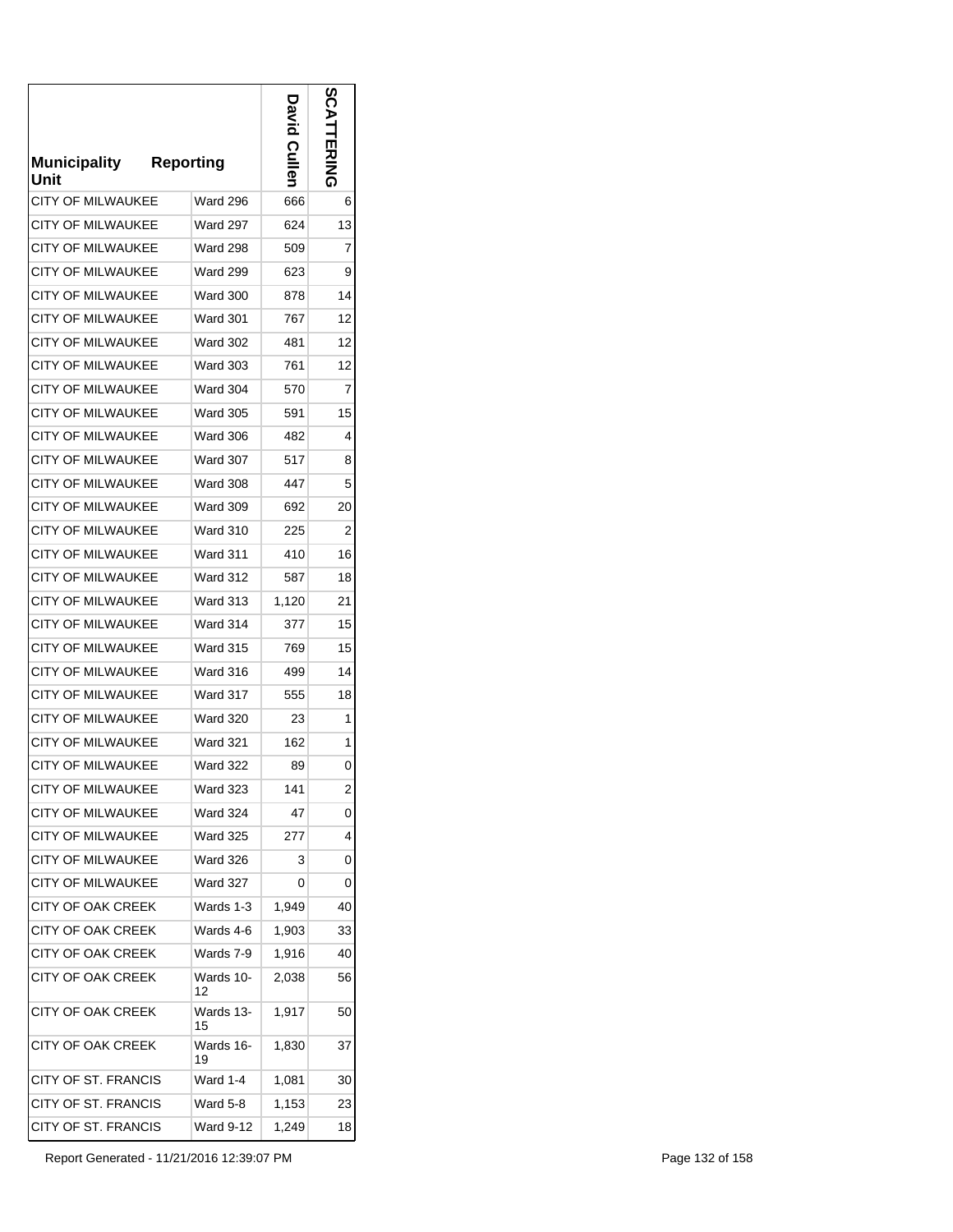| <b>Municipality</b><br>Unit       | <b>Reporting</b> | <b>David Culler</b> | n<br>[IZN<br>기<br>기 |
|-----------------------------------|------------------|---------------------|---------------------|
| CITY OF SOUTH<br><b>MILWAUKEE</b> | Ward 1-4         | 1,701               | 44                  |
| CITY OF SOUTH<br><b>MILWAUKEE</b> | Ward 5-8         | 1,536               | 30                  |
| CITY OF SOUTH<br><b>MILWAUKEE</b> | <b>Ward 9-12</b> | 1,921               | 31                  |
| CITY OF SOUTH<br><b>MILWAUKEE</b> | Ward 13-<br>16   | 1,714               | 33                  |
| CITY OF WAUWATOSA                 | Ward 1           | 871                 | 14                  |
| <b>CITY OF WAUWATOSA</b>          | Ward 2           | 884                 | 8                   |
| CITY OF WAUWATOSA                 | Ward 3           | 933                 | 13                  |
| CITY OF WAUWATOSA                 | Ward 4           | 1,209               | 14                  |
| CITY OF WAUWATOSA                 | Ward 5           | 654                 | 7                   |
| <b>CITY OF WAUWATOSA</b>          | Ward 6           | 615                 | 6                   |
| CITY OF WAUWATOSA                 | Ward 7           | 973                 | 15                  |
| CITY OF WAUWATOSA                 | Ward 8           | 439                 | 5                   |
| <b>CITY OF WAUWATOSA</b>          | Ward 9           | 911                 | 24                  |
| CITY OF WAUWATOSA                 | Ward 10          | 852                 | 5                   |
| <b>CITY OF WAUWATOSA</b>          | Ward 11          | 897                 | 14                  |
| CITY OF WAUWATOSA                 | Ward 12          | 962                 | 14                  |
| CITY OF WAUWATOSA                 | Ward 13          | 498                 | 9                   |
| CITY OF WAUWATOSA                 | Ward 14          | 920                 | 11                  |
| CITY OF WAUWATOSA                 | Ward 15          | 1,078               | 19                  |
| CITY OF WAUWATOSA                 | Ward 16          | 976                 | 14                  |
| CITY OF WAUWATOSA                 | Ward 17          | 763                 | 10                  |
| <b>CITY OF WAUWATOSA</b>          | Ward 18          | 748                 | 15                  |
| <b>CITY OF WAUWATOSA</b>          | Ward 19          | 776                 | 17                  |
| CITY OF WAUWATOSA                 | Ward 20          | 952                 | 8                   |
| CITY OF WAUWATOSA                 | Ward 21          | 709                 | 9                   |
| <b>CITY OF WAUWATOSA</b>          | Ward 22          | 807                 | 13                  |
| <b>CITY OF WAUWATOSA</b>          | Ward 23          | 770                 | 16                  |
| <b>CITY OF WAUWATOSA</b>          | Ward 24          | 689                 | 11                  |
| <b>CITY OF WEST ALLIS</b>         | Ward 1           | 583                 | 15                  |
| CITY OF WEST ALLIS                | Ward 2           | 820                 | 11                  |
| CITY OF WEST ALLIS                | Ward 3           | 584                 | 16                  |
| CITY OF WEST ALLIS                | Ward 4           | 874                 | 30                  |
| CITY OF WEST ALLIS                | Ward 5           | 687                 | 9                   |
| CITY OF WEST ALLIS                | Ward 6           | 623                 | 8                   |
| <b>CITY OF WEST ALLIS</b>         | Ward 7           | 799                 | 22                  |
| CITY OF WEST ALLIS                | Ward 8           | 656                 | 11                  |
| CITY OF WEST ALLIS                | Ward 9           | 864                 | 17                  |
| <b>CITY OF WEST ALLIS</b>         | Ward 10          | 764                 | 17                  |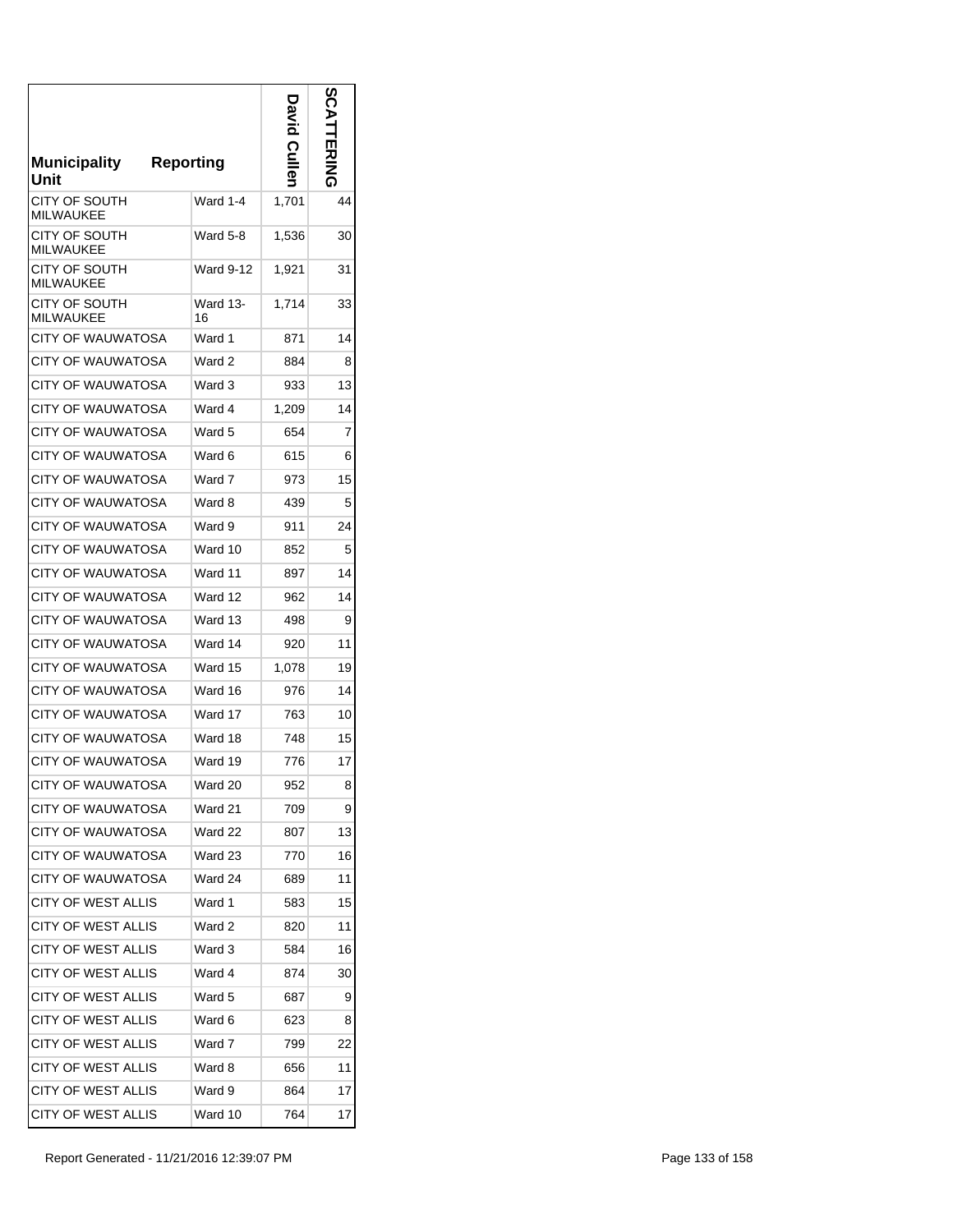| <b>Municipality</b><br>Unit | <b>Reporting</b> | avid Culler | SCATTERING |
|-----------------------------|------------------|-------------|------------|
| <b>CITY OF WEST ALLIS</b>   | Ward 11          | 902         | 23         |
| <b>CITY OF WEST ALLIS</b>   | Ward 12          | 766         | 22         |
| <b>CITY OF WEST ALLIS</b>   | Ward 13          | 1,064       | 19         |
| <b>CITY OF WEST ALLIS</b>   | Ward 14          | 646         | 19         |
| <b>CITY OF WEST ALLIS</b>   | Ward 15          | 615         | 18         |
| <b>CITY OF WEST ALLIS</b>   | Ward 16          | 614         | 13         |
| <b>CITY OF WEST ALLIS</b>   | Ward 17          | 919         | 21         |
| <b>CITY OF WEST ALLIS</b>   | Ward 18          | 1,002       | 24         |
| <b>CITY OF WEST ALLIS</b>   | Ward 19          | 947         | 13         |
| <b>CITY OF WEST ALLIS</b>   | Ward 20          | 687         | 13         |
| <b>CITY OF WEST ALLIS</b>   | Ward 21          | 836         | 9          |
| <b>CITY OF WEST ALLIS</b>   | Ward 22          | 693         | 8          |
| <b>CITY OF WEST ALLIS</b>   | Ward 23          | 917         | 20         |
| <b>CITY OF WEST ALLIS</b>   | Ward 24          | 626         | 16         |
| <b>CITY OF WEST ALLIS</b>   | Ward 25          | 814         | 17         |
| Total                       |                  | 309,93<br>0 | 4,949      |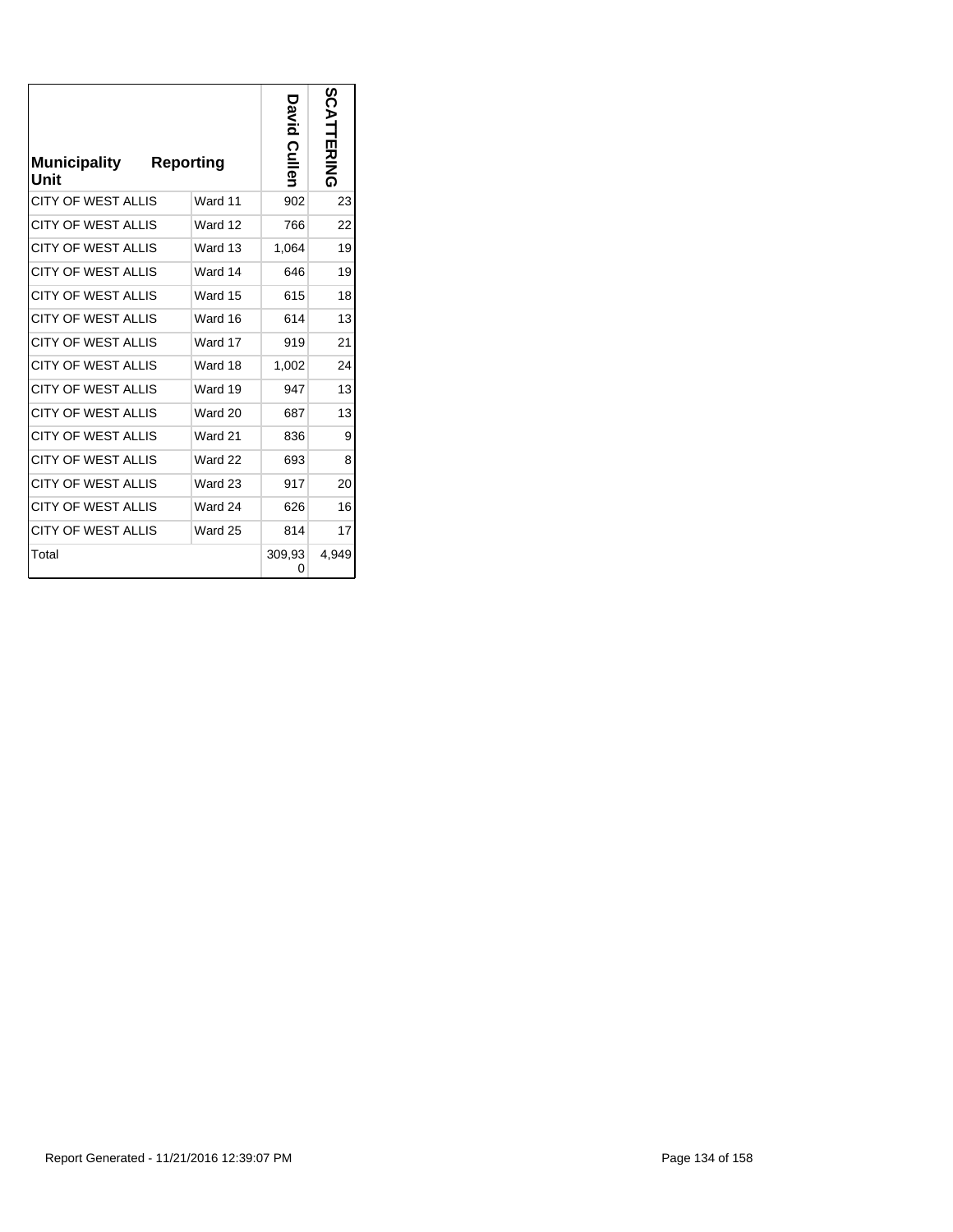### **Milwaukee County Register of Deeds**

# MILWAUKEE COUNTY

#### **2016 General Election**

#### **11/8/2016**

 $\mathsf{r}$ 

| <b>Municipality</b><br>Unit               | Reporting        | ခ်<br>5<br>Fave | SCATTERING |
|-------------------------------------------|------------------|-----------------|------------|
| <b>VILLAGE OF BAYSIDE</b>                 | Wards 1,3        | 647             | 5          |
| <b>VILLAGE OF BAYSIDE</b>                 | Wards<br>1S,3S   | 36              | 1          |
| <b>VILLAGE OF BAYSIDE</b>                 | Wards 2,4        | 766             | 8          |
| <b>VILLAGE OF BAYSIDE</b>                 | Ward 5           | 398             | 6          |
| <b>VILLAGE OF BROWN</b><br><b>DEER</b>    | Wards 1-2        | 1.719           | 17         |
| VILLAGE OF BROWN<br><b>DEER</b>           | Wards 3-4        | 1,611           | 23         |
| <b>VILLAGE OF BROWN</b><br><b>DEER</b>    | Wards 5-6        | 1,588           | 22         |
| VILLAGE OF FOX POINT                      | Wards 1-4        | 1,259           | 17         |
| <b>VILLAGE OF FOX POINT</b>               | Wards 5-9        | 1,641           | 27         |
| <b>VILLAGE OF GREENDALE</b>               | Ward 1-2         | 893             | 23         |
| <b>VILLAGE OF GREENDALE</b>               | Ward 3-4         | 1,109           | 25         |
| <b>VILLAGE OF GREENDALE</b>               | Ward 5-6         | 1.010           | 15         |
| <b>VILLAGE OF GREENDALE</b>               | Ward 7-8         | 1,011           | 15         |
| <b>VILLAGE OF GREENDALE</b>               | Ward 9-10        | 1,158           | 16         |
| VILLAGE OF HALES<br><b>CORNERS</b>        | Wards 1-3        | 884             | 13         |
| VILLAGE OF HALES<br><b>CORNERS</b>        | Wards 4-6        | 837             | 17         |
| <b>VILLAGE OF HALES</b><br><b>CORNERS</b> | Wards 7-9        | 786             | 18         |
| VILLAGE OF RIVER HILLS                    | Wards 1-3        | 638             | 9          |
| <b>VILLAGE OF</b><br>SHOREWOOD            | Ward 1-4         | 2,289           | 23         |
| <b>VILLAGE OF</b><br>SHOREWOOD            | Ward 5-8         | 1.912           | 28         |
| <b>VILLAGE OF</b><br>SHOREWOOD            | <b>Ward 9-12</b> | 1,951           | 25         |
| VILLAGE OF WEST<br><b>MILWAUKEE</b>       | Ward 1-2,5       | 543             | 11         |
| VILLAGE OF WEST<br><b>MILWAUKEE</b>       | Ward 3-4,6       | 627             | 16         |
| <b>VILLAGE OF WHITEFISH</b><br><b>BAY</b> | Wards 1-2        | 856             | 14         |
| VILLAGE OF WHITEFISH<br>BAY               | Wards 3-4        | 799             | 8          |
| VILLAGE OF WHITEFISH<br>BAY               | Wards 5-6        | 890             | 11         |
| VILLAGE OF WHITEFISH<br>BAY               | Ward 7           | 508             | 7          |

Report Generated - 11/21/2016 12:39:07 PM **Page 135 of 158**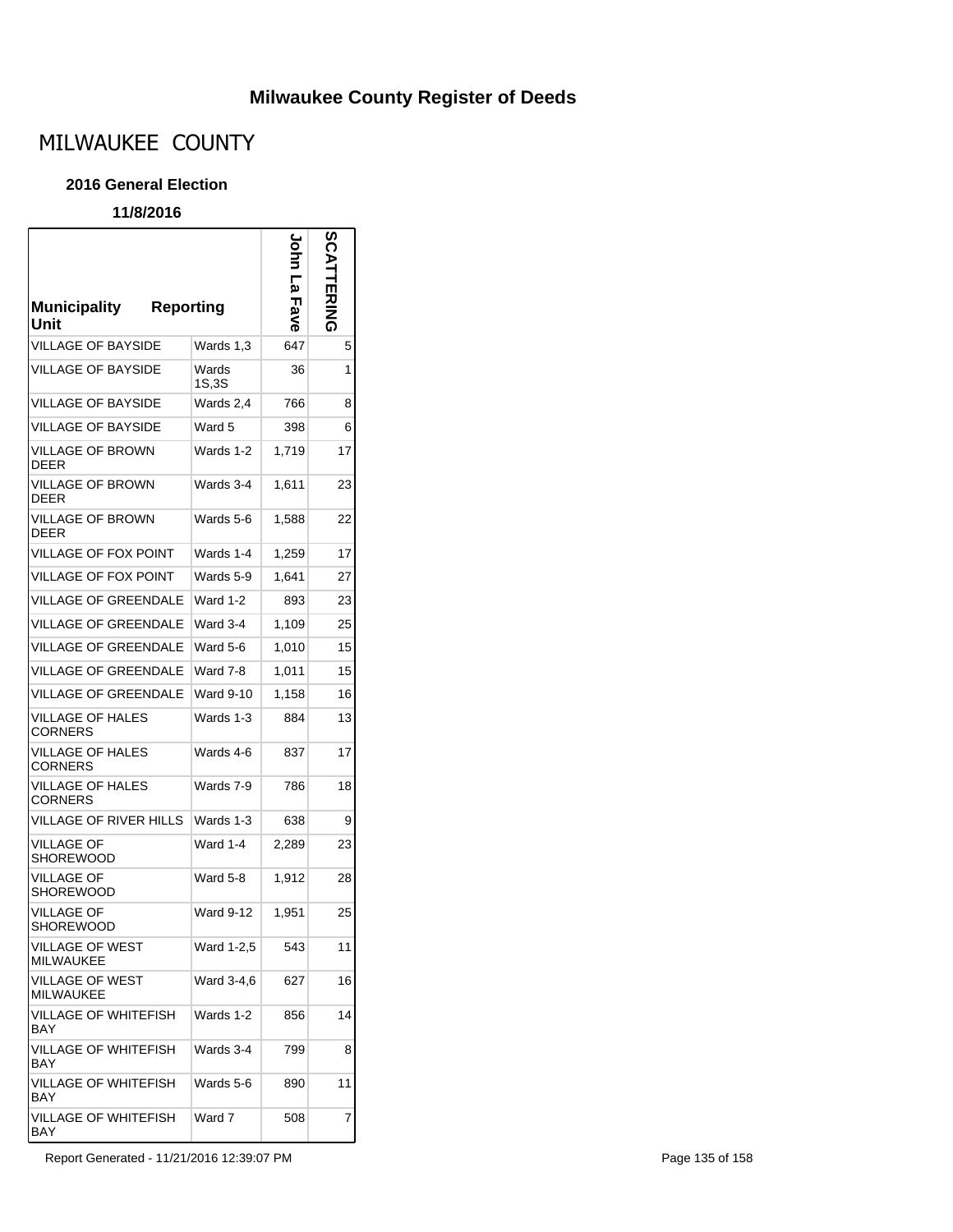| Municipality<br>Unit        | <b>Reporting</b> | Ρ<br><b>Fave</b> | တ္လ            |
|-----------------------------|------------------|------------------|----------------|
| VILLAGE OF WHITEFISH<br>BAY | Wards 8,10       | 1,063            | 27             |
| VILLAGE OF WHITEFISH<br>BAY | Wards 9,11       | 948              | 20             |
| VILLAGE OF WHITEFISH<br>BAY | Ward 12          | 568              | 14             |
| <b>CITY OF CUDAHY</b>       | Ward 1-3         | 1,291            | 29             |
| CITY OF CUDAHY              | Ward 4-6         | 1,141            | 24             |
| <b>CITY OF CUDAHY</b>       | Ward 7-9         | 989              | 22             |
| <b>CITY OF CUDAHY</b>       | Wards 10-<br>12  | 1,147            | 15             |
| <b>CITY OF CUDAHY</b>       | Wards 13-<br>15  | 1,395            | 20             |
| <b>CITY OF FRANKLIN</b>     | Ward 1           | 2                | 1              |
| <b>CITY OF FRANKLIN</b>     | Ward 2           | 767              | 9              |
| <b>CITY OF FRANKLIN</b>     | Ward 3           | 903              | 18             |
| <b>CITY OF FRANKLIN</b>     | Ward 4           | 415              | 9              |
| CITY OF FRANKLIN            | Ward 5           | 363              | 4              |
| CITY OF FRANKLIN            | Ward 6           | 533              | 11             |
| <b>CITY OF FRANKLIN</b>     | Ward 7           | 760              | 17             |
| CITY OF FRANKLIN            | Ward 8           | 491              | 9              |
| <b>CITY OF FRANKLIN</b>     | Ward 9           | 514              | 5              |
| <b>CITY OF FRANKLIN</b>     | Ward 10          | 231              | 4              |
| <b>CITY OF FRANKLIN</b>     | Ward 11          | 602              | 8              |
| <b>CITY OF FRANKLIN</b>     | Ward 12          | 459              | 10             |
| CITY OF FRANKLIN            | Ward 13          | 548              | 15             |
| <b>CITY OF FRANKLIN</b>     | Ward 14          | 533              | 8              |
| <b>CITY OF FRANKLIN</b>     | Ward 15A         | 310              | 7              |
| <b>CITY OF FRANKLIN</b>     | Ward 15B         | 223              | 0              |
| <b>CITY OF FRANKLIN</b>     | Ward 16          | 638              | 13             |
| <b>CITY OF FRANKLIN</b>     | Ward 17          | 408              | 6              |
| <b>CITY OF FRANKLIN</b>     | Ward 18          | 230              | 6              |
| <b>CITY OF FRANKLIN</b>     | Ward 19          | 712              | 7              |
| CITY OF FRANKLIN            | Ward 20          | 426              | $\overline{c}$ |
| <b>CITY OF FRANKLIN</b>     | Ward 21          | 208              | 6              |
| <b>CITY OF FRANKLIN</b>     | Ward 22B         | 373              | 10             |
| CITY OF FRANKLIN            | Ward 22A         | 409              | 8              |
| <b>CITY OF FRANKLIN</b>     | Ward 23          | 621              | 12             |
| <b>CITY OF GLENDALE</b>     | Wards 1,7        | 859              | 16             |
| <b>CITY OF GLENDALE</b>     | Wards<br>2.8S    | 591              | 7              |
| <b>CITY OF GLENDALE</b>     | Wards 3,9        | 918              | 15             |
| <b>CITY OF GLENDALE</b>     | Wards 4,10       | 1,033            | 10             |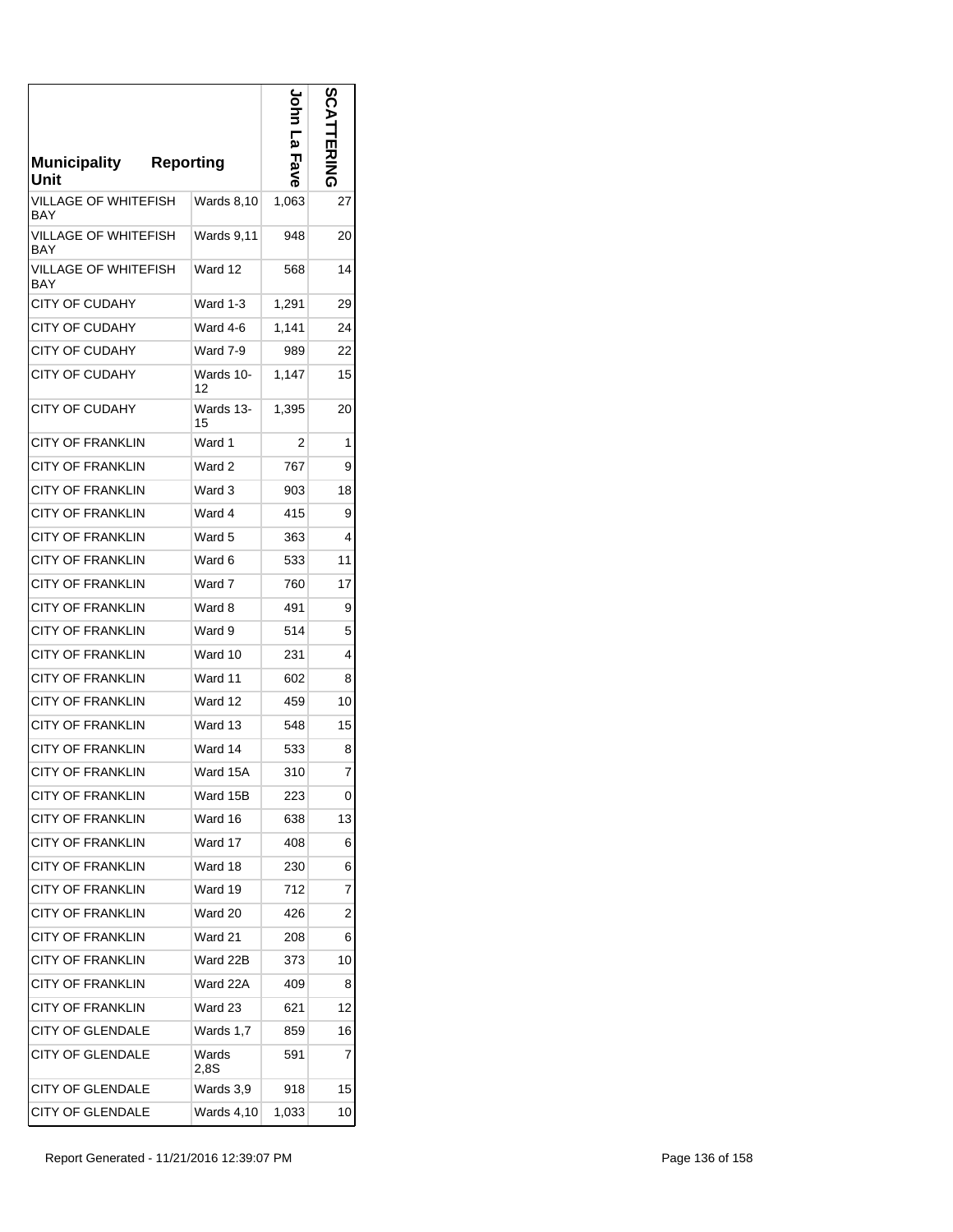| Municipality<br>Unit      | <b>Reporting</b> | <u>ی</u><br><b>Fave</b> | ဌ<br>닛 |
|---------------------------|------------------|-------------------------|--------|
| <b>CITY OF GLENDALE</b>   | Wards 5,11       | 834                     | 13     |
| CITY OF GLENDALE          | Wards 6,12       | 801                     | 11     |
| <b>CITY OF GLENDALE</b>   | Ward 8           | 321                     | 3      |
| <b>CITY OF GLENDALE</b>   | Ward 11S         | 203                     | 3      |
| <b>CITY OF GREENFIELD</b> | Ward 1           | 687                     | 12     |
| <b>CITY OF GREENFIELD</b> | Ward 2           | 503                     | 11     |
| <b>CITY OF GREENFIELD</b> | Ward 3           | 537                     | 9      |
| <b>CITY OF GREENFIELD</b> | Ward 4           | 544                     | 11     |
| <b>CITY OF GREENFIELD</b> | Ward 5           | 610                     | 12     |
| <b>CITY OF GREENFIELD</b> | Ward 6           | 526                     | 17     |
| <b>CITY OF GREENFIELD</b> | Ward 7           | 580                     | 17     |
| <b>CITY OF GREENFIELD</b> | Ward 8           | 685                     | 6      |
| CITY OF GREENFIELD        | Ward 9           | 611                     | 11     |
| <b>CITY OF GREENFIELD</b> | Ward 10          | 581                     | 9      |
| <b>CITY OF GREENFIELD</b> | Ward 11          | 620                     | 15     |
| <b>CITY OF GREENFIELD</b> | Ward 12          | 658                     | 8      |
| CITY OF GREENFIELD        | Ward 13          | 377                     | 11     |
| <b>CITY OF GREENFIELD</b> | Ward 14          | 538                     | 10     |
| CITY OF GREENFIELD        | Ward 15          | 508                     | 10     |
| CITY OF GREENFIELD        | Ward 16          | 233                     | 0      |
| CITY OF GREENFIELD        | Ward 17          | 479                     | 5      |
| <b>CITY OF GREENFIELD</b> | Ward 18          | 529                     | 11     |
| <b>CITY OF GREENFIELD</b> | Ward 19          | 803                     | 9      |
| CITY OF GREENFIELD        | Ward 20          | 768                     | 12     |
| <b>CITY OF GREENFIELD</b> | Ward 21          | 526                     | 7      |
| <b>CITY OF MILWAUKEE</b>  | Ward 1           | 877                     | 13     |
| <b>CITY OF MILWAUKEE</b>  | Ward 2           | 329                     | 2      |
| <b>CITY OF MILWAUKEE</b>  | Ward 3           | 729                     | 5      |
| <b>CITY OF MILWAUKEE</b>  | Ward 4           | 1,164                   | 10     |
| <b>CITY OF MILWAUKEE</b>  | Ward 5           | 601                     | 3      |
| <b>CITY OF MILWAUKEE</b>  | Ward 6           | 1,312                   | 12     |
| <b>CITY OF MILWAUKEE</b>  | Ward 7           | 431                     | 7      |
| <b>CITY OF MILWAUKEE</b>  | Ward 8           | 1,086                   | 7      |
| <b>CITY OF MILWAUKEE</b>  | Ward 9           | 545                     | 6      |
| <b>CITY OF MILWAUKEE</b>  | Ward 10          | 863                     | 9      |
| <b>CITY OF MILWAUKEE</b>  | Ward 11          | 749                     | 6      |
| <b>CITY OF MILWAUKEE</b>  | Ward 12          | 661                     | 5      |
| <b>CITY OF MILWAUKEE</b>  | Ward 13          | 363                     | 6      |
| <b>CITY OF MILWAUKEE</b>  | Ward 14          | 755                     | 5      |
| <b>CITY OF MILWAUKEE</b>  | Ward 15          | 502                     | 10     |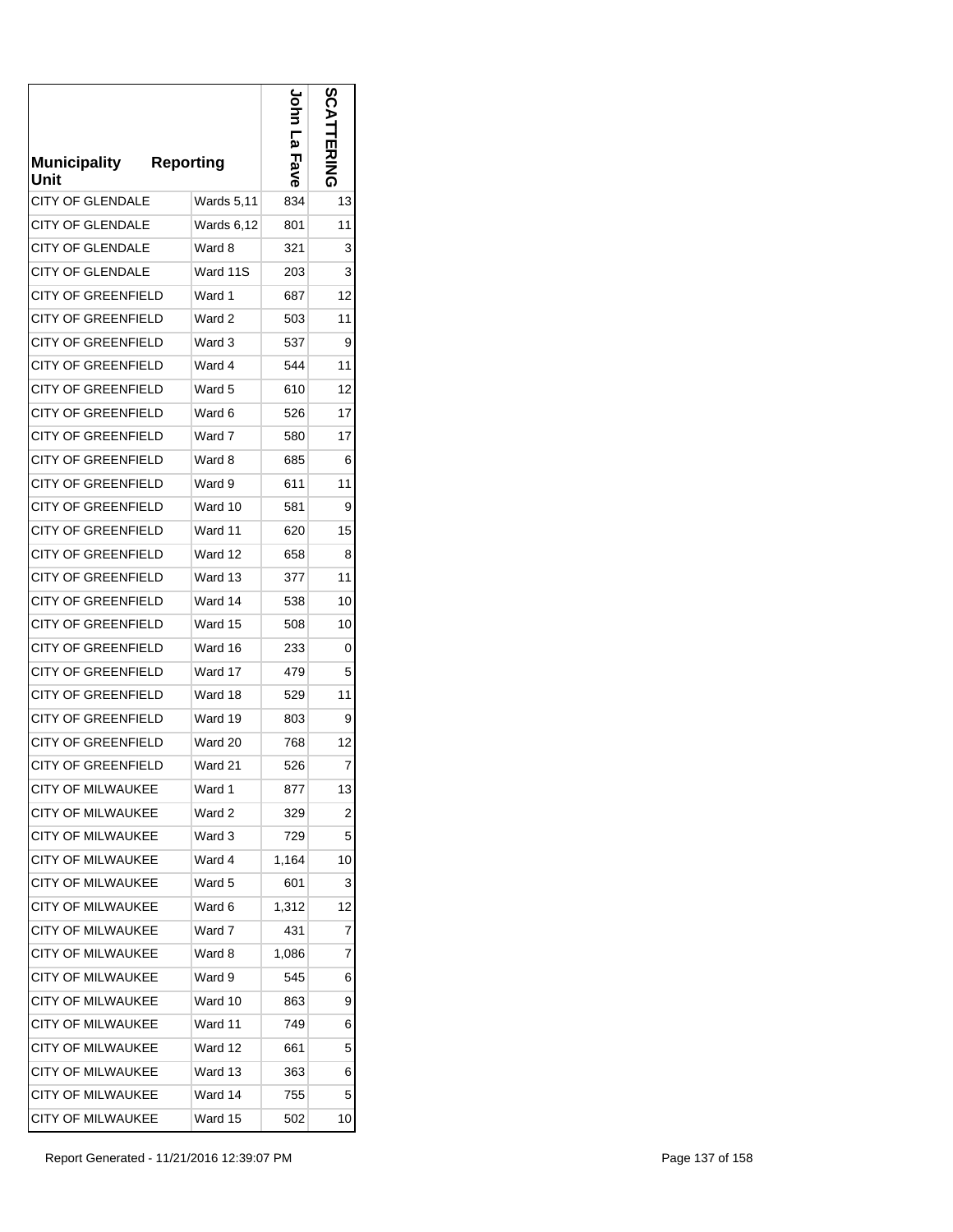| <b>Municipality</b><br>Unit | <b>Reporting</b> | لو<br>سا<br>Fave | n<br><b>EXIMA</b> |
|-----------------------------|------------------|------------------|-------------------|
| <b>CITY OF MILWAUKEE</b>    | Ward 16          | 1,086            | 10                |
| CITY OF MILWAUKEE           | Ward 17          | 433              | 6                 |
| <b>CITY OF MILWAUKEE</b>    | Ward 18          | 704              | 13                |
| <b>CITY OF MILWAUKEE</b>    | Ward 19          | 536              | 5                 |
| <b>CITY OF MILWAUKEE</b>    | Ward 20          | 702              | 5                 |
| CITY OF MILWAUKEE           | Ward 21          | 670              | 5                 |
| <b>CITY OF MILWAUKEE</b>    | Ward 22          | 623              | 5                 |
| <b>CITY OF MILWAUKEE</b>    | Ward 23          | 236              | 4                 |
| <b>CITY OF MILWAUKEE</b>    | Ward 24          | 319              | 2                 |
| <b>CITY OF MILWAUKEE</b>    | Ward 25          | 540              | 13                |
| <b>CITY OF MILWAUKEE</b>    | Ward 26          | 517              | 6                 |
| <b>CITY OF MILWAUKEE</b>    | Ward 27          | 489              | 3                 |
| <b>CITY OF MILWAUKEE</b>    | Ward 28          | 172              | 1                 |
| <b>CITY OF MILWAUKEE</b>    | Ward 29          | 296              | 2                 |
| <b>CITY OF MILWAUKEE</b>    | Ward 30          | 545              | 4                 |
| <b>CITY OF MILWAUKEE</b>    | Ward 31          | 507              | 7                 |
| <b>CITY OF MILWAUKEE</b>    | Ward 32          | 1,152            | 19                |
| <b>CITY OF MILWAUKEE</b>    | Ward 33          | 1,394            | 32                |
| <b>CITY OF MILWAUKEE</b>    | Ward 34          | 808              | 14                |
| <b>CITY OF MILWAUKEE</b>    | Ward 35          | 602              | 12                |
| CITY OF MILWAUKEE           | Ward 36          | 588              | 8                 |
| <b>CITY OF MILWAUKEE</b>    | Ward 37          | 538              | 6                 |
| <b>CITY OF MILWAUKEE</b>    | Ward 38          | 433              | 6                 |
| <b>CITY OF MILWAUKEE</b>    | Ward 39          | 530              | 6                 |
| <b>CITY OF MILWAUKEE</b>    | Ward 40          | 529              | 7                 |
| <b>CITY OF MILWAUKEE</b>    | Ward 41          | 498              | 6                 |
| <b>CITY OF MILWAUKEE</b>    | Ward 42          | 690              | 2                 |
| <b>CITY OF MILWAUKEE</b>    | Ward 43          | 377              | $\overline{c}$    |
| <b>CITY OF MILWAUKEE</b>    | Ward 44          | 724              | 6                 |
| <b>CITY OF MILWAUKEE</b>    | Ward 45          | 689              | 4                 |
| <b>CITY OF MILWAUKEE</b>    | Ward 46          | 369              | 5                 |
| CITY OF MILWAUKEE           | Ward 47          | 696              | 7                 |
| <b>CITY OF MILWAUKEE</b>    | Ward 48          | 309              | 3                 |
| CITY OF MILWAUKEE           | Ward 49          | 463              | 3                 |
| <b>CITY OF MILWAUKEE</b>    | Ward 50          | 456              | 5                 |
| CITY OF MILWAUKEE           | Ward 51          | 468              | 4                 |
| CITY OF MILWAUKEE           | Ward 52          | 657              | 7                 |
| <b>CITY OF MILWAUKEE</b>    | Ward 53          | 297              | 1                 |
| CITY OF MILWAUKEE           | Ward 54          | 371              | 3                 |
| CITY OF MILWAUKEE           | Ward 55          | 780              | 8                 |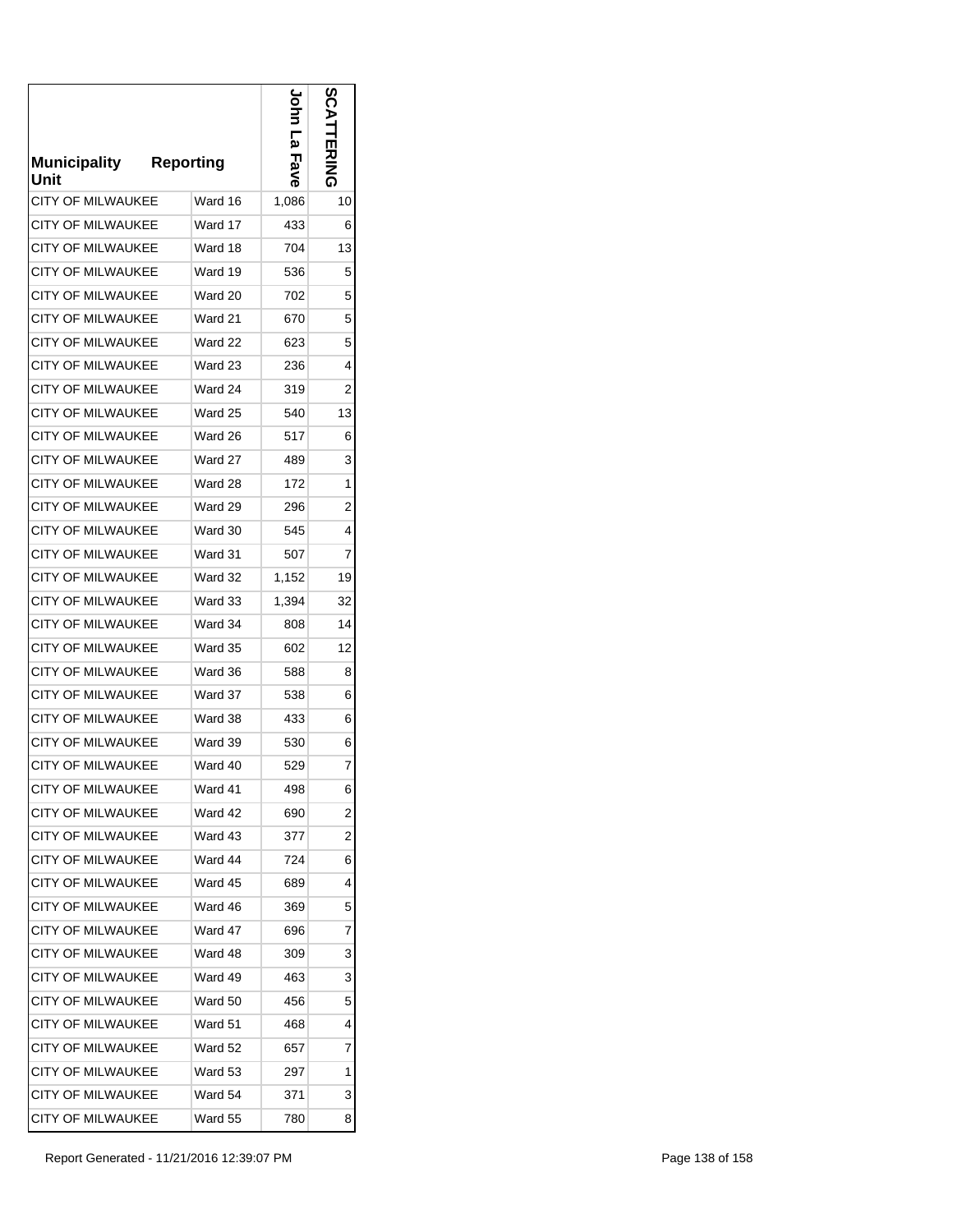| <b>Municipality</b><br>Unit | <b>Reporting</b> | <u>م</u><br>Fave | တ္တ<br>ERING   |
|-----------------------------|------------------|------------------|----------------|
| <b>CITY OF MILWAUKEE</b>    | Ward 56          | 519              | 2              |
| CITY OF MILWAUKEE           | Ward 57          | 664              | 1              |
| <b>CITY OF MILWAUKEE</b>    | Ward 58          | 503              | 3              |
| <b>CITY OF MILWAUKEE</b>    | Ward 59          | 1,004            | 5              |
| <b>CITY OF MILWAUKEE</b>    | Ward 60          | 702              | 2              |
| CITY OF MILWAUKEE           | Ward 61          | 559              | 4              |
| <b>CITY OF MILWAUKEE</b>    | Ward 62          | 448              | 0              |
| <b>CITY OF MILWAUKEE</b>    | Ward 63          | 416              | 3              |
| <b>CITY OF MILWAUKEE</b>    | Ward 64          | 991              | 6              |
| <b>CITY OF MILWAUKEE</b>    | Ward 65          | 812              | 4              |
| <b>CITY OF MILWAUKEE</b>    | Ward 66          | 521              | 3              |
| <b>CITY OF MILWAUKEE</b>    | Ward 67          | 444              | 2              |
| <b>CITY OF MILWAUKEE</b>    | Ward 68          | 812              | 4              |
| <b>CITY OF MILWAUKEE</b>    | Ward 69          | 673              | 3              |
| <b>CITY OF MILWAUKEE</b>    | Ward 70          | 978              | $\overline{2}$ |
| <b>CITY OF MILWAUKEE</b>    | Ward 71          | 533              | $\overline{2}$ |
| <b>CITY OF MILWAUKEE</b>    | Ward 72          | 713              | 4              |
| <b>CITY OF MILWAUKEE</b>    | Ward 73          | 751              | 5              |
| <b>CITY OF MILWAUKEE</b>    | Ward 74          | 491              | 6              |
| <b>CITY OF MILWAUKEE</b>    | Ward 75          | 502              | 7              |
| <b>CITY OF MILWAUKEE</b>    | Ward 76          | 510              | 3              |
| <b>CITY OF MILWAUKEE</b>    | Ward 77          | 466              | 3              |
| <b>CITY OF MILWAUKEE</b>    | Ward 78          | 778              | 13             |
| <b>CITY OF MILWAUKEE</b>    | Ward 79          | 814              | 9              |
| <b>CITY OF MILWAUKEE</b>    | Ward 80          | 1,049            | 14             |
| <b>CITY OF MILWAUKEE</b>    | Ward 81          | 385              | 5              |
| <b>CITY OF MILWAUKEE</b>    | Ward 82          | 506              | 16             |
| <b>CITY OF MILWAUKEE</b>    | Ward 83          | 687              | 14             |
| <b>CITY OF MILWAUKEE</b>    | Ward 84          | 467              | 9              |
| CITY OF MILWAUKEE           | Ward 85          | 666              | 15             |
| <b>CITY OF MILWAUKEE</b>    | Ward 86          | 689              | 14             |
| <b>CITY OF MILWAUKEE</b>    | Ward 87          | 408              | 11             |
| <b>CITY OF MILWAUKEE</b>    | Ward 88          | 508              | 7              |
| <b>CITY OF MILWAUKEE</b>    | Ward 89          | 710              | 9              |
| <b>CITY OF MILWAUKEE</b>    | Ward 90          | 686              | 13             |
| <b>CITY OF MILWAUKEE</b>    | Ward 91          | 1,020            | 2              |
| <b>CITY OF MILWAUKEE</b>    | Ward 92          | 938              | 14             |
| <b>CITY OF MILWAUKEE</b>    | Ward 93          | 428              | 7              |
| CITY OF MILWAUKEE           | Ward 94          | 305              | 0              |
| CITY OF MILWAUKEE           | Ward 95          | 454              | 1              |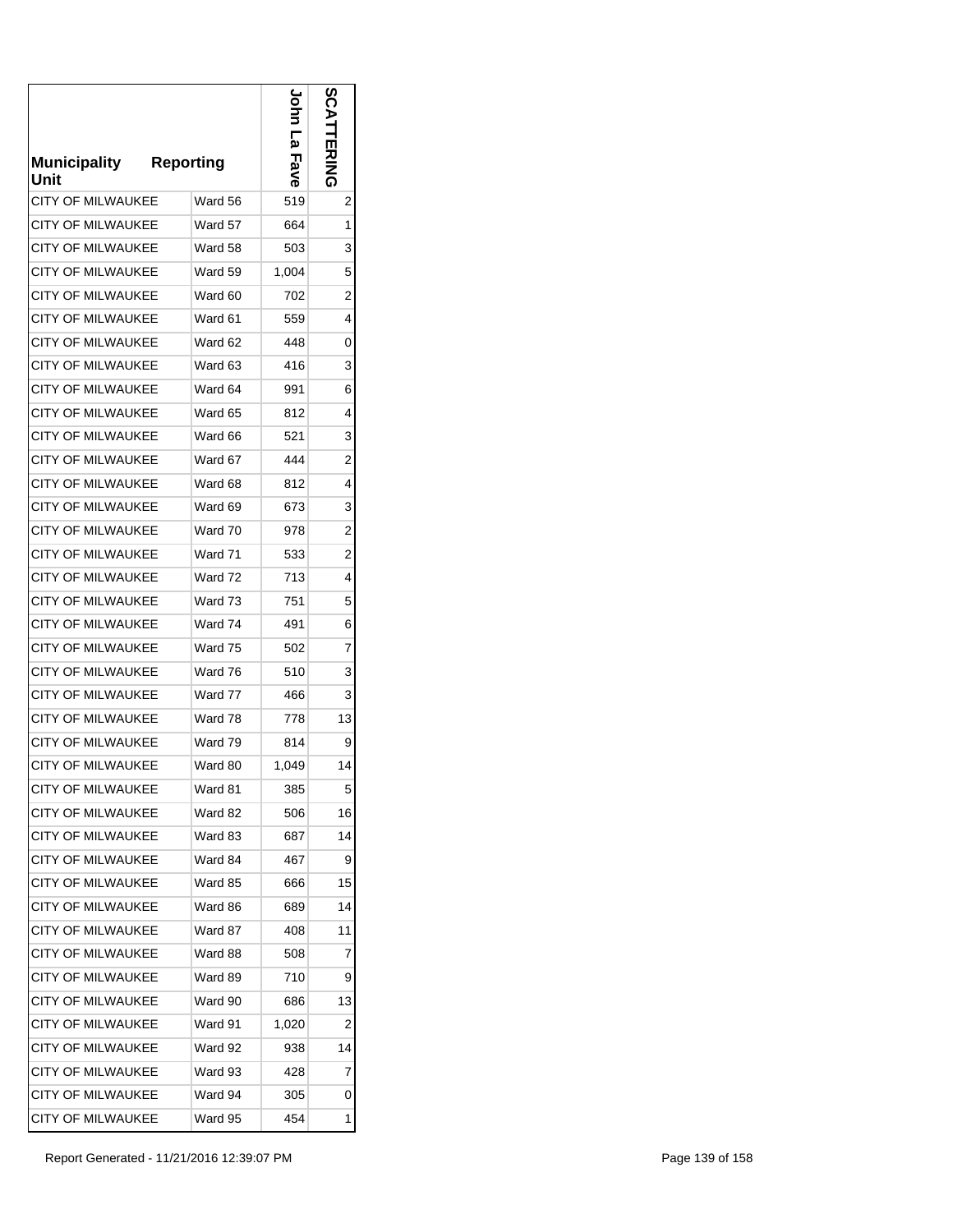| <b>Municipality</b><br>Unit | <b>Reporting</b> | لو<br>س<br>Fave | တ္လ<br><b>EXIND</b> |
|-----------------------------|------------------|-----------------|---------------------|
| <b>CITY OF MILWAUKEE</b>    | Ward 96          | 772             | 5                   |
| CITY OF MILWAUKEE           | Ward 97          | 608             | 7                   |
| <b>CITY OF MILWAUKEE</b>    | Ward 98          | 485             | 7                   |
| <b>CITY OF MILWAUKEE</b>    | Ward 99          | 886             | 5                   |
| <b>CITY OF MILWAUKEE</b>    | Ward 100         | 580             | 3                   |
| CITY OF MILWAUKEE           | Ward 101         | 800             | 5                   |
| <b>CITY OF MILWAUKEE</b>    | Ward 102         | 906             | 6                   |
| <b>CITY OF MILWAUKEE</b>    | Ward 103         | 1,037           | 9                   |
| <b>CITY OF MILWAUKEE</b>    | Ward 104         | 957             | 2                   |
| <b>CITY OF MILWAUKEE</b>    | <b>Ward 105</b>  | 370             | 1                   |
| <b>CITY OF MILWAUKEE</b>    | <b>Ward 106</b>  | 347             | 1                   |
| <b>CITY OF MILWAUKEE</b>    | Ward 107         | 558             | 3                   |
| <b>CITY OF MILWAUKEE</b>    | Ward 108         | 497             | 0                   |
| <b>CITY OF MILWAUKEE</b>    | Ward 109         | 577             | 1                   |
| <b>CITY OF MILWAUKEE</b>    | <b>Ward 110</b>  | 324             | 4                   |
| <b>CITY OF MILWAUKEE</b>    | <b>Ward 111</b>  | 398             | 5                   |
| <b>CITY OF MILWAUKEE</b>    | Ward 112         | 496             | 3                   |
| <b>CITY OF MILWAUKEE</b>    | Ward 113         | 455             | 1                   |
| <b>CITY OF MILWAUKEE</b>    | Ward 114         | 420             | $\overline{2}$      |
| <b>CITY OF MILWAUKEE</b>    | <b>Ward 115</b>  | 686             | 5                   |
| <b>CITY OF MILWAUKEE</b>    | Ward 116         | 351             | 2                   |
| <b>CITY OF MILWAUKEE</b>    | Ward 117         | 440             | 3                   |
| <b>CITY OF MILWAUKEE</b>    | Ward 118         | 445             | 4                   |
| <b>CITY OF MILWAUKEE</b>    | Ward 119         | 498             | 3                   |
| <b>CITY OF MILWAUKEE</b>    | <b>Ward 120</b>  | 459             | 2                   |
| <b>CITY OF MILWAUKEE</b>    | Ward 121         | 554             | 5                   |
| <b>CITY OF MILWAUKEE</b>    | <b>Ward 122</b>  | 609             | 4                   |
| <b>CITY OF MILWAUKEE</b>    | Ward 123         | 684             | 4                   |
| <b>CITY OF MILWAUKEE</b>    | <b>Ward 124</b>  | 451             | 3                   |
| CITY OF MILWAUKEE           | Ward 125         | 874             | 15                  |
| <b>CITY OF MILWAUKEE</b>    | Ward 126         | 639             | 5                   |
| <b>CITY OF MILWAUKEE</b>    | <b>Ward 127</b>  | 983             | 16                  |
| <b>CITY OF MILWAUKEE</b>    | Ward 128         | 1,152           | 37                  |
| <b>CITY OF MILWAUKEE</b>    | Ward 129         | 746             | 20                  |
| <b>CITY OF MILWAUKEE</b>    | <b>Ward 130</b>  | 939             | 12                  |
| CITY OF MILWAUKEE           | Ward 131         | 769             | 12                  |
| <b>CITY OF MILWAUKEE</b>    | Ward 132         | 1,069           | 20                  |
| <b>CITY OF MILWAUKEE</b>    | Ward 133         | 689             | 14                  |
| <b>CITY OF MILWAUKEE</b>    | <b>Ward 134</b>  | 717             | 7                   |
| <b>CITY OF MILWAUKEE</b>    | <b>Ward 135</b>  | 790             | 8                   |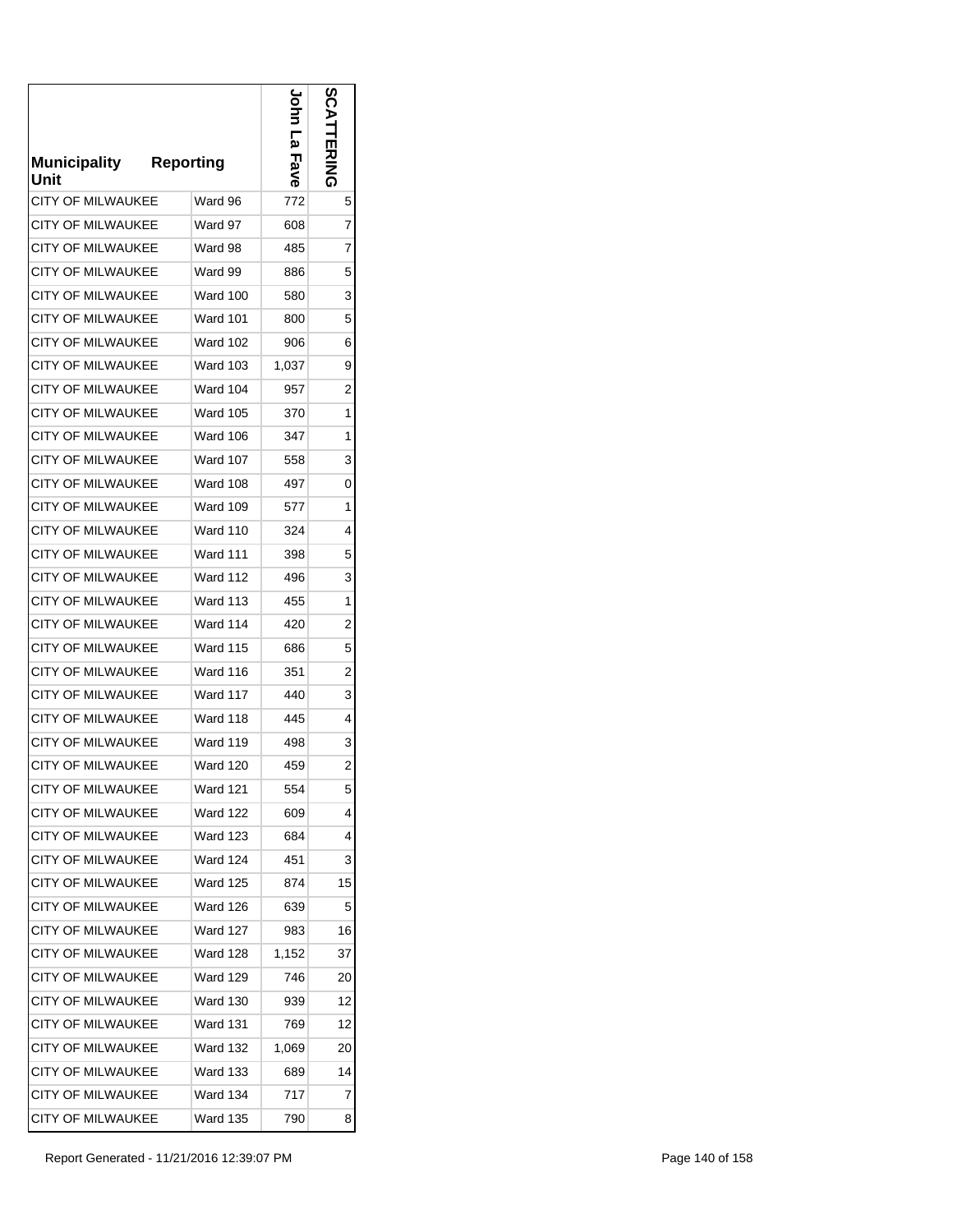| <b>Municipality</b><br>Unit | <b>Reporting</b> | <u>م</u><br>Fave | <b>S</b><br>こと ある |
|-----------------------------|------------------|------------------|-------------------|
| <b>CITY OF MILWAUKEE</b>    | Ward 136         | 786              | 11                |
| CITY OF MILWAUKEE           | Ward 137         | 548              | 7                 |
| <b>CITY OF MILWAUKEE</b>    | <b>Ward 138</b>  | 1,507            | 15                |
| <b>CITY OF MILWAUKEE</b>    | <b>Ward 139</b>  | 1,017            | 14                |
| <b>CITY OF MILWAUKEE</b>    | Ward 140         | 332              | 2                 |
| CITY OF MILWAUKEE           | Ward 141         | 459              | 2                 |
| <b>CITY OF MILWAUKEE</b>    | Ward 142         | 442              | 4                 |
| <b>CITY OF MILWAUKEE</b>    | Ward 143         | 417              | 1                 |
| <b>CITY OF MILWAUKEE</b>    | <b>Ward 144</b>  | 327              | 2                 |
| <b>CITY OF MILWAUKEE</b>    | Ward 145         | 186              | $\overline{c}$    |
| <b>CITY OF MILWAUKEE</b>    | <b>Ward 146</b>  | 183              | 0                 |
| <b>CITY OF MILWAUKEE</b>    | Ward 147         | 674              | 4                 |
| <b>CITY OF MILWAUKEE</b>    | Ward 148         | 504              | 4                 |
| <b>CITY OF MILWAUKEE</b>    | Ward 149         | 570              | 5                 |
| <b>CITY OF MILWAUKEE</b>    | <b>Ward 150</b>  | 476              | 5                 |
| <b>CITY OF MILWAUKEE</b>    | <b>Ward 151</b>  | 342              | 0                 |
| <b>CITY OF MILWAUKEE</b>    | <b>Ward 152</b>  | 272              | 0                 |
| <b>CITY OF MILWAUKEE</b>    | <b>Ward 153</b>  | 498              | 2                 |
| <b>CITY OF MILWAUKEE</b>    | <b>Ward 154</b>  | 468              | $\overline{c}$    |
| <b>CITY OF MILWAUKEE</b>    | <b>Ward 155</b>  | 391              | 1                 |
| <b>CITY OF MILWAUKEE</b>    | Ward 156         | 573              | 6                 |
| <b>CITY OF MILWAUKEE</b>    | <b>Ward 157</b>  | 403              | 3                 |
| <b>CITY OF MILWAUKEE</b>    | <b>Ward 158</b>  | 348              | 2                 |
| <b>CITY OF MILWAUKEE</b>    | <b>Ward 159</b>  | 373              | 5                 |
| <b>CITY OF MILWAUKEE</b>    | <b>Ward 160</b>  | 498              | 1                 |
| <b>CITY OF MILWAUKEE</b>    | Ward 161         | 173              | 3                 |
| <b>CITY OF MILWAUKEE</b>    | <b>Ward 162</b>  | 298              | 1                 |
| <b>CITY OF MILWAUKEE</b>    | Ward 163         | 505              | 5                 |
| <b>CITY OF MILWAUKEE</b>    | <b>Ward 164</b>  | 589              | 8                 |
| CITY OF MILWAUKEE           | Ward 165         | 545              | 4                 |
| <b>CITY OF MILWAUKEE</b>    | Ward 166         | 257              | 9                 |
| CITY OF MILWAUKEE           | Ward 167         | 615              | 5                 |
| <b>CITY OF MILWAUKEE</b>    | Ward 168         | 1,082            | 11                |
| <b>CITY OF MILWAUKEE</b>    | Ward 169         | 361              | 2                 |
| <b>CITY OF MILWAUKEE</b>    | <b>Ward 170</b>  | 313              | 3                 |
| CITY OF MILWAUKEE           | <b>Ward 171</b>  | 96               | 2                 |
| <b>CITY OF MILWAUKEE</b>    | Ward 172         | 346              | 1                 |
| <b>CITY OF MILWAUKEE</b>    | <b>Ward 173</b>  | 483              | 4                 |
| <b>CITY OF MILWAUKEE</b>    | <b>Ward 174</b>  | 636              | 7                 |
| CITY OF MILWAUKEE           | Ward 175         | 411              | 1                 |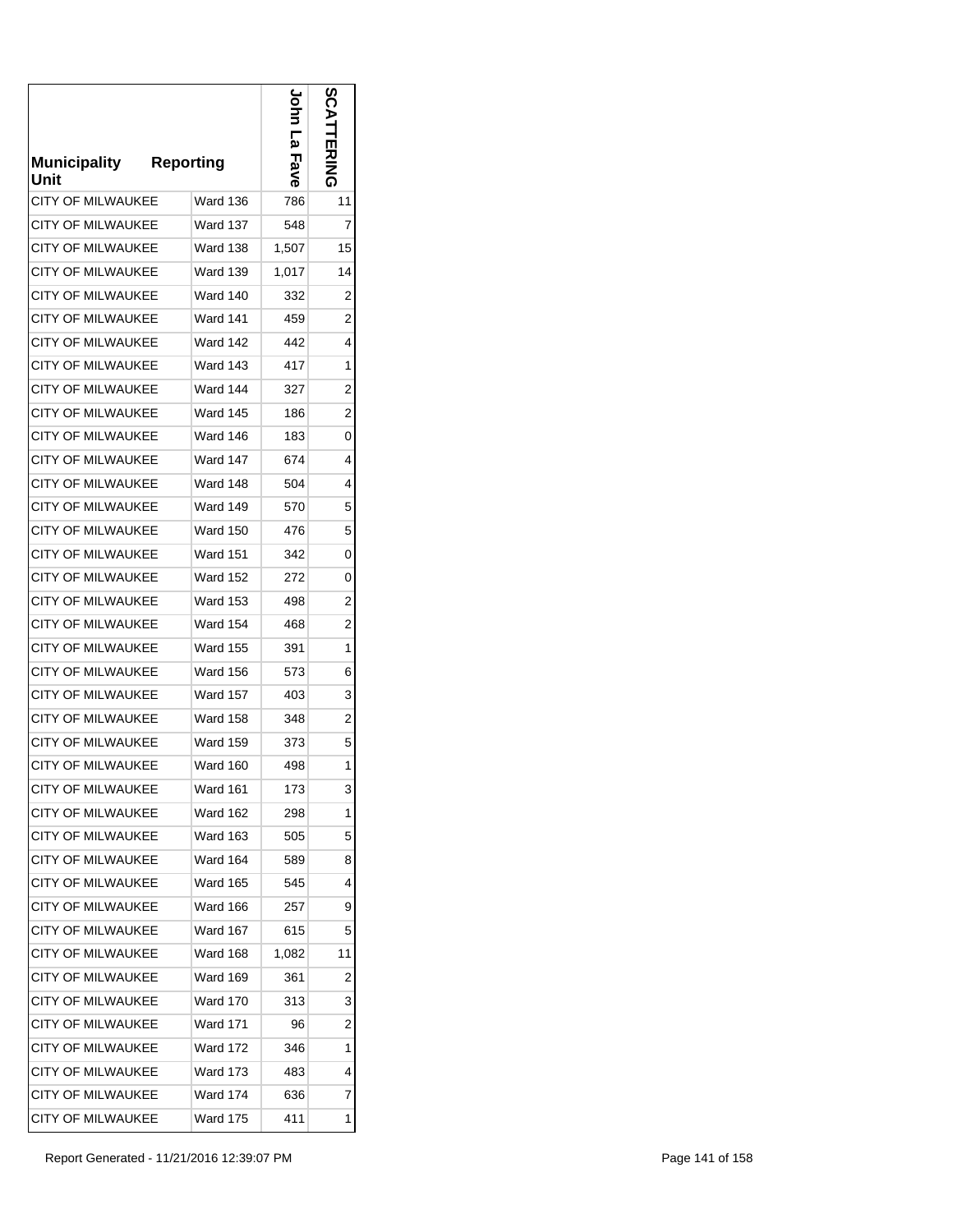| <b>Municipality</b><br>Unit | <b>Reporting</b> | <u>م</u><br>Fave | ທ  |
|-----------------------------|------------------|------------------|----|
| <b>CITY OF MILWAUKEE</b>    | <b>Ward 176</b>  | 496              | 2  |
| CITY OF MILWAUKEE           | Ward 177         | 1,308            | 33 |
| <b>CITY OF MILWAUKEE</b>    | <b>Ward 178</b>  | 982              | 11 |
| <b>CITY OF MILWAUKEE</b>    | Ward 179         | 1,183            | 29 |
| <b>CITY OF MILWAUKEE</b>    | <b>Ward 180</b>  | 859              | 15 |
| <b>CITY OF MILWAUKEE</b>    | Ward 181         | 1,081            | 19 |
| <b>CITY OF MILWAUKEE</b>    | Ward 182         | 1,093            | 26 |
| <b>CITY OF MILWAUKEE</b>    | Ward 183         | 1,490            | 25 |
| <b>CITY OF MILWAUKEE</b>    | Ward 184         | 1,034            | 16 |
| <b>CITY OF MILWAUKEE</b>    | Ward 185         | 1,476            | 21 |
| <b>CITY OF MILWAUKEE</b>    | Ward 186         | 1,465            | 29 |
| <b>CITY OF MILWAUKEE</b>    | <b>Ward 187</b>  | 421              | 8  |
| <b>CITY OF MILWAUKEE</b>    | Ward 188         | 337              | 11 |
| <b>CITY OF MILWAUKEE</b>    | <b>Ward 189</b>  | 473              | 4  |
| <b>CITY OF MILWAUKEE</b>    | Ward 190         | 1,003            | 24 |
| <b>CITY OF MILWAUKEE</b>    | <b>Ward 191</b>  | 748              | 15 |
| CITY OF MILWAUKEE           | Ward 192         | 735              | 17 |
| <b>CITY OF MILWAUKEE</b>    | Ward 193         | 410              | 8  |
| <b>CITY OF MILWAUKEE</b>    | Ward 194         | 430              | 5  |
| <b>CITY OF MILWAUKEE</b>    | Ward 195         | 367              | 4  |
| <b>CITY OF MILWAUKEE</b>    | Ward 196         | 589              | 7  |
| <b>CITY OF MILWAUKEE</b>    | Ward 197         | 229              | 0  |
| <b>CITY OF MILWAUKEE</b>    | Ward 198         | 549              | 13 |
| <b>CITY OF MILWAUKEE</b>    | <b>Ward 199</b>  | 440              | 6  |
| <b>CITY OF MILWAUKEE</b>    | <b>Ward 200</b>  | 260              | 3  |
| <b>CITY OF MILWAUKEE</b>    | Ward 201         | 276              | 5  |
| <b>CITY OF MILWAUKEE</b>    | <b>Ward 202</b>  | 571              | 9  |
| <b>CITY OF MILWAUKEE</b>    | <b>Ward 203</b>  | 705              | 20 |
| <b>CITY OF MILWAUKEE</b>    | Ward 204         | 595              | 13 |
| <b>CITY OF MILWAUKEE</b>    | <b>Ward 205</b>  | 535              | 10 |
| <b>CITY OF MILWAUKEE</b>    | Ward 206         | 465              | 8  |
| <b>CITY OF MILWAUKEE</b>    | <b>Ward 207</b>  | 516              | 19 |
| <b>CITY OF MILWAUKEE</b>    | <b>Ward 208</b>  | 544              | 20 |
| <b>CITY OF MILWAUKEE</b>    | Ward 209         | 457              | 12 |
| <b>CITY OF MILWAUKEE</b>    | Ward 210         | 521              | 11 |
| <b>CITY OF MILWAUKEE</b>    | Ward 211         | 495              | 11 |
| <b>CITY OF MILWAUKEE</b>    | Ward 212         | 551              | 20 |
| <b>CITY OF MILWAUKEE</b>    | Ward 213         | 617              | 20 |
| <b>CITY OF MILWAUKEE</b>    | <b>Ward 214</b>  | 313              | 2  |
| <b>CITY OF MILWAUKEE</b>    | <b>Ward 215</b>  | 220              | 2  |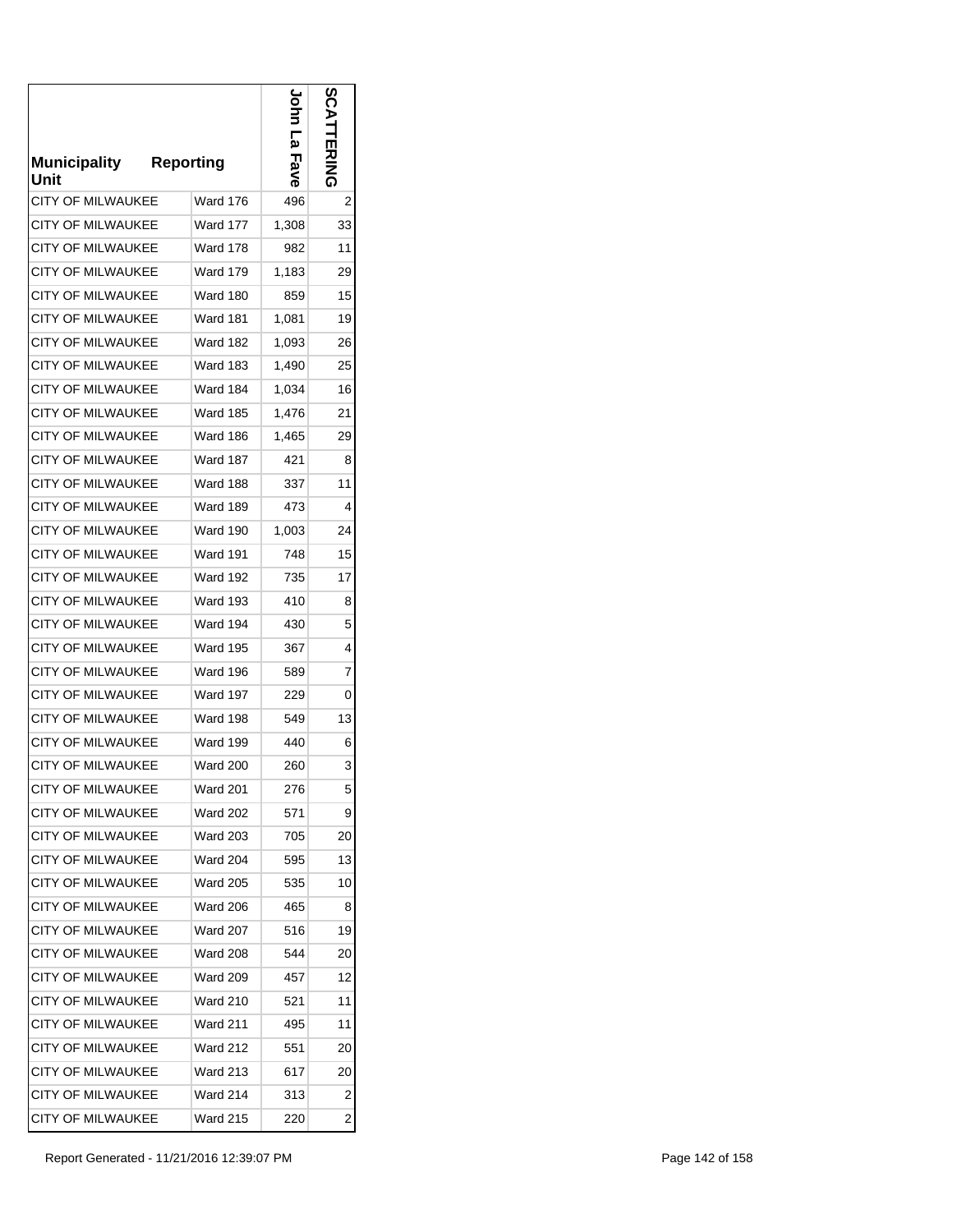| <b>Municipality</b><br>Unit | <b>Reporting</b> | р<br>Ω<br>Fave | တ္လ<br>ことにゅう |
|-----------------------------|------------------|----------------|--------------|
| <b>CITY OF MILWAUKEE</b>    | <b>Ward 216</b>  | 188            | 2            |
| CITY OF MILWAUKEE           | Ward 217         | 398            | 5            |
| <b>CITY OF MILWAUKEE</b>    | <b>Ward 218</b>  | 445            | 5            |
| <b>CITY OF MILWAUKEE</b>    | <b>Ward 219</b>  | 344            | 7            |
| <b>CITY OF MILWAUKEE</b>    | <b>Ward 220</b>  | 361            | 12           |
| CITY OF MILWAUKEE           | Ward 221         | 644            | 7            |
| <b>CITY OF MILWAUKEE</b>    | <b>Ward 222</b>  | 394            | 3            |
| <b>CITY OF MILWAUKEE</b>    | Ward 223         | 412            | 1            |
| <b>CITY OF MILWAUKEE</b>    | Ward 224         | 329            | 4            |
| <b>CITY OF MILWAUKEE</b>    | <b>Ward 225</b>  | 314            | 1            |
| <b>CITY OF MILWAUKEE</b>    | <b>Ward 226</b>  | 201            | 1            |
| <b>CITY OF MILWAUKEE</b>    | <b>Ward 227</b>  | 523            | 12           |
| <b>CITY OF MILWAUKEE</b>    | <b>Ward 228</b>  | 247            | 0            |
| <b>CITY OF MILWAUKEE</b>    | <b>Ward 229</b>  | 216            | 1            |
| <b>CITY OF MILWAUKEE</b>    | <b>Ward 230</b>  | 405            | 3            |
| CITY OF MILWAUKEE           | <b>Ward 231</b>  | 190            | 2            |
| <b>CITY OF MILWAUKEE</b>    | <b>Ward 232</b>  | 134            | 1            |
| <b>CITY OF MILWAUKEE</b>    | <b>Ward 233</b>  | 132            | 2            |
| <b>CITY OF MILWAUKEE</b>    | <b>Ward 234</b>  | 285            | 3            |
| <b>CITY OF MILWAUKEE</b>    | <b>Ward 235</b>  | 995            | 15           |
| CITY OF MILWAUKEE           | <b>Ward 236</b>  | 262            | 4            |
| <b>CITY OF MILWAUKEE</b>    | <b>Ward 237</b>  | 362            | 6            |
| <b>CITY OF MILWAUKEE</b>    | <b>Ward 238</b>  | 312            | 1            |
| <b>CITY OF MILWAUKEE</b>    | <b>Ward 239</b>  | 296            | 6            |
| <b>CITY OF MILWAUKEE</b>    | <b>Ward 240</b>  | 332            | 0            |
| <b>CITY OF MILWAUKEE</b>    | Ward 241         | 679            | 6            |
| <b>CITY OF MILWAUKEE</b>    | Ward 242         | 612            | 12           |
| <b>CITY OF MILWAUKEE</b>    | <b>Ward 243</b>  | 735            | 12           |
| <b>CITY OF MILWAUKEE</b>    | Ward 244         | 592            | 7            |
| <b>CITY OF MILWAUKEE</b>    | <b>Ward 245</b>  | 525            | 13           |
| <b>CITY OF MILWAUKEE</b>    | Ward 246         | 934            | 13           |
| CITY OF MILWAUKEE           | <b>Ward 247</b>  | 452            | 10           |
| <b>CITY OF MILWAUKEE</b>    | Ward 248         | 913            | 17           |
| <b>CITY OF MILWAUKEE</b>    | Ward 249         | 271            | 4            |
| <b>CITY OF MILWAUKEE</b>    | Ward 250         | 224            | 4            |
| CITY OF MILWAUKEE           | <b>Ward 251</b>  | 153            | 1            |
| CITY OF MILWAUKEE           | Ward 252         | 293            | 3            |
| <b>CITY OF MILWAUKEE</b>    | <b>Ward 253</b>  | 135            | 1            |
| <b>CITY OF MILWAUKEE</b>    | Ward 254         | 121            | 3            |
| CITY OF MILWAUKEE           | <b>Ward 255</b>  | 184            | 3            |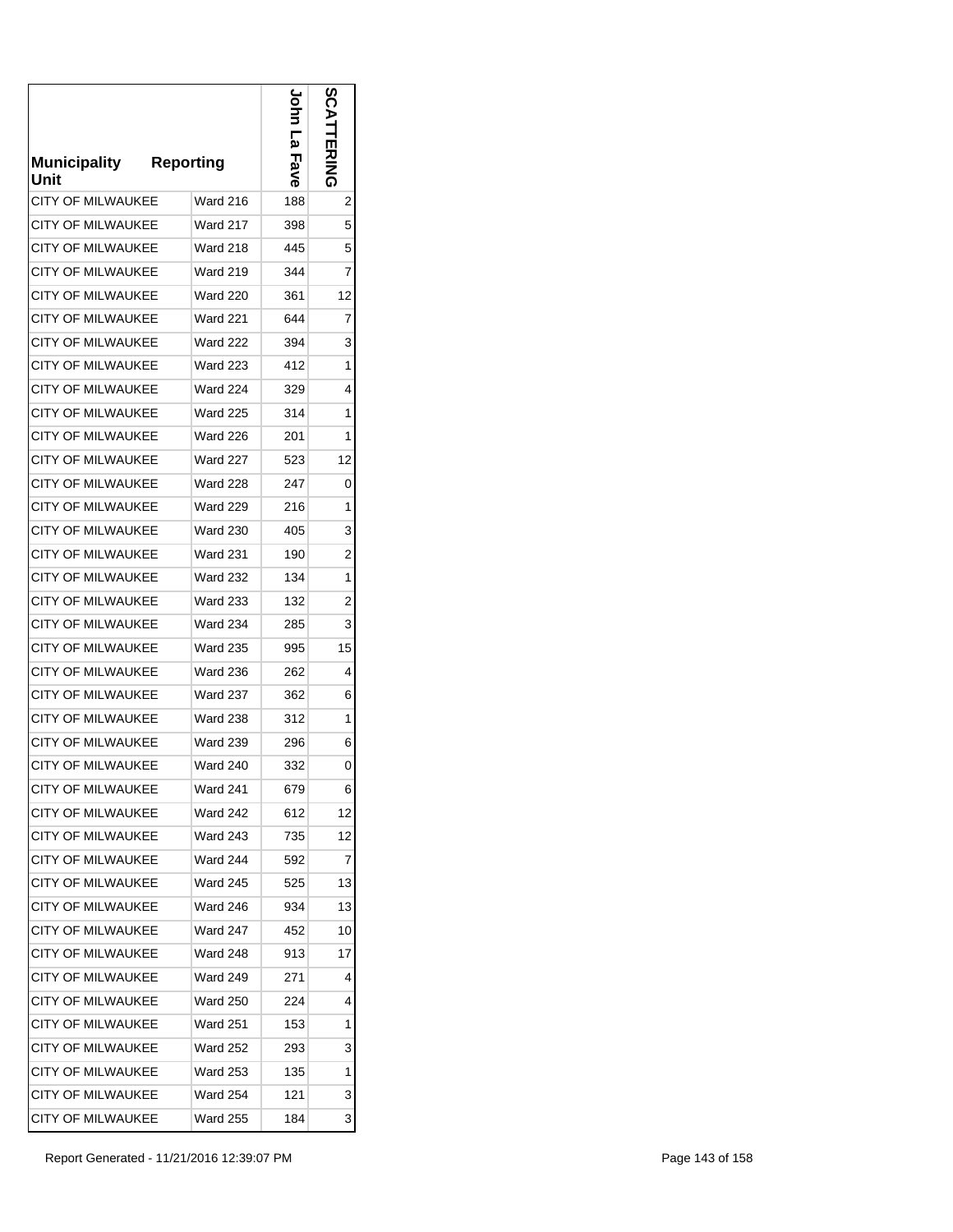| <b>Municipality</b><br>Unit | <b>Reporting</b> | <u>م</u><br>Fave | ပ္ပ |
|-----------------------------|------------------|------------------|-----|
| <b>CITY OF MILWAUKEE</b>    | <b>Ward 256</b>  | 206              | 2   |
| CITY OF MILWAUKEE           | Ward 257         | 415              | 7   |
| <b>CITY OF MILWAUKEE</b>    | <b>Ward 258</b>  | 469              | 5   |
| <b>CITY OF MILWAUKEE</b>    | Ward 259         | 307              | 7   |
| CITY OF MILWAUKEE           | <b>Ward 260</b>  | 253              | 4   |
| CITY OF MILWAUKEE           | Ward 261         | 328              | 10  |
| <b>CITY OF MILWAUKEE</b>    | <b>Ward 262</b>  | 671              | 20  |
| <b>CITY OF MILWAUKEE</b>    | Ward 263         | 369              | 6   |
| <b>CITY OF MILWAUKEE</b>    | Ward 264         | 731              | 13  |
| <b>CITY OF MILWAUKEE</b>    | <b>Ward 265</b>  | 442              | 10  |
| <b>CITY OF MILWAUKEE</b>    | <b>Ward 266</b>  | 423              | 19  |
| <b>CITY OF MILWAUKEE</b>    | <b>Ward 267</b>  | 416              | 9   |
| CITY OF MILWAUKEE           | <b>Ward 268</b>  | 904              | 22  |
| <b>CITY OF MILWAUKEE</b>    | <b>Ward 269</b>  | 521              | 13  |
| <b>CITY OF MILWAUKEE</b>    | <b>Ward 270</b>  | 510              | 13  |
| <b>CITY OF MILWAUKEE</b>    | <b>Ward 271</b>  | 898              | 12  |
| <b>CITY OF MILWAUKEE</b>    | <b>Ward 272</b>  | 599              | 12  |
| <b>CITY OF MILWAUKEE</b>    | <b>Ward 273</b>  | 363              | 12  |
| <b>CITY OF MILWAUKEE</b>    | <b>Ward 274</b>  | 380              | 11  |
| <b>CITY OF MILWAUKEE</b>    | <b>Ward 275</b>  | 821              | 23  |
| CITY OF MILWAUKEE           | <b>Ward 276</b>  | 761              | 26  |
| <b>CITY OF MILWAUKEE</b>    | Ward 277         | 758              | 17  |
| <b>CITY OF MILWAUKEE</b>    | <b>Ward 278</b>  | 460              | 10  |
| <b>CITY OF MILWAUKEE</b>    | <b>Ward 279</b>  | 634              | 15  |
| <b>CITY OF MILWAUKEE</b>    | <b>Ward 280</b>  | 1,065            | 21  |
| CITY OF MILWAUKEE           | Ward 281         | 499              | 6   |
| <b>CITY OF MILWAUKEE</b>    | Ward 282         | 219              | 2   |
| <b>CITY OF MILWAUKEE</b>    | <b>Ward 283</b>  | 455              | 6   |
| <b>CITY OF MILWAUKEE</b>    | Ward 284         | 473              | 1   |
| <b>CITY OF MILWAUKEE</b>    | Ward 285         | 109              | 0   |
| <b>CITY OF MILWAUKEE</b>    | Ward 286         | 315              | 3   |
| <b>CITY OF MILWAUKEE</b>    | Ward 287         | 306              | 7   |
| <b>CITY OF MILWAUKEE</b>    | Ward 288         | 696              | 20  |
| <b>CITY OF MILWAUKEE</b>    | Ward 289         | 407              | 6   |
| <b>CITY OF MILWAUKEE</b>    | Ward 290         | 351              | 1   |
| <b>CITY OF MILWAUKEE</b>    | Ward 291         | 352              | 9   |
| <b>CITY OF MILWAUKEE</b>    | Ward 292         | 402              | 7   |
| <b>CITY OF MILWAUKEE</b>    | <b>Ward 293</b>  | 491              | 8   |
| <b>CITY OF MILWAUKEE</b>    | <b>Ward 294</b>  | 393              | 12  |
| CITY OF MILWAUKEE           | <b>Ward 295</b>  | 534              | 14  |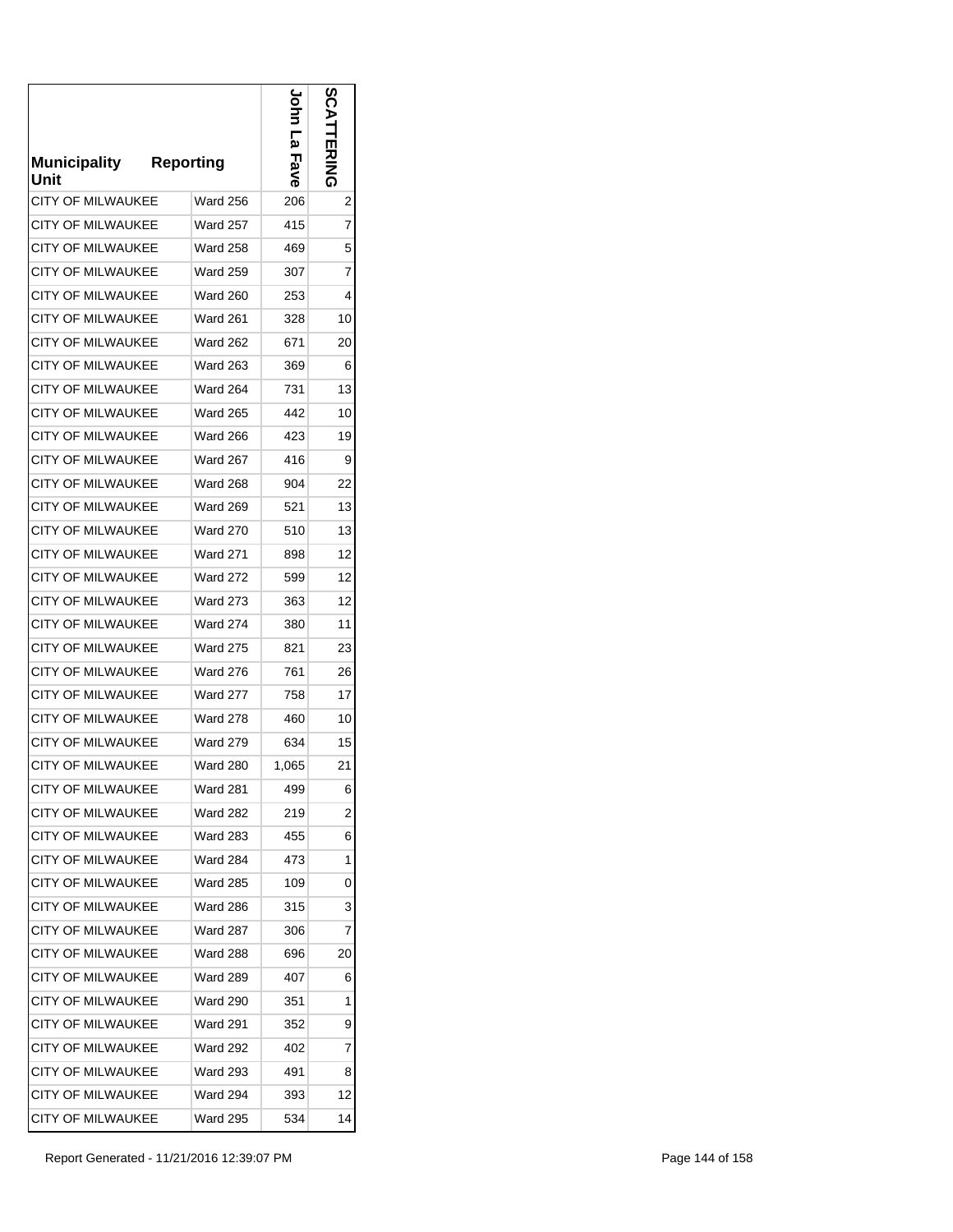| <b>Municipality</b><br>Unit | <b>Reporting</b> | <u>م</u><br>Fave | <b>S</b><br>ことにゅう |
|-----------------------------|------------------|------------------|-------------------|
| <b>CITY OF MILWAUKEE</b>    | <b>Ward 296</b>  | 660              | 7                 |
| CITY OF MILWAUKEE           | Ward 297         | 623              | 9                 |
| <b>CITY OF MILWAUKEE</b>    | <b>Ward 298</b>  | 508              | 6                 |
| <b>CITY OF MILWAUKEE</b>    | <b>Ward 299</b>  | 624              | 9                 |
| <b>CITY OF MILWAUKEE</b>    | <b>Ward 300</b>  | 875              | 10                |
| CITY OF MILWAUKEE           | Ward 301         | 763              | 14                |
| <b>CITY OF MILWAUKEE</b>    | Ward 302         | 478              | 11                |
| <b>CITY OF MILWAUKEE</b>    | Ward 303         | 761              | 12                |
| <b>CITY OF MILWAUKEE</b>    | Ward 304         | 564              | 9                 |
| <b>CITY OF MILWAUKEE</b>    | <b>Ward 305</b>  | 583              | 17                |
| <b>CITY OF MILWAUKEE</b>    | <b>Ward 306</b>  | 478              | 3                 |
| <b>CITY OF MILWAUKEE</b>    | <b>Ward 307</b>  | 513              | 10                |
| <b>CITY OF MILWAUKEE</b>    | <b>Ward 308</b>  | 434              | 5                 |
| <b>CITY OF MILWAUKEE</b>    | <b>Ward 309</b>  | 688              | 18                |
| <b>CITY OF MILWAUKEE</b>    | <b>Ward 310</b>  | 224              | 2                 |
| <b>CITY OF MILWAUKEE</b>    | <b>Ward 311</b>  | 414              | 15                |
| <b>CITY OF MILWAUKEE</b>    | <b>Ward 312</b>  | 580              | 16                |
| <b>CITY OF MILWAUKEE</b>    | <b>Ward 313</b>  | 1,111            | 19                |
| <b>CITY OF MILWAUKEE</b>    | Ward 314         | 377              | 9                 |
| <b>CITY OF MILWAUKEE</b>    | <b>Ward 315</b>  | 770              | 15                |
| CITY OF MILWAUKEE           | Ward 316         | 504              | 9                 |
| <b>CITY OF MILWAUKEE</b>    | Ward 317         | 541              | 19                |
| <b>CITY OF MILWAUKEE</b>    | <b>Ward 320</b>  | 22               | 1                 |
| <b>CITY OF MILWAUKEE</b>    | <b>Ward 321</b>  | 157              | 1                 |
| <b>CITY OF MILWAUKEE</b>    | <b>Ward 322</b>  | 89               | 0                 |
| CITY OF MILWAUKEE           | Ward 323         | 136              | 3                 |
| CITY OF MILWAUKEE           | <b>Ward 324</b>  | 44               | 0                 |
| <b>CITY OF MILWAUKEE</b>    | <b>Ward 325</b>  | 276              | 3                 |
| CITY OF MILWAUKEE           | Ward 326         | 3                | 0                 |
| CITY OF MILWAUKEE           | <b>Ward 327</b>  | 0                | 0                 |
| CITY OF OAK CREEK           | Wards 1-3        | 1,935            | 37                |
| CITY OF OAK CREEK           | Wards 4-6        | 1.882            | 31                |
| <b>CITY OF OAK CREEK</b>    | Wards 7-9        | 1,895            | 39                |
| <b>CITY OF OAK CREEK</b>    | Wards 10-<br>12  | 2,027            | 49                |
| <b>CITY OF OAK CREEK</b>    | Wards 13-<br>15  | 1,909            | 47                |
| CITY OF OAK CREEK           | Wards 16-<br>19  | 1,820            | 32                |
| CITY OF ST. FRANCIS         | Ward 1-4         | 1,069            | 27                |
| CITY OF ST. FRANCIS         | Ward 5-8         | 1,111            | 20                |
| CITY OF ST. FRANCIS         | Ward 9-12        | 1,246            | 15                |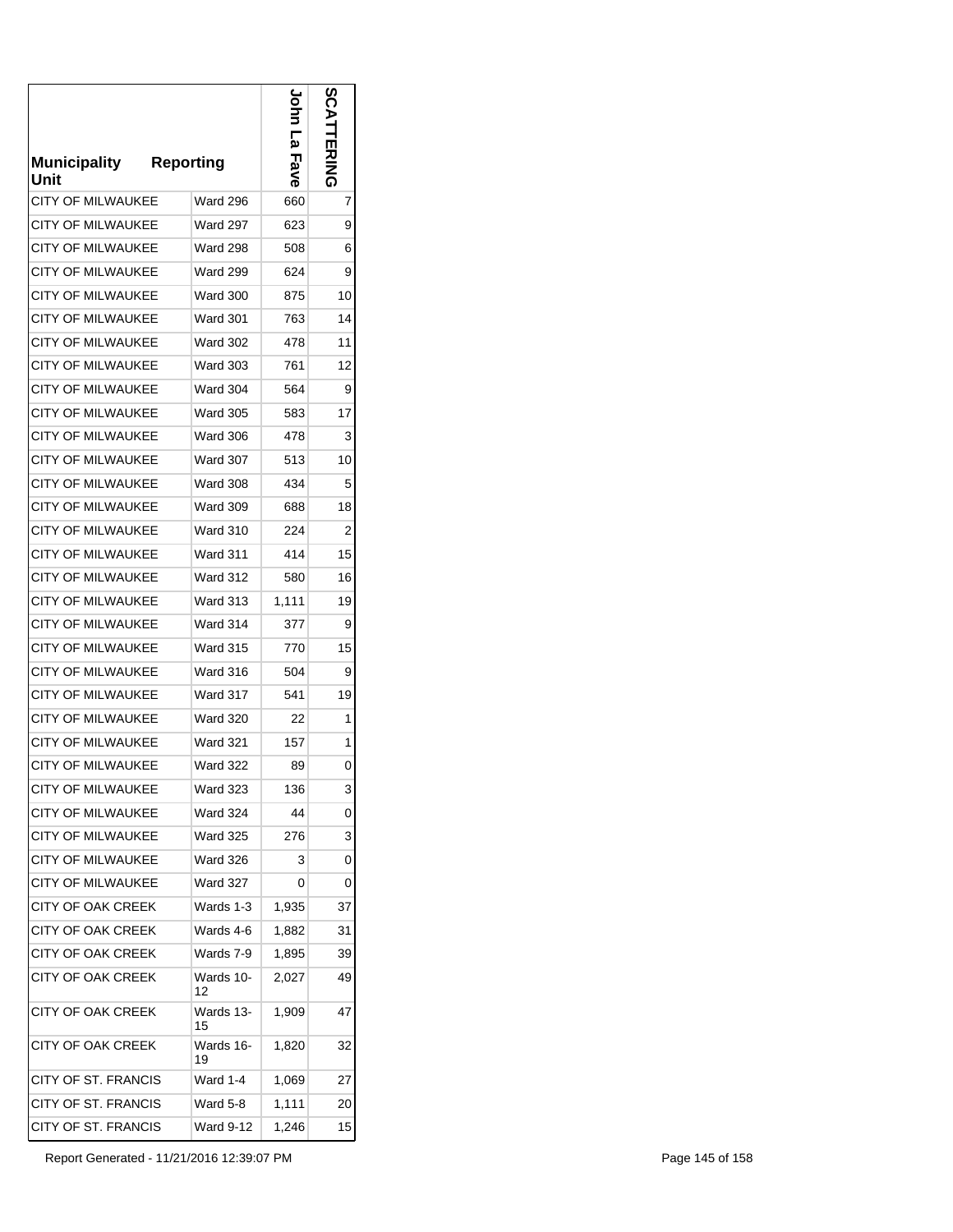| <b>Municipality</b><br>Unit       | <b>Reporting</b> | ا<br>ھ<br>Fave | n<br><b>EXIMA</b> |
|-----------------------------------|------------------|----------------|-------------------|
| CITY OF SOUTH<br><b>MILWAUKEE</b> | Ward 1-4         | 1,683          | 49                |
| CITY OF SOUTH<br><b>MILWAUKEE</b> | Ward 5-8         | 1,522          | 31                |
| CITY OF SOUTH<br><b>MILWAUKEE</b> | <b>Ward 9-12</b> | 1,907          | 32                |
| CITY OF SOUTH<br><b>MILWAUKEE</b> | Ward 13-<br>16   | 1,692          | 29                |
| CITY OF WAUWATOSA                 | Ward 1           | 849            | 14                |
| <b>CITY OF WAUWATOSA</b>          | Ward 2           | 870            | 12                |
| CITY OF WAUWATOSA                 | Ward 3           | 918            | 10                |
| CITY OF WAUWATOSA                 | Ward 4           | 1,191          | 14                |
| CITY OF WAUWATOSA                 | Ward 5           | 642            | 6                 |
| CITY OF WAUWATOSA                 | Ward 6           | 599            | 7                 |
| <b>CITY OF WAUWATOSA</b>          | Ward 7           | 949            | 15                |
| CITY OF WAUWATOSA                 | Ward 8           | 422            | 5                 |
| <b>CITY OF WAUWATOSA</b>          | Ward 9           | 896            | 21                |
| CITY OF WAUWATOSA                 | Ward 10          | 846            | 5                 |
| <b>CITY OF WAUWATOSA</b>          | Ward 11          | 890            | 10                |
| CITY OF WAUWATOSA                 | Ward 12          | 948            | 9                 |
| CITY OF WAUWATOSA                 | Ward 13          | 483            | 10                |
| CITY OF WAUWATOSA                 | Ward 14          | 910            | 7                 |
| CITY OF WAUWATOSA                 | Ward 15          | 1,056          | 19                |
| CITY OF WAUWATOSA                 | Ward 16          | 962            | 13                |
| CITY OF WAUWATOSA                 | Ward 17          | 756            | 9                 |
| CITY OF WAUWATOSA                 | Ward 18          | 734            | 11                |
| <b>CITY OF WAUWATOSA</b>          | Ward 19          | 764            | 13                |
| CITY OF WAUWATOSA                 | Ward 20          | 939            | 6                 |
| CITY OF WAUWATOSA                 | Ward 21          | 704            | 7                 |
| <b>CITY OF WAUWATOSA</b>          | Ward 22          | 788            | 12                |
| <b>CITY OF WAUWATOSA</b>          | Ward 23          | 755            | 16                |
| <b>CITY OF WAUWATOSA</b>          | Ward 24          | 676            | 8                 |
| CITY OF WEST ALLIS                | Ward 1           | 570            | 17                |
| CITY OF WEST ALLIS                | Ward 2           | 808            | 10                |
| CITY OF WEST ALLIS                | Ward 3           | 576            | 15                |
| <b>CITY OF WEST ALLIS</b>         | Ward 4           | 865            | 28                |
| CITY OF WEST ALLIS                | Ward 5           | 672            | 14                |
| <b>CITY OF WEST ALLIS</b>         | Ward 6           | 609            | 8                 |
| <b>CITY OF WEST ALLIS</b>         | Ward 7           | 783            | 24                |
| <b>CITY OF WEST ALLIS</b>         | Ward 8           | 641            | 13                |
| CITY OF WEST ALLIS                | Ward 9           | 857            | 15                |
| <b>CITY OF WEST ALLIS</b>         | Ward 10          | 759            | 17                |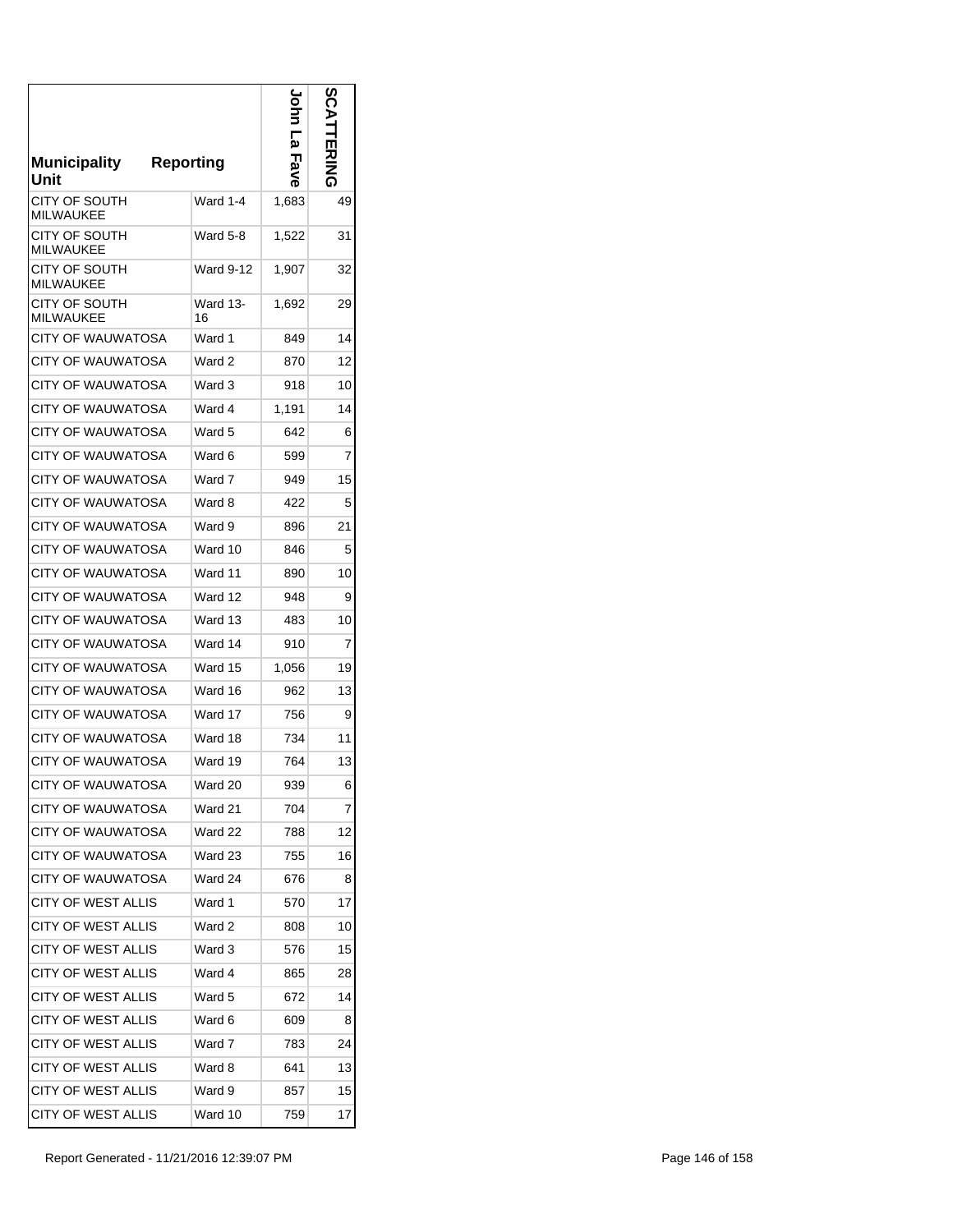| <b>Municipality</b><br>Unit | <b>Reporting</b> |         | John<br>Σ<br>Fave | n<br>Ö<br>D<br><b>ボスラム</b> |
|-----------------------------|------------------|---------|-------------------|----------------------------|
| <b>CITY OF WEST ALLIS</b>   |                  | Ward 11 | 896               | 25                         |
| <b>CITY OF WEST ALLIS</b>   |                  | Ward 12 | 749               | 23                         |
| <b>CITY OF WEST ALLIS</b>   |                  | Ward 13 | 1,052             | 17                         |
| <b>CITY OF WEST ALLIS</b>   |                  | Ward 14 | 634               | 20                         |
| <b>CITY OF WEST ALLIS</b>   |                  | Ward 15 | 621               | 17                         |
| <b>CITY OF WEST ALLIS</b>   |                  | Ward 16 | 609               | 10                         |
| <b>CITY OF WEST ALLIS</b>   |                  | Ward 17 | 900               | 20                         |
| <b>CITY OF WEST ALLIS</b>   |                  | Ward 18 | 987               | 19                         |
| <b>CITY OF WEST ALLIS</b>   |                  | Ward 19 | 937               | 12                         |
| <b>CITY OF WEST ALLIS</b>   |                  | Ward 20 | 677               | 15                         |
| <b>CITY OF WEST ALLIS</b>   |                  | Ward 21 | 824               | 11                         |
| <b>CITY OF WEST ALLIS</b>   |                  | Ward 22 | 683               | 10                         |
| <b>CITY OF WEST ALLIS</b>   |                  | Ward 23 | 916               | 18                         |
| <b>CITY OF WEST ALLIS</b>   |                  | Ward 24 | 614               | 14                         |
| <b>CITY OF WEST ALLIS</b>   |                  | Ward 25 | 805               | 16                         |
| Total                       |                  |         | 306,81<br>9       | 4,668                      |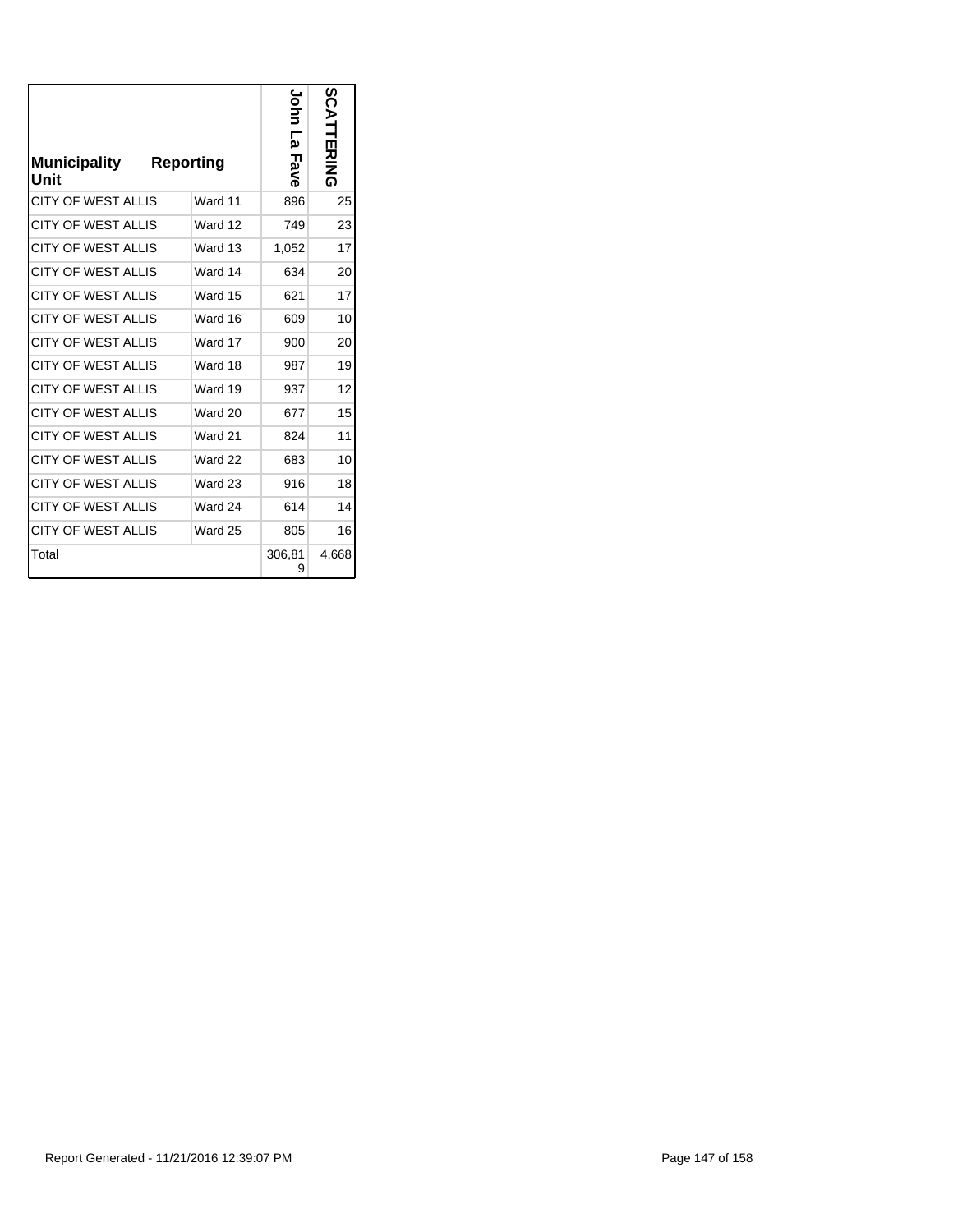## **Charter Ordinance No. C-14**

# MILWAUKEE COUNTY

## **2016 General Election**

## **11/8/2016**

| Municipality<br>Reporting<br><b>Unit</b> |                  | ⊯ິ    | $\overline{6}$ |
|------------------------------------------|------------------|-------|----------------|
| <b>ICITY OF ST. FRANCIS</b>              | <b>Ward 1-4</b>  | 598   | 753            |
| <b>ICITY OF ST. FRANCIS</b>              | <b>Ward 5-8</b>  | 669   | 790            |
| <b>ICITY OF ST. FRANCIS</b>              | <b>Ward 9-12</b> | 719   | 860            |
| Total                                    |                  | 1.986 | 2.403          |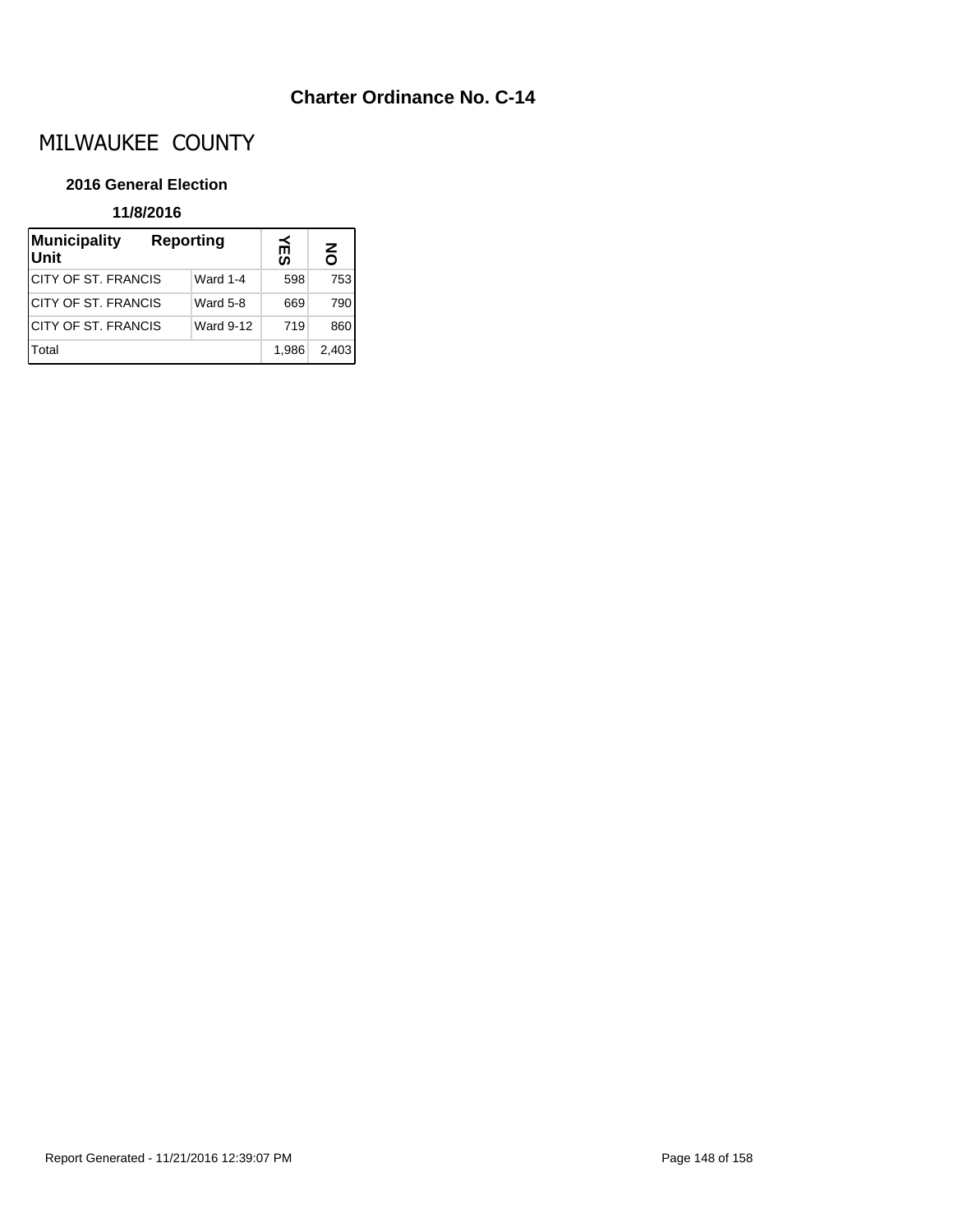## **Franklin Public School District Referendum**

# MILWAUKEE COUNTY

## **2016 General Election**

## **11/8/2016**

| <b>Municipality</b><br>Unit | <b>Reporting</b> | たの    | 중     |
|-----------------------------|------------------|-------|-------|
| CITY OF FRANKLIN            | Ward 1           | 0     | 3     |
| <b>CITY OF FRANKLIN</b>     | Ward 2           | 597   | 626   |
| <b>CITY OF FRANKLIN</b>     | Ward 3           | 751   | 621   |
| <b>CITY OF FRANKLIN</b>     | Ward 4           | 350   | 326   |
| CITY OF FRANKLIN            | Ward 5           | 280   | 294   |
| CITY OF FRANKLIN            | Ward 6           | 465   | 404   |
| CITY OF FRANKLIN            | Ward 7           | 695   | 557   |
| CITY OF FRANKLIN            | Ward 8           | 95    | 74    |
| <b>CITY OF FRANKLIN</b>     | Ward 9           | 396   | 382   |
| CITY OF FRANKLIN            | Ward 10          | 187   | 171   |
| CITY OF FRANKLIN            | Ward 11          | 468   | 516   |
| CITY OF FRANKLIN            | Ward 13          | 506   | 480   |
| CITY OF FRANKLIN            | Ward 14          | 520   | 372   |
| CITY OF FRANKLIN            | Ward 15A         | 94    | 80    |
| CITY OF FRANKLIN            | Ward 15B         | 119   | 120   |
| CITY OF FRANKLIN            | Ward 16          | 279   | 199   |
| <b>CITY OF FRANKLIN</b>     | Ward 17          | 348   | 289   |
| <b>CITY OF FRANKLIN</b>     | Ward 18          | 208   | 184   |
| <b>CITY OF FRANKLIN</b>     | Ward 19          | 545   | 570   |
| CITY OF FRANKLIN            | Ward 20          | 30    | 25    |
| CITY OF FRANKLIN            | Ward 21          | 161   | 93    |
| CITY OF FRANKLIN            | Ward 22B         | 20    | 22    |
| <b>CITY OF FRANKLIN</b>     | Ward 22A         | 204   | 213   |
| <b>CITY OF FRANKLIN</b>     | Ward 23          | 486   | 575   |
| Total                       |                  | 7,804 | 7,196 |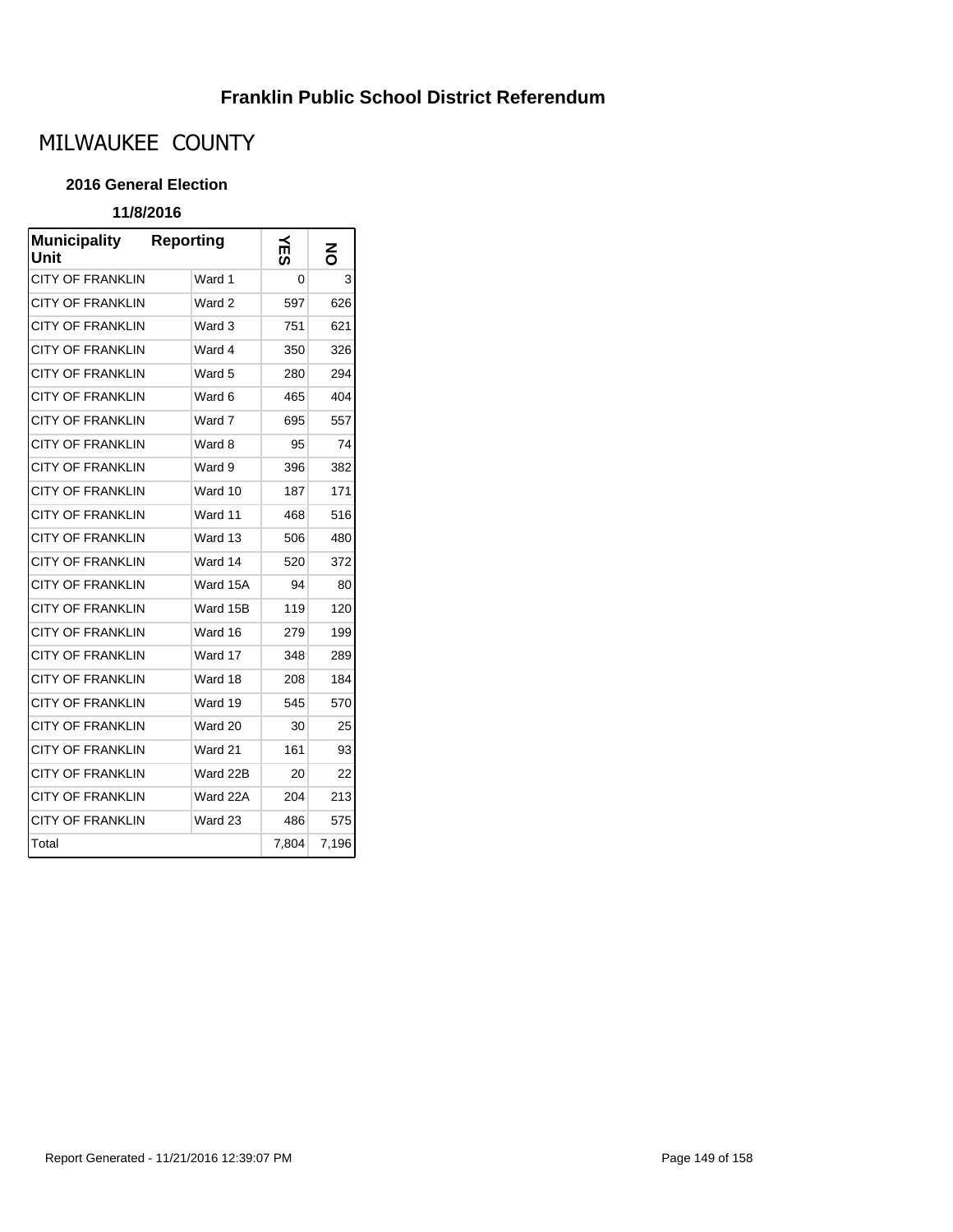# **School District of Cudahy Referendum**

# MILWAUKEE COUNTY

## **2016 General Election**

## **11/8/2016**

| <b>Municipality</b><br>Unit | Reporting       | ≚     | š     |
|-----------------------------|-----------------|-------|-------|
| <b>CITY OF CUDAHY</b>       | <b>Ward 1-3</b> | 1,231 | 552   |
| <b>CITY OF CUDAHY</b>       | Ward 4-6        | 1,069 | 498   |
| <b>CITY OF CUDAHY</b>       | <b>Ward 7-9</b> | 892   | 485   |
| CITY OF CUDAHY              | Wards 10-<br>12 | 1,080 | 571   |
| <b>CITY OF CUDAHY</b>       | Wards 13-<br>15 | 1,295 | 659   |
| Total                       |                 | 5,567 | 2,765 |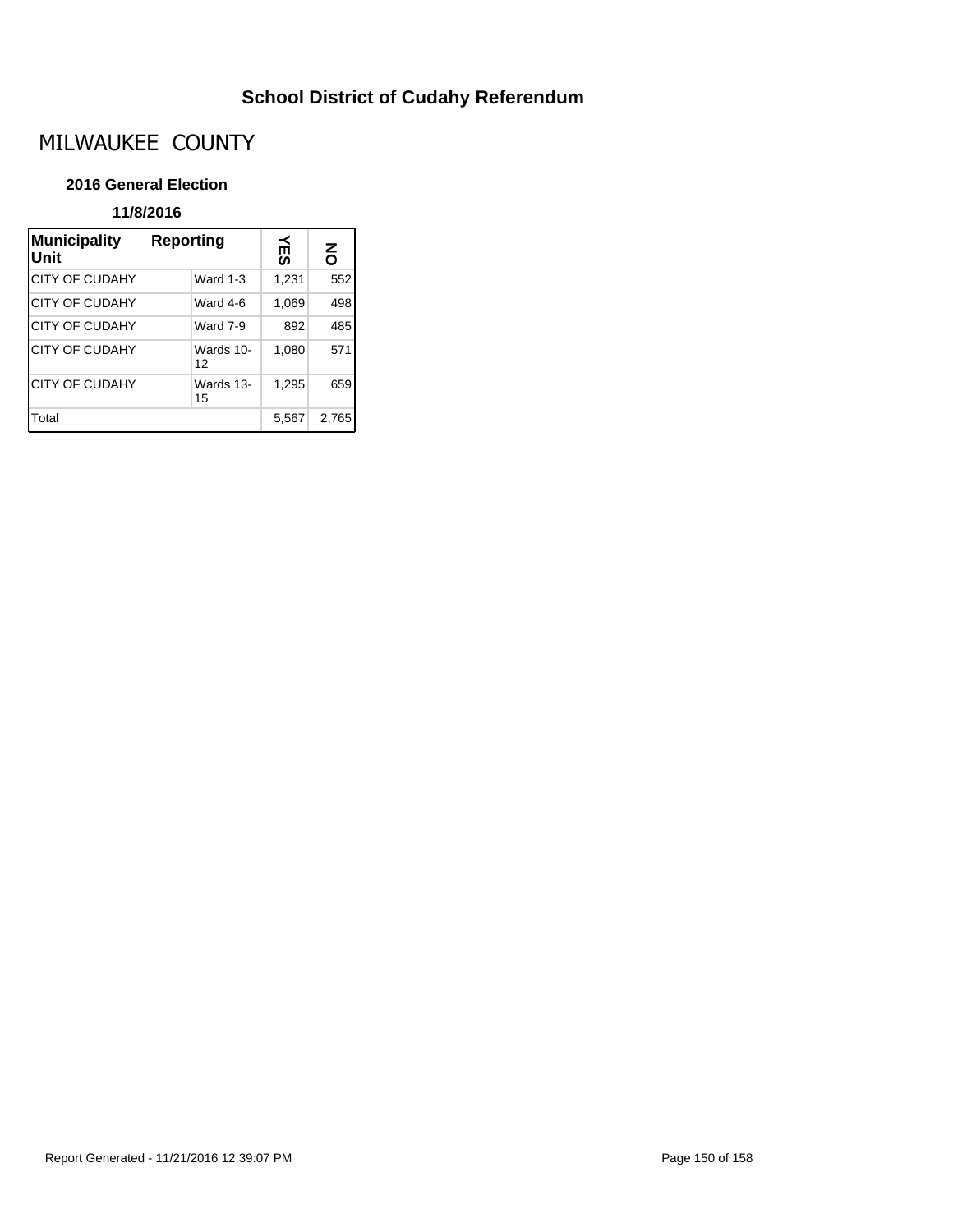## **SUMMARY STATEMENT OF THE BOARD OF CANVASSERS**

The total number of votes cast **PRESIDENT OF THE UNITED STATES** was

**440,247**

*.*<br>of which

| Donald J. Trump/Michael R. Pence                                      | received | 125,846 |
|-----------------------------------------------------------------------|----------|---------|
| <b>Hillary Clinton/Tim Kaine</b>                                      | received | 288,797 |
| Darrell L. Castle/Scott N. Bradley                                    | received | 1,261   |
| <b>Gary Johnson/Bill Weld</b>                                         | received | 13,590  |
| Jill Stein/Ajamu Baraka                                               | received | 4,529   |
| <b>Monica Moorehead/Lamont Lilly</b>                                  | received | 311     |
| Rocky Roque De La Fuente/Michael Steinberg                            | received | 197     |
| Cherunda Fox/Roger Kushner (write-in)                                 | received | 8       |
| Evan McMullin/Nathan Johnson (write-in)                               | received | 1,290   |
| Michael A. Maturen/Juan Munoz (write-in)                              | received | 48      |
| Marshall Schoenke/James Creighton Mitchell Jr. received<br>(write-in) |          | 0       |
| <b>Chris Keniston/Deacon Taylor (write-in)</b>                        | received | 8       |
| Laurence Kotlikoff/Edward E. Leamer (write-in)                        | received | 1       |
| Tom Hoefling/Steve Schulin (write-in)                                 | received | 3       |
| Joseph Maldonado (write-in)                                           | received | 0       |
| Emidio Soltysik/Angela Nicole Walker (write-in)                       | received | 9       |
| <b>SCATTERING</b>                                                     | received | 4,349   |
|                                                                       |          |         |

The total number of votes cast **UNITED STATES SENATOR** was

**434,714**

*.*<br>of which

| <b>Ron Johnson</b>         | Ireceived       | 147,922 |
|----------------------------|-----------------|---------|
| <b>Russ Feingold</b>       | Ireceived       | 276,556 |
| <b>Phillip N. Anderson</b> | Ireceived       | 9.879   |
| John Schiess (write-in)    | received        |         |
| <b>SCATTERING</b>          | <b>received</b> | 356     |

The total number of votes cast **REPRESENTATIVE IN CONGRESS DISTRICT 1** was

**49,718**

*.*<br>of which

| Paul Ryan                | received  | 33,903 |
|--------------------------|-----------|--------|
| <b>Ryan Solen</b>        | Ireceived | 13,827 |
| ∣Jason Lebeck            | Ireceived | 843    |
| <b>Spencer Zimmerman</b> | Ireceived | 1,112  |
| <b>SCATTERING</b>        | Ireceived | 33     |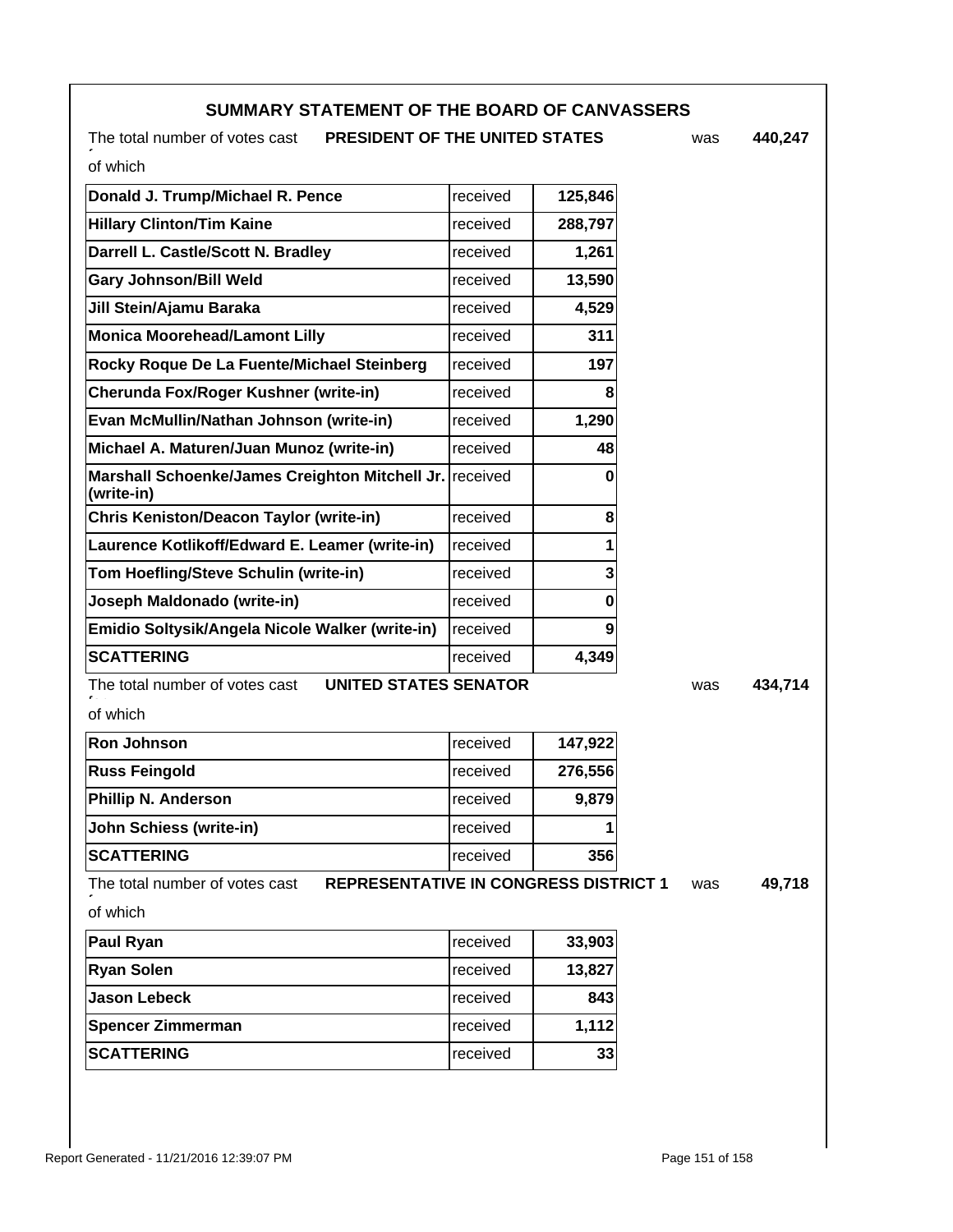| The total number of votes cast | <b>REPRESENTATIVE IN CONGRESS DISTRICT 4</b> |         | was | 286,909 |
|--------------------------------|----------------------------------------------|---------|-----|---------|
| of which                       |                                              |         |     |         |
| <b>Gwen S. Moore</b>           | received                                     | 220,181 |     |         |
| <b>Andy Craig</b>              | received                                     | 32,183  |     |         |
| <b>Robert R. Raymond</b>       | received                                     | 33,494  |     |         |
| <b>SCATTERING</b>              | received                                     | 1,051   |     |         |
| The total number of votes cast | <b>REPRESENTATIVE IN CONGRESS DISTRICT 5</b> |         | was | 72,911  |
| of which                       |                                              |         |     |         |
| F. James Sensenbrenner, Jr.    | received                                     | 38,212  |     |         |
| <b>Khary Penebaker</b>         | received                                     | 31,238  |     |         |
| <b>John Arndt</b>              | received                                     | 3,385   |     |         |
| <b>SCATTERING</b>              | received                                     | 76      |     |         |
| The total number of votes cast | <b>REPRESENTATIVE IN CONGRESS DISTRICT 6</b> |         | was | 1,162   |
| of which                       |                                              |         |     |         |
| <b>Glenn Grothman</b>          | received                                     | 629     |     |         |
| <b>Sarah Lloyd</b>             | received                                     | 501     |     |         |
| <b>Jeff Dahlke</b>             | received                                     | 31      |     |         |
| <b>SCATTERING</b>              | received                                     | 1       |     |         |
| The total number of votes cast | <b>STATE SENATOR DISTRICT 4</b>              |         | was | 63,153  |
| of which                       |                                              |         |     |         |
| Lena C. Taylor                 | received                                     | 62,099  |     |         |
| <b>SCATTERING</b>              | received                                     | 1,054   |     |         |
| The total number of votes cast | <b>STATE SENATOR DISTRICT 6</b>              |         | was | 60,805  |
| of which                       |                                              |         |     |         |
| LaTonya Johnson                | received                                     | 60,129  |     |         |
| <b>SCATTERING</b>              | received                                     | 676     |     |         |
| The total number of votes cast | <b>STATE SENATOR DISTRICT 8</b>              |         | was | 19,460  |
| of which                       |                                              |         |     |         |
| <b>Alberta Darling</b>         | received                                     | 17,583  |     |         |
| <b>SCATTERING</b>              | received                                     | 1,877   |     |         |
| The total number of votes cast | <b>STATE SENATOR DISTRICT 28</b>             |         | was | 38,268  |
| of which                       |                                              |         |     |         |
| <b>Dave Craig</b>              | received                                     | 37,286  |     |         |
| <b>SCATTERING</b>              | received                                     | 982     |     |         |
|                                |                                              |         |     |         |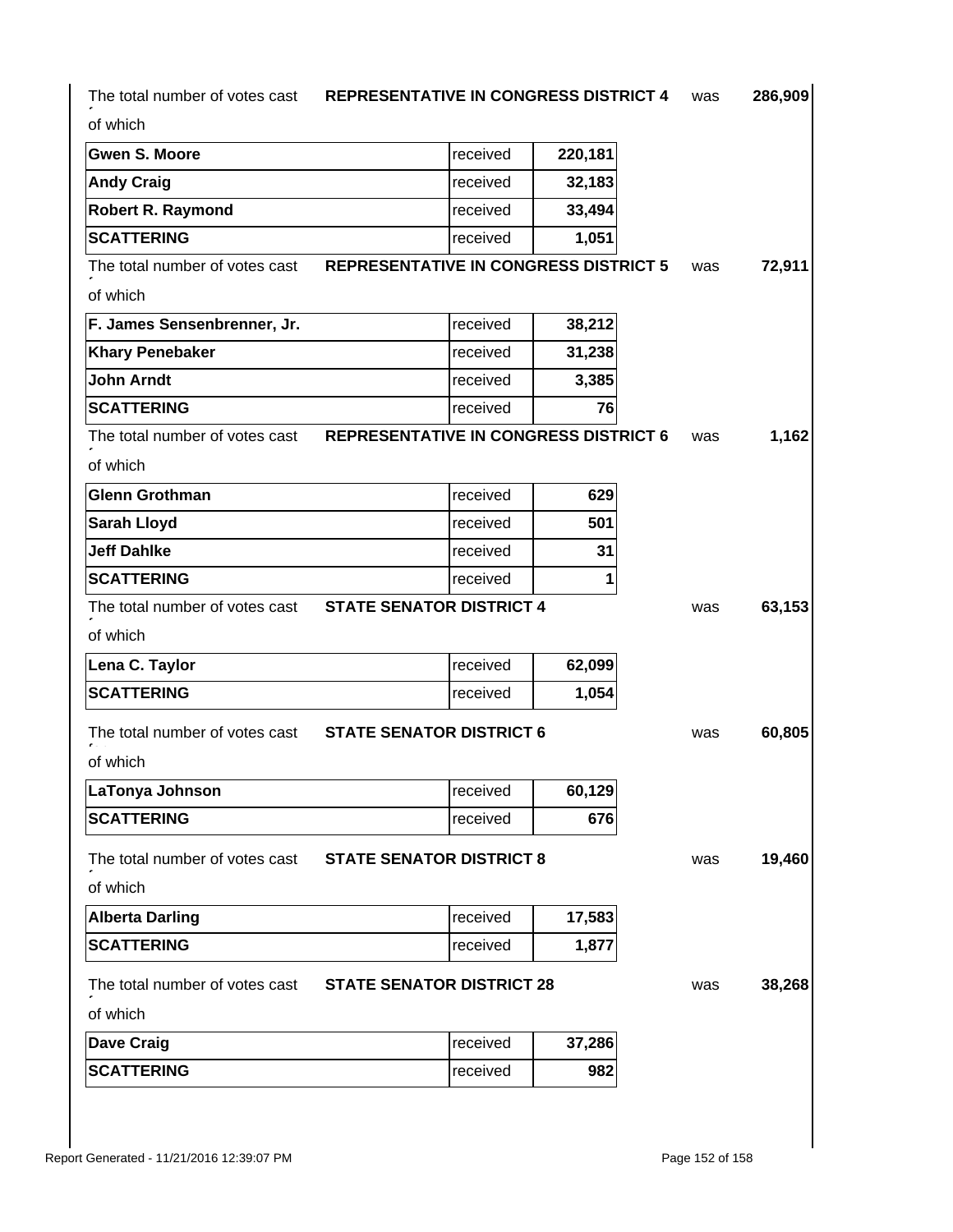The total number of votes cast for

#### **REPRESENTATIVE TO THE ASSEMBLY** was **DISTRICT 7**

**24,073**

| of which                                  |                                                             |          |          |     |        |
|-------------------------------------------|-------------------------------------------------------------|----------|----------|-----|--------|
| <b>Zachary Marshall</b>                   |                                                             | received | 9,212    |     |        |
| Daniel G. Riemer                          |                                                             | received | 13,514   |     |        |
| <b>Matthew Bughman</b>                    |                                                             | received | 1,303    |     |        |
| <b>SCATTERING</b>                         |                                                             | received | 44       |     |        |
| The total number of votes cast            | REPRESENTATIVE TO THE ASSEMBLY<br><b>DISTRICT 8</b>         |          |          | was | 8,662  |
| of which                                  |                                                             |          |          |     |        |
| JoCasta Zamarripa                         |                                                             | received | 8,528    |     |        |
| <b>SCATTERING</b>                         |                                                             | received | 134      |     |        |
| The total number of votes cast            | REPRESENTATIVE TO THE ASSEMBLY<br><b>DISTRICT 9</b>         |          |          | was | 12,393 |
| of which                                  |                                                             |          |          |     |        |
| <b>Josh Zepnick</b>                       |                                                             | received | 12,142   |     |        |
| <b>SCATTERING</b>                         |                                                             | received | 251      |     |        |
| The total number of votes cast            | <b>REPRESENTATIVE TO THE ASSEMBLY</b><br><b>DISTRICT 10</b> |          |          | was | 21,418 |
| of which                                  |                                                             |          |          |     |        |
| <b>David Bowen</b>                        |                                                             | received | 21,228   |     |        |
| <b>SCATTERING</b>                         |                                                             | received | 190      |     |        |
| The total number of votes cast            | REPRESENTATIVE TO THE ASSEMBLY<br><b>DISTRICT 11</b>        |          |          | was | 18,650 |
| of which                                  |                                                             |          |          |     |        |
| Jason M. Fields                           |                                                             | received | 18,418   |     |        |
| <b>SCATTERING</b>                         |                                                             | received | 232      |     |        |
| The total number of votes cast            | <b>REPRESENTATIVE TO THE ASSEMBLY</b><br><b>DISTRICT 12</b> |          |          | was | 18,941 |
| of which                                  |                                                             |          |          |     |        |
| <b>Frederick P. Kessler</b>               |                                                             | received | 18,642   |     |        |
| <b>SCATTERING</b>                         |                                                             | received | 299      |     |        |
| The total number of votes cast            | <b>REPRESENTATIVE TO THE ASSEMBLY</b><br><b>DISTRICT 13</b> |          |          | was | 12,303 |
| of which                                  |                                                             |          |          |     |        |
| <b>Rob Hutton</b>                         |                                                             | received | 11,767   |     |        |
|                                           |                                                             | received | $\bf{0}$ |     |        |
| Gregory Francis Walz-Chojnacki (write-in) |                                                             |          |          |     |        |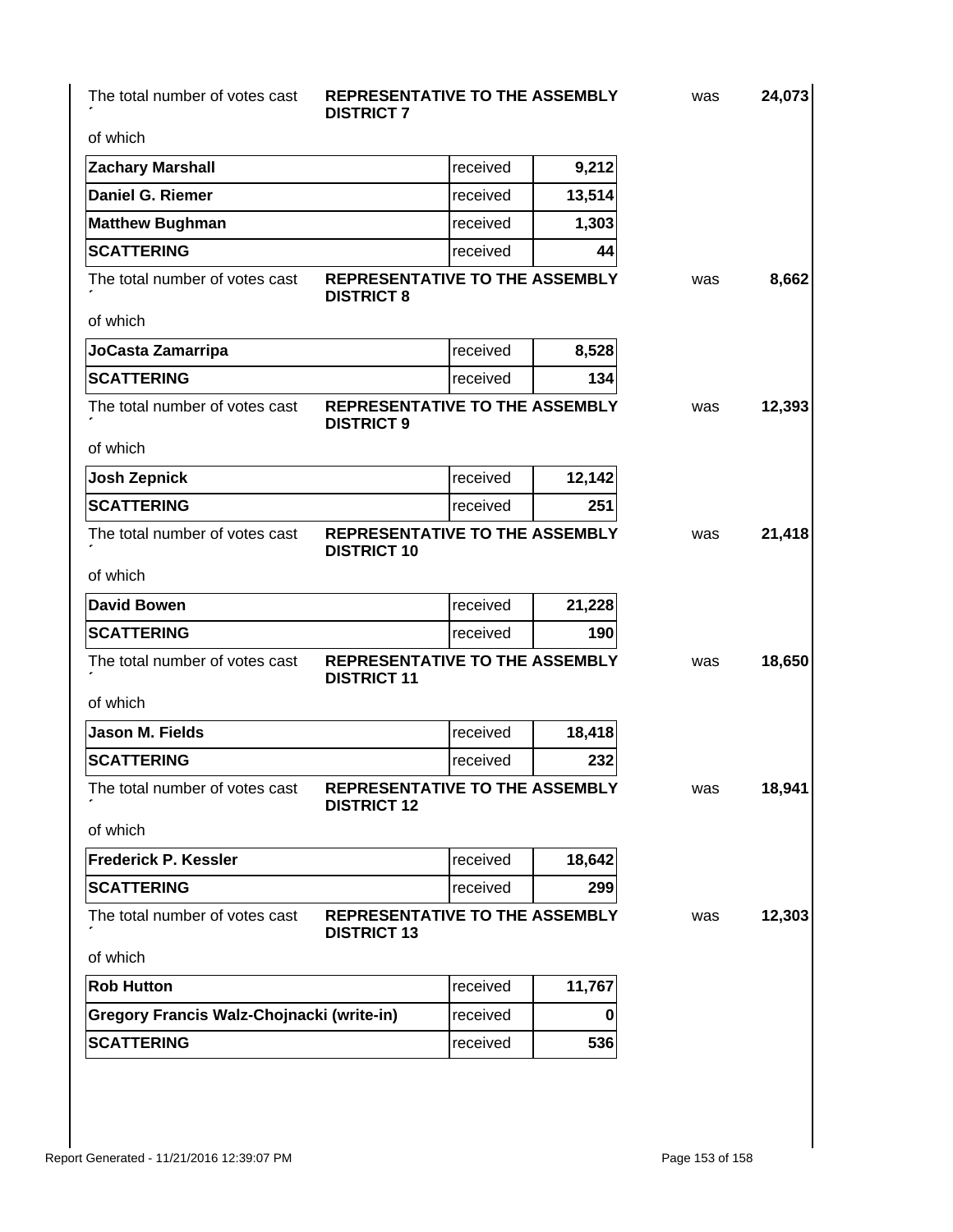for

#### The total number of votes cast **REPRESENTATIVE TO THE ASSEMBLY** was **DISTRICT 14**

**18,797**

of which

| Dale Kooyenga                  | received                                                    | 8,480  |
|--------------------------------|-------------------------------------------------------------|--------|
| <b>Chris Rockwood</b>          | received                                                    | 10,290 |
| <b>SCATTERING</b>              | received                                                    | 27     |
| The total number of votes cast | <b>REPRESENTATIVE TO THE ASSEMBLY</b><br><b>DISTRICT 15</b> |        |
| of which                       |                                                             |        |
| Joe Sanfelippo                 | received                                                    | 12,156 |
| <b>SCATTERING</b>              | received                                                    | 367    |
| The total number of votes cast | REPRESENTATIVE TO THE ASSEMBLY<br><b>DISTRICT 16</b>        |        |
| of which                       |                                                             |        |
| Leon D. Young                  | received                                                    | 18,019 |
| <b>SCATTERING</b>              | received                                                    | 287    |
| The total number of votes cast | <b>REPRESENTATIVE TO THE ASSEMBLY</b><br><b>DISTRICT 17</b> |        |
| of which                       |                                                             |        |
| <b>David Crowley</b>           | received                                                    | 21,715 |
| <b>SCATTERING</b>              | received                                                    | 204    |
|                                |                                                             |        |
| The total number of votes cast | REPRESENTATIVE TO THE ASSEMBLY<br><b>DISTRICT 18</b>        |        |
| of which                       |                                                             |        |
| <b>Evan Goyke</b>              | received                                                    | 18,006 |
| <b>SCATTERING</b>              | received                                                    | 206    |
| The total number of votes cast | <b>REPRESENTATIVE TO THE ASSEMBLY</b><br><b>DISTRICT 19</b> |        |
| of which                       |                                                             |        |
| <b>Jonathan Brostoff</b>       | Ireceived                                                   | 26,732 |
| <b>SCATTERING</b>              | received                                                    | 674    |
| The total number of votes cast | REPRESENTATIVE TO THE ASSEMBLY<br><b>DISTRICT 20</b>        |        |
| of which                       |                                                             |        |
| <b>Christine Sinicki</b>       | received                                                    | 21,222 |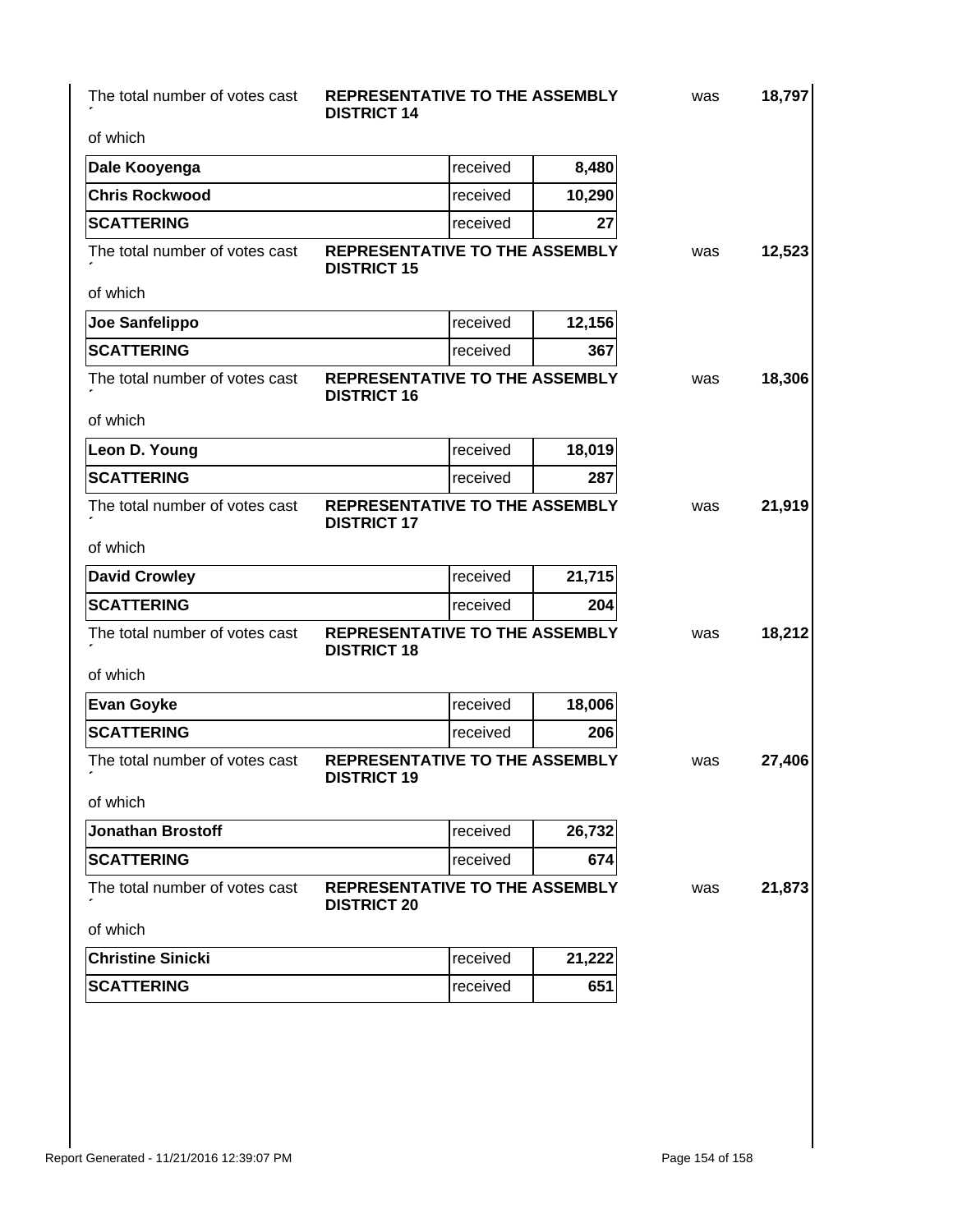The total number of votes cast for

#### **REPRESENTATIVE TO THE ASSEMBLY** was **DISTRICT 21**

**27,975**

**1,648**

**10,058**

**6,804**

**21,547**

| of which                       |                                                             |                   |        |  |
|--------------------------------|-------------------------------------------------------------|-------------------|--------|--|
| Jessie Rodriguez               |                                                             | Ireceived         | 16,589 |  |
| <b>Jack Redmond</b>            |                                                             | received          | 11,338 |  |
| <b>SCATTERING</b>              |                                                             | <b>I</b> received | 48     |  |
| The total number of votes cast | <b>REPRESENTATIVE TO THE ASSEMBLY</b><br><b>DISTRICT 22</b> |                   |        |  |
| of which                       |                                                             |                   |        |  |

| Janel Brandtjen   | <b>I</b> received | 1.497 |
|-------------------|-------------------|-------|
| <b>SCATTERING</b> | <b>I</b> received | 151   |

The total number of votes cast **REPRESENTATIVE TO THE ASSEMBLY** was for of which **DISTRICT 23**

| <b>Jim Ott</b>                 |                                               | <i><u><b>Ireceived</b></u></i>  | 9,327 |     |
|--------------------------------|-----------------------------------------------|---------------------------------|-------|-----|
| <b>SCATTERING</b>              |                                               | <i><u><b>I</b></u></i> received | 731.  |     |
| The total number of votes cast | REPRESENTATIVE TO THE ASSEMBLY<br>DISTRICT 24 |                                 |       | was |

| of which |  |
|----------|--|

| <b>Dan Knodl</b>               |                                                             | <b>I</b> received | 6,343 |     |
|--------------------------------|-------------------------------------------------------------|-------------------|-------|-----|
| <b>SCATTERING</b>              |                                                             | Ireceived         | 461   |     |
| The total number of votes cast | <b>REPRESENTATIVE TO THE ASSEMBLY</b><br><b>DISTRICT 82</b> |                   |       | was |

**DISTRICT 24**

of which

| <b>Ken Skowronski</b>          |                                                             | received | 21,080  |     |         |
|--------------------------------|-------------------------------------------------------------|----------|---------|-----|---------|
| <b>SCATTERING</b>              |                                                             | received | 467     |     |         |
| The total number of votes cast | <b>REPRESENTATIVE TO THE ASSEMBLY</b><br><b>DISTRICT 83</b> |          |         | was | 3,406   |
| of which                       |                                                             |          |         |     |         |
| <b>Chuck Wichgers</b>          |                                                             | received | 3,319   |     |         |
| <b>SCATTERING</b>              |                                                             | received | 87      |     |         |
| The total number of votes cast | <b>REPRESENTATIVE TO THE ASSEMBLY</b><br><b>DISTRICT 84</b> |          |         | was | 12,946  |
| of which                       |                                                             |          |         |     |         |
| <b>Mike Kuglitsch</b>          |                                                             | received | 12,596  |     |         |
| <b>SCATTERING</b>              |                                                             | received | 350     |     |         |
| The total number of votes cast | <b>MILWAUKEE COUNTY DISTRICT ATTORNEY</b>                   |          |         | was | 319,525 |
| of which                       |                                                             |          |         |     |         |
| John T. Chisholm               |                                                             | received | 311,612 |     |         |
| <b>SCATTERING</b>              |                                                             | received | 7,913   |     |         |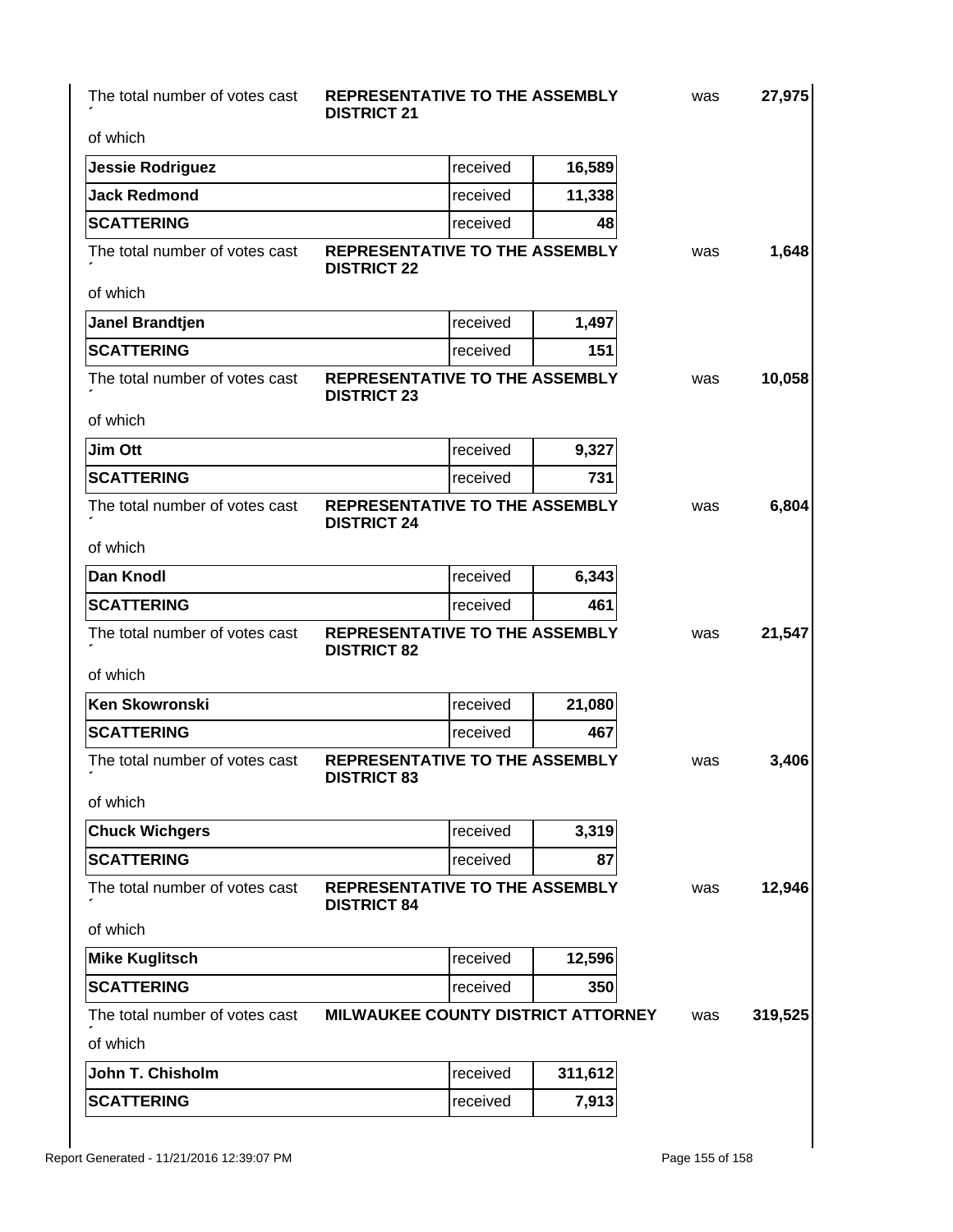| The total number of votes cast | <b>Milwaukee County Clerk</b>               |         | was | 315,580 |
|--------------------------------|---------------------------------------------|---------|-----|---------|
| of which                       |                                             |         |     |         |
| <b>George Christenson</b>      | received                                    | 310,430 |     |         |
| <b>SCATTERING</b>              | received                                    | 5,150   |     |         |
| The total number of votes cast | <b>Milwaukee County Treasurer</b>           |         | was | 314,879 |
| of which                       |                                             |         |     |         |
| <b>David Cullen</b>            | received                                    | 309,930 |     |         |
| <b>SCATTERING</b>              | received                                    | 4,949   |     |         |
| The total number of votes cast | <b>Milwaukee County Register of Deeds</b>   |         | was | 311,487 |
| of which                       |                                             |         |     |         |
| <b>John La Fave</b>            | received                                    | 306,819 |     |         |
| <b>SCATTERING</b>              | received                                    | 4,668   |     |         |
| The total number of votes cast | <b>Charter Ordinance No. C-14</b>           |         | was | 4,389   |
| of which                       |                                             |         |     |         |
| <b>YES</b>                     | received                                    | 1,986   |     |         |
| <b>NO</b>                      | received                                    | 2,403   |     |         |
| The total number of votes cast | Franklin Public School District Referendum  |         | was | 15,000  |
| of which                       |                                             |         |     |         |
| <b>YES</b>                     | received                                    | 7,804   |     |         |
| <b>NO</b>                      | received                                    | 7,196   |     |         |
| The total number of votes cast | <b>School District of Cudahy Referendum</b> |         | was | 8,332   |
| of which                       |                                             |         |     |         |
| <b>YES</b>                     | received                                    | 5,567   |     |         |
| <b>NO</b>                      | received                                    | 2,765   |     |         |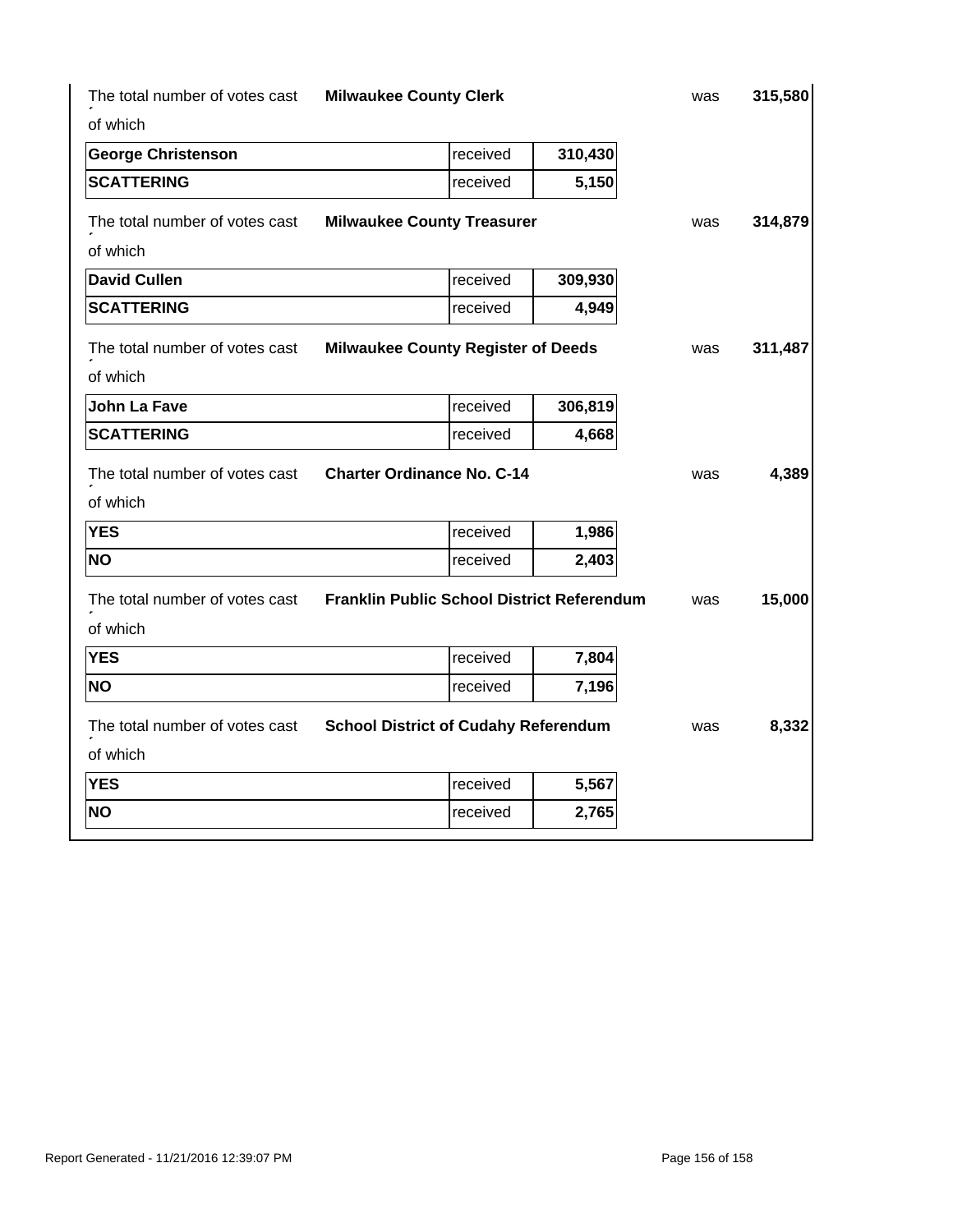## **CANVASS RESULT PERCENTAGE COMPLETE**

| <b>County Name</b> | <b>Contest Name</b>                                    | <b>Result Set</b> | <b>Total</b><br><b>Reporting</b><br><b>Units</b> | <b>Completed</b><br><b>Reporting</b><br><b>Units</b> | Percentage<br><b>Completed</b> |
|--------------------|--------------------------------------------------------|-------------------|--------------------------------------------------|------------------------------------------------------|--------------------------------|
| <b>MILWAUKEE</b>   | PRESIDENT OF THE UNITED STATES                         | Original          | 476                                              | 476                                                  | 100                            |
| <b>MILWAUKEE</b>   | UNITED STATES SENATOR                                  | Original          | 476                                              | 476                                                  | 100                            |
| <b>MILWAUKEE</b>   | REPRESENTATIVE IN CONGRESS<br><b>DISTRICT 1</b>        | Original          | 39                                               | 39                                                   | 100                            |
| <b>MILWAUKEE</b>   | <b>REPRESENTATIVE IN CONGRESS</b><br><b>DISTRICT 4</b> | Original          | 365                                              | 365                                                  | 100                            |
| <b>MILWAUKEE</b>   | REPRESENTATIVE IN CONGRESS<br><b>DISTRICT 5</b>        | Original          | 70                                               | 70                                                   | 100                            |
| <b>MILWAUKEE</b>   | REPRESENTATIVE IN CONGRESS<br><b>DISTRICT 6</b>        | Original          | $\overline{2}$                                   | $\overline{2}$                                       | 100                            |
| <b>MILWAUKEE</b>   | <b>STATE SENATOR DISTRICT 4</b>                        | Original          | 88                                               | 88                                                   | 100                            |
| <b>MILWAUKEE</b>   | <b>STATE SENATOR DISTRICT 6</b>                        | Original          | 98                                               | 98                                                   | 100                            |
| <b>MILWAUKEE</b>   | <b>STATE SENATOR DISTRICT 8</b>                        | Original          | 23                                               | 23                                                   | 100                            |
| <b>MILWAUKEE</b>   | <b>STATE SENATOR DISTRICT 28</b>                       | Original          | 58                                               | 58                                                   | 100                            |
| <b>MILWAUKEE</b>   | REPRESENTATIVE TO THE ASSEMBLY<br><b>DISTRICT 7</b>    | Original          | 32                                               | 32                                                   | 100                            |
| <b>MILWAUKEE</b>   | REPRESENTATIVE TO THE ASSEMBLY<br><b>DISTRICT 8</b>    | Original          | 27                                               | 27                                                   | 100                            |
| <b>MILWAUKEE</b>   | REPRESENTATIVE TO THE ASSEMBLY<br><b>DISTRICT 9</b>    | Original          | 32                                               | 32                                                   | 100                            |
| <b>MILWAUKEE</b>   | REPRESENTATIVE TO THE ASSEMBLY<br><b>DISTRICT 10</b>   | Original          | 29                                               | 29                                                   | 100                            |
| <b>MILWAUKEE</b>   | REPRESENTATIVE TO THE ASSEMBLY<br><b>DISTRICT 11</b>   | Original          | 33                                               | 33                                                   | 100                            |
| <b>MILWAUKEE</b>   | REPRESENTATIVE TO THE ASSEMBLY<br><b>DISTRICT 12</b>   | Original          | 26                                               | 26                                                   | 100                            |
| <b>MILWAUKEE</b>   | REPRESENTATIVE TO THE ASSEMBLY<br><b>DISTRICT 13</b>   | Original          | 18                                               | 18                                                   | 100                            |
| <b>MILWAUKEE</b>   | REPRESENTATIVE TO THE ASSEMBLY<br><b>DISTRICT 14</b>   | Original          | 18                                               | 18                                                   | 100                            |
| <b>MILWAUKEE</b>   | REPRESENTATIVE TO THE ASSEMBLY<br><b>DISTRICT 15</b>   | Original          | 15                                               | 15                                                   | 100                            |
| <b>MILWAUKEE</b>   | REPRESENTATIVE TO THE ASSEMBLY<br><b>DISTRICT 16</b>   | Original          | 31                                               | 31                                                   | 100                            |
| <b>MILWAUKEE</b>   | REPRESENTATIVE TO THE ASSEMBLY<br><b>DISTRICT 17</b>   | Original          | 34                                               | 34                                                   | 100                            |
| <b>MILWAUKEE</b>   | REPRESENTATIVE TO THE ASSEMBLY<br><b>DISTRICT 18</b>   | Original          | 33                                               | 33                                                   | 100                            |
| <b>MILWAUKEE</b>   | REPRESENTATIVE TO THE ASSEMBLY<br><b>DISTRICT 19</b>   | Original          | 29                                               | 29                                                   | 100                            |
| <b>MILWAUKEE</b>   | REPRESENTATIVE TO THE ASSEMBLY<br><b>DISTRICT 20</b>   | Original          | 26                                               | 26                                                   | 100                            |
| <b>MILWAUKEE</b>   | REPRESENTATIVE TO THE ASSEMBLY<br><b>DISTRICT 21</b>   | Original          | 12                                               | 12                                                   | 100                            |